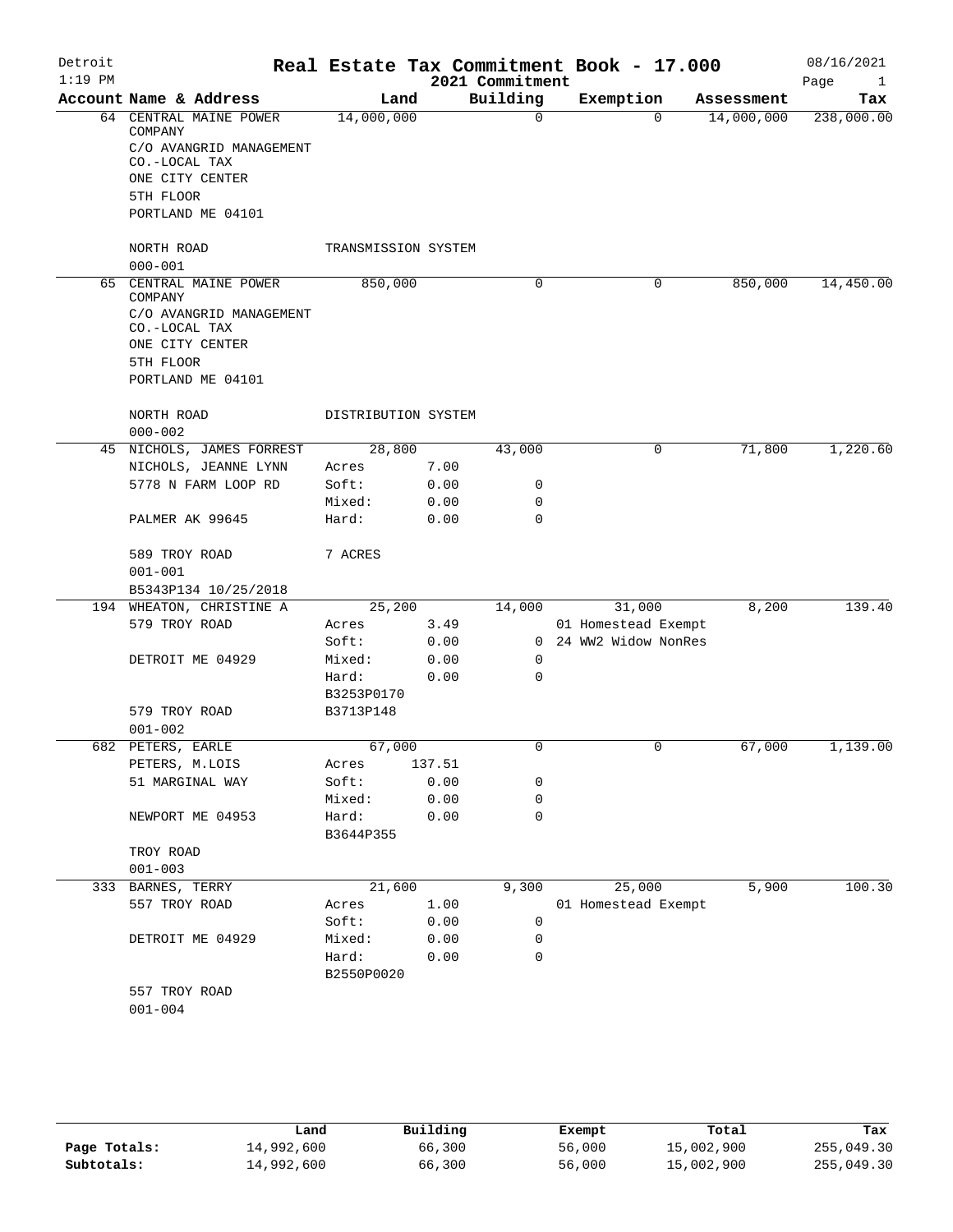| Detroit<br>$1:19$ PM |                                           |            |                      | 2021 Commitment | Real Estate Tax Commitment Book - 17.000 |            | 08/16/2021<br>Page<br>2 |
|----------------------|-------------------------------------------|------------|----------------------|-----------------|------------------------------------------|------------|-------------------------|
|                      | Account Name & Address                    |            | Land                 | Building        | Exemption                                | Assessment | Tax                     |
|                      | 186 LIMITLESS FARM LLC                    | 36,300     |                      | 40,800          | $\Omega$                                 | 77,100     | 1,310.70                |
|                      | 11 LOON COVE RD.                          | Acres      | 5.24                 |                 |                                          |            |                         |
|                      |                                           | Soft:      | 0.00                 | 0               |                                          |            |                         |
|                      | HARTLAND ME 04943                         | Mixed:     | 0.00                 | 0               |                                          |            |                         |
|                      |                                           | Hard:      | 0.00                 | $\mathbf 0$     |                                          |            |                         |
|                      |                                           | B4840P0144 |                      |                 |                                          |            |                         |
|                      | 549 TROY ROAD                             |            |                      |                 |                                          |            |                         |
|                      | $001 - 005$                               |            |                      |                 |                                          |            |                         |
|                      | B5592P257 07/24/2020                      |            |                      |                 |                                          |            |                         |
|                      | 187 HOWE, GEORGE M                        | 34,300     |                      | $\mathbf 0$     | 0                                        | 34,300     | 583.10                  |
|                      | 1486 RIVER ROAD                           | Acres      | 19.00                |                 |                                          |            |                         |
|                      |                                           | Soft:      | 0.00                 | 0               |                                          |            |                         |
|                      | BUCKSPORT ME 04416                        | Mixed:     | 0.00                 | 0               |                                          |            |                         |
|                      |                                           | Hard:      | 0.00                 | 0               |                                          |            |                         |
|                      |                                           | B4848P0219 |                      |                 |                                          |            |                         |
|                      | 537 TROY ROAD                             | 19ACRE     |                      |                 |                                          |            |                         |
|                      | $001 - 007$                               |            |                      |                 |                                          |            |                         |
|                      | B4848P221 11/06/2014 B4848P219 11/06/2014 |            |                      |                 |                                          |            |                         |
|                      | 184 DUPREY, REGINALD II                   | 25,300     |                      | 68,800          | 0                                        | 94,100     | 1,599.70                |
|                      | DUPREY, COREY L II                        | Acres      | 3.60                 |                 |                                          |            |                         |
|                      | 535 TROY ROAD                             | Soft:      | 0.00                 | 0               |                                          |            |                         |
|                      |                                           | Mixed:     | 0.00                 | 0               |                                          |            |                         |
|                      | DETROIT ME 04929                          | Hard:      | 0.00                 | 0               |                                          |            |                         |
|                      |                                           | B3607P15   |                      |                 |                                          |            |                         |
|                      | 535 TROY ROAD                             | 3.60ACRES  |                      |                 |                                          |            |                         |
|                      | $001 - 008$                               |            |                      |                 |                                          |            |                         |
|                      | 686 OLOFSON, JAMES IKE                    | 17,100     |                      | 6,800           | 0                                        | 23,900     | 406.30                  |
|                      | 545 TROY ROAD                             | Acres      | 5.75                 |                 |                                          |            |                         |
|                      |                                           | Soft:      |                      | 0               |                                          |            |                         |
|                      |                                           |            | 0.00                 |                 |                                          |            |                         |
|                      | DETROIT ME 04929                          | Mixed:     | 0.00                 | 0               |                                          |            |                         |
|                      |                                           | Hard:      | 0.00                 | 0               |                                          |            |                         |
|                      |                                           | B4880P0104 |                      |                 |                                          |            |                         |
|                      | 545 TROY ROAD                             | 5.75 ACRES |                      |                 |                                          |            |                         |
|                      | $001 - 008A$                              |            |                      |                 |                                          |            |                         |
|                      | B4880P104 02/24/2015                      |            |                      |                 |                                          |            |                         |
|                      | 743 GRAHN, ROBERT                         | 19,000     |                      | 0               | 0                                        | 19,000     | 323.00                  |
|                      | GRAHN, MICHELLE                           | Acres      | 25.00                |                 |                                          |            |                         |
|                      | 12 HAWTHORNE STREET                       | Soft:      | 0.00                 | 0               |                                          |            |                         |
|                      |                                           | Mixed:     | 0.00                 | 0               |                                          |            |                         |
|                      | MILBURY MA 01527                          | Hard:      | 0.00                 | 0               |                                          |            |                         |
|                      |                                           |            | B3564P193 09/01/2005 |                 |                                          |            |                         |
|                      | Troy Road                                 |            |                      |                 |                                          |            |                         |
|                      | $001 - 008B$                              |            |                      |                 |                                          |            |                         |
|                      | 185 HOWE, LINDA                           | 22,300     |                      | 57,900          | 25,000                                   | 55,200     | 938.40                  |
|                      | 529 TROY ROAD                             | Acres      | 2.00                 |                 | 01 Homestead Exempt                      |            |                         |
|                      |                                           | Soft:      | 0.00                 | 0               |                                          |            |                         |
|                      | DETROIT ME 04929                          | Mixed:     | 0.00                 | 0               |                                          |            |                         |
|                      |                                           | Hard:      | 0.00                 | 0               |                                          |            |                         |
|                      |                                           | B2613P043  |                      |                 |                                          |            |                         |
|                      | 529 TROY ROAD                             | B0862P0822 |                      |                 |                                          |            |                         |
|                      | $001 - 009$                               |            |                      |                 |                                          |            |                         |
|                      | B2613P43                                  |            |                      |                 |                                          |            |                         |
|                      |                                           |            |                      |                 |                                          |            |                         |
|                      |                                           |            |                      |                 |                                          |            |                         |

|              | Land       | Building | Exempt | Total      | Tax        |
|--------------|------------|----------|--------|------------|------------|
| Page Totals: | 154,300    | 174,300  | 25,000 | 303,600    | 5,161.20   |
| Subtotals:   | 15,146,900 | 240,600  | 81,000 | 15,306,500 | 260,210.50 |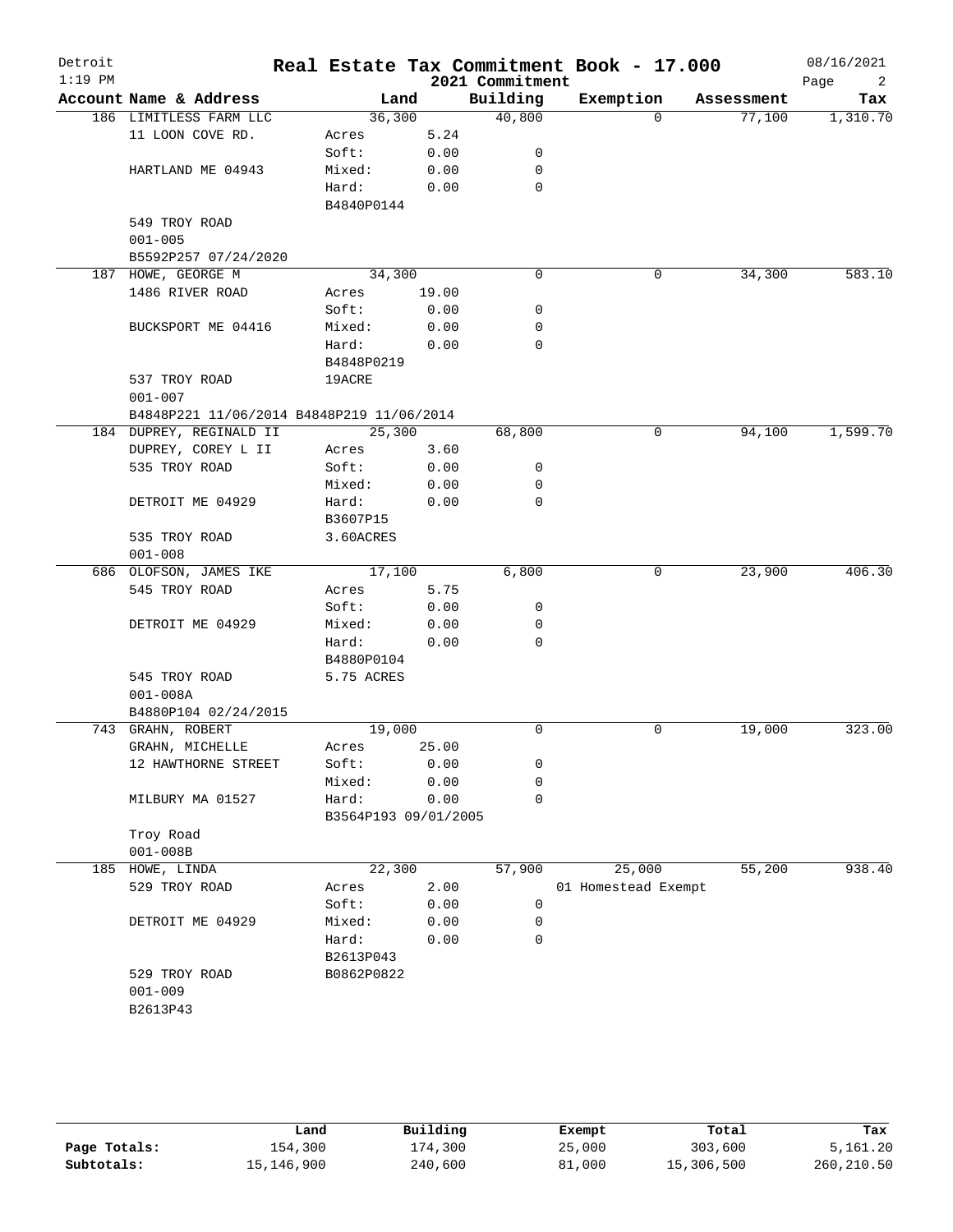| Detroit<br>$1:19$ PM |                                |                  |       | 2021 Commitment | Real Estate Tax Commitment Book - 17.000 |            | 08/16/2021<br>Page<br>$\overline{\mathbf{3}}$ |
|----------------------|--------------------------------|------------------|-------|-----------------|------------------------------------------|------------|-----------------------------------------------|
|                      | Account Name & Address         |                  | Land  | Building        | Exemption                                | Assessment | Tax                                           |
|                      | 397 SHAW, ROBERT               | 27,800           |       | 56,100          | 25,000                                   | 58,900     | 1,001.30                                      |
|                      | SHAW, HEATHER                  | Acres            | 5.67  |                 | 01 Homestead Exempt                      |            |                                               |
|                      | 523 TROY ROAD                  | Soft:            | 0.00  | $\mathbf 0$     |                                          |            |                                               |
|                      |                                | Mixed:           | 0.00  | 0               |                                          |            |                                               |
|                      | DETROIT ME 04929               | Hard:            | 0.00  | 0               |                                          |            |                                               |
|                      |                                | B2512P0082       |       |                 |                                          |            |                                               |
|                      | 523 TROY ROAD                  |                  |       |                 |                                          |            |                                               |
|                      | $001 - 010$                    |                  |       |                 |                                          |            |                                               |
|                      | 568 MORRISON, ROBERTA          | 26,600           |       | 62,100          | 0                                        | 88,700     | 1,507.90                                      |
|                      | 525 TROY ROAD                  | Acres            | 4.67  |                 |                                          |            |                                               |
|                      |                                | Soft:            | 0.00  | 0               |                                          |            |                                               |
|                      | DETROIT ME 04929               | Mixed:           | 0.00  | 0               |                                          |            |                                               |
|                      |                                | Hard:            | 0.00  | 0               |                                          |            |                                               |
|                      |                                | B2592P231        |       |                 |                                          |            |                                               |
|                      | 525 TROY ROAD                  | 4.67 ACRES       |       |                 |                                          |            |                                               |
|                      | $001 - 010 - 1$                |                  |       |                 |                                          |            |                                               |
|                      | 597 ARMAC LLC                  | 34,300           |       | 6,800           | 0                                        | 41,100     | 698.70                                        |
|                      | 11 BANGOR MALL BLVD<br>SUITE 1 | Acres            | 10.42 |                 |                                          |            |                                               |
|                      |                                | Soft:            | 0.00  | 0               |                                          |            |                                               |
|                      | BANGOR ME 04401                | Mixed:           | 0.00  | 0               |                                          |            |                                               |
|                      |                                | Hard:            | 0.00  | $\mathbf 0$     |                                          |            |                                               |
|                      |                                | MOBILE HOME ONLY |       |                 |                                          |            |                                               |
|                      | 511 TROY ROAD                  |                  |       |                 |                                          |            |                                               |
|                      | $001 - 011 - ON$               |                  |       |                 |                                          |            |                                               |
|                      | B5598P308 09/08/2020           |                  |       |                 |                                          |            |                                               |
|                      | 124 FERRIS, RAYMOND K JR       | 19,400           |       | 63,200          | $\mathbf 0$                              | 82,600     | 1,404.20                                      |
|                      | 128 HAMILTON TERRANCE          | Acres            | 0.63  |                 |                                          |            |                                               |
|                      |                                | Soft:            | 0.00  | 0               |                                          |            |                                               |
|                      | PITTSFIELD ME 04967            | Mixed:           | 0.00  | 0               |                                          |            |                                               |
|                      |                                | Hard:            | 0.00  | 0               |                                          |            |                                               |
|                      | 497 TROY ROAD                  |                  |       |                 |                                          |            |                                               |
|                      | $001 - 012$                    |                  |       |                 |                                          |            |                                               |
|                      | B5504P173 01/06/2020           |                  |       |                 |                                          |            |                                               |
|                      | 787 FERRIS, RAYMOND K JR       |                  | 1,400 | $\mathbf 0$     | 0                                        | 1,400      | 23.80                                         |
|                      | 128 HAMILTON TERRANCE          | Acres            | 0.95  |                 |                                          |            |                                               |
|                      |                                | Soft:            | 0.00  | 0               |                                          |            |                                               |
|                      | PITTSFIELD ME 04967            | Mixed:           | 0.00  | $\mathbf 0$     |                                          |            |                                               |
|                      |                                | Hard:            | 0.00  | 0               |                                          |            |                                               |
|                      |                                |                  |       |                 |                                          |            |                                               |
|                      | OFF TROY ROAD                  |                  |       |                 |                                          |            |                                               |
|                      | $001 - 012 - 1$                |                  |       |                 |                                          |            |                                               |
|                      | B5617P90 10/09/2020            |                  |       |                 |                                          |            |                                               |
|                      | 364 WALSTON, KATHY F           | 23,000           |       | 36,100          | 25,000                                   | 34,100     | 579.70                                        |
|                      | 493 TROY ROAD                  | Acres            | 2.00  |                 | 01 Homestead Exempt                      |            |                                               |
|                      |                                | Soft:            | 0.00  | 0               |                                          |            |                                               |
|                      | DETROIT ME 04929               | Mixed:           | 0.00  | 0               |                                          |            |                                               |
|                      |                                | Hard:            | 0.00  | $\mathbf 0$     |                                          |            |                                               |
|                      |                                | B3645P107        |       |                 |                                          |            |                                               |
|                      | 493 TROY ROAD                  | 2 ACRES          |       |                 |                                          |            |                                               |
|                      | $001 - 013$                    |                  |       |                 |                                          |            |                                               |
|                      |                                |                  |       |                 |                                          |            |                                               |
|                      |                                |                  |       |                 |                                          |            |                                               |
|                      |                                |                  |       |                 |                                          |            |                                               |

|              | Land       | Building | Exempt  | Total      | Tax        |
|--------------|------------|----------|---------|------------|------------|
| Page Totals: | 132,500    | 224,300  | 50,000  | 306,800    | 5,215.60   |
| Subtotals:   | 15,279,400 | 464,900  | 131,000 | 15,613,300 | 265,426.10 |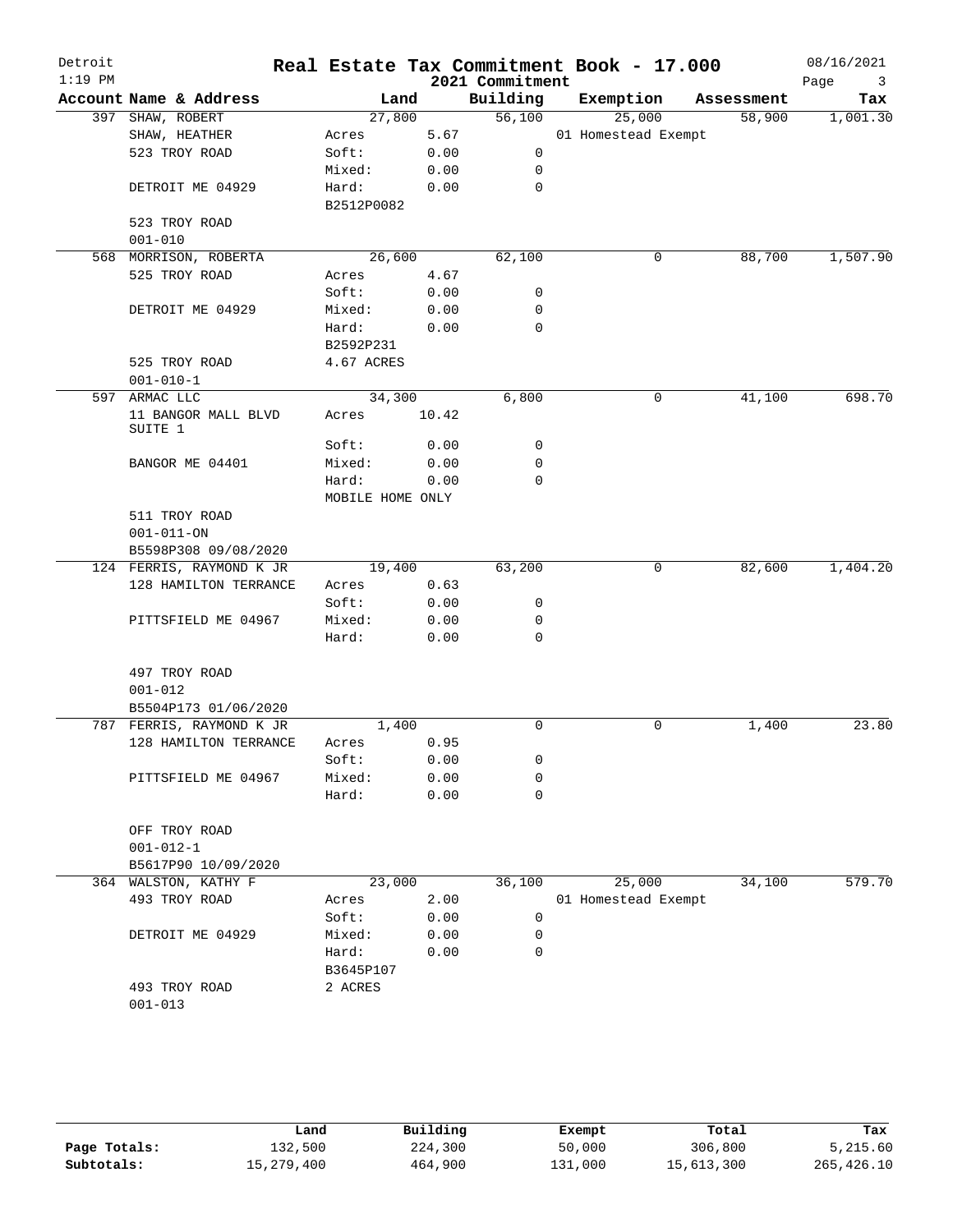| Detroit   |                                |                      |       |                 | Real Estate Tax Commitment Book - 17.000 |            | 08/16/2021            |
|-----------|--------------------------------|----------------------|-------|-----------------|------------------------------------------|------------|-----------------------|
| $1:19$ PM |                                |                      |       | 2021 Commitment |                                          |            | Page<br>$\frac{4}{3}$ |
|           | Account Name & Address         | Land                 |       | Building        | Exemption                                | Assessment | Tax                   |
|           | 445 CANDIDO, ANGELOA M         | 23,300               |       | 72,300          | $\Omega$                                 | 95,600     | 1,625.20              |
|           | CANDIDO, PAULA                 | Acres                | 2.17  |                 |                                          |            |                       |
|           | 491 TROY ROAD                  | Soft:                | 0.00  | 0               |                                          |            |                       |
|           |                                | Mixed:               | 0.00  | 0               |                                          |            |                       |
|           | DETROIT ME 04929               | Hard:                | 0.00  | $\Omega$        |                                          |            |                       |
|           |                                | B1784P0327           |       |                 |                                          |            |                       |
|           | 491 TROY ROAD                  | 2.17 ACRES           |       |                 |                                          |            |                       |
|           | $001 - 014$                    |                      |       |                 |                                          |            |                       |
|           | B5631P148 11/10/2020           |                      |       |                 |                                          |            |                       |
|           | 495 SALISBURY, BRETT           | 50,900               |       | 165,000         | 25,000                                   | 190,900    | 3,245.30              |
|           | SALISBURY, JOAN                | Acres                | 37.65 |                 | 01 Homestead Exempt                      |            |                       |
|           | PO BOX 37                      | Soft:                | 0.00  | $\mathbf 0$     |                                          |            |                       |
|           |                                | Mixed:               | 0.00  | 0               |                                          |            |                       |
|           | DETROIT ME 04929               | Hard:                | 0.00  | $\Omega$        |                                          |            |                       |
|           |                                | B3478P81             |       |                 |                                          |            |                       |
|           |                                |                      |       |                 |                                          |            |                       |
|           | 469 TROY ROAD                  | 37 ACRES             |       |                 |                                          |            |                       |
|           | $001 - 015$                    |                      |       |                 |                                          |            |                       |
|           | 82 OTELCO TELEPHONE, LLC       | 5,800                |       | 700             | $\mathbf 0$                              | 6,500      | 110.50                |
|           | 56 CAMPUS DRIVE                | Acres                | 0.29  |                 |                                          |            |                       |
|           |                                | Soft:                | 0.00  | 0               |                                          |            |                       |
|           | NEW GLOUCESTER ME 04260 Mixed: |                      | 0.00  | 0               |                                          |            |                       |
|           |                                | Hard:                | 0.00  | $\mathbf 0$     |                                          |            |                       |
|           |                                | B5682P0174           |       |                 |                                          |            |                       |
|           | 1 BASFORD ROAD                 |                      |       |                 |                                          |            |                       |
|           | $001 - 016$                    |                      |       |                 |                                          |            |                       |
|           | 19 BASFORD, STANLEY J. JR.     | 12,500               |       | 0               | 0                                        | 12,500     | 212.50                |
|           | (HEIRS OF)                     |                      |       |                 |                                          |            |                       |
|           | C/O JOAN BRADLEY               | Acres                | 2.20  |                 |                                          |            |                       |
|           | 25 BASFORD ROAD                | Soft:                | 0.00  | 0               |                                          |            |                       |
|           |                                | Mixed:               | 0.00  | 0               |                                          |            |                       |
|           | DETROIT ME 04929               | Hard:                | 0.00  | 0               |                                          |            |                       |
|           |                                | B1789P0254           |       |                 |                                          |            |                       |
|           | TROY ROAD                      |                      |       |                 |                                          |            |                       |
|           | $001 - 017$                    |                      |       |                 |                                          |            |                       |
|           | B4706P255 08/23/2013           |                      |       |                 |                                          |            |                       |
|           | 18 BASFORD, JEREMY W           | 24,800               |       | 56,700          | 25,000                                   | 56,500     | 960.50                |
|           | BASFORD, JENNIFER JEAN         | Acres                | 3.20  |                 | 01 Homestead Exempt                      |            |                       |
|           | 443 TORY ROAD                  | Soft:                | 0.00  | 0               |                                          |            |                       |
|           |                                | Mixed:               | 0.00  | 0               |                                          |            |                       |
|           | DETROIT ME 04929               |                      |       | 0               |                                          |            |                       |
|           |                                | Hard:                | 0.00  |                 |                                          |            |                       |
|           |                                | B2041P0124           |       |                 |                                          |            |                       |
|           | 443 TROY ROAD                  | 3.2 ACRES            |       |                 |                                          |            |                       |
|           | $001 - 018$                    |                      |       |                 |                                          |            |                       |
|           | B5211P71 10/04/2017            |                      |       |                 |                                          |            |                       |
|           | 311 PEASE, VERNA               | 28,100               |       | 99,700          | 31,000                                   | 96,800     | 1,645.60              |
|           | RICKY, RICKY, RODERICK,        | Acres                | 6.00  |                 | 22 WW2 Widow Res                         |            |                       |
|           | RANDALL                        | Soft:                | 0.00  |                 | 0 01 Homestead Exempt                    |            |                       |
|           | 427 TROY ROAD                  | Mixed:               | 0.00  | 0               |                                          |            |                       |
|           | DETROIT ME 04929               | Hard:                | 0.00  | $\Omega$        |                                          |            |                       |
|           |                                | B2767P315            |       |                 |                                          |            |                       |
|           | 427 TROY ROAD                  | B2815P039 LIFE LEASE |       |                 |                                          |            |                       |
|           | $001 - 020$                    |                      |       |                 |                                          |            |                       |
|           |                                |                      |       |                 |                                          |            |                       |

|              | Land       | Building | Exempt  | Total      | Tax          |
|--------------|------------|----------|---------|------------|--------------|
| Page Totals: | 145,400    | 394,400  | 81,000  | 458,800    | 7,799.60     |
| Subtotals:   | 15,424,800 | 859,300  | 212,000 | 16,072,100 | 273, 225. 70 |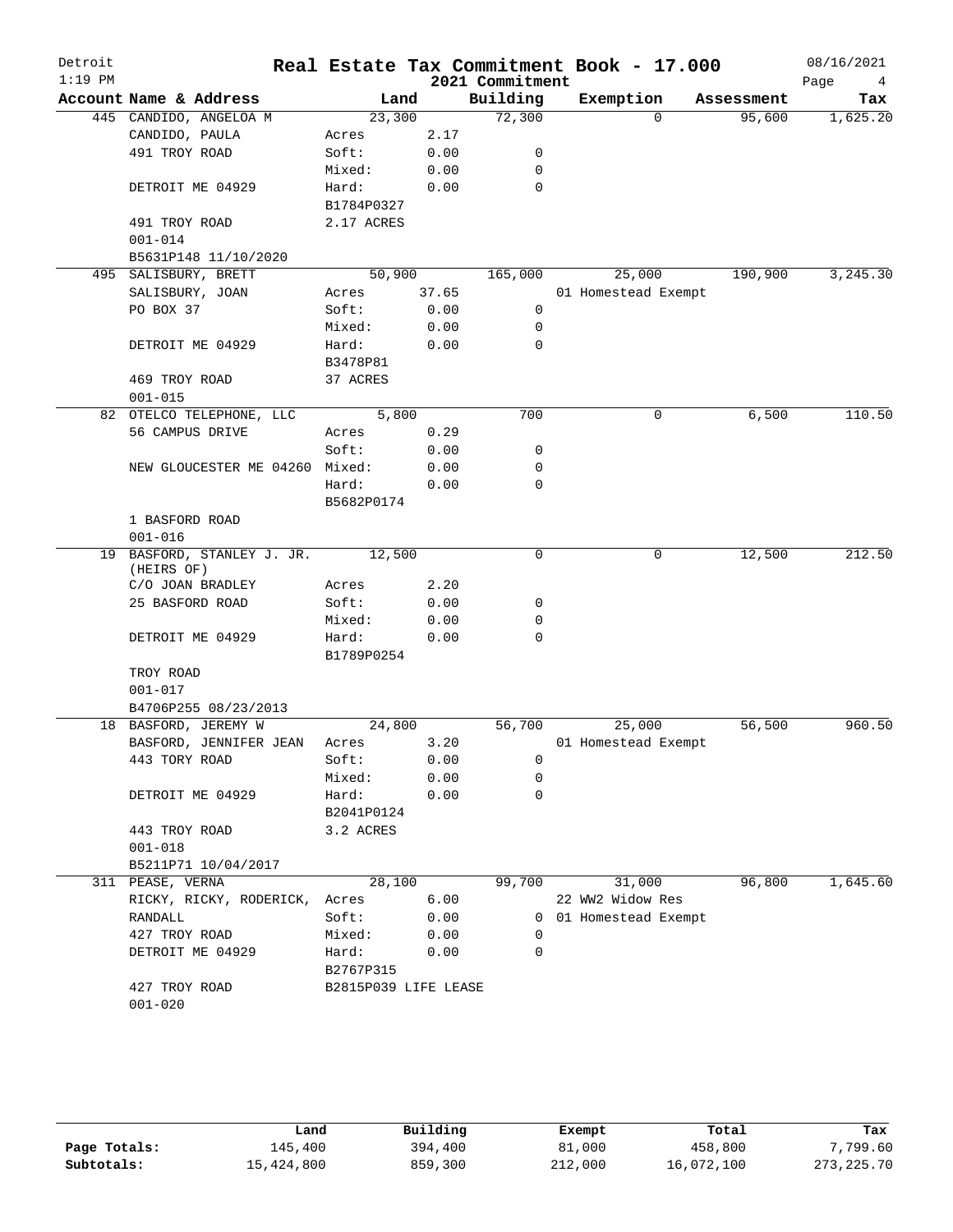| Detroit<br>$1:19$ PM |                                          |            |         |        | 2021 Commitment | Real Estate Tax Commitment Book - 17.000 |            | 08/16/2021<br>Page<br>5 |
|----------------------|------------------------------------------|------------|---------|--------|-----------------|------------------------------------------|------------|-------------------------|
|                      | Account Name & Address                   |            | Land    |        | Building        | Exemption                                | Assessment | Tax                     |
|                      | 35 BRANN, DAVID A                        |            | 30,600  |        | 38,300          | $\Omega$                                 | 68,900     | 1,171.30                |
|                      | BRANN,                                   | Acres      |         | 9.50   |                 |                                          |            |                         |
|                      | BRANN, LUCILLE E.                        | Soft:      |         | 0.00   | 0               |                                          |            |                         |
|                      | 508 TROY ROAD                            | Mixed:     |         | 0.00   | 0               |                                          |            |                         |
|                      | DETROIT ME 04929                         | Hard:      |         | 0.00   | $\mathbf 0$     |                                          |            |                         |
|                      |                                          | B1523P0227 |         |        |                 |                                          |            |                         |
|                      | 5 BASFORD ROAD                           | 9.5 ACRES  |         |        |                 |                                          |            |                         |
|                      | $001 - 021$                              |            |         |        |                 |                                          |            |                         |
|                      | 16 BASFORD, STANLEY J. JR.<br>(HEIRS OF) |            | 108,900 |        | 167,000         | 0                                        | 275,900    | 4,690.30                |
|                      | C/O JOAN BRADLEY                         | Acres      |         | 215.50 |                 |                                          |            |                         |
|                      | 25 BASFORD ROAD                          | Soft:      |         | 0.00   | 0               |                                          |            |                         |
|                      |                                          | Mixed:     |         | 0.00   | 0               |                                          |            |                         |
|                      | DETROIT ME 04929                         | Hard:      |         | 0.00   | 0               |                                          |            |                         |
|                      |                                          | B1410P0084 |         |        |                 |                                          |            |                         |
|                      | 15 BASFORD ROAD                          |            |         |        |                 |                                          |            |                         |
|                      | $001 - 022$                              |            |         |        |                 |                                          |            |                         |
|                      | B4706P255 08/24/2014                     |            |         |        |                 |                                          |            |                         |
|                      | 626 CHAMBERS, THOMAS                     |            | 20,900  |        | 18,400          | 25,000                                   | 14,300     | 243.10                  |
|                      | 17 BASFORD ROAD                          | Acres      |         | 1.61   |                 | 01 Homestead Exempt                      |            |                         |
|                      |                                          | Soft:      |         | 0.00   | $\mathbf 0$     |                                          |            |                         |
|                      | DETROIT ME 04929                         | Mixed:     |         | 0.00   | 0               |                                          |            |                         |
|                      |                                          | Hard:      |         | 0.00   | 0               |                                          |            |                         |
|                      |                                          |            |         |        |                 |                                          |            |                         |
|                      | 17 BASFORD ROAD                          |            |         |        |                 |                                          |            |                         |
|                      | $001 - 022A$                             |            |         |        |                 |                                          |            |                         |
|                      | B4701P133 08/21/2013                     |            |         |        |                 |                                          |            |                         |
|                      | 762 CHAMBERS, JOSEPH                     |            | 22,800  |        | 0               | 0                                        | 22,800     | 387.60                  |
|                      | 69 DOGTOWN ROAD                          | Acres      |         | 1.85   |                 |                                          |            |                         |
|                      |                                          | Soft:      |         | 0.00   | 0               |                                          |            |                         |
|                      | DETROIT ME 04929                         | Mixed:     |         | 0.00   | 0               |                                          |            |                         |
|                      |                                          | Hard:      |         | 0.00   | 0               |                                          |            |                         |
|                      | 11 BASFORD ROAD                          |            |         |        |                 |                                          |            |                         |
|                      | $001 - 022B$                             |            |         |        |                 |                                          |            |                         |
|                      | B5259P35 03/12/2018                      |            |         |        |                 |                                          |            |                         |
|                      | 259 MCGINNIS, LISA                       |            | 22,100  |        | 12,500          | 25,000                                   | 9,600      | 163.20                  |
|                      | 12 BASFORD ROAD                          | Acres      |         | 1.32   |                 | 01 Homestead Exempt                      |            |                         |
|                      |                                          | Soft:      |         | 0.00   | 0               |                                          |            |                         |
|                      | DETROIT ME 04929                         | Mixed:     |         | 0.00   | 0               |                                          |            |                         |
|                      |                                          | Hard:      |         | 0.00   | $\mathbf 0$     |                                          |            |                         |
|                      | 12 BASFORD ROAD<br>$001 - 023$           | 1.32 ACRES |         |        |                 |                                          |            |                         |
| 78                   | MITCHELL, GENE D                         |            | 21,600  |        | 11,200          | 0                                        | 32,800     | 557.60                  |
|                      | MITCHELL, JULIE A                        | Acres      |         | 1.00   |                 |                                          |            |                         |
|                      | 53 SCHULER STREET                        | Soft:      |         | 0.00   | 0               |                                          |            |                         |
|                      |                                          | Mixed:     |         | 0.00   | 0               |                                          |            |                         |
|                      | SANFORD ME 04073                         | Hard:      |         | 0.00   | $\mathbf 0$     |                                          |            |                         |
|                      |                                          | B3359P162  |         |        |                 |                                          |            |                         |
|                      | 18 BASFORD ROAD                          | 1 ACRE     |         |        |                 |                                          |            |                         |
|                      | $001 - 024$                              |            |         |        |                 |                                          |            |                         |
|                      |                                          |            |         |        |                 |                                          |            |                         |

|              | Land       | Building  | Exempt  | Total      | Tax        |
|--------------|------------|-----------|---------|------------|------------|
| Page Totals: | 226,900    | 247,400   | 50,000  | 424,300    | 7,213.10   |
| Subtotals:   | 15,651,700 | 1,106,700 | 262,000 | 16,496,400 | 280,438.80 |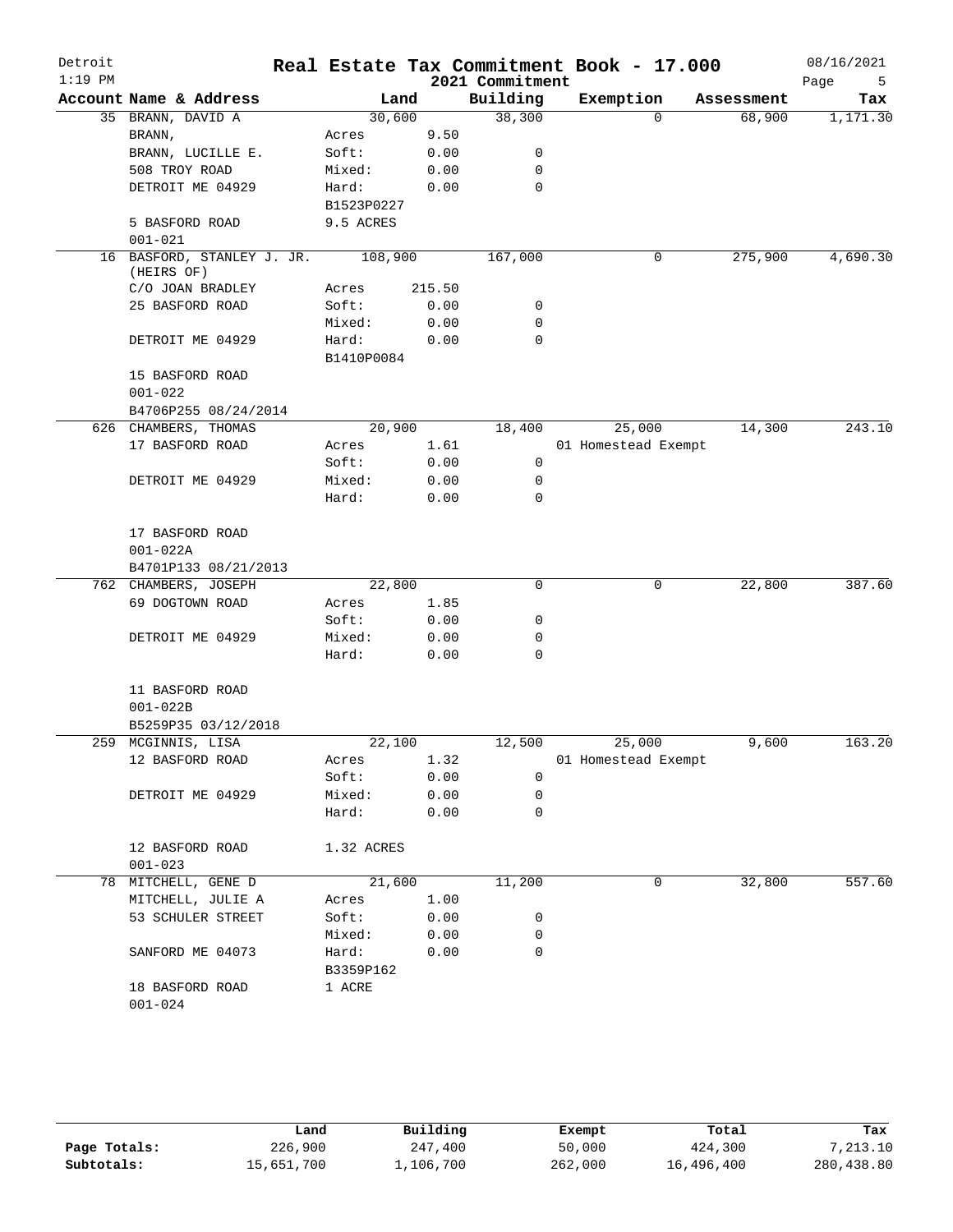| Detroit<br>$1:19$ PM |                                          |            |        | 2021 Commitment | Real Estate Tax Commitment Book - 17.000 |            | 08/16/2021<br>Page<br>6 |
|----------------------|------------------------------------------|------------|--------|-----------------|------------------------------------------|------------|-------------------------|
|                      | Account Name & Address                   | Land       |        | Building        | Exemption                                | Assessment | Tax                     |
|                      | 33 BRADLEY, JOAN R                       | 22,000     |        | 117,300         | 31,000                                   | 108,300    | 1,841.10                |
|                      | 25 BASFORD ROAD                          | Acres      | 1.27   |                 | 22 WW2 Widow Res                         |            |                         |
|                      |                                          | Soft:      | 0.00   |                 | 0 01 Homestead Exempt                    |            |                         |
|                      | DETROIT ME 04929                         | Mixed:     | 0.00   | 0               |                                          |            |                         |
|                      |                                          | Hard:      | 0.00   | 0               |                                          |            |                         |
|                      |                                          | B1386P0017 |        |                 |                                          |            |                         |
|                      | 25 BASFORD ROAD                          |            |        |                 |                                          |            |                         |
|                      | $001 - 025$                              |            |        |                 |                                          |            |                         |
|                      | 22 BASFORD, WAYNE H                      | 23,300     |        | 136,400         | 25,000                                   | 134,700    | 2,289.90                |
|                      | BASFORD, VIRGINIA A                      | Acres      | 2.20   |                 | 01 Homestead Exempt                      |            |                         |
|                      | 22 BASFORD ROAD                          | Soft:      | 0.00   | 0               |                                          |            |                         |
|                      |                                          | Mixed:     | 0.00   | 0               |                                          |            |                         |
|                      | DETROIT ME 04929                         | Hard:      | 0.00   | 0               |                                          |            |                         |
|                      | 22 BASFORD ROAD                          |            |        |                 |                                          |            |                         |
|                      | $001 - 026$                              |            |        |                 |                                          |            |                         |
|                      | B1408P290 02/16/1988                     |            |        |                 |                                          |            |                         |
|                      | 711 BASFORD, JEREMY W                    | 13,100     |        | $\mathbf 0$     | 0                                        | 13,100     | 222.70                  |
|                      | BASFORD, JENNIFER JEAN                   | Acres      | 2.60   |                 |                                          |            |                         |
|                      | 443 TROY RD                              | Soft:      | 0.00   | 0               |                                          |            |                         |
|                      |                                          | Mixed:     | 0.00   | 0               |                                          |            |                         |
|                      | DETROIT ME 04929                         | Hard:      | 0.00   | $\mathbf 0$     |                                          |            |                         |
|                      | BASFORD RD                               |            |        |                 |                                          |            |                         |
|                      | $001 - 026 - 1$                          |            |        |                 |                                          |            |                         |
|                      | B5343P90 10/25/2018                      |            |        |                 |                                          |            |                         |
|                      | 20 BASFORD, STANLEY J. JR.<br>(HEIRS OF) | 76,100     |        | $\mathbf 0$     | 0                                        | 76,100     | 1,293.70                |
|                      | C/O JOAN BRADLEY                         | Acres      | 134.00 |                 |                                          |            |                         |
|                      | 25 BASFORD ROAD                          | Soft:      | 0.00   | 0               |                                          |            |                         |
|                      |                                          | Mixed:     | 0.00   | 0               |                                          |            |                         |
|                      | DETROIT ME 04929                         | Hard:      | 0.00   | 0               |                                          |            |                         |
|                      |                                          | B1410P0084 |        |                 |                                          |            |                         |
|                      | BASFORD ROAD                             |            |        |                 |                                          |            |                         |
|                      | $001 - 027$                              |            |        |                 |                                          |            |                         |
|                      | B4706P255 08/24/2014                     |            |        |                 |                                          |            |                         |
|                      | 54 BURRELL, TODD J                       | 40,200     |        | $\mathbf 0$     | 0                                        | 40,200     | 683.40                  |
|                      | 4 FOX HILL RUN                           | Acres      | 50.40  |                 |                                          |            |                         |
|                      |                                          | Soft:      | 0.00   | 0               |                                          |            |                         |
|                      | WHITMAN MA 02382                         | Mixed:     | 0.00   | 0               |                                          |            |                         |
|                      |                                          | Hard:      | 0.00   | $\mathbf 0$     |                                          |            |                         |
|                      |                                          | B0809P1148 |        |                 |                                          |            |                         |
|                      | BASFORD ROAD                             | ACRES      |        |                 |                                          |            |                         |
|                      | $001 - 028$                              |            |        |                 |                                          |            |                         |
|                      | B5447P100 08/08/2019                     |            |        |                 |                                          |            |                         |
|                      | 108 MACKENZIE, ISAAC C                   | 38,200     |        | 127,600         | 0                                        | 165,800    | 2,818.60                |
|                      | 102 BASFORD RD                           | Acres      | 20.00  |                 |                                          |            |                         |
|                      |                                          | Soft:      | 0.00   | 0               |                                          |            |                         |
|                      | DETROIT ME 04929                         | Mixed:     | 0.00   | 0               |                                          |            |                         |
|                      |                                          | Hard:      | 0.00   | 0               |                                          |            |                         |
|                      |                                          | B3410P329  |        |                 |                                          |            |                         |
|                      | 102 BASFORD ROAD                         |            |        |                 |                                          |            |                         |
|                      | $001 - 029$                              |            |        |                 |                                          |            |                         |
|                      | B5390P280 03/18/2019 B3845P58            |            |        |                 |                                          |            |                         |
|                      |                                          |            |        |                 |                                          |            |                         |
|                      |                                          |            |        |                 |                                          |            |                         |

|              | Land       | Building  | Exempt  | Total      | Tax        |
|--------------|------------|-----------|---------|------------|------------|
| Page Totals: | 212,900    | 381,300   | 56,000  | 538,200    | 9,149.40   |
| Subtotals:   | 15,864,600 | 1,488,000 | 318,000 | 17,034,600 | 289,588.20 |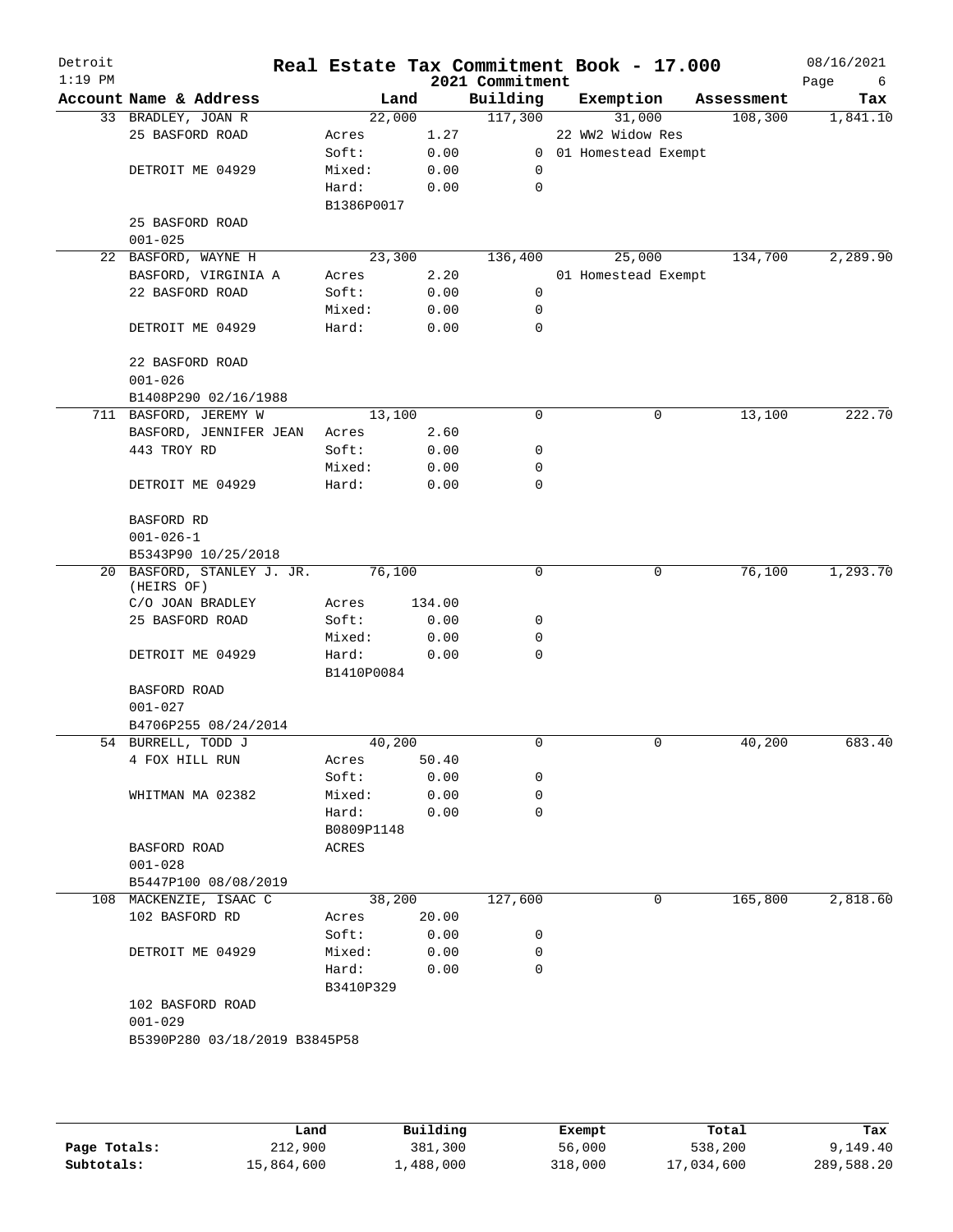| Detroit<br>$1:19$ PM |                                     |                     |       | 2021 Commitment | Real Estate Tax Commitment Book - 17.000 |            | 08/16/2021<br>Page<br>$\overline{7}$ |
|----------------------|-------------------------------------|---------------------|-------|-----------------|------------------------------------------|------------|--------------------------------------|
|                      | Account Name & Address              | Land                |       | Building        | Exemption                                | Assessment | Tax                                  |
|                      | 609 CLINE, BRADLEY                  | 75,400              |       | 38,100          | 25,000                                   | 88,500     | 1,504.50                             |
|                      | CLINE, CYNTHIA                      | Acres               | 71.00 |                 | 01 Homestead Exempt                      |            |                                      |
|                      | 110 BASFORD ROAD                    | Soft:               | 0.00  | $\mathsf{O}$    |                                          |            |                                      |
|                      |                                     | Mixed:              | 0.00  | 0               |                                          |            |                                      |
|                      | DETROIT ME 04929                    | Hard:               | 0.00  | $\mathbf 0$     |                                          |            |                                      |
|                      |                                     | B2211P0015          |       |                 |                                          |            |                                      |
|                      | 110 BASFORD ROAD                    | B2889P0323          |       |                 |                                          |            |                                      |
|                      | $001 - 029 - 1$                     |                     |       |                 |                                          |            |                                      |
|                      | 693 CLINE, DANIEL<br>108 BASFORD RD |                     | 0     | 11,200          | 0                                        | 11,200     | 190.40                               |
|                      |                                     |                     |       |                 |                                          |            |                                      |
|                      | DETROIT ME 04929                    |                     |       |                 |                                          |            |                                      |
|                      |                                     |                     |       |                 |                                          |            |                                      |
|                      |                                     |                     |       |                 |                                          |            |                                      |
|                      | 108 Basford Road                    |                     |       |                 |                                          |            |                                      |
|                      | $001 - 029 - 1$ ON                  |                     |       |                 |                                          |            |                                      |
|                      | 676 OCONNOR, CAITLIN E              | 43,900              |       | $\mathbf 0$     | 0                                        | 43,900     | 746.30                               |
|                      | PO BOX 673                          | Acres               | 61.00 |                 |                                          |            |                                      |
|                      |                                     | Soft:               | 0.00  | $\mathbf 0$     |                                          |            |                                      |
|                      | LITTLETON NH 03561                  | Mixed:              | 0.00  | 0               |                                          |            |                                      |
|                      |                                     | Hard:               | 0.00  | $\mathbf 0$     |                                          |            |                                      |
|                      |                                     |                     |       |                 |                                          |            |                                      |
|                      | BASFORD ROAD OFF                    |                     |       |                 |                                          |            |                                      |
|                      | $001 - 029 - 2$                     |                     |       |                 |                                          |            |                                      |
|                      | B5360P278 12/11/2018                |                     |       |                 |                                          |            |                                      |
| 677                  | ROCK MAPLE HOLDINGS,<br>LLC         | 51,100              |       | $\mathbf 0$     | 0                                        | 51,100     | 868.70                               |
|                      | 98 MEADOW RD                        | Acres               | 56.00 |                 |                                          |            |                                      |
|                      |                                     | Soft:               | 0.00  | 0               |                                          |            |                                      |
|                      | WINTERPORT ME 04496                 | Mixed:              | 0.00  | $\mathsf{O}$    |                                          |            |                                      |
|                      |                                     | Hard:               | 0.00  | $\mathbf 0$     |                                          |            |                                      |
|                      |                                     | B2889P0329          |       |                 |                                          |            |                                      |
|                      | BASFORD ROAD                        |                     |       |                 |                                          |            |                                      |
|                      | $001 - 029 - 3$                     |                     |       |                 |                                          |            |                                      |
|                      | B5291P248 06/13/2018                |                     |       |                 |                                          |            |                                      |
|                      | 678 FORAND, STEVEN                  | 32,800              |       | $\mathbf 0$     | 0                                        | 32,800     | 557.60                               |
|                      | SYLVIA, DAVID                       | Acres 61.00         |       |                 |                                          |            |                                      |
|                      | 988 BARNUM STREET                   | Soft:               | 0.00  | 0               |                                          |            |                                      |
|                      |                                     | Mixed:              | 0.00  | 0               |                                          |            |                                      |
|                      | NEW BEDFORD MA 02745                | Hard:<br>B2889P0333 | 0.00  | $\mathbf 0$     |                                          |            |                                      |
|                      | BASFORD ROAD OFF                    |                     |       |                 |                                          |            |                                      |
|                      | $001 - 029 - 4$                     |                     |       |                 |                                          |            |                                      |
|                      | B4750P223 01/14/2013                |                     |       |                 |                                          |            |                                      |
|                      | 679 FORAND, STEVEN                  | 40,100              |       | $\mathbf 0$     | 0                                        | 40,100     | 681.70                               |
|                      | SYLVIA, DAVID                       | Acres               | 61.00 |                 |                                          |            |                                      |
|                      | 988 BARNUM STREET                   | Soft:               | 0.00  | 0               |                                          |            |                                      |
|                      |                                     | Mixed:              | 0.00  | 0               |                                          |            |                                      |
|                      | NEW BEDFORD MA 02745                | Hard:               | 0.00  | $\mathbf 0$     |                                          |            |                                      |
|                      |                                     | B2889P0336          |       |                 |                                          |            |                                      |
|                      | BASFORD ROAD OFF                    |                     |       |                 |                                          |            |                                      |
|                      | $001 - 029 - 5$                     |                     |       |                 |                                          |            |                                      |
|                      | B5254P32 02/20/2018                 |                     |       |                 |                                          |            |                                      |
|                      |                                     |                     |       |                 |                                          |            |                                      |

|              | Land       | Building  | Exempt  | Total      | Tax          |
|--------------|------------|-----------|---------|------------|--------------|
| Page Totals: | 243,300    | 49,300    | 25,000  | 267,600    | 4,549.20     |
| Subtotals:   | 16,107,900 | 1,537,300 | 343,000 | 17,302,200 | 294, 137. 40 |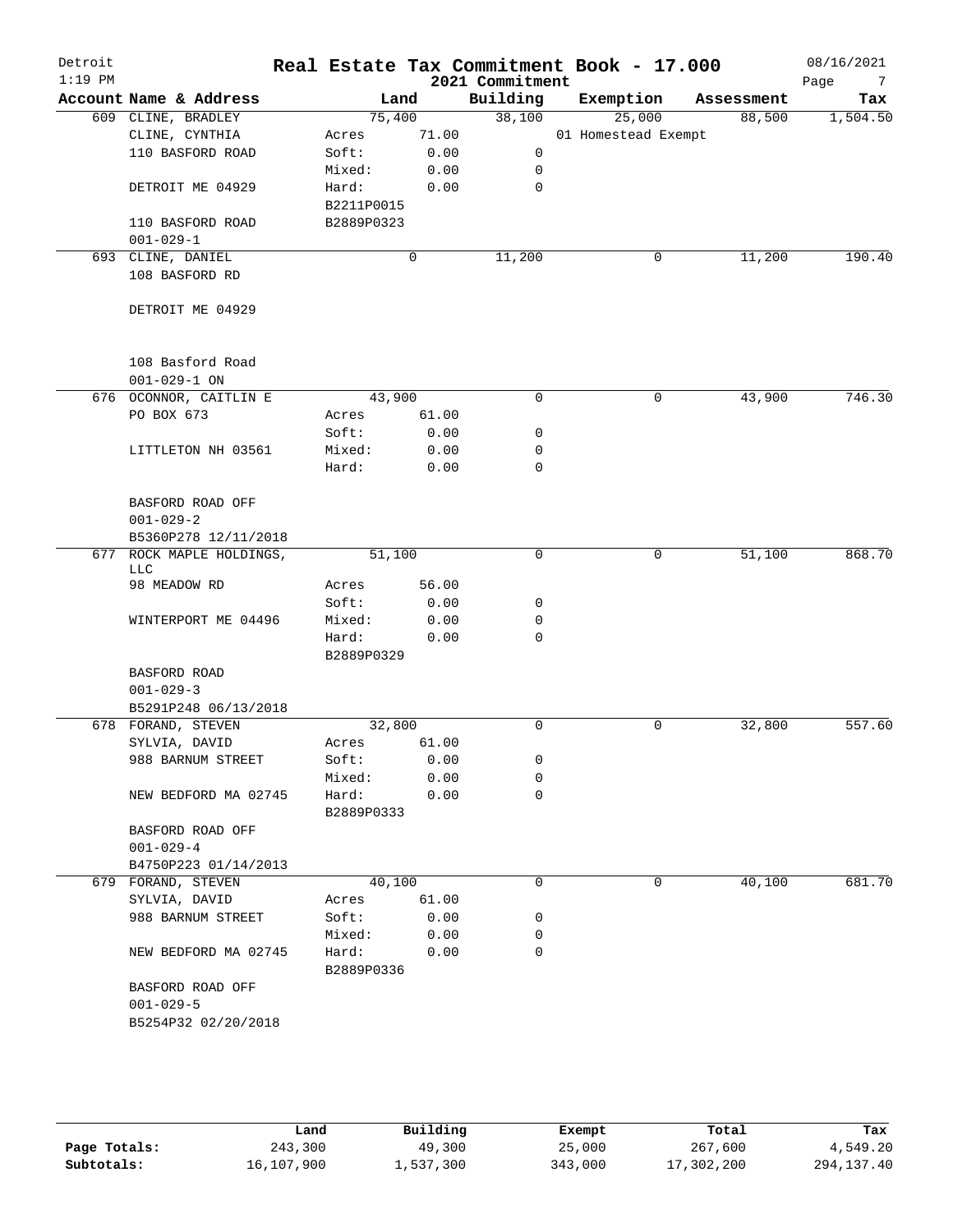| Detroit<br>$1:19$ PM |                                             |            |                                        | 2021 Commitment | Real Estate Tax Commitment Book - 17.000 |            | 08/16/2021<br>Page<br>8 |
|----------------------|---------------------------------------------|------------|----------------------------------------|-----------------|------------------------------------------|------------|-------------------------|
|                      | Account Name & Address                      |            | Land                                   | Building        | Exemption                                | Assessment | Tax                     |
|                      | 761 HUTCHINSON, SEAN F                      | 16,600     |                                        | 0               | $\Omega$                                 | 16,600     | 282.20                  |
|                      | 98 MEADOW ROAD                              | Acres      | 5.00                                   |                 |                                          |            |                         |
|                      |                                             | Soft:      | 0.00                                   | 0               |                                          |            |                         |
|                      | WINTERPORT ME 04496                         | Mixed:     | 0.00                                   | 0               |                                          |            |                         |
|                      |                                             | Hard:      | 0.00                                   | 0               |                                          |            |                         |
|                      |                                             |            |                                        |                 |                                          |            |                         |
|                      | BASFORD RD                                  |            |                                        |                 |                                          |            |                         |
|                      | $001 - 029 - 6$                             |            |                                        |                 |                                          |            |                         |
|                      | B5327P336 09/10/2018                        |            |                                        |                 |                                          |            |                         |
| 517                  | WOODWORTH, FRANK L                          |            | 400                                    | 0               | $\mathbf 0$                              | 400        | 6.80                    |
|                      | PO BOX 453                                  | Acres      | 0.25                                   |                 |                                          |            |                         |
|                      |                                             | Soft:      | 0.00                                   | 0               |                                          |            |                         |
|                      | PITTSFIELD ME 04967                         | Mixed:     | 0.00                                   | 0               |                                          |            |                         |
|                      |                                             | Hard:      | 0.00                                   | $\Omega$        |                                          |            |                         |
|                      |                                             | B1050P0127 |                                        |                 |                                          |            |                         |
|                      | OFF BASFORD ROAD                            |            | .25 ACRE - HEMLOCK ACRES               |                 |                                          |            |                         |
|                      | $001 - 031$                                 |            |                                        |                 |                                          |            |                         |
|                      | 170 WOODWORTH, FRANK L                      |            | 400                                    | 0               | 0                                        | 400        | 6.80                    |
|                      | PO BOX 453                                  | Acres      | 0.25                                   |                 |                                          |            |                         |
|                      |                                             | Soft:      | 0.00                                   | 0               |                                          |            |                         |
|                      | PITTSFIELD ME 04967                         | Mixed:     | 0.00                                   | 0               |                                          |            |                         |
|                      |                                             | Hard:      | 0.00                                   | $\Omega$        |                                          |            |                         |
|                      |                                             |            | B2675P213(SALE OF TAP)                 |                 |                                          |            |                         |
|                      | OFF BASFORD ROAD                            |            | .25 ACRE - HEMLOCK ACRES               |                 |                                          |            |                         |
|                      | $001 - 032$                                 |            |                                        |                 |                                          |            |                         |
|                      | 459 VICHEY, CONSTANTINE                     | 4,400      |                                        | 0               | 0                                        | 4,400      | 74.80                   |
|                      | 42 RUE DE FRERES<br><b>FAUCHER</b>          | Acres      | 3.06                                   |                 |                                          |            |                         |
|                      | 33000 BORDEAUX                              | Soft:      | 0.00                                   | 0               |                                          |            |                         |
|                      | FRANCE                                      | Mixed:     | 0.00                                   | 0               |                                          |            |                         |
|                      |                                             | Hard:      | 0.00                                   | 0               |                                          |            |                         |
|                      |                                             | B2034P0021 |                                        |                 |                                          |            |                         |
|                      | OFF BASFORD ROAD                            |            | 3.06 A-LOTS 33, 35, 36, 38, 40, 43, 44 |                 |                                          |            |                         |
|                      | $001 - 033 -$ *                             |            |                                        |                 |                                          |            |                         |
|                      | 299 OLEARY, DOROTHY I                       |            | 300                                    | 0               | 0                                        | 300        | 5.10                    |
|                      | C/O JOHN OLEARY                             | Acres      | 0.22                                   |                 |                                          |            |                         |
|                      | 101 N. ROARING SPRINGS Soft:<br>RD APT 8203 |            | 0.00                                   | 0               |                                          |            |                         |
|                      |                                             | Mixed:     | 0.00                                   | 0               |                                          |            |                         |
|                      | FORT WORTH TX 76114                         | Hard:      | 0.00                                   | $\Omega$        |                                          |            |                         |
|                      |                                             | B0844P0662 |                                        |                 |                                          |            |                         |
|                      | OFF BASFORD ROAD                            |            | .22 ACRES - HEMLOCK ACRES              |                 |                                          |            |                         |
|                      | $001 - 034$                                 |            |                                        |                 |                                          |            |                         |
|                      | B844P662                                    |            |                                        |                 |                                          |            |                         |
|                      | 516 WOODWORTH, FRANK L                      |            | 500                                    | 0               | 0                                        | 500        | 8.50                    |
|                      | PO BOX 453                                  | Acres      | 0.32                                   |                 |                                          |            |                         |
|                      |                                             | Soft:      | 0.00                                   | 0               |                                          |            |                         |
|                      | PITTSFIELD ME 04967                         | Mixed:     | 0.00                                   | 0               |                                          |            |                         |
|                      |                                             | Hard:      | 0.00                                   | 0               |                                          |            |                         |
|                      |                                             | B0947P0302 |                                        |                 |                                          |            |                         |
|                      | OFF BASFORD ROAD<br>$001 - 041$             |            | .32 ACRE - HEMLOCK ACRES               |                 |                                          |            |                         |

|              | Land       | Building  | Exempt  | Total      | Tax        |
|--------------|------------|-----------|---------|------------|------------|
| Page Totals: | 22,600     |           |         | 22,600     | 384.20     |
| Subtotals:   | 16,130,500 | 1,537,300 | 343,000 | 17,324,800 | 294,521.60 |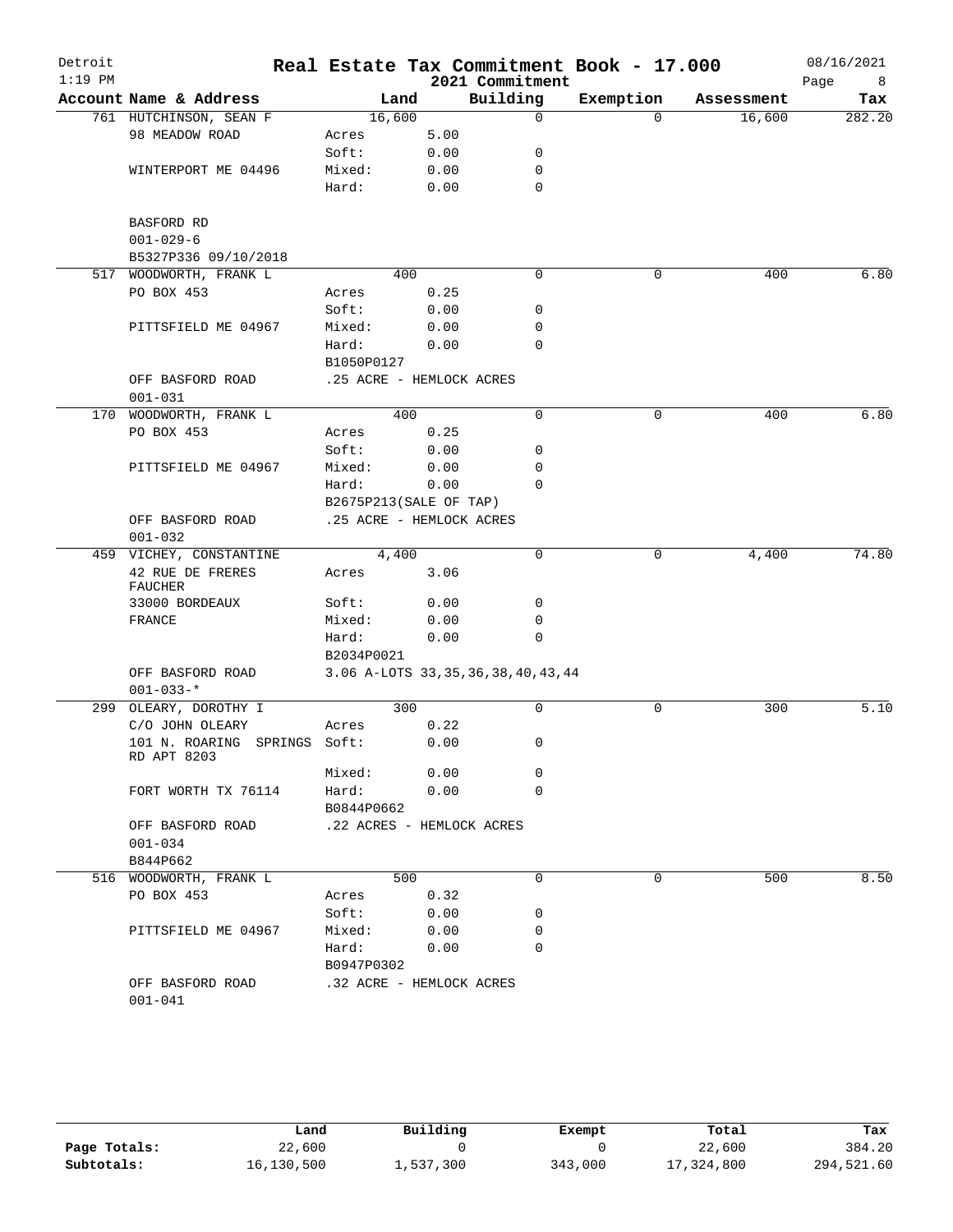| Detroit<br>$1:19$ PM |                                          |            |                          | 2021 Commitment | Real Estate Tax Commitment Book - 17.000 |            | 08/16/2021<br>Page<br>9 |
|----------------------|------------------------------------------|------------|--------------------------|-----------------|------------------------------------------|------------|-------------------------|
|                      | Account Name & Address                   | Land       |                          | Building        | Exemption                                | Assessment | Tax                     |
|                      | 610 MCGINNIS, JAMES                      |            | 600                      | $\mathbf 0$     | $\Omega$                                 | 600        | 10.20                   |
|                      | MCGINNIS, MARGORY F                      | Acres      | 0.45                     |                 |                                          |            |                         |
|                      | 42 CLARK RD                              | Soft:      | 0.00                     | 0               |                                          |            |                         |
|                      |                                          | Mixed:     | 0.00                     | 0               |                                          |            |                         |
|                      | DETROIT ME 04929                         | Hard:      | 0.00                     | 0               |                                          |            |                         |
|                      |                                          | B2363P0345 |                          |                 |                                          |            |                         |
|                      | OFF BASFORD ROAD                         |            | .45 ACRE - HEMLOCK ACRES |                 |                                          |            |                         |
|                      | $001 - 042$                              |            |                          |                 |                                          |            |                         |
|                      | 21 BASFORD, STANLEY J. JR.<br>(HEIRS OF) | 15,100     |                          | 0               | 0                                        | 15,100     | 256.70                  |
|                      | C/O JOAN BRADLEY                         | Acres      | 51.00                    |                 |                                          |            |                         |
|                      | 25 BASFORD ROAD                          | Soft:      | 0.00                     | 0               |                                          |            |                         |
|                      |                                          | Mixed:     | 0.00                     | 0               |                                          |            |                         |
|                      | DETROIT ME 04929                         | Hard:      | 0.00                     | $\mathbf 0$     |                                          |            |                         |
|                      |                                          | B1408P0290 |                          |                 |                                          |            |                         |
|                      | REAR LAND-TROY ROAD                      |            |                          |                 |                                          |            |                         |
|                      | $001 - 048$                              |            |                          |                 |                                          |            |                         |
|                      | B4706P255 08/23/2014                     |            |                          |                 |                                          |            |                         |
|                      | 768 MCGINNIS, JAMES A                    | 99,100     |                          | 0               | 0                                        | 99,100     | 1,684.70                |
|                      | MCGINNIS, MARJORIE F                     | Acres      | 249.74                   |                 |                                          |            |                         |
|                      | 42 CLARK ROAD                            | Soft:      | 0.00                     | 0               |                                          |            |                         |
|                      |                                          | Mixed:     | 0.00                     | 0               |                                          |            |                         |
|                      | DETROIT ME 04929                         | Hard:      | 0.00                     | 0               |                                          |            |                         |
|                      |                                          |            |                          |                 |                                          |            |                         |
|                      | TROY ROAD                                |            |                          |                 |                                          |            |                         |
|                      | $002 - 001$                              |            |                          |                 |                                          |            |                         |
|                      | B4835P335 09/29/2014                     |            |                          |                 |                                          |            |                         |
|                      | 504 PEASE, RICKY L                       | 24,500     |                          | 71,900          | 25,000                                   | 71,400     | 1,213.80                |
|                      | PEASE, MARIA SOCORRO<br>BIGORNIA         | Acres      | 3.00                     |                 | 01 Homestead Exempt                      |            |                         |
|                      | 424 TROY ROAD                            | Soft:      | 0.00                     | 0               |                                          |            |                         |
|                      |                                          | Mixed:     | 0.00                     | 0               |                                          |            |                         |
|                      | DETROIT ME 04929                         | Hard:      | 0.00                     | $\mathbf 0$     |                                          |            |                         |
|                      |                                          |            |                          |                 |                                          |            |                         |
|                      | 424 TROY ROAD                            |            |                          |                 |                                          |            |                         |
|                      | $002 - 001 - 1$                          |            |                          |                 |                                          |            |                         |
|                      | B5065P103 08/17/2016                     |            |                          |                 |                                          |            |                         |
|                      | 628 LAURENT, BRITTANY M                  | 24,100     |                          |                 |                                          | 24,100     | 409.70                  |
|                      | CONDON, JAKOB L                          | Acres      | 15.52                    |                 |                                          |            |                         |
|                      | 126 MILLSTREAM RD                        | Soft:      | 0.00                     | 0               |                                          |            |                         |
|                      |                                          | Mixed:     | 0.00                     | 0               |                                          |            |                         |
|                      | DIXMONT ME 04932                         | Hard:      | 0.00                     | 0               |                                          |            |                         |
|                      |                                          |            |                          |                 |                                          |            |                         |
|                      | TROY RD                                  |            |                          |                 |                                          |            |                         |
|                      | $002 - 001 - 2$                          |            |                          |                 |                                          |            |                         |
|                      | B5434P171 07/15/2019                     |            |                          |                 |                                          |            |                         |
|                      | 742 BELAND, JAMES                        | 21,600     |                          | 11,500          | 25,000                                   | 8,100      | 137.70                  |
|                      | 462 TROY ROAD                            | Acres      | 1.00                     |                 | 01 Homestead Exempt                      |            |                         |
|                      |                                          | Soft:      | 0.00                     | 0               |                                          |            |                         |
|                      | DETROIT ME 04929                         | Mixed:     | 0.00                     | 0               |                                          |            |                         |
|                      |                                          | Hard:      | 0.00                     | 0               |                                          |            |                         |
|                      |                                          | B3547P127  | 08/26/2005               |                 |                                          |            |                         |
|                      | 462 Troy Road                            |            |                          |                 |                                          |            |                         |
|                      | $002 - 001 - A$                          |            |                          |                 |                                          |            |                         |
|                      | B5217P66 10/19/2017                      |            |                          |                 |                                          |            |                         |
|                      |                                          |            |                          |                 |                                          |            |                         |
|                      |                                          |            |                          |                 |                                          |            |                         |
|                      |                                          |            |                          |                 |                                          |            |                         |
|                      |                                          |            |                          |                 |                                          |            |                         |

|              | Land       | Building  | Exempt  | Total      | Tax          |
|--------------|------------|-----------|---------|------------|--------------|
| Page Totals: | 185,000    | 83,400    | 50,000  | 218,400    | 3,712.80     |
| Subtotals:   | 16,315,500 | 1,620,700 | 393,000 | 17,543,200 | 298, 234, 40 |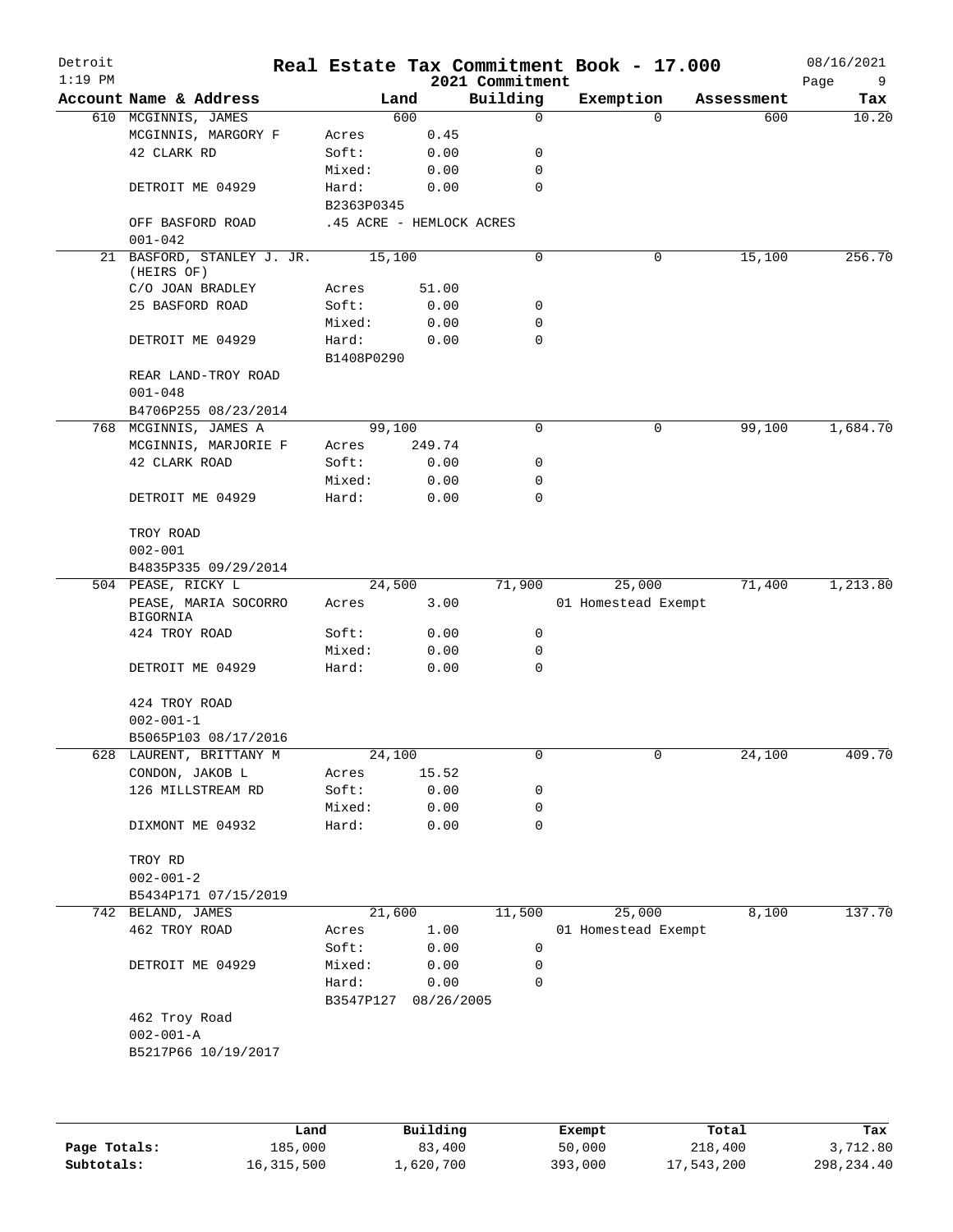| Detroit<br>$1:19$ PM |                              |                        |      | Real Estate Tax Commitment Book - 17.000<br>2021 Commitment |                     |          |            | 08/16/2021<br>Page<br>10 |
|----------------------|------------------------------|------------------------|------|-------------------------------------------------------------|---------------------|----------|------------|--------------------------|
|                      | Account Name & Address       | Land                   |      | Building                                                    | Exemption           |          | Assessment | Tax                      |
| 267                  | SHERBURNE, DANA II           | 20,900                 |      | 9,000                                                       |                     | $\Omega$ | 29,900     | 508.30                   |
|                      | Thomas, Kristi               | Acres                  | 1.00 |                                                             |                     |          |            |                          |
|                      | 430 TROY RD                  | Soft:                  | 0.00 | 0                                                           |                     |          |            |                          |
|                      |                              | Mixed:                 | 0.00 | 0                                                           |                     |          |            |                          |
|                      | DETROIT ME 04930             | Hard:                  | 0.00 | 0                                                           |                     |          |            |                          |
|                      | 430 TROY ROAD<br>$002 - 002$ | 1 ACRE                 |      |                                                             |                     |          |            |                          |
|                      | B5684P236 03/18/2021         |                        |      |                                                             |                     |          |            |                          |
|                      | 298 ZEZIMA, BARBARA          | 20,900                 |      | 40,300                                                      | 25,000              |          | 36,200     | 615.40                   |
|                      | ZEZIMA, TOMMY                | Acres                  | 1.00 |                                                             | 01 Homestead Exempt |          |            |                          |
|                      | 432 TROY ROAD                | Soft:                  | 0.00 | 0                                                           |                     |          |            |                          |
|                      |                              | Mixed:                 | 0.00 | 0                                                           |                     |          |            |                          |
|                      | DETROIT ME 04929             | Hard:<br>B2825P061     | 0.00 | 0                                                           |                     |          |            |                          |
|                      | 432 TROY ROAD                |                        |      |                                                             |                     |          |            |                          |
|                      | $002 - 003$                  |                        |      |                                                             |                     |          |            |                          |
|                      | 83 THIBODEAU, LEW E          | 23,000                 |      | 25,200                                                      |                     | 0        | 48,200     | 819.40                   |
|                      | 436 TROY ROAD                | Acres                  | 3.64 |                                                             |                     |          |            |                          |
|                      |                              | Soft:                  | 0.00 | 0                                                           |                     |          |            |                          |
|                      | DETROIT ME 04929             | Mixed:                 | 0.00 | 0                                                           |                     |          |            |                          |
|                      |                              | Hard:                  | 0.00 | 0                                                           |                     |          |            |                          |
|                      | 436 TROY ROAD                |                        |      |                                                             |                     |          |            |                          |
|                      | $002 - 004$                  |                        |      |                                                             |                     |          |            |                          |
|                      | B5677P161 03/01/2021         |                        |      |                                                             |                     |          |            |                          |
|                      | 491 LYONS, KENNETH           | 22,600                 |      | 19,400                                                      | 25,000              |          | 17,000     | 289.00                   |
|                      | LYONS, NANCY                 | Acres                  | 2.48 |                                                             | 01 Homestead Exempt |          |            |                          |
|                      | 438 TROY ROAD                | Soft:                  | 0.00 | 0                                                           |                     |          |            |                          |
|                      |                              | Mixed:                 | 0.00 | 0                                                           |                     |          |            |                          |
|                      | DETROIT ME 04929             | Hard:                  | 0.00 | $\Omega$                                                    |                     |          |            |                          |
|                      |                              | B2224P0261             |      |                                                             |                     |          |            |                          |
|                      | 438 TROY ROAD                | 2.48 ACRES             |      |                                                             |                     |          |            |                          |
|                      | $002 - 005$                  |                        |      |                                                             |                     |          |            |                          |
|                      | B2224P261                    |                        |      |                                                             |                     |          |            |                          |
| 479                  | WEST, LUCY B                 | 37,700                 |      | 28,900                                                      | 25,000              |          | 41,600     | 707.20                   |
|                      | 442 TROY ROAD                | Acres                  | 3.27 |                                                             | 01 Homestead Exempt |          |            |                          |
|                      |                              | Soft:                  | 0.00 | 0                                                           |                     |          |            |                          |
|                      | DETROIT ME 04929             | Mixed:                 | 0.00 | 0                                                           |                     |          |            |                          |
|                      |                              | Hard:                  | 0.00 | 0                                                           |                     |          |            |                          |
|                      |                              | B1694P0125             |      |                                                             |                     |          |            |                          |
|                      | 442 TROY ROAD                |                        |      |                                                             |                     |          |            |                          |
|                      | $002 - 007 -$ *              |                        |      |                                                             |                     |          |            |                          |
|                      | B3996P273                    |                        |      |                                                             |                     |          |            |                          |
|                      | 163 HART, MABLE (HEIRS OF)   | 30,800                 |      | 15,400                                                      |                     | 0        | 46,200     | 785.40                   |
|                      | C/O ROYCE HART SR.           | Acres                  | 9.80 |                                                             |                     |          |            |                          |
|                      | 396 TROY RD                  | Soft:                  | 0.00 | 0                                                           |                     |          |            |                          |
|                      |                              | Mixed:                 | 0.00 | 0                                                           |                     |          |            |                          |
|                      | DETROIT ME 04929             | Hard:                  | 0.00 | $\Omega$                                                    |                     |          |            |                          |
|                      |                              | B2469P0218 LIFE ESTATE |      |                                                             |                     |          |            |                          |
|                      | 450 TROY ROAD                |                        |      |                                                             |                     |          |            |                          |
|                      | $002 - 008$                  |                        |      |                                                             |                     |          |            |                          |
|                      |                              |                        |      |                                                             |                     |          |            |                          |
|                      |                              |                        |      |                                                             |                     |          |            |                          |

|              | Land       | Building  | Exempt  | Total      | Tax        |
|--------------|------------|-----------|---------|------------|------------|
| Page Totals: | 155,900    | 138,200   | 75,000  | 219,100    | 3,724.70   |
| Subtotals:   | 16,471,400 | 1,758,900 | 468,000 | 17,762,300 | 301,959.10 |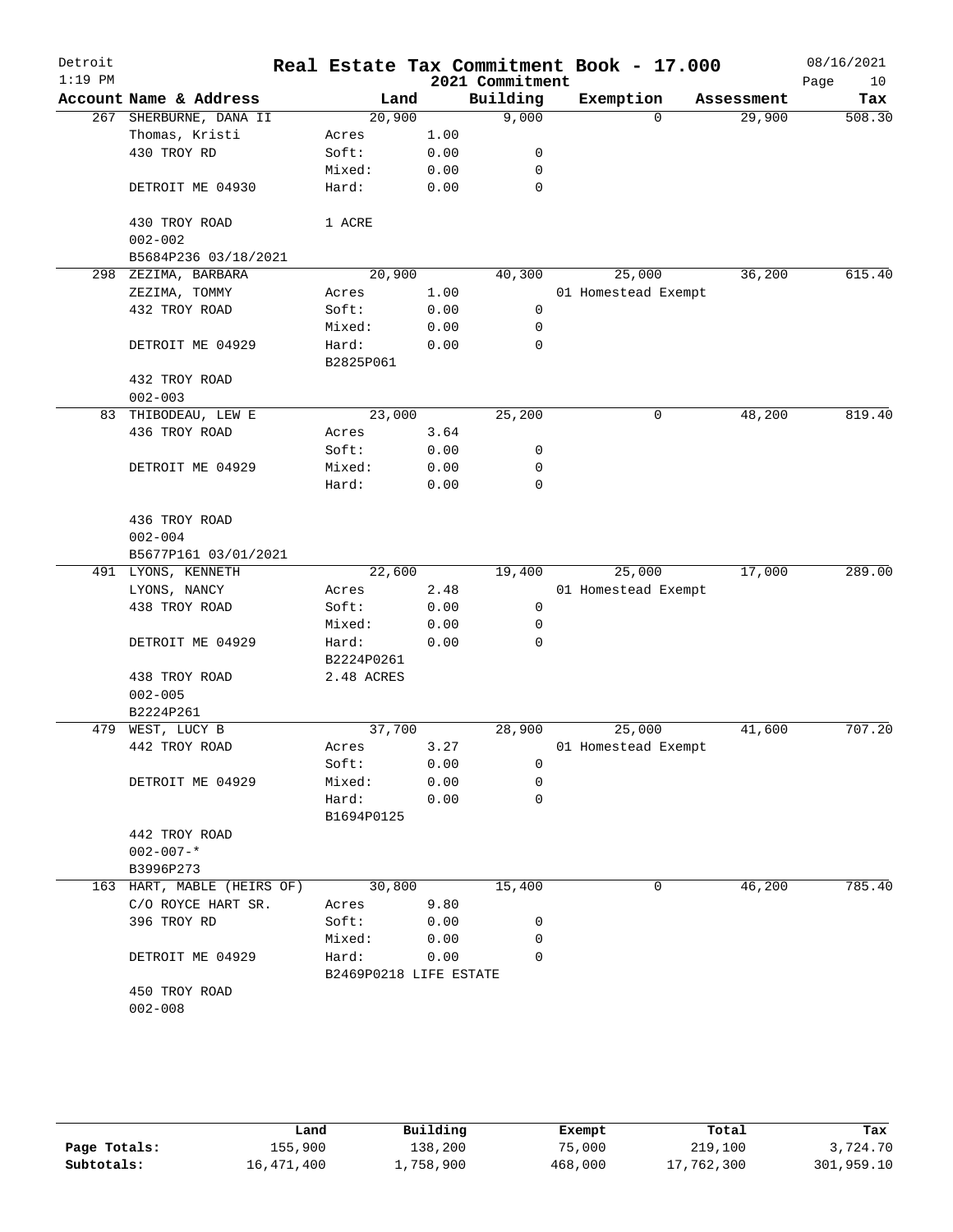| Detroit<br>$1:19$ PM |                            |                |       | 2021 Commitment | Real Estate Tax Commitment Book - 17.000 |            | 08/16/2021<br>Page<br>11 |
|----------------------|----------------------------|----------------|-------|-----------------|------------------------------------------|------------|--------------------------|
|                      | Account Name & Address     | Land           |       | Building        | Exemption                                | Assessment | Tax                      |
|                      | 497 WITHEE, SHEILA A       | 20,800         |       | 35,000          | 25,000                                   | 30,800     | 523.60                   |
|                      | 456 TROY ROAD              | Acres          | 1.50  |                 | 01 Homestead Exempt                      |            |                          |
|                      |                            | Soft:          | 0.00  | 0               |                                          |            |                          |
|                      | DETROIT ME 04929           | Mixed:         | 0.00  | 0               |                                          |            |                          |
|                      |                            | Hard:          | 0.00  | 0               |                                          |            |                          |
|                      |                            | B0684P0017     |       |                 |                                          |            |                          |
|                      | 456 TROY ROAD              | 1.5 ACRES      |       |                 |                                          |            |                          |
|                      | $002 - 009$                |                |       |                 |                                          |            |                          |
|                      | 100 TIBBETTS, TROY         | 25,900         |       | 41,700          | 25,000                                   | 42,600     | 724.20                   |
|                      | TIBBETTS, ANNEE            | Acres          | 4.00  |                 | 01 Homestead Exempt                      |            |                          |
|                      | 476 TROY ROAD              | Soft:          | 0.00  | 0               |                                          |            |                          |
|                      |                            | Mixed:         | 0.00  | 0               |                                          |            |                          |
|                      | DETROIT ME 04929           | Hard:          | 0.00  | 0               |                                          |            |                          |
|                      |                            | B3380P246      |       |                 |                                          |            |                          |
|                      | 476 TROY ROAD              | 4 ACRES        |       |                 |                                          |            |                          |
|                      | $002 - 011$                |                |       |                 |                                          |            |                          |
|                      | B5053P197 07/28/2016       |                |       |                 |                                          |            |                          |
|                      | 101 PASCUCCI, ERNEST C III | 30,600         |       | 40,400          | 0                                        | 71,000     | 1,207.00                 |
|                      | 486 TROY ROAD              | Acres          | 9.50  |                 |                                          |            |                          |
|                      |                            | Soft:          | 0.00  | 0               |                                          |            |                          |
|                      | DETROIT ME 04929           | Mixed:         | 0.00  | 0               |                                          |            |                          |
|                      |                            | Hard:          | 0.00  | 0               |                                          |            |                          |
|                      |                            | B4802P0117     |       |                 |                                          |            |                          |
|                      | 486 TROY ROAD              |                |       |                 |                                          |            |                          |
|                      | $002 - 012$                |                |       |                 |                                          |            |                          |
|                      | B4802P117 07/02/2014       |                |       |                 |                                          |            |                          |
|                      | 584 VALLEY, ANTHONY        | 28,400         |       | 33,700          | 0                                        | 62,100     | 1,055.70                 |
|                      | 46 PINE VALLEY WAY         | Acres          | 6.50  |                 |                                          |            |                          |
|                      |                            | Soft:          | 0.00  | 0               |                                          |            |                          |
|                      | BREWER ME 04412            | Mixed:         | 0.00  | 0               |                                          |            |                          |
|                      |                            | Hard:          | 0.00  | 0               |                                          |            |                          |
|                      |                            | B3145P0181&182 |       |                 |                                          |            |                          |
|                      | 494 TROY ROAD              |                |       |                 |                                          |            |                          |
|                      | $002 - 012 - 1$            |                |       |                 |                                          |            |                          |
|                      | B4090P24                   |                |       |                 |                                          |            |                          |
|                      | 667 LOVLEY, GREGORY        | 31,100         |       | 0               | 0                                        | 31,100     | 528.70                   |
|                      | PO BOX 36                  | Acres          | 26.00 |                 |                                          |            |                          |
|                      |                            | Soft:          | 0.00  | 0               |                                          |            |                          |
|                      | NEWPORT ME 04953           | Mixed:         | 0.00  | 0               |                                          |            |                          |
|                      |                            | Hard:          | 0.00  | $\mathbf 0$     |                                          |            |                          |
|                      |                            | B2612P0260     |       |                 |                                          |            |                          |
|                      | TROY ROAD                  | B3732P142      |       |                 |                                          |            |                          |
|                      | $002 - 012 - A$            |                |       |                 |                                          |            |                          |
|                      | 122 MCGOWAN, MELANIE J     | 46,800         |       | 0               | 0                                        | 46,800     | 795.60                   |
|                      | MCGOWAN, JEFFERY D         | Acres          | 54.00 |                 |                                          |            |                          |
|                      | 128 HAMILTON TERRACE       | Soft:          | 0.00  | 0               |                                          |            |                          |
|                      |                            | Mixed:         | 0.00  | 0               |                                          |            |                          |
|                      | PITTSFIELD ME 04967        | Hard:          | 0.00  | 0               |                                          |            |                          |
|                      |                            | B0861P0593     |       |                 |                                          |            |                          |
|                      | TROY ROAD                  | 54 ACRES       |       |                 |                                          |            |                          |
|                      | $002 - 013$                |                |       |                 |                                          |            |                          |
|                      | B5288P142 06/05/2018       |                |       |                 |                                          |            |                          |
|                      |                            |                |       |                 |                                          |            |                          |

|              | Land       | Building  | Exempt  | Total      | Tax        |
|--------------|------------|-----------|---------|------------|------------|
| Page Totals: | 183,600    | 150,800   | 50,000  | 284,400    | 4,834.80   |
| Subtotals:   | 16,655,000 | 1,909,700 | 518,000 | 18,046,700 | 306,793.90 |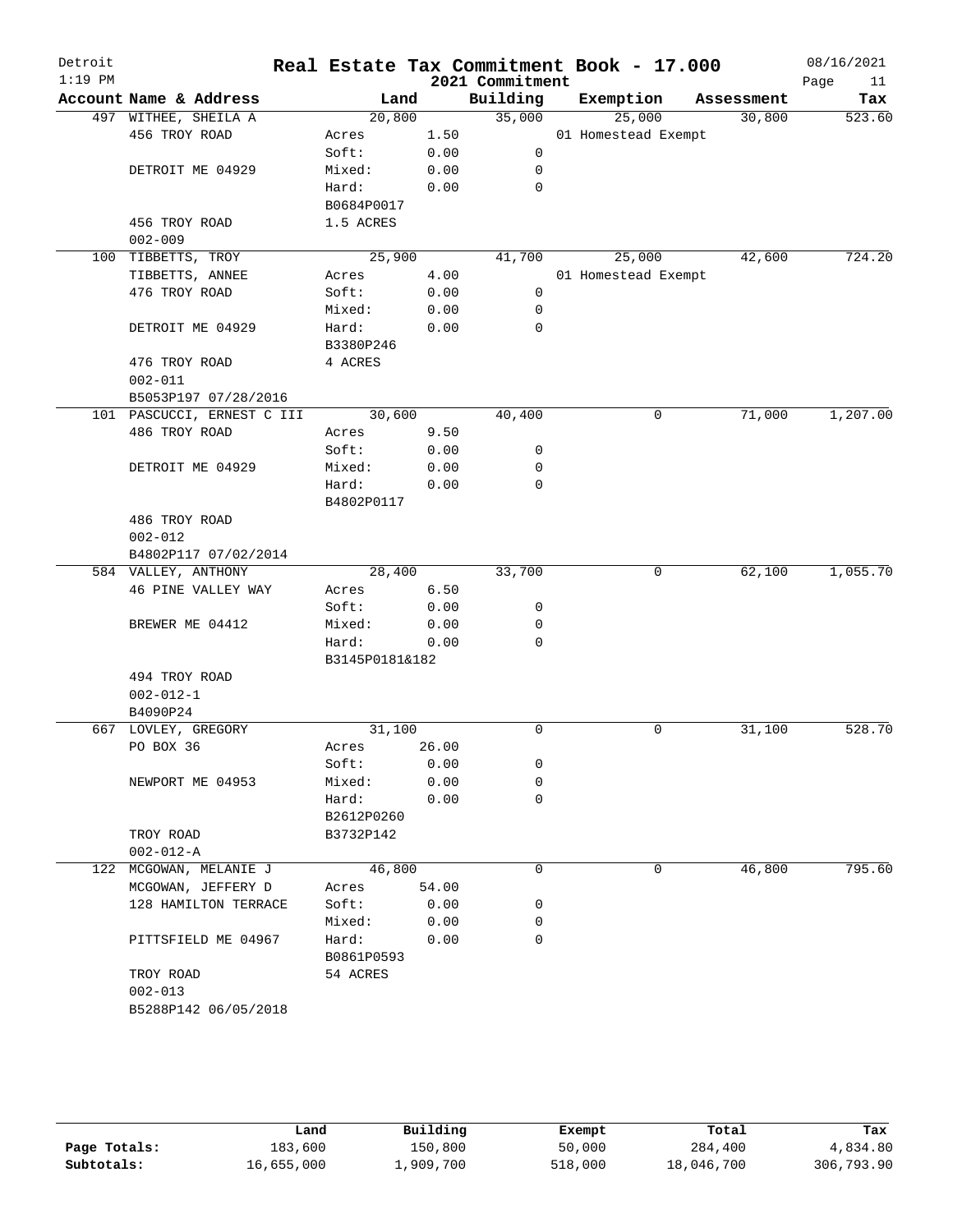| Detroit<br>$1:19$ PM |                                    |                 |              | 2021 Commitment | Real Estate Tax Commitment Book - 17.000 |            | 08/16/2021<br>12<br>Page |
|----------------------|------------------------------------|-----------------|--------------|-----------------|------------------------------------------|------------|--------------------------|
|                      | Account Name & Address             |                 | Land         | Building        | Exemption                                | Assessment | Tax                      |
|                      | 225 BRANN, LUCILLE E               | 29,200          |              | 115,900         | 31,000                                   | 114,100    | 1,939.70                 |
|                      | BRANN, DAVID A SR                  | Acres           | 7.50         |                 | 01 Homestead Exempt                      |            |                          |
|                      | 508 TROY ROAD                      | Soft:           | 0.00         |                 | 0 14 WW2 Vet NonRes                      |            |                          |
|                      |                                    | Mixed:          | 0.00         | 0               |                                          |            |                          |
|                      | DETROIT ME 04929                   | Hard:           | 0.00         | 0               |                                          |            |                          |
|                      |                                    | B1504P0035      |              |                 |                                          |            |                          |
|                      | 508 TROY ROAD                      | 7.5 ACRES       |              |                 |                                          |            |                          |
|                      | $002 - 014$                        |                 |              |                 |                                          |            |                          |
|                      | B5098P28 11/15/2016                |                 |              |                 |                                          |            |                          |
|                      | 684 MAGUIRE, JOHN J                | 26,600          |              | 67,200          | 31,000                                   | 62,800     | 1,067.60                 |
|                      | 520 TROY ROAD                      | Acres           | 4.50         |                 | 14 WW2 Vet NonRes                        |            |                          |
|                      |                                    | Soft:           | 0.00         |                 | 0 01 Homestead Exempt                    |            |                          |
|                      | DETROIT ME 04929                   | Mixed:          | 0.00         | 0               |                                          |            |                          |
|                      |                                    | Hard:           | 0.00         | 0               |                                          |            |                          |
|                      |                                    | B3886P95        |              |                 |                                          |            |                          |
|                      | 520 TROY ROAD                      | 4.5 ACRES       |              |                 |                                          |            |                          |
|                      | $002 - 014 - A$                    |                 |              |                 |                                          |            |                          |
|                      | B4023P302 05/08/2008               |                 |              |                 |                                          |            |                          |
|                      | 717 MAGUIRE, JOHN J                | 41,000          |              | $\mathbf 0$     | 0                                        | 41,000     | 697.00                   |
|                      | 520 TROY ROAD                      | Acres           | 39.00        |                 |                                          |            |                          |
|                      |                                    | Soft:           | 0.00         | 0               |                                          |            |                          |
|                      | DETROIT ME 04929                   | Mixed:          | 0.00         | 0               |                                          |            |                          |
|                      |                                    | Hard:           | 0.00         | $\mathbf 0$     |                                          |            |                          |
|                      | TROY ROAD                          |                 |              |                 |                                          |            |                          |
|                      | $002 - 014 - B$                    |                 |              |                 |                                          |            |                          |
|                      | B4991P217 01/08/2016               | 5,800           |              | 0               |                                          | 5,800      | 98.60                    |
|                      | 503 MAGUIRE, JOHN                  |                 |              |                 | 0                                        |            |                          |
|                      | 520 TROY ROAD                      | Acres           | 8.00         |                 |                                          |            |                          |
|                      |                                    | Soft:           | 0.00         | 0               |                                          |            |                          |
|                      | DETROIT ME 04929                   | Mixed:<br>Hard: | 0.00<br>0.00 | 0<br>0          |                                          |            |                          |
|                      |                                    |                 |              |                 |                                          |            |                          |
|                      | OFF TROY ROAD                      |                 |              |                 |                                          |            |                          |
|                      | $002 - 015$                        |                 |              |                 |                                          |            |                          |
|                      | B5048P149 07/15/2016               |                 |              |                 |                                          |            |                          |
|                      | 472 SOUTHARD, SHEILA L<br>(WALKER) | 21,600          |              | 70,900          | 25,000                                   | 67,500     | 1,147.50                 |
|                      | KING, ANGELA                       | Acres           | 1.00         |                 | 01 Homestead Exempt                      |            |                          |
|                      | 516 TROY ROAD                      | Soft:           | 0.00         | 0               |                                          |            |                          |
|                      |                                    | Mixed:          | 0.00         | 0               |                                          |            |                          |
|                      | DETROIT ME 04929                   | Hard:           | 0.00         | 0               |                                          |            |                          |
|                      |                                    | B1735P0104      |              |                 |                                          |            |                          |
|                      | 516 TROY ROAD                      |                 |              |                 |                                          |            |                          |
|                      | $002 - 016$                        |                 |              |                 |                                          |            |                          |
|                      | B3953P130 01/11/2008               |                 |              |                 |                                          |            |                          |
|                      | 354 ROBEAU, EUGENE K               | 21,100          |              | 0               | 0                                        | 21,100     | 358.70                   |
|                      | ROBEAU, PATRICIA A                 | Acres           | 11.30        |                 |                                          |            |                          |
|                      | 185 FARM ST                        | Soft:           | 0.00         | 0               |                                          |            |                          |
|                      |                                    | Mixed:          | 0.00         | 0               |                                          |            |                          |
|                      | BLACKLSTONE MA 01504               | Hard:           | 0.00         | $\mathbf 0$     |                                          |            |                          |
|                      |                                    | B1517P0176      |              |                 |                                          |            |                          |
|                      | TROY ROAD                          | 11.3 ACRES      |              |                 |                                          |            |                          |
|                      | $002 - 017$                        |                 |              |                 |                                          |            |                          |
|                      |                                    |                 |              |                 |                                          |            |                          |
|                      |                                    |                 |              |                 |                                          |            |                          |
|                      |                                    |                 |              |                 |                                          |            |                          |
|                      |                                    |                 |              |                 |                                          |            |                          |

|              | Land       | Building  | Exempt  | Total      | Tax        |
|--------------|------------|-----------|---------|------------|------------|
| Page Totals: | 145,300    | 254,000   | 87,000  | 312,300    | 5,309.10   |
| Subtotals:   | 16,800,300 | 2,163,700 | 605,000 | 18,359,000 | 312,103.00 |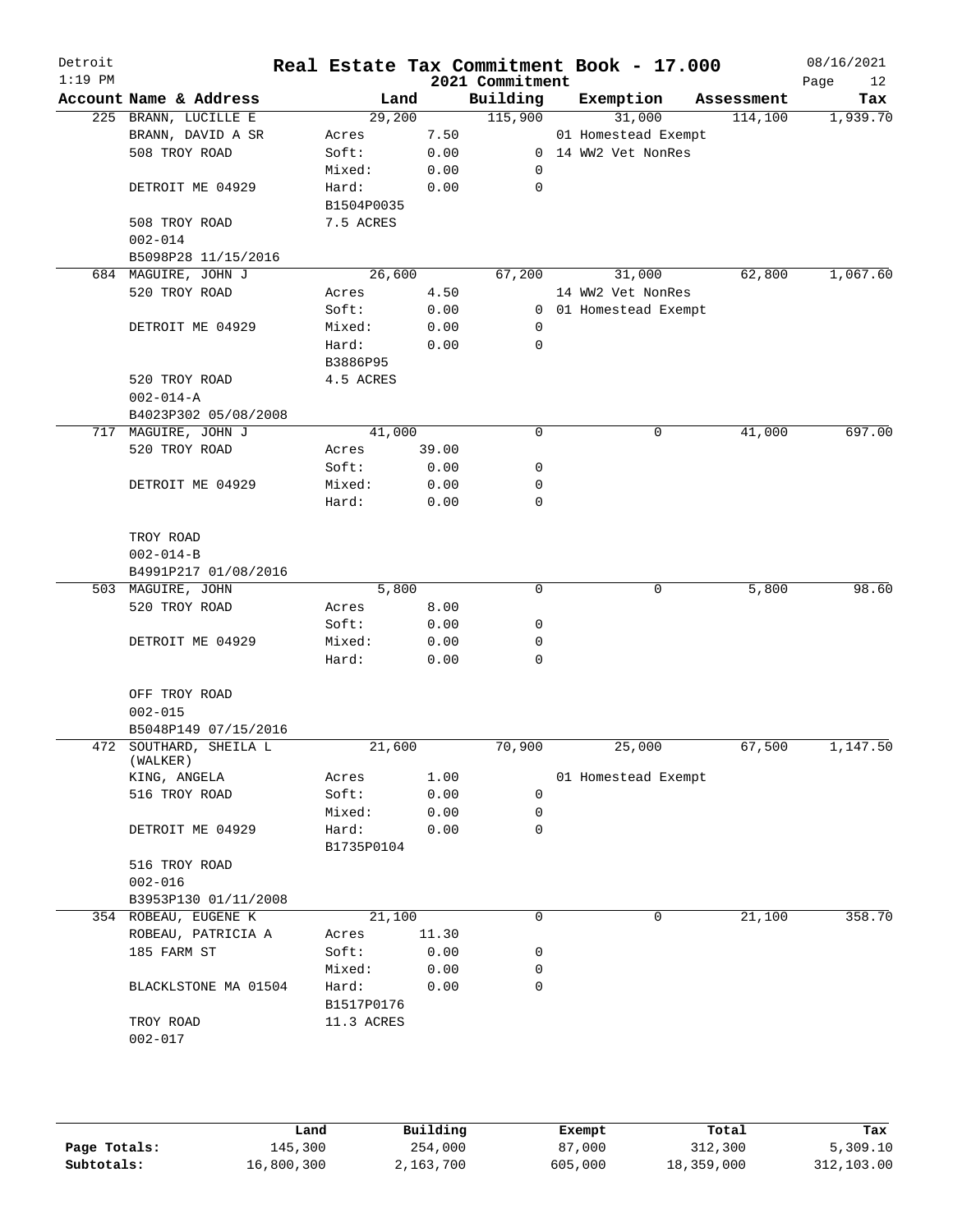| Detroit   |                                                     |                         |       | Real Estate Tax Commitment Book - 17.000 |                     |             |            | 08/16/2021 |
|-----------|-----------------------------------------------------|-------------------------|-------|------------------------------------------|---------------------|-------------|------------|------------|
| $1:19$ PM |                                                     |                         |       | 2021 Commitment                          |                     |             |            | Page<br>13 |
|           | Account Name & Address                              | Land                    |       | Building                                 | Exemption           |             | Assessment | Tax        |
|           | 347 REARDON, VALDA                                  | 25,900                  |       | $\Omega$                                 |                     | $\Omega$    | 25,900     | 440.30     |
|           | 237 BURLEIGH ROAD                                   | Acres                   | 18.00 |                                          |                     |             |            |            |
|           |                                                     | Soft:                   | 0.00  | 0                                        |                     |             |            |            |
|           | BANGOR ME 04401                                     | Mixed:                  | 0.00  | 0                                        |                     |             |            |            |
|           |                                                     | Hard:                   | 0.00  | 0                                        |                     |             |            |            |
|           |                                                     | B0914P0142              |       |                                          |                     |             |            |            |
|           | TROY ROAD                                           |                         |       |                                          |                     |             |            |            |
|           | $002 - 018$                                         |                         |       |                                          |                     |             |            |            |
|           | B914P142                                            |                         |       |                                          |                     |             |            |            |
|           | 419 WATERMAN, RANDALL                               | 19,100                  |       | 13,000                                   |                     | 0           | 32,100     | 545.70     |
|           | 155 TERWILLEGER ROAD                                | Acres                   | 0.59  |                                          |                     |             |            |            |
|           |                                                     | Soft:                   | 0.00  | 0                                        |                     |             |            |            |
|           | DANELLSON CT 06239                                  | Mixed:                  | 0.00  | 0                                        |                     |             |            |            |
|           |                                                     | Hard:                   | 0.00  | $\Omega$                                 |                     |             |            |            |
|           |                                                     | B3002P0309              |       |                                          |                     |             |            |            |
|           | 544 TROY ROAD<br>$002 - 019$                        | .59 ACRE                |       |                                          |                     |             |            |            |
|           | 369 SANBORN, EDWARD G                               | 17,800                  |       | 4,600                                    |                     | 22,400      | $\Omega$   | 0.00       |
|           | 552 TROY ROAD                                       | Acres                   | 0.42  |                                          | 01 Homestead Exempt |             |            |            |
|           |                                                     | Soft:                   | 0.00  | 0                                        |                     |             |            |            |
|           | DETROIT ME 04929                                    | Mixed:                  | 0.00  | 0                                        |                     |             |            |            |
|           |                                                     | Hard:                   | 0.00  | $\Omega$                                 |                     |             |            |            |
|           |                                                     | B1154P0320              |       | B977P128                                 |                     |             |            |            |
|           | 552 TROY ROAD                                       | .42 ACRE - LOTS 20 & 21 |       |                                          |                     |             |            |            |
|           | $002 - 020 -$ *                                     |                         |       |                                          |                     |             |            |            |
| 239       | LYONS, MYRNA(HEIRS OF)                              | 18,100                  |       | 0                                        |                     | $\mathbf 0$ | 18,100     | 307.70     |
|           | WEST, JOY                                           | Acres                   | 0.46  |                                          |                     |             |            |            |
|           | 564 TROY ROAD                                       | Soft:                   | 0.00  | 0                                        |                     |             |            |            |
|           | DETROIT ME 04929                                    | Mixed:                  | 0.00  | 0                                        |                     |             |            |            |
|           |                                                     | Hard:                   | 0.00  | $\mathbf 0$                              |                     |             |            |            |
|           |                                                     |                         |       |                                          |                     |             |            |            |
|           | 564 TROY ROAD                                       |                         |       |                                          |                     |             |            |            |
|           | $002 - 022$                                         |                         |       |                                          |                     |             |            |            |
|           | 644 WEST, JOY                                       |                         | 0     | 8,200                                    |                     | 8,200       | 0          | 0.00       |
|           | 564 TROY ROAD                                       |                         |       |                                          | 01 Homestead Exempt |             |            |            |
|           |                                                     |                         |       |                                          |                     |             |            |            |
|           | DETROIT ME 04929                                    |                         |       |                                          |                     |             |            |            |
|           |                                                     |                         |       |                                          |                     |             |            |            |
|           |                                                     |                         |       |                                          |                     |             |            |            |
|           | Troy Road                                           |                         |       |                                          |                     |             |            |            |
|           | $002 - 022 - ON$                                    |                         |       |                                          |                     |             |            |            |
|           | 264 MCGINNIS, LINDA                                 | 22,200                  |       | 26,100                                   |                     | 31,000      | 17,300     | 294.10     |
|           | 572 TROY ROAD                                       | Acres                   | 2.60  |                                          | 01 Homestead Exempt |             |            |            |
|           |                                                     | Soft:                   | 0.00  | $\overline{0}$                           | 22 WW2 Widow Res    |             |            |            |
|           | DETROIT ME 04929                                    | Mixed:                  | 0.00  | 0                                        |                     |             |            |            |
|           |                                                     | Hard:                   | 0.00  | $\mathbf 0$                              |                     |             |            |            |
|           |                                                     |                         |       |                                          |                     |             |            |            |
|           | 572 TROY ROAD<br>$002 - 023$                        | 12.6 ACRES              |       |                                          |                     |             |            |            |
|           | B4964P192 10/14/2015 B4964P187 10/14/2015 B4964P175 |                         |       |                                          |                     |             |            |            |
|           | 10/14/2015                                          |                         |       |                                          |                     |             |            |            |
|           |                                                     |                         |       |                                          |                     |             |            |            |

|              | Land       | Building  | Exempt  | Total      | Tax        |
|--------------|------------|-----------|---------|------------|------------|
| Page Totals: | 103,100    | 51,900    | 61,600  | 93,400     | 1,587.80   |
| Subtotals:   | 16,903,400 | 2,215,600 | 666,600 | 18,452,400 | 313,690.80 |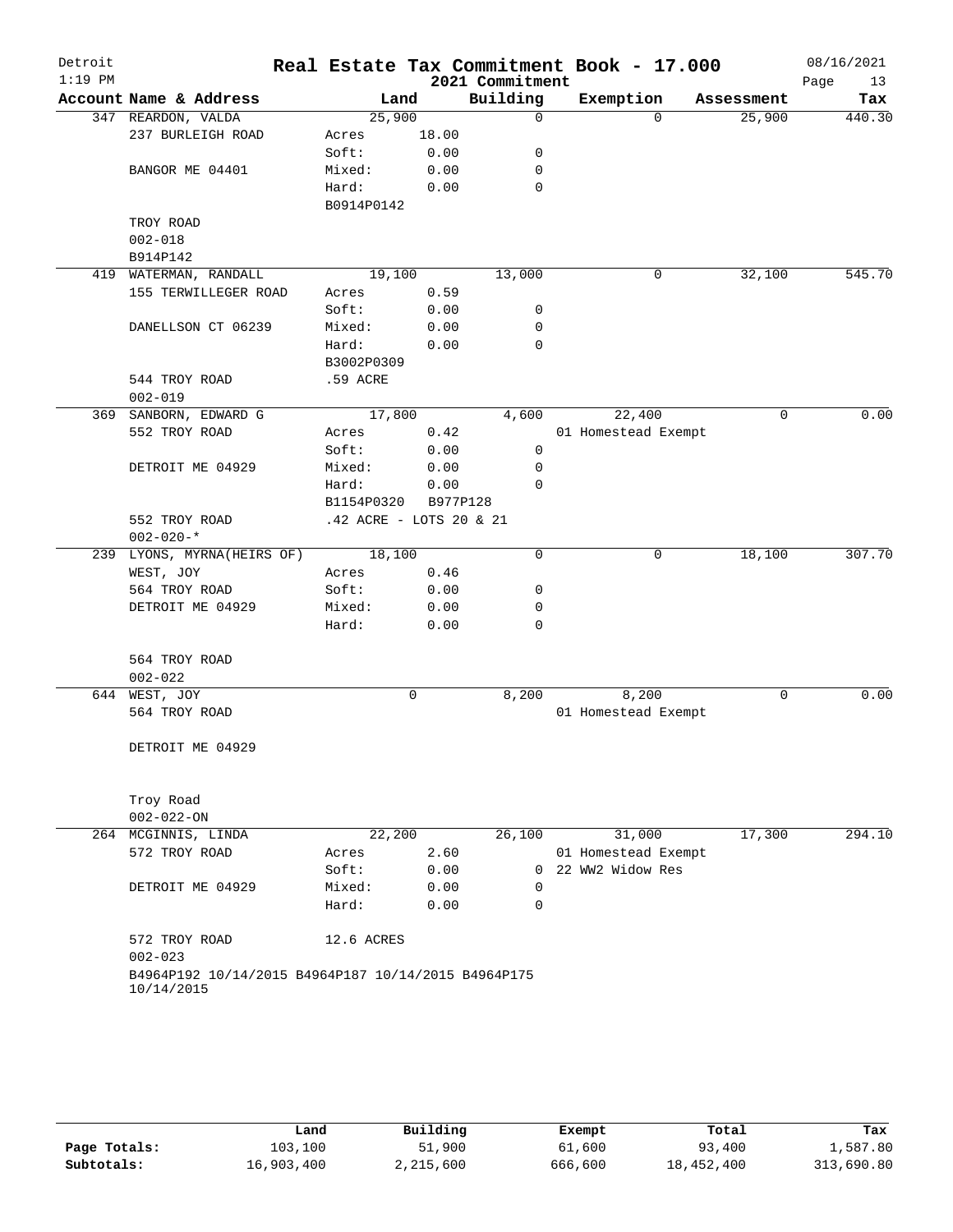| Detroit<br>$1:19$ PM |                                                    |            |          | 2021 Commitment | Real Estate Tax Commitment Book - 17.000 |            | 08/16/2021<br>Page<br>14 |
|----------------------|----------------------------------------------------|------------|----------|-----------------|------------------------------------------|------------|--------------------------|
|                      | Account Name & Address                             |            | Land     | Building        | Exemption                                | Assessment | Tax                      |
|                      | 772 McGinnis, Allen R., Jr.                        | 17,300     |          | 10,700          | $\Omega$                                 | 28,000     | 476.00                   |
|                      | c/o Linda McGinnis                                 | Acres      | 10.00    |                 |                                          |            |                          |
|                      | 572 Troy Road                                      | Soft:      | 0.00     | 0               |                                          |            |                          |
|                      | Detroit ME 04929                                   | Mixed:     | 0.00     | 0               |                                          |            |                          |
|                      |                                                    | Hard:      | 0.00     | $\mathbf 0$     |                                          |            |                          |
|                      | TROY ROAD                                          |            |          |                 |                                          |            |                          |
|                      | $002 - 023 - 1$                                    |            |          |                 |                                          |            |                          |
|                      | B4964P192 10/14/2015                               |            |          |                 |                                          |            |                          |
|                      | 475 MANCHESTER, SHAWN                              |            | 700      | 0               | 0                                        | 700        | 11.90                    |
|                      | 1017 MAIN ST                                       | Acres      | 1.00     |                 |                                          |            |                          |
|                      |                                                    | Soft:      | 0.00     | 0               |                                          |            |                          |
|                      | VASSALBORO ME 04989                                | Mixed:     | 0.00     | 0               |                                          |            |                          |
|                      |                                                    | Hard:      | 0.00     | 0               |                                          |            |                          |
|                      |                                                    | B1331P0021 |          |                 |                                          |            |                          |
|                      | WEEMAN ROAD & TROY ROAD<br>$002 - 024$             | 1 ACRE     |          |                 |                                          |            |                          |
|                      | B5543P116 05/11/2020                               |            |          |                 |                                          |            |                          |
|                      | 474 ROY, MICHAEL D P                               | 23,600     |          | 159,000         | 0                                        | 182,600    | 3,104.20                 |
|                      | TAYLOR, TERRIE L                                   | Acres      | 2.38     |                 |                                          |            |                          |
|                      | 18 TAYLOR ROY ROAD                                 | Soft:      | 0.00     | 0               |                                          |            |                          |
|                      |                                                    | Mixed:     | 0.00     | 0               |                                          |            |                          |
|                      | DETORIT ME 04929                                   | Hard:      | 0.00     | $\Omega$        |                                          |            |                          |
|                      |                                                    |            |          |                 |                                          |            |                          |
|                      |                                                    | B2293P0299 |          |                 |                                          |            |                          |
|                      | 18 WEEMAN ROAD                                     | 2.38 ACRES |          |                 |                                          |            |                          |
|                      | $002 - 025$                                        |            |          |                 |                                          |            |                          |
|                      | B4660P13 05/10/2013                                |            |          |                 |                                          |            |                          |
|                      | 629 ROY, MICHAEL D P                               | 53,300     |          | 0               | 0                                        | 53,300     | 906.10                   |
|                      | TAYLOR, TERRIE L                                   | Acres      | 95.12    |                 |                                          |            |                          |
|                      | 18 TAYLOR ROY ROAD                                 | Soft:      | 0.00     | 0               |                                          |            |                          |
|                      |                                                    | Mixed:     | 0.00     | 0               |                                          |            |                          |
|                      | DETORIT ME 04929                                   | Hard:      | 0.00     | 0               |                                          |            |                          |
|                      | WEEMAN ROAD                                        |            |          |                 |                                          |            |                          |
|                      | $002 - 025 - A$                                    |            |          |                 |                                          |            |                          |
|                      | B4660P13 05/10/2013                                |            |          |                 |                                          |            |                          |
|                      | 388 TAYLOR, TERRIE                                 | 49,700     |          | 0               | 0                                        | 49,700     | 844.90                   |
|                      | ROY, ROY, MICHAEL                                  | Acres      | 52.00    |                 |                                          |            |                          |
|                      | 18 TAYLOR ROY ROAD                                 | Soft:      | 0.00     | 0               |                                          |            |                          |
|                      |                                                    | Mixed:     | 0.00     | 0               |                                          |            |                          |
|                      | DETROIT ME 04929                                   | Hard:      | 0.00     | 0               |                                          |            |                          |
|                      | TAYLOR ROY ROAD                                    | 52 ACRES   |          |                 |                                          |            |                          |
|                      | $002 - 026$                                        |            |          |                 |                                          |            |                          |
|                      | B4912P265 06/09/2015                               |            |          |                 |                                          |            |                          |
| 182                  | MCGARRY, WILLIAM P. III                            | 27,000     |          | 1,600           | 0                                        | 28,600     | 486.20                   |
|                      | & DENISE A.<br>TRUSTEES<br>MCGARRY JOINT REVOCABLE | Acres      | 36.00    |                 |                                          |            |                          |
|                      | TRUST                                              |            |          |                 |                                          |            |                          |
|                      | 170 NORTH RD                                       | Soft:      | 0.00     | 0               |                                          |            |                          |
|                      |                                                    | Mixed:     | 0.00     | 0               |                                          |            |                          |
|                      | NORTH READING MA 01864                             | Hard:      | 0.00     | 0               |                                          |            |                          |
|                      | WEEMAN ROAD                                        |            |          |                 |                                          |            |                          |
|                      | $002 - 030$                                        |            |          |                 |                                          |            |                          |
|                      | B5355P33 11/26/2018                                |            |          |                 |                                          |            |                          |
|                      |                                                    |            |          |                 |                                          |            |                          |
|                      | Land                                               |            | Building |                 | Exempt                                   | Total      | Tax                      |
| Page Totals:         | 171,600                                            |            | 171,300  |                 | 0                                        | 342,900    | 5,829.30                 |

**Subtotals:** 17,075,000 2,386,900 666,600 18,795,300 319,520.10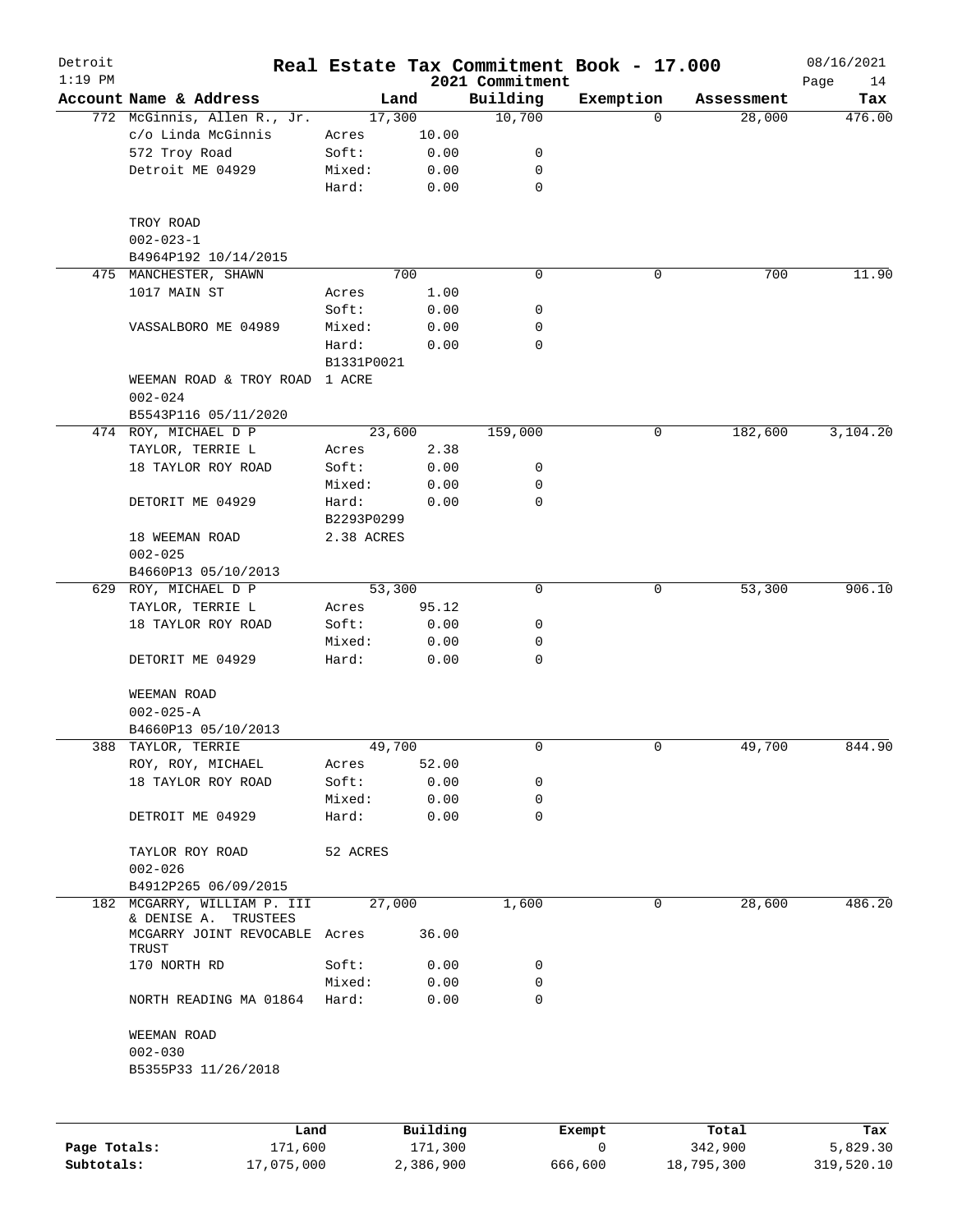| Detroit<br>$1:19$ PM |                                                     |            |       | 2021 Commitment | Real Estate Tax Commitment Book - 17.000 |            | 08/16/2021<br>Page<br>15 |
|----------------------|-----------------------------------------------------|------------|-------|-----------------|------------------------------------------|------------|--------------------------|
|                      | Account Name & Address                              |            | Land  | Building        | Exemption                                | Assessment | Tax                      |
|                      | 557 SOUTHARD, CLINT A                               | 14,800     |       | 0               | $\Omega$                                 | 14,800     | 251.60                   |
|                      | 6 HURDS CORNER ROAD                                 | Acres      | 19.00 |                 |                                          |            |                          |
|                      |                                                     | Soft:      | 0.00  | 0               |                                          |            |                          |
|                      | PALMYRA ME 04965                                    | Mixed:     | 0.00  | 0               |                                          |            |                          |
|                      |                                                     | Hard:      | 0.00  | 0               |                                          |            |                          |
|                      |                                                     | B4789P0314 |       |                 |                                          |            |                          |
|                      | WEEMAN ROAD                                         |            |       |                 |                                          |            |                          |
|                      | $002 - 033$                                         |            |       |                 |                                          |            |                          |
|                      | B4789P314 05/03/2014                                |            |       |                 |                                          |            |                          |
|                      | 280 SOUTHARD, CLINT A                               |            | 2,400 | 0               | $\mathbf 0$                              | 2,400      | 40.80                    |
|                      | PELLETIER, REGINALD                                 | Acres      | 27.00 |                 |                                          |            |                          |
|                      | 6 HURDS CORNER ROAD                                 | Soft:      | 0.00  | 0               |                                          |            |                          |
|                      |                                                     | Mixed:     | 0.00  | 0               |                                          |            |                          |
|                      | PALMYRA ME 04965                                    | Hard:      | 0.00  | $\Omega$        |                                          |            |                          |
|                      |                                                     | B1327P0242 |       |                 |                                          |            |                          |
|                      | TUTTLE ROAD                                         | 27 ACRES   |       |                 |                                          |            |                          |
|                      | $002 - 035$                                         |            |       |                 |                                          |            |                          |
|                      | B5600P294 09/10/2020 B5600P292 09/10/2020 B5600P290 |            |       |                 |                                          |            |                          |
|                      | 09/10/2020                                          |            |       |                 |                                          |            |                          |
|                      | 125 TEMPLE, RANDY J                                 |            | 4,000 | $\mathbf 0$     | $\mathbf 0$                              | 4,000      | 68.00                    |
|                      | 323 TROY RD                                         | Acres      | 4.00  |                 |                                          |            |                          |
|                      |                                                     | Soft:      | 0.00  | 0               |                                          |            |                          |
|                      | DETROIT ME 04929                                    | Mixed:     | 0.00  | 0               |                                          |            |                          |
|                      |                                                     | Hard:      | 0.00  | 0               |                                          |            |                          |
|                      |                                                     | B0926P0217 |       |                 |                                          |            |                          |
|                      | TUTTLE ROAD                                         | 4 ACRES    |       |                 |                                          |            |                          |
|                      | $002 - 036$                                         |            |       |                 |                                          |            |                          |
|                      | B4572P148 08/31/2012                                |            |       |                 |                                          |            |                          |
|                      | 242 MACGREGOR, WILLIAM JR                           |            | 700   | $\mathbf 0$     | 0                                        | 700        | 11.90                    |
|                      | MACGREGOR, KAREN                                    | Acres      | 0.46  |                 |                                          |            |                          |
|                      | 10 PAT DRIVE                                        | Soft:      | 0.00  | 0               |                                          |            |                          |
|                      |                                                     | Mixed:     | 0.00  | 0               |                                          |            |                          |
|                      | DANVERS MA 01925                                    | Hard:      | 0.00  | 0               |                                          |            |                          |
|                      |                                                     | B0936P0103 |       |                 |                                          |            |                          |
|                      | OFF TUTTLE ROAD                                     |            |       |                 |                                          |            |                          |
|                      | $002 - 037$                                         |            |       |                 |                                          |            |                          |
|                      | 241 MACGREGOR, WILLIAM                              |            | 700   | 0               | 0                                        | 700        | 11.90                    |
|                      | MACGREGOR, HARRIET                                  | Acres      | 0.46  |                 |                                          |            |                          |
|                      | 1 HUNTINGTON COMMON                                 | Soft:      | 0.00  | 0               |                                          |            |                          |
|                      | DRIVE                                               |            |       |                 |                                          |            |                          |
|                      | APT 124                                             | Mixed:     | 0.00  | 0               |                                          |            |                          |
|                      | KENNEBUNK ME 04043                                  | Hard:      | 0.00  | $\Omega$        |                                          |            |                          |
|                      |                                                     | B0936P0101 |       |                 |                                          |            |                          |
|                      | OFF TUTTLE ROAD                                     | .46 ACRE   |       |                 |                                          |            |                          |
|                      | $002 - 038$                                         |            |       |                 |                                          |            |                          |
|                      | 543 BRICKETT, CARLTON R                             |            | 5,800 | 0               | 0                                        | 5,800      | 98.60                    |
|                      | 18 TRUE ROAD                                        | Acres      | 24.00 |                 |                                          |            |                          |
|                      |                                                     | Soft:      | 0.00  | 0               |                                          |            |                          |
|                      | CLINTON ME 04927                                    | Mixed:     | 0.00  | 0               |                                          |            |                          |
|                      |                                                     | Hard:      | 0.00  | 0               |                                          |            |                          |
|                      |                                                     | B2828P308  |       |                 |                                          |            |                          |
|                      | TUTTLE ROAD                                         |            |       |                 |                                          |            |                          |
|                      | $002 - 039$                                         |            |       |                 |                                          |            |                          |

|              | Land       | Building  | Exempt  | Total      | Tax        |
|--------------|------------|-----------|---------|------------|------------|
| Page Totals: | 28,400     |           |         | 28,400     | 482.80     |
| Subtotals:   | 17,103,400 | 2,386,900 | 666,600 | 18,823,700 | 320,002.90 |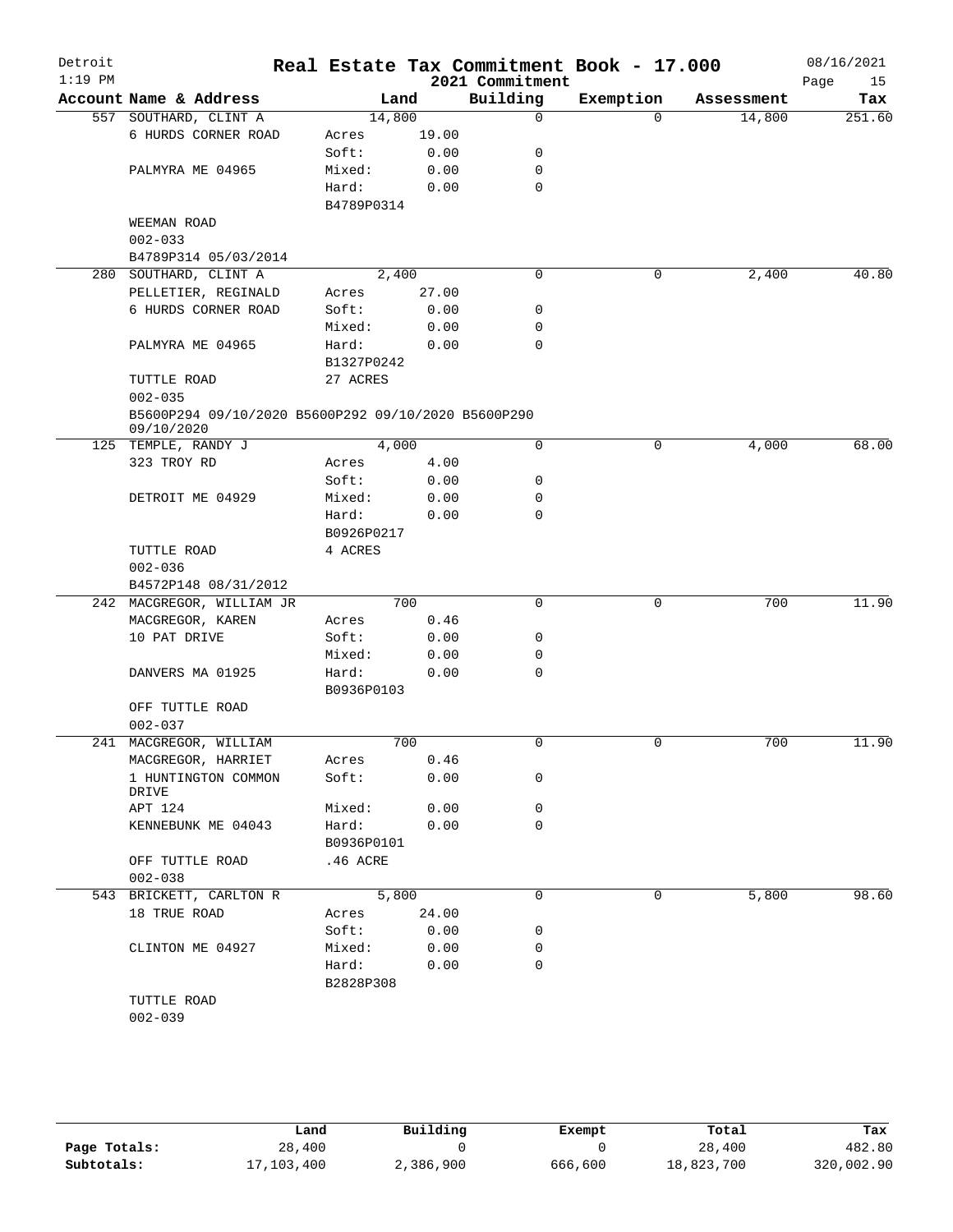| Detroit<br>$1:19$ PM |                                 |                            |        | 2021 Commitment | Real Estate Tax Commitment Book - 17.000 |            | 08/16/2021<br>Page<br>16 |
|----------------------|---------------------------------|----------------------------|--------|-----------------|------------------------------------------|------------|--------------------------|
|                      | Account Name & Address          |                            | Land   | Building        | Exemption                                | Assessment | Tax                      |
|                      | 271 SOUTHARD, CLINT             |                            | 8,800  | 38,700          | $\Omega$                                 | 47,500     | 807.50                   |
|                      | 6 HURDS CORNER                  | Acres                      | 39.40  |                 |                                          |            |                          |
|                      |                                 | Soft:                      | 0.00   | 0               |                                          |            |                          |
|                      | PALMYRA ME 04965                | Mixed:                     | 0.00   | 0               |                                          |            |                          |
|                      |                                 | Hard:                      | 0.00   | 0               |                                          |            |                          |
|                      |                                 | B3269P0002 / B4311P191     |        |                 |                                          |            |                          |
|                      | TUTTLE ROAD                     | 39.44 ACRES - LOTS 40 & 41 |        |                 |                                          |            |                          |
|                      | $002 - 040 -$ *                 |                            |        |                 |                                          |            |                          |
|                      | B4311P191 08/23/2010            |                            |        |                 |                                          |            |                          |
| 348                  | SOUTHARD, CLINT A               | 41,300                     |        | 0               | 0                                        | 41,300     | 702.10                   |
|                      | 6 HURDS CORNER ROAD             | Acres                      | 62.50  |                 |                                          |            |                          |
|                      |                                 | Soft:                      | 0.00   | 0               |                                          |            |                          |
|                      | PALMYRA ME 04965                | Mixed:                     | 0.00   | 0               |                                          |            |                          |
|                      |                                 | Hard:                      | 0.00   | $\Omega$        |                                          |            |                          |
|                      | OFF TUTTLE ROAD                 | 62.5 ACRES - LOTS 42 & 43  |        |                 |                                          |            |                          |
|                      | $002 - 042 -$ *                 |                            |        |                 |                                          |            |                          |
|                      | B5505P126 01/08/2020            |                            |        |                 |                                          |            |                          |
|                      | 85 CREIGHTON, JOSEPH R          | 52,400                     |        | 21,900          | 0                                        | 74,300     | 1,263.10                 |
|                      | CREIGHTON, JONATHAN<br>RIGGS    | Acres                      | 103.00 |                 |                                          |            |                          |
|                      | 23 CHUSHING RD                  | Soft:                      | 0.00   | 0               |                                          |            |                          |
|                      |                                 | Mixed:                     | 0.00   | 0               |                                          |            |                          |
|                      | COHASSET MA 02025               | Hard:                      | 0.00   | $\Omega$        |                                          |            |                          |
|                      |                                 | B1778P0058 B3945P24        |        |                 |                                          |            |                          |
|                      | TUTTLE RD                       | 103 ACRES LOTS 44 & 45     |        |                 |                                          |            |                          |
|                      | $002 - 044 -$ *                 |                            |        |                 |                                          |            |                          |
|                      | B3945P24 12/06/2007             |                            |        |                 |                                          |            |                          |
| 589                  | HENNIGAN, WILLIAM L             |                            | 6,100  | 0               | 0                                        | 6,100      | 103.70                   |
|                      | 55021 ALCO RD                   | Acres                      | 7.00   |                 |                                          |            |                          |
|                      |                                 | Soft:                      | 0.00   | 0               |                                          |            |                          |
|                      | ASTOR FL 32102                  | Mixed:                     | 0.00   | 0               |                                          |            |                          |
|                      |                                 | Hard:                      | 0.00   | 0               |                                          |            |                          |
|                      |                                 | B2978P207                  |        |                 |                                          |            |                          |
|                      | TUTTLE ROAD                     | 7 ACRES                    |        |                 |                                          |            |                          |
|                      | $002 - 044 - 1$                 |                            |        |                 |                                          |            |                          |
| 157                  | SOARES, JOHN III                | 15,700                     |        | 0               | 0                                        | 15,700     | 266.90                   |
|                      | LEVASSEUR,<br>LEVASSEUR, ROBERT | Acres                      | 34.00  |                 |                                          |            |                          |
|                      | P.O. BOX 118                    | Soft:                      | 0.00   | 0               |                                          |            |                          |
|                      |                                 | Mixed:                     | 0.00   | 0               |                                          |            |                          |
|                      | TIVERTON RI 02878               | Hard:<br>B2221P0065        | 0.00   | $\Omega$        |                                          |            |                          |
|                      | OFF TUTTLE ROAD                 | 34 ACRES                   |        |                 |                                          |            |                          |
|                      | $002 - 049$                     |                            |        |                 |                                          |            |                          |
|                      | B2221P65                        |                            |        |                 |                                          |            |                          |
|                      | 51 BUTTS, HAROLD T JR           |                            | 8,700  | $\Omega$        | 0                                        | 8,700      | 147.90                   |
|                      | 84 HASTINGS STREET              | Acres                      | 0.65   |                 |                                          |            |                          |
|                      |                                 | Soft:                      | 0.00   | 0               |                                          |            |                          |
|                      | PORTLAND ME 04102               | Mixed:                     | 0.00   | 0               |                                          |            |                          |
|                      |                                 | Hard:                      | 0.00   | 0               |                                          |            |                          |
|                      |                                 | B2840P0111                 |        |                 |                                          |            |                          |
|                      | 635 PELTOMA AVENUE              |                            |        |                 |                                          |            |                          |
|                      | $003 - 001$                     |                            |        |                 |                                          |            |                          |
|                      |                                 |                            |        |                 |                                          |            |                          |

|              | Land       | Building  | Exempt  | Total      | Tax          |
|--------------|------------|-----------|---------|------------|--------------|
| Page Totals: | 133,000    | 60,600    |         | 193,600    | 3,291.20     |
| Subtotals:   | 17,236,400 | 2,447,500 | 666,600 | 19,017,300 | 323, 294. 10 |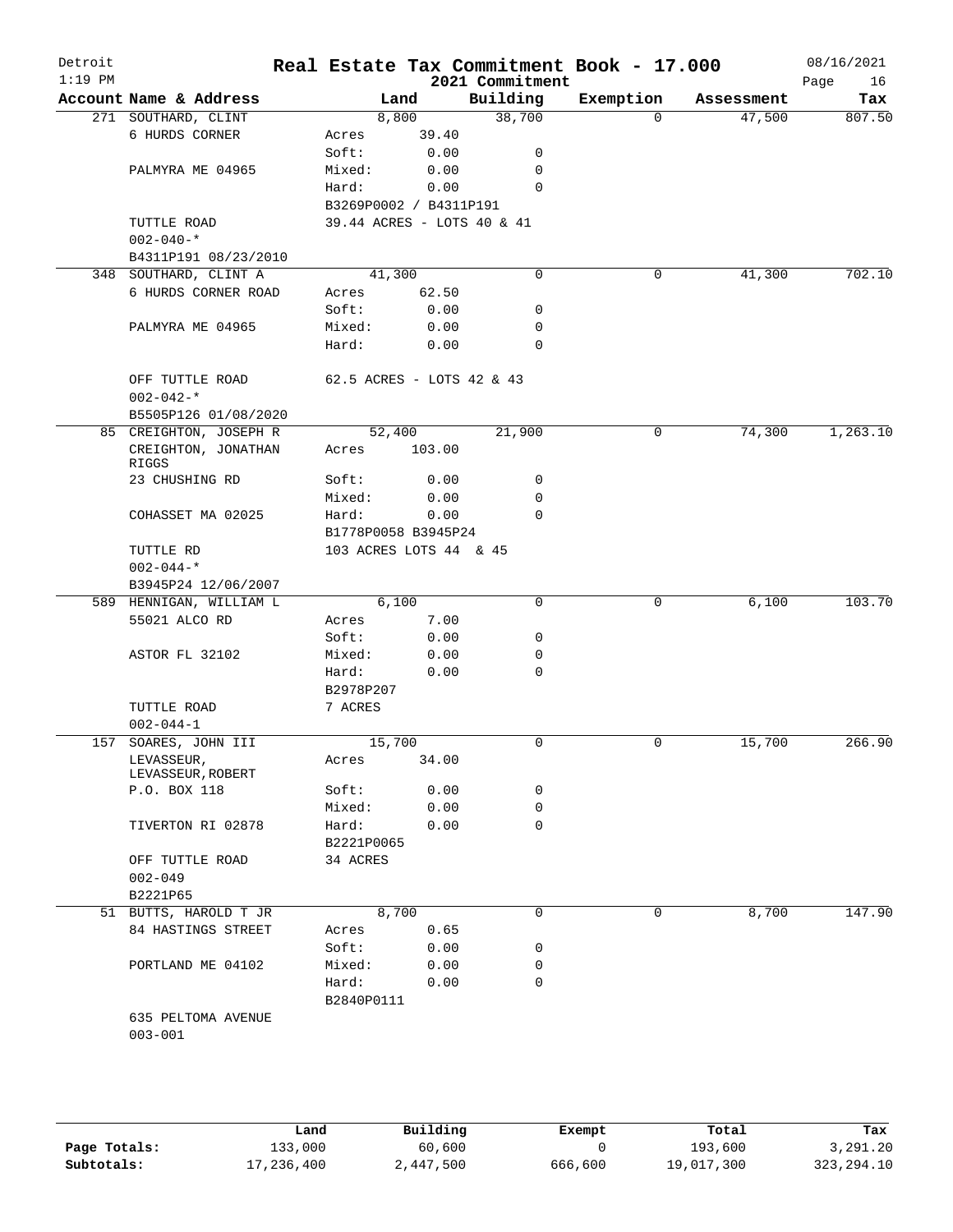| Detroit   |                                                    |                       |        |                               | Real Estate Tax Commitment Book - 17.000 |            | 08/16/2021 |
|-----------|----------------------------------------------------|-----------------------|--------|-------------------------------|------------------------------------------|------------|------------|
| $1:19$ PM |                                                    |                       |        | 2021 Commitment               |                                          |            | Page<br>17 |
|           | Account Name & Address                             |                       | Land   | Building                      | Exemption                                | Assessment | Tax        |
|           | 455 HUFF, ROGER W                                  |                       | 3,900  | $\mathbf 0$                   | $\Omega$                                 | 3,900      | 66.30      |
|           | HUFF, SUSAN C                                      | Acres                 | 0.23   |                               |                                          |            |            |
|           | 131 MOUNT ROAD                                     | Soft:                 | 0.00   | 0                             |                                          |            |            |
|           |                                                    | Mixed:                | 0.00   | 0                             |                                          |            |            |
|           | BURNHAM ME 04922                                   | Hard:                 | 0.00   | 0                             |                                          |            |            |
|           | 637 PELTOMA AVENUE<br>$003 - 002$                  | .23 ACRE              |        |                               |                                          |            |            |
|           | B5040P50 06/22/2016                                |                       |        |                               |                                          |            |            |
|           | 103 CIANBRO CORPORATION                            |                       | 17,600 | 0                             | 0                                        | 17,600     | 299.20     |
|           | PO BOX 1000                                        | Acres                 | 6.40   |                               |                                          |            |            |
|           |                                                    | Soft:                 | 0.00   | 0                             |                                          |            |            |
|           | PITTSFIELD ME 04967                                | Mixed:                | 0.00   | 0                             |                                          |            |            |
|           |                                                    | Hard:                 | 0.00   | 0                             |                                          |            |            |
|           |                                                    | B2429P353             |        |                               |                                          |            |            |
|           | PELTOMA AVENUE                                     | 6.4 ACRES             |        |                               |                                          |            |            |
|           | $003 - 003$                                        |                       |        |                               |                                          |            |            |
| 607       | TOWN OF PITTSFIELD                                 |                       | 17,400 | 0                             | 0                                        | 17,400     | 295.80     |
|           | 112 SOMERSET AVE                                   | Acres                 | 6.10   |                               |                                          |            |            |
|           |                                                    | Soft:                 | 0.00   | 0                             |                                          |            |            |
|           | PITTSFIELD ME 04967                                | Mixed:                | 0.00   | 0                             |                                          |            |            |
|           |                                                    | Hard:                 | 0.00   | 0                             |                                          |            |            |
|           |                                                    | B2259P0223/B2290P0121 |        |                               |                                          |            |            |
|           | 655 PELTOMA AVENUE                                 |                       |        | 6.1 ACRES-IMPROVEMENTS EXEMPT |                                          |            |            |
|           | $003 - 003 - 1$                                    |                       |        |                               |                                          |            |            |
|           | 444 TIBBETTS, RICHARD JR                           |                       | 4,000  | 0                             | 0                                        | 4,000      | 68.00      |
|           | TIBBETTS, SALLY                                    | Acres                 | 44.00  |                               |                                          |            |            |
|           | 73 LONGVIEW DR                                     | Soft:                 | 0.00   | 0                             |                                          |            |            |
|           |                                                    | Mixed:                | 0.00   | 0                             |                                          |            |            |
|           | OXFORD ME 04270                                    | Hard:                 | 0.00   | 0                             |                                          |            |            |
|           |                                                    | B1551P0344            |        |                               |                                          |            |            |
|           | PELTOMA AVENUE                                     | 44 ACRES              |        |                               |                                          |            |            |
|           | $003 - 004$                                        |                       |        |                               |                                          |            |            |
|           | 188 JOHNSON, STANTON P                             |                       | 35,000 | 0                             | 0                                        | 35,000     | 595.00     |
|           | P.O. BOX 130                                       | Acres                 | 218.00 |                               |                                          |            |            |
|           |                                                    | Soft:                 | 0.00   | 0                             |                                          |            |            |
|           | STEVENSON CT 06491 0768 Mixed:                     |                       | 0.00   | 0                             |                                          |            |            |
|           |                                                    | Hard:                 | 0.00   | 0                             |                                          |            |            |
|           |                                                    | B2142P0253            |        |                               |                                          |            |            |
|           | OFF PELTOMA AVENUE<br>$003 - 005$                  | 218 ACRES             |        |                               |                                          |            |            |
|           | 562 BORAN, NAOMI A                                 |                       | 2,300  | 0                             | 0                                        | 2,300      | 39.10      |
|           | 16 PINE STREET                                     | Acres                 | 5.90   |                               |                                          |            |            |
|           |                                                    | Soft:                 | 0.00   | 0                             |                                          |            |            |
|           | NORWOOD MA 02062                                   | Mixed:                | 0.00   | 0                             |                                          |            |            |
|           |                                                    | Hard:                 | 0.00   | 0                             |                                          |            |            |
|           |                                                    | B2523P0060            |        |                               |                                          |            |            |
|           | OFF PELTOMA AVENUE                                 |                       |        |                               |                                          |            |            |
|           | $003 - 006$                                        |                       |        |                               |                                          |            |            |
|           | B4281P272 06/14/2010 B4281P270 06/14/2010 B2523P60 |                       |        |                               |                                          |            |            |

|              | Land       | Building  | Exempt  | Total      | Tax        |
|--------------|------------|-----------|---------|------------|------------|
| Page Totals: | 80,200     |           |         | 80,200     | 1,363.40   |
| Subtotals:   | 17,316,600 | 2,447,500 | 666,600 | 19,097,500 | 324,657.50 |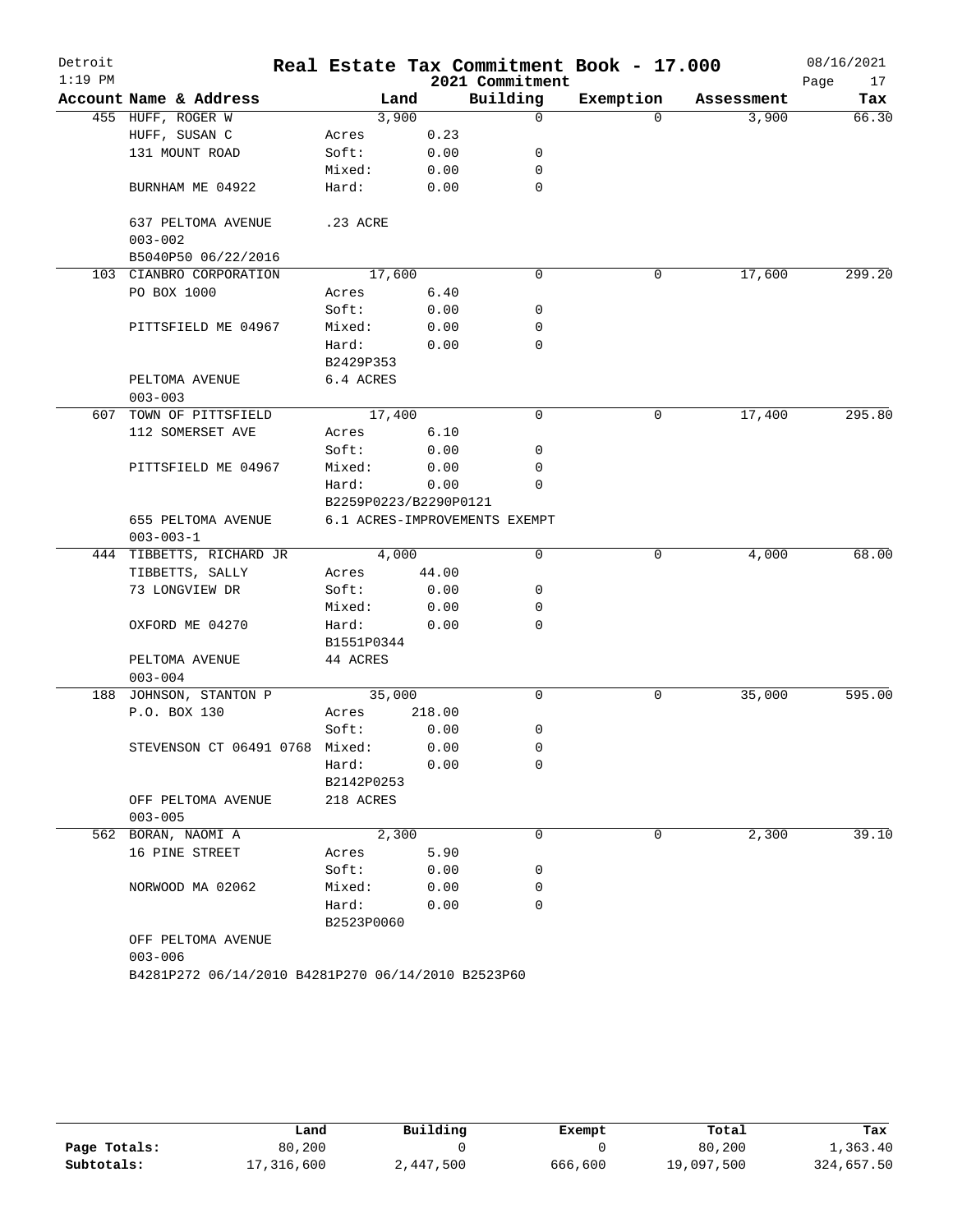| Detroit   |                                          |                           |        |                 | Real Estate Tax Commitment Book - 17.000 |                            | 08/16/2021 |
|-----------|------------------------------------------|---------------------------|--------|-----------------|------------------------------------------|----------------------------|------------|
| $1:19$ PM |                                          |                           |        | 2021 Commitment |                                          |                            | Page<br>18 |
|           | Account Name & Address                   | Land                      |        | Building        | Exemption                                | Assessment                 | Tax        |
|           | 268 GOULD, HAROLD J                      | 7,900                     |        | $\Omega$        |                                          | 7,900<br>$\Omega$          | 134.30     |
|           | GOULD, CHRISTOPHER T. & Acres<br>KYLE G. |                           | 22.00  |                 |                                          |                            |            |
|           | P.O. BOX 347                             | Soft:                     | 0.00   | 0               |                                          |                            |            |
|           |                                          | Mixed:                    | 0.00   | 0               |                                          |                            |            |
|           | WEST CHATHAM MA 02669                    | Hard:<br>B2529P0064       | 0.00   | $\Omega$        |                                          |                            |            |
|           | OFF BASFORD ROAD                         | 22 ACRES - NO ROAD ACCESS |        |                 |                                          |                            |            |
|           | $003 - 007$                              |                           |        |                 |                                          |                            |            |
|           | 312 FLOOD, TIMOTHY                       | 27,600                    |        | 22,600          |                                          | 50,200<br>0                | 853.40     |
|           | 840 RIVER ROAD                           | Acres                     | 5.30   |                 |                                          |                            |            |
|           |                                          | Soft:                     | 0.00   | 0               |                                          |                            |            |
|           | CLINTON ME 04927                         | Mixed:                    | 0.00   | 0               |                                          |                            |            |
|           |                                          | Hard:                     | 0.00   | 0               |                                          |                            |            |
|           |                                          | 92 SKYLINE CLARIDGE MH    |        |                 |                                          |                            |            |
|           | 423 TROY ROAD                            | 5.3 ACRES                 |        |                 |                                          |                            |            |
|           | $003 - 008$                              |                           |        |                 |                                          |                            |            |
|           | B5081P157 09/28/2016                     |                           |        |                 |                                          |                            |            |
|           | 313 ALEXANDER, JAMES M                   | 27,800                    |        | 118,600         | 25,000                                   | 121,400                    | 2,063.80   |
|           | ALEXANDER, KENDRA R                      | Acres                     | 5.60   |                 | 01 Homestead Exempt                      |                            |            |
|           | 419 TROY ROAD                            | Soft:                     | 0.00   | 0               |                                          |                            |            |
|           |                                          | Mixed:                    | 0.00   | 0               |                                          |                            |            |
|           | DETROIT ME 04929                         | Hard:                     | 0.00   | $\Omega$        |                                          |                            |            |
|           |                                          | B4839P0321                |        |                 |                                          |                            |            |
|           | 419 TROY ROAD                            | 5.6 ACRES                 |        |                 |                                          |                            |            |
|           | $003 - 009$                              |                           |        |                 |                                          |                            |            |
|           | B4839P321 10/08/2014                     |                           |        |                 |                                          |                            |            |
|           | 269 GOULD, HAROLD J                      | 70,100                    |        | 79,600          |                                          | 0<br>149,700               | 2,544.90   |
|           | GOULD, CHIRSTOPHER T. & Acres<br>KYLE G. |                           | 96.00  |                 |                                          |                            |            |
|           | P.O. BOX 347                             | Soft:                     | 0.00   | 0               |                                          |                            |            |
|           |                                          | Mixed:                    | 0.00   | 0               |                                          |                            |            |
|           | WEST CHATHAM MA 02669                    | Hard:                     | 0.00   | 0               |                                          |                            |            |
|           |                                          | B2529P0064                |        |                 |                                          |                            |            |
|           | 403 TROY ROAD                            | 96 ACRES                  |        |                 |                                          |                            |            |
|           | $003 - 010$                              |                           |        |                 |                                          |                            |            |
|           | B4707P109 08/16/2014                     |                           |        |                 |                                          |                            |            |
|           | 250 WRIGHT, DAVID                        | 106,200                   |        | 0               |                                          | 106, 200<br>$\overline{0}$ | 1,805.40   |
|           | FITTS, STACEY A                          | Acres                     | 832.00 |                 |                                          |                            |            |
|           | 108 SIBLEY POND ROAD                     | Soft:                     | 0.00   | 0               |                                          |                            |            |
|           |                                          | Mixed:                    | 0.00   | 0               |                                          |                            |            |
|           | PITTSFIELD ME 04967                      | Hard:                     | 0.00   | $\Omega$        |                                          |                            |            |
|           |                                          | B3343P171                 |        |                 |                                          |                            |            |
|           | OFF TROY ROAD                            | 832 ACRES - & M5 L46      |        |                 |                                          |                            |            |
|           | $003 - 011 -$ *                          |                           |        |                 |                                          |                            |            |
|           | 450 HART, RALPH E                        |                           | 74,200 | 65,100          | 31,000                                   | 108,300                    | 1,841.10   |
|           | HART, MEREDITH E                         | Acres                     | 108.00 |                 | 01 Homestead Exempt                      |                            |            |
|           | 381 TROY ROAD                            | Soft:                     | 0.00   |                 | 0 12 WW2 Vet Res.                        |                            |            |
|           |                                          | Mixed:                    | 0.00   | 0               |                                          |                            |            |
|           | DETROIT ME 04929                         | Hard: 0.00                |        | 0               |                                          |                            |            |
|           |                                          | B2043P0253                |        |                 |                                          |                            |            |
|           | 381 TROY ROAD                            | 108 ACRES RESIDENCE       |        |                 |                                          |                            |            |
|           | $003 - 012$                              |                           |        |                 |                                          |                            |            |
|           |                                          |                           |        |                 |                                          |                            |            |

|              | Land       | Building  | Exempt  | Total      | Tax        |
|--------------|------------|-----------|---------|------------|------------|
| Page Totals: | 313,800    | 285,900   | 56,000  | 543,700    | 9,242.90   |
| Subtotals:   | 17,630,400 | 2,733,400 | 722,600 | 19,641,200 | 333,900.40 |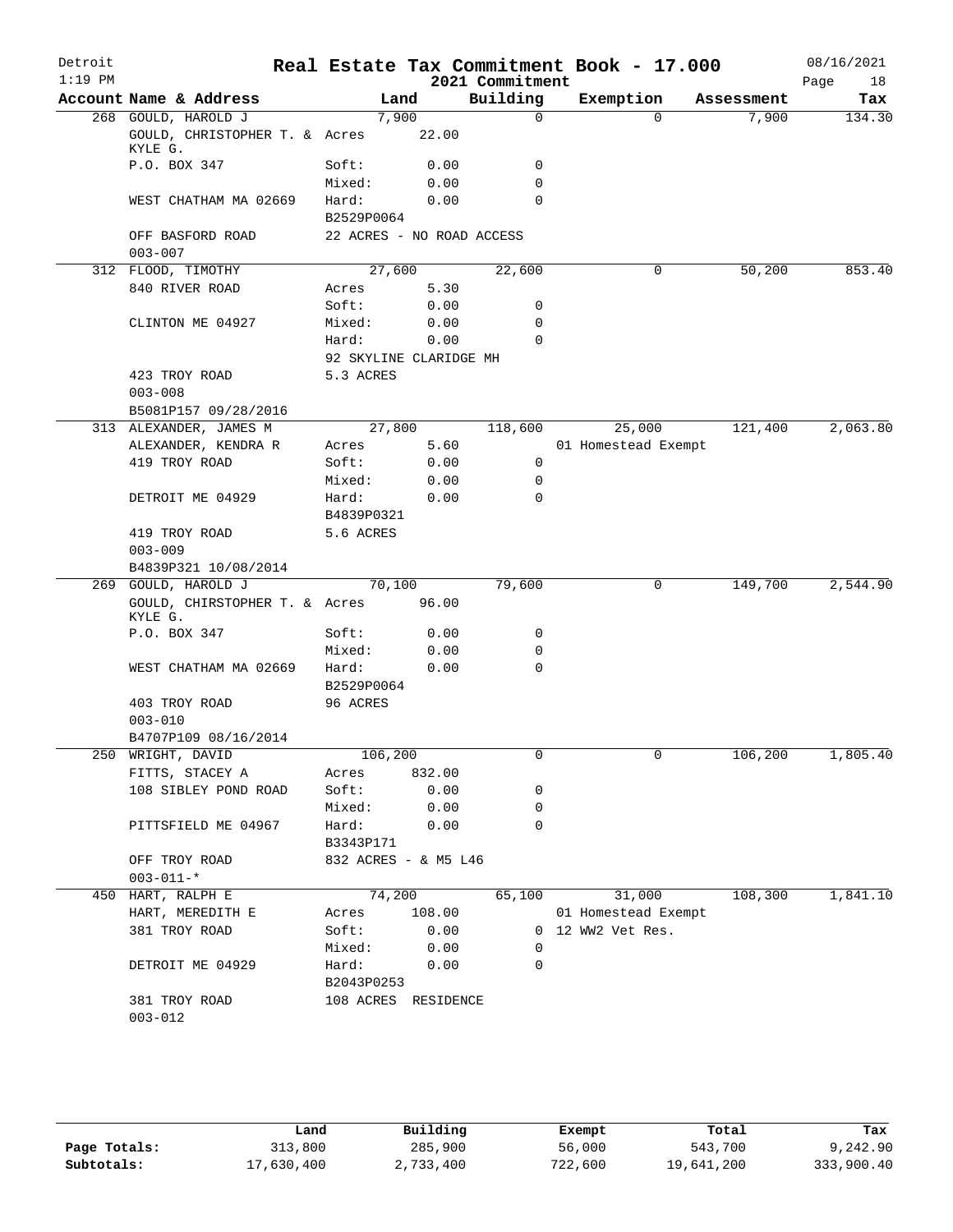| Detroit<br>$1:19$ PM |                                      |                           |        | 2021 Commitment | Real Estate Tax Commitment Book - 17.000 |            | 08/16/2021<br>Page<br>19 |
|----------------------|--------------------------------------|---------------------------|--------|-----------------|------------------------------------------|------------|--------------------------|
|                      | Account Name & Address               | Land                      |        | Building        | Exemption                                | Assessment | Tax                      |
|                      | 367 FITTS, STACEY A                  | 26,300                    |        | $\mathbf 0$     | $\Omega$                                 | 26,300     | 447.10                   |
|                      | 108 SIBLEY POND ROAD                 | Acres                     | 188.00 |                 |                                          |            |                          |
|                      |                                      | Soft:                     | 40.00  | 4,160           |                                          |            |                          |
|                      | PITTSFIELD ME 04967                  | Mixed:                    | 137.00 | 19,317          |                                          |            |                          |
|                      |                                      | Hard:                     | 0.00   | $\mathbf 0$     |                                          |            |                          |
|                      | TROY ROAD<br>$003 - 013$             | 188 ACRES                 |        |                 |                                          |            |                          |
|                      | B5673P193 02/18/2021                 |                           |        |                 |                                          |            |                          |
|                      | 428 FITTS, STACEY A                  | 23,600                    |        | 18,500          | 0                                        | 42,100     | 715.70                   |
|                      | WRIGHT, WRIGHT, DAVID                | Acres                     | 97.00  |                 |                                          |            |                          |
|                      | FITTS, LEWIS R. III &<br>FITTS, KIRK | Soft:                     | 0.00   | 0               |                                          |            |                          |
|                      | 108 SIBLEY POND ROAD                 | Mixed:                    | 0.00   | 0               |                                          |            |                          |
|                      | PITTSFIELD ME 04967                  | Hard:                     | 0.00   | $\mathbf 0$     |                                          |            |                          |
|                      |                                      | B2642P0139                |        |                 |                                          |            |                          |
|                      | OFF TROY ROAD                        | 97 ACRES - NO ROAD ACCESS |        |                 |                                          |            |                          |
|                      | $003 - 014$                          |                           |        |                 |                                          |            |                          |
| 148                  | GERRY, JOE P                         | 23,900                    |        | 57,200          | 25,000                                   | 56,100     | 953.70                   |
|                      | 8 GERRY PLACE                        | Acres                     | 2.60   |                 | 01 Homestead Exempt                      |            |                          |
|                      |                                      | Soft:                     | 0.00   | 0               |                                          |            |                          |
|                      | DETROIT ME 04929                     | Mixed:                    | 0.00   | 0               |                                          |            |                          |
|                      |                                      | Hard:                     | 0.00   | $\Omega$        |                                          |            |                          |
|                      |                                      | B3432P128                 |        |                 |                                          |            |                          |
|                      | 4 GERRY PLACE                        | 2.6 ACRES                 |        |                 |                                          |            |                          |
|                      | $004 - 001$                          |                           |        |                 |                                          |            |                          |
|                      | B3432P128                            |                           |        |                 |                                          |            |                          |
|                      | 136 FARMER, MICHAEL                  | 25,900                    |        | 65,300          | 25,000                                   | 66,200     | 1,125.40                 |
|                      | FARMER, MARIA                        | Acres                     | 4.00   |                 | 01 Homestead Exempt                      |            |                          |
|                      | 404 TROY ROAD                        | Soft:                     | 0.00   | $\mathbf 0$     |                                          |            |                          |
|                      |                                      | Mixed:                    | 0.00   | 0               |                                          |            |                          |
|                      | DETROIT ME 04929                     | Hard:                     | 0.00   | 0               |                                          |            |                          |
|                      |                                      | B2690P003                 |        |                 |                                          |            |                          |
|                      | 404 TROY ROAD                        | 4 ACRES                   |        |                 |                                          |            |                          |
|                      | $004 - 002$                          |                           |        |                 |                                          |            |                          |
|                      | B2690P3                              |                           |        |                 |                                          |            |                          |
|                      | 165 HART, ROYCE A SR                 | 21,600                    |        | 87,700          | 31,000                                   | 78,300     | 1,331.10                 |
|                      | 396 TROY ROAD                        | Acres                     | 1.00   |                 | 01 Homestead Exempt                      |            |                          |
|                      |                                      | Soft:                     | 0.00   |                 | 0 12 WW2 Vet Res.                        |            |                          |
|                      | DETROIT ME 04929                     | Mixed:                    | 0.00   | 0               |                                          |            |                          |
|                      |                                      | Hard:                     | 0.00   | 0               |                                          |            |                          |
|                      |                                      | B2763P186                 |        |                 |                                          |            |                          |
|                      | 396 TROY ROAD                        | 1 ACRE                    |        |                 |                                          |            |                          |
|                      | $004 - 003$                          |                           |        |                 |                                          |            |                          |
|                      | 451 HART, RALPH                      | 33,600                    |        | 16,900          | 0                                        | 50,500     | 858.50                   |
|                      | HART, MEREDITH                       | Acres                     | 33.00  |                 |                                          |            |                          |
|                      | 381 TROY ROAD                        | Soft:                     | 0.00   | 0               |                                          |            |                          |
|                      |                                      | Mixed:                    | 0.00   | 0               |                                          |            |                          |
|                      | DETROIT ME 04929                     | Hard:                     | 0.00   | 0               |                                          |            |                          |
|                      |                                      | B2043P0253                |        |                 |                                          |            |                          |
|                      | 380 TROY ROAD                        | 33 ACRES                  |        |                 |                                          |            |                          |
|                      | $004 - 004$                          |                           |        |                 |                                          |            |                          |

|              | Land       | Building  | Exempt  | Total      | Tax         |
|--------------|------------|-----------|---------|------------|-------------|
| Page Totals: | 154,900    | 245,600   | 81,000  | 319,500    | 5,431.50    |
| Subtotals:   | 17,785,300 | 2,979,000 | 803,600 | 19,960,700 | 339, 331.90 |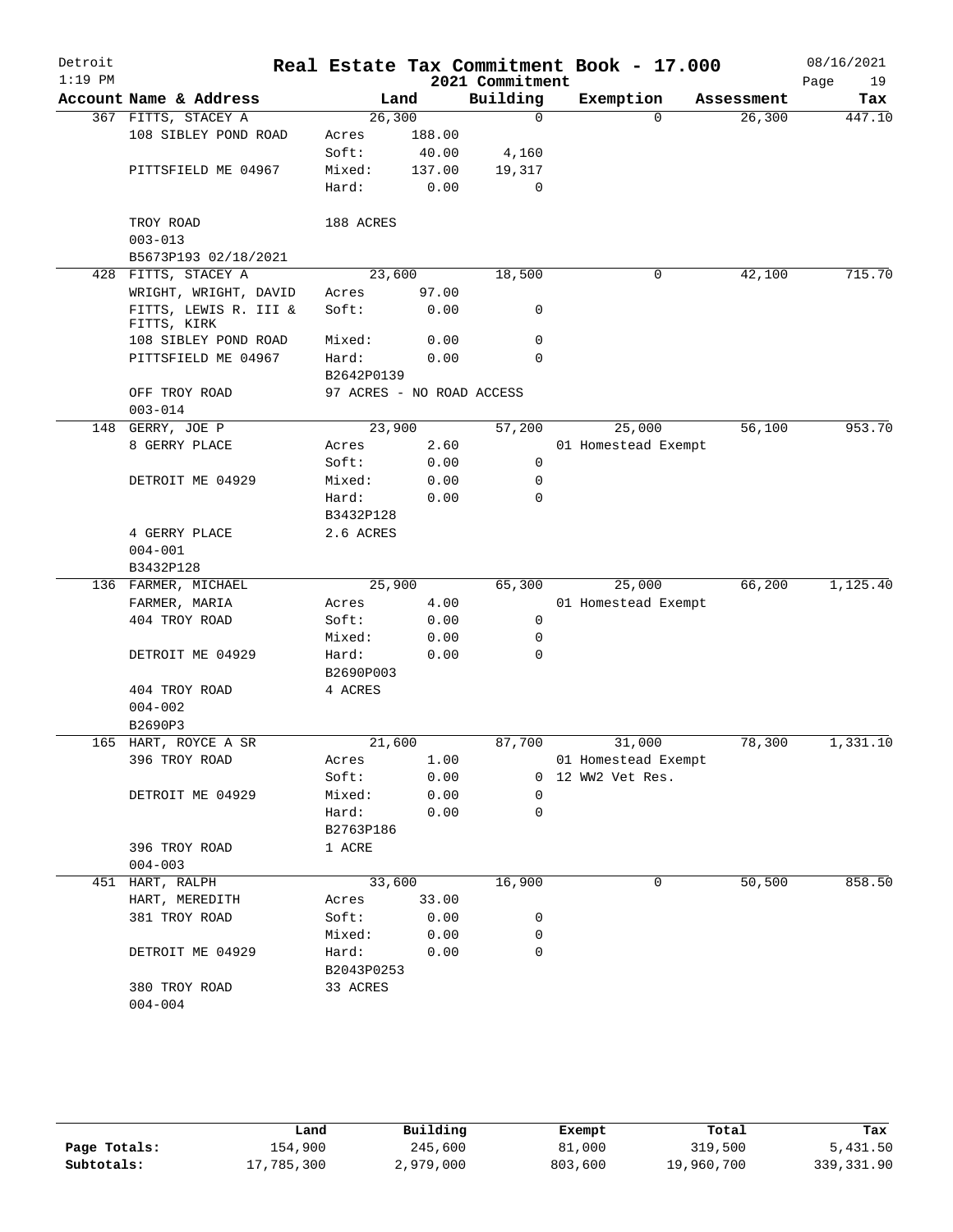| Detroit   |                                                                   | Real Estate Tax Commitment Book - 17.000 |          |                             |                     |            | 08/16/2021        |
|-----------|-------------------------------------------------------------------|------------------------------------------|----------|-----------------------------|---------------------|------------|-------------------|
| $1:19$ PM | Account Name & Address                                            | Land                                     |          | 2021 Commitment<br>Building | Exemption           | Assessment | Page<br>20<br>Tax |
|           | 164 GRAY, ANDREW L                                                | 23,600                                   |          | 68,900                      | 25,000              | 67,500     | 1,147.50          |
|           | GRAY, NAOMI L                                                     | Acres                                    | 2.40     |                             | 01 Homestead Exempt |            |                   |
|           | 360 TROY RD                                                       | Soft:                                    | 0.00     | 0                           |                     |            |                   |
|           |                                                                   | Mixed:                                   | 0.00     | 0                           |                     |            |                   |
|           | DETROIT ME 04929                                                  | Hard:                                    | 0.00     | $\mathbf 0$                 |                     |            |                   |
|           |                                                                   | B2289P0035 B3452P341                     |          |                             |                     |            |                   |
|           | 360 TROY ROAD                                                     | 2.4 ACRES                                |          |                             |                     |            |                   |
|           | $004 - 006$                                                       |                                          |          |                             |                     |            |                   |
|           | B4235P272 10/09/2008 B4229P284 12/23/2009 B4147P151<br>04/21/2009 |                                          |          |                             |                     |            |                   |
|           | 482 KINNEY, MICHAEL W                                             | 21,900                                   |          | 24,200                      | 25,000              | 21,100     | 358.70            |
|           | BOULIER, RHONDA E                                                 | Acres                                    | 1.21     |                             | 01 Homestead Exempt |            |                   |
|           | 5 BIRCHWOOD STREET                                                | Soft:                                    | 0.00     | 0                           |                     |            |                   |
|           |                                                                   | Mixed:                                   | 0.00     | 0                           |                     |            |                   |
|           | DETROIT ME 04929                                                  | Hard:                                    | 0.00     | $\mathbf 0$                 |                     |            |                   |
|           |                                                                   | B2464P0318                               |          |                             |                     |            |                   |
|           | 5 BIRCHWOOD STREET                                                | 1.21 ACRES                               |          |                             |                     |            |                   |
|           | $004 - 007$                                                       |                                          |          |                             |                     |            |                   |
|           | B4634P268 01/04/2013                                              |                                          |          |                             |                     |            |                   |
|           | 342 MCGINNIS, JESSICA D                                           | 22,000                                   |          | 16,400                      | 25,000              | 13,400     | 227.80            |
|           | 7 BIRCHWOOD ST                                                    |                                          |          |                             |                     |            |                   |
|           |                                                                   | Acres                                    | 1.28     |                             | 01 Homestead Exempt |            |                   |
|           |                                                                   | Soft:                                    | 0.00     | 0                           |                     |            |                   |
|           | DETROIT ME 04929                                                  | Mixed:                                   | 0.00     | 0                           |                     |            |                   |
|           |                                                                   | Hard:                                    | 0.00     | $\mathbf 0$                 |                     |            |                   |
|           |                                                                   | B3139P0212                               |          |                             |                     |            |                   |
|           | 7 BIRCHWOOD STREET                                                | 1.28 ACRES                               |          |                             |                     |            |                   |
|           | $004 - 008$                                                       |                                          |          |                             |                     |            |                   |
|           | B5655P356 01/11/2021                                              |                                          |          |                             |                     |            |                   |
|           | 343 DAVIS, NATHAN O                                               | 24,000                                   |          | 31,000                      | 0                   | 55,000     | 935.00            |
|           | ESTES, BOBBI JO                                                   | Acres                                    | 2.70     |                             |                     |            |                   |
|           | 82 NORTH ROAD                                                     | Soft:                                    | 0.00     | 0                           |                     |            |                   |
|           |                                                                   | Mixed:                                   | 0.00     | 0                           |                     |            |                   |
|           | DETROIT ME 04929                                                  | Hard:                                    | 0.00     | $\mathbf 0$                 |                     |            |                   |
|           |                                                                   | B2567P165                                |          |                             |                     |            |                   |
|           | 15 BIRCHWOOD STREET                                               | 2.70 ACRES                               |          |                             |                     |            |                   |
|           | $004 - 009$                                                       |                                          |          |                             |                     |            |                   |
|           | B5598P310 09/01/2020                                              |                                          |          |                             |                     |            |                   |
|           | 670 COLE, RICKY B(HEIRS OF)                                       | 23,500                                   |          | 0                           | 0                   | 23,500     | 399.50            |
|           | C/O BRENDA BROWN                                                  | Acres                                    | 2.30     |                             |                     |            |                   |
|           | 38 GREENBUSH RD                                                   | Soft:                                    | 0.00     | 0                           |                     |            |                   |
|           |                                                                   | Mixed:                                   | 0.00     | $\mathbf 0$                 |                     |            |                   |
|           | CORINNA ME 04928                                                  | Hard:                                    | 0.00     | 0                           |                     |            |                   |
|           |                                                                   | B3478P330 B3744 324 /B4610P308           |          |                             |                     |            |                   |
|           | 11 BIRCHWOOD STREET                                               | 2.30 ACRES                               |          |                             |                     |            |                   |
|           | $004 - 009 - A$                                                   |                                          |          |                             |                     |            |                   |
|           | B3997P162 05/15/2008                                              |                                          |          |                             |                     |            |                   |
|           | 167 HUNT, ROBERT J                                                | 18,200                                   |          | 0                           | 0                   | 18,200     |                   |
|           |                                                                   |                                          |          |                             |                     |            | 309.40            |
|           | 18 TAYLOR AVE                                                     | Acres                                    | 11.00    |                             |                     |            |                   |
|           |                                                                   | Soft:                                    | 0.00     | 0                           |                     |            |                   |
|           | BETHEL CT 06801                                                   | Mixed:                                   | 0.00     | 0                           |                     |            |                   |
|           |                                                                   | Hard:                                    | 0.00     | 0                           |                     |            |                   |
|           |                                                                   | B3243P0304&P302                          |          |                             |                     |            |                   |
|           | BIRCHWOOD STREET                                                  | 11.00 ACRES B3838P133                    |          |                             |                     |            |                   |
|           | $004 - 010$                                                       |                                          |          |                             |                     |            |                   |
|           | B3838P133                                                         |                                          |          |                             |                     |            |                   |
|           |                                                                   |                                          |          |                             |                     |            |                   |
|           | Land                                                              |                                          | Building |                             | Exempt              | Total      | Tax               |

|              | Land       | Building  | Exempt  | Total      | Tax        |
|--------------|------------|-----------|---------|------------|------------|
| Page Totals: | 133,200    | 140,500   | 75,000  | 198,700    | 3,377.90   |
| Subtotals:   | 17,918,500 | 3,119,500 | 878,600 | 20,159,400 | 342,709.80 |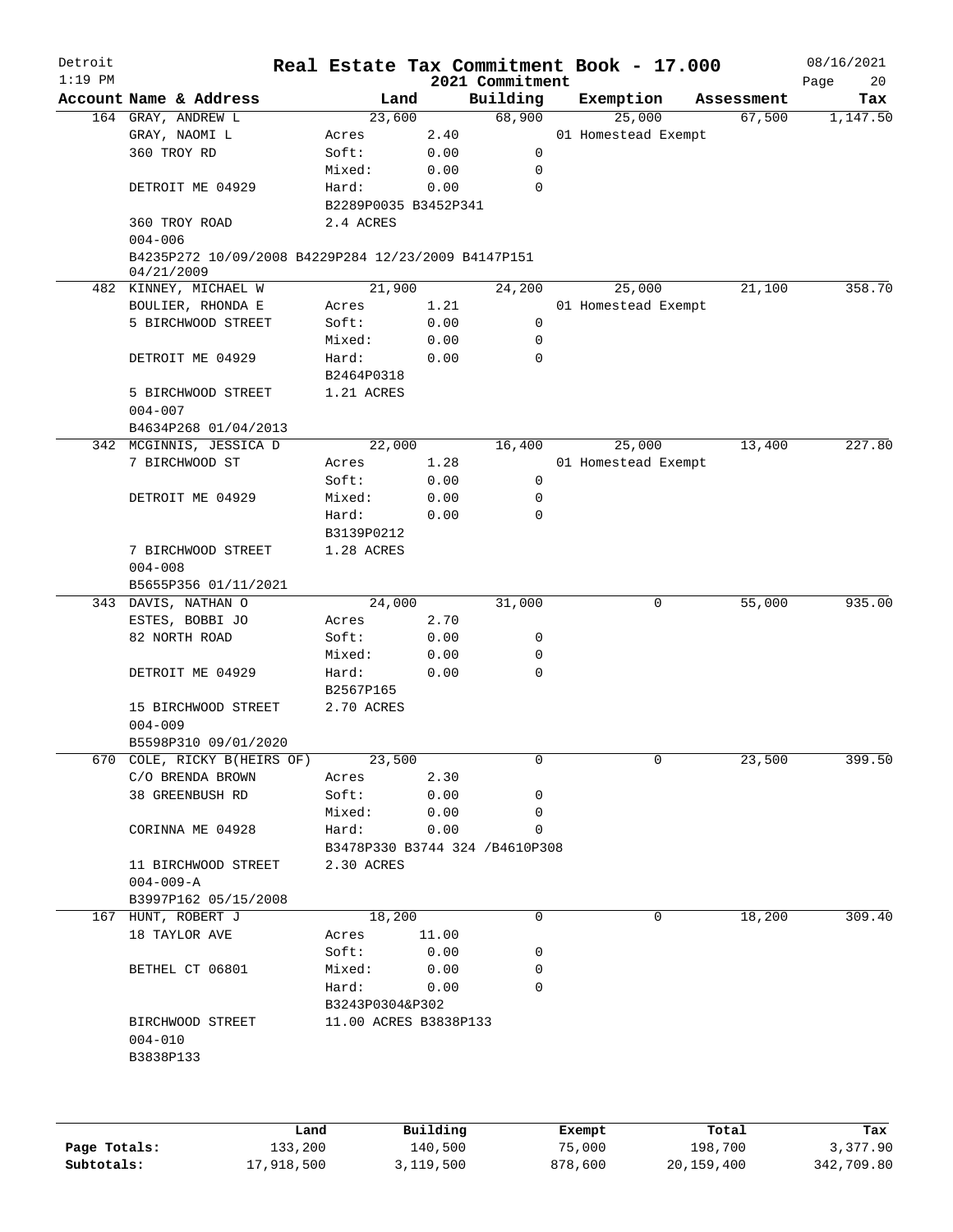| Detroit<br>$1:19$ PM |                 |                        |                |      | 2021 Commitment | Real Estate Tax Commitment Book - 17.000 |            | 08/16/2021<br>21<br>Page |
|----------------------|-----------------|------------------------|----------------|------|-----------------|------------------------------------------|------------|--------------------------|
|                      |                 | Account Name & Address | Land           |      | Building        | Exemption                                | Assessment | Tax                      |
|                      |                 | 620 HUNT, ROBERT J     | 9,900          |      | 0               | $\Omega$                                 | 9,900      | 168.30                   |
|                      |                 | HUNT, CATHERINE M      | Acres          | 2.25 |                 |                                          |            |                          |
|                      |                 | 18 TAYLOR AVE          | Soft:          | 0.00 | 0               |                                          |            |                          |
|                      |                 |                        | Mixed:         | 0.00 | 0               |                                          |            |                          |
|                      |                 | BETHEL CT 06801        | Hard:          | 0.00 | $\mathbf 0$     |                                          |            |                          |
|                      |                 |                        | B3096P0030     |      |                 |                                          |            |                          |
|                      |                 | BIRCHWOOD ST           | 2.25 ACRES     |      |                 |                                          |            |                          |
|                      | $004 - 010 - 1$ |                        |                |      |                 |                                          |            |                          |
|                      | B3096P30        |                        |                |      |                 |                                          |            |                          |
| 447                  |                 | KING, ROBERT           | 36,700         |      | 188,400         | 0                                        | 225,100    | 3,826.70                 |
|                      |                 | 10 BIRCHWOOD ST        | Acres          | 4.01 |                 |                                          |            |                          |
|                      |                 |                        | Soft:          | 0.00 | 0               |                                          |            |                          |
|                      |                 | DETROIT ME 04929       | Mixed:         | 0.00 | 0               |                                          |            |                          |
|                      |                 |                        | Hard:          | 0.00 | 0               |                                          |            |                          |
|                      |                 |                        | B4904P0155     |      |                 |                                          |            |                          |
|                      |                 | 10 BIRCHWOOD STREET    | LOTS 011 & 012 |      |                 |                                          |            |                          |
|                      | $004 - 012 -$ * |                        |                |      |                 |                                          |            |                          |
|                      |                 | B4904P155 05/15/2015   |                |      |                 |                                          |            |                          |
| 528                  |                 | SMITH, NORMA           | 21,600         |      | 25,600          | 25,000                                   | 22,200     | 377.40                   |
|                      |                 | 350 TROY ROAD          | Acres          | 1.01 |                 | 01 Homestead Exempt                      |            |                          |
|                      |                 |                        | Soft:          | 0.00 | 0               |                                          |            |                          |
|                      |                 | DETROIT ME 04929       | Mixed:         | 0.00 | 0               |                                          |            |                          |
|                      |                 |                        | Hard:          | 0.00 | 0               |                                          |            |                          |
|                      |                 |                        | B2568P134      |      |                 |                                          |            |                          |
|                      |                 | 350 TROY ROAD          | 1.01 ACRES     |      |                 |                                          |            |                          |
|                      | $004 - 013$     |                        |                |      |                 |                                          |            |                          |
|                      | B2568P134       |                        |                |      |                 |                                          |            |                          |
|                      |                 | 403 POMEROY, TARA      | 21,700         |      | 31,300          | 25,000                                   | 28,000     | 476.00                   |
|                      |                 | 348 TROY ROAD          | Acres          | 1.07 |                 | 01 Homestead Exempt                      |            |                          |
|                      |                 |                        | Soft:          | 0.00 | 0               |                                          |            |                          |
|                      |                 | DETROIT ME 04929       | Mixed:         | 0.00 | 0               |                                          |            |                          |
|                      |                 |                        | Hard:          | 0.00 | $\Omega$        |                                          |            |                          |
|                      |                 |                        | B3219P0035     |      |                 |                                          |            |                          |
|                      |                 | 348 TROY ROAD          | 1.07 ACRES     |      |                 |                                          |            |                          |
|                      | $004 - 015$     |                        |                |      |                 |                                          |            |                          |
|                      |                 | B4614P171 12/28/2012   |                |      |                 |                                          |            |                          |
| 441                  |                 | EGAN, DAVID J          | 27,400         |      | 38,600          | 0                                        | 66,000     | 1,122.00                 |
|                      |                 | KUESPERT, MIRANDA E    | Acres          | 5.10 |                 |                                          |            |                          |
|                      |                 | 349 TROY ROAD          | Soft:          | 0.00 | 0               |                                          |            |                          |
|                      |                 |                        | Mixed:         | 0.00 | 0               |                                          |            |                          |
|                      |                 | DETROIT ME 04929       | Hard:          | 0.00 | $\mathsf{O}$    |                                          |            |                          |
|                      |                 |                        | B2824P0139     |      |                 |                                          |            |                          |
|                      |                 | 349 TROY ROAD          |                |      |                 |                                          |            |                          |
|                      | $004 - 016$     |                        |                |      |                 |                                          |            |                          |
|                      |                 | B5554P92 06/08/2020    |                |      |                 |                                          |            |                          |
|                      |                 | 758 WHITE, ALBERT E.   | 21,600         |      | 49,500          | 25,000                                   | 46,100     | 783.70                   |
|                      |                 | WHITE, JUNE A.         | Acres          | 1.00 |                 | 01 Homestead Exempt                      |            |                          |
|                      |                 | 11 WEST BARKER RD.     | Soft:          |      | 0               |                                          |            |                          |
|                      |                 |                        |                | 0.00 | 0               |                                          |            |                          |
|                      |                 |                        | Mixed:         | 0.00 | 0               |                                          |            |                          |
|                      |                 | CORINNA ME 04928       | Hard:          | 0.00 |                 |                                          |            |                          |
|                      |                 |                        |                |      |                 |                                          |            |                          |
|                      |                 | 361 TROY RD            |                |      |                 |                                          |            |                          |
|                      | $004 - 016 - A$ |                        |                |      |                 |                                          |            |                          |
|                      |                 | B5549P168 05/28/2020   |                |      |                 |                                          |            |                          |
|                      |                 |                        |                |      |                 |                                          |            |                          |
|                      |                 |                        |                |      |                 |                                          |            |                          |

|              | Land       | Building  | Exempt  | Total      | Tax        |
|--------------|------------|-----------|---------|------------|------------|
| Page Totals: | 138,900    | 333,400   | 75,000  | 397,300    | 6,754.10   |
| Subtotals:   | 18,057,400 | 3,452,900 | 953,600 | 20,556,700 | 349,463.90 |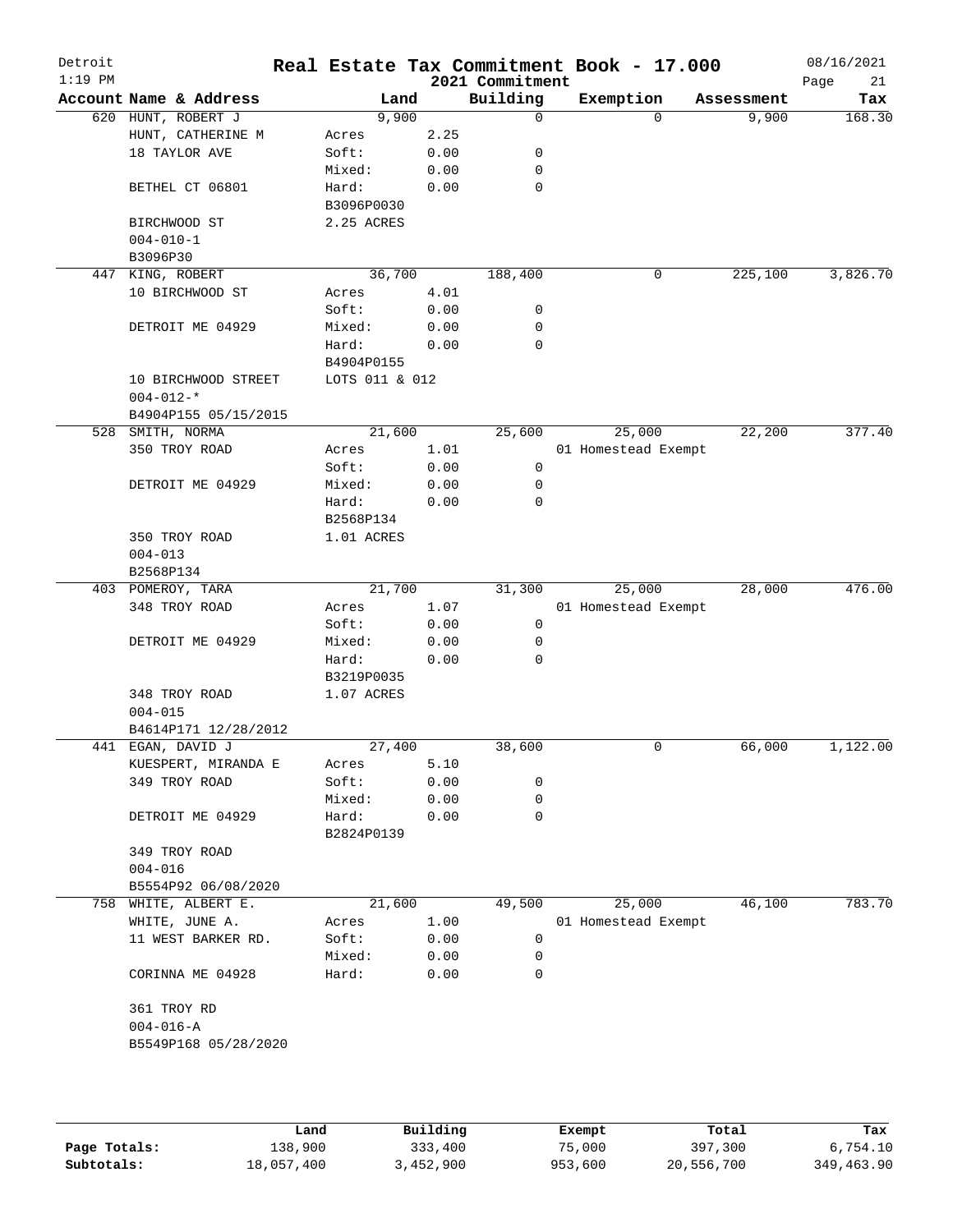| Detroit   |                                |                    |       |                 | Real Estate Tax Commitment Book - 17.000 |            | 08/16/2021 |
|-----------|--------------------------------|--------------------|-------|-----------------|------------------------------------------|------------|------------|
| $1:19$ PM |                                |                    |       | 2021 Commitment |                                          |            | 22<br>Page |
|           | Account Name & Address         | Land               |       | Building        | Exemption                                | Assessment | Tax        |
|           | 47 BOLDUC, LORIE A             | 21,400             |       | 14,300          | $\Omega$                                 | 35,700     | 606.90     |
|           | 121 HORSEBACK RD               | Acres              | 0.98  |                 |                                          |            |            |
|           |                                | Soft:              | 0.00  | 0               |                                          |            |            |
|           | CLINTON ME 04927               | Mixed:             | 0.00  | 0               |                                          |            |            |
|           |                                | Hard:              | 0.00  | $\mathbf 0$     |                                          |            |            |
|           |                                | B1517P0861         |       |                 |                                          |            |            |
|           | 343 TROY ROAD                  |                    |       |                 |                                          |            |            |
|           | $004 - 017$                    |                    |       |                 |                                          |            |            |
|           | 487 WATERMAN, DORINDA          | 22,300             |       | 88,400          | 0                                        | 110,700    | 1,881.90   |
|           | 224 WINNECOOK RD               | Acres              | 1.50  |                 |                                          |            |            |
|           |                                | Soft:              | 0.00  | 0               |                                          |            |            |
|           | BURNHAM ME 04922               | Mixed:             | 0.00  | 0               |                                          |            |            |
|           |                                | Hard:              | 0.00  | 0               |                                          |            |            |
|           |                                | B0859P0735         |       |                 |                                          |            |            |
|           | 341 TROY ROAD                  | 1.5 ACRES          |       |                 |                                          |            |            |
|           | $004 - 018$                    |                    |       |                 |                                          |            |            |
|           | B5491P281 11/26/2019           |                    |       |                 |                                          | 75,700     |            |
| 295       | NICHOLS, GILBERT (HEIRS<br>OF) | 17,500             |       | 58,200          | 0                                        |            | 1,286.90   |
|           | 329 TROY ROAD                  | Acres              | 0.53  |                 |                                          |            |            |
|           |                                | Soft:              | 0.00  | 0               |                                          |            |            |
|           | DETROIT ME 04929               | Mixed:             | 0.00  | 0               |                                          |            |            |
|           |                                | Hard:              | 0.00  | $\mathbf 0$     |                                          |            |            |
|           |                                |                    |       |                 |                                          |            |            |
|           | 329 TROY ROAD                  |                    |       |                 |                                          |            |            |
|           | $004 - 019$                    |                    |       |                 |                                          |            |            |
|           | 648 MARCELLO, NICHOLAS J       | 21,900             |       | 47,900          | 25,000                                   | 44,800     | 761.60     |
|           | MARCELLO, KRYSTIANA M          | Acres              | 1.22  |                 | 01 Homestead Exempt                      |            |            |
|           | 335 TROY RD                    | Soft:              | 0.00  | $\mathbf 0$     |                                          |            |            |
|           |                                | Mixed:             | 0.00  | 0               |                                          |            |            |
|           | DETROIT ME 04929               | Hard:              | 0.00  | 0               |                                          |            |            |
|           |                                | B3444P213B3760P210 |       |                 |                                          |            |            |
|           | 335 TROY RD                    | B3680 P114         |       |                 |                                          |            |            |
|           | $004 - 019 - A$                |                    |       |                 |                                          |            |            |
|           | B5379P168 02/11/2019 B3760P210 |                    |       |                 |                                          |            |            |
|           | 150 GERRY, SAMUEL              | 63,700             |       | 90,900          | 0                                        | 154,600    | 2,628.20   |
|           | 316 TROY ROAD                  | Acres              | 61.00 |                 |                                          |            |            |
|           |                                | Soft:              | 0.00  | 0               |                                          |            |            |
|           | DETROIT ME 04929               | Mixed:             | 0.00  | $\mathbf 0$     |                                          |            |            |
|           |                                | Hard:              | 0.00  | 0               |                                          |            |            |
|           |                                | B0611P0534         |       |                 |                                          |            |            |
|           | 316 TROY ROAD                  | 61 ACRES           |       |                 |                                          |            |            |
|           | $004 - 020$                    |                    |       |                 |                                          |            |            |
|           | 442 TEMPLE, RANDY              | 69,800             |       | 100,300         | 25,000                                   | 145,100    | 2,466.70   |
|           | 323 TROY ROAD                  | Acres              | 77.00 |                 | 01 Homestead Exempt                      |            |            |
|           |                                | Soft:              | 0.00  | 0               |                                          |            |            |
|           | DETROIT ME 04929               | Mixed:             | 0.00  | 0<br>$\Omega$   |                                          |            |            |
|           |                                | Hard:              | 0.00  |                 |                                          |            |            |
|           | 323 TROY ROAD                  | B2824P0137         |       |                 |                                          |            |            |
|           | $004 - 021$                    |                    |       |                 |                                          |            |            |
|           |                                |                    |       |                 |                                          |            |            |

|              | Land       | Building  | Exempt    | Total        | Tax        |
|--------------|------------|-----------|-----------|--------------|------------|
| Page Totals: | 216,600    | 400,000   | 50,000    | 566,600      | 9,632.20   |
| Subtotals:   | 18,274,000 | 3,852,900 | 1,003,600 | 21, 123, 300 | 359,096.10 |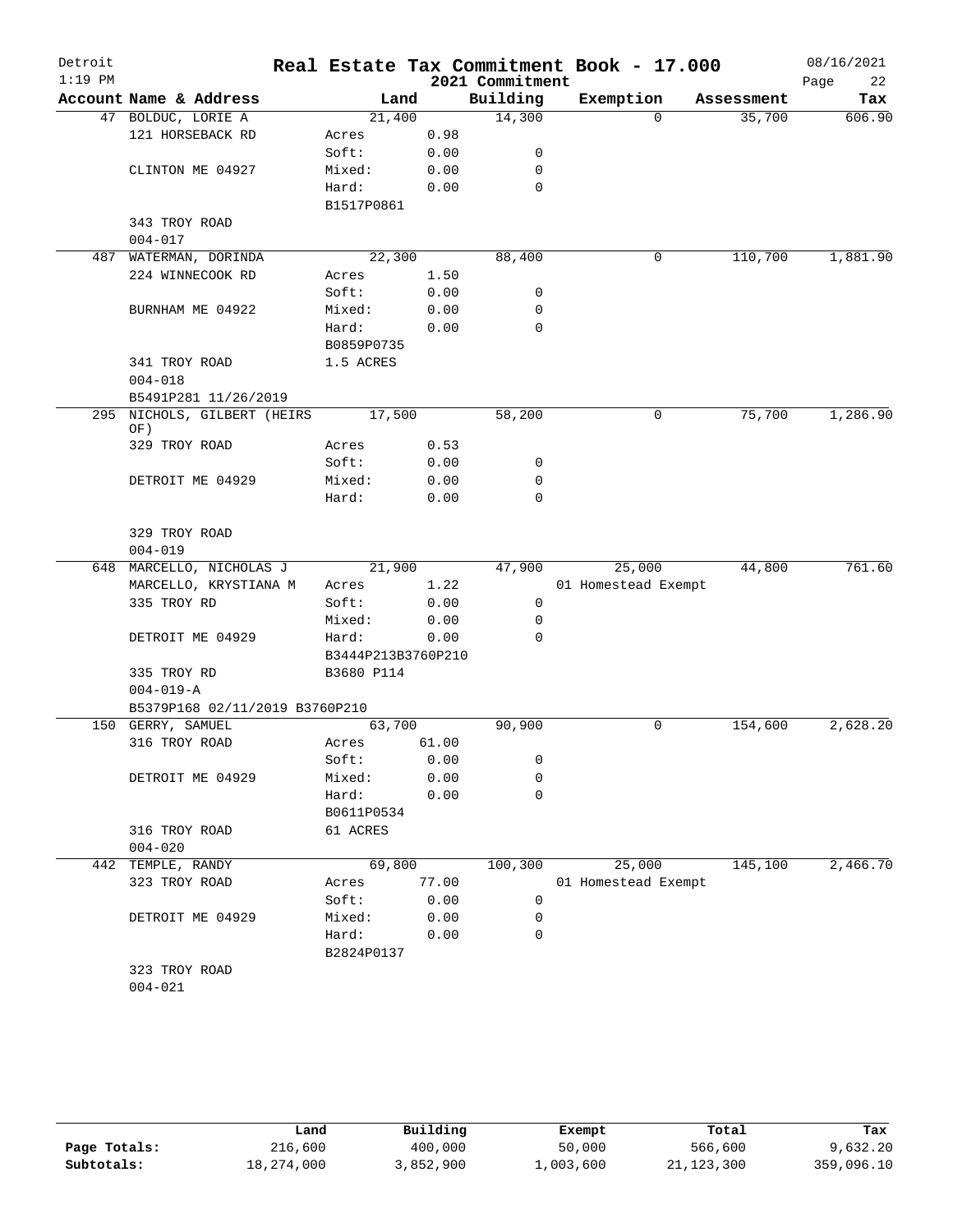| Detroit<br>$1:19$ PM |                              |                       |              | 2021 Commitment | Real Estate Tax Commitment Book - 17.000 |            | 08/16/2021<br>Page<br>23 |
|----------------------|------------------------------|-----------------------|--------------|-----------------|------------------------------------------|------------|--------------------------|
|                      | Account Name & Address       | Land                  |              | Building        | Exemption                                | Assessment | Tax                      |
|                      | 151 GERRY, SAMUEL            | 29,600                |              | 43,500          | 25,000                                   | 48,100     | 817.70                   |
|                      | 316 TROY ROAD                | Acres                 | 10.50        |                 | 01 Homestead Exempt                      |            |                          |
|                      |                              | Soft:                 | 0.00         | 0               |                                          |            |                          |
|                      | DETROIT ME 04929             | Mixed:                | 0.00         | 0               |                                          |            |                          |
|                      |                              | Hard:                 | 0.00         | 0               |                                          |            |                          |
|                      |                              | B0981P0030 B3291P85   |              |                 |                                          |            |                          |
|                      | 317 TROY ROAD                | 10.5 ACRES            |              |                 |                                          |            |                          |
|                      | $004 - 022$                  |                       |              |                 |                                          |            |                          |
|                      | 434 KENNEDY, LARRY           | 23,000                |              | $\mathbf 0$     | 0                                        | 23,000     | 391.00                   |
|                      | KENNEDY, PATTY               | Acres                 | 2.00         |                 |                                          |            |                          |
|                      | 311 TROY ROAD                | Soft:                 | 0.00         | 0               |                                          |            |                          |
|                      |                              | Mixed:                | 0.00         | 0               |                                          |            |                          |
|                      | DETROIT ME 04929             | Hard:                 | 0.00         | 0               |                                          |            |                          |
|                      |                              | B2344P0173&0174       |              |                 |                                          |            |                          |
|                      | 306 TROY ROAD                | M/H AND 2 ACRES       |              |                 |                                          |            |                          |
|                      | $004 - 023$                  |                       |              |                 |                                          |            |                          |
|                      | B2344P173                    |                       |              |                 |                                          |            |                          |
|                      | 440 KENNEDY, LARRY           | 34,600                |              | 1,000           | 0                                        | 35,600     | 605.20                   |
|                      | KENNEDY, PATTY               | Acres                 | 30.00        |                 |                                          |            |                          |
|                      | 311 TROY ROAD                | Soft:                 | 0.00         | 0               |                                          |            |                          |
|                      |                              | Mixed:                | 0.00         | 0               |                                          |            |                          |
|                      | DETROIT ME 04929             | Hard:                 | 0.00         | $\mathbf 0$     |                                          |            |                          |
|                      |                              | B2344P0175            |              |                 |                                          |            |                          |
|                      | TROY ROAD                    | 30 ACRES              |              |                 |                                          |            |                          |
|                      | $004 - 023 - 1$              |                       |              |                 |                                          |            |                          |
|                      | B2344P175                    |                       |              |                 |                                          |            |                          |
|                      | 439 KENNEDY, LARRY           | 63,400                |              | 121,700         | 25,000                                   | 160,100    | 2,721.70                 |
|                      | KENNEDY, PATTY               | Acres                 | 60.00        |                 | 01 Homestead Exempt                      |            |                          |
|                      | 311 TROY ROAD                | Soft:                 | 0.00         | 0               |                                          |            |                          |
|                      |                              | Mixed:                | 0.00         | 0               |                                          |            |                          |
|                      | DETROIT ME 04929             | Hard:                 | 0.00         | $\Omega$        |                                          |            |                          |
|                      |                              | B2344P0178 FARM HOUSE |              |                 |                                          |            |                          |
|                      | 311 TROY ROAD                | 60 ACRES              |              |                 |                                          |            |                          |
|                      | $004 - 024$                  |                       |              |                 |                                          |            |                          |
|                      | B3870P92 06/25/2007          |                       |              |                 |                                          |            |                          |
|                      | 627 TEMPLE, DAVID P          | 36,000                |              | 0               | 0                                        | 36,000     | 612.00                   |
|                      | TEMPLE, LYNN M               | Acres                 | 50.00        |                 |                                          |            |                          |
|                      | 221 TROY ROAD                | Soft:                 | 0.00         | 0               |                                          |            |                          |
|                      |                              |                       |              | 0               |                                          |            |                          |
|                      |                              | Mixed:<br>Hard:       | 0.00<br>0.00 | $\mathbf 0$     |                                          |            |                          |
|                      | DETROIT ME 04929             |                       |              |                 |                                          |            |                          |
|                      |                              | B2344P0178            |              |                 |                                          |            |                          |
|                      | TROY ROAD                    | 50 ACRES              |              |                 |                                          |            |                          |
|                      | $004 - 025$                  |                       |              |                 |                                          |            |                          |
|                      | B3870P91 06/25/2007          |                       |              |                 |                                          |            |                          |
|                      | 460 PRATTS, JIMMY            | 29,500                |              | 50,700          | 25,000                                   | 55,200     | 938.40                   |
|                      | PRATTS, ANITA                | Acres                 | 8.00         |                 | 01 Homestead Exempt                      |            |                          |
|                      | 296 TROY RD                  | Soft:                 | 0.00         | 0               |                                          |            |                          |
|                      |                              | Mixed:                | 0.00         | 0               |                                          |            |                          |
|                      |                              | Hard:                 | 0.00         | 0               |                                          |            |                          |
|                      | DETROIT ME 04929             |                       |              |                 |                                          |            |                          |
|                      |                              | B2414P0262            |              |                 |                                          |            |                          |
|                      | 296 TROY ROAD<br>$004 - 026$ |                       |              |                 |                                          |            |                          |

|              | Land       | Building  | Exempt    | Total      | Tax          |
|--------------|------------|-----------|-----------|------------|--------------|
| Page Totals: | 216,100    | 216,900   | 75,000    | 358,000    | 6,086.00     |
| Subtotals:   | 18,490,100 | 4,069,800 | 1,078,600 | 21,481,300 | 365, 182. 10 |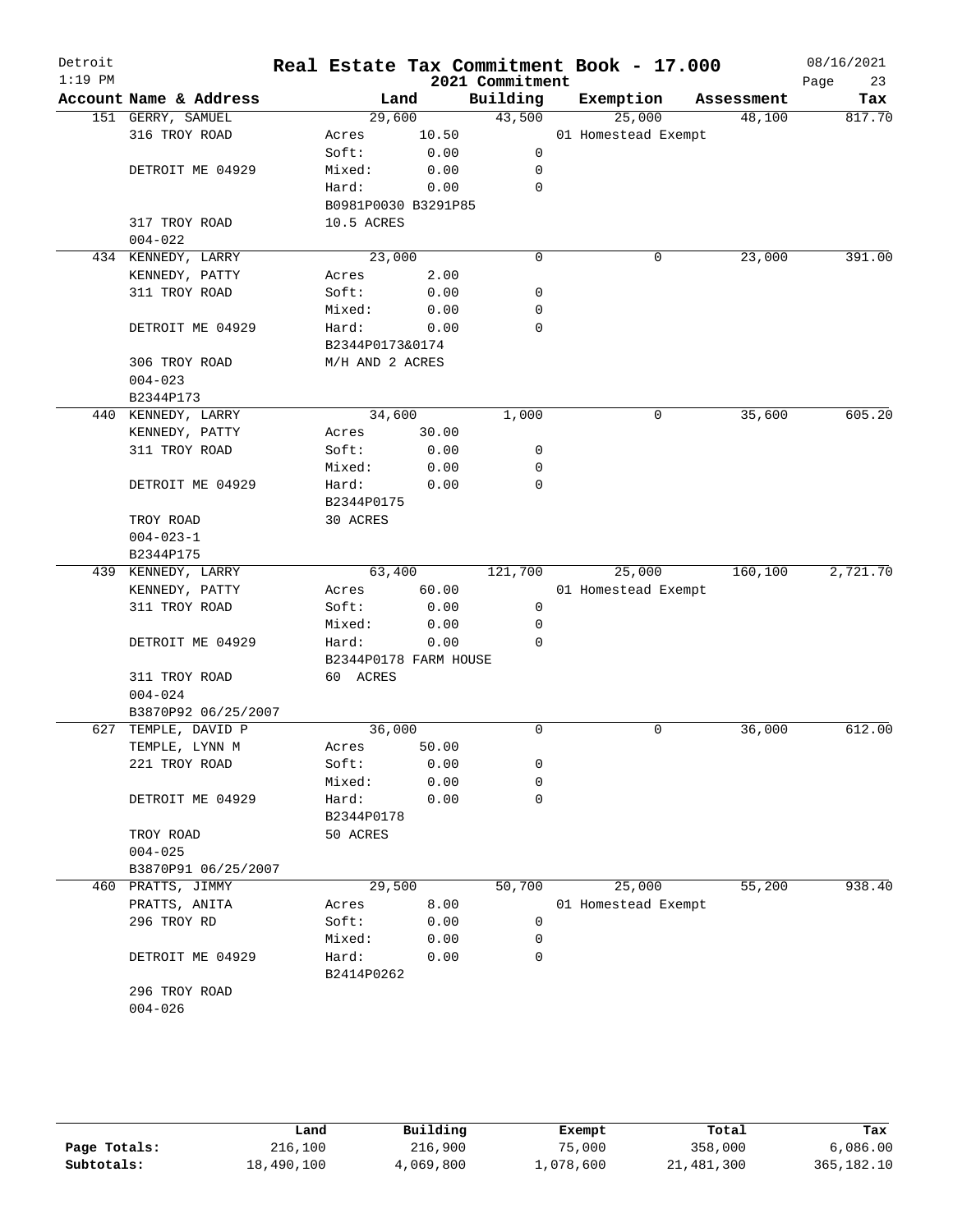| Detroit<br>$1:19$ PM |                                                |                      |           |                 | Real Estate Tax Commitment Book - 17.000 |                      | 08/16/2021    |
|----------------------|------------------------------------------------|----------------------|-----------|-----------------|------------------------------------------|----------------------|---------------|
|                      |                                                |                      |           | 2021 Commitment |                                          |                      | Page<br>24    |
|                      | Account Name & Address                         | Land                 |           | Building        | Exemption<br>25,000                      | Assessment<br>25,900 | Tax<br>440.30 |
|                      | 99 DODGE, HAROLD J                             | 16,500               |           | 34,400          |                                          |                      |               |
|                      | DODGE, FLORENCE H<br>277 TROY ROAD             | Acres                | 0.46      |                 | 01 Homestead Exempt                      |                      |               |
|                      |                                                | Soft:                | 0.00      | 0               |                                          |                      |               |
|                      |                                                | Mixed:               | 0.00      | 0               |                                          |                      |               |
|                      | DETROIT ME 04929                               | Hard:<br>B3008P0066  | 0.00      | $\mathbf 0$     |                                          |                      |               |
|                      | 277 TROY ROAD                                  |                      |           |                 |                                          |                      |               |
|                      | $004 - 027$                                    |                      |           |                 |                                          |                      |               |
|                      | B4749P252 01/07/2014 B3008P66                  |                      |           |                 |                                          |                      |               |
|                      | 417 POOLEY, CHESTER E JR                       | 57,000               |           | 163,100         | 31,000                                   | 189,100              | 3,214.70      |
|                      | POOLEY, RITA R. & AARON Acres<br>J.            |                      | 46.22     |                 | 12 WW2 Vet Res.                          |                      |               |
|                      | P.O. BOX 123                                   | Soft:                | 0.00      |                 | 0 01 Homestead Exempt                    |                      |               |
|                      | 274 TROY ROAD                                  | Mixed:               | 0.00      | 0               |                                          |                      |               |
|                      | DETROIT ME 04929                               | Hard:                | 0.00      | $\mathbf 0$     |                                          |                      |               |
|                      |                                                | B0824P1022 RESIDENCE |           |                 |                                          |                      |               |
|                      | 274 TROY ROAD                                  | LOTS 28, 31, 32      |           |                 |                                          |                      |               |
|                      | $004 - 028 -$ *                                |                      |           |                 |                                          |                      |               |
|                      | B5497P294 12/16/2019 B4434P67 08/23/2011       |                      |           |                 |                                          |                      |               |
| 59                   | CENTRAL MAINE POWER                            | 128,300              |           | 0               | 0                                        | 128,300              | 2,181.10      |
|                      | COMPANY                                        |                      |           |                 |                                          |                      |               |
|                      | C/O AVANGRID MANAGEMENT Acres<br>CO.-LOCAL TAX |                      | 19.00     |                 |                                          |                      |               |
|                      | ONE CITY CENTER                                | Soft:                | 0.00      | 0               |                                          |                      |               |
|                      | 5TH FLOOR                                      | Mixed:               | 0.00      | 0               |                                          |                      |               |
|                      | PORTLAND ME 04101                              | Hard:                | 0.00      | $\mathbf 0$     |                                          |                      |               |
|                      | TROY ROAD                                      | R/W 19 ACRES         |           |                 |                                          |                      |               |
|                      | $004 - 029$                                    |                      |           |                 |                                          |                      |               |
|                      | 63 CENTRAL MAINE POWER                         | 148,500              |           | 0               | 0                                        | 148,500              | 2,524.50      |
|                      | COMPANY<br>C/O AVANGRID MANAGEMENT Acres       |                      | 22.00     |                 |                                          |                      |               |
|                      | CO.-LOCAL TAX                                  |                      |           |                 |                                          |                      |               |
|                      | ONE CITY CENTER                                | Soft:                | 0.00      | 0               |                                          |                      |               |
|                      | 5TH FLOOR                                      | Mixed:               | 0.00      | $\mathbf 0$     |                                          |                      |               |
|                      | PORTLAND ME 04101                              | Hard:                | 0.00      | $\mathbf 0$     |                                          |                      |               |
|                      | TROY ROAD                                      | R/W 22 ACRES         |           |                 |                                          |                      |               |
|                      | $004 - 030$                                    |                      |           |                 |                                          |                      |               |
|                      | 145 LUM, BRYAN F                               | 22,900               |           | 60,800          | 0                                        | 83,700               | 1,422.90      |
|                      | 1120 64TH STREET                               | Acres                | 1.90      |                 |                                          |                      |               |
|                      |                                                | Soft:                | 0.00      | 0               |                                          |                      |               |
|                      | BROOKLYN NY 11219                              | Mixed:               | 0.00      | 0               |                                          |                      |               |
|                      |                                                | Hard:                | 0.00      | 0               |                                          |                      |               |
|                      |                                                | B3473P119 1.9 ACRES  |           |                 |                                          |                      |               |
|                      | 266 TROY ROAD                                  |                      |           |                 |                                          |                      |               |
|                      | $004 - 033$                                    |                      |           |                 |                                          |                      |               |
|                      | B5456P237                                      |                      |           |                 |                                          |                      |               |
|                      | 506 WINTLE, DAVID A                            | 33,200               |           | 134,500         | 25,000                                   | 142,700              | 2,425.90      |
|                      | WINTLE, RACHEL L                               | Acres                | 5.10      |                 | 01 Homestead Exempt                      |                      |               |
|                      |                                                |                      |           | 0               |                                          |                      |               |
|                      | 261 TROY ROAD                                  | Soft:                | 0.00      |                 |                                          |                      |               |
|                      |                                                | Mixed:               | 0.00      | 0               |                                          |                      |               |
|                      | DETROIT ME 04929                               | Hard:<br>B1027P306   | 0.00      | 0               |                                          |                      |               |
|                      |                                                | 5.1 ACRES            |           |                 |                                          |                      |               |
|                      | 261 TROY ROAD                                  |                      |           |                 |                                          |                      |               |
|                      | $004 - 034$<br>B5188P359 08/03/2017            |                      |           |                 |                                          |                      |               |
|                      |                                                |                      |           |                 |                                          |                      |               |
|                      | Land                                           |                      | Building  |                 | Exempt                                   | Total                | Tax           |
| Page Totals:         | 406,400                                        |                      | 392,800   |                 | 81,000                                   | 718,200              | 12,209.40     |
| Subtotals:           | 18,896,500                                     |                      | 4,462,600 |                 | 1,159,600                                | 22,199,500           | 377,391.50    |
|                      |                                                |                      |           |                 |                                          |                      |               |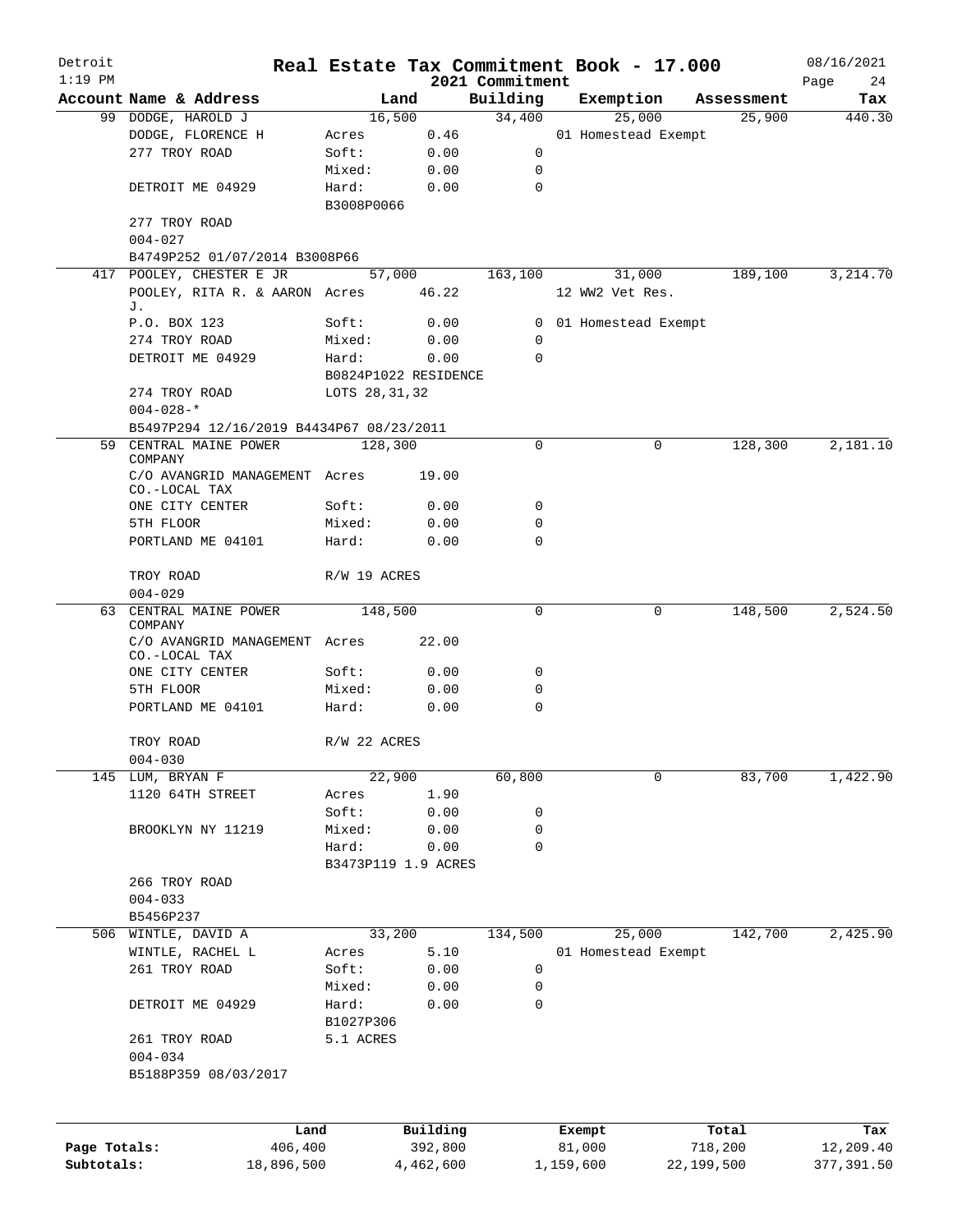| Detroit<br>$1:19$ PM |                                           |                            |        | 2021 Commitment | Real Estate Tax Commitment Book - 17.000 |          |            | 08/16/2021<br>Page<br>25 |
|----------------------|-------------------------------------------|----------------------------|--------|-----------------|------------------------------------------|----------|------------|--------------------------|
|                      | Account Name & Address                    | Land                       |        | Building        | Exemption                                |          | Assessment | Tax                      |
|                      | 430 YOUNG, MICHELLE                       | 24,500                     |        | 75,600          |                                          | $\Omega$ | 100, 100   | 1,701.70                 |
|                      | YOUNG, DANA A                             | Acres                      | 3.00   |                 |                                          |          |            |                          |
|                      | 237 TORY ROAD                             | Soft:                      | 0.00   | 0               |                                          |          |            |                          |
|                      |                                           | Mixed:                     | 0.00   | 0               |                                          |          |            |                          |
|                      | DETROIT ME 04929                          | Hard:                      | 0.00   | $\Omega$        |                                          |          |            |                          |
|                      |                                           | B3561P48&50(LIFE ESTATE)   |        |                 |                                          |          |            |                          |
|                      | 249 TROY ROAD                             | B3720P151                  |        |                 |                                          |          |            |                          |
|                      | $004 - 035$                               |                            |        |                 |                                          |          |            |                          |
|                      | B5502P180 12/30/2019                      |                            |        |                 |                                          |          |            |                          |
|                      | 757 YOUNG, MICHELLE S                     | 32,700                     |        | 0               |                                          | 0        | 32,700     | 555.90                   |
|                      | YOUNG, DANA A                             | Acres                      | 45.40  |                 |                                          |          |            |                          |
|                      | 237 TROY ROAD                             | Soft:                      | 0.00   | 0               |                                          |          |            |                          |
|                      |                                           | Mixed:                     | 0.00   | 0               |                                          |          |            |                          |
|                      | DETROIT ME 04929                          | Hard:                      | 0.00   | 0               |                                          |          |            |                          |
|                      |                                           | B4852P0130                 |        |                 |                                          |          |            |                          |
|                      | Troy Road                                 |                            |        |                 |                                          |          |            |                          |
|                      | $004 - 035A$                              |                            |        |                 |                                          |          |            |                          |
|                      | B4852P130 11/17/2014                      |                            |        |                 |                                          |          |            |                          |
|                      | 431 LONK, BRANDON R                       | 24,500                     |        | 74,500          |                                          | 0        | 99,000     | 1,683.00                 |
|                      | LONK, JOHANNA C                           | Acres                      | 3.00   |                 |                                          |          |            |                          |
|                      | 246 TROY RD                               | Soft:                      | 0.00   | 0               |                                          |          |            |                          |
|                      |                                           |                            |        | 0               |                                          |          |            |                          |
|                      |                                           | Mixed:                     | 0.00   | 0               |                                          |          |            |                          |
|                      | DETROIT ME 04929                          | Hard:                      | 0.00   |                 |                                          |          |            |                          |
|                      |                                           | B3359P035                  |        |                 |                                          |          |            |                          |
|                      | 244 TROY ROAD                             | 3 ACRES                    |        |                 |                                          |          |            |                          |
|                      | $004 - 036 -$ *                           |                            |        |                 |                                          |          |            |                          |
|                      | B5448P209 08/12/2019                      |                            |        |                 |                                          |          |            |                          |
|                      | 685 LONK, BRANDON R                       | 42,700                     |        | 69,900          |                                          | 0        | 112,600    | 1,914.20                 |
|                      | BAGLIVI, JOHANNA C                        | Acres                      | 119.00 |                 |                                          |          |            |                          |
|                      | 246 TROY RD                               | Soft:                      | 0.00   | 0               |                                          |          |            |                          |
|                      |                                           | Mixed:                     | 0.00   | 0               |                                          |          |            |                          |
|                      | DETROIT ME 04929                          | Hard:                      | 0.00   | 0               |                                          |          |            |                          |
|                      | 246 TROY ROAD                             | 119 ACRES                  |        |                 |                                          |          |            |                          |
|                      | $004 - 038$                               |                            |        |                 |                                          |          |            |                          |
|                      | B5139P292 03/20/2017                      |                            |        |                 |                                          |          |            |                          |
|                      | 405 SINCLAIR, KEVIN E                     | 24,800                     |        | 35,400          | 25,000                                   |          | 35,200     | 598.40                   |
|                      | 241 TROY ROAD                             | Acres                      | 3.20   |                 | 01 Homestead Exempt                      |          |            |                          |
|                      |                                           | Soft:                      | 0.00   | 0               |                                          |          |            |                          |
|                      | DETROIT ME 04929                          | Mixed:                     | 0.00   | $\mathbf 0$     |                                          |          |            |                          |
|                      |                                           | Hard:                      | 0.00   | 0               |                                          |          |            |                          |
|                      |                                           | B1938P0305                 |        |                 |                                          |          |            |                          |
|                      | 241 TROY ROAD                             | DIV DOCKET # SKO FM 08-364 |        |                 |                                          |          |            |                          |
|                      | $004 - 039$                               |                            |        |                 |                                          |          |            |                          |
|                      | B4154P225 06/26/2009 B3904P145 09/04/2007 |                            |        |                 |                                          |          |            |                          |
|                      | 144 ROSS, ALLEN A II                      | 24,500                     |        | 76,600          | 25,000                                   |          | 76,100     | 1,293.70                 |
|                      |                                           |                            | 3.00   |                 |                                          |          |            |                          |
|                      | ROSS, SHANNON L                           | Acres                      |        |                 | 01 Homestead Exempt                      |          |            |                          |
|                      | 240 TROY ROAD                             | Soft:                      | 0.00   | 0               |                                          |          |            |                          |
|                      |                                           | Mixed:                     | 0.00   | 0               |                                          |          |            |                          |
|                      | DETROIT ME 04929                          | Hard:                      | 0.00   | $\mathbf 0$     |                                          |          |            |                          |
|                      | 240 TROY ROAD                             | 3 ACRES                    |        |                 |                                          |          |            |                          |
|                      | $004 - 040$                               |                            |        |                 |                                          |          |            |                          |
|                      | B5644P235 12/14/2020                      |                            |        |                 |                                          |          |            |                          |
|                      |                                           |                            |        |                 |                                          |          |            |                          |
|                      |                                           |                            |        |                 |                                          |          |            |                          |
|                      |                                           |                            |        |                 |                                          |          |            |                          |
|                      |                                           |                            |        |                 |                                          |          |            |                          |

|              | Land       | Building  | Exempt    | Total      | Tax          |
|--------------|------------|-----------|-----------|------------|--------------|
| Page Totals: | 173.700    | 332,000   | 50,000    | 455,700    | 7,746.90     |
| Subtotals:   | 19,070,200 | 4,794,600 | 1,209,600 | 22,655,200 | 385, 138, 40 |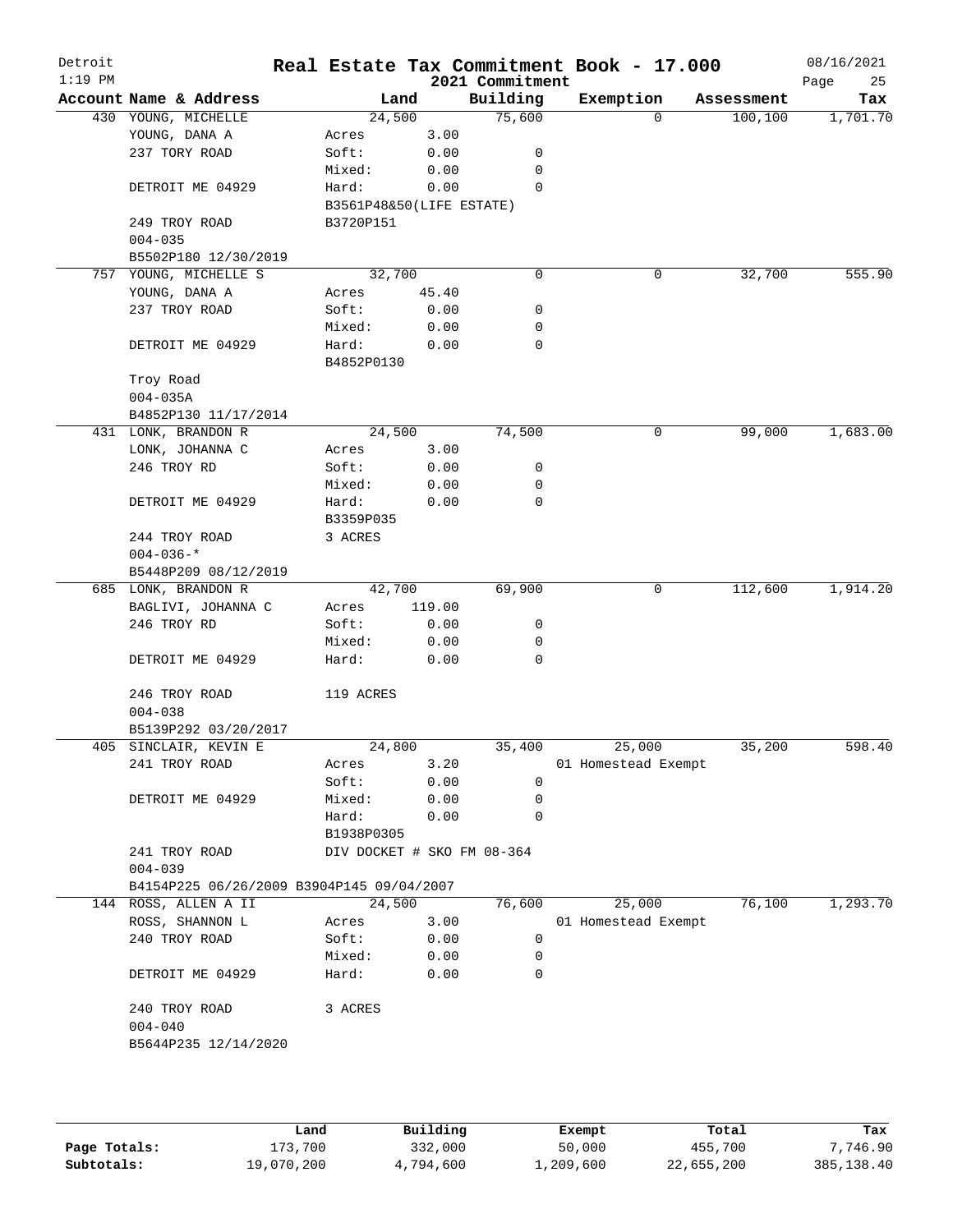| Detroit<br>$1:19$ PM |                        |                       |       | 2021 Commitment              | Real Estate Tax Commitment Book - 17.000 |            | 08/16/2021<br>Page<br>26 |
|----------------------|------------------------|-----------------------|-------|------------------------------|------------------------------------------|------------|--------------------------|
|                      | Account Name & Address | Land                  |       | Building                     | Exemption                                | Assessment | Tax                      |
|                      | 527 YOUNG, DANA A      | 41,800                |       | 112,700                      | 31,000                                   | 123,500    | 2,099.50                 |
|                      | YOUNG, MICHELLE S      | Acres                 | 25.00 |                              | 01 Homestead Exempt                      |            |                          |
|                      | 237 TROY ROAD          | Soft:                 | 0.00  |                              | 0 12 WW2 Vet Res.                        |            |                          |
|                      |                        | Mixed:                | 0.00  | 0                            |                                          |            |                          |
|                      | DETROIT ME 04929       | Hard:                 | 0.00  | 0                            |                                          |            |                          |
|                      |                        |                       |       | B0891P1096 B3621P5 B4387P283 |                                          |            |                          |
|                      | 237 TROY ROAD          | 25 ACRES              |       |                              |                                          |            |                          |
|                      | $004 - 041$            |                       |       |                              |                                          |            |                          |
|                      | B4387P283              |                       |       |                              |                                          |            |                          |
|                      | 349 DEBORAH, STEWART L | 21,600                |       | 82,600                       | 0                                        | 104,200    | 1,771.40                 |
|                      | STEWART, DALE C        | Acres                 | 1.00  |                              |                                          |            |                          |
|                      | 159 SNOW ROAD          | Soft:                 | 0.00  | 0                            |                                          |            |                          |
|                      |                        | Mixed:                | 0.00  | 0                            |                                          |            |                          |
|                      | SAINT ALBANS ME 04971  | Hard:                 | 0.00  | 0                            |                                          |            |                          |
|                      | 235 TROY ROAD          |                       |       |                              |                                          |            |                          |
|                      | $004 - 042$            |                       |       |                              |                                          |            |                          |
|                      | B5639P331 12/03/2020   |                       |       |                              |                                          |            |                          |
|                      | 500 CLUFF, NICOLE M    | 18,000                |       | 14,400                       | 0                                        | 32,400     | 550.80                   |
|                      | CLUFF, KEITH W         | Acres                 | 0.44  |                              |                                          |            |                          |
|                      | 40 ARCADIAN LANE       | Soft:                 | 0.00  | 0                            |                                          |            |                          |
|                      |                        | Mixed:                | 0.00  | $\mathbf 0$                  |                                          |            |                          |
|                      | BUXTON ME 04093        | Hard:                 | 0.00  | $\mathbf 0$                  |                                          |            |                          |
|                      |                        | B4776P340             |       |                              |                                          |            |                          |
|                      | 231 TROY ROAD          |                       |       |                              |                                          |            |                          |
|                      | $004 - 043$            |                       |       |                              |                                          |            |                          |
|                      | B4776P340 04/28/2014   |                       |       |                              |                                          |            |                          |
|                      | 499 NILES, DEBBIE J    | 21,600                |       | 22,600                       | 0                                        | 44,200     | 751.40                   |
|                      | 227 TROY ROAD          | Acres                 | 1.00  |                              |                                          |            |                          |
|                      |                        | Soft:                 | 0.00  | 0                            |                                          |            |                          |
|                      | DETROIT ME 04929       | Mixed:                | 0.00  | 0                            |                                          |            |                          |
|                      |                        | Hard:                 | 0.00  | 0                            |                                          |            |                          |
|                      |                        | B1931P0141            |       |                              |                                          |            |                          |
|                      | 227 TROY ROAD          | 1.00 ACRE             |       |                              |                                          |            |                          |
|                      | $004 - 044$            |                       |       |                              |                                          |            |                          |
| 318                  | SANBORN, DANIEL        | 21,700                |       | 39,800                       | 0                                        | 61,500     | 1,045.50                 |
|                      | SANBORN, NICOLE        | Acres                 | 1.10  |                              |                                          |            |                          |
|                      | 223 TROY ROAD          | Soft:                 | 0.00  | 0                            |                                          |            |                          |
|                      |                        | Mixed:                | 0.00  | 0                            |                                          |            |                          |
|                      | DETROIT ME 04929       | Hard:                 | 0.00  | 0                            |                                          |            |                          |
|                      |                        | B2734P146 & B2700P266 |       |                              |                                          |            |                          |
|                      | 223 TROY ROAD          |                       |       |                              |                                          |            |                          |
|                      | $004 - 045$            |                       |       |                              |                                          |            |                          |
| 433                  | TEMPLE, DAVID P        | 21,600                |       | 66,100                       | 25,000                                   | 62,700     | 1,065.90                 |
|                      | TEMPLE, LYNN M         | Acres                 | 1.00  |                              | 01 Homestead Exempt                      |            |                          |
|                      | 221 TROY ROAD          | Soft:                 | 0.00  | 0                            |                                          |            |                          |
|                      |                        | Mixed:                | 0.00  | 0                            |                                          |            |                          |
|                      | DETROIT ME 04929       | Hard:                 | 0.00  | 0                            |                                          |            |                          |
|                      |                        | B1068P0051            |       |                              |                                          |            |                          |
|                      | 221 TROY ROAD          | 1 ACRE                |       |                              |                                          |            |                          |
|                      | $004 - 046$            |                       |       |                              |                                          |            |                          |

|              | Land       | Building  | Exempt    | Total      | Tax        |
|--------------|------------|-----------|-----------|------------|------------|
| Page Totals: | 146,300    | 338,200   | 56,000    | 428,500    | 7,284.50   |
| Subtotals:   | 19,216,500 | 5,132,800 | 1,265,600 | 23,083,700 | 392,422.90 |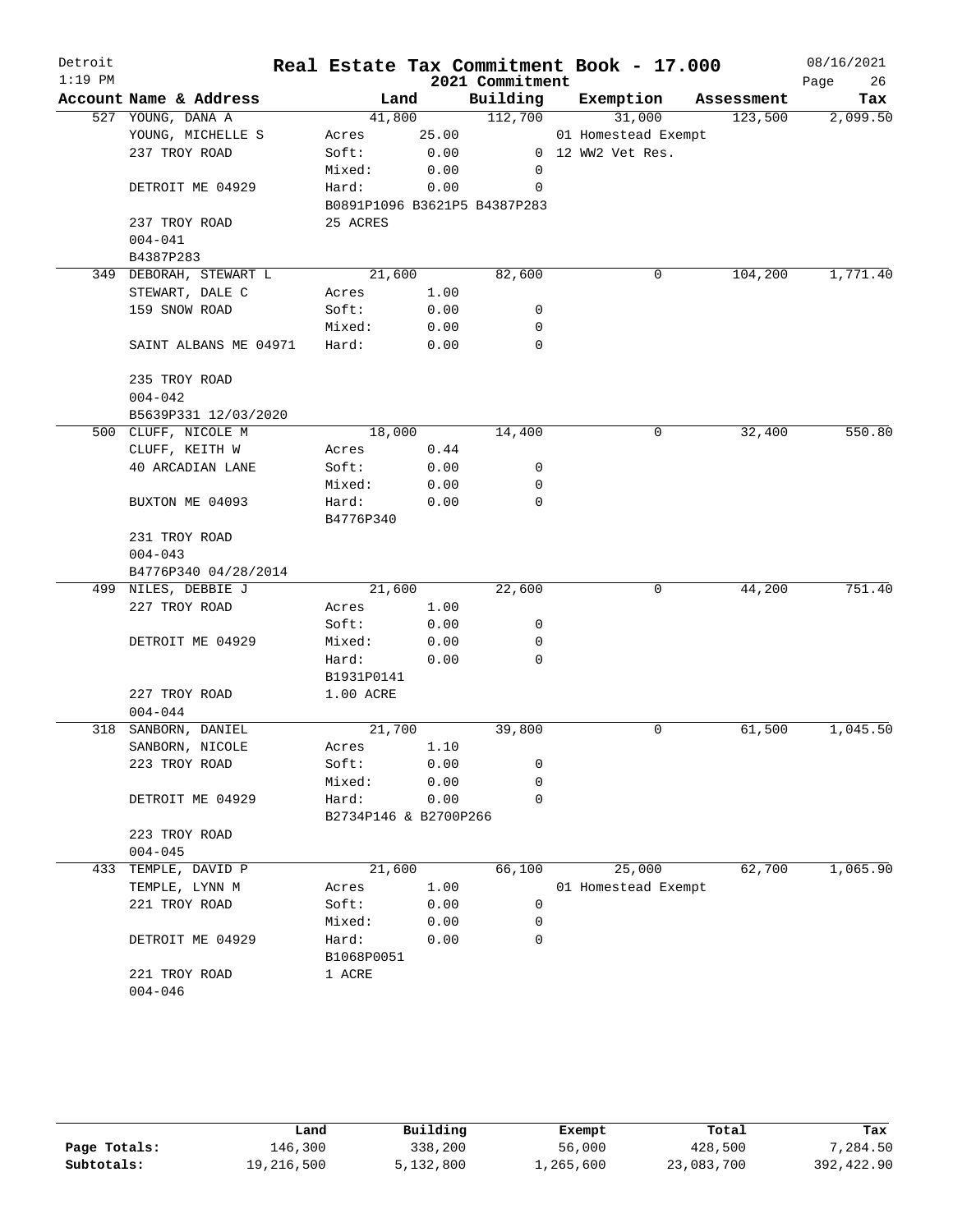| Detroit<br>$1:19$ PM |                                           |            |       |      | Real Estate Tax Commitment Book - 17.000<br>2021 Commitment |                     |            | 08/16/2021<br>27<br>Page |
|----------------------|-------------------------------------------|------------|-------|------|-------------------------------------------------------------|---------------------|------------|--------------------------|
|                      | Account Name & Address                    | Land       |       |      | Building                                                    | Exemption           | Assessment | Tax                      |
|                      | 292 NEAL, JACK G                          | 24,900     |       |      | 40,600                                                      | 25,000              | 40,500     | 688.50                   |
|                      | 215 TROY ROAD                             | Acres      |       | 3.30 |                                                             | 01 Homestead Exempt |            |                          |
|                      |                                           | Soft:      |       | 0.00 | 0                                                           |                     |            |                          |
|                      | DETROIT ME 04929                          | Mixed:     | 0.00  |      | 0                                                           |                     |            |                          |
|                      |                                           | Hard:      |       | 0.00 | $\mathbf 0$                                                 |                     |            |                          |
|                      |                                           | B3517P220  |       |      |                                                             |                     |            |                          |
|                      | 215 TROY ROAD                             | 3.3 ACRES  |       |      |                                                             |                     |            |                          |
|                      | $004 - 047$                               |            |       |      |                                                             |                     |            |                          |
|                      | 438 KENNEDY, RICKY A                      | 11,900     |       |      | 124,600                                                     | 0                   | 136,500    | 2,320.50                 |
|                      | KENNEDY, CHERYL A                         | Acres      | 1.75  |      |                                                             |                     |            |                          |
|                      | 220 TROY ROAD                             | Soft:      | 0.00  |      | 0                                                           |                     |            |                          |
|                      |                                           | Mixed:     | 0.00  |      | 0                                                           |                     |            |                          |
|                      | DETROIT ME 04929                          | Hard:      |       | 0.00 | 0                                                           |                     |            |                          |
|                      |                                           | B2403P0220 |       |      |                                                             |                     |            |                          |
|                      | 220 TROY ROAD                             | 1.75ACRES  |       |      |                                                             |                     |            |                          |
|                      | $004 - 048$                               |            |       |      |                                                             |                     |            |                          |
|                      | B2403P220                                 |            |       |      |                                                             |                     |            |                          |
|                      | 202 HOWLAND, TAMMIE                       | 22,100     |       |      | 45,700                                                      | 25,000              | 42,800     | 727.60                   |
|                      | 208 TROY RD                               | Acres      | 1.35  |      |                                                             | 01 Homestead Exempt |            |                          |
|                      |                                           | Soft:      | 0.00  |      | 0                                                           |                     |            |                          |
|                      | DETROIT ME 04929                          | Mixed:     | 0.00  |      | 0                                                           |                     |            |                          |
|                      |                                           | Hard:      |       | 0.00 | 0                                                           |                     |            |                          |
|                      |                                           | B3463P236  |       |      |                                                             |                     |            |                          |
|                      | 208 TROY ROAD                             | 1.35ACRES  |       |      |                                                             |                     |            |                          |
|                      | $004 - 049$                               |            |       |      |                                                             |                     |            |                          |
|                      | 385 SCHISSLER, WILLIAM M                  | 34,600     |       |      | 78,800                                                      | 0                   | 113,400    | 1,927.80                 |
|                      | 232 HUSSEY HILL ROAD                      | Acres      | 15.00 |      |                                                             |                     |            |                          |
|                      |                                           | Soft:      | 0.00  |      | 0                                                           |                     |            |                          |
|                      | OAKLAND ME 04963                          | Mixed:     | 0.00  |      | 0                                                           |                     |            |                          |
|                      |                                           | Hard:      | 0.00  |      | 0                                                           |                     |            |                          |
|                      |                                           | B2552P189  |       |      |                                                             |                     |            |                          |
|                      | 30 TUTTLE ROAD<br>$004 - 050 -$ *         |            |       |      | 15.0 ACRES LOTS 050,051 & 053                               |                     |            |                          |
|                      | B4351P355 12/17/2010                      |            |       |      |                                                             |                     |            |                          |
|                      | 735 SCHISSLER, GINA                       | 41,000     |       |      | 0                                                           | 0                   | 41,000     | 697.00                   |
|                      | 6 LEFFLER HILL ROAD                       | Acres      | 39.00 |      |                                                             |                     |            |                          |
|                      |                                           | Soft:      |       | 0.00 | 0                                                           |                     |            |                          |
|                      | FLEMINGTON NJ 08822                       | Mixed:     |       | 0.00 | 0                                                           |                     |            |                          |
|                      |                                           | Hard:      |       | 0.00 | 0                                                           |                     |            |                          |
|                      |                                           |            |       |      |                                                             |                     |            |                          |
|                      | Tuttle Road                               |            |       |      |                                                             |                     |            |                          |
|                      | $004 - 050 - A$                           |            |       |      |                                                             |                     |            |                          |
|                      | B5057P302 08/04/2016 B4351P349 12/17/2010 |            |       |      |                                                             |                     |            |                          |
|                      | 740 SCHISSLER, THOMAS                     | 27,400     |       |      | 0                                                           | 0                   | 27,400     | 465.80                   |
|                      | 89 FIELDSTONE DR                          | Acres      | 20.00 |      |                                                             |                     |            |                          |
|                      |                                           | Soft:      | 0.00  |      | 0                                                           |                     |            |                          |
|                      | SPRINGFIELD NJ 07081                      | Mixed:     |       | 0.00 | 0                                                           |                     |            |                          |
|                      |                                           | Hard:      |       | 0.00 | 0                                                           |                     |            |                          |
|                      |                                           |            |       |      |                                                             |                     |            |                          |
|                      | Tuttle Road                               |            |       |      |                                                             |                     |            |                          |
|                      | $004 - 050 - B$                           |            |       |      |                                                             |                     |            |                          |
|                      | B4351P353 12/17/2010                      |            |       |      |                                                             |                     |            |                          |
|                      |                                           |            |       |      |                                                             |                     |            |                          |
|                      |                                           |            |       |      |                                                             |                     |            |                          |

|              | Land       | Building  | Exempt    | Total      | Tax        |
|--------------|------------|-----------|-----------|------------|------------|
| Page Totals: | 161,900    | 289,700   | 50,000    | 401,600    | 6.827.20   |
| Subtotals:   | 19,378,400 | 5,422,500 | 1,315,600 | 23,485,300 | 399,250.10 |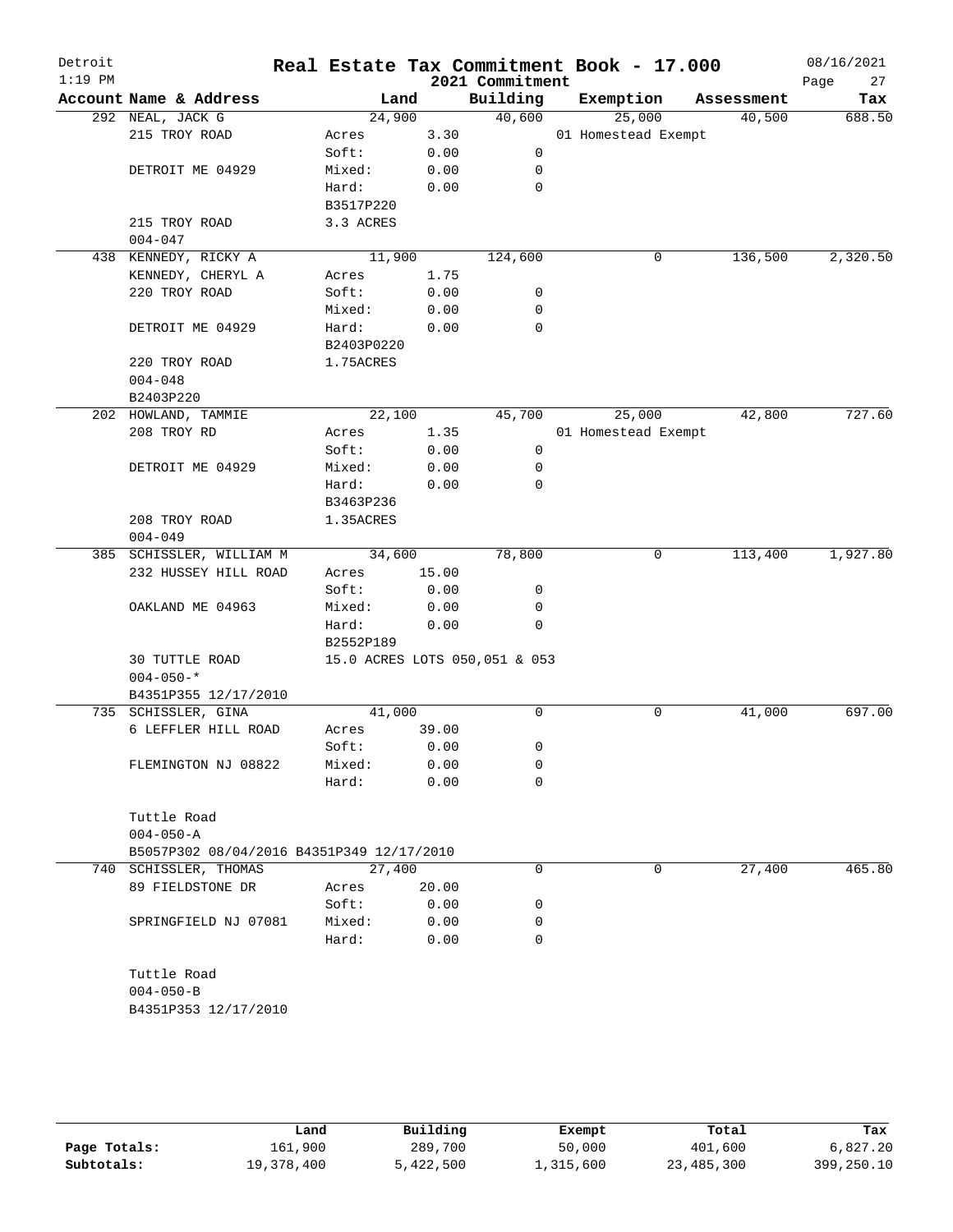| Detroit<br>$1:19$ PM |                           |            |       | 2021 Commitment               | Real Estate Tax Commitment Book - 17.000 |            | 08/16/2021<br>28<br>Page |
|----------------------|---------------------------|------------|-------|-------------------------------|------------------------------------------|------------|--------------------------|
|                      | Account Name & Address    | Land       |       | Building                      | Exemption                                | Assessment | Tax                      |
|                      | 161 HANSON, KENNETH       | 30,800     |       | $\mathbf 0$                   | $\Omega$                                 | 30,800     | 523.60                   |
|                      | CHARITY, JENNIFER A       | Acres      | 64.00 |                               |                                          |            |                          |
|                      | 191 CLARK ROAD            | Soft:      | 0.00  | 0                             |                                          |            |                          |
|                      |                           | Mixed:     | 0.00  | 0                             |                                          |            |                          |
|                      | PLYMOUTH ME 04969         | Hard:      | 0.00  | 0                             |                                          |            |                          |
|                      |                           | B9284P019  |       |                               |                                          |            |                          |
|                      | OFF CLARK ROAD            |            |       |                               |                                          |            |                          |
|                      | $004 - 052$               |            |       |                               |                                          |            |                          |
|                      | B4130P211 04/15/2009      |            |       |                               |                                          |            |                          |
|                      | 531 STUART, FRANK E B III | 8,400      |       | 0                             | 0                                        | 8,400      | 142.80                   |
|                      | STUART, ERLENE M III      | Acres      | 3.10  |                               |                                          |            |                          |
|                      | 11 BREWER STREET          | Soft:      | 0.00  | 0                             |                                          |            |                          |
|                      |                           | Mixed:     | 0.00  | 0                             |                                          |            |                          |
|                      | PORTLAND ME 04102         | Hard:      | 0.00  | 0                             |                                          |            |                          |
|                      |                           | B2194P0176 |       |                               |                                          |            |                          |
|                      | BRAGG ROAD                | 3.1 ACRES  |       |                               |                                          |            |                          |
|                      | $004 - 054$               |            |       |                               |                                          |            |                          |
|                      | 540 STUART, FRANK E B III | 4,600      |       | $\mathbf 0$                   | 0                                        | 4,600      | 78.20                    |
|                      | STUART, ERLENE M III      | Acres      | 0.90  |                               |                                          |            |                          |
|                      | 11 BREWER STREET          | Soft:      | 0.00  | 0                             |                                          |            |                          |
|                      |                           | Mixed:     | 0.00  | 0                             |                                          |            |                          |
|                      | PORTLAND ME 04102         | Hard:      | 0.00  | 0                             |                                          |            |                          |
|                      |                           | B2209P0077 |       |                               |                                          |            |                          |
|                      | BRAGG ROAD                | .9 ACRES   |       |                               |                                          |            |                          |
|                      | $004 - 055$               |            |       |                               |                                          |            |                          |
|                      | 204 BAYNHAM, WAYNE B      | 12,900     |       | $\mathbf 0$                   | 0                                        | 12,900     | 219.30                   |
|                      | P.O. BOX 202              | Acres      | 7.45  |                               |                                          |            |                          |
|                      |                           | Soft:      | 0.00  | 0                             |                                          |            |                          |
|                      | LAYTONVILLE CA 95454      | Mixed:     | 0.00  | 0                             |                                          |            |                          |
|                      |                           | Hard:      | 0.00  | 0                             |                                          |            |                          |
|                      |                           | B2414P0022 |       |                               |                                          |            |                          |
|                      | BRAGG ROAD                |            |       | 7.45 ACRES - HUFF SUBDIVISION |                                          |            |                          |
|                      | $004 - 056$               |            |       |                               |                                          |            |                          |
|                      | 134 GAMBLIN, REGGIE A     | 21,600     |       | 149,500                       | 25,000                                   | 146,100    | 2,483.70                 |
|                      | BLACKMER, CATHERINE A     | Acres      | 4.77  |                               | 01 Homestead Exempt                      |            |                          |
|                      | P.O. BOX 256              | Soft:      | 0.00  | 0                             |                                          |            |                          |
|                      |                           | Mixed:     | 0.00  | 0                             |                                          |            |                          |
|                      | PITTSFIELD ME 04929       | Hard:      | 0.00  | 0                             |                                          |            |                          |
|                      | 64 BRAGG ROAD             |            |       |                               |                                          |            |                          |
|                      | $004 - 057$               |            |       |                               |                                          |            |                          |
|                      | B4972P314 11/06/2015      |            |       |                               |                                          |            |                          |
|                      | 571 DUKE, STEVEN L II     | 18,600     |       | 9,500                         | 25,000                                   | 3,100      | 52.70                    |
|                      | PO BOX 6023               | Acres      | 2.70  |                               | 01 Homestead Exempt                      |            |                          |
|                      |                           | Soft:      | 0.00  | 0                             |                                          |            |                          |
|                      | BANGOR ME 04402           | Mixed:     | 0.00  | 0                             |                                          |            |                          |
|                      |                           | Hard:      | 0.00  | 0                             |                                          |            |                          |
|                      |                           | B4838P0289 |       |                               |                                          |            |                          |
|                      | 72 BRAGG ROAD             | 2.7 ACRES  |       |                               |                                          |            |                          |
|                      | $004 - 057 - 1$           |            |       |                               |                                          |            |                          |
|                      | B4838P289 10/06/2014      |            |       |                               |                                          |            |                          |
|                      |                           |            |       |                               |                                          |            |                          |
|                      |                           |            |       |                               |                                          |            |                          |

|              | Land       | Building  | Exempt    | Total      | Tax        |
|--------------|------------|-----------|-----------|------------|------------|
| Page Totals: | 96,900     | 159,000   | 50,000    | 205,900    | 3,500.30   |
| Subtotals:   | 19,475,300 | 5,581,500 | 1,365,600 | 23,691,200 | 402,750.40 |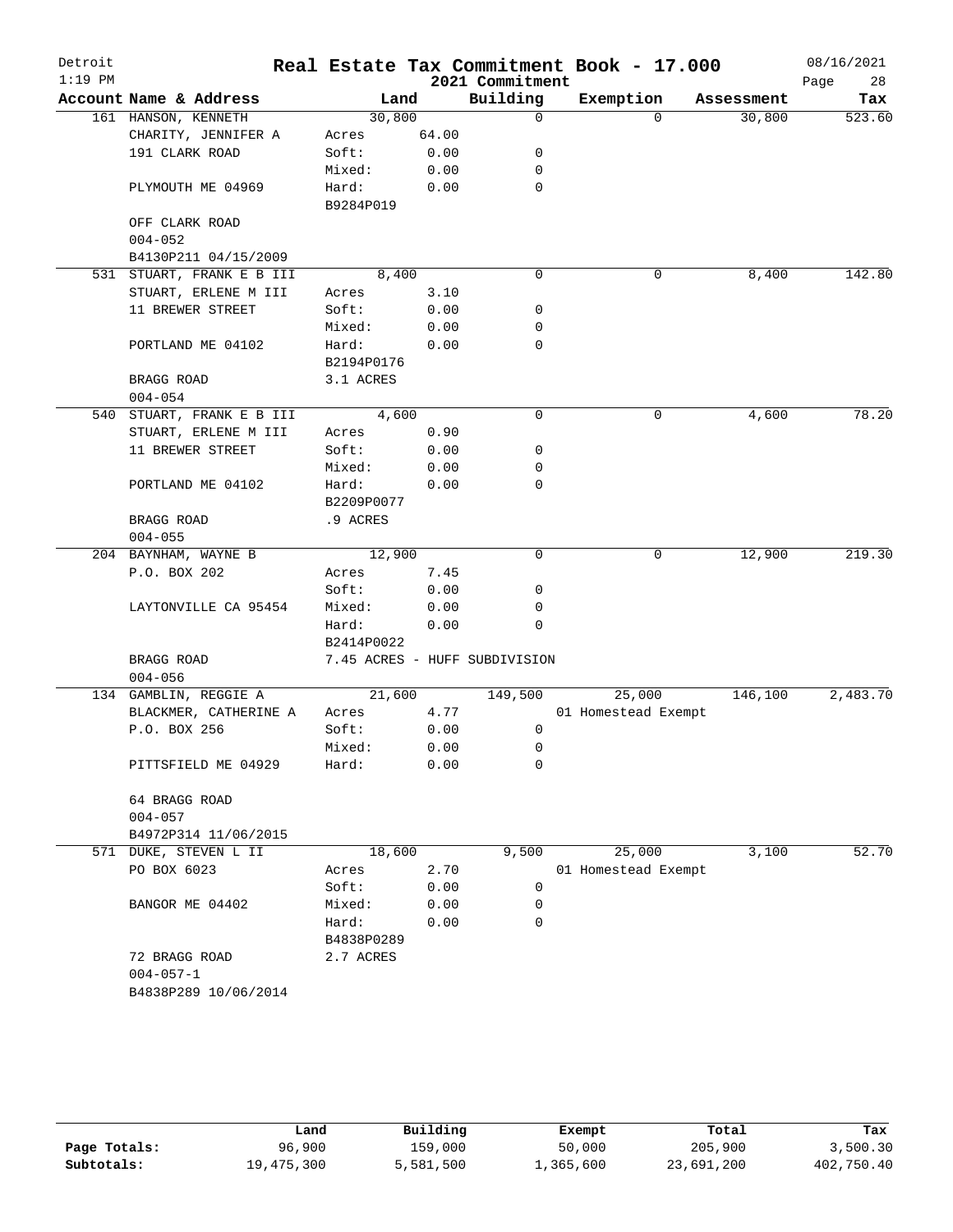| Detroit<br>$1:19$ PM |                                           |                     |                    | 2021 Commitment                    | Real Estate Tax Commitment Book - 17.000 |            | 08/16/2021<br>29<br>Page |
|----------------------|-------------------------------------------|---------------------|--------------------|------------------------------------|------------------------------------------|------------|--------------------------|
|                      | Account Name & Address                    |                     | Land               | Building                           | Exemption                                | Assessment | Tax                      |
|                      | 222 TURNER, KEVIN J                       |                     | 15,600             | 0                                  | $\Omega$                                 | 15,600     | 265.20                   |
|                      | 5 DEAN STREET, APT. 1                     | Acres               | 13.00              |                                    |                                          |            |                          |
|                      |                                           | Soft:               | 0.00               | 0                                  |                                          |            |                          |
|                      | BANGOR ME 04401                           | Mixed:              | 0.00               | 0                                  |                                          |            |                          |
|                      |                                           | Hard:               | 0.00               | 0                                  |                                          |            |                          |
|                      |                                           | B2092P0077          |                    |                                    |                                          |            |                          |
|                      | OFF BRAGG ROAD/PLYMOUTH 13 ACRES - LOT 58 |                     |                    |                                    |                                          |            |                          |
|                      | $004 - 058$                               |                     |                    |                                    |                                          |            |                          |
|                      | B5218P14 10/23/2017                       |                     |                    |                                    |                                          |            |                          |
|                      | 767 ROBSON, MARK O                        |                     | 13,400             | 0                                  | 0                                        | 13,400     | 227.80                   |
|                      | ROBSON, SANDRA J                          | Acres               | 10.00              |                                    |                                          |            |                          |
|                      | 91 MAIN TRAIL                             | Soft:               | 0.00               | 0                                  |                                          |            |                          |
|                      |                                           | Mixed:              | 0.00               | 0                                  |                                          |            |                          |
|                      | HAMPDEN ME 04444                          | Hard:               | 0.00               | 0                                  |                                          |            |                          |
|                      | BRAGG ROAD                                |                     |                    |                                    |                                          |            |                          |
|                      | $004 - 059$                               |                     |                    |                                    |                                          |            |                          |
|                      | B4848P359 11/06/2014                      |                     |                    |                                    |                                          |            |                          |
|                      | 223 ROBSON, MARK                          |                     | 1,800              | 0                                  | 0                                        | 1,800      | 30.60                    |
|                      | ROBSON, SANDRA                            | Acres               | 5.00               |                                    |                                          |            |                          |
|                      | 91 MAIN TRAIL                             | Soft:               | 0.00               | 0                                  |                                          |            |                          |
|                      |                                           | Mixed:              | 0.00               | 0                                  |                                          |            |                          |
|                      | HAMPDEN, ME 04444                         | Hard:               | 0.00               | 0                                  |                                          |            |                          |
|                      |                                           | B1519P0205          |                    |                                    |                                          |            |                          |
|                      | OFF BRAGG ROAD                            |                     |                    | 5 ACRES - PLYMOUTH T/L NO ROAD ACC |                                          |            |                          |
|                      | $004 - 060$                               |                     |                    |                                    |                                          |            |                          |
|                      | 420 ROBSON, MARK O                        |                     | $\overline{5,000}$ | 0                                  | 0                                        | 5,000      | 85.00                    |
|                      | ROBSON, SANDRA                            | Acres               | 40.00              |                                    |                                          |            |                          |
|                      | 91 MAIN TRAIL                             | Soft:               | 0.00               | 0                                  |                                          |            |                          |
|                      |                                           | Mixed:              | 0.00               | 0                                  |                                          |            |                          |
|                      | HAMPDEN ME 04444                          | Hard:               | 0.00               | $\Omega$                           |                                          |            |                          |
|                      |                                           | B2553P106 B3591P320 |                    |                                    |                                          |            |                          |
|                      | OFF BRAGG ROAD                            | 40 ACRES            |                    |                                    |                                          |            |                          |
|                      | $004 - 061$                               |                     |                    |                                    |                                          |            |                          |
|                      | B4317P87 09/16/2010                       |                     |                    |                                    |                                          |            |                          |
|                      | 171 ROBSON, MARK O                        |                     | 9,100              | 0                                  | 0                                        | 9,100      | 154.70                   |
|                      | ROBSON, SANDRA J                          | Acres               | 40.20              |                                    |                                          |            |                          |
|                      | 91 MAIN TRAIL                             | Soft:               | 0.00               | 0                                  |                                          |            |                          |
|                      |                                           | Mixed:              | 0.00               | 0                                  |                                          |            |                          |
|                      | HAMPDEN ME 04444                          | Hard:               | 0.00               | 0                                  |                                          |            |                          |
|                      |                                           |                     |                    |                                    |                                          |            |                          |
|                      | OFF BRAGG ROAD                            | 40.20 ACRES         |                    |                                    |                                          |            |                          |
|                      | $004 - 062$                               |                     |                    |                                    |                                          |            |                          |
|                      | B5110P170 12/19/2016                      |                     |                    |                                    |                                          |            |                          |
|                      | 303 INMAN, TOBY A                         |                     | 24,100             | 92,600                             | 25,000                                   | 91,700     | 1,558.90                 |
|                      | 81 BRAGG ROAD                             | Acres               | 22.26              |                                    | 01 Homestead Exempt                      |            |                          |
|                      |                                           | Soft:               | 0.00               | 0                                  |                                          |            |                          |
|                      | DETROIT ME 04929                          | Mixed:              | 0.00               | 0                                  |                                          |            |                          |
|                      |                                           | Hard:               | 0.00               | $\Omega$                           |                                          |            |                          |
|                      |                                           | B3050P0094          |                    |                                    |                                          |            |                          |
|                      | 81 BRAGG ROAD                             | 22.26 ACRES         |                    |                                    |                                          |            |                          |
|                      | $004 - 063$                               |                     |                    |                                    |                                          |            |                          |
|                      | B4761P302 01/17/2014                      |                     |                    |                                    |                                          |            |                          |
|                      |                                           |                     |                    |                                    |                                          |            |                          |
|                      |                                           |                     |                    |                                    |                                          |            |                          |

|              | Land       | Building  | Exempt    | Total      | Tax        |
|--------------|------------|-----------|-----------|------------|------------|
|              |            |           |           |            |            |
| Page Totals: | 69,000     | 92,600    | 25,000    | 136,600    | 2,322.20   |
| Subtotals:   | 19,544,300 | 5,674,100 | 1,390,600 | 23,827,800 | 405,072.60 |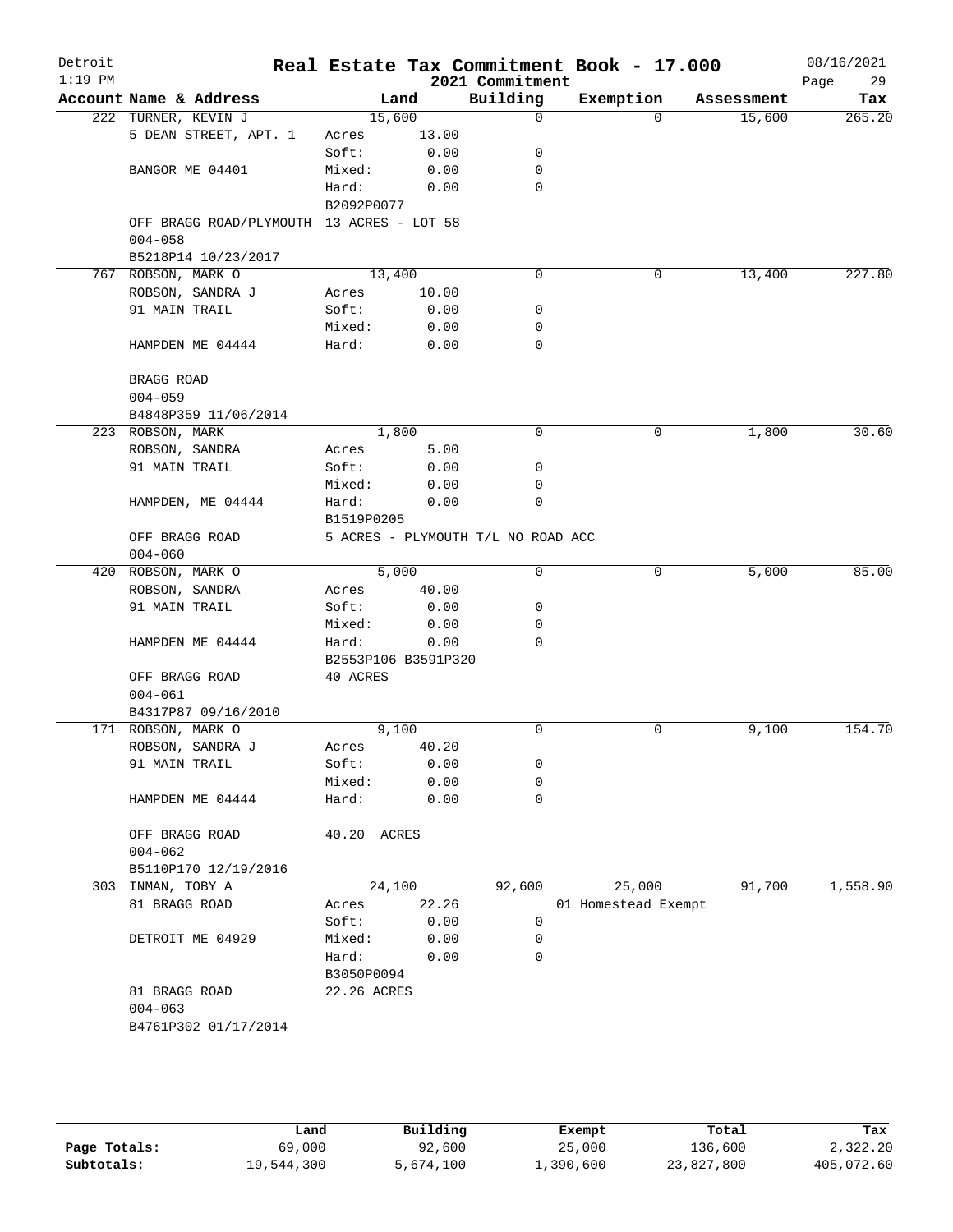| Detroit      |                                           | Real Estate Tax Commitment Book - 17.000 |          |                                  |                     |   |            | 08/16/2021        |
|--------------|-------------------------------------------|------------------------------------------|----------|----------------------------------|---------------------|---|------------|-------------------|
| $1:19$ PM    | Account Name & Address                    |                                          | Land     | 2021 Commitment<br>Building      | Exemption           |   | Assessment | Page<br>30<br>Tax |
|              | 570 AMES, TIMOTHY                         | 22,000                                   |          | 12,700                           |                     | 0 | 34,700     | 589.90            |
|              | AMES, NANCY                               | Acres                                    | 5.00     |                                  |                     |   |            |                   |
|              | 74 RYCOLE DRIVE                           | Soft:                                    | 0.00     | 0                                |                     |   |            |                   |
|              |                                           | Mixed:                                   | 0.00     | 0                                |                     |   |            |                   |
|              | CANAAN ME 04924                           | Hard:                                    | 0.00     | 0                                |                     |   |            |                   |
|              |                                           |                                          |          | B2588P0307 & B2641P0345 & B3953P |                     |   |            |                   |
|              | BRAGG ROAD                                | 5.00 ACRES                               |          |                                  |                     |   |            |                   |
|              | $004 - 063 - 1$                           |                                          |          |                                  |                     |   |            |                   |
|              | B3953P188 B2641P345 B2588P307             |                                          |          |                                  |                     |   |            |                   |
|              | 635 AMES, TIMOTHY                         | 23,900                                   |          | 16,400                           |                     | 0 | 40,300     | 685.10            |
|              | AMES, NANCY                               | Acres                                    | 19.22    |                                  |                     |   |            |                   |
|              | 74 RYCOLE DRIVE                           | Soft:                                    | 0.00     | 0                                |                     |   |            |                   |
|              |                                           | Mixed:                                   | 0.00     | 0                                |                     |   |            |                   |
|              | CANAAN ME 04924                           | Hard:                                    | 0.00     | $\mathbf 0$                      |                     |   |            |                   |
|              | Bragg Road                                |                                          |          |                                  |                     |   |            |                   |
|              | $004 - 063 - 1A$                          |                                          |          |                                  |                     |   |            |                   |
|              | B2588P307                                 |                                          |          |                                  |                     |   |            |                   |
|              | 221 FRAPPIER, BOBETTE                     | 11,800                                   |          | 0                                |                     | 0 | 11,800     | 200.60            |
|              | PO BOX 6023                               | Acres                                    | 5.87     |                                  |                     |   |            |                   |
|              |                                           | Soft:                                    | 0.00     | 0                                |                     |   |            |                   |
|              | BANGOR ME 04402                           | Mixed:                                   | 0.00     | 0                                |                     |   |            |                   |
|              |                                           | Hard:                                    | 0.00     | 0                                |                     |   |            |                   |
|              |                                           | B2591P0309                               |          |                                  |                     |   |            |                   |
|              | BRAGG ROAD                                |                                          |          | 5.87 ACRES - HUFF SUBDIVISION    |                     |   |            |                   |
|              | $004 - 064$                               |                                          |          |                                  |                     |   |            |                   |
|              | B2591P309                                 |                                          |          |                                  |                     |   |            |                   |
|              | 273 BENOIT, REBECCA A                     | 22,300                                   |          | 13,900                           |                     | 0 | 36,200     | 615.40            |
|              | VIEIRA, HELDER F                          | Acres                                    | 5.45     |                                  |                     |   |            |                   |
|              | 103 CHESNUT ST                            | Soft:                                    | 0.00     | 0                                |                     |   |            |                   |
|              |                                           | Mixed:                                   | 0.00     | 0                                |                     |   |            |                   |
|              | BRISTOL RI 02809                          | Hard:                                    | 0.00     | 0                                |                     |   |            |                   |
|              |                                           |                                          |          |                                  |                     |   |            |                   |
|              | 63 BRAGG ROAD                             | 5.45 ACRES                               |          |                                  |                     |   |            |                   |
|              | $004 - 065$                               |                                          |          |                                  |                     |   |            |                   |
|              | B5563P133 06/26/2020                      |                                          |          |                                  |                     |   |            |                   |
|              | 131 BOWERS, LEE V                         | 22,500                                   |          | 49,300                           | 25,000              |   | 46,800     | 795.60            |
|              | 41 BRAGG ROAD                             | Acres                                    | 5.69     |                                  | 01 Homestead Exempt |   |            |                   |
|              |                                           | Soft:                                    | 0.00     | 0                                |                     |   |            |                   |
|              | DETROIT ME 04929                          | Mixed:                                   | 0.00     | 0                                |                     |   |            |                   |
|              |                                           | Hard:                                    | 0.00     | $\mathbf 0$                      |                     |   |            |                   |
|              |                                           | B2010P0211                               |          |                                  |                     |   |            |                   |
|              | 41 BRAGG ROAD                             |                                          |          | 5.69 ACRES - HUFF SUBDIVISION    |                     |   |            |                   |
|              | $004 - 066$                               |                                          |          |                                  |                     |   |            |                   |
|              | B4401P162 05/03/2011 B4391P137 05/04/2011 |                                          |          |                                  |                     |   |            |                   |
| 130          | SCHISSLER, GEORGE R. &<br>ROBIN L.        | 15,300                                   |          | 208,700                          |                     | 0 | 224,000    | 3,808.00          |
|              | SCHISSLER, BRANDI LYNN<br>ET AL.          | Acres                                    | 4.13     |                                  |                     |   |            |                   |
|              | 61 TROY ROAD                              | Soft:                                    | 0.00     | 0                                |                     |   |            |                   |
|              |                                           | Mixed:                                   | 0.00     | 0                                |                     |   |            |                   |
|              | DETROIT ME 04929                          | Hard:                                    | 0.00     | 0                                |                     |   |            |                   |
|              |                                           | B3462P349                                |          |                                  |                     |   |            |                   |
|              | 1 BRAGG ROAD                              |                                          |          |                                  |                     |   |            |                   |
|              | $004 - 067$                               |                                          |          |                                  |                     |   |            |                   |
|              | B4162P18 07/06/2009                       |                                          |          |                                  |                     |   |            |                   |
|              |                                           |                                          |          |                                  |                     |   |            |                   |
|              |                                           |                                          |          |                                  |                     |   |            |                   |
|              |                                           | Land                                     | Building |                                  | Exempt              |   | Total      | Tax               |
| Page Totals: |                                           | 117,800                                  | 301,000  |                                  | 25,000              |   | 393,800    | 6,694.60          |

**Subtotals:** 19,662,100 5,975,100 1,415,600 24,221,600 411,767.20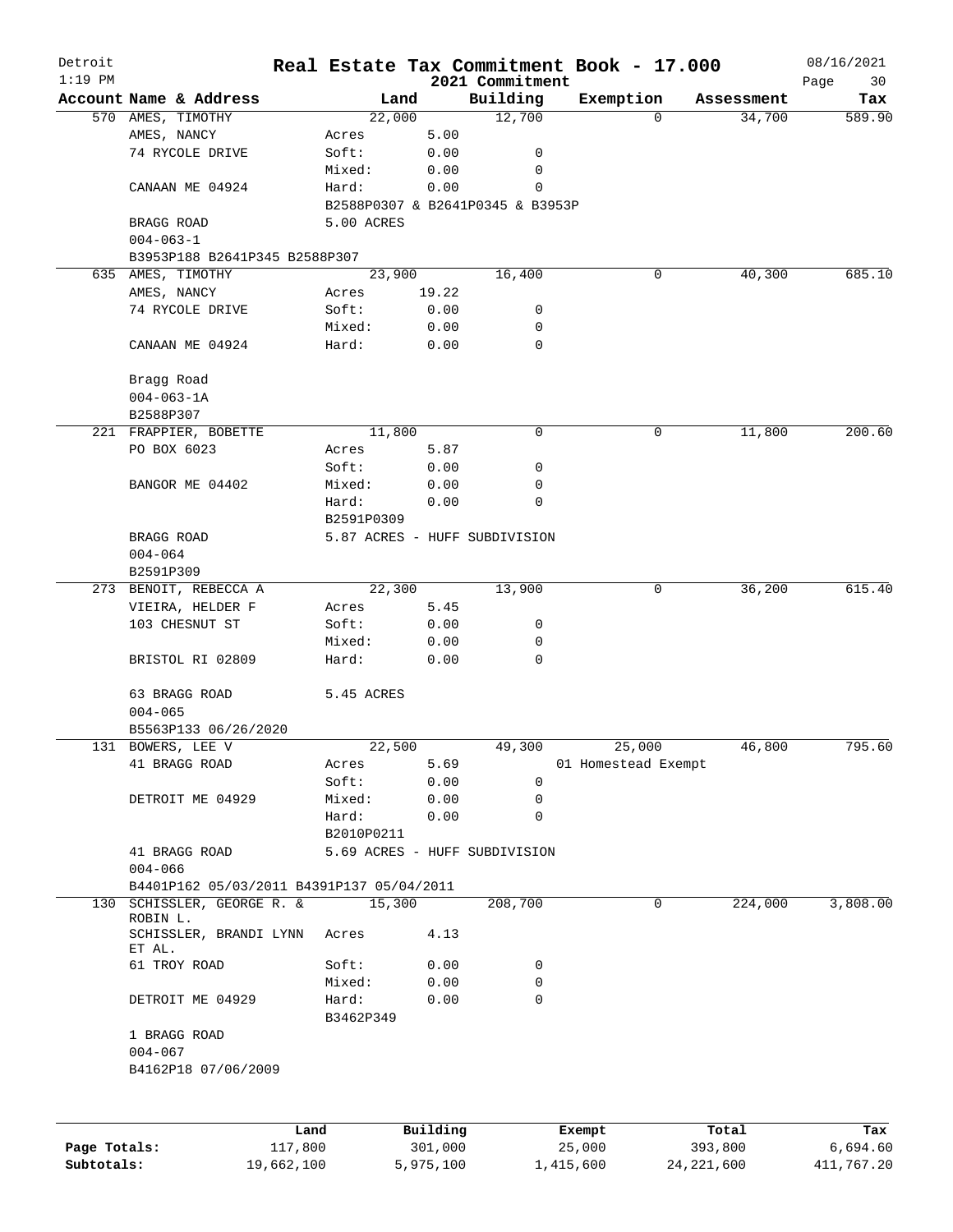| Detroit   |                                          |                           |        |                                | Real Estate Tax Commitment Book - 17.000 |            | 08/16/2021 |
|-----------|------------------------------------------|---------------------------|--------|--------------------------------|------------------------------------------|------------|------------|
| $1:19$ PM |                                          |                           |        | 2021 Commitment                |                                          |            | Page<br>31 |
|           | Account Name & Address                   |                           | Land   | Building                       | Exemption                                | Assessment | Tax        |
|           | 755 DIONNE, COREY M                      | 21,800                    |        | 77,200                         | 25,000                                   | 74,000     | 1,258.00   |
|           | 37 BRAGG ROAD                            | Acres                     | 12.24  |                                | 01 Homestead Exempt                      |            |            |
|           |                                          | Soft:                     | 0.00   | $\mathsf{O}$                   |                                          |            |            |
|           | DETROIT ME 04929                         | Mixed:                    | 0.00   | 0                              |                                          |            |            |
|           |                                          | Hard:                     | 0.00   | $\mathbf 0$                    |                                          |            |            |
|           |                                          | B3806P245                 |        |                                |                                          |            |            |
|           | 37 BRAGG ROAD                            |                           |        |                                |                                          |            |            |
|           | $004 - 067A$                             |                           |        |                                |                                          |            |            |
|           | 302 ROSS, BONNIE J                       | 27,400                    |        | $\mathbf 0$                    | 0                                        | 27,400     | 465.80     |
|           | 4 STEWART STREET                         | Acres                     | 20.00  |                                |                                          |            |            |
|           |                                          | Soft:                     | 0.00   | 0                              |                                          |            |            |
|           | NEWCASTLE ME 04553                       | Mixed:                    | 0.00   | 0<br>0                         |                                          |            |            |
|           |                                          | Hard:                     | 0.00   |                                |                                          |            |            |
|           | TUTTLE ROAD                              | B3267P246<br>20 ACRES     |        |                                |                                          |            |            |
|           | $004 - 068$                              |                           |        |                                |                                          |            |            |
|           | 360 ROSS, ELIZABETH A                    | 29,200                    |        | 39,600                         | 0                                        | 68,800     | 1,169.60   |
|           | ROSS, ADAM C                             | Acres                     | 16.50  |                                |                                          |            |            |
|           | 15 SOUTH MAIN STREET                     | Soft:                     | 0.00   | 0                              |                                          |            |            |
|           |                                          | Mixed:                    | 0.00   | 0                              |                                          |            |            |
|           | DETROIT ME 04929                         | Hard:                     | 0.00   | 0                              |                                          |            |            |
|           |                                          | B1134P58                  |        |                                |                                          |            |            |
|           | 105 TUTTLE ROAD                          | 16.5 ACRES                |        |                                |                                          |            |            |
|           | $004 - 069$                              |                           |        |                                |                                          |            |            |
|           | B5262P354 03/26/2018                     |                           |        |                                |                                          |            |            |
|           | 361 ROSS, BONNIE J                       | 51,600                    |        | $\mathbf 0$                    | 0                                        | 51,600     | 877.20     |
|           | 4 STEWART STREET                         | Acres                     | 40.90  |                                |                                          |            |            |
|           |                                          | Soft:                     | 0.00   | 0                              |                                          |            |            |
|           | NEWCASTLE ME 04553                       | Mixed:                    | 0.00   | 0                              |                                          |            |            |
|           |                                          | Hard:                     | 0.00   | $\Omega$                       |                                          |            |            |
|           |                                          | B1471P0045                |        |                                |                                          |            |            |
|           | 115 TUTTLE ROAD                          | 40.9 ACRES - LOTS 70 & 71 |        |                                |                                          |            |            |
|           | $004 - 070 -$ *                          |                           |        |                                |                                          |            |            |
|           | 362 ROSS, BONNIE J                       | 94,500                    |        | 139,000                        | 25,000                                   | 208,500    | 3,544.50   |
|           | 4 STEWART STREET                         | Acres                     | 206.50 |                                | 01 Homestead Exempt                      |            |            |
|           |                                          | Soft:                     | 0.00   | 0                              |                                          |            |            |
|           | NEWCASTLE ME 04553                       | Mixed:                    | 0.00   | 0                              |                                          |            |            |
|           |                                          | Hard:                     | 0.00   | 0                              |                                          |            |            |
|           |                                          | B0801P0107                |        |                                |                                          |            |            |
|           | 132 TUTTLE ROAD                          |                           |        | 206.5 ACRES - LOTS 72, 74 & 76 |                                          |            |            |
|           | $004 - 072 -$ *                          |                           |        |                                |                                          |            |            |
| 62        | CENTRAL MAINE POWER<br>COMPANY           | 310,500                   |        | 0                              | 0                                        | 310,500    | 5,278.50   |
|           | C/O AVANGRID MANAGEMENT<br>CO.-LOCAL TAX | Acres                     | 46.00  |                                |                                          |            |            |
|           | ONE CITY CENTER                          | Soft:                     | 0.00   | 0                              |                                          |            |            |
|           | 5TH FLOOR                                | Mixed:                    | 0.00   | 0                              |                                          |            |            |
|           | PORTLAND ME 04101                        | Hard:                     | 0.00   | 0                              |                                          |            |            |
|           | TUTTLE ROAD                              | R/W 46 ACRES              |        |                                |                                          |            |            |
|           | $004 - 073$                              |                           |        |                                |                                          |            |            |

|              | Land         | Building  | Exempt    | Total      | Tax        |
|--------------|--------------|-----------|-----------|------------|------------|
| Page Totals: | 535,000      | 255,800   | 50,000    | 740,800    | 12,593.60  |
| Subtotals:   | 20, 197, 100 | 6,230,900 | 1,465,600 | 24,962,400 | 424,360.80 |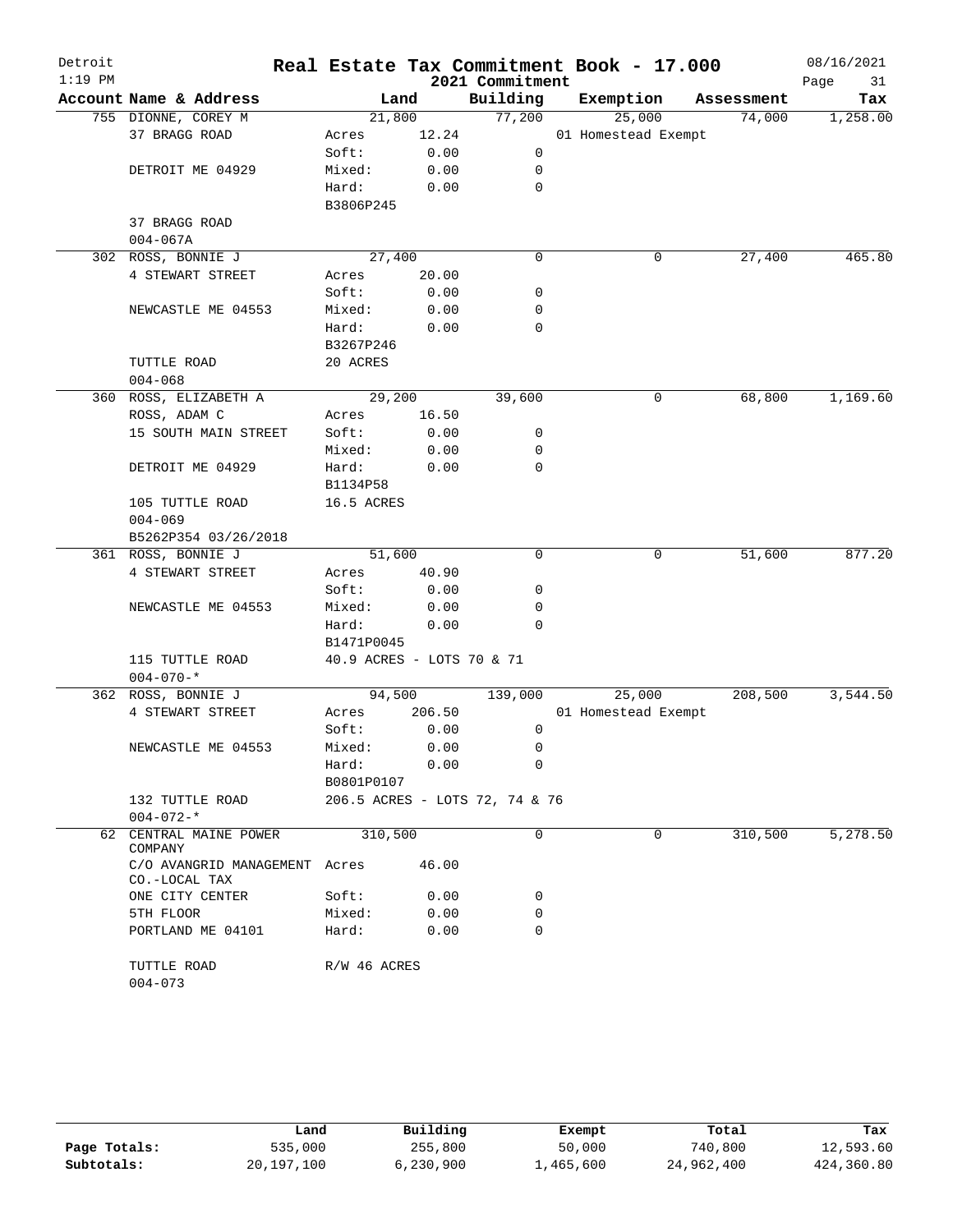| Detroit<br>$1:19$ PM |             |                        |                       |       |      | 2021 Commitment | Real Estate Tax Commitment Book - 17.000 |          |            | 08/16/2021<br>32<br>Page |
|----------------------|-------------|------------------------|-----------------------|-------|------|-----------------|------------------------------------------|----------|------------|--------------------------|
|                      |             | Account Name & Address |                       | Land  |      | Building        | Exemption                                |          | Assessment | Tax                      |
|                      |             | 359 ROSS, BONNIE J     | 29,900                |       |      | $\mathbf 0$     |                                          | $\Omega$ | 29,900     | 508.30                   |
|                      |             | 4 STEWART STREET       | Acres                 | 47.00 |      |                 |                                          |          |            |                          |
|                      |             |                        | Soft:                 |       | 0.00 | 0               |                                          |          |            |                          |
|                      |             | NEWCASTLE ME 04553     | Mixed:                |       | 0.00 | 0               |                                          |          |            |                          |
|                      |             |                        | Hard:                 |       | 0.00 | $\mathbf 0$     |                                          |          |            |                          |
|                      |             |                        | B2135P0154            |       |      |                 |                                          |          |            |                          |
|                      |             | TUTTLE ROAD            | 47 ACRES              |       |      |                 |                                          |          |            |                          |
|                      | $004 - 075$ |                        |                       |       |      |                 |                                          |          |            |                          |
|                      |             | 363 ROSS, BONNIE J     |                       | 6,500 |      | $\mathbf 0$     |                                          | 0        | 6,500      | 110.50                   |
|                      |             | 4 STEWART STREET       | Acres                 | 24.00 |      |                 |                                          |          |            |                          |
|                      |             |                        | Soft:                 |       | 0.00 | 0               |                                          |          |            |                          |
|                      |             | NEWCASTLE ME 04553     | Mixed:                |       | 0.00 | 0               |                                          |          |            |                          |
|                      |             |                        | Hard:                 |       | 0.00 | 0               |                                          |          |            |                          |
|                      |             |                        | B2209P0193            |       |      |                 |                                          |          |            |                          |
|                      |             | OFF TUTTLE ROAD        | 24 ACRES              |       |      |                 |                                          |          |            |                          |
|                      | $004 - 077$ |                        |                       |       |      |                 |                                          |          |            |                          |
|                      |             | B4848P264 11/06/2014   |                       |       |      |                 |                                          |          |            |                          |
|                      |             | 69 CHASE, JILL E       | 22,700                |       |      | 30,800          |                                          | 25,000   | 28,500     | 484.50                   |
|                      |             | 420 TROY ROAD          | Acres                 |       | 1.74 |                 | 01 Homestead Exempt                      |          |            |                          |
|                      |             |                        | Soft:                 |       | 0.00 | 0               |                                          |          |            |                          |
|                      |             | DETROIT ME 04929       | Mixed:                |       | 0.00 | 0               |                                          |          |            |                          |
|                      |             |                        | Hard:                 |       | 0.00 | 0               |                                          |          |            |                          |
|                      |             |                        | MOBILE HOME ONLY-92+- |       |      |                 |                                          |          |            |                          |
|                      |             | 420 TROY ROAD          |                       |       |      |                 |                                          |          |            |                          |
|                      | $004 - 078$ |                        |                       |       |      |                 |                                          |          |            |                          |
|                      | B2744P64    |                        |                       |       |      |                 |                                          |          |            |                          |
|                      |             | 708 WILLIAMS, MERLE S  | 12,500                |       |      | 0               |                                          | 0        | 12,500     | 212.50                   |
|                      |             | WILLIAMS, BRENDA D     | Acres                 |       | 2.19 |                 |                                          |          |            |                          |
|                      |             | 179 Troy Road          | Soft:                 |       | 0.00 | 0               |                                          |          |            |                          |
|                      |             |                        |                       |       |      |                 |                                          |          |            |                          |
|                      |             |                        | Mixed:                |       | 0.00 | 0<br>0          |                                          |          |            |                          |
|                      |             | Detroit ME 04929       | Hard:                 |       | 0.00 |                 |                                          |          |            |                          |
|                      |             | TUTTLE ROAD            |                       |       |      |                 |                                          |          |            |                          |
|                      |             |                        |                       |       |      |                 |                                          |          |            |                          |
|                      | $004 - 079$ |                        |                       |       |      |                 |                                          |          |            |                          |
|                      |             | B5300P351 B3935P154    |                       |       |      |                 |                                          |          |            |                          |
|                      |             | 725 ROSS, BONNIE J     | 41,800                |       |      | 0               |                                          | 0        | 41,800     | 710.60                   |
|                      |             | 4 STEWART STREET       | Acres                 | 40.00 |      |                 |                                          |          |            |                          |
|                      |             |                        | Soft:                 |       | 0.00 | 0               |                                          |          |            |                          |
|                      |             | NEWCASTLE ME 04553     | Mixed:                |       | 0.00 | 0               |                                          |          |            |                          |
|                      |             |                        | Hard:                 |       | 0.00 | $\mathbf 0$     |                                          |          |            |                          |
|                      |             |                        | B3442P117 01/31/05    |       |      |                 |                                          |          |            |                          |
|                      |             | Tuttle Road            |                       |       |      |                 |                                          |          |            |                          |
|                      | $004 - 49A$ |                        |                       |       |      |                 |                                          |          |            |                          |
|                      |             | B4131P216 05/08/2009   |                       |       |      |                 |                                          |          |            |                          |
|                      |             | 729 KENNEDY, RICKY A   | 51,400                |       |      | 0               |                                          | 0        | 51,400     | 873.80                   |
|                      |             | KENNEDY, CHERYL A      | Acres                 | 56.65 |      |                 |                                          |          |            |                          |
|                      |             | 220 TROY ROAD          | Soft:                 |       | 0.00 | 0               |                                          |          |            |                          |
|                      |             |                        | Mixed:                |       | 0.00 | 0               |                                          |          |            |                          |
|                      |             | DETROIT ME 04929       | Hard:                 |       | 0.00 | 0               |                                          |          |            |                          |
|                      |             |                        | B3463P236             |       |      |                 |                                          |          |            |                          |
|                      | Troy Road   |                        |                       |       |      |                 |                                          |          |            |                          |
|                      | $004 - 49B$ |                        |                       |       |      |                 |                                          |          |            |                          |
|                      | B3463P236   |                        |                       |       |      |                 |                                          |          |            |                          |
|                      |             |                        |                       |       |      |                 |                                          |          |            |                          |
|                      |             |                        |                       |       |      |                 |                                          |          |            |                          |

|              | Land       | Building  | Exempt    | Total        | Tax         |
|--------------|------------|-----------|-----------|--------------|-------------|
| Page Totals: | 164,800    | 30,800    | 25,000    | 170,600      | 2,900.20    |
| Subtotals:   | 20,361,900 | 6,261,700 | 1,490,600 | 25, 133, 000 | 427, 261.00 |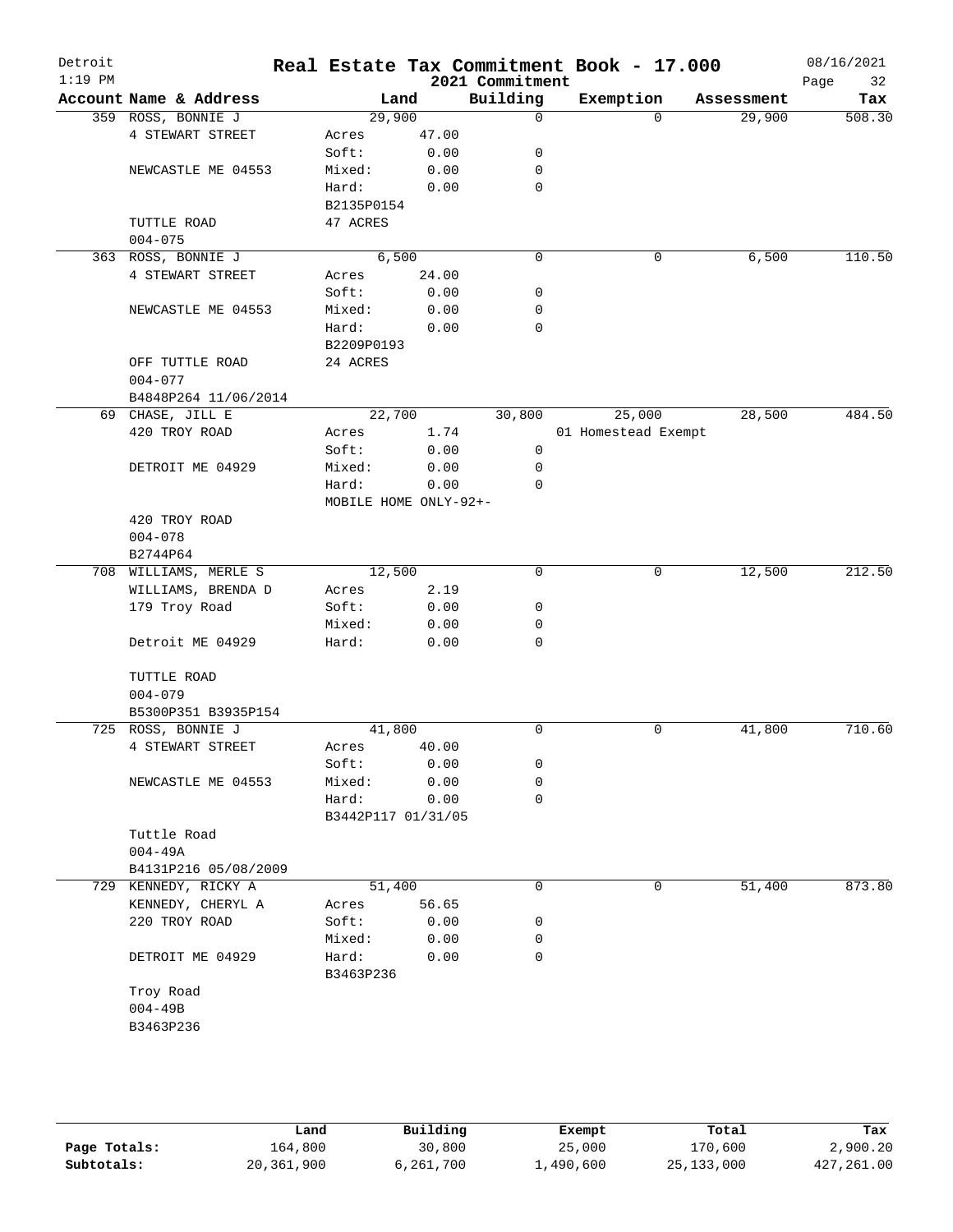| Detroit<br>$1:19$ PM |                                                              |                 |                    | 2021 Commitment | Real Estate Tax Commitment Book - 17.000 |            | 08/16/2021<br>Page<br>33 |
|----------------------|--------------------------------------------------------------|-----------------|--------------------|-----------------|------------------------------------------|------------|--------------------------|
|                      | Account Name & Address                                       |                 | Land               | Building        | Exemption                                | Assessment | Tax                      |
|                      | 1 TILTON, DANIEL S                                           |                 | 32,300             | 253, 200        | $\Omega$                                 | 285,500    | 4,853.50                 |
|                      | 341 RIVER ROAD                                               | Acres           | 40.00              |                 |                                          |            |                          |
|                      |                                                              | Soft:           | 0.00               | 0               |                                          |            |                          |
|                      | DETROIT ME 04929                                             | Mixed:          | 23.00              | 3,243           |                                          |            |                          |
|                      |                                                              | Hard:           | 12.00              | 1,740           |                                          |            |                          |
|                      |                                                              | B2560P0258      |                    |                 |                                          |            |                          |
|                      | 341 RIVER ROAD                                               |                 |                    |                 |                                          |            |                          |
|                      | $005 - 001$                                                  |                 |                    |                 |                                          |            |                          |
|                      | B4216P46 11/20/2009 B3953P52 01/09/2008<br>71 WITHAM, RODNEY |                 | 26,500             | 106,100         | 0                                        | 132,600    | 2, 254.20                |
|                      | PITTSFIELD FAMILY                                            | Acres           | 4.39               |                 |                                          |            |                          |
|                      | MEATS                                                        |                 |                    |                 |                                          |            |                          |
|                      | 344 RIVER RD                                                 | Soft:           | 0.00               | 0               |                                          |            |                          |
|                      | DETROIT ME 04929                                             | Mixed:          | 0.00               | 0               |                                          |            |                          |
|                      |                                                              | Hard:           | 0.00               | 0               |                                          |            |                          |
|                      |                                                              | B2357P0106      |                    |                 |                                          |            |                          |
|                      | 344 RIVER ROAD                                               | $-4.39$ ACRES   |                    |                 |                                          |            |                          |
|                      | $005 - 002$                                                  |                 |                    |                 |                                          |            |                          |
|                      | B3912P239 09/17/2007 B3909P90 09/14/2007                     |                 |                    |                 |                                          |            |                          |
|                      | 207 NIAYESH, MOHAMMAND H                                     |                 | 65,400             | 179,200         | 0                                        | 244,600    | 4,158.20                 |
|                      | 339 RIVER ROAD                                               | Acres           | 65.73              |                 |                                          |            |                          |
|                      |                                                              | Soft:           | 0.00<br>0.00       | 0<br>0          |                                          |            |                          |
|                      | DETROIT ME 04929                                             | Mixed:<br>Hard: | 0.00               | 0               |                                          |            |                          |
|                      |                                                              | B1515P0318      |                    |                 |                                          |            |                          |
|                      | 339 RIVER ROAD                                               |                 | 65.73 ACRES (HOME) |                 |                                          |            |                          |
|                      | $005 - 003$                                                  |                 |                    |                 |                                          |            |                          |
|                      | B4533P198 05/30/2012                                         |                 |                    |                 |                                          |            |                          |
|                      | 675 LONGMUIR, WILLIAM                                        |                 | 21,600             | 51,400          | 0                                        | 73,000     | 1,241.00                 |
|                      | 337 RIVER ROAD                                               | Acres           | 1.02               |                 |                                          |            |                          |
|                      |                                                              | Soft:           | 0.00               | 0               |                                          |            |                          |
|                      | DETROIT ME 04929                                             | Mixed:          | 0.00               | 0               |                                          |            |                          |
|                      |                                                              | Hard:           | 0.00               | 0               |                                          |            |                          |
|                      |                                                              |                 |                    |                 |                                          |            |                          |
|                      | 337 RIVER ROAD                                               |                 |                    |                 |                                          |            |                          |
|                      | $005 - 003 - A$                                              |                 |                    |                 |                                          |            |                          |
|                      | B4648P304 01/17/2013                                         |                 |                    |                 |                                          |            |                          |
| 320                  | WALKER, BARRY                                                |                 | 29,000<br>6.91     | 22,300          | 31,000                                   | 20,300     | 345.10                   |
|                      | WALKER, LINNEA<br>338 RIVER ROAD                             | Acres<br>Soft:  | 0.00               |                 | 01 Homestead Exempt<br>0 12 WW2 Vet Res. |            |                          |
|                      |                                                              | Mixed:          | 0.00               | 0               |                                          |            |                          |
|                      | DETROIT ME 04929                                             | Hard:           | 0.00               | 0               |                                          |            |                          |
|                      |                                                              | B1511P0220      |                    |                 |                                          |            |                          |
|                      | 336 & 338 RIVER ROAD                                         | 7.13 ACRES      |                    |                 |                                          |            |                          |
|                      | $005 - 004$                                                  |                 |                    |                 |                                          |            |                          |
|                      | B5500P249 12/23/2019                                         |                 |                    |                 |                                          |            |                          |
|                      | 638 WALKER, JOSEPH                                           |                 | 0                  | 12,300          | 0                                        | 12,300     | 209.10                   |
|                      | 336 RIVER ROAD                                               |                 |                    |                 |                                          |            |                          |
|                      |                                                              |                 |                    |                 |                                          |            |                          |
|                      | DETROIT ME 04929                                             |                 |                    |                 |                                          |            |                          |
|                      | 336 RIVER ROAD                                               |                 |                    |                 |                                          |            |                          |
|                      | $005 - 004 - on$                                             |                 |                    |                 |                                          |            |                          |
|                      |                                                              |                 |                    |                 |                                          |            |                          |
|                      |                                                              |                 |                    |                 |                                          |            |                          |
|                      |                                                              |                 |                    |                 |                                          |            |                          |

|              | Land       | Building  | Exempt    | Total      | Tax        |
|--------------|------------|-----------|-----------|------------|------------|
| Page Totals: | 174,800    | 624,500   | 31,000    | 768,300    | 13,061.10  |
| Subtotals:   | 20,536,700 | 6,886,200 | 1,521,600 | 25,901,300 | 440,322.10 |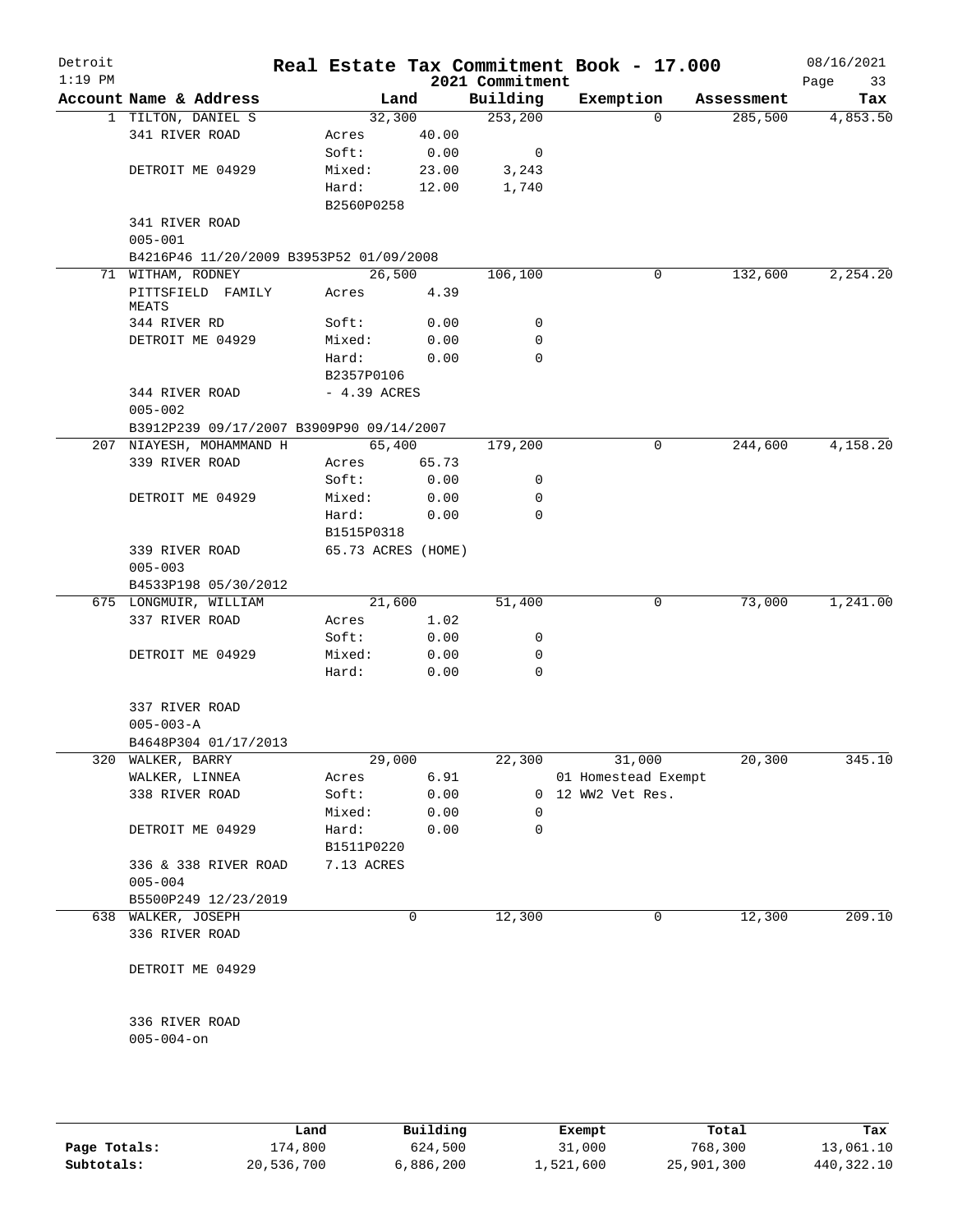| Detroit<br>$1:19$ PM |                                                                                                           | Real Estate Tax Commitment Book - 17.000 |       | 2021 Commitment         |                     |            | 08/16/2021<br>Page<br>34 |
|----------------------|-----------------------------------------------------------------------------------------------------------|------------------------------------------|-------|-------------------------|---------------------|------------|--------------------------|
|                      | Account Name & Address                                                                                    | Land                                     |       | Building                | Exemption           | Assessment | Tax                      |
|                      | 72 LACKIE KETCHAM, TIFFANY                                                                                | 27,500                                   |       | 72,800                  | 25,000              | 75,300     | 1,280.10                 |
|                      | Е                                                                                                         |                                          |       |                         |                     |            |                          |
|                      | EMERY, CINDY B                                                                                            | Acres                                    | 7.88  |                         | 01 Homestead Exempt |            |                          |
|                      | 328 RIVER ROAD                                                                                            | Soft:                                    | 0.00  | $\mathbf 0$             |                     |            |                          |
|                      |                                                                                                           | Mixed:                                   | 0.00  | $\mathbf 0$<br>$\Omega$ |                     |            |                          |
|                      | DETROIT ME 04929                                                                                          | Hard:                                    | 0.00  |                         |                     |            |                          |
|                      | 328 RIVER ROAD                                                                                            | B2503P0303<br>7.66 ACRES                 |       |                         |                     |            |                          |
|                      | $005 - 005$                                                                                               |                                          |       |                         |                     |            |                          |
|                      | B5581P96 07/31/2020 B5448P226 08/12/2019                                                                  |                                          |       |                         |                     |            |                          |
|                      | 70 MCCLARY, SAMANTHA P                                                                                    | 48,500                                   |       | 131,500                 | 0                   | 180,000    | 3,060.00                 |
|                      | WIERS, MATTHEW B                                                                                          | Acres                                    | 34.30 |                         |                     |            |                          |
|                      | 141 WIERS RD                                                                                              | Soft:                                    | 0.00  | 0                       |                     |            |                          |
|                      |                                                                                                           | Mixed:                                   | 0.00  | 0                       |                     |            |                          |
|                      | PALMYRA ME 04965                                                                                          | Hard:                                    | 0.00  | 0                       |                     |            |                          |
|                      |                                                                                                           | B0904P0240                               |       |                         |                     |            |                          |
|                      | 325 RIVER ROAD                                                                                            | 34.3 ACRES HOME SITE                     |       |                         |                     |            |                          |
|                      | $005 - 006$                                                                                               |                                          |       |                         |                     |            |                          |
|                      | B5604P16 09/17/2020                                                                                       |                                          |       |                         |                     |            |                          |
|                      | 73 CIANCHETTE, JAMES A                                                                                    | 17,400                                   |       | 0                       | 0                   | 17,400     | 295.80                   |
|                      | 175 FRANKLIN STREET                                                                                       | Acres                                    | 7.83  |                         |                     |            |                          |
|                      |                                                                                                           | Soft:                                    | 0.00  | 0                       |                     |            |                          |
|                      | PITTSFIELD ME 04967                                                                                       | Mixed:                                   | 0.00  | 0                       |                     |            |                          |
|                      |                                                                                                           | Hard:                                    | 0.00  | $\Omega$                |                     |            |                          |
|                      |                                                                                                           | B4869P0340                               |       |                         |                     |            |                          |
|                      | 314 RIVER ROAD                                                                                            | 7.83 ACRES                               |       |                         |                     |            |                          |
|                      | $005 - 007$                                                                                               |                                          |       |                         |                     |            |                          |
|                      | B4869P340 01/21/2015                                                                                      |                                          |       |                         |                     |            |                          |
|                      | 224 CHUTE, DONALD                                                                                         | 29,000                                   |       | 66,900                  | 25,000              | 70,900     | 1,205.30                 |
|                      | CHUTE, DEBORAH                                                                                            | Acres                                    | 9.30  |                         | 01 Homestead Exempt |            |                          |
|                      | 312 RIVER ROAD                                                                                            | Soft:                                    | 0.00  | 0                       |                     |            |                          |
|                      |                                                                                                           | Mixed:                                   | 0.00  | 0                       |                     |            |                          |
|                      | DETROIT ME 04929                                                                                          | Hard:<br>B2726P007                       | 0.00  | $\mathbf 0$             |                     |            |                          |
|                      |                                                                                                           |                                          |       |                         |                     |            |                          |
|                      | 312 RIVER ROAD<br>$005 - 008$                                                                             | 9.3 ACRES                                |       |                         |                     |            |                          |
|                      | 467 PIERCE, ERIKA M                                                                                       | 25,200                                   |       | 117,400                 | 0                   | 142,600    | 2,424.20                 |
|                      | PIERCE, WILLIAM M JR                                                                                      | Acres                                    | 3.47  |                         |                     |            |                          |
|                      | 45 DAVIS RD                                                                                               | Soft:                                    | 0.00  | 0                       |                     |            |                          |
|                      |                                                                                                           | Mixed:                                   | 0.00  | 0                       |                     |            |                          |
|                      | FAIRFIELD ME 04937                                                                                        | Hard:                                    | 0.00  | 0                       |                     |            |                          |
|                      |                                                                                                           | B3563P79 (LIFE ESTATE)                   |       |                         |                     |            |                          |
|                      | 309 RIVER ROAD                                                                                            | 3.47ACRES                                |       |                         |                     |            |                          |
|                      | $005 - 009$                                                                                               |                                          |       |                         |                     |            |                          |
|                      | B5422P225                                                                                                 |                                          |       |                         |                     |            |                          |
| 469                  | GILLIS, JASON W. AMANDA                                                                                   | 29,900                                   |       | 72,700                  | 25,000              | 77,600     | 1,319.20                 |
|                      | L.                                                                                                        |                                          |       |                         |                     |            |                          |
|                      | 300 RIVER ROAD                                                                                            | Acres                                    | 10.30 |                         | 01 Homestead Exempt |            |                          |
|                      |                                                                                                           | Soft:                                    | 0.00  | $\mathbf 0$             |                     |            |                          |
|                      | DETROIT ME 04929                                                                                          | Mixed:                                   | 0.00  | 0                       |                     |            |                          |
|                      |                                                                                                           | Hard:                                    | 0.00  | $\mathbf 0$             |                     |            |                          |
|                      |                                                                                                           | B3001P0040                               |       |                         |                     |            |                          |
|                      | 300 RIVER ROAD                                                                                            | 10.3 ACRES                               |       |                         |                     |            |                          |
|                      | $005 - 010$                                                                                               |                                          |       |                         |                     |            |                          |
|                      | B4498P126 02/27/2012 B4425P202 09/30/2011 B4162P259<br>07/03/2009 B4134P6 12/11/2008 B3962P305 02/08/2008 |                                          |       |                         |                     |            |                          |
|                      |                                                                                                           |                                          |       |                         |                     |            |                          |
|                      |                                                                                                           |                                          |       |                         |                     |            |                          |
|                      |                                                                                                           |                                          |       |                         |                     |            |                          |

|              | Land       | Building  | Exempt    | Total      | Tax        |
|--------------|------------|-----------|-----------|------------|------------|
| Page Totals: | 177,500    | 461,300   | 75,000    | 563,800    | 9,584.60   |
| Subtotals:   | 20,714,200 | 7,347,500 | 1,596,600 | 26,465,100 | 449,906.70 |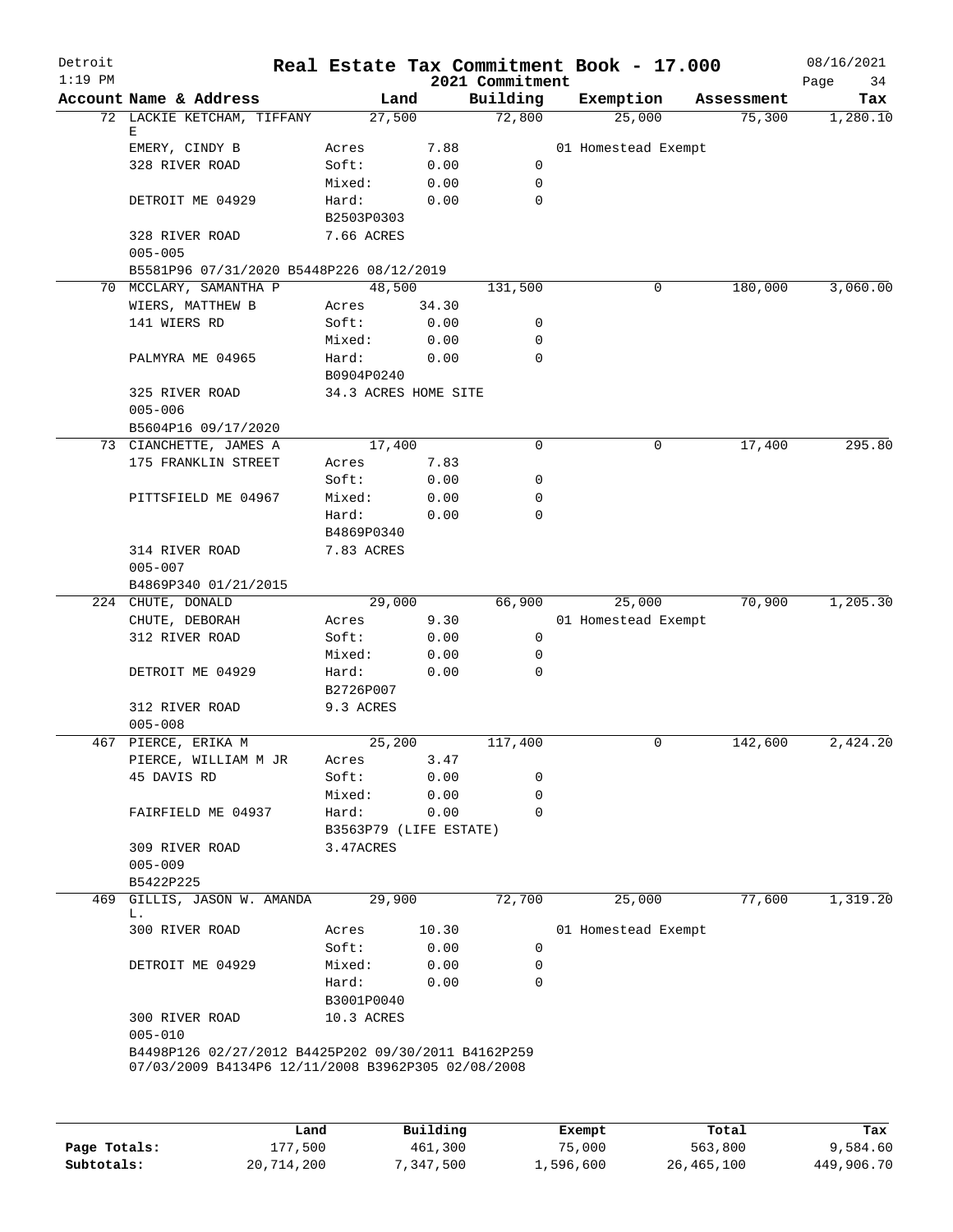| $1:19$ PM |                               |                         |        | 2021 Commitment          | Real Estate Tax Commitment Book - 17.000 |            | 08/16/2021<br>Page<br>35 |
|-----------|-------------------------------|-------------------------|--------|--------------------------|------------------------------------------|------------|--------------------------|
|           | Account Name & Address        | Land                    |        | Building                 | Exemption                                | Assessment | Tax                      |
|           | 468 GAMBLIN, LAWRENCE A.      | 32,500                  |        | 97,600                   | 25,000                                   | 105, 100   | 1,786.70                 |
|           | GAMBLIN, KAREN A              | Acres                   | 12.20  |                          | 01 Homestead Exempt                      |            |                          |
|           | 305 RIVER RD                  | Soft:                   | 0.00   | 0                        |                                          |            |                          |
|           |                               | Mixed:                  | 0.00   | 0                        |                                          |            |                          |
|           | DETROIT ME 04929              | Hard:                   | 0.00   | 0                        |                                          |            |                          |
|           | 305 RIVER ROAD                | 12.20ACRES              |        |                          |                                          |            |                          |
|           | $005 - 011$                   |                         |        |                          |                                          |            |                          |
|           | B5386P63 03/04/2019 B2687P271 |                         |        |                          |                                          |            |                          |
|           | 512 KALTER, STEVEN            | 1,400                   |        | $\Omega$                 | 0                                        | 1,400      | 23.80                    |
|           | KALTER, KAREN                 | Acres                   | 10.00  |                          |                                          |            |                          |
|           | 104 SADDLETREE RD.            | Soft:                   | 0.00   | 0                        |                                          |            |                          |
|           |                               | Mixed:                  | 10.00  | 1,410                    |                                          |            |                          |
|           | SAN ANTONIO TX 78231          | Hard:                   | 0.00   | $\Omega$                 |                                          |            |                          |
|           | RIVER ROAD                    | 10 ACRES                |        |                          |                                          |            |                          |
|           | $005 - 012$                   |                         |        |                          |                                          |            |                          |
|           | B3994P85 05/02/2008           |                         |        |                          |                                          |            |                          |
|           | 600 WILDER, TRACY J           | 30,400                  |        | 7,600                    | 0                                        | 38,000     | 646.00                   |
|           | SMALL, WARREN G               | Acres                   | 26.00  |                          |                                          |            |                          |
|           | 228 ESTES AVENUE              | Soft:                   | 0.00   | 0                        |                                          |            |                          |
|           |                               | Mixed:                  | 0.00   | 0                        |                                          |            |                          |
|           | PALMYRA ME 04956              | Hard:                   | 0.00   | $\Omega$                 |                                          |            |                          |
|           |                               | B3640P0324              |        |                          |                                          |            |                          |
|           | 299 RIVER ROAD                | 26 ACRES                |        |                          |                                          |            |                          |
|           | $005 - 013$                   |                         |        |                          |                                          |            |                          |
|           | B4721P267 10/11/2013          |                         |        |                          |                                          |            |                          |
|           | 297 NISBET, JAY S SR          | 28,300                  |        | 9,900                    | 0                                        | 38,200     | 649.40                   |
|           | 55 WOLFDEN ROAD               | Acres                   | 23.00  |                          |                                          |            |                          |
|           |                               | Soft:                   | 0.00   | 0                        |                                          |            |                          |
|           | BROOKLIN CT 06234             | Mixed:                  | 0.00   | 0                        |                                          |            |                          |
|           |                               | Hard:                   | 0.00   | 0                        |                                          |            |                          |
|           |                               | B1571P0042              |        |                          |                                          |            |                          |
|           | RIVER ROAD                    | 23 ACRES                |        |                          |                                          |            |                          |
|           | $005 - 014$                   |                         |        |                          |                                          |            |                          |
|           | 513 KALTER, STEVEN            | 36,700                  |        | 109,100                  | 0                                        | 145,800    | 2,478.60                 |
|           | KALTER, KAREN                 | Acres                   | 30.00  |                          |                                          |            |                          |
|           | 104 SADDLETREE RD.            | Soft:                   | 0.00   | $\overline{\phantom{0}}$ |                                          |            |                          |
|           |                               | Mixed:                  | 13.00  | 1,833                    |                                          |            |                          |
|           | SAN ANTONIO TX 78231          | Hard:                   | 2.00   | 290                      |                                          |            |                          |
|           | RIVER ROAD                    | 30.0 ACRES - HOME PLACE |        |                          |                                          |            |                          |
|           | $005 - 015$                   |                         |        |                          |                                          |            |                          |
|           | B3994P85 05/07/2008           |                         |        |                          |                                          |            |                          |
|           | 508 KALTER, STEVEN            |                         | 31,900 | 11,400                   | 0                                        | 43,300     | 736.10                   |
|           | KALTER, KAREN                 | Acres                   | 11.25  |                          |                                          |            |                          |
|           | 104 SADDLETREE RD.            | Soft:                   | 0.00   | 0                        |                                          |            |                          |
|           |                               | Mixed:                  | 0.00   | 0                        |                                          |            |                          |
|           | SAN ANTONIO TX 78231          | Hard:                   | 0.00   | $\Omega$                 |                                          |            |                          |
|           |                               | B2873P049               |        |                          |                                          |            |                          |
|           | 284 RIVER ROAD                |                         |        |                          |                                          |            |                          |
|           | $005 - 016$                   |                         |        |                          |                                          |            |                          |
|           |                               |                         |        |                          |                                          |            |                          |
|           | B3994P85 05/07/2008           |                         |        |                          |                                          |            |                          |

|              | Land       | Building | Exempt    | Total      | Tax          |
|--------------|------------|----------|-----------|------------|--------------|
| Page Totals: | 161,200    | 235,600  | 25,000    | 371,800    | 6,320.60     |
| Subtotals:   | 20,875,400 | ,583,100 | 1,621,600 | 26,836,900 | 456, 227, 30 |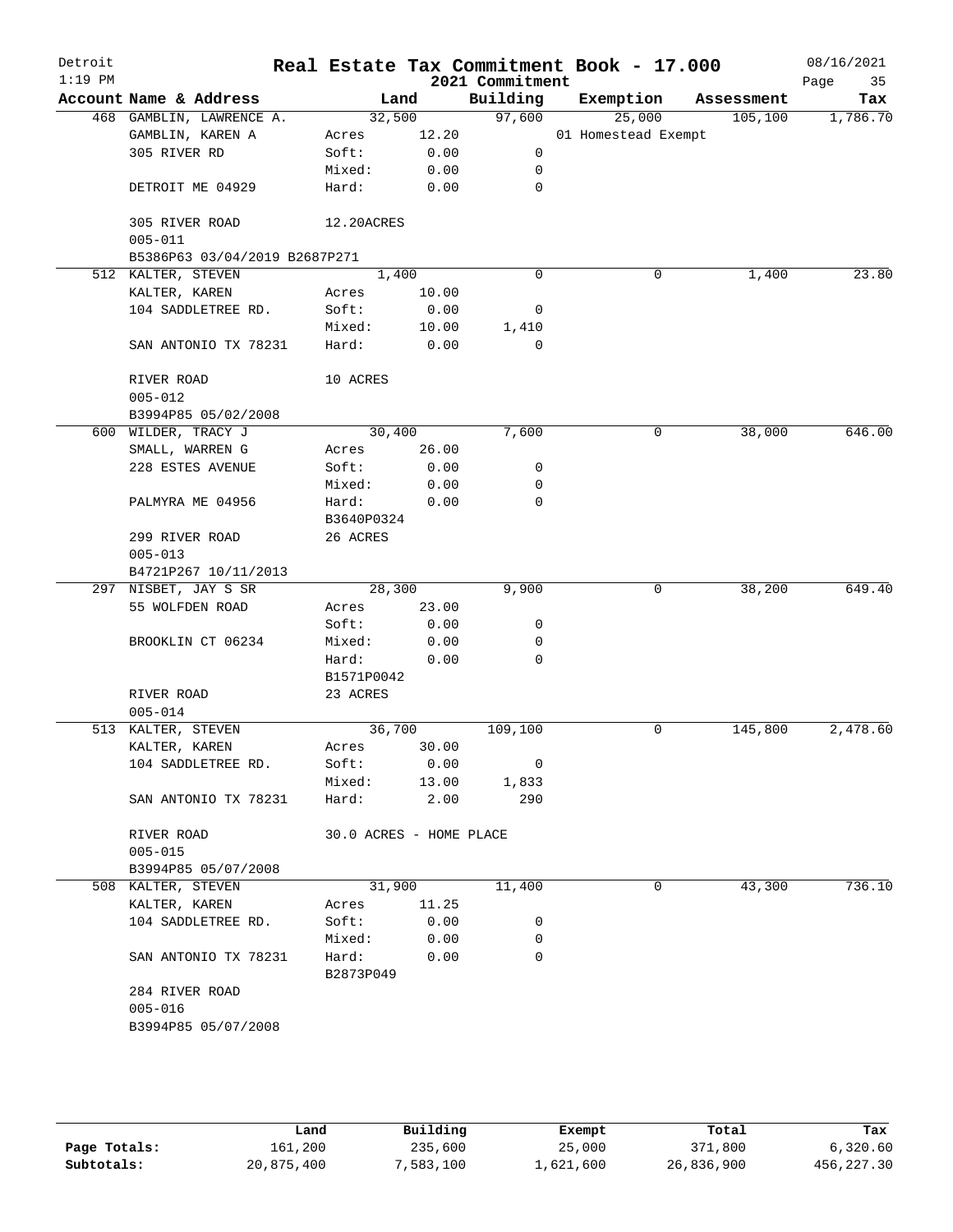| Detroit<br>$1:19$ PM |                                           |                     |        | 2021 Commitment | Real Estate Tax Commitment Book - 17.000 |            | 08/16/2021<br>36<br>Page |
|----------------------|-------------------------------------------|---------------------|--------|-----------------|------------------------------------------|------------|--------------------------|
|                      | Account Name & Address                    | Land                |        | Building        | Exemption                                | Assessment | Tax                      |
|                      | 518 AYER, SISSI W                         | 18,900              |        | 35,500          | 25,000                                   | 29,400     | 499.80                   |
|                      | AYER, WILLIAM F                           | Acres               | 1.75   |                 | 01 Homestead Exempt                      |            |                          |
|                      | P.O. BOX 466                              | Soft:               | 0.00   | 0               |                                          |            |                          |
|                      |                                           | Mixed:              | 0.00   | 0               |                                          |            |                          |
|                      | PITTSFIELD ME 04967                       | Hard:<br>B2798P0171 | 0.00   | $\mathbf 0$     |                                          |            |                          |
|                      | 282 RIVER ROAD                            |                     |        |                 |                                          |            |                          |
|                      | $005 - 016 - 1$                           |                     |        |                 |                                          |            |                          |
|                      | 510 KALTER, STEVEN                        |                     | 0      | 4,400           | 0                                        | 4,400      | 74.80                    |
|                      | KALTER, KAREN                             |                     |        |                 |                                          |            |                          |
|                      | 104 SADDLETREE RD.                        |                     |        |                 |                                          |            |                          |
|                      | SAN ANTONIO TX 78231                      |                     |        |                 |                                          |            |                          |
|                      | 284 RIVER ROAD                            | BLDG ONLY           |        |                 |                                          |            |                          |
|                      | $005 - 016 - ON$                          |                     |        |                 |                                          |            |                          |
|                      | B3994P85 05/02/2008                       |                     |        |                 |                                          |            |                          |
|                      | 24 MARROW, HELEN                          | 29,700              |        | 0               | 0                                        | 29,700     | 504.90                   |
|                      | 246 EDGEWATER DRIVE                       | Acres               | 23.20  |                 |                                          |            |                          |
|                      |                                           | Soft:               | 0.00   | 0               |                                          |            |                          |
|                      | PEMBROKE MA 02359                         |                     | 0.00   | 0               |                                          |            |                          |
|                      |                                           | Mixed:<br>Hard:     |        | $\mathbf 0$     |                                          |            |                          |
|                      |                                           |                     | 0.00   |                 |                                          |            |                          |
|                      | RIVER ROAD                                | 23.2 ACRES          |        |                 |                                          |            |                          |
|                      | $005 - 017$                               |                     |        |                 |                                          |            |                          |
|                      | B5435P91 07/16/2019                       |                     |        |                 |                                          |            |                          |
|                      | 511 KALTER, STEVEN                        | 6,200               |        | $\mathbf 0$     | 0                                        | 6,200      | 105.40                   |
|                      | KALTER, KAREN                             | Acres               | 45.00  |                 |                                          |            |                          |
|                      | 104 SADDLETREE RD.                        | Soft:               | 0.00   | 0               |                                          |            |                          |
|                      |                                           | Mixed:              | 32.00  | 4,512           |                                          |            |                          |
|                      | SAN ANTONIO TX 78231                      | Hard:               | 10.00  | 1,450           |                                          |            |                          |
|                      |                                           | B1423P0121          |        |                 |                                          |            |                          |
|                      | RIVER ROAD                                | 45 ACRES            |        |                 |                                          |            |                          |
|                      | $005 - 018$                               |                     |        |                 |                                          |            |                          |
|                      | B3994P85 05/07/2008                       |                     |        |                 |                                          |            |                          |
|                      | 514 KALTER, STEVEN                        | 15,700              |        | 0               | 0                                        | 15,700     | 266.90                   |
|                      | KALTER, KAREN                             | Acres               | 122.00 |                 |                                          |            |                          |
|                      | 104 SADDLETREE RD.                        | Soft:               | 0.00   | 0               |                                          |            |                          |
|                      |                                           | Mixed:              | 7.00   | 987             |                                          |            |                          |
|                      | SAN ANTONIO TX 78231                      | Hard:               | 80.00  | 11,600          |                                          |            |                          |
|                      | OFF RIVER ROAD                            | 122 ACRES           |        |                 |                                          |            |                          |
|                      | $005 - 019$                               |                     |        |                 |                                          |            |                          |
|                      | B3994P85 05/07/2008                       |                     |        |                 |                                          |            |                          |
|                      | 423 STRONG, ANNA                          | 2,200               |        | 0               | 0                                        | 2,200      | 37.40                    |
|                      | 2930 RTE 110                              | Acres               | 0.69   |                 |                                          |            |                          |
|                      |                                           | Soft:               | 0.00   | 0               |                                          |            |                          |
|                      | WASHINGTON VT 05675                       | Mixed:              | 0.00   | 0               |                                          |            |                          |
|                      |                                           | Hard:               | 0.00   | 0               |                                          |            |                          |
|                      |                                           | B1942P0298          |        |                 |                                          |            |                          |
|                      | RIVER ROAD                                | .69 ACRE            |        |                 |                                          |            |                          |
|                      | $005 - 020$                               |                     |        |                 |                                          |            |                          |
|                      | B4238P118 02/04/2010 B3363P114 04/12/2006 |                     |        |                 |                                          |            |                          |
|                      |                                           |                     |        |                 |                                          |            |                          |
|                      |                                           |                     |        |                 |                                          |            |                          |
|                      |                                           |                     |        |                 |                                          |            |                          |

|              | Land       | Building  | Exempt    | Total      | Tax        |
|--------------|------------|-----------|-----------|------------|------------|
| Page Totals: | 72,700     | 39,900    | 25,000    | 87,600     | 1,489.20   |
| Subtotals:   | 20,948,100 | 7,623,000 | 1,646,600 | 26,924,500 | 457,716.50 |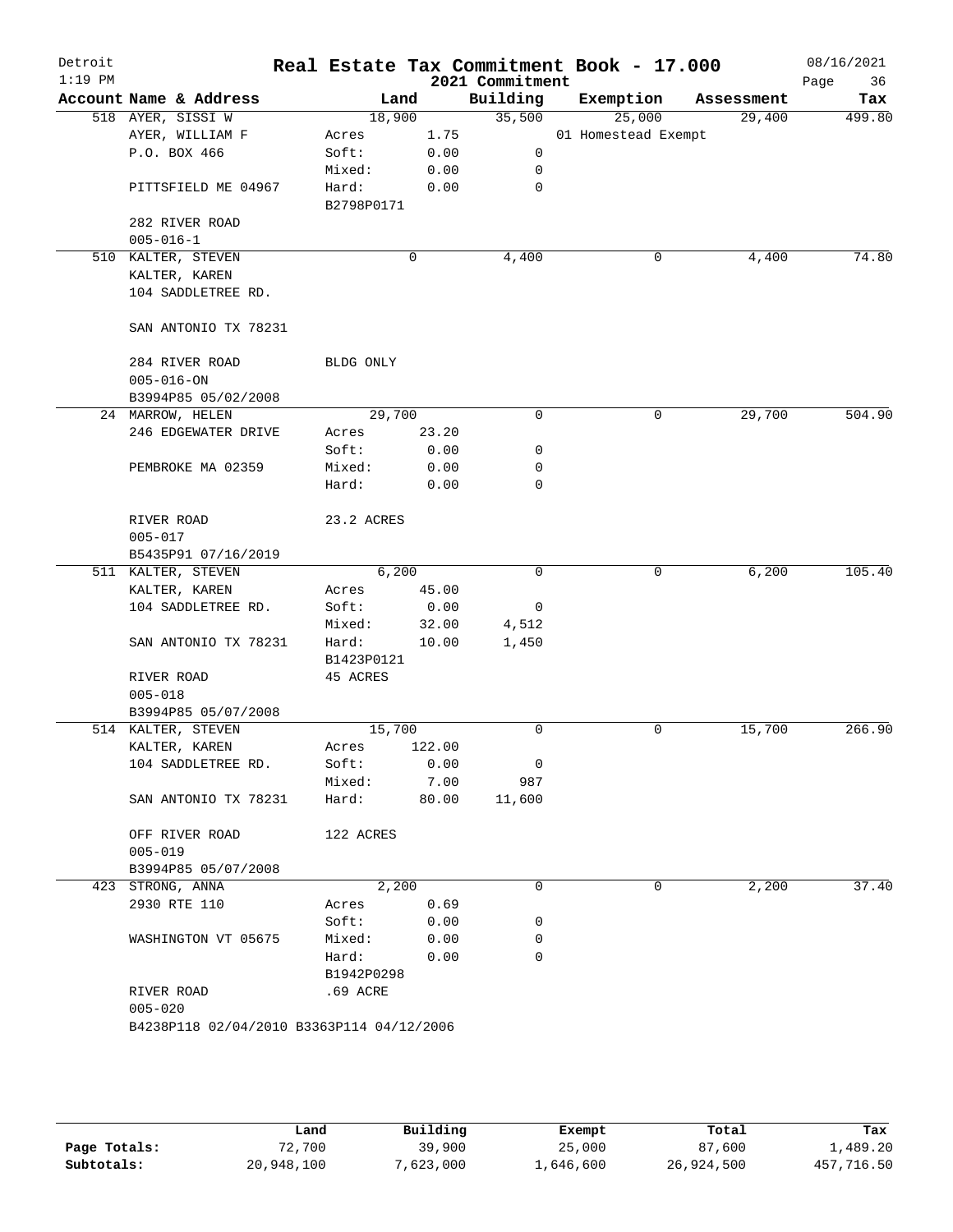| Detroit<br>$1:19$ PM |                                   |                           |        | 2021 Commitment | Real Estate Tax Commitment Book - 17.000 |            | 08/16/2021<br>37<br>Page |
|----------------------|-----------------------------------|---------------------------|--------|-----------------|------------------------------------------|------------|--------------------------|
|                      | Account Name & Address            | Land                      |        | Building        | Exemption                                | Assessment | Tax                      |
|                      | 353 LAMBERT, WILLIAM C            | 22,900                    |        | 69,800          | 31,000                                   | 61,700     | 1,048.90                 |
|                      | 247 RIVER ROAD                    | Acres                     | 1.87   |                 | 01 Homestead Exempt                      |            |                          |
|                      |                                   | Soft:                     | 0.00   |                 | 0 14 WW2 Vet NonRes                      |            |                          |
|                      | DETROIT ME 04929                  | Mixed:                    | 0.00   | $\mathbf 0$     |                                          |            |                          |
|                      |                                   | Hard:                     | 0.00   | 0               |                                          |            |                          |
|                      |                                   | B1793P0344                |        |                 |                                          |            |                          |
|                      | 247 RIVER ROAD                    | 1.87 ACRES                |        |                 |                                          |            |                          |
|                      | $005 - 021$                       |                           |        |                 |                                          |            |                          |
|                      | B4619P236 01/15/2013              |                           |        |                 |                                          |            |                          |
| 650                  | KNAPP, MICHAEL                    | 52,000                    |        | 23,000          | 25,000                                   | 50,000     | 850.00                   |
|                      | KNAPP, BONNIE                     | Acres                     | 76.00  |                 | 01 Homestead Exempt                      |            |                          |
|                      | 263 RIVER ROAD                    | Soft:                     | 0.00   | $\mathbf 0$     |                                          |            |                          |
|                      |                                   | Mixed:                    | 0.00   | 0               |                                          |            |                          |
|                      | DETROIT ME 04929                  | Hard:                     | 0.00   | 0               |                                          |            |                          |
|                      |                                   | B1087P0306                |        |                 |                                          |            |                          |
|                      | 263 RIVER RD                      |                           |        |                 |                                          |            |                          |
|                      | $005 - 022$                       |                           |        |                 |                                          |            |                          |
|                      | B1087P306                         |                           |        |                 |                                          |            |                          |
|                      | 213 KNIGHT, KARL L                | 29,700                    |        | 71,100          | 25,000                                   | 75,800     | 1,288.60                 |
|                      | KNIGHT, LAURIE J                  | Acres                     | 13.50  |                 | 01 Homestead Exempt                      |            |                          |
|                      | 245 RIVER RD                      | Soft:                     | 0.00   | 0               |                                          |            |                          |
|                      |                                   | Mixed:                    | 0.00   | 0               |                                          |            |                          |
|                      | DETROIT ME 04929                  | Hard:                     | 0.00   | $\mathbf 0$     |                                          |            |                          |
|                      |                                   | B3392P306                 |        |                 |                                          |            |                          |
|                      | 245 RIVER ROAD                    | 13.5 ACRES                |        |                 |                                          |            |                          |
|                      | $005 - 022 - 1$                   |                           |        |                 |                                          |            |                          |
|                      | 128 KALTER, STEVEN                | 29,800                    |        | $\Omega$        | 0                                        | 29,800     | 506.60                   |
|                      | KALTER, KAREN                     | Acres                     | 105.00 |                 |                                          |            |                          |
|                      | 104 SADDLETREE RD.                | Soft:                     | 0.00   | 0               |                                          |            |                          |
|                      |                                   | Mixed:                    | 84.00  | 11,844          |                                          |            |                          |
|                      | SAN ANTONIO TX 78231              | Hard:                     | 0.00   | 0               |                                          |            |                          |
|                      |                                   | B2757P0270&P0271 01/10/01 |        |                 |                                          |            |                          |
|                      | RIVER ROAD                        | 105 ACRES                 |        |                 |                                          |            |                          |
|                      | $005 - 023$                       |                           |        |                 |                                          |            |                          |
|                      | 458 RING, LORI A                  | 25,700                    |        | 63,400          | 29,000                                   | 60,100     | 1,021.70                 |
|                      | 118 SCHOOL STREET                 | Acres                     | 6.64   |                 | 01 Homestead Exempt                      |            |                          |
|                      |                                   | Soft:                     | 0.00   |                 | 0 30 Blind Exemption                     |            |                          |
|                      | PITTSFIELD ME 04967               | Mixed:                    | 0.00   | 0               |                                          |            |                          |
|                      |                                   | Hard:                     | 0.00   | 0               |                                          |            |                          |
|                      |                                   |                           |        |                 |                                          |            |                          |
|                      | 241 RIVER ROAD                    | 6.64 ACRES                |        |                 |                                          |            |                          |
|                      | $005 - 024$                       |                           |        |                 |                                          |            |                          |
|                      | B4935P306 07/29/2015              |                           |        |                 |                                          |            |                          |
|                      | 716 RING, TYLER N                 | 26,400                    |        | 143,400         | 0                                        | 169,800    | 2,886.60                 |
|                      | 231 RIVER RD.                     | Acres                     | 4.36   |                 |                                          |            |                          |
|                      |                                   | Soft:                     | 0.00   | 0               |                                          |            |                          |
|                      | DETROIT ME 04929                  | Mixed:                    | 0.00   | 0               |                                          |            |                          |
|                      |                                   | Hard:                     | 0.00   | $\mathbf 0$     |                                          |            |                          |
|                      |                                   |                           |        |                 |                                          |            |                          |
|                      | 231 RIVER ROAD<br>$005 - 024 - A$ |                           |        |                 |                                          |            |                          |
|                      | B5600P179 09/10/2020              |                           |        |                 |                                          |            |                          |
|                      |                                   |                           |        |                 |                                          |            |                          |
|                      |                                   |                           |        |                 |                                          |            |                          |
|                      |                                   |                           |        |                 |                                          |            |                          |
|                      |                                   |                           |        |                 |                                          |            |                          |

|              | Land       | Building | Exempt    | Total      | Tax         |
|--------------|------------|----------|-----------|------------|-------------|
| Page Totals: | 186,500    | 370,700  | 110,000   | 447,200    | 7,602.40    |
| Subtotals:   | 21,134,600 | ,993,700 | ⊥,756,600 | 27,371,700 | 465, 318.90 |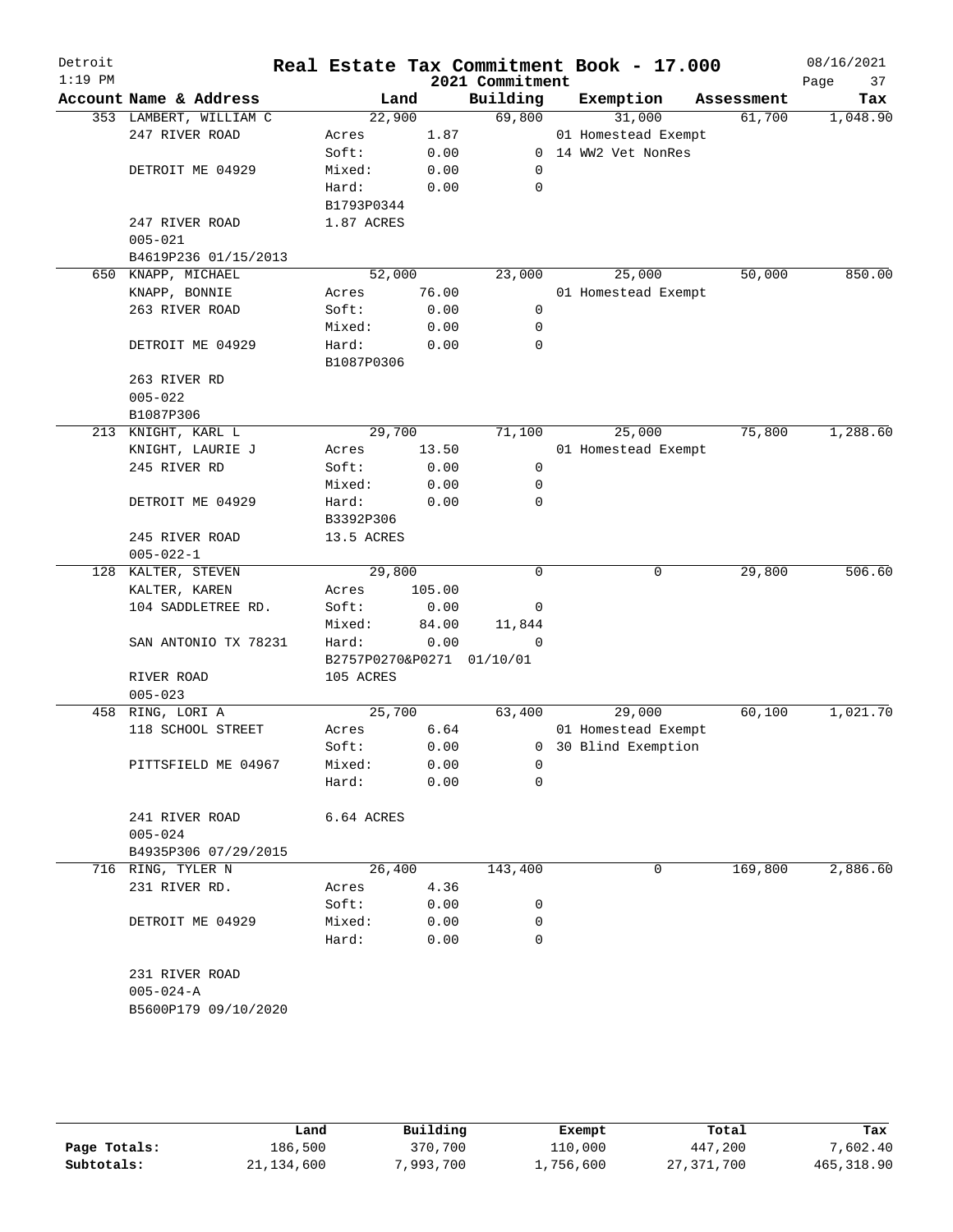| Detroit<br>$1:19$ PM |                                   |                |              | 2021 Commitment | Real Estate Tax Commitment Book - 17.000 |            | 08/16/2021<br>Page<br>38 |
|----------------------|-----------------------------------|----------------|--------------|-----------------|------------------------------------------|------------|--------------------------|
|                      | Account Name & Address            |                | Land         | Building        | Exemption                                | Assessment | Tax                      |
|                      | 102 PETERS, MICHAEL T             | 67,000         |              | 101,500         | 25,000                                   | 143,500    | 2,439.50                 |
|                      | PETERS, CYNTHIA L                 | Acres          | 85.00        |                 | 01 Homestead Exempt                      |            |                          |
|                      | 219 RIVER RD                      | Soft:          | 0.00         | 0               |                                          |            |                          |
|                      |                                   | Mixed:         | 0.00         | 0               |                                          |            |                          |
|                      | DETROIT ME 04929                  | Hard:          | 0.00         | 0               |                                          |            |                          |
|                      | 219 RIVER ROAD<br>$005 - 025 -$ * | LOTS 25 & 26   |              |                 |                                          |            |                          |
|                      | B5006P190 03/08/2016              |                |              |                 |                                          |            |                          |
|                      | 706 PETERS, MICHAEL T             | 13,900         |              | $\mathbf 0$     | 0                                        | 13,900     | 236.30                   |
|                      | PETERS, CYNTHIA L                 | Acres          | 3.30         |                 |                                          |            |                          |
|                      | 219 RIVER RD                      | Soft:          | 0.00         | 0               |                                          |            |                          |
|                      |                                   | Mixed:         | 0.00         | 0               |                                          |            |                          |
|                      | DETROIT ME 04929                  | Hard:          | 0.00         | $\mathbf 0$     |                                          |            |                          |
|                      | 219 RIVER RD                      |                |              |                 |                                          |            |                          |
|                      | $005 - 025 - A$                   |                |              |                 |                                          |            |                          |
|                      | B5125P165 02/01/2017              |                |              |                 |                                          |            |                          |
|                      | 29 WILLIAMS, JAMES III            |                | 500          | 0               | 0                                        | 500        | 8.50                     |
|                      | 225 RIVER ROAD                    | Acres          | 0.34         |                 |                                          |            |                          |
|                      |                                   | Soft:          | 0.00         | 0               |                                          |            |                          |
|                      | DETROIT ME 04929                  | Mixed:         | 0.00         | 0               |                                          |            |                          |
|                      |                                   | Hard:          | 0.00         | $\mathbf 0$     |                                          |            |                          |
|                      |                                   | B0788P0608     |              |                 |                                          |            |                          |
|                      | 227 RIVER ROAD<br>$005 - 026$     | .34 ACRES      |              |                 |                                          |            |                          |
|                      | B4264P139 04/29/2010              |                |              |                 |                                          |            |                          |
|                      | 104 WILLIAMS III, JAMES A         | 24,400         |              | 88,500          | 25,000                                   | 87,900     | 1,494.30                 |
|                      | 225 RIVER ROAD                    | Acres          | 3.62         |                 | 01 Homestead Exempt                      |            |                          |
|                      |                                   | Soft:          | 0.00         | 0               |                                          |            |                          |
|                      | DETROIT ME 04929                  | Mixed:         | 0.00         | 0               |                                          |            |                          |
|                      |                                   | Hard:          | 0.00         | 0               |                                          |            |                          |
|                      |                                   | B1667P0109     |              |                 |                                          |            |                          |
|                      | 225 RIVER ROAD                    | 3.62 ACRES     |              |                 |                                          |            |                          |
|                      | $005 - 028$                       |                |              |                 |                                          |            |                          |
|                      | B4390P214 04/11/2011              |                |              |                 |                                          |            |                          |
|                      | 746 WILLIAMS III, JAMES A         |                | 700          | $\mathbf 0$     | 0                                        | 700        | 11.90                    |
|                      | 225 RIVER ROAD                    | Acres          | 1.00         |                 |                                          |            |                          |
|                      |                                   | Soft:          | 0.00         | 0               |                                          |            |                          |
|                      | DETROIT ME 04929                  | Mixed:         | 0.00         | 0               |                                          |            |                          |
|                      |                                   | Hard:          | 0.00         | $\mathbf 0$     |                                          |            |                          |
|                      | 227 RIVER RD                      |                |              |                 |                                          |            |                          |
|                      | $005 - 028A$                      |                |              |                 |                                          |            |                          |
|                      | 214 LOUREIRO, MARY A              | 21,600         |              | 12,300          | 25,000                                   | 8,900      | 151.30                   |
|                      | 220 RIVER ROAD                    | Acres<br>Soft: | 1.00<br>0.00 | 0               | 01 Homestead Exempt                      |            |                          |
|                      | DETROIT ME 04929                  | Mixed:         | 0.00         | 0               |                                          |            |                          |
|                      |                                   | Hard:          | 0.00         | 0               |                                          |            |                          |
|                      |                                   | B1965P0170     |              |                 |                                          |            |                          |
|                      | 220 RIVER ROAD                    | 1 ACRE         |              |                 |                                          |            |                          |
|                      | $005 - 030$                       |                |              |                 |                                          |            |                          |
|                      | B1965P170                         |                |              |                 |                                          |            |                          |
|                      |                                   |                |              |                 |                                          |            |                          |
|                      |                                   |                |              |                 |                                          |            |                          |
|                      |                                   |                |              |                 |                                          |            |                          |
|                      |                                   |                |              |                 |                                          |            |                          |

|              | Land         | Building  | Exempt    | Total      | Tax        |
|--------------|--------------|-----------|-----------|------------|------------|
| Page Totals: | 128,100      | 202,300   | 75,000    | 255,400    | 4,341.80   |
| Subtotals:   | 21, 262, 700 | 8,196,000 | 1,831,600 | 27,627,100 | 469,660.70 |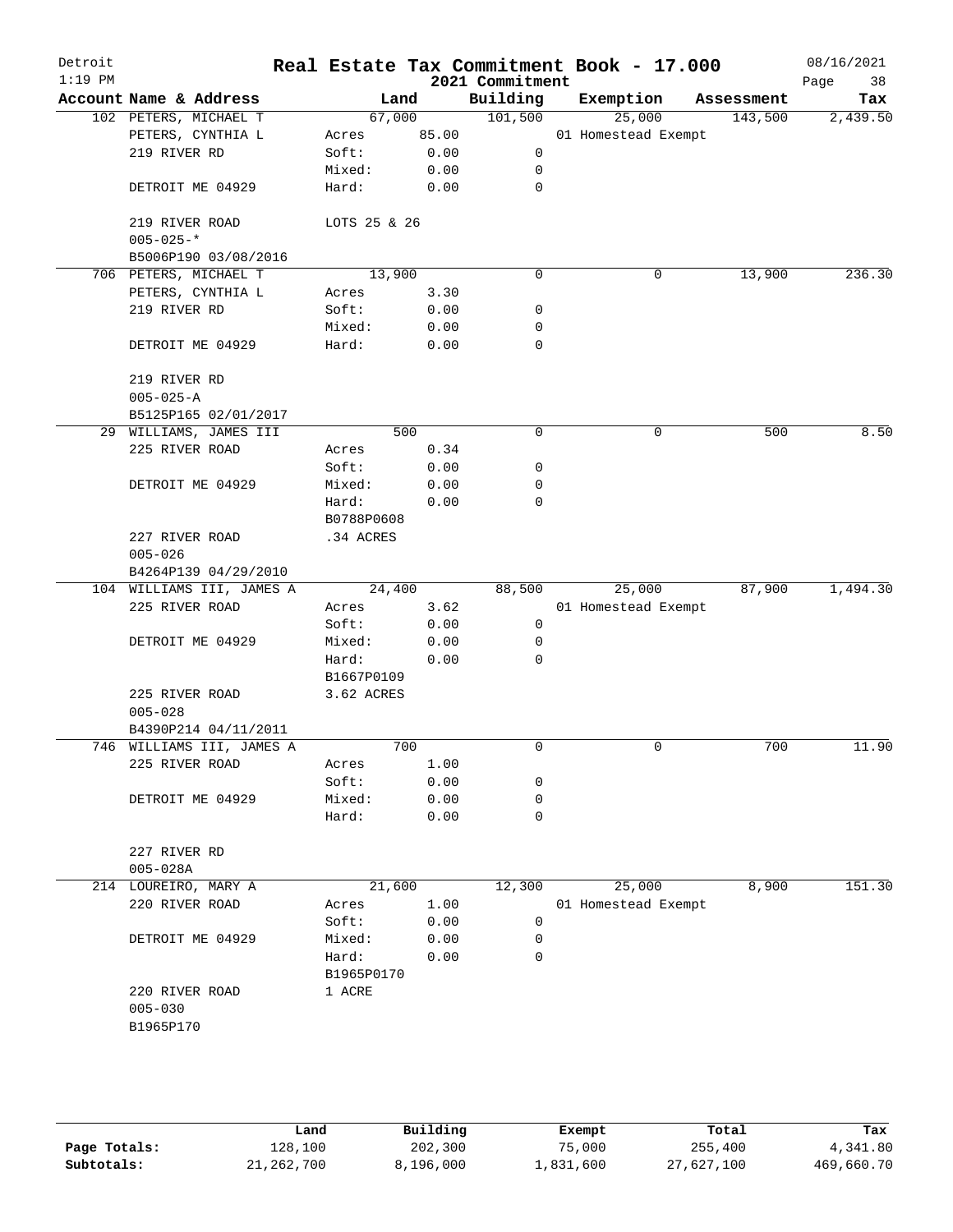| Detroit<br>$1:19$ PM |                                                           |                            |       | 2021 Commitment                           | Real Estate Tax Commitment Book - 17.000 |            | 08/16/2021<br>39<br>Page |
|----------------------|-----------------------------------------------------------|----------------------------|-------|-------------------------------------------|------------------------------------------|------------|--------------------------|
|                      | Account Name & Address                                    |                            | Land  | Building                                  | Exemption                                | Assessment | Tax                      |
| 60                   | CENTRAL MAINE POWER                                       | 121,500                    |       | $\mathbf 0$                               | $\Omega$                                 | 121,500    | 2,065.50                 |
|                      | COMPANY<br>C/O AVANGRID MANAGEMENT Acres<br>CO.-LOCAL TAX |                            | 18.00 |                                           |                                          |            |                          |
|                      | ONE CITY CENTER                                           | Soft:                      | 0.00  | 0                                         |                                          |            |                          |
|                      | 5TH FLOOR                                                 | Mixed:                     | 0.00  | 0                                         |                                          |            |                          |
|                      | PORTLAND ME 04101                                         | Hard:                      | 0.00  | $\mathbf 0$                               |                                          |            |                          |
|                      | 200 RIVER ROAD<br>$005 - 031$                             | R/W 18 ACRES               |       |                                           |                                          |            |                          |
|                      | 456 JENKINS, RICHARD                                      | 44,800                     |       | 88,400                                    | 25,000                                   | 108,200    | 1,839.40                 |
|                      | JENKINS, CLAUDIA                                          | Acres                      | 52.90 |                                           | 01 Homestead Exempt                      |            |                          |
|                      | 2450 MINEOLA DR N.                                        | Soft:                      | 0.00  | 0                                         |                                          |            |                          |
|                      |                                                           | Mixed:                     | 0.00  | 0                                         |                                          |            |                          |
|                      | BELLEAIR BLUFFS FL<br>33770                               | Hard:                      | 0.00  | $\mathbf 0$                               |                                          |            |                          |
|                      |                                                           | B2945P0190                 |       |                                           |                                          |            |                          |
|                      | 212 RIVER ROAD                                            | LOTS 33 & 37               |       |                                           |                                          |            |                          |
|                      | $005 - 033$                                               |                            |       |                                           |                                          |            |                          |
|                      | B5288P11 06/04/2018                                       |                            |       |                                           |                                          |            |                          |
|                      | 465 VOISINE, MARILYN                                      |                            | 800   | $\Omega$                                  | $\Omega$                                 | 800        | 13.60                    |
|                      | 43 ANTHONY DRIVE                                          | Acres                      | 9.20  |                                           |                                          |            |                          |
|                      |                                                           | Soft:                      | 0.00  | 0                                         |                                          |            |                          |
|                      | BRISTOL CT 06010                                          | Mixed:                     | 0.00  | 0                                         |                                          |            |                          |
|                      |                                                           | Hard:                      | 0.00  | 0                                         |                                          |            |                          |
|                      | OFF RIVER ROAD<br>$005 - 034$                             | 9.2 ACRES - NO ROAD ACCESS |       |                                           |                                          |            |                          |
|                      | 554 TRAFTON, WAYNE                                        |                            | 500   | $\mathbf 0$                               | 0                                        | 500        | 8.50                     |
|                      | PO BOX 489                                                | Acres                      | 5.10  |                                           |                                          |            |                          |
|                      |                                                           | Soft:                      | 0.00  | 0                                         |                                          |            |                          |
|                      | PITTSFIELD ME 04967                                       | Mixed:                     | 0.00  | 0                                         |                                          |            |                          |
|                      |                                                           | Hard:                      |       | $\Omega$                                  |                                          |            |                          |
|                      |                                                           |                            | 0.00  |                                           |                                          |            |                          |
|                      |                                                           | B3186P0085                 |       |                                           |                                          |            |                          |
|                      | OFF ROUTE 69                                              | 5.1 ACRES                  |       |                                           |                                          |            |                          |
|                      | $005 - 035$                                               |                            |       |                                           |                                          |            |                          |
| 61                   | CENTRAL MAINE POWER<br>COMPANY                            | 87,800                     |       | 0                                         | 0                                        | 87,800     | 1,492.60                 |
|                      | C/O AVANGRID MANAGEMENT Acres<br>CO.-LOCAL TAX            |                            | 13.00 |                                           |                                          |            |                          |
|                      | ONE CITY CENTER                                           | Soft:                      | 0.00  | 0                                         |                                          |            |                          |
|                      |                                                           |                            |       | 0                                         |                                          |            |                          |
|                      | 5TH FLOOR                                                 | Mixed:                     | 0.00  | 0                                         |                                          |            |                          |
|                      | PORTLAND ME 04101                                         | Hard:                      | 0.00  |                                           |                                          |            |                          |
|                      | RIVER ROAD<br>$005 - 036$                                 | R/W 13 ACRES               |       |                                           |                                          |            |                          |
|                      | 6 ALLEN, COURTNEY E                                       | 53,500                     |       | 112,900                                   | 0                                        | 166,400    | 2,828.80                 |
|                      | ALLEN, GLENN J. & TODD<br>J.                              | Acres                      | 93.50 |                                           |                                          |            |                          |
|                      | 193 RIVER ROAD                                            | Soft:                      | 0.00  | 0                                         |                                          |            |                          |
|                      |                                                           | Mixed:                     | 0.00  | 0                                         |                                          |            |                          |
|                      | DETROIT ME 04929                                          | Hard:                      | 0.00  | 0                                         |                                          |            |                          |
|                      |                                                           |                            |       | Interest bewteen Courtney, Glenn and Todd |                                          |            |                          |
|                      | 193 RIVER ROAD                                            | 93.5 ACRES                 |       |                                           |                                          |            |                          |
|                      | $005 - 038$                                               |                            |       |                                           |                                          |            |                          |
|                      | B5493P69 12/04/2019                                       |                            |       |                                           |                                          |            |                          |
|                      |                                                           |                            |       |                                           |                                          |            |                          |
|                      |                                                           |                            |       |                                           |                                          |            |                          |

|              | Land       | Building  | Exempt    | Total        | Tax        |
|--------------|------------|-----------|-----------|--------------|------------|
| Page Totals: | 308,900    | 201,300   | 25,000    | 485,200      | 8,248.40   |
| Subtotals:   | 21,571,600 | 8,397,300 | 1,856,600 | 28, 112, 300 | 477,909.10 |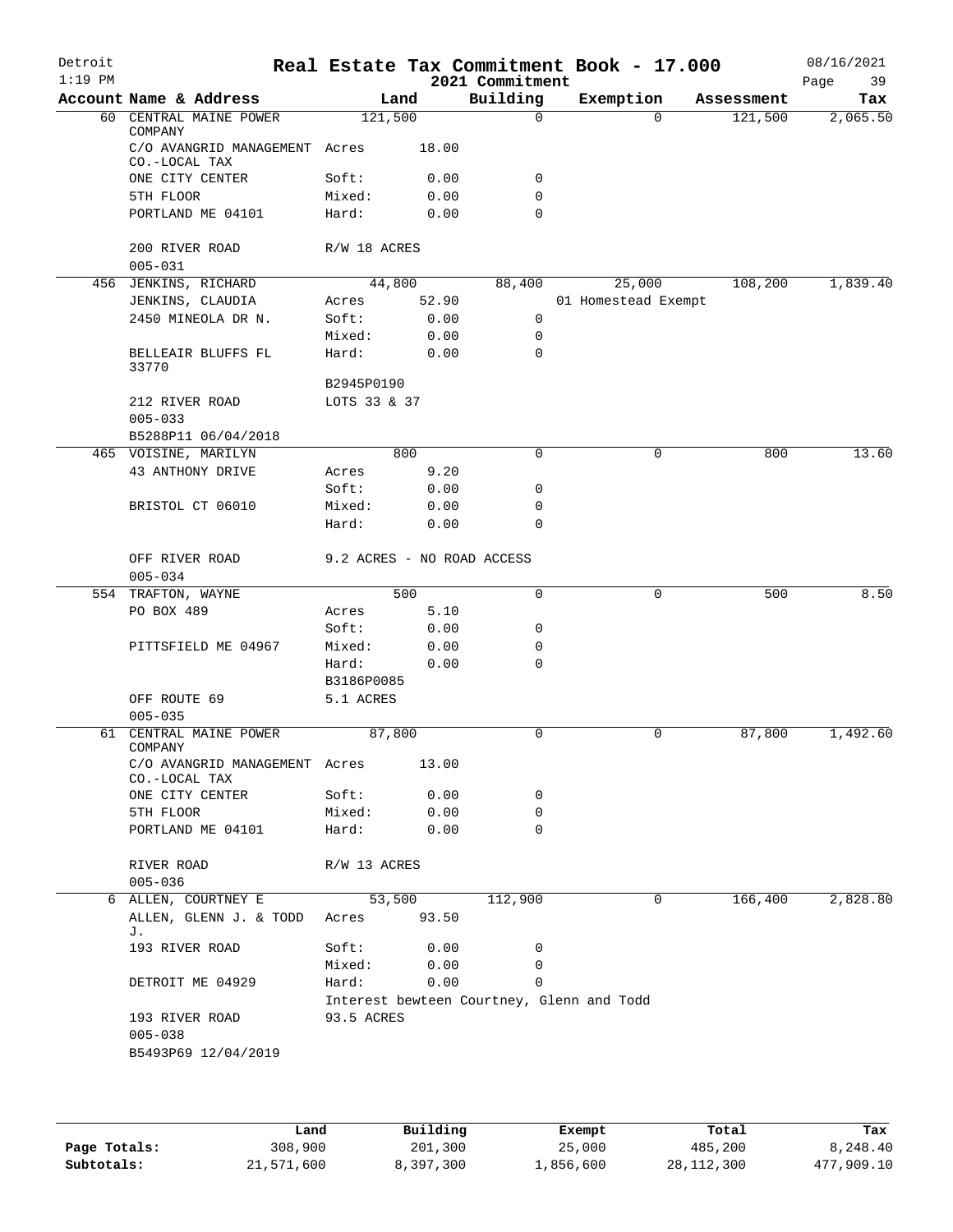| Detroit<br>$1:19$ PM |                              |                          |       | 2021 Commitment              | Real Estate Tax Commitment Book - 17.000 |            | 08/16/2021<br>Page<br>40 |
|----------------------|------------------------------|--------------------------|-------|------------------------------|------------------------------------------|------------|--------------------------|
|                      | Account Name & Address       | Land                     |       | Building                     | Exemption                                | Assessment | Tax                      |
|                      | 7 ALLEN, COURTNEY E          | 26,200                   |       | $\mathbf 0$                  | $\Omega$                                 | 26,200     | 445.40                   |
|                      | ALLEN, GLENN J. & TODD<br>J. | Acres                    | 49.90 |                              |                                          |            |                          |
|                      | 193 RIVER ROAD               | Soft:                    | 0.00  | 0                            |                                          |            |                          |
|                      |                              | Mixed:                   | 0.00  | 0                            |                                          |            |                          |
|                      | DETROIT ME 04929             | Hard:                    | 0.00  | $\Omega$                     |                                          |            |                          |
|                      | RIVER ROAD                   | 49.90 ACRES LOTS 39 & 40 |       |                              |                                          |            |                          |
|                      | $005 - 039 -$ *              |                          |       |                              |                                          |            |                          |
|                      | B5493P69 12/04/2019          |                          |       |                              |                                          |            |                          |
|                      | 143 YOUNG, ERIC J            | 44,300                   |       | 96,400                       | 0                                        | 140,700    | 2,391.90                 |
|                      | YOUNG, KELLY N               | Acres                    | 74.60 |                              |                                          |            |                          |
|                      | 170 RIVER ROAD               | Soft:                    | 0.00  | 0                            |                                          |            |                          |
|                      |                              | Mixed:                   | 0.00  | 0                            |                                          |            |                          |
|                      | DETROIT ME 04929             | Hard:<br>B4900P0118      | 0.00  | 0                            |                                          |            |                          |
|                      | 170 RIVER ROAD               | LOTS 42 & 43             |       |                              |                                          |            |                          |
|                      | $005 - 042 -$ *              |                          |       |                              |                                          |            |                          |
|                      | B4900P118 05/05/2015         |                          |       |                              |                                          |            |                          |
|                      | 317 MCCAULEY, PATRICIA.      | 30,400                   |       | 146,700                      | 25,000                                   | 152,100    | 2,585.70                 |
|                      | PFEFFER, WAYNE               | Acres                    | 10.50 |                              | 01 Homestead Exempt                      |            |                          |
|                      | 168 RIVER ROAD               | Soft:                    | 0.00  | 0                            |                                          |            |                          |
|                      |                              | Mixed:                   | 0.00  | 0                            |                                          |            |                          |
|                      | DETROIT ME 04929             | Hard:                    | 0.00  | 0                            |                                          |            |                          |
|                      |                              | B1755P0273               |       |                              |                                          |            |                          |
|                      | 168 RIVER ROAD               |                          |       |                              |                                          |            |                          |
|                      | $005 - 044$                  |                          |       |                              |                                          |            |                          |
|                      | B3918P213 10/05/2007         |                          |       |                              |                                          |            |                          |
|                      | 270 POST, COREY D            | 31,300                   |       | 110,000                      | 25,000                                   | 116,300    | 1,977.10                 |
|                      | POST, GINA MS                | Acres                    | 10.50 |                              | 01 Homestead Exempt                      |            |                          |
|                      | 162 RIVER ROAD               | Soft:                    | 0.00  | 0                            |                                          |            |                          |
|                      |                              | Mixed:                   | 0.00  | 0                            |                                          |            |                          |
|                      | DETROIT ME 04929             | Hard:                    | 0.00  | 0                            |                                          |            |                          |
|                      |                              |                          |       | B2420P0235 B3555P252 9/14/05 |                                          |            |                          |
|                      | 162 RIVER ROAD               | 10.5 ACRES               |       |                              |                                          |            |                          |
|                      | $005 - 045$                  |                          |       |                              |                                          |            |                          |
|                      | B4047P81 08/29/2008          |                          |       |                              |                                          |            |                          |
|                      | 515 WOODWORTH, FRANK L       | 1,400                    |       | 0                            | 0                                        | 1,400      | 23.80                    |
|                      | PO BOX 453                   | Acres                    | 15.00 |                              |                                          |            |                          |
|                      |                              | Soft:                    | 0.00  | 0                            |                                          |            |                          |
|                      | PITTSFIELD ME 04967          | Mixed:                   | 0.00  | 0                            |                                          |            |                          |
|                      |                              | Hard:                    | 0.00  | 0                            |                                          |            |                          |
|                      |                              | B0303P0302               |       |                              |                                          |            |                          |
|                      | OFF RIVER ROAD               | 15 ACRES                 |       |                              |                                          |            |                          |
|                      | $006 - 001$                  |                          |       |                              |                                          |            |                          |
|                      | 422 STRATEMEYER, JOAN        | 2,100                    |       | 0                            | 0                                        | 2,100      | 35.70                    |
|                      | PO BOX 489                   | Acres                    | 23.00 |                              |                                          |            |                          |
|                      |                              | Soft:                    | 0.00  | 0                            |                                          |            |                          |
|                      | ALSTEAD NH 03602             | Mixed:                   | 0.00  | 0                            |                                          |            |                          |
|                      |                              | Hard:                    | 0.00  | 0                            |                                          |            |                          |
|                      |                              | B0979P0051               |       |                              |                                          |            |                          |
|                      | OFF RIVER ROAD               | 23 ACRES                 |       |                              |                                          |            |                          |
|                      | $006 - 002$                  |                          |       |                              |                                          |            |                          |
|                      |                              |                          |       |                              |                                          |            |                          |

|              | Land       | Building  | Exempt    | Total      | Tax        |
|--------------|------------|-----------|-----------|------------|------------|
| Page Totals: | 135,700    | 353,100   | 50,000    | 438,800    | 459.60"    |
| Subtotals:   | 21,707,300 | 8,750,400 | 1,906,600 | 28,551,100 | 485,368.70 |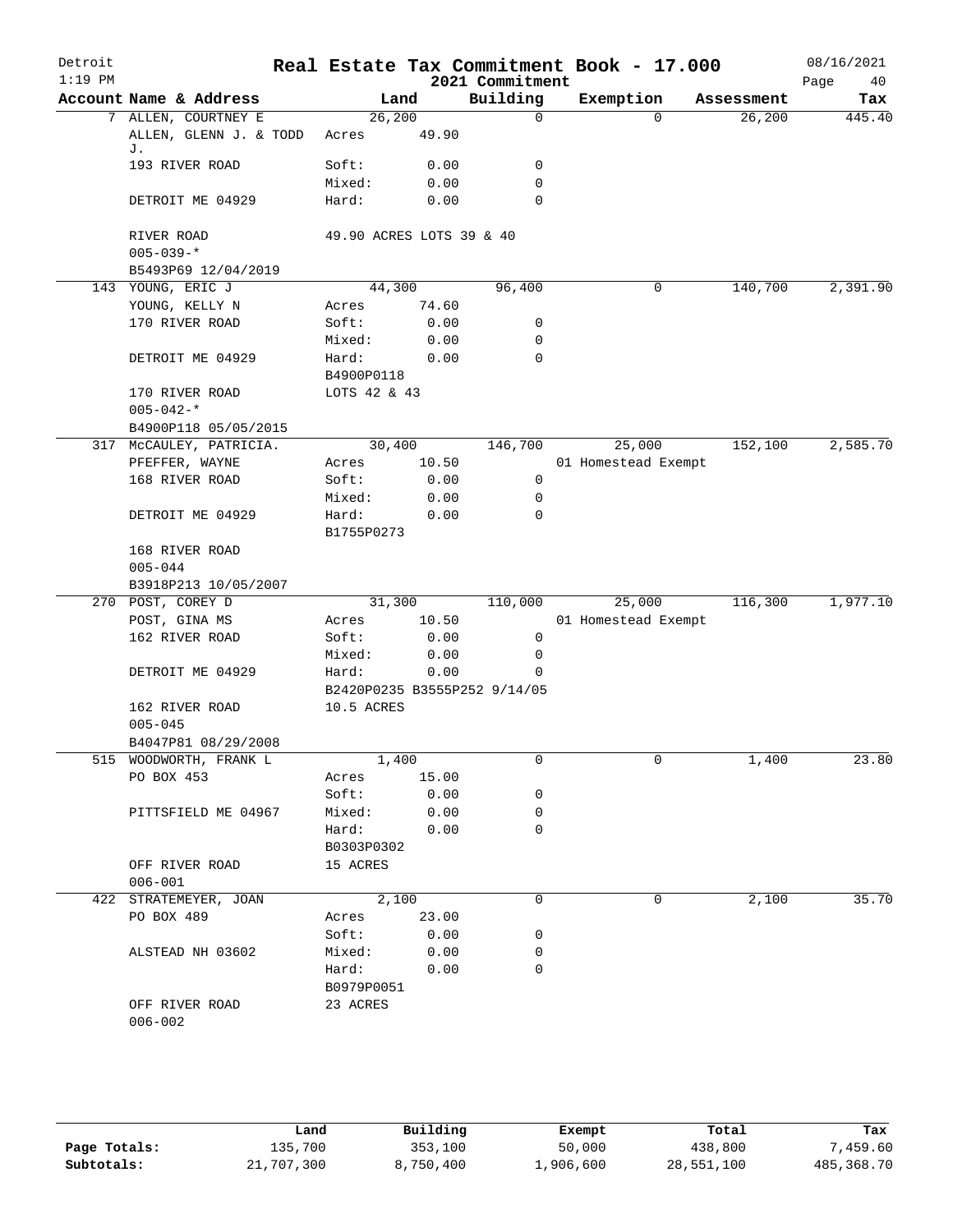| Detroit<br>$1:19$ PM |                                                               |                           |        | Real Estate Tax Commitment Book - 17.000<br>2021 Commitment |           |            | 08/16/2021<br>Page<br>41 |
|----------------------|---------------------------------------------------------------|---------------------------|--------|-------------------------------------------------------------|-----------|------------|--------------------------|
|                      | Account Name & Address                                        |                           | Land   | Building                                                    | Exemption | Assessment | Tax                      |
|                      | 421 STRATEMEYER, JOAN                                         | 10,400                    |        | $\mathbf 0$                                                 | $\Omega$  | 10,400     | 176.80                   |
|                      | LANGWOOD FARM                                                 | Acres                     | 77.00  |                                                             |           |            |                          |
|                      | 203 WINCH HILL RD                                             | Soft:                     | 0.00   | 0                                                           |           |            |                          |
|                      | LANGDON NH 03602 0489                                         | Mixed:                    | 0.00   | 0                                                           |           |            |                          |
|                      |                                                               | Hard:                     | 0.00   | 0                                                           |           |            |                          |
|                      | OFF TROY ROAD<br>$006 - 003 -$ *                              |                           |        | 77 ACRES - NO ACCESS - LOTS 3 & 4                           |           |            |                          |
|                      | 466 VOISINE, MARILYN                                          | 5.400                     |        | 0                                                           | 0         | 5,400      | 91.80                    |
|                      | 43 ANTHONY DRIVE                                              | Acres                     | 39.00  |                                                             |           |            |                          |
|                      |                                                               | Soft:                     | 0.00   | 0                                                           |           |            |                          |
|                      | BRISTOL CT 06010                                              | Mixed:                    | 0.00   | 0                                                           |           |            |                          |
|                      |                                                               | Hard:                     | 0.00   | $\Omega$                                                    |           |            |                          |
|                      | OFF TROY ROAD                                                 | 39 ACRES - NO ROAD ACCESS |        |                                                             |           |            |                          |
|                      | $006 - 005$                                                   |                           |        |                                                             |           |            |                          |
|                      | 32 FRANCIS, WILLIAM A. &                                      | 46,400                    |        | 2,500                                                       | 0         | 48,900     | 831.30                   |
|                      | BARBARA (TRSTEES)<br>WILLIAM & BARBARA<br>FRANCIS REV RE TRST | Acres                     | 153.00 |                                                             |           |            |                          |
|                      | 36 NINTH STREET                                               | Soft:                     | 0.00   | 0                                                           |           |            |                          |
|                      |                                                               | Mixed:                    | 0.00   | 0                                                           |           |            |                          |
|                      | STOUGHTON MA 02072                                            | Hard:                     | 0.00   | $\Omega$                                                    |           |            |                          |
|                      |                                                               | B2081P0101                |        | 153 ACRES                                                   |           |            |                          |
|                      | OFF TROY ROAD                                                 |                           |        |                                                             |           |            |                          |
|                      | $006 - 006 -$ *                                               |                           |        |                                                             |           |            |                          |
|                      | B4282P318 06/16/2010                                          |                           |        |                                                             |           |            |                          |
|                      | 291 NEAL, JACK G                                              | 51,600                    |        | 13,900                                                      | 0         | 65,500     | 1,113.50                 |
|                      | NEAL, JOAN L                                                  | Acres                     | 186.00 |                                                             |           |            |                          |
|                      | 215 TROY ROAD                                                 | Soft:                     | 0.00   | 0                                                           |           |            |                          |
|                      |                                                               | Mixed:                    | 0.00   | 0                                                           |           |            |                          |
|                      | DETROIT ME 04929                                              | Hard:                     | 0.00   | $\mathbf 0$                                                 |           |            |                          |
|                      |                                                               | B3516P191                 |        |                                                             |           |            |                          |
|                      | OFF TROY ROAD                                                 | 186 ACRES                 |        |                                                             |           |            |                          |
|                      | $006 - 008$                                                   |                           |        |                                                             |           |            |                          |
|                      | B3516P191                                                     |                           |        |                                                             |           |            |                          |
|                      | 449 NEAL, JACK G                                              | 16,200                    |        | 0                                                           | 0         | 16,200     | 275.40                   |
|                      | 215 TROY ROAD                                                 | Acres                     | 70.00  |                                                             |           |            |                          |
|                      |                                                               | Soft:                     | 0.00   | 0                                                           |           |            |                          |
|                      | DETROIT ME 04929                                              | Mixed:                    | 0.00   | 0                                                           |           |            |                          |
|                      |                                                               | Hard:<br>B2726P116        | 0.00   | 0                                                           |           |            |                          |
|                      | OFF TROY ROAD                                                 | 70 ACRES                  |        |                                                             |           |            |                          |
|                      | $006 - 009$                                                   |                           |        |                                                             |           |            |                          |
|                      | 48 BURRILL, JOHN                                              |                           | 800    | 0                                                           | 0         | 800        | 13.60                    |
|                      | BURRILL, JEAN                                                 | Acres                     | 9.00   |                                                             |           |            |                          |
|                      | PO BOX 36                                                     | Soft:                     | 0.00   | 0                                                           |           |            |                          |
|                      |                                                               | Mixed:                    | 0.00   | 0                                                           |           |            |                          |
|                      | TOPSFIELD ME 04490                                            | Hard:                     | 0.00   | 0                                                           |           |            |                          |
|                      |                                                               | B1872P0232                |        |                                                             |           |            |                          |
|                      | OFF TROY ROAD                                                 | 9 ACRES                   |        |                                                             |           |            |                          |
|                      | $006 - 011$                                                   |                           |        |                                                             |           |            |                          |
|                      | B1872P232                                                     |                           |        |                                                             |           |            |                          |
|                      |                                                               |                           |        |                                                             |           |            |                          |

|              | Land       | Building  | Exempt    | Total      | Tax        |
|--------------|------------|-----------|-----------|------------|------------|
| Page Totals: | 130,800    | 16,400    |           | 147,200    | 2,502.40   |
| Subtotals:   | 21,838,100 | 8,766,800 | 1,906,600 | 28,698,300 | 487,871.10 |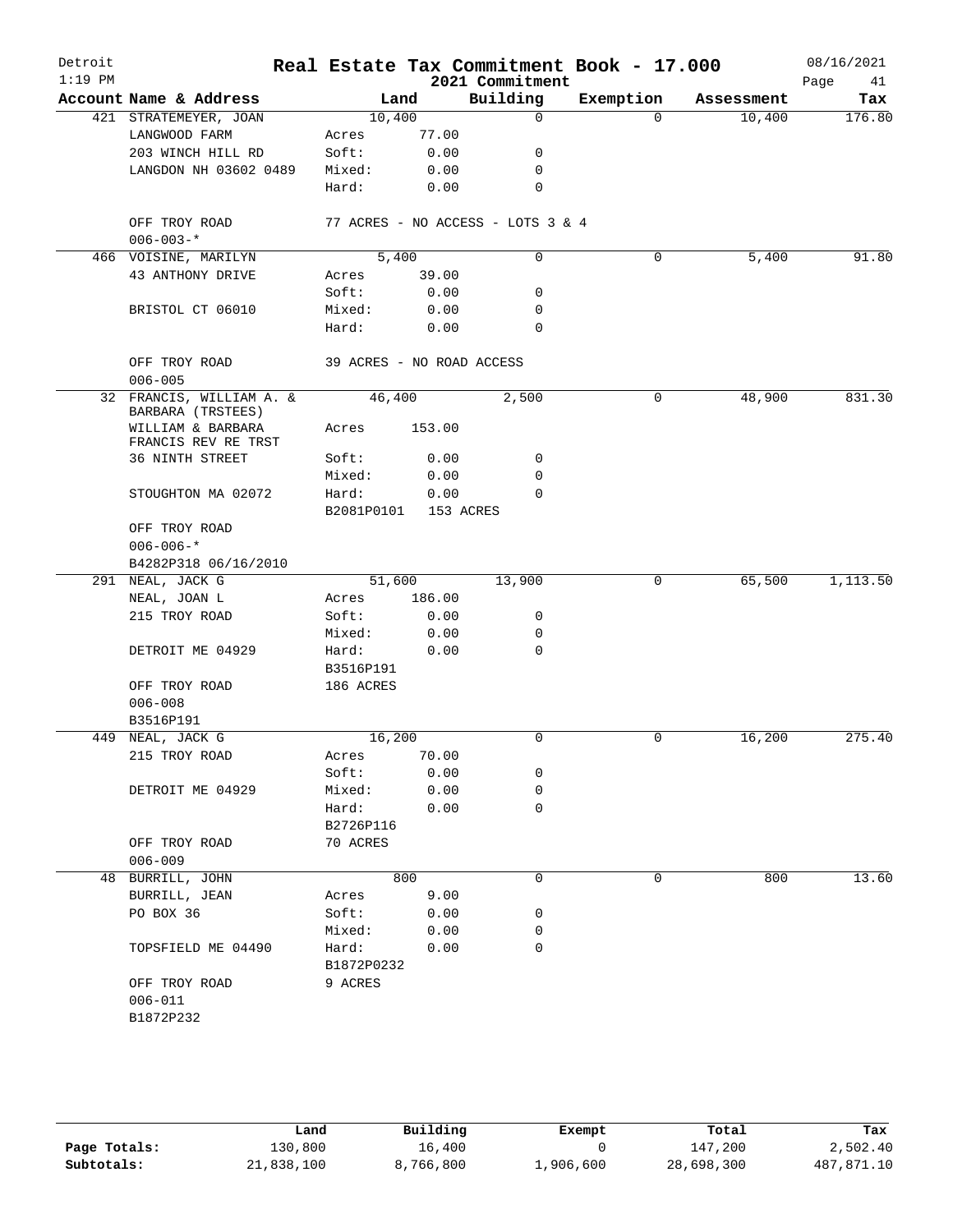| Detroit<br>$1:19$ PM |                                                    |                       |       | 2021 Commitment  | Real Estate Tax Commitment Book - 17.000 |            | 08/16/2021<br>Page<br>42 |
|----------------------|----------------------------------------------------|-----------------------|-------|------------------|------------------------------------------|------------|--------------------------|
|                      | Account Name & Address                             | Land                  |       | Building         | Exemption                                | Assessment | Tax                      |
|                      | 538 CLARK, ALECXANDER T                            | 15,500                |       | $\mathbf 0$      | $\Omega$                                 | 15,500     | 263.50                   |
|                      | PO BOX 553                                         | Acres                 | 20.00 |                  |                                          |            |                          |
|                      |                                                    | Soft:                 | 0.00  | 0                |                                          |            |                          |
|                      | NORRIDGEWOCK ME 04957                              | Mixed:                | 0.00  | 0                |                                          |            |                          |
|                      |                                                    | Hard:                 | 0.00  | $\mathbf 0$      |                                          |            |                          |
|                      |                                                    |                       |       |                  |                                          |            |                          |
|                      | OFF TROY ROAD                                      |                       |       |                  |                                          |            |                          |
|                      | $006 - 012$                                        |                       |       |                  |                                          |            |                          |
|                      | B5370P301 01/11/2019                               |                       |       |                  |                                          |            |                          |
|                      | 521 MACE, BETSY E                                  | 18,400                |       | 48,100           | 25,000                                   | 41,500     | 705.50                   |
|                      | PO BOX 13                                          | Acres                 | 0.50  |                  | 01 Homestead Exempt                      |            |                          |
|                      |                                                    | Soft:                 | 0.00  | 0                |                                          |            |                          |
|                      | DETROIT ME 04929                                   | Mixed:                | 0.00  | 0<br>$\mathbf 0$ |                                          |            |                          |
|                      |                                                    | Hard:<br>B3105P0143   | 0.00  |                  |                                          |            |                          |
|                      | 101 TROY ROAD                                      |                       |       |                  |                                          |            |                          |
|                      | $006 - 013$                                        |                       |       |                  |                                          |            |                          |
|                      | 523 BASFORD, JENNIFER JEAN                         | 17,900                |       | 37,800           | 0                                        | 55,700     | 946.90                   |
|                      | 443 TROY RD                                        | Acres                 | 0.70  |                  |                                          |            |                          |
|                      |                                                    | Soft:                 | 0.00  | 0                |                                          |            |                          |
|                      | DETROIT ME 04929                                   | Mixed:                | 0.00  | 0                |                                          |            |                          |
|                      |                                                    | Hard:                 | 0.00  | 0                |                                          |            |                          |
|                      |                                                    | B0699P0104 B2415P0326 |       |                  |                                          |            |                          |
|                      | 93 TROY ROAD                                       |                       |       |                  |                                          |            |                          |
|                      | $006 - 014$                                        |                       |       |                  |                                          |            |                          |
|                      | B5504P35 01/03/2020                                |                       |       |                  |                                          |            |                          |
|                      | 382 ALGER, STEPHEN A                               | 28,100                |       | 128,600          | 25,000                                   | 131,700    | 2,238.90                 |
|                      | 81 TROY RD                                         | Acres                 | 6.00  |                  | 01 Homestead Exempt                      |            |                          |
|                      |                                                    | Soft:                 | 0.00  | 0                |                                          |            |                          |
|                      | DETROIT ME 04929                                   | Mixed:                | 0.00  | 0                |                                          |            |                          |
|                      |                                                    | Hard:                 | 0.00  | $\Omega$         |                                          |            |                          |
|                      |                                                    | B0583P0045            |       |                  |                                          |            |                          |
|                      | 81 TROY ROAD                                       | 6 ACRES               |       |                  |                                          |            |                          |
|                      | $006 - 015$                                        |                       |       |                  |                                          |            |                          |
|                      | B3936P136 11/20/2007<br>643 LAWRENCE, AMOS         | 22,000                |       | 40,200           | 0                                        | 62,200     | 1,057.40                 |
|                      | LAWRENCE, BONNIE LEE                               | Acres                 | 1.26  |                  |                                          |            |                          |
|                      | 160 ROSS HILL RD                                   | Soft:                 | 0.00  | 0                |                                          |            |                          |
|                      |                                                    | Mixed:                | 0.00  | 0                |                                          |            |                          |
|                      | ST. ALBANS ME 04971                                | Hard:                 | 0.00  | $\mathbf 0$      |                                          |            |                          |
|                      |                                                    |                       |       |                  |                                          |            |                          |
|                      | 95 TROY RD                                         |                       |       |                  |                                          |            |                          |
|                      | $006 - 015 - A$                                    |                       |       |                  |                                          |            |                          |
|                      | B5126P254 02/06/2017 B4002P51 03/28/2008 B3966P312 |                       |       |                  |                                          |            |                          |
|                      | 02/11/2008                                         |                       |       |                  |                                          |            |                          |
|                      | 634 SCHISSLER, MAXINE                              | 48,500                |       | 0                | 0                                        | 48,500     | 824.50                   |
|                      | 65 TROY RD                                         | Acres                 | 51.10 |                  |                                          |            |                          |
|                      |                                                    | Soft:                 | 0.00  | 0                |                                          |            |                          |
|                      | DETROIT ME 04929                                   | Mixed:                | 0.00  | 0                |                                          |            |                          |
|                      |                                                    | Hard:                 | 0.00  | $\mathbf 0$      |                                          |            |                          |
|                      | Troy Road                                          |                       |       |                  |                                          |            |                          |
|                      | $006 - 015 - E$                                    |                       |       |                  |                                          |            |                          |
|                      |                                                    |                       |       |                  |                                          |            |                          |
|                      |                                                    |                       |       |                  |                                          |            |                          |
|                      |                                                    |                       |       |                  |                                          |            |                          |

|              | Land       | Building | Exempt    | Total      | Tax        |
|--------------|------------|----------|-----------|------------|------------|
| Page Totals: | 150,400    | 254,700  | 50,000    | 355,100    | 6,036.70   |
| Subtotals:   | 21,988,500 | ,021,500 | 1,956,600 | 29,053,400 | 493,907.80 |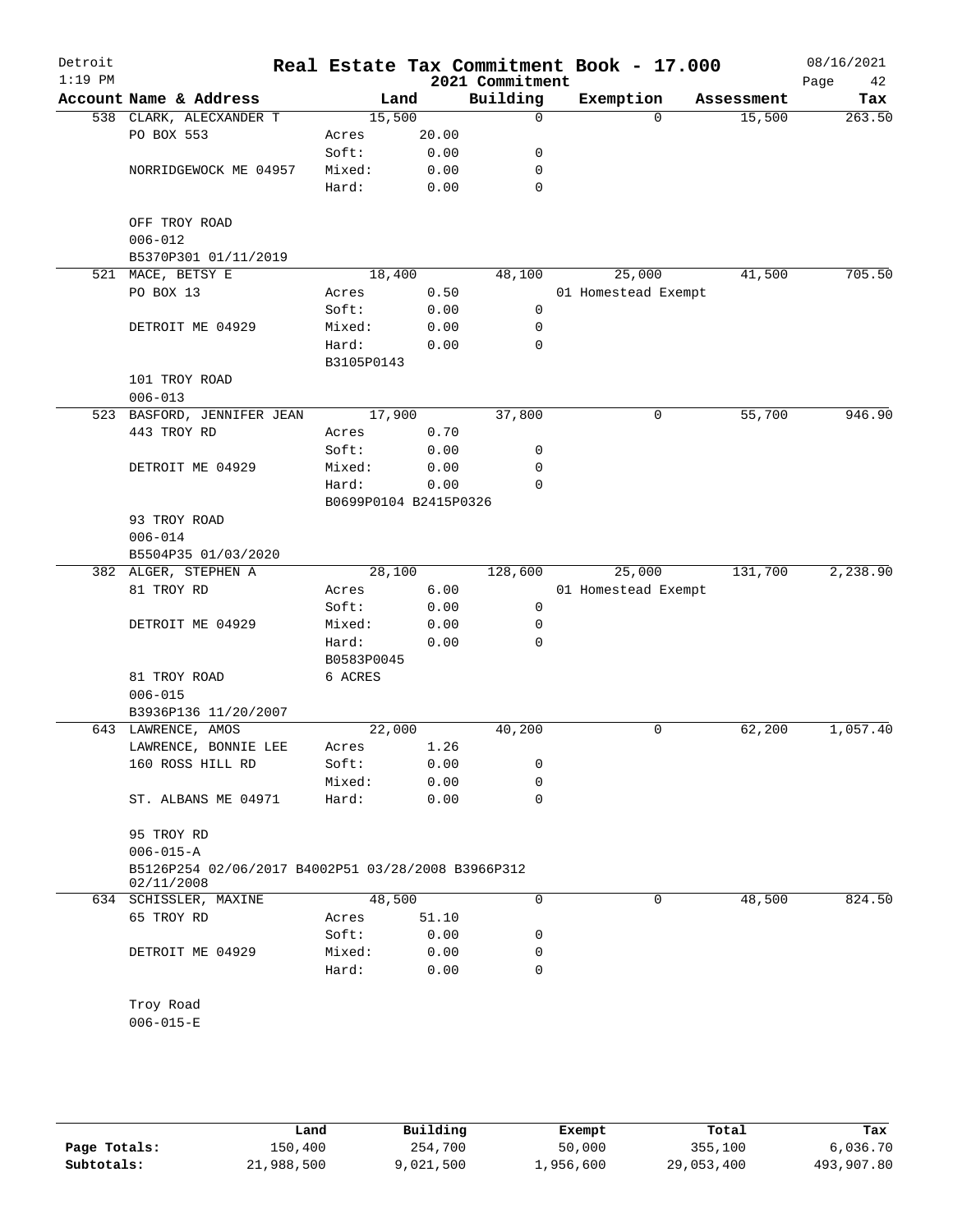| Detroit   |                                           |                     |        |                 | Real Estate Tax Commitment Book - 17.000 |            | 08/16/2021 |
|-----------|-------------------------------------------|---------------------|--------|-----------------|------------------------------------------|------------|------------|
| $1:19$ PM |                                           |                     |        | 2021 Commitment |                                          |            | Page<br>43 |
|           | Account Name & Address                    |                     | Land   | Building        | Exemption                                | Assessment | Tax        |
|           | 381 SCHISSLER, GEORGE R                   | 79,700              |        | 269,600         | 25,000                                   | 324,300    | 5,513.10   |
|           | SCHISSLER, ROBIN L                        | Acres               | 116.66 |                 | 01 Homestead Exempt                      |            |            |
|           | 61 TROY RD                                | Soft:               | 0.00   | $\mathbf 0$     |                                          |            |            |
|           |                                           | Mixed:              | 0.00   | $\mathbf 0$     |                                          |            |            |
|           | DETROIT ME 04929                          | Hard:               | 0.00   | $\mathbf 0$     |                                          |            |            |
|           |                                           | B0822P1038B2860P295 |        |                 |                                          |            |            |
|           | 61 TROY ROAD                              | RESIDENCE           |        |                 |                                          |            |            |
|           | $006 - 016$                               |                     |        |                 |                                          |            |            |
|           | 175 SCHISSLER SCOTT A                     | 41,100              |        | $\mathbf 0$     | 0                                        | 41,100     | 698.70     |
|           | 36 GOLF COURSE ROAD                       | Acres               | 56.00  |                 |                                          |            |            |
|           |                                           | Soft:               | 0.00   | 0               |                                          |            |            |
|           | NEWPORT ME 04953                          | Mixed:              | 0.00   | $\mathbf 0$     |                                          |            |            |
|           |                                           | Hard:               | 0.00   | $\mathbf 0$     |                                          |            |            |
|           |                                           | B2860P298 10/02/01  |        |                 |                                          |            |            |
|           | TROY ROAD                                 |                     |        |                 |                                          |            |            |
|           | $006 - 017$                               |                     |        |                 |                                          |            |            |
|           | 681 SCHISSLER SCOTT A                     | 4,700               |        | 0               | 0                                        | 4,700      | 79.90      |
|           | 36 GOLF COURSE ROAD                       | Acres               | 5.00   |                 |                                          |            |            |
|           |                                           | Soft:               | 0.00   | 0               |                                          |            |            |
|           | NEWPORT ME 04953                          | Mixed:              | 0.00   | $\mathbf 0$     |                                          |            |            |
|           |                                           | Hard:               | 0.00   | $\mathbf 0$     |                                          |            |            |
|           |                                           | B2860P298 10/02/01  |        |                 |                                          |            |            |
|           | Tuttle Road                               |                     |        |                 |                                          |            |            |
|           | $006 - 017 - 1$                           |                     |        |                 |                                          |            |            |
|           | 92 DAVIS, BRETT J                         | 22,700              |        | $\mathbf 0$     | 0                                        | 22,700     | 385.90     |
|           | 73 LEDGE HILL RD                          | Acres               | 19.00  |                 |                                          |            |            |
|           |                                           | Soft:               | 0.00   | 0               |                                          |            |            |
|           | BOWDOIN ME 04287                          | Mixed:              | 0.00   | 0               |                                          |            |            |
|           |                                           | Hard:               | 0.00   | $\mathbf 0$     |                                          |            |            |
|           |                                           | B1695P0217          |        |                 |                                          |            |            |
|           | TROY ROAD                                 |                     |        |                 |                                          |            |            |
|           | $006 - 018$                               |                     |        |                 |                                          |            |            |
|           | B5446P343 08/07/2019 B5446P341 08/07/2019 |                     |        |                 |                                          |            |            |
|           | 93 KELLY, HUGH M                          | 43,200              |        | 128,800         | 25,000                                   | 147,000    | 2,499.00   |
|           | KELLY, SHAWNA M                           | Acres               | 27.00  |                 | 01 Homestead Exempt                      |            |            |
|           | PO BOX 35                                 | Soft:               | 0.00   | 0               |                                          |            |            |
|           |                                           | Mixed:              | 0.00   | 0               |                                          |            |            |
|           | DETROIT ME 04929                          | Hard:               | 0.00   | 0               |                                          |            |            |
|           |                                           | B4781P0007          |        |                 |                                          |            |            |
|           | 50 TROY ROAD                              | 27 ACRES            |        |                 |                                          |            |            |
|           | $006 - 019$                               |                     |        |                 |                                          |            |            |
|           | B4781P7 05/08/2014                        |                     |        |                 |                                          |            |            |
|           | 91 HENRY, LAURA                           | 24,900              |        | 109,800         | 25,000                                   | 109,700    | 1,864.90   |
|           | 58 TROY ROAD                              |                     | 3.30   |                 | 01 Homestead Exempt                      |            |            |
|           |                                           | Acres<br>Soft:      | 0.00   | 0               |                                          |            |            |
|           |                                           |                     |        |                 |                                          |            |            |
|           | DETROIT ME 04929                          | Mixed:              | 0.00   | 0<br>0          |                                          |            |            |
|           |                                           | Hard:               | 0.00   |                 |                                          |            |            |
|           |                                           | B2602P278           |        |                 |                                          |            |            |
|           | 58 TROY ROAD                              | 3.3 ACRES           |        |                 |                                          |            |            |
|           | $006 - 020$                               |                     |        |                 |                                          |            |            |

|              | Land         | Building  | Exempt    | Total      | Tax        |
|--------------|--------------|-----------|-----------|------------|------------|
| Page Totals: | 216,300      | 508,200   | 75,000    | 649,500    | 11,041.50  |
| Subtotals:   | 22, 204, 800 | 9,529,700 | 2,031,600 | 29,702,900 | 504,949.30 |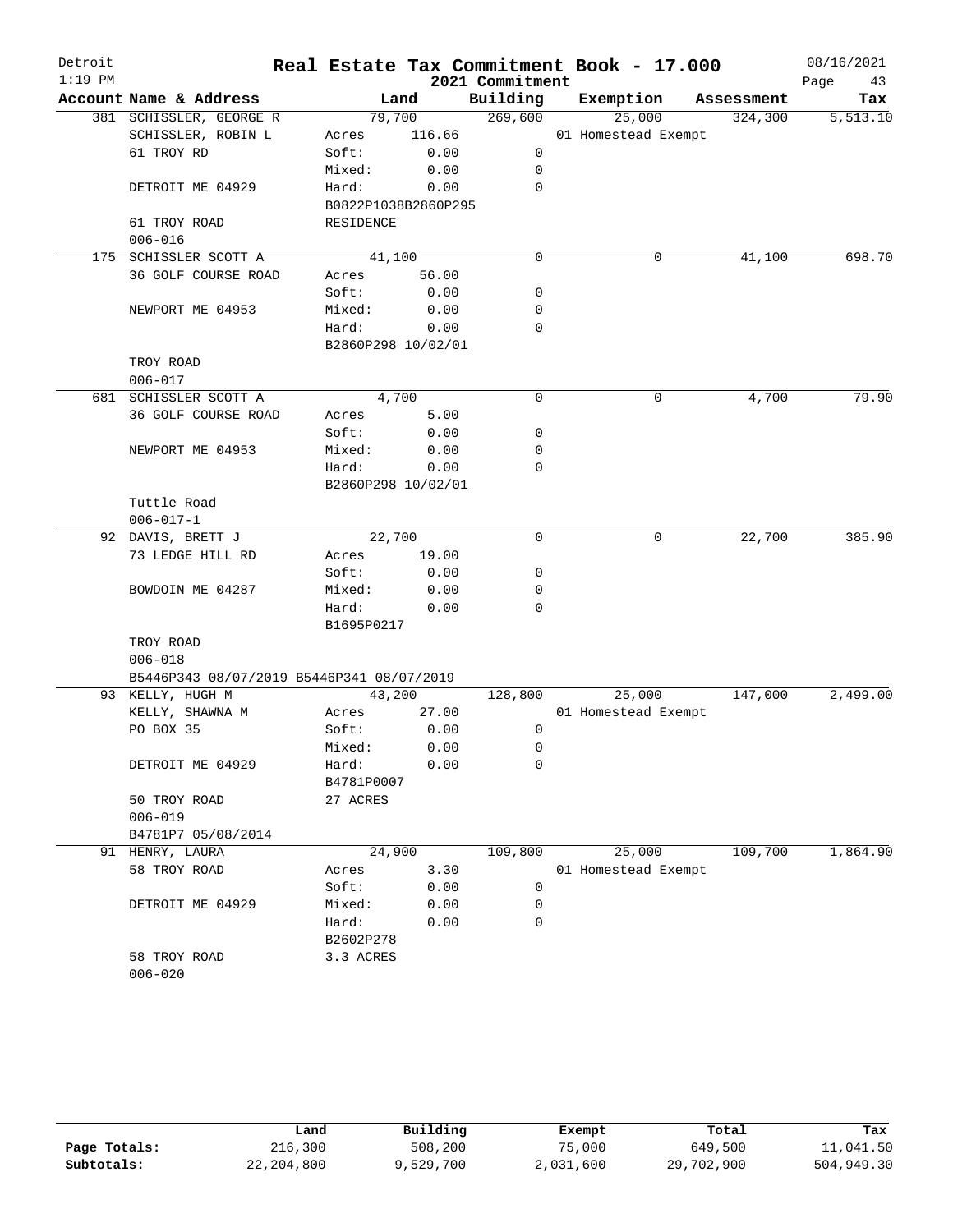| Detroit<br>$1:19$ PM |                        |            |             |           | 2021 Commitment | Real Estate Tax Commitment Book - 17.000 |              | 08/16/2021<br>Page<br>44 |
|----------------------|------------------------|------------|-------------|-----------|-----------------|------------------------------------------|--------------|--------------------------|
|                      | Account Name & Address |            | Land        |           | Building        | Exemption                                | Assessment   | Tax                      |
|                      | 75 SCHISSLER, GEORGE   |            | 15,200      |           | 48,300          | $\Omega$                                 | 63,500       | 1,079.50                 |
|                      | SCHISSLER, ROBIN       |            | Acres       | 2.20      |                 |                                          |              |                          |
|                      | 61 TROY ROAD           |            | Soft:       | 0.00      | 0               |                                          |              |                          |
|                      |                        |            | Mixed:      | 0.00      | 0               |                                          |              |                          |
|                      | DETROIT ME 04929       |            | Hard:       | 0.00      | $\mathbf 0$     |                                          |              |                          |
|                      |                        |            | B2930P0269  |           |                 |                                          |              |                          |
|                      | 62 TROY ROAD           |            |             |           |                 |                                          |              |                          |
|                      |                        |            |             |           |                 |                                          |              |                          |
|                      | $006 - 021$            |            |             |           |                 |                                          |              | 56.10                    |
| 309                  | MICHAUD, GERALD D      |            | 3,300       |           | $\mathbf 0$     | 0                                        | 3,300        |                          |
|                      | MICHAUD, JANET S       |            | Acres       | 1.40      |                 |                                          |              |                          |
|                      | 2 CLARK ROAD           |            | Soft:       | 0.00      | 0               |                                          |              |                          |
|                      |                        |            | Mixed:      | 0.00      | $\mathbf 0$     |                                          |              |                          |
|                      | DETROIT ME 04929       |            | Hard:       | 0.00      | $\mathbf 0$     |                                          |              |                          |
|                      |                        |            | B3392P252   |           |                 |                                          |              |                          |
|                      | TROY ROAD              |            | 1.4 ACRES   |           |                 |                                          |              |                          |
|                      | $006 - 022$            |            |             |           |                 |                                          |              |                          |
|                      | 279 MICHAUD, JANET     |            | 43,900      |           | 105,700         | 25,000                                   | 124,600      | 2,118.20                 |
|                      | MICHAUD, GERALD        |            | Acres       | 35.60     |                 | 01 Homestead Exempt                      |              |                          |
|                      | 2 CLARK ROAD           |            | Soft:       | 0.00      | 0               |                                          |              |                          |
|                      |                        |            | Mixed:      | 0.00      | 0               |                                          |              |                          |
|                      | DETROIT ME 04929       |            | Hard:       | 0.00      | $\mathbf 0$     |                                          |              |                          |
|                      |                        |            | B2555P083   |           |                 |                                          |              |                          |
|                      | 2 CLARK ROAD           |            | 35.60 ACRES |           |                 |                                          |              |                          |
|                      | $006 - 025$            |            |             |           |                 |                                          |              |                          |
| 307                  | YOUNG, DENISE M        |            | 22,200      |           | 68,200          | 25,000                                   | 65,400       | 1,111.80                 |
|                      |                        |            |             |           |                 |                                          |              |                          |
|                      | 8 CLARK ROAD           |            | Acres       | 1.40      |                 | 01 Homestead Exempt                      |              |                          |
|                      |                        |            | Soft:       | 0.00      | 0               |                                          |              |                          |
|                      | DETROIT ME 04929       |            | Mixed:      | 0.00      | 0               |                                          |              |                          |
|                      |                        |            | Hard:       | 0.00      | $\mathbf 0$     |                                          |              |                          |
|                      |                        |            | B3137P135   |           |                 |                                          |              |                          |
|                      | 8 CLARK ROAD           |            | B3668P63    |           |                 |                                          |              |                          |
|                      | $006 - 026$            |            |             |           |                 |                                          |              |                          |
|                      | B5236P48 12/13/2017    |            |             |           |                 |                                          |              |                          |
|                      | 463 VOISINE, MARILYN   |            | 41,000      |           | 47,500          | 0                                        | 88,500       | 1,504.50                 |
|                      | 43 ANTHONY DRIVE       |            | Acres       | 24.00     |                 |                                          |              |                          |
|                      |                        |            | Soft:       | 0.00      | 0               |                                          |              |                          |
|                      | BRISTOL CT 06010       |            | Mixed:      | 0.00      | $\mathbf 0$     |                                          |              |                          |
|                      |                        |            | Hard:       | 0.00      | $\mathbf 0$     |                                          |              |                          |
|                      |                        |            | B1024P0161  |           |                 |                                          |              |                          |
|                      | 19 CLARK ROAD          |            | 24 ACRES    |           |                 |                                          |              |                          |
|                      | $006 - 028$            |            |             |           |                 |                                          |              |                          |
| 462                  | VOISINE, MARILYN       |            | 30, 200     |           | 0               | 0                                        | 30,200       | 513.40                   |
|                      | 43 ANTHONY DRIVE       |            | Acres       | 24.00     |                 |                                          |              |                          |
|                      |                        |            | Soft:       | 0.00      | 0               |                                          |              |                          |
|                      | BRISTOL CT 06010       |            | Mixed:      | 0.00      | 0               |                                          |              |                          |
|                      |                        |            | Hard:       | 0.00      | 0               |                                          |              |                          |
|                      |                        |            |             |           |                 |                                          |              |                          |
|                      |                        |            |             |           |                 |                                          |              |                          |
|                      | CLARK ROAD             |            | 24 ACRES    |           |                 |                                          |              |                          |
|                      | $006 - 029$            |            |             |           |                 |                                          |              |                          |
| 328                  | POULIN, KEVIN          |            | 29,200      |           | 63,100          | 25,000                                   | 67,300       | 1,144.10                 |
|                      | POULIN, KELLY          |            | Acres       | 7.50      |                 | 01 Homestead Exempt                      |              |                          |
|                      | 33 CLARK ROAD          |            | Soft:       | 0.00      | 0               |                                          |              |                          |
|                      |                        |            | Mixed:      | 0.00      | 0               |                                          |              |                          |
|                      | DETROIT ME 04929       |            | Hard:       | 0.00      | 0               |                                          |              |                          |
|                      |                        |            | B2653P022   |           |                 |                                          |              |                          |
|                      | 33 CLARK ROAD          |            | 7.5 ACRES   |           |                 |                                          |              |                          |
|                      | $006 - 030$            |            |             |           |                 |                                          |              |                          |
|                      |                        |            |             |           |                 |                                          |              |                          |
|                      |                        | Land       |             | Building  |                 | Exempt                                   | Total        | Tax                      |
| Page Totals:         |                        | 185,000    |             | 332,800   |                 | 75,000                                   | 442,800      | 7,527.60                 |
| Subtotals:           |                        | 22,389,800 |             | 9,862,500 |                 | 2,106,600                                | 30, 145, 700 | 512,476.90               |
|                      |                        |            |             |           |                 |                                          |              |                          |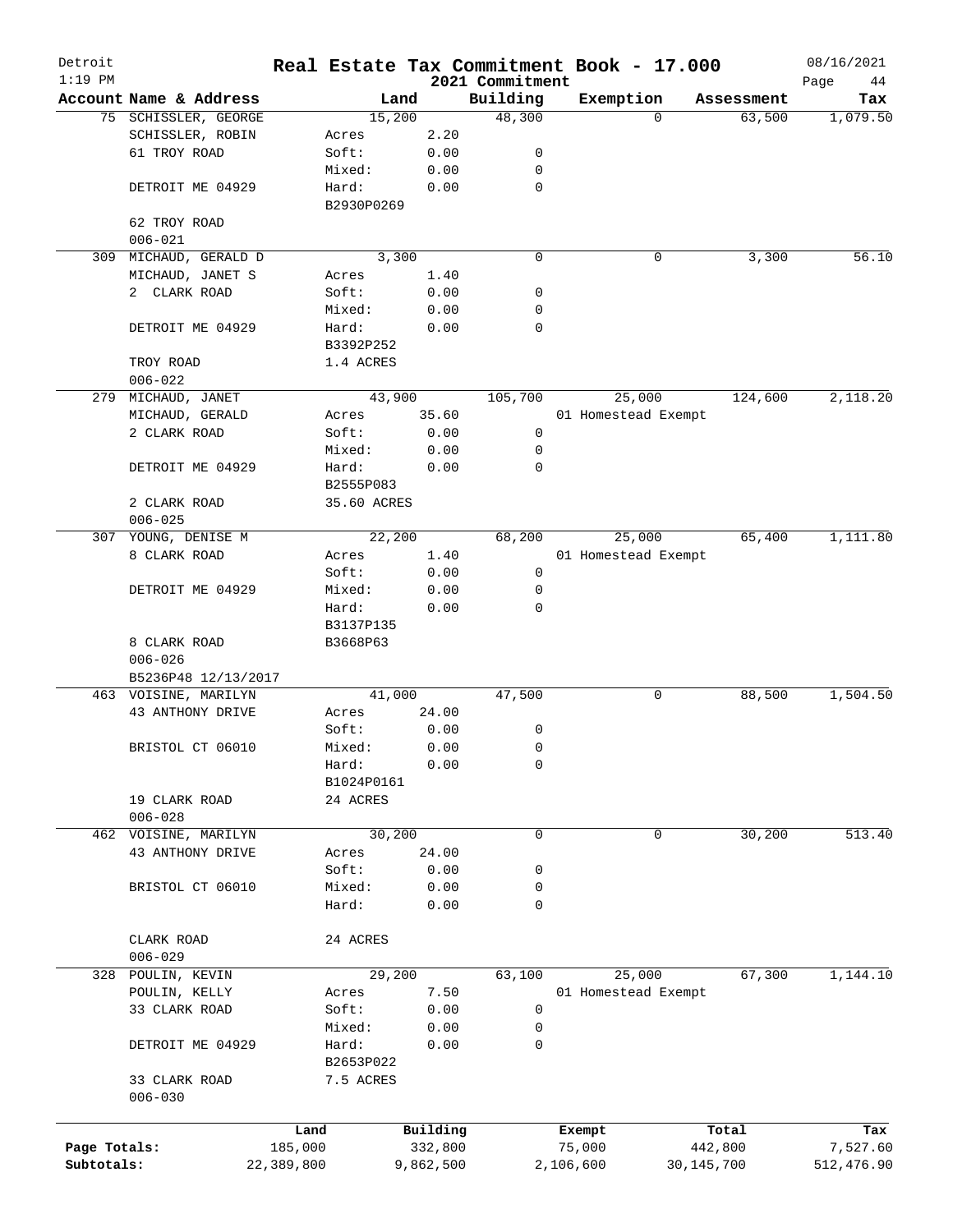| Detroit<br>$1:19$ PM |                              |                         |      | 2021 Commitment | Real Estate Tax Commitment Book - 17.000 |            | 08/16/2021<br>Page<br>45 |
|----------------------|------------------------------|-------------------------|------|-----------------|------------------------------------------|------------|--------------------------|
|                      | Account Name & Address       | Land                    |      | Building        | Exemption                                | Assessment | Tax                      |
|                      | 265 PEAVEY, DAVID E          | 22,400                  |      | 105,700         | 25,000                                   | 103, 100   | 1,752.70                 |
|                      | 38 CLARK ROAD                | Acres                   | 1.54 |                 | 01 Homestead Exempt                      |            |                          |
|                      |                              | Soft:                   | 0.00 | $\mathbf 0$     |                                          |            |                          |
|                      | DETROIT ME 04929             | Mixed:                  | 0.00 | 0               |                                          |            |                          |
|                      |                              | Hard:                   | 0.00 | 0               |                                          |            |                          |
|                      |                              | B1261P0212              |      |                 |                                          |            |                          |
|                      | 38 CLARK ROAD                | 1.54 ACRES              |      |                 |                                          |            |                          |
|                      | $006 - 031$                  |                         |      |                 |                                          |            |                          |
|                      | B4506P271 03/16/2012         |                         |      |                 |                                          |            |                          |
|                      | 750 MCGINNIS, JAMES A        | 28,400                  |      | 74,600          | 25,000                                   | 78,000     | 1,326.00                 |
|                      | MCGINNIS, MARJORIE           | Acres                   | 6.45 |                 | 01 Homestead Exempt                      |            |                          |
|                      | 42 CLARK ROAD                | Soft:                   | 0.00 | 0               |                                          |            |                          |
|                      |                              | Mixed:                  | 0.00 | 0               |                                          |            |                          |
|                      | DETROIT ME 04929             | Hard:                   | 0.00 | 0               |                                          |            |                          |
|                      |                              |                         |      |                 |                                          |            |                          |
|                      | 42 CLARK ROAD                |                         |      |                 |                                          |            |                          |
|                      | $006 - 031 - A$              |                         |      |                 |                                          |            |                          |
| 26                   | BESSEY DEVELOPMENT           | 400                     |      | 0               | 0                                        | 400        | 6.80                     |
|                      | COMPANY                      |                         |      |                 |                                          |            |                          |
|                      | $C/O$ E D BESSEY & SONS      | Acres                   | 3.00 |                 |                                          |            |                          |
|                      | PO BOX 96                    | Soft:                   | 0.00 | 0               |                                          |            |                          |
|                      | HINKLEY ME 04944             | Mixed:                  | 3.00 | 423             |                                          |            |                          |
|                      |                              | Hard:                   | 0.00 | 0               |                                          |            |                          |
|                      |                              | B0817P0392              |      |                 |                                          |            |                          |
|                      | OFF CLARK ROAD               | TREE GROWTH - 3.0 ACRES |      |                 |                                          |            |                          |
|                      | $006 - 032$                  |                         |      |                 |                                          |            |                          |
|                      | 79 COBB, FRANCIS             | 13,000                  |      | $\mathbf 0$     | 0                                        | 13,000     | 221.00                   |
|                      | COBB, SYLVIA                 | Acres                   | 1.00 |                 |                                          |            |                          |
|                      | 8 K ST                       | Soft:                   | 0.00 | 0               |                                          |            |                          |
|                      |                              | Mixed:                  | 0.00 | 0               |                                          |            |                          |
|                      | HAMPTON NH 03842             | Hard:                   | 0.00 | 0               |                                          |            |                          |
|                      |                              | B1088P0253              |      |                 |                                          |            |                          |
|                      | CLARK ROAD                   | 1 ACRE                  |      |                 |                                          |            |                          |
|                      | $006 - 033$                  |                         |      |                 |                                          |            |                          |
|                      | B1088P253                    |                         |      |                 |                                          |            |                          |
|                      | 232 WILLIAMS, ALFRED J       | 15,400                  |      | 48,500          | 31,000                                   | 32,900     | 559.30                   |
|                      | 43 CLARK RD                  | Acres                   | 1.20 |                 | 12 WW2 Vet Res.                          |            |                          |
|                      |                              | Soft:                   | 0.00 | 0               | 01 Homestead Exempt                      |            |                          |
|                      | DETROIT ME 04929             | Mixed:                  | 0.00 | 0               |                                          |            |                          |
|                      |                              | Hard:                   | 0.00 | 0               |                                          |            |                          |
|                      |                              | B2666P305               |      |                 |                                          |            |                          |
|                      | 43 CLARK ROAD                | 1.2 ACRES               |      |                 |                                          |            |                          |
|                      | $006 - 034$                  |                         |      |                 |                                          |            |                          |
|                      |                              |                         |      |                 |                                          |            |                          |
|                      | B5377P311 02/05/2019         |                         |      | 11,900          |                                          |            | 552.50                   |
| 110                  | ELKINS, NITA Y (HEIRS<br>OF) | 20,600                  |      |                 | 0                                        | 32,500     |                          |
|                      | C/O CAROL RHODUS             | Acres                   | 1.40 |                 |                                          |            |                          |
|                      | 5308 SCOREBOARD ST           | Soft:                   | 0.00 | 0               |                                          |            |                          |
|                      |                              | Mixed:                  | 0.00 | 0               |                                          |            |                          |
|                      | LAS VEGAS NV 89130           | Hard:                   | 0.00 | 0               |                                          |            |                          |
|                      |                              | B0811P1146              |      |                 |                                          |            |                          |
|                      |                              |                         |      |                 |                                          |            |                          |
|                      | 47 CLARK ROAD                | 1.4 ACRES               |      |                 |                                          |            |                          |
|                      | $006 - 035$                  |                         |      |                 |                                          |            |                          |
|                      | B811P1146                    |                         |      |                 |                                          |            |                          |
|                      |                              |                         |      |                 |                                          |            |                          |
|                      |                              |                         |      |                 |                                          |            |                          |
|                      |                              |                         |      |                 |                                          |            |                          |
|                      |                              |                         |      |                 |                                          |            |                          |

|              | Land       | Building   | Exempt    | Total      | Tax        |
|--------------|------------|------------|-----------|------------|------------|
| Page Totals: | 100,200    | 240,700    | 81,000    | 259,900    | 4,418.30   |
| Subtotals:   | 22,490,000 | 10,103,200 | 2,187,600 | 30,405,600 | 516,895.20 |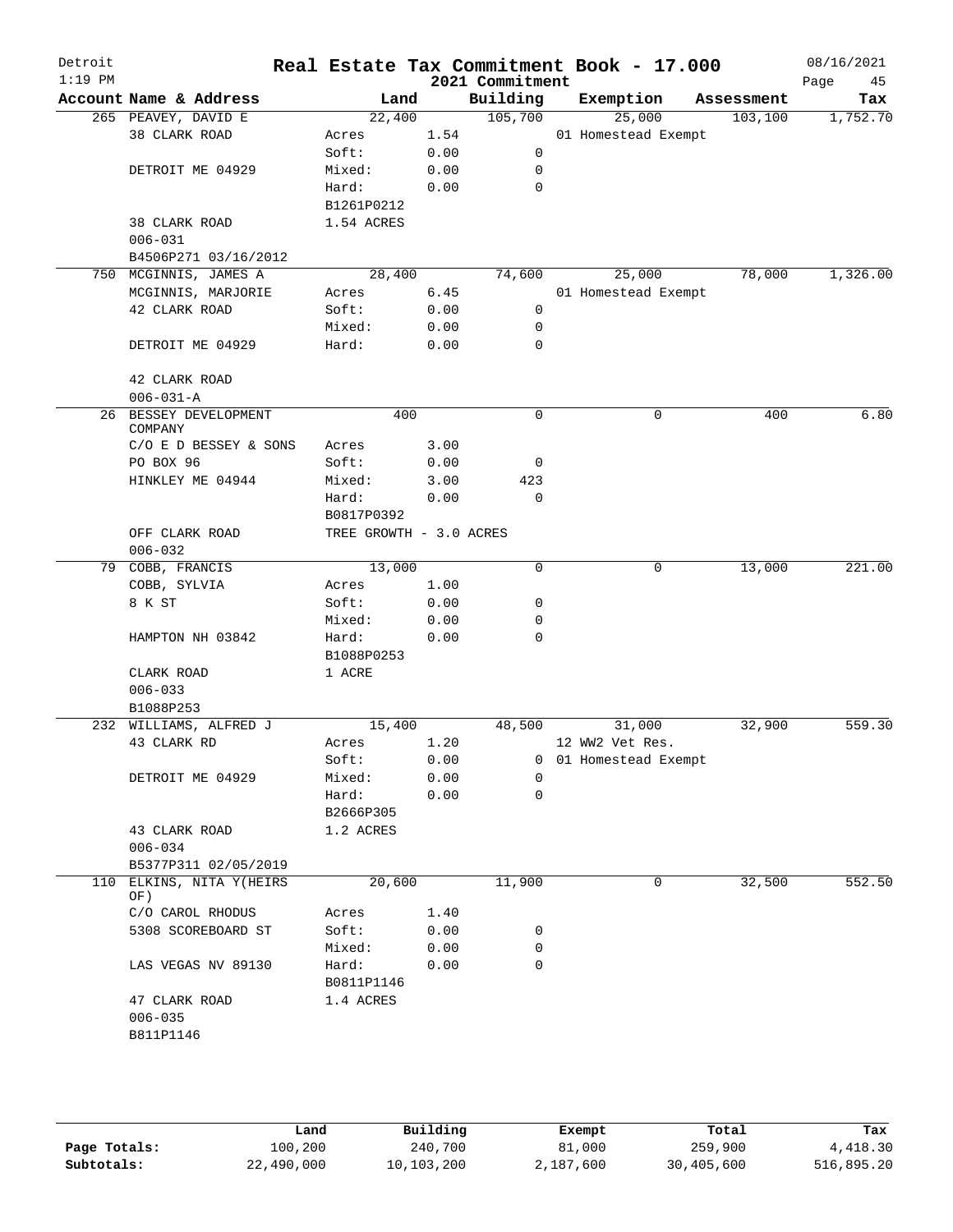| Detroit<br>$1:19$ PM |                                   |                    |       | 2021 Commitment | Real Estate Tax Commitment Book - 17.000 |            | 08/16/2021<br>46<br>Page |
|----------------------|-----------------------------------|--------------------|-------|-----------------|------------------------------------------|------------|--------------------------|
|                      | Account Name & Address            | Land               |       | Building        | Exemption                                | Assessment | Tax                      |
|                      | 106 HENRY, JOHN J                 | 24,800             |       | 47,400          | $\Omega$                                 | 72,200     | 1,227.40                 |
|                      | PO BOX 132                        | Acres              | 3.20  |                 |                                          |            |                          |
|                      |                                   | Soft:              | 0.00  | 0               |                                          |            |                          |
|                      | DETROIT ME 04929                  | Mixed:             | 0.00  | $\mathbf 0$     |                                          |            |                          |
|                      |                                   | Hard:              | 0.00  | 0               |                                          |            |                          |
|                      |                                   | B2309P0297         |       |                 |                                          |            |                          |
|                      | 48 CLARK ROAD                     | 3.2 ACRES          |       |                 |                                          |            |                          |
|                      | $006 - 036$                       |                    |       |                 |                                          |            |                          |
|                      | B2309P297                         |                    |       |                 |                                          |            |                          |
|                      | 464 VOISINE, MARILYN              | 12,800             |       | 0               | 0                                        | 12,800     | 217.60                   |
|                      | 43 ANTHONY DRIVE                  | Acres              | 2.40  |                 |                                          |            |                          |
|                      |                                   | Soft:              | 0.00  | 0               |                                          |            |                          |
|                      | BRISTOL CT 06010                  | Mixed:             | 0.00  | 0               |                                          |            |                          |
|                      |                                   | Hard:              | 0.00  | 0               |                                          |            |                          |
|                      | CLARK ROAD                        | 2.4 ACRES          |       |                 |                                          |            |                          |
|                      | $006 - 037$                       |                    |       |                 |                                          |            |                          |
|                      | 95 DESJARDINS, ROBERT R JR 41,500 |                    |       | 117,400         | 0                                        | 158,900    | 2,701.30                 |
|                      | 90 NORTH MAIN                     | Acres              | 24.60 |                 |                                          |            |                          |
|                      |                                   | Soft:              | 0.00  | 0               |                                          |            |                          |
|                      | UXBRIDGE MA 01569                 | Mixed:             | 0.00  | 0               |                                          |            |                          |
|                      |                                   | Hard:              | 0.00  | 0               |                                          |            |                          |
|                      |                                   | B1561P0102         |       |                 |                                          |            |                          |
|                      | 53 CLARK ROAD                     | 24.6 ACRES         |       |                 |                                          |            |                          |
|                      | $006 - 038$                       |                    |       |                 |                                          |            |                          |
|                      | B4647P316 03/26/2013              |                    |       |                 |                                          |            |                          |
|                      | 522 GOEWEY, TRISTAN               | 38,200             |       | 80,300          | 25,000                                   | 93,500     | 1,589.50                 |
|                      | GOEWEY, BRITTANY                  | Acres              | 5.10  |                 | 01 Homestead Exempt                      |            |                          |
|                      | 57 CLARK ROAD                     | Soft:              | 0.00  | 0               |                                          |            |                          |
|                      |                                   | Mixed:             | 0.00  | 0               |                                          |            |                          |
|                      | DETROIT ME 04929                  | Hard:              | 0.00  | $\Omega$        |                                          |            |                          |
|                      | 57 CLARK ROAD                     |                    |       |                 |                                          |            |                          |
|                      | $006 - 039$                       |                    |       |                 |                                          |            |                          |
|                      | B4915P315 06/15/2015              |                    |       |                 |                                          |            |                          |
|                      | 330 MOORE, ELISSA E               | 23,000             |       | 92,900          | 0                                        | 115,900    | 1,970.30                 |
|                      | 606 LOWER DETROIT RD              | Acres              | 2.00  |                 |                                          |            |                          |
|                      |                                   | Soft:              | 0.00  | 0               |                                          |            |                          |
|                      | PLYMOUTH ME 04969                 | Mixed:             | 0.00  | 0               |                                          |            |                          |
|                      |                                   | Hard:              | 0.00  | $\mathbf 0$     |                                          |            |                          |
|                      |                                   | B2383P0256         |       |                 |                                          |            |                          |
|                      | 63 CLARK ROAD                     | 2 ACRES            |       |                 |                                          |            |                          |
|                      | $006 - 040$                       |                    |       |                 |                                          |            |                          |
|                      | B5421P119 06/17/2019              |                    |       |                 |                                          |            |                          |
|                      | 329 WITHEE, ROBERT A              | 22,200             |       | 37,700          | 0                                        | 59,900     | 1,018.30                 |
|                      | WITHEE, GLORIA J                  | Acres              | 1.42  |                 |                                          |            |                          |
|                      | 69 CLARK ROAD                     | Soft:              | 0.00  | 0               |                                          |            |                          |
|                      |                                   | Mixed:             | 0.00  | 0               |                                          |            |                          |
|                      | DETROIT ME 04929                  | Hard:<br>B2832P321 | 0.00  | 0               |                                          |            |                          |
|                      | 65 CLARK ROAD                     |                    |       |                 |                                          |            |                          |
|                      | $006 - 041$                       |                    |       |                 |                                          |            |                          |
|                      |                                   |                    |       |                 |                                          |            |                          |

|              | Land       | Building   | Exempt    | Total      | Tax        |
|--------------|------------|------------|-----------|------------|------------|
| Page Totals: | 162,500    | 375,700    | 25,000    | 513,200    | 8,724.40   |
| Subtotals:   | 22,652,500 | 10,478,900 | 2,212,600 | 30,918,800 | 525,619.60 |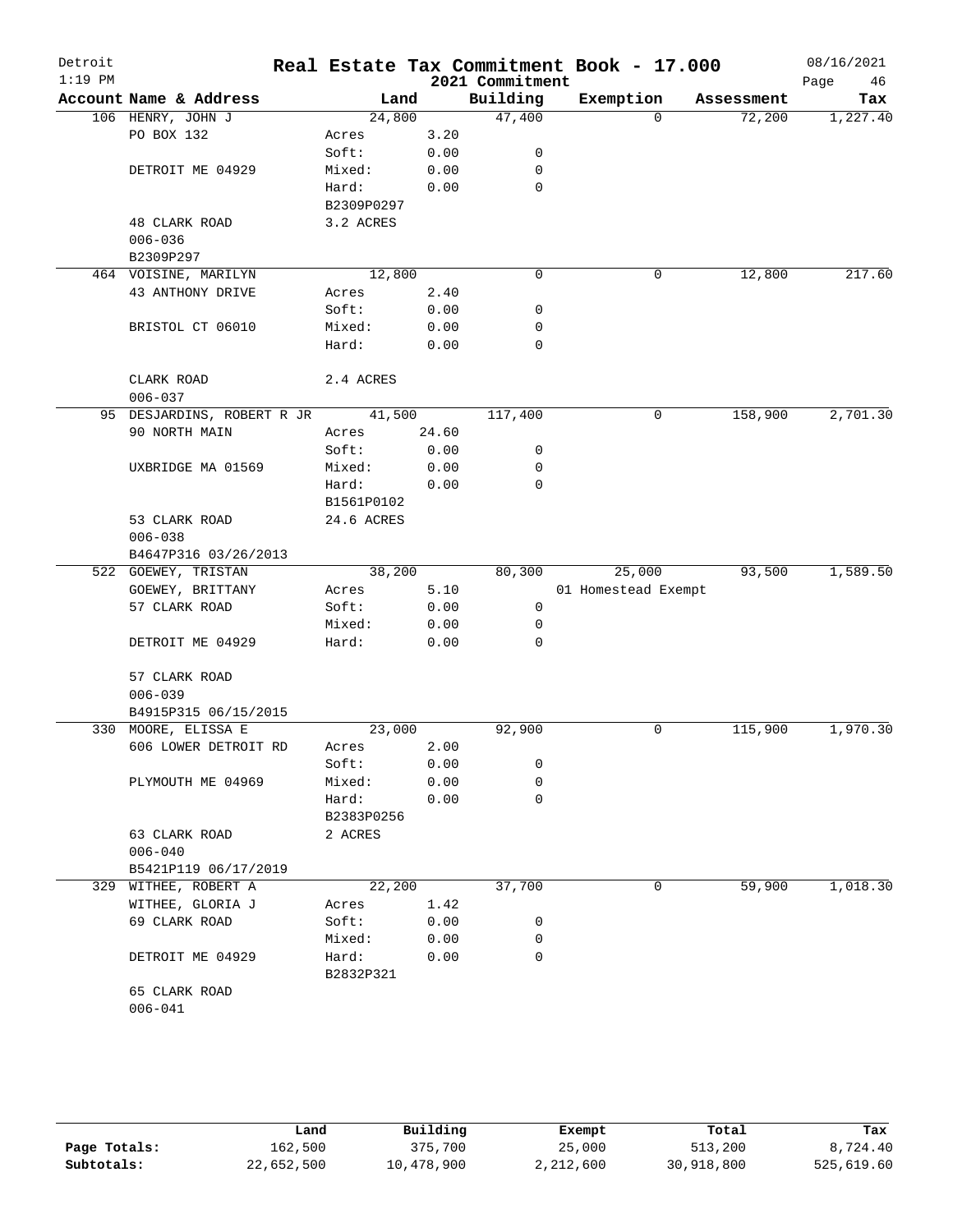| Detroit<br>$1:19$ PM |                                                                                        |                     |       | 2021 Commitment | Real Estate Tax Commitment Book - 17.000 |            | 08/16/2021<br>Page<br>47 |
|----------------------|----------------------------------------------------------------------------------------|---------------------|-------|-----------------|------------------------------------------|------------|--------------------------|
|                      | Account Name & Address                                                                 | Land                |       | Building        | Exemption                                | Assessment | Tax                      |
|                      | 502 WITHEE, ROBERT A                                                                   | 21,700              |       | 84,900          | 25,000                                   | 81,600     | 1,387.20                 |
|                      | WITHEE, G JEAN                                                                         | Acres               | 2.20  |                 | 01 Homestead Exempt                      |            |                          |
|                      | 69 CLARK ROAD                                                                          | Soft:               | 0.00  | 0               |                                          |            |                          |
|                      |                                                                                        | Mixed:              | 0.00  | 0               |                                          |            |                          |
|                      | DETROIT ME 04929                                                                       | Hard:               | 0.00  | $\mathbf 0$     |                                          |            |                          |
|                      |                                                                                        | B1641P0317          |       |                 |                                          |            |                          |
|                      | 69 CLARK ROAD                                                                          |                     |       |                 |                                          |            |                          |
|                      | $006 - 042$                                                                            |                     |       |                 |                                          |            |                          |
|                      | 74 CLARK, ALECXANDER<br>TIMOTHY                                                        | 27,400              |       | 31,100          | 0                                        | 58,500     | 994.50                   |
|                      | PO BOX 553                                                                             | Acres               | 38.00 |                 |                                          |            |                          |
|                      |                                                                                        | Soft:               | 0.00  | 0               |                                          |            |                          |
|                      | NORRIDGEWOCK ME 04957                                                                  | Mixed:              | 0.00  | 0               |                                          |            |                          |
|                      |                                                                                        | Hard:               | 0.00  | $\mathbf 0$     |                                          |            |                          |
|                      | 79 CLARK ROAD<br>$006 - 043$                                                           | 38 ACRES            |       |                 |                                          |            |                          |
|                      | B5637P231 11/25/2020 B5637P229 11/25/2020 B5637P227<br>11/25/2020 B5637P225 11/25/2020 |                     |       |                 |                                          |            |                          |
|                      | 344 READY, JOHN JR, RONALD,<br>DANIEL &                                                | 14,900              |       | 9,400           | 0                                        | 24,300     | 413.10                   |
|                      | BUBAR, ROBERTA                                                                         | Acres               | 2.00  |                 |                                          |            |                          |
|                      | C/O RONALD READY                                                                       | Soft:               | 0.00  | 0               |                                          |            |                          |
|                      | PO BOX 144                                                                             | Mixed:              | 0.00  | 0               |                                          |            |                          |
|                      | WINDSOR ME 04363                                                                       | Hard:<br>B2146P0024 | 0.00  | 0               |                                          |            |                          |
|                      | 122 TROY ROAD                                                                          | .45 ACRES           |       |                 |                                          |            |                          |
|                      | $006 - 044$                                                                            |                     |       |                 |                                          |            |                          |
|                      | 346 READY, JOHN JR, RONALD,<br>DANIEL &                                                | 33,100              |       | 0               | 0                                        | 33,100     | 562.70                   |
|                      | BUBAR, ROBERTA                                                                         | Acres               | 28.00 |                 |                                          |            |                          |
|                      | C/O READY, RONALD                                                                      | Soft:               | 0.00  | 0               |                                          |            |                          |
|                      | PO BOX 144                                                                             | Mixed:              | 0.00  | 0               |                                          |            |                          |
|                      | WINDSOR ME 04363                                                                       | Hard:               | 0.00  | 0               |                                          |            |                          |
|                      |                                                                                        | B2146P0024          |       |                 |                                          |            |                          |
|                      | TROY ROAD                                                                              | 28 ACRES            |       |                 |                                          |            |                          |
|                      | $006 - 045$                                                                            |                     |       |                 |                                          |            |                          |
|                      | 689 ROBBINS, JOHN R                                                                    | 18,000              |       | 0               | 0                                        | 18,000     | 306.00                   |
|                      | ROBBINS, BEVERLY                                                                       | Acres               | 49.00 |                 |                                          |            |                          |
|                      | 209 LINCOLN STREET                                                                     | Soft:               | 0.00  | 0               |                                          |            |                          |
|                      |                                                                                        | Mixed:              | 0.00  | 0               |                                          |            |                          |
|                      | LEWISTON ME 04240                                                                      | Hard:               | 0.00  | 0               |                                          |            |                          |
|                      |                                                                                        |                     |       |                 |                                          |            |                          |
|                      | G H LORD ROAD                                                                          |                     |       |                 |                                          |            |                          |
|                      | $006 - 046 - N - 1$                                                                    |                     |       |                 |                                          |            |                          |
|                      | B4510P122 03/15/2012 B2941P278                                                         |                     |       |                 |                                          |            |                          |
|                      | 690 ROBBINS, JOHN R                                                                    | 20,000              |       | 0               | 0                                        | 20,000     | 340.00                   |
|                      | ROBBINS, BEVERLY                                                                       | Acres               | 62.00 |                 |                                          |            |                          |
|                      | 209 LINCOLN STREET                                                                     | Soft:               | 0.00  | 0               |                                          |            |                          |
|                      |                                                                                        | Mixed:              | 0.00  | 0               |                                          |            |                          |
|                      | LEWISTON ME 04240                                                                      | Hard:               | 0.00  | $\Omega$        |                                          |            |                          |
|                      | G H LORD ROAD                                                                          |                     |       |                 |                                          |            |                          |
|                      | $006 - 046 - N - 2$                                                                    |                     |       |                 |                                          |            |                          |
|                      |                                                                                        |                     |       |                 |                                          |            |                          |
|                      | B4507P16 03/15/2012 B2941P271                                                          |                     |       |                 |                                          |            |                          |
|                      |                                                                                        |                     |       |                 |                                          |            |                          |
|                      |                                                                                        |                     |       |                 |                                          |            |                          |

|              | Land       | Building   | Exempt    | Total        | Tax        |
|--------------|------------|------------|-----------|--------------|------------|
| Page Totals: | 135,100    | 125,400    | 25,000    | 235,500      | 4,003.50   |
| Subtotals:   | 22,787,600 | 10,604,300 | 2,237,600 | 31, 154, 300 | 529,623.10 |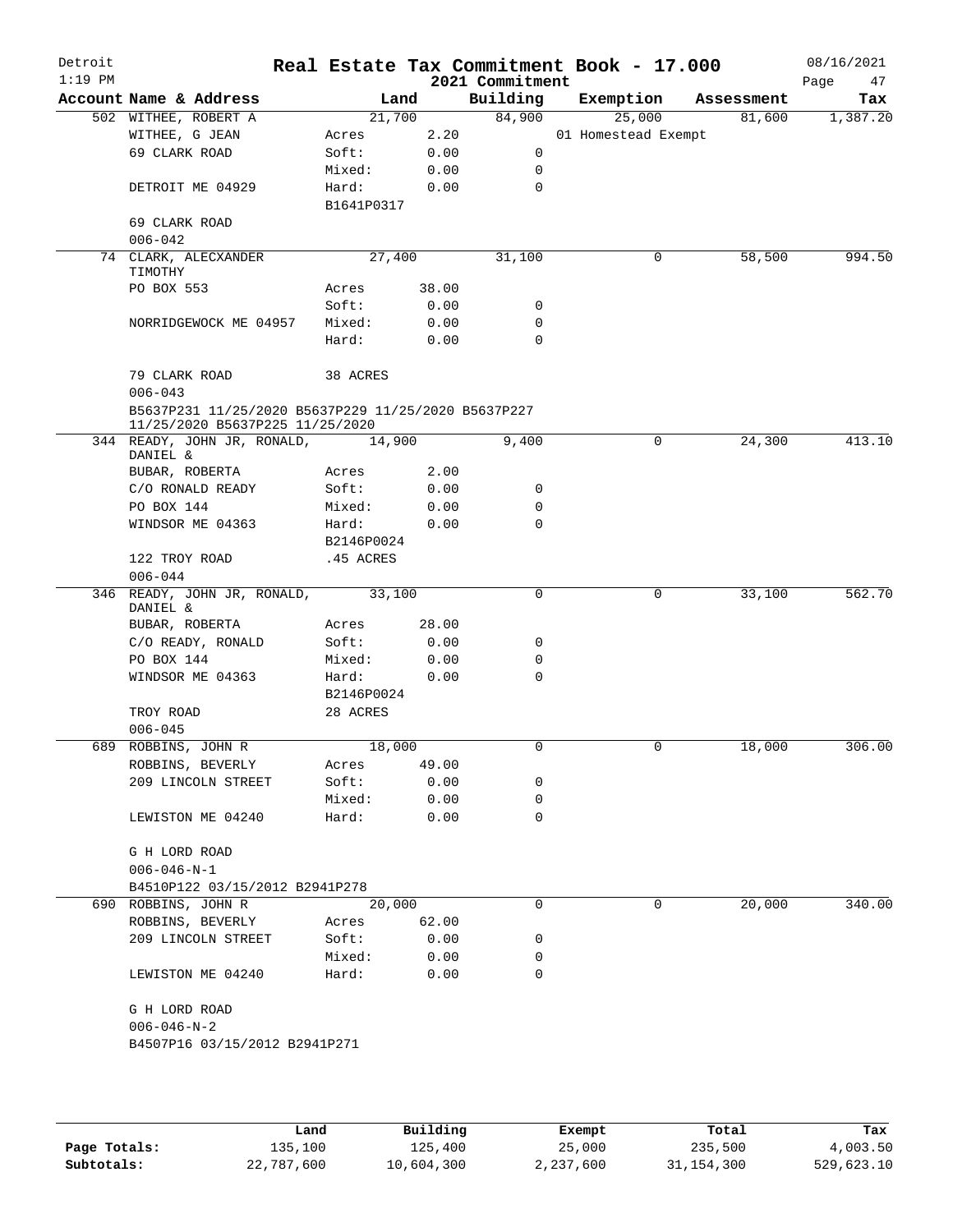| Detroit<br>$1:19$ PM |                                                                            |        |          | 2021 Commitment | Real Estate Tax Commitment Book - 17.000 |            | 08/16/2021<br>Page<br>48 |
|----------------------|----------------------------------------------------------------------------|--------|----------|-----------------|------------------------------------------|------------|--------------------------|
|                      | Account Name & Address                                                     |        | Land     | Building        | Exemption                                | Assessment | Tax                      |
|                      | 691 NEAL, JACK G                                                           |        | 16,300   | $\mathbf 0$     | $\mathbf 0$                              | 16,300     | 277.10                   |
|                      | NEAL, JOAN L                                                               | Acres  | 48.10    |                 |                                          |            |                          |
|                      | 215 TROY ROAD                                                              | Soft:  | 0.00     | 0               |                                          |            |                          |
|                      |                                                                            | Mixed: | 0.00     | 0               |                                          |            |                          |
|                      | DETROIT ME 04929                                                           | Hard:  | 0.00     | $\mathbf 0$     |                                          |            |                          |
|                      | G H LORD ROAD<br>$006 - 046 - N - 3$                                       |        |          |                 |                                          |            |                          |
|                      | B4512P329 03/08/2012 B2941P271                                             |        |          |                 |                                          |            |                          |
|                      | 692 NEAL, JACK G                                                           |        | 13,800   | $\mathbf 0$     | 0                                        | 13,800     | 234.60                   |
|                      | NEAL, JOAN L                                                               | Acres  | 44.80    |                 |                                          |            |                          |
|                      | 215 TROY ROAD                                                              | Soft:  | 0.00     | 0               |                                          |            |                          |
|                      |                                                                            | Mixed: | 0.00     | 0               |                                          |            |                          |
|                      | DETROIT ME 04929                                                           | Hard:  | 0.00     | $\mathbf 0$     |                                          |            |                          |
|                      | G H LORD ROAD<br>$006 - 046 - N - 4$                                       |        |          |                 |                                          |            |                          |
|                      | B4512P329 03/08/2012 B2941P271                                             |        |          |                 |                                          |            |                          |
|                      | 661 SLATE, SUE I                                                           |        | 21,700   | 5,900           | 0                                        | 27,600     | 469.20                   |
|                      | 976 GREENBUSH ROAD                                                         | Acres  | 1.10     |                 |                                          |            |                          |
|                      |                                                                            | Soft:  | 0.00     | 0               |                                          |            |                          |
|                      | EXETER ME 04435                                                            | Mixed: | 0.00     | 0               |                                          |            |                          |
|                      |                                                                            | Hard:  | 0.00     | 0               |                                          |            |                          |
|                      | G H LORD ROAD                                                              |        |          |                 |                                          |            |                          |
|                      | $006 - 046 - S - 1$                                                        |        |          |                 |                                          |            |                          |
|                      | B4202P266 B4202P74 08/25/2009 B2941P271                                    |        |          |                 |                                          |            |                          |
|                      | 665 NEAL, JACK G                                                           |        | 3,700    | 1,500           | 0                                        | 5,200      | 88.40                    |
|                      | NEAL, JOAN L                                                               | Acres  | 2.30     |                 |                                          |            |                          |
|                      | 215 TROY ROAD                                                              | Soft:  | 0.00     | 0               |                                          |            |                          |
|                      |                                                                            | Mixed: | 0.00     | 0               |                                          |            |                          |
|                      | DETROIT ME 04929                                                           | Hard:  | 0.00     | 0               |                                          |            |                          |
|                      | G H LORD ROAD                                                              |        |          |                 |                                          |            |                          |
|                      | $006 - 046 - S - 2$                                                        |        |          |                 |                                          |            |                          |
|                      | B5142P207 03/20/2017                                                       |        |          |                 |                                          |            |                          |
|                      | 671 NEAL, JACK G                                                           |        | 14,200   | 14,300          | 0                                        | 28,500     | 484.50                   |
|                      | NEAL, JOAN L                                                               | Acres  | 2.10     |                 |                                          |            |                          |
|                      | 215 TROY ROAD                                                              | Soft:  | 0.00     | 0               |                                          |            |                          |
|                      |                                                                            | Mixed: | 0.00     | 0               |                                          |            |                          |
|                      | DETROIT ME 04929                                                           | Hard:  | 0.00     | $\mathbf 0$     |                                          |            |                          |
|                      | 26 G H LORD ROAD                                                           |        |          |                 |                                          |            |                          |
|                      | $006 - 046 - S - 3$                                                        |        |          |                 |                                          |            |                          |
|                      | B5142P207 03/30/2017                                                       |        |          |                 |                                          |            |                          |
|                      | 672 COOK AND HUFF<br>DEVELOPMENT, INC                                      |        | 6,900    | 0               | 0                                        | 6,900      | 117.30                   |
|                      | 110 MOUNT ROAD                                                             | Acres  | 5.90     |                 |                                          |            |                          |
|                      |                                                                            | Soft:  | 0.00     | 0               |                                          |            |                          |
|                      | BURNHAM ME 04922                                                           | Mixed: | 0.00     | 0               |                                          |            |                          |
|                      |                                                                            | Hard:  | 0.00     | $\mathbf 0$     |                                          |            |                          |
|                      | 33 G H LORD ROAD                                                           |        |          |                 |                                          |            |                          |
|                      | $006 - 046 - S - 4$                                                        |        |          |                 |                                          |            |                          |
|                      | B4896P347 04/22/2015 B4309P156 08/20/2010 B4202P74<br>08/25/2009 B2941P271 |        |          |                 |                                          |            |                          |
|                      |                                                                            |        |          |                 |                                          |            |                          |
|                      |                                                                            | Land   | Building |                 | Exempt                                   | Total      | Tax                      |
|                      |                                                                            |        |          |                 |                                          |            |                          |

**Page Totals:** 26,600 21,700 0 98,300 1,671.10 **Subtotals:** 22,864,200 10,626,000 2,237,600 31,252,600 531,294.20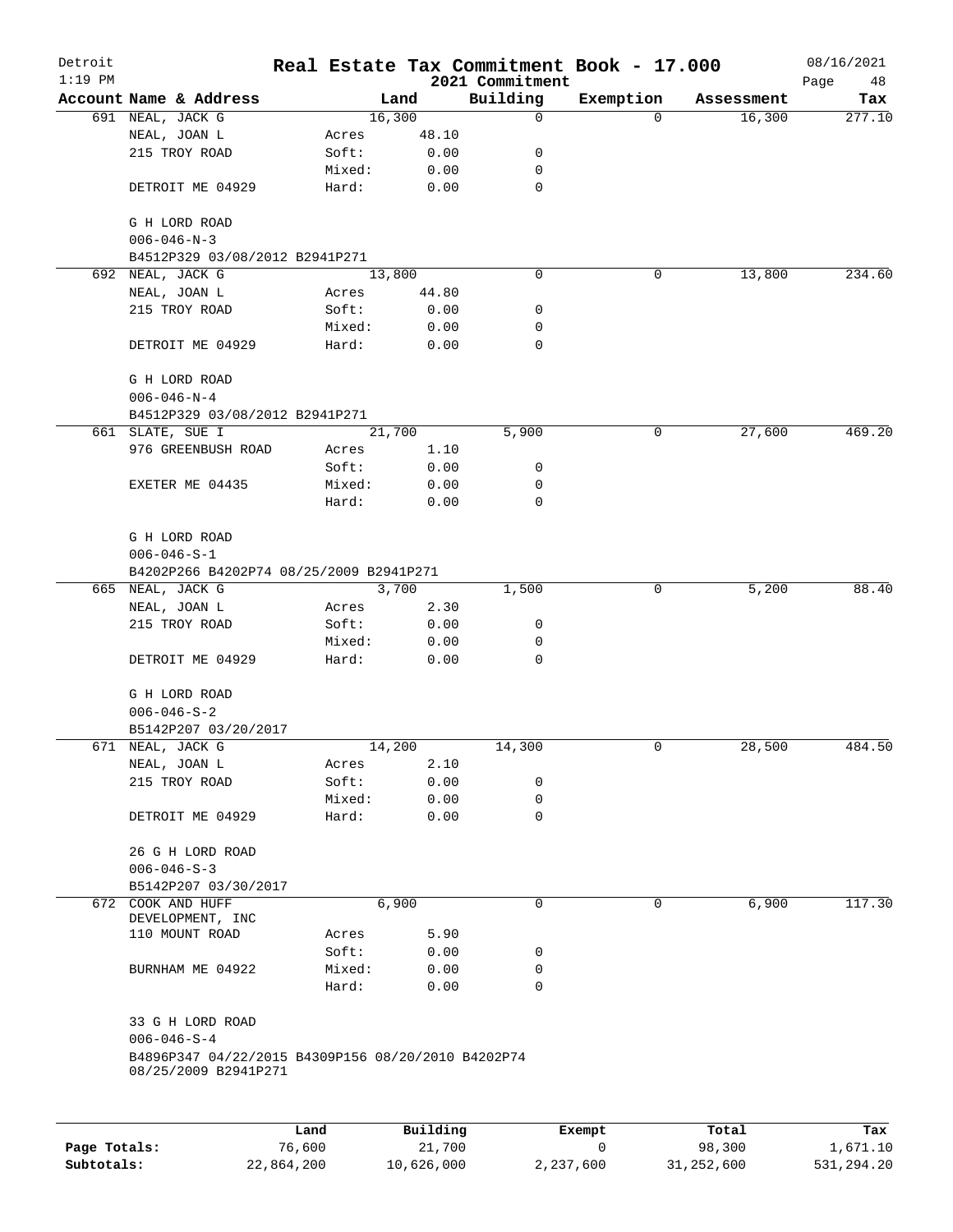| Detroit<br>$1:19$ PM |                                         |                       |       | 2021 Commitment | Real Estate Tax Commitment Book - 17.000 |            | 08/16/2021<br>Page<br>49 |
|----------------------|-----------------------------------------|-----------------------|-------|-----------------|------------------------------------------|------------|--------------------------|
|                      | Account Name & Address                  | Land                  |       | Building        | Exemption                                | Assessment | Tax                      |
|                      | 674 FITCH, WAYNE                        | 18,900                |       | 0               | $\Omega$                                 | 18,900     | 321.30                   |
|                      | 68 castle isle rd                       | Acres                 | 40.30 |                 |                                          |            |                          |
|                      |                                         | Soft:                 | 0.00  | 0               |                                          |            |                          |
|                      | BELGRADE ME 04917                       | Mixed:                | 0.00  | 0               |                                          |            |                          |
|                      |                                         | Hard:                 | 0.00  | 0               |                                          |            |                          |
|                      |                                         |                       |       |                 |                                          |            |                          |
|                      | 40 G H LORD ROAD<br>$006 - 046 - S - 5$ |                       |       |                 |                                          |            |                          |
|                      | B5379P15 02/07/2019                     |                       |       |                 |                                          |            |                          |
|                      | 673 SCHMIDT, DOUGLAS F                  | 20,700                |       | 0               | 0                                        | 20,700     | 351.90                   |
|                      | MOLEON, ROBERT D                        | Acres                 | 41.30 |                 |                                          |            |                          |
|                      | 405 LEVENSELLER RD                      | Soft:                 | 0.00  | 0               |                                          |            |                          |
|                      |                                         | Mixed:                | 0.00  | 0               |                                          |            |                          |
|                      | HOLDEN ME 04429                         | Hard:                 | 0.00  | 0               |                                          |            |                          |
|                      | G H LORD ROAD                           |                       |       |                 |                                          |            |                          |
|                      | $006 - 046 - S - 6$                     |                       |       |                 |                                          |            |                          |
|                      | B2941P241                               |                       |       |                 |                                          |            |                          |
|                      | 345 BEWLAY, TRACEY R                    | 36,000                |       | 118,000         | 25,000                                   | 129,000    | 2,193.00                 |
|                      | HOBIN, EDWARD G                         | Acres                 | 17.00 |                 | 01 Homestead Exempt                      |            |                          |
|                      | 198 WARD HILL ROAD                      | Soft:                 | 0.00  | 0               |                                          |            |                          |
|                      |                                         | Mixed:                | 0.00  | 0               |                                          |            |                          |
|                      | TROY ME 04987                           | Hard:                 | 0.00  | 0               |                                          |            |                          |
|                      | 130 TROY ROAD                           | 17 ACRES              |       |                 |                                          |            |                          |
|                      | $006 - 047$                             |                       |       |                 |                                          |            |                          |
|                      | B4898P141 04/27/2015                    |                       |       |                 |                                          |            |                          |
|                      | 290 NEAL, DORIS L                       | 20,800                |       | 59,400          | 25,000                                   | 55,200     | 938.40                   |
|                      | 133 TROY ROAD                           | Acres                 | 0.86  |                 | 01 Homestead Exempt                      |            |                          |
|                      |                                         | Soft:                 | 0.00  | $\mathsf{O}$    |                                          |            |                          |
|                      | DETROIT ME 04929                        | Mixed:                | 0.00  | 0               |                                          |            |                          |
|                      |                                         | Hard:                 | 0.00  | $\Omega$        |                                          |            |                          |
|                      |                                         | B3517P218             |       | (LIFE ESTATE)   |                                          |            |                          |
|                      | 133 TROY ROAD                           | .86 ACRE - HOME PLACE |       |                 |                                          |            |                          |
|                      | $006 - 048$                             |                       |       |                 |                                          |            |                          |
| 37                   | BRANN, ROSALIE (HEIRS<br>OF)            | 51,000                |       | 77,500          | 0                                        | 128,500    | 2,184.50                 |
|                      | C/O DEBRA M. IRISH                      | Acres                 | 14.00 |                 |                                          |            |                          |
|                      | PO BOX 388                              | Soft:                 | 0.00  | 0               |                                          |            |                          |
|                      | CLINTON ME 04927                        | Mixed:                | 0.00  | 0               |                                          |            |                          |
|                      |                                         | Hard:                 | 0.00  | 0               |                                          |            |                          |
|                      |                                         | B0663P0174            |       |                 |                                          |            |                          |
|                      | 2 BRANN PLACE                           | 14 ACRES              |       |                 |                                          |            |                          |
|                      | $006 - 049$                             |                       |       |                 |                                          |            |                          |
|                      | B663P174                                |                       |       |                 |                                          |            |                          |
|                      | 36 BRANN, MICHAEL W                     |                       | 0     | 5,700           | 5,700                                    | $\Omega$   | 0.00                     |
|                      | 4 BRANN PLACE                           |                       |       |                 | 01 Homestead Exempt                      |            |                          |
|                      | DETROIT ME 04929                        |                       |       |                 |                                          |            |                          |
|                      | 4 BRANN PLACE                           | M/H                   |       |                 |                                          |            |                          |
|                      | $006 - 049 - ON$                        |                       |       |                 |                                          |            |                          |
|                      |                                         |                       |       |                 |                                          |            |                          |
|                      |                                         |                       |       |                 |                                          |            |                          |

|              | Land       | Building   | Exempt    | Total      | Tax          |
|--------------|------------|------------|-----------|------------|--------------|
| Page Totals: | 147,400    | 260,600    | 55,700    | 352,300    | 5,989.10     |
| Subtotals:   | 23,011,600 | 10,886,600 | 2,293,300 | 31,604,900 | 537, 283, 30 |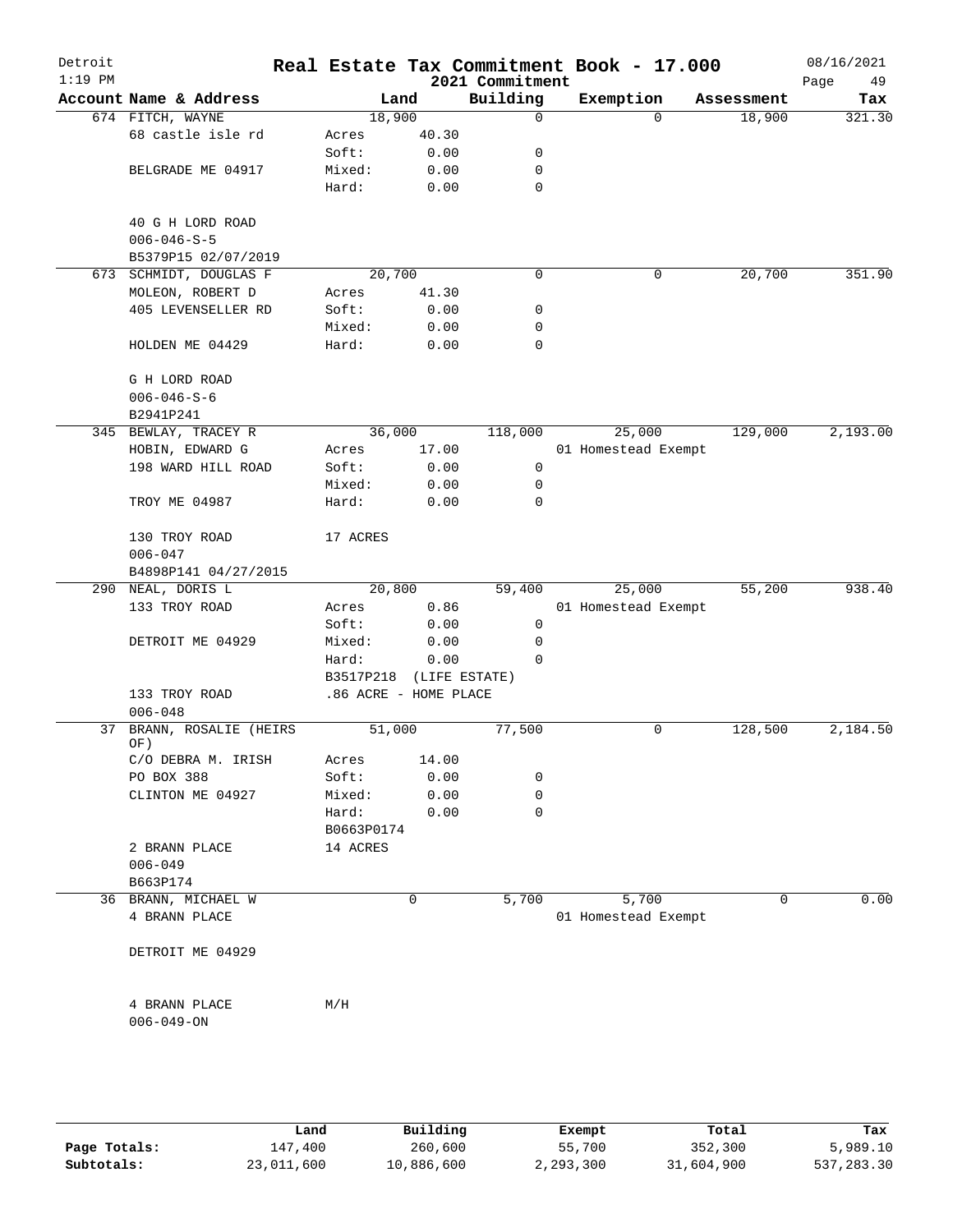| Detroit<br>$1:19$ PM |                                         |                    |        | 2021 Commitment             | Real Estate Tax Commitment Book - 17.000 |            | 08/16/2021<br>Page<br>50 |
|----------------------|-----------------------------------------|--------------------|--------|-----------------------------|------------------------------------------|------------|--------------------------|
|                      | Account Name & Address                  |                    | Land   | Building                    | Exemption                                | Assessment | Tax                      |
|                      | 507 BALLARD, TRACY L                    | 32,500             |        | 49,600                      | 25,000                                   | 57,100     | 970.70                   |
|                      | 149 TROY RD                             | Acres              | 12.20  |                             | 01 Homestead Exempt                      |            |                          |
|                      |                                         | Soft:              | 0.00   | $\mathbf 0$                 |                                          |            |                          |
|                      | DETROIT ME 04929                        | Mixed:             | 0.00   | 0                           |                                          |            |                          |
|                      |                                         | Hard:              | 0.00   | $\Omega$                    |                                          |            |                          |
|                      |                                         | B2595P067          |        |                             |                                          |            |                          |
|                      | 149 TROY ROAD                           | 12.2 ACRES         |        |                             |                                          |            |                          |
|                      | $006 - 050$                             |                    |        |                             |                                          |            |                          |
|                      | 304 PARENT, GORDON                      | 28,700             |        | 32,900                      | 31,000                                   | 30,600     | 520.20                   |
|                      | PARENT, DEBRA CANDACE                   | Acres              | 6.90   |                             | 01 Homestead Exempt                      |            |                          |
|                      | PO BOX 113                              | Soft:              | 0.00   |                             | 0 12 WW2 Vet Res.                        |            |                          |
|                      | DETROIT ME 04929                        | Mixed:             | 0.00   | 0                           |                                          |            |                          |
|                      |                                         | Hard:              | 0.00   | $\Omega$                    |                                          |            |                          |
|                      |                                         | B6312P262 3720P147 |        |                             |                                          |            |                          |
|                      | 163 TROY ROAD                           | 6.9 ACRES          |        |                             |                                          |            |                          |
|                      | $006 - 051$                             |                    |        |                             |                                          |            |                          |
|                      | 305 MORTON, JENNIFER M                  | 60,100             |        | 115,300                     | 0                                        | 175,400    | 2,981.80                 |
|                      | MORTON, AARON E                         | Acres              | 81.00  |                             |                                          |            |                          |
|                      | 164 TROY RD                             | Soft:              | 0.00   | 0                           |                                          |            |                          |
|                      |                                         | Mixed:             | 0.00   | 0                           |                                          |            |                          |
|                      | DETROIT ME 04929                        | Hard:              | 0.00   | 0                           |                                          |            |                          |
|                      | 164 TROY ROAD                           |                    |        | 81 ACRES - ACROSS FROM HOME |                                          |            |                          |
|                      | $006 - 052$                             |                    |        |                             |                                          |            |                          |
|                      | B5040P118 06/22/2016                    |                    |        |                             |                                          |            |                          |
|                      | 436 TEMPLE, LEAMAN M                    | 81,800             |        | 101,400                     | 25,000                                   | 158,200    | 2,689.40                 |
|                      | 179 TROY RD                             | Acres              | 115.00 |                             | 01 Homestead Exempt                      |            |                          |
|                      |                                         | Soft:              | 0.00   | 0                           |                                          |            |                          |
|                      | DETROIT ME 04929                        | Mixed:             | 0.00   | 0                           |                                          |            |                          |
|                      |                                         | Hard:<br>B3344P051 | 0.00   | $\Omega$                    |                                          |            |                          |
|                      | 179 TROY ROAD                           |                    |        |                             |                                          |            |                          |
|                      | $006 - 053$                             |                    |        |                             |                                          |            |                          |
|                      | B3934P190 11/14/2007                    |                    |        |                             |                                          |            |                          |
| 437                  | TEMPLE, LEAMAN M                        | 21,500             |        | 0                           | 0                                        | 21,500     | 365.50                   |
|                      | 179 TROY RD                             | Acres              | 11.81  |                             |                                          |            |                          |
|                      |                                         | Soft:              | 0.00   | 0                           |                                          |            |                          |
|                      | DETROIT ME 04929                        | Mixed:             | 0.00   | 0                           |                                          |            |                          |
|                      |                                         | Hard:<br>B3344P051 | 0.00   | 0                           |                                          |            |                          |
|                      | TROY ROAD                               |                    |        |                             |                                          |            |                          |
|                      | $006 - 054$                             |                    |        |                             |                                          |            |                          |
|                      | B3934P190 11/14/2007                    |                    |        |                             |                                          |            |                          |
|                      | 714 SWITZER, DENISE M                   | 23,000             |        | 37,000                      | 25,000                                   | 35,000     | 595.00                   |
|                      | WALUK, ANN M                            | Acres              | 2.00   |                             | 01 Homestead Exempt                      |            |                          |
|                      | 66 BERRY ROAD                           | Soft:              | 0.00   | 0                           |                                          |            |                          |
|                      |                                         | Mixed:             | 0.00   | 0                           |                                          |            |                          |
|                      | PITTSFIELD ME 04967                     | Hard:              | 0.00   | $\mathbf 0$                 |                                          |            |                          |
|                      | 15 TUTTLE ROAD                          |                    |        |                             |                                          |            |                          |
|                      | $006 - 054 - A$                         |                    |        |                             |                                          |            |                          |
|                      | B4212P40 10/30/2009 B4182P59 08/19/2009 |                    |        |                             |                                          |            |                          |
|                      |                                         |                    |        |                             |                                          |            |                          |
|                      |                                         |                    |        |                             |                                          |            |                          |

|              | Land         | Building   | Exempt    | Total      | Tax        |
|--------------|--------------|------------|-----------|------------|------------|
| Page Totals: | 247,600      | 336,200    | 106,000   | 477,800    | 8,122.60   |
| Subtotals:   | 23, 259, 200 | 11,222,800 | 2,399,300 | 32,082,700 | 545,405.90 |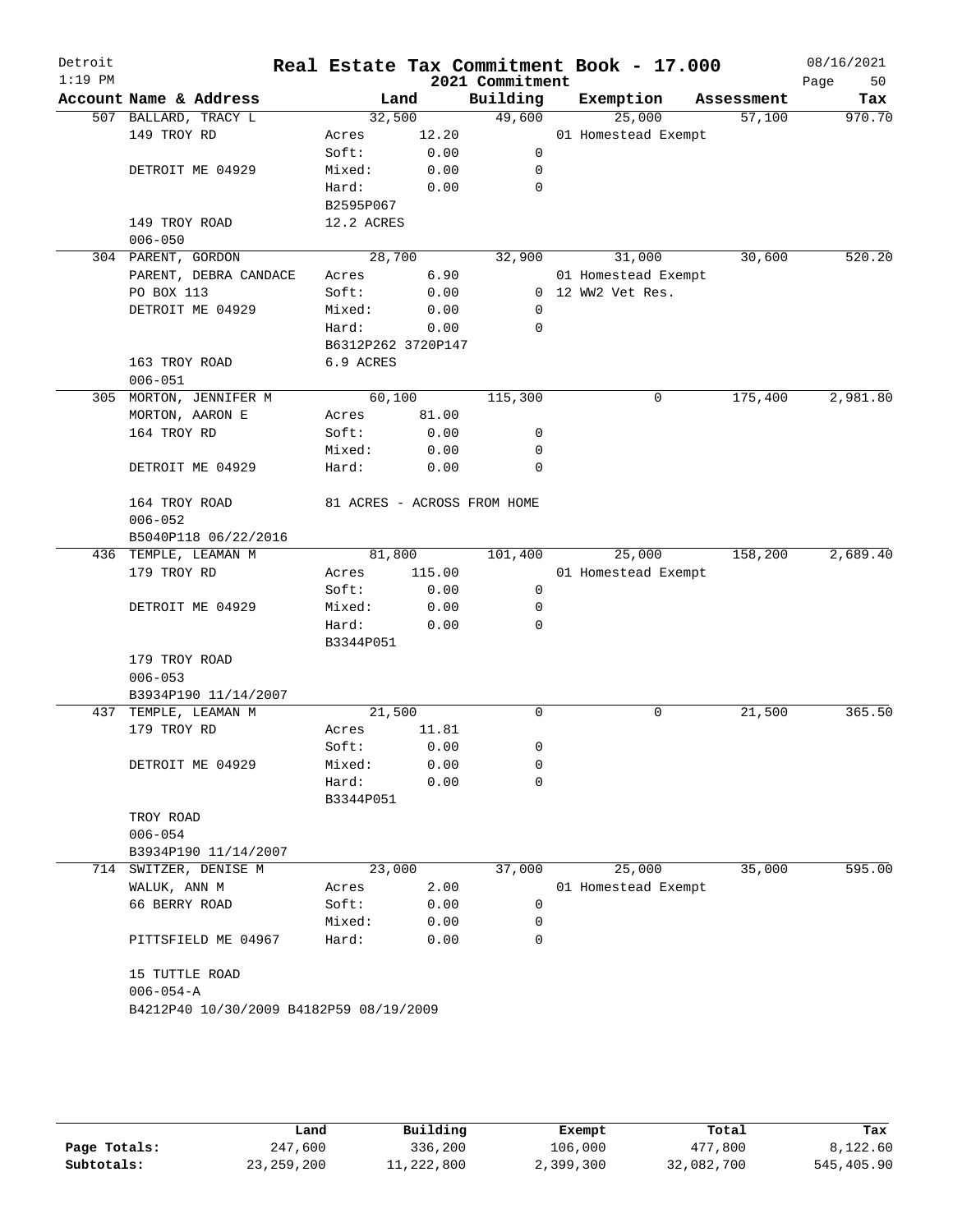|                                      |                                                                                                                                   |                                                            | 2021 Commitment                                                                                                                                              | Real Estate Tax Commitment Book - 17.000                                                                  |            | 08/16/2021<br>Page<br>51                         |
|--------------------------------------|-----------------------------------------------------------------------------------------------------------------------------------|------------------------------------------------------------|--------------------------------------------------------------------------------------------------------------------------------------------------------------|-----------------------------------------------------------------------------------------------------------|------------|--------------------------------------------------|
| Account Name & Address               |                                                                                                                                   |                                                            |                                                                                                                                                              | Exemption                                                                                                 | Assessment | Tax                                              |
| 323 DYER, LAUREL N                   |                                                                                                                                   |                                                            | 8,300                                                                                                                                                        | 25,000                                                                                                    | 5,600      | 95.20                                            |
| C/O DARRIN DYER                      | Acres                                                                                                                             | 1.50                                                       |                                                                                                                                                              |                                                                                                           |            |                                                  |
| 54 ELLA GERALD RD                    | Soft:                                                                                                                             | 0.00                                                       | 0                                                                                                                                                            |                                                                                                           |            |                                                  |
|                                      | Mixed:                                                                                                                            | 0.00                                                       | 0                                                                                                                                                            |                                                                                                           |            |                                                  |
| CANAAN ME 04924                      | Hard:                                                                                                                             | 0.00                                                       | 0                                                                                                                                                            |                                                                                                           |            |                                                  |
|                                      |                                                                                                                                   |                                                            |                                                                                                                                                              |                                                                                                           |            |                                                  |
| 205 TROY ROAD                        |                                                                                                                                   |                                                            |                                                                                                                                                              |                                                                                                           |            |                                                  |
| $006 - 055$                          |                                                                                                                                   |                                                            |                                                                                                                                                              |                                                                                                           |            |                                                  |
| B2057P177                            |                                                                                                                                   |                                                            |                                                                                                                                                              |                                                                                                           |            |                                                  |
|                                      |                                                                                                                                   |                                                            | 600                                                                                                                                                          | 0                                                                                                         |            | 102.00                                           |
| NEAL, JOAN L                         | Acres                                                                                                                             | 10.00                                                      |                                                                                                                                                              |                                                                                                           |            |                                                  |
| 215 TROY ROAD                        | Soft:                                                                                                                             | 0.00                                                       | 0                                                                                                                                                            |                                                                                                           |            |                                                  |
|                                      | Mixed:                                                                                                                            | 0.00                                                       | 0                                                                                                                                                            |                                                                                                           |            |                                                  |
| DETROIT ME 04929                     | Hard:                                                                                                                             | 0.00                                                       | 0                                                                                                                                                            |                                                                                                           |            |                                                  |
| OFF TROY ROAD                        |                                                                                                                                   |                                                            |                                                                                                                                                              |                                                                                                           |            |                                                  |
| $006 - 056$                          |                                                                                                                                   |                                                            |                                                                                                                                                              |                                                                                                           |            |                                                  |
| B4948P166 08/28/2015                 |                                                                                                                                   |                                                            |                                                                                                                                                              |                                                                                                           |            |                                                  |
|                                      |                                                                                                                                   |                                                            |                                                                                                                                                              | 0                                                                                                         |            | 477.70                                           |
| CHUTE, CRYSTAL                       | Acres                                                                                                                             | 43.00                                                      |                                                                                                                                                              |                                                                                                           |            |                                                  |
| 278 NORTH MAIN ST                    | Soft:                                                                                                                             | 0.00                                                       | 0                                                                                                                                                            |                                                                                                           |            |                                                  |
|                                      | Mixed:                                                                                                                            | 0.00                                                       | 0                                                                                                                                                            |                                                                                                           |            |                                                  |
| PITTSFIELD ME 04967                  | Hard:                                                                                                                             | 0.00                                                       | 0                                                                                                                                                            |                                                                                                           |            |                                                  |
|                                      |                                                                                                                                   |                                                            |                                                                                                                                                              |                                                                                                           |            |                                                  |
| $006 - 057$                          |                                                                                                                                   |                                                            |                                                                                                                                                              |                                                                                                           |            |                                                  |
|                                      |                                                                                                                                   |                                                            |                                                                                                                                                              |                                                                                                           |            |                                                  |
| 132 NEAL, JACK G                     |                                                                                                                                   | 3,000                                                      |                                                                                                                                                              | 0                                                                                                         | 3,000      | 51.00                                            |
| 215 TROY ROAD                        | Acres                                                                                                                             | 15.00                                                      |                                                                                                                                                              |                                                                                                           |            |                                                  |
|                                      | Soft:                                                                                                                             | 0.00                                                       | 0                                                                                                                                                            |                                                                                                           |            |                                                  |
| DETROIT ME 04929                     | Mixed:                                                                                                                            | 0.00                                                       | 0                                                                                                                                                            |                                                                                                           |            |                                                  |
|                                      | Hard:                                                                                                                             | 0.00                                                       | 0                                                                                                                                                            |                                                                                                           |            |                                                  |
|                                      | B2872P062                                                                                                                         |                                                            |                                                                                                                                                              |                                                                                                           |            |                                                  |
| OFF TROY ROAD                        |                                                                                                                                   |                                                            |                                                                                                                                                              |                                                                                                           |            |                                                  |
| $006 - 058$                          |                                                                                                                                   |                                                            |                                                                                                                                                              |                                                                                                           |            |                                                  |
| B4312P94 08/30/2010                  |                                                                                                                                   |                                                            |                                                                                                                                                              |                                                                                                           |            |                                                  |
| 180 NEAL, JACK G                     |                                                                                                                                   |                                                            | 0                                                                                                                                                            | $\mathbf 0$                                                                                               | 5,400      | 91.80                                            |
| NEAL, JOAN                           | Acres                                                                                                                             | 15.00                                                      |                                                                                                                                                              |                                                                                                           |            |                                                  |
| 215 TROY ROAD                        | Soft:                                                                                                                             | 0.00                                                       | 0                                                                                                                                                            |                                                                                                           |            |                                                  |
|                                      | Mixed:                                                                                                                            | 0.00                                                       | 0                                                                                                                                                            |                                                                                                           |            |                                                  |
| DETROIT ME 04929                     | Hard:                                                                                                                             | 0.00                                                       | 0                                                                                                                                                            |                                                                                                           |            |                                                  |
|                                      |                                                                                                                                   |                                                            |                                                                                                                                                              |                                                                                                           |            |                                                  |
| OFF TROY ROAD                        | 15 ACRES                                                                                                                          |                                                            |                                                                                                                                                              |                                                                                                           |            |                                                  |
|                                      |                                                                                                                                   |                                                            |                                                                                                                                                              |                                                                                                           |            | 691.90                                           |
|                                      |                                                                                                                                   |                                                            |                                                                                                                                                              |                                                                                                           |            |                                                  |
|                                      |                                                                                                                                   |                                                            |                                                                                                                                                              |                                                                                                           |            |                                                  |
|                                      |                                                                                                                                   |                                                            |                                                                                                                                                              |                                                                                                           |            |                                                  |
|                                      |                                                                                                                                   |                                                            |                                                                                                                                                              |                                                                                                           |            |                                                  |
|                                      |                                                                                                                                   |                                                            |                                                                                                                                                              |                                                                                                           |            |                                                  |
|                                      |                                                                                                                                   |                                                            |                                                                                                                                                              |                                                                                                           |            |                                                  |
| 73 Troy Road                         |                                                                                                                                   |                                                            |                                                                                                                                                              |                                                                                                           |            |                                                  |
|                                      |                                                                                                                                   |                                                            |                                                                                                                                                              |                                                                                                           |            |                                                  |
| $006 - 15 - B$<br>B5457P1 09/03/2019 |                                                                                                                                   |                                                            |                                                                                                                                                              |                                                                                                           |            |                                                  |
|                                      | 492 NEAL, JACK G<br>196 CHUTE, DONALD C<br>217 TROY ROAD<br>$006 - 059$<br>726 SCHISSLER, KIM W<br>P.O. BOX 3<br>DETROIT ME 04929 | B4059P321<br>43 ACRES<br>Acres<br>Soft:<br>Mixed:<br>Hard: | Land<br>22,300<br>B2057P0177<br>5,400<br>20,900<br>B4312P94 08/30/2010 B4059P321 09/26/2008<br>5,400<br>B2268P0328<br>14,900<br>3.82<br>0.00<br>0.00<br>0.00 | Building<br>10 ACRES - NO ROAD ACCESS<br>7,200<br>0<br>25,800<br>0<br>0<br>$\Omega$<br>B3356P168 07/28/04 | 0          | 01 Homestead Exempt<br>6,000<br>28,100<br>40,700 |

|              | Land         | Building   | Exempt    | Total      | Tax        |
|--------------|--------------|------------|-----------|------------|------------|
| Page Totals: | 71,900       | 41,900     | 25,000    | 88,800     | 1,509.60   |
| Subtotals:   | 23, 331, 100 | 11,264,700 | 2,424,300 | 32,171,500 | 546,915.50 |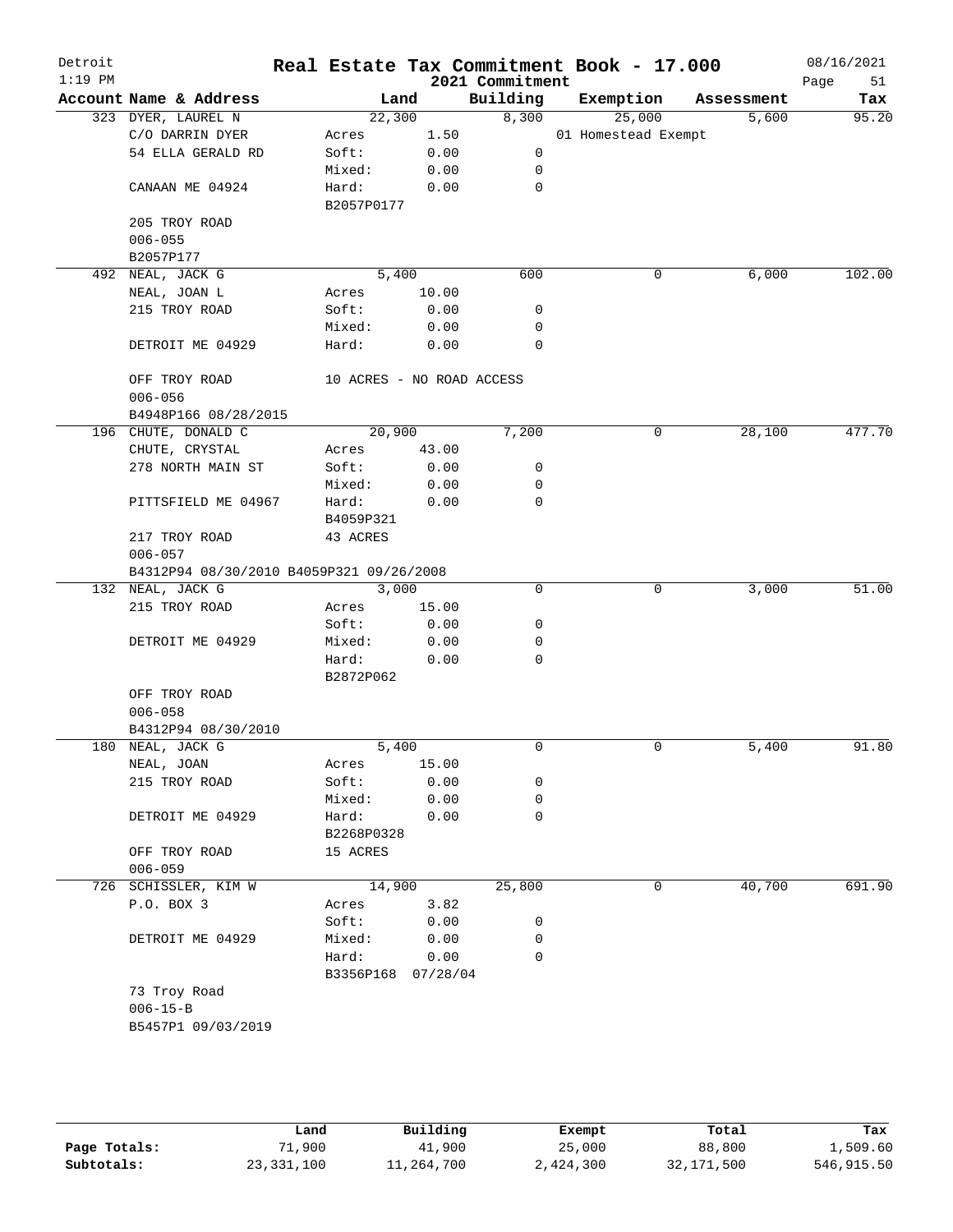| Detroit<br>$1:19$ PM |                         | Real Estate Tax Commitment Book - 17.000 |      | 2021 Commitment |                       |            | 08/16/2021<br>52<br>Page |
|----------------------|-------------------------|------------------------------------------|------|-----------------|-----------------------|------------|--------------------------|
|                      | Account Name & Address  | Land                                     |      | Building        | Exemption             | Assessment | Tax                      |
|                      | 728 SCHISSLER, MAXINE   | 22,200                                   |      | 103,300         | 31,000                | 94,500     | 1,606.50                 |
|                      | 65 TROY RD              | Acres                                    | 1.42 |                 | 24 WW2 Widow NonRes   |            |                          |
|                      |                         | Soft:                                    | 0.00 |                 | 0 01 Homestead Exempt |            |                          |
|                      | DETROIT ME 04929        | Mixed:                                   | 0.00 | 0               |                       |            |                          |
|                      |                         | Hard:                                    | 0.00 | $\mathbf 0$     |                       |            |                          |
|                      |                         | B3403P296                                |      |                 |                       |            |                          |
|                      | 65 Troy Road            |                                          |      |                 |                       |            |                          |
|                      | $006 - 15 - D$          |                                          |      |                 |                       |            |                          |
| 248                  | MALOON, TODD E          | 18,200                                   |      | 98,800          | 25,000                | 92,000     | 1,564.00                 |
|                      | P.O. BOX 355            | Acres                                    | 2.40 |                 | 01 Homestead Exempt   |            |                          |
|                      |                         | Soft:                                    | 0.00 | $\mathbf 0$     |                       |            |                          |
|                      | PITTSFIELD ME 04967     | Mixed:                                   | 0.00 | 0               |                       |            |                          |
|                      |                         | Hard:                                    | 0.00 | 0               |                       |            |                          |
|                      |                         | B1620P0213                               |      |                 |                       |            |                          |
|                      | 161 DOGTOWN ROAD        |                                          |      |                 |                       |            |                          |
|                      | $007 - 001$             |                                          |      |                 |                       |            |                          |
|                      | 249 MALOON, TROY T      | 18,000                                   |      | 91,700          | 25,000                | 84,700     | 1,439.90                 |
|                      | MALOON, MELISSA E       | Acres                                    | 2.30 |                 | 01 Homestead Exempt   |            |                          |
|                      | 159 DOGTOWN ROAD        | Soft:                                    | 0.00 | $\mathsf{O}$    |                       |            |                          |
|                      |                         | Mixed:                                   | 0.00 | 0               |                       |            |                          |
|                      | DETROIT ME 04929        | Hard:                                    | 0.00 | $\mathbf 0$     |                       |            |                          |
|                      |                         | B1705P0307                               |      |                 |                       |            |                          |
|                      | 159 DOGTOWN ROAD        |                                          |      |                 |                       |            |                          |
|                      | $007 - 002$             |                                          |      |                 |                       |            |                          |
|                      | 478 WEST, CHRISTOPHER H | 17,800                                   |      | 68,900          | 25,000                | 61,700     | 1,048.90                 |
|                      | 155 DOGTOWN ROAD        | Acres                                    | 2.10 |                 | 01 Homestead Exempt   |            |                          |
|                      |                         | Soft:                                    | 0.00 | $\mathsf{O}$    |                       |            |                          |
|                      | DETROIT ME 04929        | Mixed:                                   | 0.00 | 0               |                       |            |                          |
|                      |                         | Hard:                                    | 0.00 | 0               |                       |            |                          |
|                      |                         | B1430P0345                               |      |                 |                       |            |                          |
|                      | 155 DOGTOWN ROAD        | 2.1 ACRES                                |      |                 |                       |            |                          |
|                      | $007 - 003$             |                                          |      |                 |                       |            |                          |
|                      | B1430P345               |                                          |      |                 |                       |            |                          |
|                      | 595 NICHOLSON, ROBERT   | 23,000                                   |      | 7,600           | 0                     | 30,600     | 520.20                   |
|                      | 125 DOGTOWN ROAD        | Acres                                    | 6.43 |                 |                       |            |                          |
|                      |                         | Soft:                                    | 0.00 | 0               |                       |            |                          |
|                      | DETROIT ME 04929        | Mixed:                                   | 0.00 | $\mathbf 0$     |                       |            |                          |
|                      |                         | Hard:                                    | 0.00 | 0               |                       |            |                          |
|                      |                         | B4851P0342                               |      |                 |                       |            |                          |
|                      | 125 DOGTOWN ROAD        | 6.43 ACRES                               |      |                 |                       |            |                          |
|                      | $007 - 004 - 1$         |                                          |      |                 |                       |            |                          |
|                      | B5255P90 02/26/2018     |                                          |      |                 |                       |            |                          |
|                      | 594 MACINTOSH, DIANE    | 23,000                                   |      | 10,000          | 0                     | 33,000     | 561.00                   |
|                      | PO BOX 36               | Acres                                    | 6.43 |                 |                       |            |                          |
|                      |                         | Soft:                                    | 0.00 | 0               |                       |            |                          |
|                      | NEWPORT ME 04953        | Mixed:                                   | 0.00 | 0               |                       |            |                          |
|                      |                         | Hard:                                    | 0.00 | 0               |                       |            |                          |
|                      |                         |                                          |      |                 |                       |            |                          |
|                      | 119 DOGTOWN ROAD        |                                          |      |                 |                       |            |                          |
|                      | $007 - 004 - 2$         |                                          |      |                 |                       |            |                          |
|                      | B5121P149 01/20/2017    |                                          |      |                 |                       |            |                          |
|                      |                         |                                          |      |                 |                       |            |                          |
|                      |                         |                                          |      |                 |                       |            |                          |
|                      |                         |                                          |      |                 |                       |            |                          |

|              | Land         | Building   | Exempt    | Total      | Tax        |  |
|--------------|--------------|------------|-----------|------------|------------|--|
| Page Totals: | 122,200      | 380,300    | 106,000   | 396,500    | 6,740.50   |  |
| Subtotals:   | 23, 453, 300 | 11,645,000 | 2,530,300 | 32,568,000 | 553,656.00 |  |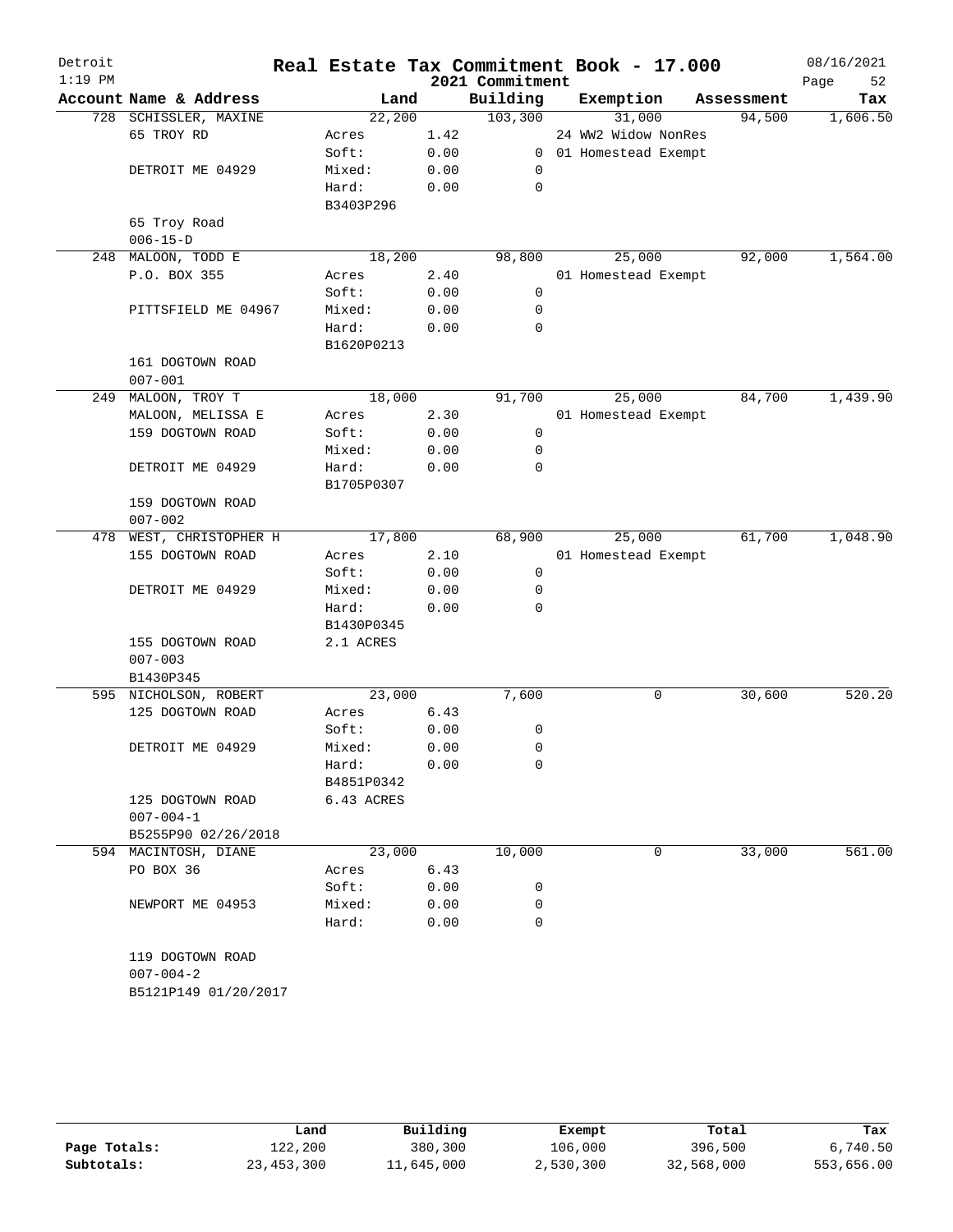| Detroit<br>$1:19$ PM |                                          |                             |       | 2021 Commitment | Real Estate Tax Commitment Book - 17.000 |            | 08/16/2021<br>Page<br>53 |
|----------------------|------------------------------------------|-----------------------------|-------|-----------------|------------------------------------------|------------|--------------------------|
|                      | Account Name & Address                   | Land                        |       | Building        | Exemption                                | Assessment | Tax                      |
|                      | 283 VALLEY, ANTHONY                      | 23,000                      |       | 14,000          | $\Omega$                                 | 37,000     | 629.00                   |
|                      | C/O LONGLEY, WENDY                       | Acres                       | 6.43  |                 |                                          |            |                          |
|                      | 46 PINE VALLEY WAY                       | Soft:                       | 0.00  | 0               |                                          |            |                          |
|                      | BREWER ME 04412                          | Mixed:                      | 0.00  | 0               |                                          |            |                          |
|                      |                                          | Hard:                       | 0.00  | 0               |                                          |            |                          |
|                      |                                          | B3389P060                   |       |                 |                                          |            |                          |
|                      | 117 DOGTOWN ROAD                         | 6.43 ACRES                  |       |                 |                                          |            |                          |
|                      | $007 - 004 - 3$                          |                             |       |                 |                                          |            |                          |
|                      | B4312P22 08/30/2010 B3389P60             |                             |       |                 |                                          |            |                          |
|                      | 105 LAVERTU, CHRISTOPHER                 | 23,900                      |       | 35,200          | 25,000                                   | 34,100     | 579.70                   |
|                      | 107 DOGTOWN RD                           | Acres                       | 17.10 |                 | 01 Homestead Exempt                      |            |                          |
|                      |                                          | Soft:                       | 0.00  | 0               |                                          |            |                          |
|                      | DETROIT ME 04929                         | Mixed:                      | 0.00  | $\mathbf 0$     |                                          |            |                          |
|                      |                                          | Hard:                       | 0.00  | 0               |                                          |            |                          |
|                      |                                          | B1319P0219 B3716P171        |       |                 |                                          |            |                          |
|                      | 107 DOGTOWN ROAD                         | 17.10 ACRES                 |       |                 |                                          |            |                          |
|                      | $007 - 005$                              |                             |       |                 |                                          |            |                          |
|                      | B4183P59 08/25/2009 B3849P287 05/16/2007 |                             |       |                 |                                          |            |                          |
|                      | 630 HIRST, KATHERINE                     | 28,100                      |       | 45,200          | 0                                        | 73,300     | 1,246.10                 |
|                      | HIRST, JOHN                              | Acres                       | 17.60 |                 |                                          |            |                          |
|                      | 355 GOOSE ROCKS ROAD                     | Soft:                       | 0.00  | 0               |                                          |            |                          |
|                      |                                          | Mixed:                      | 0.00  | 0               |                                          |            |                          |
|                      | KENNEBUNKPORT ME 04046                   | Hard:                       | 0.00  | $\Omega$        |                                          |            |                          |
|                      | 113 DOGTOWN ROAD                         |                             |       |                 |                                          |            |                          |
|                      | $007 - 005 - A$                          |                             |       |                 |                                          |            |                          |
|                      | B3835P271 04/10/2007                     |                             |       |                 |                                          |            |                          |
|                      | 5 ALIOTO, STEPHEN,                       | 12,700                      |       | 0               | 0                                        | 12,700     | 215.90                   |
|                      | VICTOR, MARK                             |                             |       |                 |                                          |            |                          |
|                      | PAUL & DAVID                             | Acres                       | 7.20  |                 |                                          |            |                          |
|                      | 65 BATES AVE.                            | Soft:                       | 0.00  | 0               |                                          |            |                          |
|                      | WINTHORP MA 02152                        | Mixed:                      | 0.00  | 0<br>0          |                                          |            |                          |
|                      |                                          | Hard:<br>B1402P0305         | 0.00  |                 |                                          |            |                          |
|                      |                                          |                             |       |                 |                                          |            |                          |
|                      | DOGTOWN ROAD                             | BEY SUBDIVISION             |       |                 |                                          |            |                          |
|                      | $007 - 006$<br>B1402P305                 |                             |       |                 |                                          |            |                          |
|                      | 166 HASKELL, JOHN R                      | 23,500                      |       | 86,000          | 25,000                                   | 84,500     | 1,436.50                 |
|                      | BERTOCCHI, KAREN A                       | Acres                       | 7.20  |                 | 01 Homestead Exempt                      |            |                          |
|                      | 99 DOGTOWN ROAD                          | Soft:                       | 0.00  | 0               |                                          |            |                          |
|                      |                                          | Mixed:                      | 0.00  | 0               |                                          |            |                          |
|                      | DETROIT ME 04929                         | Hard:                       | 0.00  | 0               |                                          |            |                          |
|                      |                                          |                             |       |                 |                                          |            |                          |
|                      | 99 DOGTOWN ROAD                          | 7.2 ACRES - BEY SUBDIVISION |       |                 |                                          |            |                          |
|                      | $007 - 007$                              |                             |       |                 |                                          |            |                          |
|                      | B5348P180 11/05/2018                     |                             |       |                 |                                          |            |                          |
|                      | 90 GODDARD, SCOTT A                      | 12,400                      |       | 0               | 0                                        | 12,400     | 210.80                   |
|                      | PO BOX 668                               | Acres                       | 6.70  |                 |                                          |            |                          |
|                      |                                          | Soft:                       | 0.00  | 0               |                                          |            |                          |
|                      | CENTER HARBOR NH 03226                   | Mixed:                      | 0.00  | 0               |                                          |            |                          |
|                      |                                          | Hard:                       | 0.00  | 0               |                                          |            |                          |
|                      |                                          | B3074P0302                  |       |                 |                                          |            |                          |
|                      | DOGTOWN ROAD                             | 6.7 ACRES                   |       |                 |                                          |            |                          |
|                      | $007 - 008$                              |                             |       |                 |                                          |            |                          |
|                      |                                          |                             |       |                 |                                          |            |                          |
|                      |                                          |                             |       |                 |                                          |            |                          |
|                      |                                          |                             |       |                 |                                          |            |                          |

|              | Land       | Building   | Exempt    | Total      | Tax        |  |
|--------------|------------|------------|-----------|------------|------------|--|
| Page Totals: | 123,600    | 180,400    | 50,000    | 254,000    | 4,318.00   |  |
| Subtotals:   | 23,576,900 | 11,825,400 | 2,580,300 | 32,822,000 | 557,974.00 |  |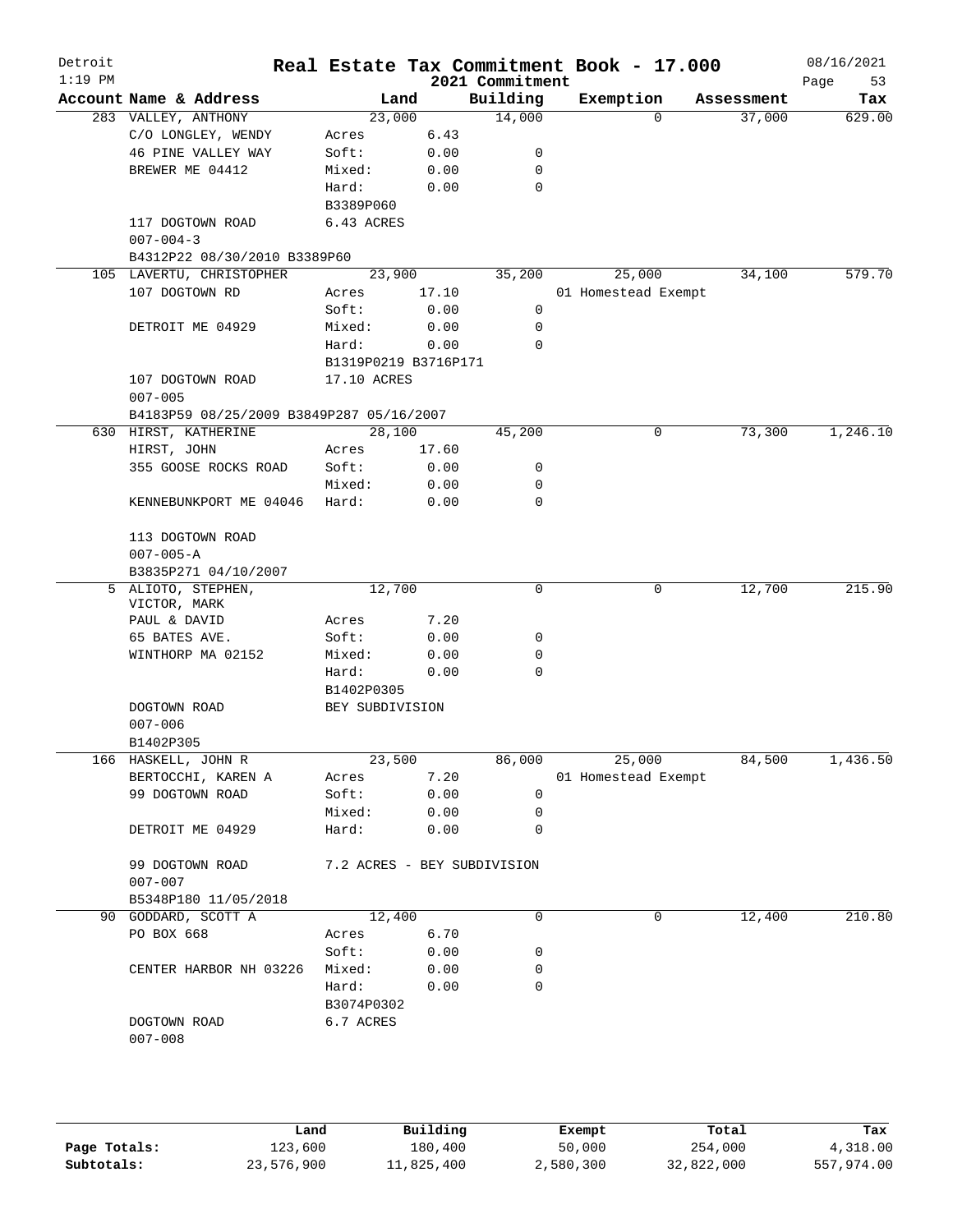| Detroit<br>$1:19$ PM |                                           |            |          | 2021 Commitment | Real Estate Tax Commitment Book - 17.000 |            | 08/16/2021<br>Page<br>54 |
|----------------------|-------------------------------------------|------------|----------|-----------------|------------------------------------------|------------|--------------------------|
|                      | Account Name & Address                    | Land       |          | Building        | Exemption                                | Assessment | Tax                      |
|                      | 27 LARKIN, JEREMY T                       | 11,200     |          | $\mathbf 0$     | $\Omega$                                 | 11,200     | 190.40                   |
|                      | CZLAPINSKI, KARA M.                       | Acres      | 5.00     |                 |                                          |            |                          |
|                      | 48 RAILROAD AVE                           | Soft:      | 0.00     | 0               |                                          |            |                          |
|                      | APT 7                                     | Mixed:     | 0.00     | 0               |                                          |            |                          |
|                      | CHESTER CT 06412                          | Hard:      | 0.00     | $\mathbf 0$     |                                          |            |                          |
|                      |                                           | B2640P035  |          |                 |                                          |            |                          |
|                      | 87 DOGTOWN ROAD                           | 5 ACRES    |          |                 |                                          |            |                          |
|                      | $007 - 009$                               |            |          |                 |                                          |            |                          |
|                      | B5674P241 02/22/2021                      |            |          |                 |                                          |            |                          |
|                      | 252 LEVESQUE, JOSEPH                      | 13,300     |          | $\mathbf 0$     | 0                                        | 13,300     | 226.10                   |
|                      | LEVESQUE, AUTUMN                          | Acres      | 9.10     |                 |                                          |            |                          |
|                      | 241 NORTH ROAD                            |            |          |                 |                                          |            |                          |
|                      |                                           | Soft:      | 0.00     | 0               |                                          |            |                          |
|                      |                                           | Mixed:     | 0.00     | 0               |                                          |            |                          |
|                      | DETROIT ME 04929                          | Hard:      | 0.00     | $\mathbf 0$     |                                          |            |                          |
|                      |                                           | B1240P0073 |          |                 |                                          |            |                          |
|                      | DOGTOWN ROAD                              | 9.1 ACRES  |          |                 |                                          |            |                          |
|                      | $007 - 010$                               |            |          |                 |                                          |            |                          |
|                      | B5035P269 06/13/2016                      |            |          |                 |                                          |            |                          |
|                      | 404 SIEGMUND, CARLTON F                   | 43,900     |          | 118,000         | 25,000                                   | 136,900    | 2,327.30                 |
|                      | 2015 MISSOULA AVE                         | Acres      | 25.50    |                 | 01 Homestead Exempt                      |            |                          |
|                      |                                           | Soft:      | 0.00     | 0               |                                          |            |                          |
|                      | HELENA MT 59601 3245                      | Mixed:     | 0.00     | 0               |                                          |            |                          |
|                      |                                           | Hard:      | 0.00     | 0               |                                          |            |                          |
|                      |                                           | B0816P0762 |          |                 |                                          |            |                          |
|                      | 75 DOGTOWN ROAD                           |            |          |                 |                                          |            |                          |
|                      | $007 - 011 -$ *                           |            |          |                 |                                          |            |                          |
|                      | 393 SHARPLES, QUINN ELLIOTT               | 25,600     |          | 66,100          | 0                                        | 91,700     | 1,558.90                 |
|                      | 110 CHESTER STREET,                       | Acres      | 2.50     |                 |                                          |            |                          |
|                      | #201                                      |            |          |                 |                                          |            |                          |
|                      |                                           | Soft:      | 0.00     | 0               |                                          |            |                          |
|                      | PITTSFIELD ME 04967                       | Mixed:     | 0.00     | 0               |                                          |            |                          |
|                      |                                           | Hard:      | 0.00     | 0               |                                          |            |                          |
|                      |                                           | B3388P142  |          |                 |                                          |            |                          |
|                      | 69 DOGTOWN ROAD                           |            |          |                 |                                          |            |                          |
|                      | $007 - 013$                               |            |          |                 |                                          |            |                          |
|                      | B5657P351 01/13/2021 B5657P349 01/13/2021 |            |          |                 |                                          |            |                          |
| 9                    | CENTRAL MAINE POWER                       | 40,000     |          | 0               | 0                                        | 40,000     | 680.00                   |
|                      |                                           |            |          |                 |                                          |            |                          |
|                      | 83 EDISON DRIVE                           | Acres      | 20.00    |                 |                                          |            |                          |
|                      |                                           | Soft:      | 0.00     | 0               |                                          |            |                          |
|                      | AUGUSTA ME 04336                          | Mixed:     | 0.00     | 0               |                                          |            |                          |
|                      |                                           | Hard:      | 0.00     | 0               |                                          |            |                          |
|                      |                                           | B4869P0060 |          |                 |                                          |            |                          |
|                      | <b>30 DOGTOWN ROAD</b>                    | 20 ACRES   |          |                 |                                          |            |                          |
|                      | $007 - 014$                               |            |          |                 |                                          |            |                          |
|                      | B5309P60 07/26/2018                       |            |          |                 |                                          |            |                          |
| 770                  | CENTRAL MAINE POWER                       | 93,200     |          | 163,600         | 0                                        | 256,800    | 4,365.60                 |
|                      | COMPANY                                   |            |          |                 |                                          |            |                          |
|                      | C/O AVANGRID MANAGEMENT<br>CI.-LOCAL TAX  | Acres      | 11.86    |                 |                                          |            |                          |
|                      | ONE CITY CENTER                           | Soft:      | 0.00     | 0               |                                          |            |                          |
|                      |                                           |            |          |                 |                                          |            |                          |
|                      | 5TH FLOOR                                 | Mixed:     | 0.00     | 0               |                                          |            |                          |
|                      | PORTLAND ME 04101                         | Hard:      | 0.00     | 0               |                                          |            |                          |
|                      |                                           |            |          |                 |                                          |            |                          |
|                      | DOGTOWN ROAD                              |            |          |                 |                                          |            |                          |
|                      | $007 - 015$                               |            |          |                 |                                          |            |                          |
|                      | B4917P256 06/17/2015                      |            |          |                 |                                          |            |                          |
|                      |                                           |            |          |                 |                                          |            |                          |
|                      |                                           |            |          |                 |                                          |            |                          |
|                      |                                           | Land       | Building |                 | Exempt                                   | Total      | Tax                      |

|              | Land       | Building   | Exempt    | Total      | Tax        |
|--------------|------------|------------|-----------|------------|------------|
| Page Totals: | 227,200    | 347,700    | 25,000    | 549,900    | 9,348.30   |
| Subtotals:   | 23,804,100 | 12,173,100 | 2,605,300 | 33,371,900 | 567,322.30 |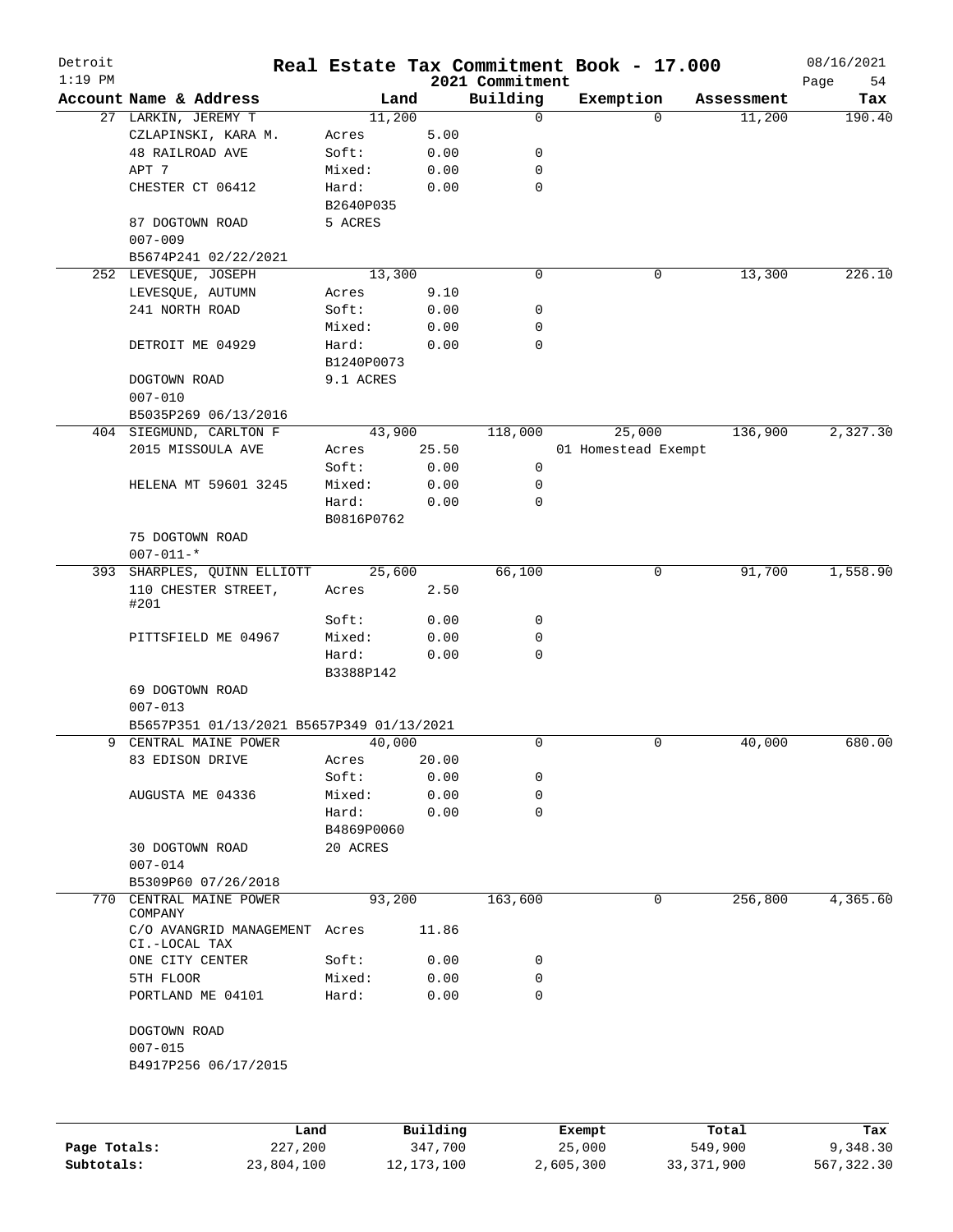| Detroit<br>$1:19$ PM |                                                           |                          |              | 2021 Commitment | Real Estate Tax Commitment Book - 17.000 |            | 08/16/2021<br>55<br>Page |
|----------------------|-----------------------------------------------------------|--------------------------|--------------|-----------------|------------------------------------------|------------|--------------------------|
|                      | Account Name & Address                                    | Land                     |              | Building        | Exemption                                | Assessment | Tax                      |
|                      | 10 CENTRAL MAINE POWER                                    | 23,600                   |              | 0               | $\Omega$                                 | 23,600     | 401.20                   |
|                      | C/O AVANGRID MANAGEMENT Acres<br>$CO - TAX$               |                          | 12.33        |                 |                                          |            |                          |
|                      | ONE CITY CENTER, 5TH<br>FLOOR                             | Soft:                    | 0.00         | 0               |                                          |            |                          |
|                      | PORTLAND ME 04101                                         | Mixed:                   | 0.00         | 0               |                                          |            |                          |
|                      |                                                           | Hard:<br>B1315P0055      | 0.00         | 0               |                                          |            |                          |
|                      | DOGTOWN ROAD<br>$007 - 016$                               | 24.19 ACRES LOTS 15 & 16 |              |                 |                                          |            |                          |
|                      | B5309P60 07/26/2018                                       |                          |              |                 |                                          |            |                          |
|                      | 25 CENTRAL MAINE POWER                                    | 15,500                   |              | 0               | 0                                        | 15,500     | 263.50                   |
|                      | COMPANY<br>C/O AVANGRID MANAGEMENT Acres<br>CO.-LOCAL TAX |                          | 3.00         |                 |                                          |            |                          |
|                      | ONE CITY CENTER                                           | Soft:                    | 0.00         | 0               |                                          |            |                          |
|                      | 5TH FLOOR                                                 | Mixed:                   | 0.00         | 0               |                                          |            |                          |
|                      | PORTLAND ME 04101                                         | Hard:                    | 0.00         | 0               |                                          |            |                          |
|                      |                                                           | B3433P266                |              |                 |                                          |            |                          |
|                      | 287 NORTH ROAD                                            | 3.0 ACRES                |              |                 |                                          |            |                          |
|                      | $007 - 017$                                               |                          |              |                 |                                          |            |                          |
|                      | B4114P170 03/27/2008                                      |                          |              |                 |                                          |            |                          |
|                      | 391 HUFF, RALPH A JR                                      | 19,300                   |              | 2,000           | 0                                        | 21,300     | 362.10                   |
|                      | HUFF, BLAINE S<br>221 MOUNT RD                            | Acres<br>Soft:           | 0.65<br>0.00 | 0               |                                          |            |                          |
|                      |                                                           | Mixed:                   | 0.00         | 0               |                                          |            |                          |
|                      | BURNHAM ME 04922                                          | Hard:                    | 0.00         | 0               |                                          |            |                          |
|                      |                                                           | B2248P0089               |              |                 |                                          |            |                          |
|                      | 286 NORTH ROAD                                            | DISTRIBUTION SYSTEM      |              |                 |                                          |            |                          |
|                      | $007 - 020 -$ *                                           |                          |              |                 |                                          |            |                          |
|                      | B4332P272 10/08/2010                                      |                          |              |                 |                                          |            |                          |
|                      | 189 HUFF, GLORIA A                                        | 39,300                   |              | 410,000         | 0                                        | 449,300    | 7,638.10                 |
|                      | HUFF FOREST PRODUCTS                                      | Acres                    | 4.30         |                 |                                          |            |                          |
|                      | PO BOX 550                                                | Soft:                    | 0.00         | 0               |                                          |            |                          |
|                      |                                                           | Mixed:                   | 0.00         | 0               |                                          |            |                          |
|                      | PITTSFIELD ME 04967                                       | Hard:                    | 0.00         | 0               |                                          |            |                          |
|                      |                                                           | B2335P0029               |              |                 |                                          |            |                          |
|                      | 284 NORTH ROAD<br>$007 - 021$                             | (HUFF FOREST PRODUCTS)   |              |                 |                                          |            |                          |
|                      | B3862P78 05/31/2007                                       |                          |              |                 |                                          |            |                          |
|                      | 548 HUFF, GLORIA A                                        | 1,400                    |              | $\mathbf 0$     | $\mathbf 0$                              | 1,400      | 23.80                    |
|                      | PO BOX 550                                                | Acres                    | 1.00         |                 |                                          |            |                          |
|                      |                                                           | Soft:                    | 0.00         | 0               |                                          |            |                          |
|                      | PITTSFIELD ME 04967                                       | Mixed:                   | 0.00         | 0               |                                          |            |                          |
|                      |                                                           | Hard:                    | 0.00         | 0               |                                          |            |                          |
|                      |                                                           | B2335P0031               |              |                 |                                          |            |                          |
|                      | HIGHLAND AVENUE<br>$007 - 022$                            | 1 ACRE - HIGHLAND AVENUE |              |                 |                                          |            |                          |
| 399                  | SHELTON, CREAL & EILEEN                                   | 1,800                    |              | $\mathbf 0$     | 0                                        | 1,800      | 30.60                    |
|                      | M. &                                                      |                          |              |                 |                                          |            |                          |
|                      | MOLLICO, PATRICK                                          | Acres                    | 1.00         |                 |                                          |            |                          |
|                      | 357 EAST FULLERTON                                        | Soft:                    | 0.00         | 0               |                                          |            |                          |
|                      | AVENUE<br>NORTHLAKE IL 60164                              | Mixed:                   | 0.00         | 0               |                                          |            |                          |
|                      |                                                           | Hard:                    | 0.00         | 0               |                                          |            |                          |
|                      | HIGHLAND AVENUE                                           | 1 ACRE                   |              |                 |                                          |            |                          |
|                      | $007 - 023$                                               |                          |              |                 |                                          |            |                          |
|                      | Land                                                      |                          | Building     |                 | Exempt                                   | Total      | Tax                      |
| Page Totals:         | 100,900                                                   |                          | 412,000      |                 | 0                                        | 512,900    | 8,719.30                 |
| Subtotals:           | 23,905,000                                                |                          | 12,585,100   |                 | 2,605,300                                | 33,884,800 | 576,041.60               |
|                      |                                                           |                          |              |                 |                                          |            |                          |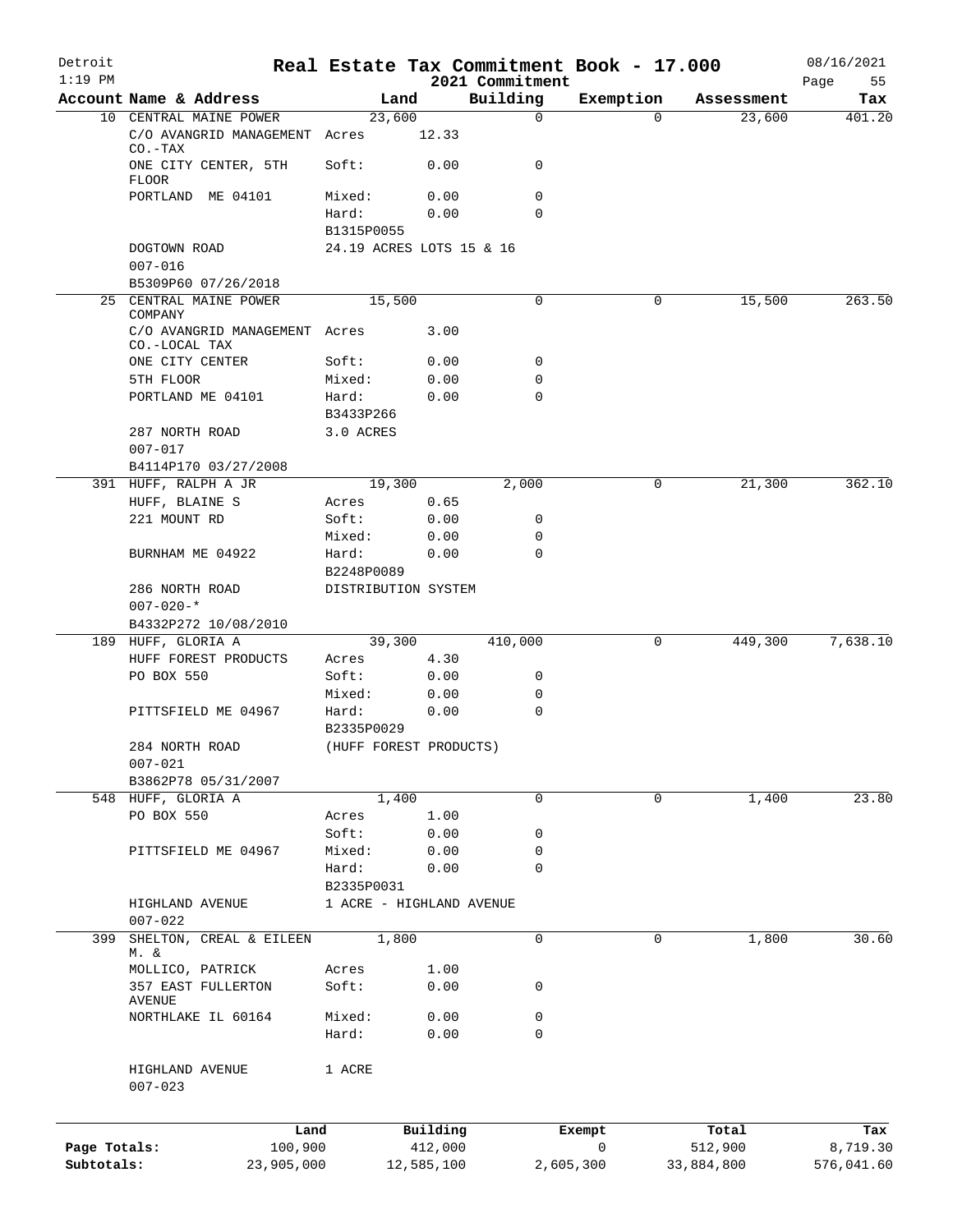| Detroit   |                                           |                        |        |       |                 | Real Estate Tax Commitment Book - 17.000 |            | 08/16/2021 |
|-----------|-------------------------------------------|------------------------|--------|-------|-----------------|------------------------------------------|------------|------------|
| $1:19$ PM |                                           |                        |        |       | 2021 Commitment |                                          |            | Page<br>56 |
|           | Account Name & Address                    |                        | Land   |       | Building        | Exemption                                | Assessment | Tax        |
|           | 547 WALLACE, DONALD                       |                        | 3,200  |       | 12,300          | $\Omega$                                 | 15,500     | 263.50     |
|           | WALLACE, BRENDA                           | Acres                  |        | 2.00  |                 |                                          |            |            |
|           | PO BOX 351                                | Soft:                  |        | 0.00  | 0               |                                          |            |            |
|           |                                           | Mixed:                 |        | 0.00  | 0               |                                          |            |            |
|           | RAYMOND ME 04071                          | Hard:                  |        | 0.00  | 0               |                                          |            |            |
|           |                                           | B3052P0176             |        |       |                 |                                          |            |            |
|           | HIGHLAND AVENUE                           | 2 ACRES - LOTS 24 & 25 |        |       |                 |                                          |            |            |
|           | $007 - 025 -$ *                           |                        |        |       |                 |                                          |            |            |
|           | B4211P237 11/04/2009 B4183P178 08/26/2009 |                        |        |       | $\mathbf 0$     |                                          |            |            |
|           | 556 WALLACE, DONALD                       |                        | 1,800  |       |                 | 0                                        | 1,800      | 30.60      |
|           | WALLACE, BRENDA                           | Acres                  |        | 1.00  |                 |                                          |            |            |
|           | PO BOX 351                                | Soft:                  |        | 0.00  | 0<br>0          |                                          |            |            |
|           |                                           | Mixed:                 |        | 0.00  | 0               |                                          |            |            |
|           | RAYMOND ME 04071                          | Hard:<br>B3052P0176    |        | 0.00  |                 |                                          |            |            |
|           | HIGHLAND AVENUE                           | 1 ACRE                 |        |       |                 |                                          |            |            |
|           | $007 - 026$                               |                        |        |       |                 |                                          |            |            |
|           | B5546P29 05/19/2020                       |                        |        |       |                 |                                          |            |            |
|           | 324 BRALEY, TROY A                        |                        | 1,800  |       | 7,600           | 0                                        | 9,400      | 159.80     |
|           | BRALEY, CLIFFORD A JR                     | Acres                  |        | 1.00  |                 |                                          |            |            |
|           | 266 BLUEBERRY ROAD                        | Soft:                  |        | 0.00  | 0               |                                          |            |            |
|           |                                           | Mixed:                 |        | 0.00  | 0               |                                          |            |            |
|           | WATERBORO ME 04087                        | Hard:                  |        | 0.00  | $\mathbf 0$     |                                          |            |            |
|           |                                           | B3089P164 12/12/02     |        |       |                 |                                          |            |            |
|           | HIGHLAND AVENUE                           | 1 ACRES                |        |       |                 |                                          |            |            |
|           | $007 - 027$                               |                        |        |       |                 |                                          |            |            |
|           | 688 CHASE, JOSEPH E                       |                        | 1,300  |       | 8,400           | 0                                        | 9,700      | 164.90     |
|           | CHASE, NICOLE E                           | Acres                  |        | 0.50  |                 |                                          |            |            |
|           | 11 ADLER DRIVE                            | Soft:                  |        | 0.00  | 0               |                                          |            |            |
|           |                                           | Mixed:                 |        | 0.00  | 0               |                                          |            |            |
|           | GRAY ME 04039                             | Hard:                  |        | 0.00  | 0               |                                          |            |            |
|           |                                           |                        |        |       |                 |                                          |            |            |
|           | HIGHLAND AVE                              |                        |        |       |                 |                                          |            |            |
|           | $007 - 027 - A$                           |                        |        |       |                 |                                          |            |            |
|           | B5636P157 11/24/2020                      |                        |        |       |                 |                                          |            |            |
|           | 553 BUTLER, ANGELA M                      |                        | 7,700  |       | 0               | 0                                        | 7,700      | 130.90     |
|           | 1032 NORWAY ROAD                          | Acres                  |        | 5.20  |                 |                                          |            |            |
|           |                                           | Soft:                  |        | 0.00  | 0               |                                          |            |            |
|           | GLENBURN ME 04401                         | Mixed:                 |        | 0.00  | 0               |                                          |            |            |
|           |                                           | Hard:                  |        | 0.00  | $\mathbf 0$     |                                          |            |            |
|           |                                           | B2044P0223             |        |       |                 |                                          |            |            |
|           | HIGHLAND AVENUE                           |                        |        |       |                 |                                          |            |            |
|           | $007 - 028$                               |                        |        |       |                 |                                          |            |            |
|           | 406 HUGHES, GREGORY                       |                        | 23,800 |       | 0               | 0                                        | 23,800     | 404.60     |
|           | HUGHES, NANCY                             | Acres                  |        | 33.00 |                 |                                          |            |            |
|           | 85 S MAIN STREET                          | Soft:                  |        | 0.00  | 0               |                                          |            |            |
|           |                                           | Mixed:                 |        | 0.00  | 0               |                                          |            |            |
|           | BURNHAM ME 04922                          | Hard:                  |        | 0.00  | 0               |                                          |            |            |
|           |                                           | B2641P0193             |        |       |                 |                                          |            |            |
|           | OFF HIGHLAND AVENUE                       | 33 ACRES               |        |       |                 |                                          |            |            |
|           | $007 - 029$                               |                        |        |       |                 |                                          |            |            |

|              | Land       | Building   | Exempt    | Total      | Tax        |
|--------------|------------|------------|-----------|------------|------------|
| Page Totals: | 39,600     | 28,300     |           | 67,900     | 1,154.30   |
| Subtotals:   | 23,944,600 | 12,613,400 | 2,605,300 | 33,952,700 | 577,195.90 |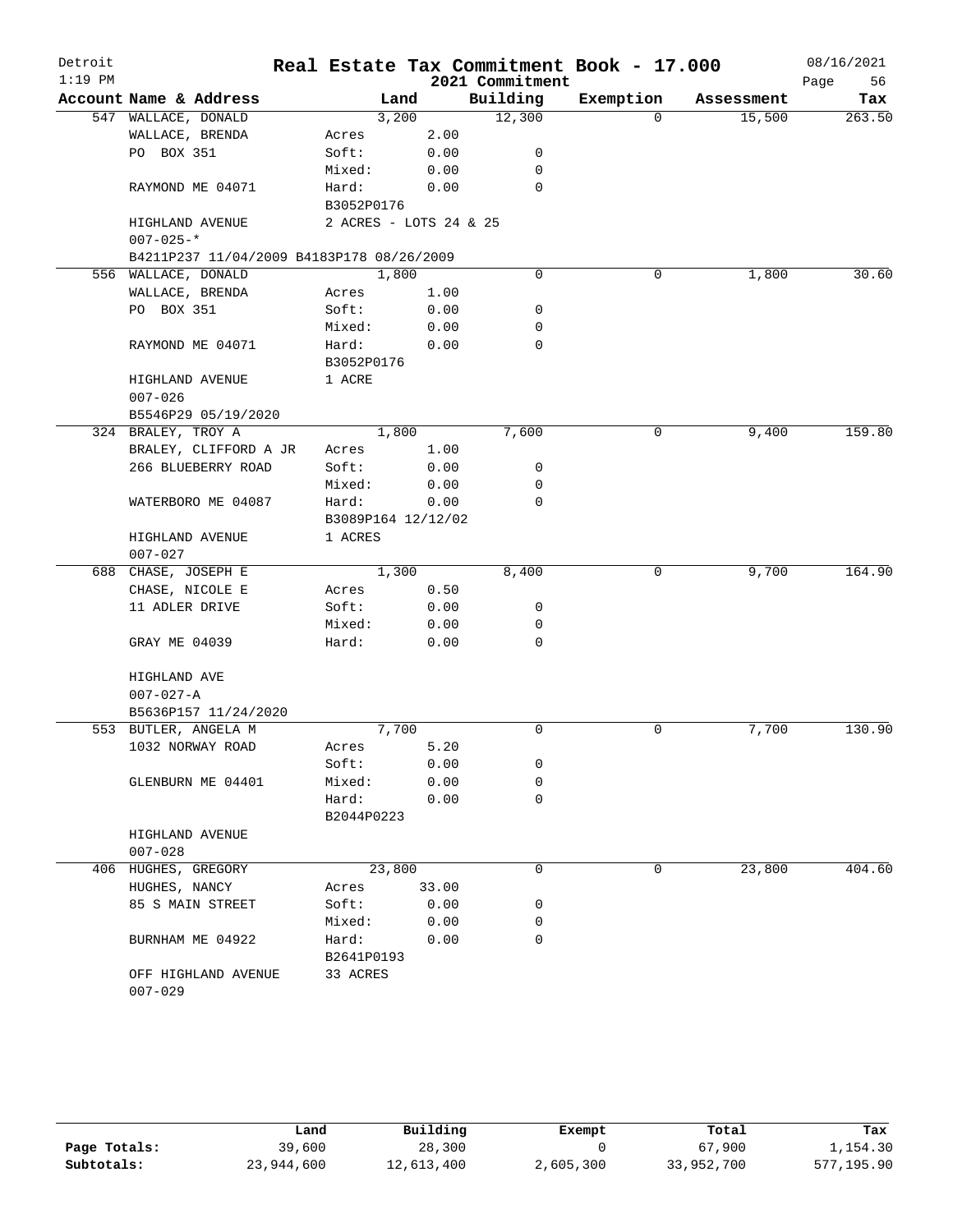| Detroit<br>$1:19$ PM |                                                |                            |          | 2021 Commitment | Real Estate Tax Commitment Book - 17.000 |            | 08/16/2021<br>57 |
|----------------------|------------------------------------------------|----------------------------|----------|-----------------|------------------------------------------|------------|------------------|
|                      | Account Name & Address                         | Land                       |          | Building        | Exemption                                | Assessment | Page<br>Tax      |
|                      | 77 CLARKE, SHARON A                            | 22,700                     |          | $\mathbf 0$     | $\Omega$                                 | 22,700     | 385.90           |
|                      | 442 LOWER DETROIT RD                           | Acres                      | 31.50    |                 |                                          |            |                  |
|                      |                                                | Soft:                      | 0.00     | 0               |                                          |            |                  |
|                      | PLYMOUTH ME 04969                              | Mixed:                     | 0.00     | 0               |                                          |            |                  |
|                      |                                                | Hard:                      | 0.00     | 0               |                                          |            |                  |
|                      |                                                | B0881P0606                 |          |                 |                                          |            |                  |
|                      | 280 NORTH ROAD                                 | 31.50 ACRES                |          |                 |                                          |            |                  |
|                      | $007 - 030$                                    |                            |          |                 |                                          |            |                  |
|                      | 76 CLARKE, SHARON A                            | 23,200                     |          | $\Omega$        | 0                                        | 23,200     | 394.40           |
|                      | 442 LOWER DETROIT RD                           | Acres                      | 1.50     |                 |                                          |            |                  |
|                      |                                                | Soft:                      | 0.00     | 0               |                                          |            |                  |
|                      | PLYMOUTH ME 04969                              | Mixed:                     | 0.00     | 0               |                                          |            |                  |
|                      |                                                | Hard:                      | 0.00     | 0               |                                          |            |                  |
|                      |                                                | B0881P0606                 |          |                 |                                          |            |                  |
|                      | 280 NORTH ROAD                                 | 1.5 ACRES                  |          |                 |                                          |            |                  |
|                      | $007 - 031$                                    |                            |          |                 |                                          |            |                  |
| 66                   | CENTRAL MAINE POWER                            | 14,200,000                 |          | 0               | 0                                        | 14,200,000 | 241,400.00       |
|                      | COMPANY                                        |                            |          |                 |                                          |            |                  |
|                      | C/O AVANGRID MANAGEMENT                        |                            |          |                 |                                          |            |                  |
|                      | CO.-LOCAL TAX                                  |                            |          |                 |                                          |            |                  |
|                      | ONE CITY CENTER                                |                            |          |                 |                                          |            |                  |
|                      | 5TH FLOOR                                      |                            |          |                 |                                          |            |                  |
|                      | PORTLAND ME 04101                              |                            |          |                 |                                          |            |                  |
|                      |                                                |                            |          |                 |                                          |            |                  |
|                      | NORTH ROAD                                     | SUBSTATIONS                |          |                 |                                          |            |                  |
| 56                   | $007 - 032$<br>CENTRAL MAINE POWER             |                            |          | $\mathbf 0$     | 0                                        |            | 1,786.70         |
|                      | COMPANY                                        | 105,100                    |          |                 |                                          | 105,100    |                  |
|                      | C/O AVANGRID MANAGEMENT Acres                  |                            | 16.00    |                 |                                          |            |                  |
|                      | CO.-LOCAL TAX                                  |                            |          |                 |                                          |            |                  |
|                      | ONE CITY CENTER                                | Soft:                      | 0.00     | 0               |                                          |            |                  |
|                      | 5TH FLOOR                                      | Mixed:                     | 0.00     | 0               |                                          |            |                  |
|                      | PORTLAND ME 04101                              | Hard:                      | 0.00     | $\Omega$        |                                          |            |                  |
|                      |                                                |                            |          |                 |                                          |            |                  |
|                      | NORTH ROAD                                     | SUBSTATION SITE & 16 ACRES |          |                 |                                          |            |                  |
|                      | $007 - 032$                                    |                            |          |                 |                                          |            |                  |
| 199                  | CENTRAL MAINE POWER                            | 20,700                     |          | 0               | 0                                        | 20,700     | 351.90           |
|                      | COMPANY                                        |                            |          |                 |                                          |            |                  |
|                      | C/O AVANGRID MANAGEMENT Acres<br>CO.-LOCAL TAX |                            | 1.09     |                 |                                          |            |                  |
|                      | ONE CITY CENTER                                | Soft:                      | 0.00     | 0               |                                          |            |                  |
|                      | 5TH FLOOR                                      | Mixed:                     | 0.00     | 0               |                                          |            |                  |
|                      | PORTLAND ME 04101                              | Hard:                      | 0.00     | $\Omega$        |                                          |            |                  |
|                      |                                                | B2860P0247                 |          |                 |                                          |            |                  |
|                      | 2 JOSHUA DRIVE                                 | GROVE HILL SUBDIVISION     |          |                 |                                          |            |                  |
|                      | $007 - 033 - 1$                                |                            |          |                 |                                          |            |                  |
|                      | B4697P193 08/02/2013                           |                            |          |                 |                                          |            |                  |
|                      | 612 CENTRAL MAINE POWER                        | 20,700                     |          | 0               | 0                                        | 20,700     | 351.90           |
|                      | COMPANY                                        |                            |          |                 |                                          |            |                  |
|                      | C/O AVANGRID MANAGEMENT Acres                  |                            | 1.09     |                 |                                          |            |                  |
|                      | CO.-LOCAL TAX                                  |                            |          |                 |                                          |            |                  |
|                      | ONE CITY CENTER                                | Soft:                      | 0.00     | 0               |                                          |            |                  |
|                      | 5TH FLOOR                                      | Mixed:                     | 0.00     | 0               |                                          |            |                  |
|                      | PORTLAND ME 04101                              | Hard:                      | 0.00     | 0               |                                          |            |                  |
|                      |                                                | BK2332PG336                |          |                 |                                          |            |                  |
|                      | 10 JOSHUA DRIVE                                |                            |          |                 |                                          |            |                  |
|                      | $007 - 033 - 2$                                |                            |          |                 |                                          |            |                  |
|                      | B4668P55 05/31/2013 B2332P336                  |                            |          |                 |                                          |            |                  |
|                      |                                                |                            |          |                 |                                          |            |                  |
|                      |                                                |                            |          |                 |                                          |            |                  |
|                      | Land                                           |                            | Building |                 | Exempt                                   | Total      | Tax              |
| Page Totals:         | 14,392,400                                     |                            |          | 0               | 0                                        | 14,392,400 | 244,670.80       |

**Subtotals:** 38,337,000 12,613,400 2,605,300 48,345,100 821,866.70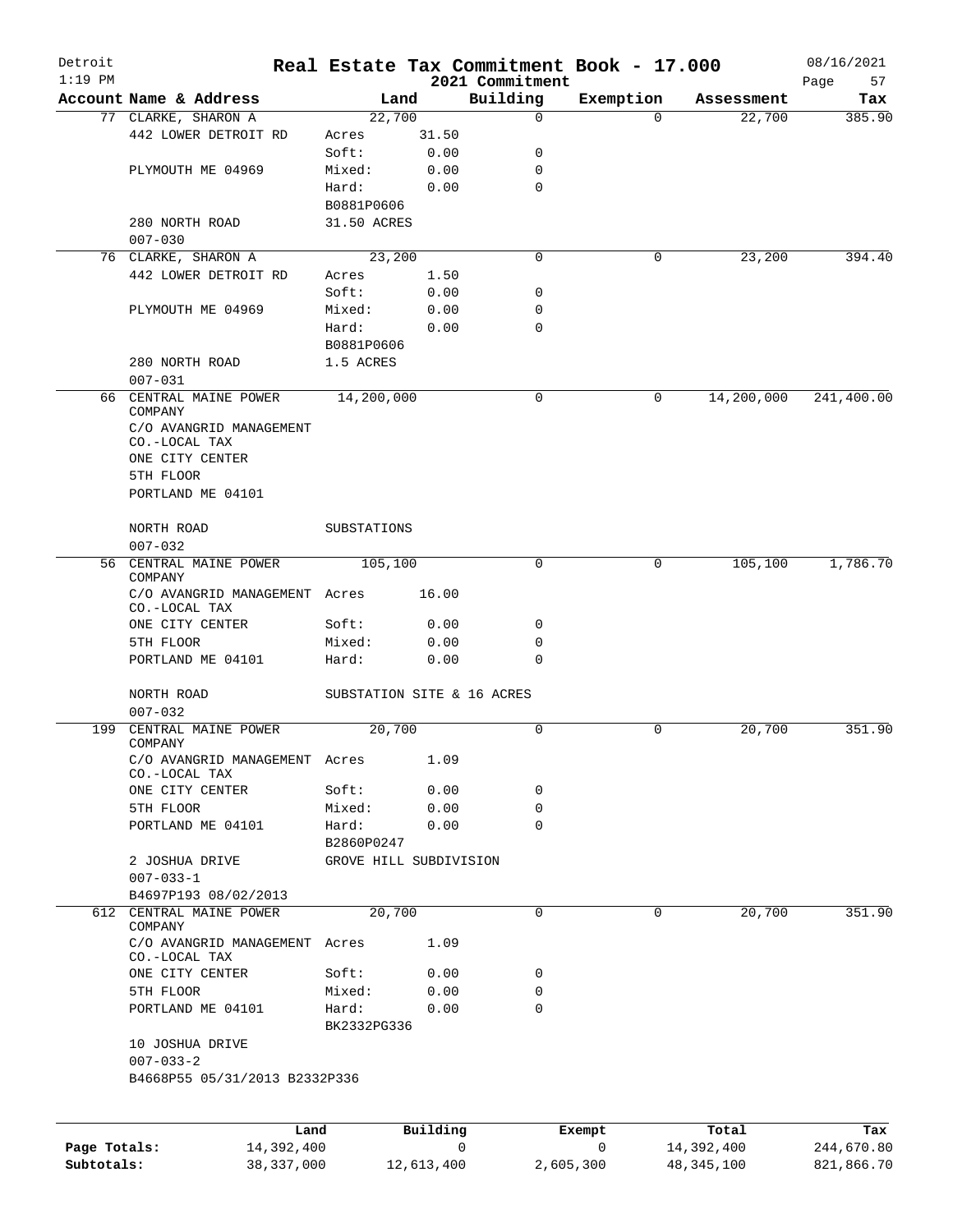| Detroit<br>$1:19$ PM |                                                     |                     |       | 2021 Commitment | Real Estate Tax Commitment Book - 17.000 |            | 08/16/2021<br>58<br>Page |
|----------------------|-----------------------------------------------------|---------------------|-------|-----------------|------------------------------------------|------------|--------------------------|
|                      | Account Name & Address                              | Land                |       | Building        | Exemption                                | Assessment | Tax                      |
|                      | 613 PIKE, ANGELA M                                  | 20,700              |       | 51,800          | $\Omega$                                 | 72,500     | 1,232.50                 |
|                      | P.O. BOX 512                                        | Acres               | 1.13  |                 |                                          |            |                          |
|                      |                                                     | Soft:               | 0.00  | 0               |                                          |            |                          |
|                      | PITTSFIELD ME 04967                                 | Mixed:              | 0.00  | $\mathbf 0$     |                                          |            |                          |
|                      |                                                     | Hard:               | 0.00  | $\mathbf 0$     |                                          |            |                          |
|                      | 12 JOSHUA DRIVE                                     | B3781P2             |       |                 |                                          |            |                          |
|                      | $007 - 033 - 3$                                     |                     |       |                 |                                          |            |                          |
|                      | B5532P266 10/26/2020                                |                     |       |                 |                                          |            |                          |
|                      | 623 MOORHEAD, JAMES D                               | 21,200              |       | 2,500           | 0                                        | 23,700     | 402.90                   |
|                      | MOORHEAD, SUSAN B                                   | Acres               | 1.09  |                 |                                          |            |                          |
|                      | PO BOX 39                                           | Soft:               | 0.00  | 0               |                                          |            |                          |
|                      |                                                     | Mixed:              | 0.00  | 0               |                                          |            |                          |
|                      | PITTSFIELD ME 04967                                 | Hard:<br>B2750P318  | 0.00  | $\mathbf 0$     |                                          |            |                          |
|                      | 14 JOSHUA DRIVE                                     | 1.09 ACRES          |       |                 |                                          |            |                          |
|                      | $007 - 033 - 4$                                     |                     |       |                 |                                          |            |                          |
|                      | B5112P219 12/27/2016 B5090P346                      |                     |       |                 |                                          |            |                          |
|                      | 624 BALLARD, SCOTT J                                | 21,300              |       | 31,800          | 25,000                                   | 28,100     | 477.70                   |
|                      |                                                     |                     |       |                 |                                          |            |                          |
|                      | BALLARD, COLLEEN J                                  | Acres               | 1.20  |                 | 01 Homestead Exempt                      |            |                          |
|                      | 14 JOSHUA DRIVE                                     | Soft:               | 0.00  | 0               |                                          |            |                          |
|                      |                                                     | Mixed:              | 0.00  | 0               |                                          |            |                          |
|                      | DETROIT ME 04929                                    | Hard:<br>B2823P0197 | 0.00  | $\mathbf 0$     |                                          |            |                          |
|                      | 15 JOSHUA DRIVE                                     |                     |       |                 |                                          |            |                          |
|                      | $007 - 033 - 5$                                     |                     |       |                 |                                          |            |                          |
|                      | B4869P55 01/16/2015 B2823P197                       |                     |       |                 |                                          |            |                          |
|                      | 58 CENTRAL MAINE POWER                              | 182,300             |       | 0               | 0                                        | 182,300    | 3,099.10                 |
|                      | COMPANY                                             |                     |       |                 |                                          |            |                          |
|                      | C/O AVANGRID MANAGEMENT Acres<br>CO.-LOCAL TAX      |                     | 27.00 |                 |                                          |            |                          |
|                      | ONE CITY CENTER                                     | Soft:               | 0.00  | 0               |                                          |            |                          |
|                      | 5TH FLOOR                                           | Mixed:              | 0.00  | 0               |                                          |            |                          |
|                      | PORTLAND ME 04101                                   | Hard:               | 0.00  | 0               |                                          |            |                          |
|                      | NORTH ROAD                                          | $R/W - 27$ ACRES    |       |                 |                                          |            |                          |
|                      | $007 - 034$                                         |                     |       |                 |                                          |            |                          |
|                      | 57 CENTRAL MAINE POWER<br>COMPANY                   | 600                 |       |                 |                                          | 600        | 10.20                    |
|                      | C/O AVANGRID MANAGEMENT Acres<br>COPMPANY-LOCAL TAX |                     | 1.60  |                 |                                          |            |                          |
|                      | ONE CITY CENTER                                     | Soft:               | 0.00  | 0               |                                          |            |                          |
|                      | 5TH FLOOR                                           | Mixed:              | 0.00  | 0               |                                          |            |                          |
|                      | PORTLAND ME 04101                                   | Hard:               | 0.00  | $\Omega$        |                                          |            |                          |
|                      | NORTH ROAD                                          | 1.6 ACRES           |       |                 |                                          |            |                          |
|                      | $007 - 035$                                         |                     |       |                 |                                          |            |                          |
|                      | 141 FRIEND, RONALD H.                               | 28,200              |       | 112,600         | 0                                        | 140,800    | 2,393.60                 |
|                      | TRUSTEE                                             |                     |       |                 |                                          |            |                          |
|                      | FRIEND, SUSAN B THUSTEE Acres                       |                     | 4.31  |                 |                                          |            |                          |
|                      | PO BOX 69                                           | Soft:               | 0.00  | 0               |                                          |            |                          |
|                      |                                                     | Mixed:              | 0.00  | $\mathbf 0$     |                                          |            |                          |
|                      | PITTSFIELD ME 04967                                 | Hard:               | 0.00  | $\Omega$        |                                          |            |                          |
|                      |                                                     | B1506P0266          |       |                 |                                          |            |                          |
|                      | 267 NORTH ROAD (WHITE                               | 6.3 ACRES           |       |                 |                                          |            |                          |

|              | Land       | Building   | Exempt    | Total      | Tax        |
|--------------|------------|------------|-----------|------------|------------|
| Page Totals: | 274,300    | 198,700    | 25,000    | 448,000    | 7,616.00   |
| Subtotals:   | 38,611,300 | 12,812,100 | 2,630,300 | 48,793,100 | 829,482.70 |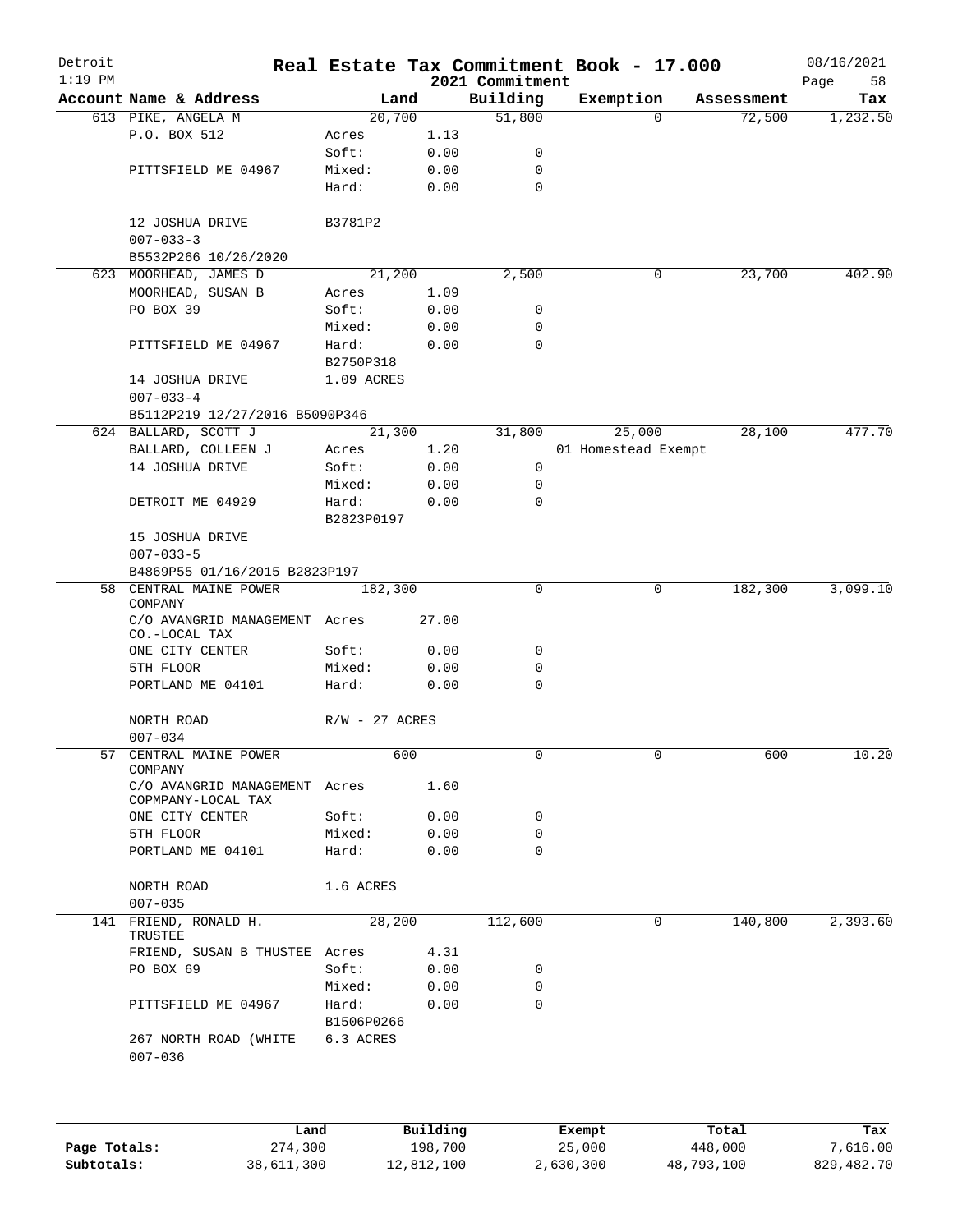| Detroit<br>$1:19$ PM |                                |                        |       | 2021 Commitment               | Real Estate Tax Commitment Book - 17.000 |            | 08/16/2021<br>59<br>Page |
|----------------------|--------------------------------|------------------------|-------|-------------------------------|------------------------------------------|------------|--------------------------|
|                      | Account Name & Address         | Land                   |       | Building                      | Exemption                                | Assessment | Tax                      |
|                      | 748 FRIEND MOTOR SALES         | 14,000                 |       | 110,200                       | $\mathbf 0$                              | 124,200    | 2,111.40                 |
|                      | PO BOX 69                      | Acres                  | 1.99  |                               |                                          |            |                          |
|                      |                                | Soft:                  | 0.00  | 0                             |                                          |            |                          |
|                      | PITTSFIELD ME 04967            | Mixed:                 | 0.00  | 0                             |                                          |            |                          |
|                      |                                | Hard:                  | 0.00  | 0                             |                                          |            |                          |
|                      | 271 NORTH ROAD                 |                        |       |                               |                                          |            |                          |
|                      | $007 - 036 - 01$               |                        |       |                               |                                          |            |                          |
|                      | B5299P69 06/29/2018            |                        |       |                               |                                          |            |                          |
|                      | 416 BALLARD CHRISTOPHER        | 26,100                 |       | 27,600                        | $\mathbf 0$                              | 53,700     | 912.90                   |
|                      | 441 LIBBY HILL RD              | Acres                  | 2.84  |                               |                                          |            |                          |
|                      |                                | Soft:                  | 0.00  | 0                             |                                          |            |                          |
|                      | PALMYRA ME 04965               | Mixed:                 | 0.00  | 0                             |                                          |            |                          |
|                      |                                | Hard:                  | 0.00  | $\mathbf 0$                   |                                          |            |                          |
|                      |                                | B3595P97 11/11/05      |       |                               |                                          |            |                          |
|                      | 259 NORTH ROAD                 |                        |       |                               |                                          |            |                          |
|                      | $007 - 037$                    |                        |       |                               |                                          |            |                          |
|                      | B3924P331 09/17/2007           |                        |       |                               |                                          |            |                          |
|                      | 321 HODGINS, ROYDEN D          | 52,700                 |       | 9,400                         | 0                                        | 62,100     | 1,055.70                 |
|                      | HODGINS, RENA T                | Acres                  | 63.50 |                               |                                          |            |                          |
|                      | 192 NORTH ROAD                 | Soft:                  | 0.00  | 0                             |                                          |            |                          |
|                      |                                | Mixed:                 | 0.00  | 0                             |                                          |            |                          |
|                      | DETROIT ME 04929               | Hard:                  | 0.00  | 0                             |                                          |            |                          |
|                      | 262 NORTH ROAD                 |                        |       | 63.5 ACRES - LOTS 38, 39 & 40 |                                          |            |                          |
|                      | $007 - 038 - *$                |                        |       |                               |                                          |            |                          |
|                      | B4780P118 05/07/2014           |                        |       |                               |                                          |            |                          |
|                      | 154 GRANT-LISTER, RONDA J      | 25,000                 |       | 99,400                        | 0                                        | 124,400    | 2,114.80                 |
|                      | c/o GRANT, DENZIL              | Acres                  | 2.11  |                               |                                          |            |                          |
|                      | 260 NORTH ROAD                 | Soft:                  | 0.00  | 0                             |                                          |            |                          |
|                      |                                | Mixed:                 | 0.00  | 0                             |                                          |            |                          |
|                      | DETROIT ME 04929               | Hard:                  | 0.00  | 0                             |                                          |            |                          |
|                      |                                | B0779P0088             |       |                               |                                          |            |                          |
|                      | 260 NORTH ROAD                 | 2.11 ACRES             |       |                               |                                          |            |                          |
|                      | $007 - 041$                    |                        |       |                               |                                          |            |                          |
|                      | B5065P114 08/17/2016           |                        |       |                               |                                          |            |                          |
|                      | 50 KNOWLES, DENNIS &<br>CYNDRA | 29,500                 |       | 136,400                       | 25,000                                   | 140,900    | 2,395.30                 |
|                      | KNOWLES, TIMOTHY               | Acres                  | 5.50  |                               | 01 Homestead Exempt                      |            |                          |
|                      | 251 NORTH ROAD                 | Soft:                  | 0.00  | 0                             |                                          |            |                          |
|                      |                                | Mixed:                 | 0.00  | 0                             |                                          |            |                          |
|                      | DETROIT ME 04929               | Hard:                  | 0.00  | 0                             |                                          |            |                          |
|                      |                                | B2749P103              |       |                               |                                          |            |                          |
|                      | 251 NORTH ROAD                 | 5.5 ACRES              |       |                               |                                          |            |                          |
|                      | $007 - 042$                    |                        |       |                               |                                          |            |                          |
|                      | B4155P29 06/23/2009            |                        |       |                               |                                          |            |                          |
|                      | 153 GRANT, DEAN                | 25,400                 |       | 72,900                        | 25,000                                   | 73,300     | 1,246.10                 |
|                      | 248 NORTH ROAD                 | Acres                  | 3.30  |                               | 01 Homestead Exempt                      |            |                          |
|                      |                                | Soft:                  | 0.00  | 0                             |                                          |            |                          |
|                      | DETROIT ME 04929               | Mixed:                 | 0.00  | 0                             |                                          |            |                          |
|                      |                                | Hard:                  | 0.00  | 0                             |                                          |            |                          |
|                      |                                | B3515P23 (LIFE ESTATE) |       |                               |                                          |            |                          |
|                      | 248 NORTH ROAD                 | 3.3 ACRES              |       |                               |                                          |            |                          |
|                      | $007 - 043$                    |                        |       |                               |                                          |            |                          |
|                      |                                |                        |       |                               |                                          |            |                          |

|              | Land       | Building   | Exempt    | Total      | Tax        |
|--------------|------------|------------|-----------|------------|------------|
| Page Totals: | 172,700    | 455,900    | 50,000    | 578,600    | 9,836.20   |
| Subtotals:   | 38,784,000 | 13,268,000 | 2,680,300 | 49,371,700 | 839,318.90 |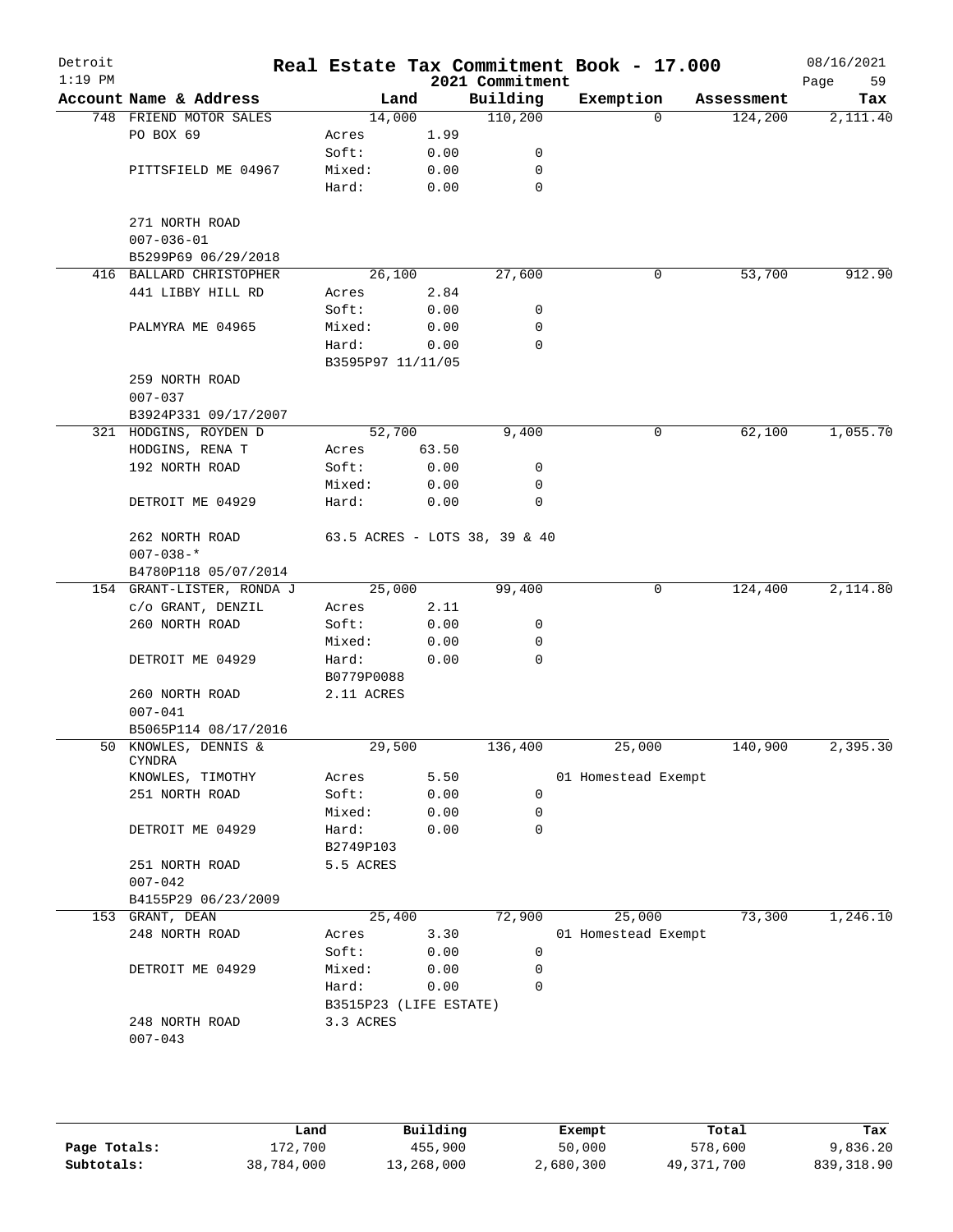| Detroit<br>$1:19$ PM |                                         |                          |        | 2021 Commitment | Real Estate Tax Commitment Book - 17.000 |            | 08/16/2021<br>60 |
|----------------------|-----------------------------------------|--------------------------|--------|-----------------|------------------------------------------|------------|------------------|
|                      | Account Name & Address                  | Land                     |        | Building        | Exemption                                | Assessment | Page<br>Tax      |
|                      | 12 BAILEY, STANLEY                      | 25,500                   |        | 5,000           | 25,000                                   | 5,500      | 93.50            |
|                      | 244 NORTH ROAD                          | Acres                    | 3.40   |                 | 01 Homestead Exempt                      |            |                  |
|                      |                                         | Soft:                    | 0.00   | 0               |                                          |            |                  |
|                      | DETROIT ME 04929                        | Mixed:                   | 0.00   | 0               |                                          |            |                  |
|                      |                                         | Hard:                    | 0.00   | $\mathbf 0$     |                                          |            |                  |
|                      |                                         | B0758P0362               |        |                 |                                          |            |                  |
|                      | 244 NORTH ROAD                          | 3.4 ACRES                |        |                 |                                          |            |                  |
|                      | $007 - 044$                             |                          |        |                 |                                          |            |                  |
|                      | 216 LEVESQUE, JOSEPH                    | 30,000                   |        | 134,500         | 25,000                                   | 139,500    | 2,371.50         |
|                      | LEVESQUE, AUTUMN                        | Acres                    | 6.10   |                 | 01 Homestead Exempt                      |            |                  |
|                      | 241 NORTH ROAD                          | Soft:                    | 0.00   | $\mathbf 0$     |                                          |            |                  |
|                      |                                         | Mixed:                   | 0.00   | 0               |                                          |            |                  |
|                      | DETROIT ME 04929                        | Hard:                    | 0.00   | 0               |                                          |            |                  |
|                      |                                         | B0778P1156               |        |                 |                                          |            |                  |
|                      | 241 NORTH ROAD                          | 6.10ACRE                 |        |                 |                                          |            |                  |
|                      | $007 - 045$                             |                          |        |                 |                                          |            |                  |
|                      | B4458P276 10/28/2011                    |                          |        |                 |                                          |            |                  |
|                      | 233 JENSEN, JAMES A                     | 24,600                   |        | 113,600         | 0                                        | 138,200    | 2,349.40         |
|                      | 135 GEORGE STREET                       | Acres                    | 3.30   |                 |                                          |            |                  |
|                      |                                         | Soft:                    | 0.00   | 0               |                                          |            |                  |
|                      | PITTSFIELD ME 04967                     | Mixed:                   | 0.00   | 0               |                                          |            |                  |
|                      |                                         | Hard:                    | 0.00   | $\mathbf 0$     |                                          |            |                  |
|                      |                                         | B4772P0312               |        |                 |                                          |            |                  |
|                      | 239 NORTH ROAD                          | 3.3 ACRES                |        |                 |                                          |            |                  |
|                      | $007 - 046$                             |                          |        |                 |                                          |            |                  |
|                      | B4772P312 04/14/2014                    |                          |        |                 |                                          |            |                  |
|                      | 390 SEDGWICK, JANET J                   | 31,300                   |        | 66,500          | 25,000                                   | 72,800     | 1,237.60         |
|                      | LIFE ESTATE*                            | Acres                    | 8.00   |                 | 01 Homestead Exempt                      |            |                  |
|                      | 233 NORTH ROAD                          | Soft:                    | 0.00   | 0               |                                          |            |                  |
|                      | DETROIT ME 04929                        | Mixed:                   | 0.00   | 0               |                                          |            |                  |
|                      |                                         | Hard:                    | 0.00   | $\Omega$        |                                          |            |                  |
|                      |                                         | B0791P0218               |        |                 |                                          |            |                  |
|                      | 233 NORTH ROAD                          | 8.00ACRESB 3833P353      |        |                 |                                          |            |                  |
|                      | $007 - 048$                             |                          |        |                 |                                          |            |                  |
| 489                  | GIFFORD, KEVIN C                        | 78,300                   |        | 91,500          | 25,000                                   | 144,800    | 2,461.60         |
|                      | WILDER, TRACY J                         | Acres                    | 135.50 |                 | 01 Homestead Exempt                      |            |                  |
|                      | 531 WING RD                             | Soft:                    | 0.00   | 0               |                                          |            |                  |
|                      |                                         | Mixed:                   | 0.00   | 0               |                                          |            |                  |
|                      | HERMON ME 04401                         | Hard:                    | 0.00   | 0               |                                          |            |                  |
|                      |                                         | B2252P0242               |        |                 |                                          |            |                  |
|                      | 232 NORTH ROAD                          | 135 ACRES - LOTS 49 & 50 |        |                 |                                          |            |                  |
|                      | $007 - 049 -$ *                         |                          |        |                 |                                          |            |                  |
|                      | B5301P32 07/05/2018 B5301P29 07/05/2018 |                          |        |                 |                                          |            |                  |
|                      | 647 SAVINELLI, JONATHAN                 | 31,000                   |        | 165,000         | 25,000                                   | 171,000    | 2,907.00         |
|                      | 40 CHAPEL ST APT #2                     | Acres                    | 7.50   |                 | 01 Homestead Exempt                      |            |                  |
|                      |                                         | Soft:                    | 0.00   | 0               |                                          |            |                  |
|                      | AUGUSTA ME 04330                        | Mixed:                   | 0.00   | 0               |                                          |            |                  |
|                      |                                         | Hard:                    | 0.00   | 0               |                                          |            |                  |
|                      |                                         | B4789P0308               |        |                 |                                          |            |                  |
|                      | 220 NORTH RD                            |                          |        |                 |                                          |            |                  |
|                      | $007 - 049 - A$                         |                          |        |                 |                                          |            |                  |
|                      | B5317P77 08/14/2018                     |                          |        |                 |                                          |            |                  |
|                      |                                         |                          |        |                 |                                          |            |                  |
|                      |                                         |                          |        |                 |                                          |            |                  |
|                      |                                         |                          |        |                 |                                          |            |                  |

|              | Land       | Building   | Exempt    | Total      | Tax        |
|--------------|------------|------------|-----------|------------|------------|
| Page Totals: | 220,700    | 576,100    | 125,000   | 671,800    | 11,420.60  |
| Subtotals:   | 39,004,700 | 13,844,100 | 2,805,300 | 50,043,500 | 850,739.50 |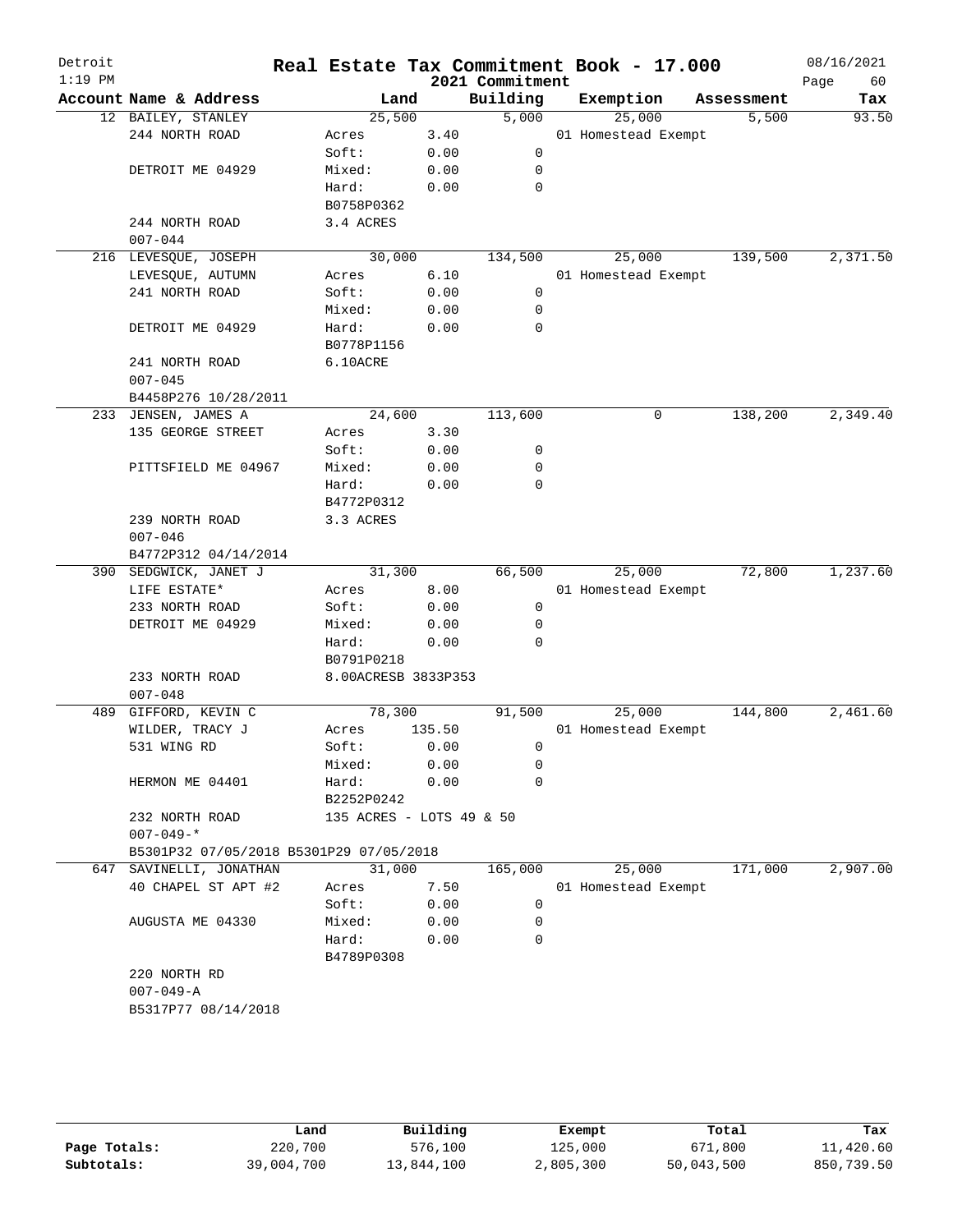| Detroit<br>$1:19$ PM |                                      |                         |      | 2021 Commitment | Real Estate Tax Commitment Book - 17.000 |            | 08/16/2021<br>Page<br>61 |
|----------------------|--------------------------------------|-------------------------|------|-----------------|------------------------------------------|------------|--------------------------|
|                      | Account Name & Address               | Land                    |      | Building        | Exemption                                | Assessment | Tax                      |
|                      | 114 AURGEMMA, PASQUALE               | 30,600                  |      | 237,200         | 25,000                                   | 242,800    | 4,127.60                 |
|                      | AURGEMMA, YOLANDA                    | Acres                   | 6.98 |                 | 01 Homestead Exempt                      |            |                          |
|                      | 221 NORTH ROAD                       | Soft:                   | 0.00 | 0               |                                          |            |                          |
|                      |                                      | Mixed:                  | 0.00 | 0               |                                          |            |                          |
|                      | DETROIT ME 04929                     | Hard:                   | 0.00 | $\mathbf 0$     |                                          |            |                          |
|                      |                                      | B3570P208               |      |                 |                                          |            |                          |
|                      | 221 NORTH ROAD<br>$007 - 051$        |                         |      |                 |                                          |            |                          |
|                      | 614 PARISIEN, MICHAEL A              | 27,300                  |      | 165,800         | 25,000                                   | 168,100    | 2,857.70                 |
|                      | PARISIEN, JENNIFER J                 | Acres                   | 3.71 |                 | 01 Homestead Exempt                      |            |                          |
|                      | PO BOX 5                             | Soft:                   | 0.00 | 0               |                                          |            |                          |
|                      |                                      | Mixed:                  | 0.00 | 0               |                                          |            |                          |
|                      | DETROIT ME 04929                     | Hard:                   | 0.00 | $\mathbf 0$     |                                          |            |                          |
|                      |                                      |                         |      |                 |                                          |            |                          |
|                      | 227 NORTH ROAD                       |                         |      |                 |                                          |            |                          |
|                      | $007 - 051 - 1$                      |                         |      |                 |                                          |            |                          |
|                      | B5583P47 08/04/2020                  |                         |      |                 |                                          |            |                          |
|                      | 113 EMERY, DIRK C                    | 23,400                  |      | 49,900          | 25,000                                   | 48,300     | 821.10                   |
|                      | 225 NORTH ROAD                       | Acres                   | 1.00 |                 | 01 Homestead Exempt                      |            |                          |
|                      |                                      | Soft:                   | 0.00 | 0               |                                          |            |                          |
|                      | DETROIT ME 04929                     | Mixed:                  | 0.00 | 0               |                                          |            |                          |
|                      |                                      | Hard:                   | 0.00 | $\mathbf 0$     |                                          |            |                          |
|                      |                                      | B2796P0114              |      |                 |                                          |            |                          |
|                      | 225 NORTH ROAD                       |                         |      |                 |                                          |            |                          |
|                      | $007 - 051 - 2$                      |                         |      |                 |                                          |            |                          |
| 197                  | JONES, LINWOOD C                     | 23,500                  |      | 63,000          | 31,000                                   | 55,500     | 943.50                   |
|                      | JONES, JOYCE A                       | Acres                   | 1.10 |                 | 01 Homestead Exempt                      |            |                          |
|                      | C/O JONES, REVOCABLE<br>TRUST        | Soft:                   | 0.00 |                 | 0 22 WW2 Widow Res                       |            |                          |
|                      | 215 NORTH ROAD                       | Mixed:                  | 0.00 | 0               |                                          |            |                          |
|                      | DETROIT ME 04929                     | Hard:                   | 0.00 | 0               |                                          |            |                          |
|                      |                                      | B2432P0121(LIFE ESTATE) |      |                 |                                          |            |                          |
|                      | 215 & 217 NORTH ROAD                 | 1.1 ACRES B3553P24      |      |                 |                                          |            |                          |
|                      | $007 - 052$                          |                         |      |                 |                                          |            |                          |
|                      | 356 FRIEND, SUSAN B. &               | 22,900                  |      | 72,600          | 6,000                                    | 89,500     | 1,521.50                 |
|                      | RONALD H. TRUSTEES OF                |                         |      |                 |                                          |            |                          |
|                      | SUSAN B. & RONALD H.<br>FRIEND TRUST | Acres                   | 0.92 |                 | 22 WW2 Widow Res                         |            |                          |
|                      | P.O. BOX 69                          | Soft:                   | 0.00 | 0               |                                          |            |                          |
|                      |                                      | Mixed:                  | 0.00 | 0               |                                          |            |                          |
|                      | PITTSFIELD ME 04967                  | Hard:                   | 0.00 | 0               |                                          |            |                          |
|                      |                                      |                         |      |                 |                                          |            |                          |
|                      | 209 NORTH ROAD                       | .92 ACRE                |      |                 |                                          |            |                          |
|                      | $007 - 053$                          |                         |      |                 |                                          |            |                          |
|                      | B5397P18 04/08/2019                  |                         |      |                 |                                          |            |                          |
|                      | 284 DOW, JEFFREY D                   | 24,800                  |      | 151,400         | 0                                        | 176,200    | 2,995.40                 |
|                      | DOW, NITTAYA P                       | Acres                   | 2.00 |                 |                                          |            |                          |
|                      | 71 ELM STREET                        | Soft:                   | 0.00 | 0               |                                          |            |                          |
|                      |                                      | Mixed:                  | 0.00 | 0               |                                          |            |                          |
|                      | NEWPORT ME 04953                     | Hard:                   | 0.00 | 0               |                                          |            |                          |
|                      |                                      | B3445P089               |      |                 |                                          |            |                          |
|                      | 206 NORTH ROAD                       |                         |      |                 |                                          |            |                          |
|                      | $007 - 054$                          |                         |      |                 |                                          |            |                          |
|                      | B5488P358 11/19/2019                 |                         |      |                 |                                          |            |                          |
|                      |                                      |                         |      |                 |                                          |            |                          |
|                      |                                      |                         |      |                 |                                          |            |                          |
|                      |                                      |                         |      |                 |                                          |            |                          |
|                      |                                      |                         |      |                 |                                          |            |                          |

|              | Land         | Building   | Exempt    | Total      | Tax        |
|--------------|--------------|------------|-----------|------------|------------|
| Page Totals: | 152,500      | 739,900    | 112,000   | 780,400    | 13,266.80  |
| Subtotals:   | 39, 157, 200 | 14,584,000 | 2,917,300 | 50,823,900 | 864,006.30 |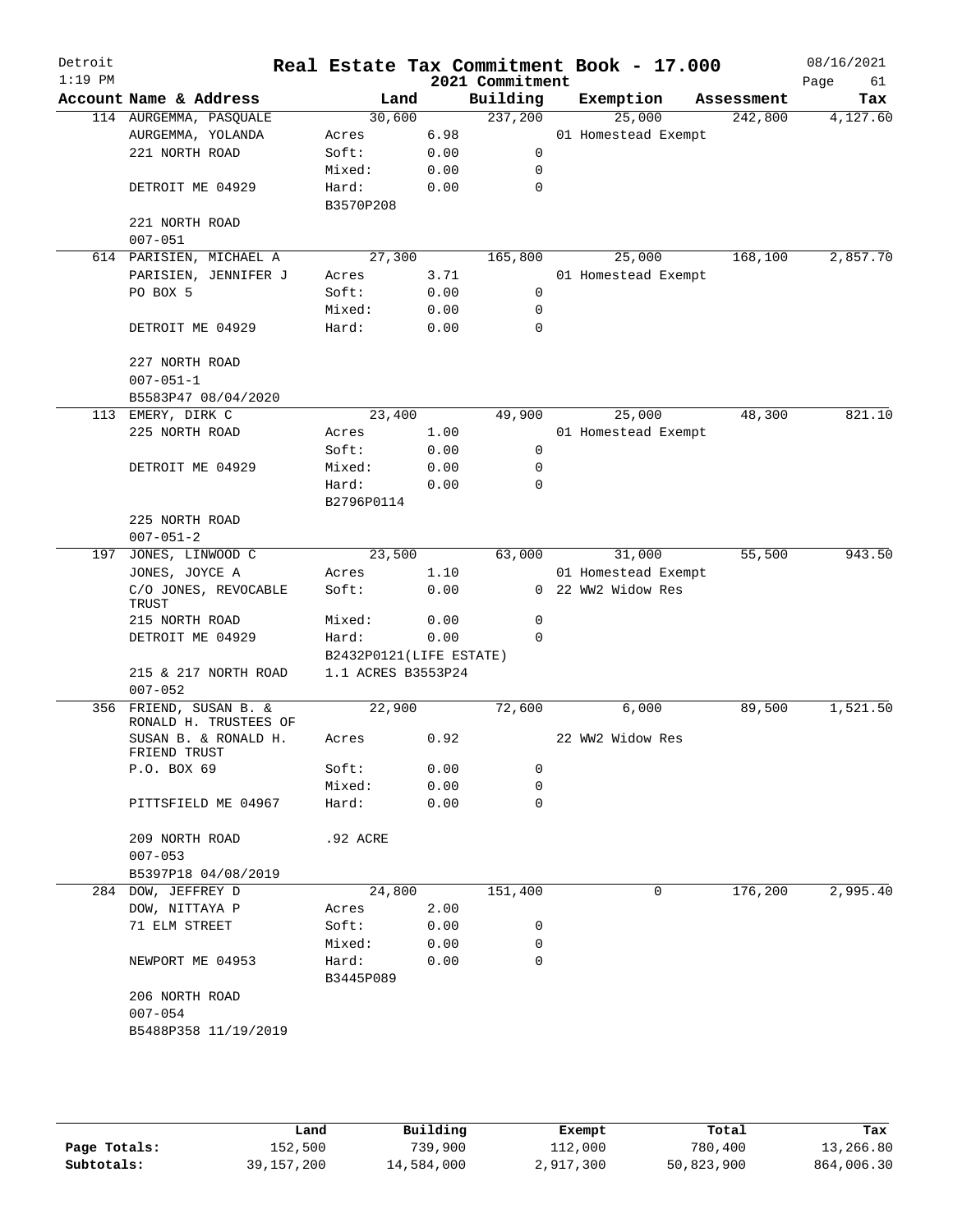| Detroit<br>$1:19$ PM |                                       |                                |        | 2021 Commitment | Real Estate Tax Commitment Book - 17.000 |            | 08/16/2021<br>Page<br>62 |
|----------------------|---------------------------------------|--------------------------------|--------|-----------------|------------------------------------------|------------|--------------------------|
|                      | Account Name & Address                | Land                           |        | Building        | Exemption                                | Assessment | Tax                      |
|                      | 425 RIGGS, JOHN W                     | 24,800                         |        | 163,200         | 25,000                                   | 163,000    | 2,771.00                 |
|                      | RIGGS, BRENDA J                       | Acres                          | 1.97   |                 | 01 Homestead Exempt                      |            |                          |
|                      | 199 NORTH ROAD                        | Soft:                          | 0.00   | 0               |                                          |            |                          |
|                      |                                       | Mixed:                         | 0.00   | $\mathbf 0$     |                                          |            |                          |
|                      | DETROIT ME 04929                      | Hard:                          | 0.00   | $\mathbf 0$     |                                          |            |                          |
|                      |                                       | B2952P0268                     |        |                 |                                          |            |                          |
|                      | 199 NORTH ROAD                        | 1.97 ACRES                     |        |                 |                                          |            |                          |
|                      | $007 - 055$                           |                                |        |                 |                                          |            |                          |
|                      | B3880P340 07/16/2007                  |                                |        |                 |                                          |            |                          |
|                      | 277 SCHISSLER, GEORGE R               | 13,100                         |        | $\Omega$        | 0                                        | 13,100     | 222.70                   |
|                      | SCHISSLER, ROBIN L                    | Acres                          | 6.40   |                 |                                          |            |                          |
|                      | 61 TROY RD                            | Soft:                          | 0.00   | 0               |                                          |            |                          |
|                      |                                       | Mixed:                         | 0.00   | $\mathbf 0$     |                                          |            |                          |
|                      | DETROIT ME 04929                      | Hard:                          | 0.00   | $\mathbf 0$     |                                          |            |                          |
|                      |                                       | B3462P347                      |        |                 |                                          |            |                          |
|                      | NORTH ROAD                            | 6.4 ACRES - BEY SUBDIVISION    |        |                 |                                          |            |                          |
|                      | $007 - 056$                           |                                |        |                 |                                          |            |                          |
|                      | 177 HODGINS, ROYDEN D                 | 89,600                         |        | 169,000         | 25,000                                   | 233,600    | 3,971.20                 |
|                      | 192 NORTH ROAD                        | Acres                          | 143.25 |                 | 01 Homestead Exempt                      |            |                          |
|                      |                                       |                                |        |                 |                                          |            |                          |
|                      |                                       | Soft:                          | 0.00   | 0               |                                          |            |                          |
|                      | DETROIT ME 04929                      | Mixed:                         | 0.00   | 0               |                                          |            |                          |
|                      |                                       | Hard:                          | 0.00   | $\mathbf 0$     |                                          |            |                          |
|                      |                                       | B1165P0063                     |        |                 |                                          |            |                          |
|                      | 192 NORTH ROAD                        | 143.25 ACRES - LOTS 58 & 59    |        |                 |                                          |            |                          |
|                      | $007 - 058 -$ *                       |                                |        |                 |                                          |            |                          |
|                      | 142 FRIEND, RONALD H.<br>TRUSTEE      | 23,400                         |        | 222,300         | 31,000                                   | 214,700    | 3,649.90                 |
|                      | FRIEND, SUSAN B THUSTEE Acres         |                                | 1.10   |                 | 01 Homestead Exempt                      |            |                          |
|                      | PO BOX 69                             | Soft:                          | 0.00   |                 | 0 12 WW2 Vet Res.                        |            |                          |
|                      |                                       | Mixed:                         | 0.00   | $\mathbf 0$     |                                          |            |                          |
|                      | PITTSFIELD ME 04967                   | Hard:                          | 0.00   | $\Omega$        |                                          |            |                          |
|                      | 193 NORTH ROAD                        | 1.1 ACRES - HOME SITE          |        |                 |                                          |            |                          |
|                      | $007 - 060$                           |                                |        |                 |                                          |            |                          |
|                      | B1227P72 11/13/1985                   |                                |        |                 |                                          |            |                          |
| 228                  | TIBBETTS, ROBERT A. SR.<br>& CAROL J. | 22,000                         |        | 48,600          | 31,000                                   | 39,600     | 673.20                   |
|                      | BIBEAULT, MICHELLE L Acres 1.17       |                                |        |                 | 12 WW2 Vet Res.                          |            |                          |
|                      | 186 NORTH ROAD                        | Soft:                          | 0.00   |                 | 0 01 Homestead Exempt                    |            |                          |
|                      |                                       | Mixed:                         | 0.00   | 0               |                                          |            |                          |
|                      | DETROIT ME 04929                      | Hard:                          | 0.00   | 0               |                                          |            |                          |
|                      |                                       | B2847P326 B3008P112/B3016P0054 |        |                 |                                          |            |                          |
|                      | 186 NORTH ROAD                        | 1.17 ACRES                     |        |                 |                                          |            |                          |
|                      | $007 - 062$                           |                                |        |                 |                                          |            |                          |
|                      | B3905P178 09/06/2007                  |                                |        |                 |                                          |            |                          |
|                      | 666 KATIR, ANNE                       | 21,100                         |        | 12,300          | 0                                        | 33,400     | 567.80                   |
|                      | PO BOX 103                            | Acres                          | 0.89   |                 |                                          |            |                          |
|                      |                                       | Soft:                          | 0.00   | 0               |                                          |            |                          |
|                      | CARMEL ME 04419                       | Mixed:                         | 0.00   | 0               |                                          |            |                          |
|                      |                                       | Hard:                          | 0.00   | 0               |                                          |            |                          |
|                      | 188 NORTH ROAD                        |                                |        |                 |                                          |            |                          |
|                      | $007 - 062 - A$                       |                                |        |                 |                                          |            |                          |
|                      | B5317P316 08/15/2018                  |                                |        |                 |                                          |            |                          |
|                      |                                       |                                |        |                 |                                          |            |                          |
|                      |                                       |                                |        |                 |                                          |            |                          |
|                      |                                       |                                |        |                 |                                          |            |                          |
|                      |                                       |                                |        |                 |                                          |            |                          |

|              | Land         | Building   | Exempt    | Total      | Tax        |
|--------------|--------------|------------|-----------|------------|------------|
| Page Totals: | 194,000      | 615,400    | 112,000   | 697,400    | 11,855.80  |
| Subtotals:   | 39, 351, 200 | 15,199,400 | 3,029,300 | 51,521,300 | 875,862.10 |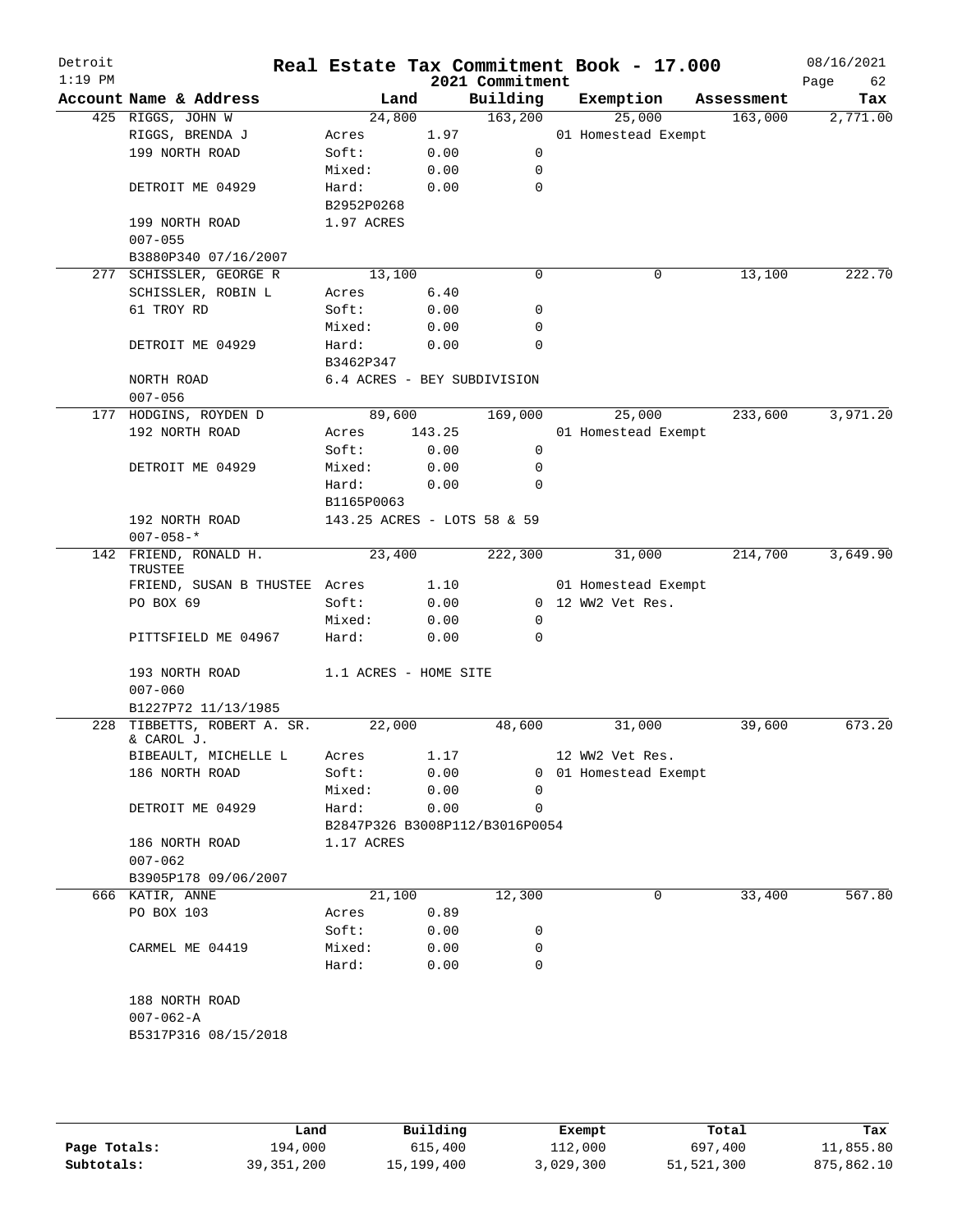| Detroit<br>$1:19$ PM |                                    |                      |       | 2021 Commitment | Real Estate Tax Commitment Book - 17.000 |            | 08/16/2021<br>Page<br>63 |
|----------------------|------------------------------------|----------------------|-------|-----------------|------------------------------------------|------------|--------------------------|
|                      | Account Name & Address             | Land                 |       | Building        | Exemption                                | Assessment | Tax                      |
|                      | 687 FRIEND, ADAM S                 | 27,700               |       | 184,300         | 25,000                                   | 187,000    | 3,179.00                 |
|                      | FRIEND, KIMBERLY H                 | Acres                | 4.00  |                 | 01 Homestead Exempt                      |            |                          |
|                      | P.O. BOX 142                       | Soft:                | 0.00  | 0               |                                          |            |                          |
|                      |                                    | Mixed:               | 0.00  | 0               |                                          |            |                          |
|                      | PITTSFIELD ME 04967                | Hard:                | 0.00  | $\mathbf 0$     |                                          |            |                          |
|                      |                                    | B3020P108 10/15/02   |       |                 |                                          |            |                          |
|                      | 191 NORTH ROAD<br>$007 - 063$      |                      |       |                 |                                          |            |                          |
|                      | 117 ABBOTT-HARDWICK, BONNIE<br>LEE | 19,900               |       | 43,500          | 0                                        | 63,400     | 1,077.80                 |
|                      | 7 TAMARA COURT                     | Acres                | 1.00  |                 |                                          |            |                          |
|                      |                                    | Soft:                | 0.00  | 0               |                                          |            |                          |
|                      | CENTERREACH NY 11720               | Mixed:               | 0.00  | 0               |                                          |            |                          |
|                      |                                    | Hard:                | 0.00  | 0               |                                          |            |                          |
|                      |                                    | B2199P0199           |       |                 |                                          |            |                          |
|                      | 182 NORTH ROAD                     |                      |       |                 |                                          |            |                          |
|                      | $007 - 064$                        |                      |       |                 |                                          |            |                          |
|                      | B4737P353 11/25/2013               |                      |       |                 |                                          |            |                          |
|                      | 140 FRIEND, RONALD H.              | 54,300               |       | 191,100         | 0                                        | 245,400    | 4,171.80                 |
|                      | TRUSTEE                            |                      |       |                 |                                          |            |                          |
|                      | FRIEND, SUSAN B THUSTEE Acres      |                      | 55.00 |                 |                                          |            |                          |
|                      | PO BOX 69                          | Soft:                | 0.00  | 0               |                                          |            |                          |
|                      |                                    | Mixed:               | 53.00 | 7,473           |                                          |            |                          |
|                      | PITTSFIELD ME 04967                | Hard:                | 0.00  | 0               |                                          |            |                          |
|                      | 179 NORTH ROAD (TAN<br>$007 - 065$ |                      |       |                 |                                          |            |                          |
|                      | 89 DAHLGREN, KIRK A                | 26,300               |       | 116,600         | 25,000                                   | 117,900    | 2,004.30                 |
|                      | DAHLGREN, GLORIA C                 | Acres                | 3.00  |                 | 01 Homestead Exempt                      |            |                          |
|                      | 176 NORTH ROAD                     | Soft:                | 0.00  | 0               |                                          |            |                          |
|                      |                                    | Mixed:               | 0.00  | 0               |                                          |            |                          |
|                      | DETROIT ME 04929                   | Hard:                | 0.00  | 0               |                                          |            |                          |
|                      |                                    | B1889P0234           |       |                 |                                          |            |                          |
|                      | 176 NORTH ROAD                     | 3 ACRES              |       |                 |                                          |            |                          |
|                      | $007 - 066$                        |                      |       |                 |                                          |            |                          |
|                      | 115 HUFFER, ALAN J                 | 19,900               |       | 77,100          | 25,000                                   | 72,000     | 1,224.00                 |
|                      | HUFFER, SUSAN J                    | Acres                | 0.52  |                 | 01 Homestead Exempt                      |            |                          |
|                      | 165 NORTH ROAD                     | Soft:                | 0.00  | $\overline{0}$  |                                          |            |                          |
|                      |                                    | Mixed:               | 0.00  | 0               |                                          |            |                          |
|                      | DETROIT ME 04929                   | Hard:                | 0.00  | $\mathbf 0$     |                                          |            |                          |
|                      |                                    | B1912P0125           |       |                 |                                          |            |                          |
|                      | 165 NORTH ROAD                     | .52 ACRE             |       |                 |                                          |            |                          |
|                      | $007 - 068$                        |                      |       |                 |                                          |            |                          |
|                      | B5689P272 03/29/2021               |                      |       |                 |                                          |            |                          |
|                      | 135 PHILBRICK, STEVEN R            | 32,500               |       | 83,500          | 0                                        | 116,000    | 1,972.00                 |
|                      | PHILBRICK, LILLIAN R               | Acres                | 9.60  |                 |                                          |            |                          |
|                      | 109 NORTH RD                       | Soft:                | 0.00  | 0               |                                          |            |                          |
|                      |                                    | Mixed:               | 0.00  | 0               |                                          |            |                          |
|                      | DETROIT ME 04929                   | Hard:                | 0.00  | 0               |                                          |            |                          |
|                      |                                    | B2031P0105 B3787P282 |       |                 |                                          |            |                          |
|                      | 164 NORTH ROAD                     | 9.6 ACRES - DRIVE-IN |       |                 |                                          |            |                          |
|                      | $007 - 069$                        |                      |       |                 |                                          |            |                          |

|              | Land       | Building   | Exempt    | Total      | Tax        |
|--------------|------------|------------|-----------|------------|------------|
| Page Totals: | 180,600    | 696,100    | 75,000    | 801,700    | 13,628.90  |
| Subtotals:   | 39,531,800 | 15,895,500 | 3,104,300 | 52,323,000 | 889,491.00 |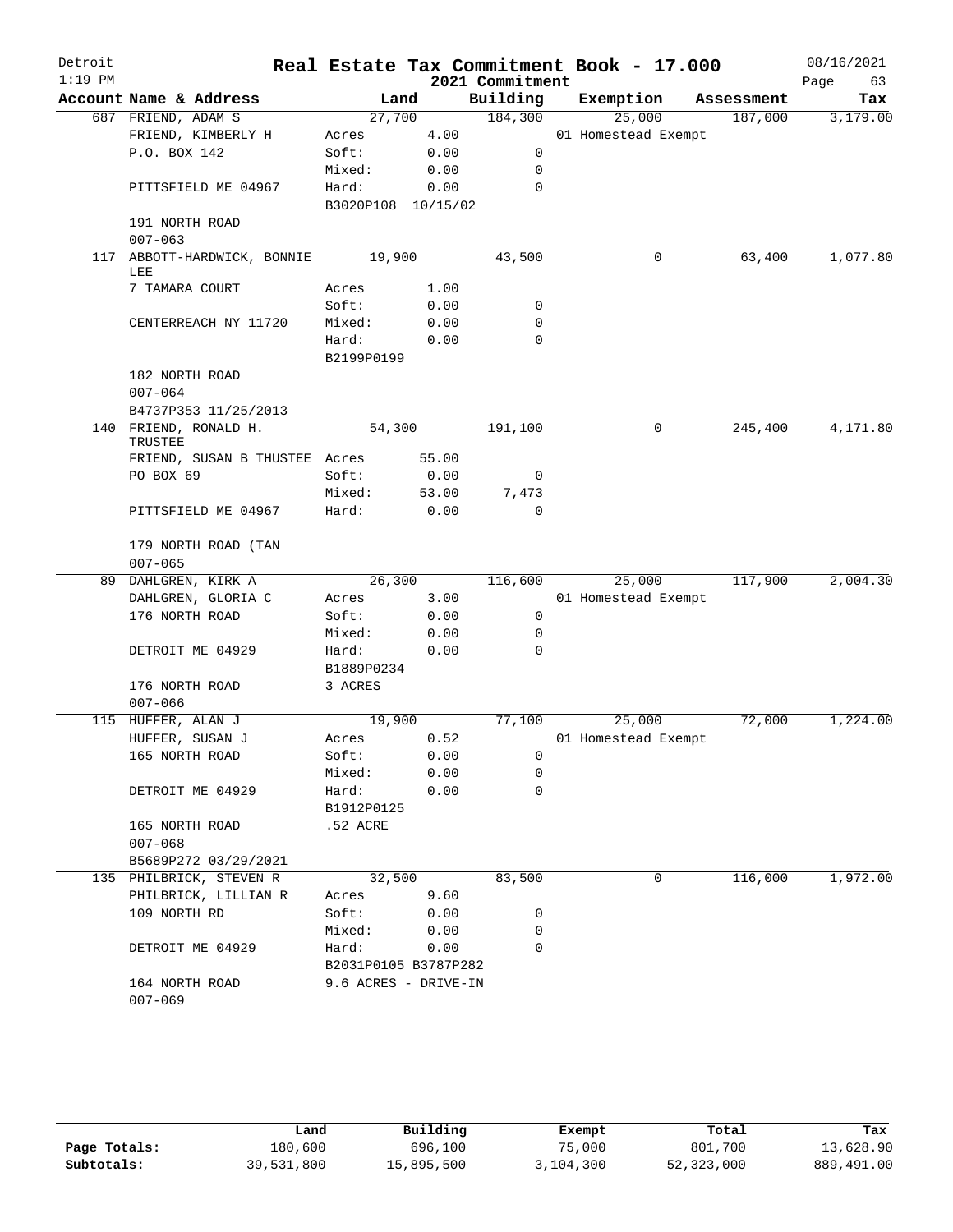| Account Name & Address                                       |                     | Land  | Building                                                  |                                              | Exemption                     | Assessment |          |
|--------------------------------------------------------------|---------------------|-------|-----------------------------------------------------------|----------------------------------------------|-------------------------------|------------|----------|
|                                                              |                     |       |                                                           |                                              |                               |            | Tax      |
| 763 SHAW, DANIELLE<br>C/O STEVEN PHILBRICK<br>109 NORTH ROAD |                     | 0     | 10,100                                                    |                                              | 10,100<br>01 Homestead Exempt | 0          | 0.00     |
|                                                              |                     |       |                                                           |                                              |                               |            |          |
| DETROIT ME 04929                                             |                     |       |                                                           |                                              |                               |            |          |
| 168 1 NORTH ROAD                                             |                     |       |                                                           |                                              |                               |            |          |
|                                                              |                     |       |                                                           |                                              |                               |            |          |
| 274 MCLAGGAN, DELBERT                                        | 23,800              |       | 93,000                                                    |                                              | 25,000                        | 91,800     | 1,560.60 |
| 161 NORTH ROAD                                               | Acres               | 1.30  |                                                           |                                              | 01 Homestead Exempt           |            |          |
|                                                              | Soft:               | 0.00  | 0                                                         |                                              |                               |            |          |
| DETROIT ME 04929                                             | Mixed:              | 0.00  | 0                                                         |                                              |                               |            |          |
|                                                              | Hard:               | 0.00  | 0                                                         |                                              |                               |            |          |
|                                                              | B0881P0819          |       |                                                           |                                              |                               |            |          |
| 161 NORTH ROAD                                               | 1.3 ACRES           |       |                                                           |                                              |                               |            |          |
|                                                              |                     |       |                                                           |                                              |                               |            |          |
| SALISBURY, LAFOREST, V<br>& SANDRA (LIFE ESTATE)             | 26,100              |       | 124,100                                                   |                                              | 31,000                        | 119,200    | 2,026.40 |
| SALISBURY, BRETT A. &                                        | Acres               | 1.30  |                                                           |                                              | 01 Homestead Exempt           |            |          |
| 155 NORTH ROAD                                               | Soft:               | 0.00  |                                                           |                                              | 0 22 WW2 Widow Res            |            |          |
|                                                              | Mixed:              | 0.00  | 0                                                         |                                              |                               |            |          |
| DETROIT ME 04929                                             | Hard:<br>B0847P0344 | 0.00  | $\Omega$                                                  |                                              |                               |            |          |
| 155 NORTH ROAD                                               | 1.3 ACRES           |       |                                                           |                                              |                               |            |          |
| B4618P37 01/14/2013 B4610P34 11/30/2012                      |                     |       |                                                           |                                              |                               |            |          |
| 509 JAG: INVESTMENTS, LLC                                    | 39,900              |       | 235,400                                                   |                                              | 0                             | 275,300    | 4,680.10 |
| C/O James M. Laliberty                                       | Acres               | 19.90 |                                                           |                                              |                               |            |          |
| One Center Street                                            | Soft:               | 0.00  | 0                                                         |                                              |                               |            |          |
| Waterville ME 04901                                          | Mixed:              | 0.00  | 0                                                         |                                              |                               |            |          |
|                                                              | Hard:               | 0.00  | 0                                                         |                                              |                               |            |          |
|                                                              | B1128P0070          |       |                                                           |                                              |                               |            |          |
| 156 NORTH ROAD                                               |                     |       | 19.9 ACRES-CONSTRUCTION CO.                               |                                              |                               |            |          |
| B5639P251 12/02/2020                                         |                     |       |                                                           |                                              |                               |            |          |
| 631 KITCHIN, STANLEY II                                      | 22,800              |       | 171,500                                                   |                                              | 25,000                        | 169,300    | 2,878.10 |
| 6 BUTTONS ROAD                                               | Acres 0.90          |       |                                                           |                                              | 01 Homestead Exempt           |            |          |
|                                                              | Soft:               | 0.00  | 0                                                         |                                              |                               |            |          |
| DETROIT ME 04929                                             | Mixed:              | 0.00  | 0                                                         |                                              |                               |            |          |
|                                                              | Hard:<br>B2329P0264 | 0.00  | 0                                                         |                                              |                               |            |          |
| 6 BUTTONS ROAD                                               | .90 ACRES AND HOUSE |       |                                                           |                                              |                               |            |          |
|                                                              |                     |       |                                                           |                                              |                               |            |          |
| 632 KITCHIN, STANLEY SR                                      |                     |       | 74,100                                                    |                                              | 0                             | 86,700     | 1,473.90 |
| PO BOX 219                                                   |                     | 1.50  |                                                           |                                              |                               |            |          |
| 6 KITCHIN LANE                                               |                     |       | 0                                                         |                                              |                               |            |          |
| DETROIT ME 04929                                             |                     |       | 0                                                         |                                              |                               |            |          |
|                                                              |                     |       | 0                                                         |                                              |                               |            |          |
| 6 BUTTONS ROAD                                               |                     |       |                                                           |                                              |                               |            |          |
|                                                              |                     |       |                                                           |                                              |                               |            |          |
|                                                              |                     |       | 12,600<br>Acres<br>Soft:<br>Mixed:<br>Hard:<br>B2329P0264 | 0.00<br>0.00<br>0.00<br>1.5 ACRES AND GARAGE |                               |            |          |

|              | Land       | Building   | Exempt    | Total      | Tax        |
|--------------|------------|------------|-----------|------------|------------|
| Page Totals: | 125,200    | 708,200    | 91,100    | 742,300    | 12,619.10  |
| Subtotals:   | 39,657,000 | 16,603,700 | 3,195,400 | 53,065,300 | 902,110.10 |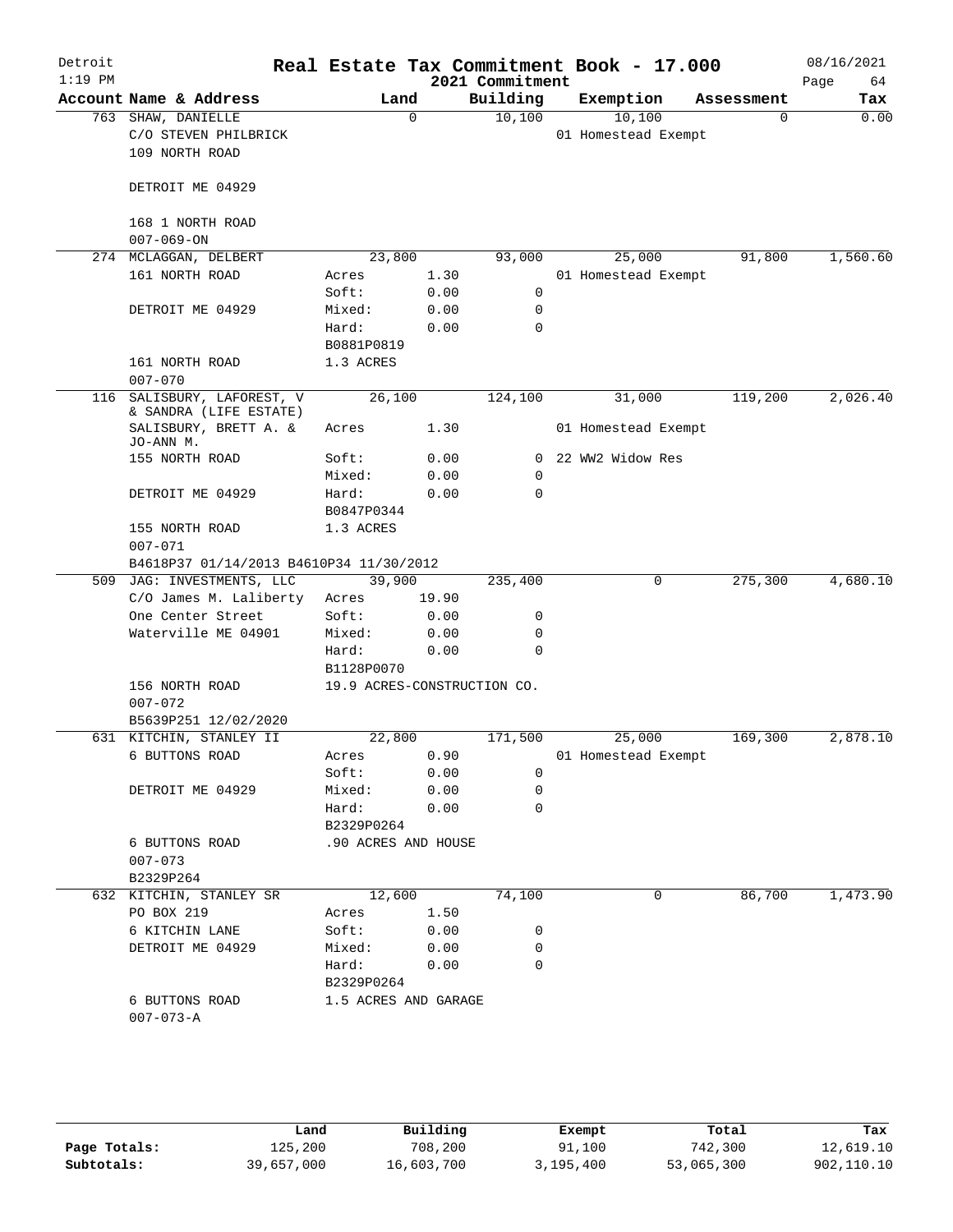| Detroit<br>$1:19$ PM |                                |            |      | 2021 Commitment                    | Real Estate Tax Commitment Book - 17.000 |            | 08/16/2021<br>Page<br>65 |
|----------------------|--------------------------------|------------|------|------------------------------------|------------------------------------------|------------|--------------------------|
|                      | Account Name & Address         | Land       |      | Building                           | Exemption                                | Assessment | Tax                      |
|                      | 208 KITCHIN, STANLEY S         | 27,700     |      | 16,600                             | $\Omega$                                 | 44,300     | 753.10                   |
|                      | 8 KITCHIN LANE                 | Acres      | 4.00 |                                    |                                          |            |                          |
|                      |                                | Soft:      | 0.00 | 0                                  |                                          |            |                          |
|                      | DETROIT ME 04929               | Mixed:     | 0.00 | 0                                  |                                          |            |                          |
|                      |                                | Hard:      | 0.00 | $\mathbf 0$                        |                                          |            |                          |
|                      |                                | B3326P1979 |      |                                    |                                          |            |                          |
|                      | 8 BUTTONS ROAD                 | 4 ACRES    |      |                                    |                                          |            |                          |
|                      | $007 - 074$                    |            |      |                                    |                                          |            |                          |
|                      | B3326P1979                     |            |      |                                    |                                          |            |                          |
|                      | 183 DUGAS, DAWN K              |            | 0    | 13,300                             | 0                                        | 13,300     | 226.10                   |
|                      | PO BOX 53                      |            |      |                                    |                                          |            |                          |
|                      |                                |            |      |                                    |                                          |            |                          |
|                      | DETROIT ME 04929-0053          |            |      |                                    |                                          |            |                          |
|                      | 8 KITCHIN LANE                 |            |      | MOBILE HOME ONLY - $\#$ 08-L-16173 |                                          |            |                          |
|                      | $007 - 074 - ON$               |            |      |                                    |                                          |            |                          |
|                      | 402 MALOON, TYLER J            | 24,100     |      | 140,500                            | $\mathbf 0$                              | 164,600    | 2,798.20                 |
|                      | 12 BUTTONS ROAD                | Acres      | 1.50 |                                    |                                          |            |                          |
|                      |                                | Soft:      | 0.00 | 0                                  |                                          |            |                          |
|                      | DETROIT ME 04929               | Mixed:     | 0.00 | 0                                  |                                          |            |                          |
|                      |                                | Hard:      | 0.00 | $\mathbf 0$                        |                                          |            |                          |
|                      |                                |            |      |                                    |                                          |            |                          |
|                      | 12 BUTTONS ROAD                | 1.50 ACRES |      |                                    |                                          |            |                          |
|                      | $007 - 075$                    |            |      |                                    |                                          |            |                          |
|                      | B5269P165 04/17/2018           |            |      |                                    |                                          |            |                          |
|                      | 211 KITCHIN, STANLEY SR        | 7,300      |      | 0                                  | 0                                        | 7,300      | 124.10                   |
|                      | PO BOX 219                     | Acres      | 5.10 |                                    |                                          |            |                          |
|                      | 6 KITCHIN LANE                 | Soft:      | 0.00 | 0                                  |                                          |            |                          |
|                      | DETROIT ME 04929               | Mixed:     | 0.00 | 0                                  |                                          |            |                          |
|                      |                                | Hard:      | 0.00 | $\Omega$                           |                                          |            |                          |
|                      |                                | B1694P0025 |      |                                    |                                          |            |                          |
|                      | 6 KITCHIN LANE                 | 5.1 ACRES  |      |                                    |                                          |            |                          |
|                      | $007 - 076$                    |            |      |                                    |                                          |            |                          |
|                      | 84 RURAL HOUSING SERVICE       | 22,800     |      | 89,500                             | 0                                        | 112,300    | 1,909.10                 |
|                      | CRAWFORD, JEFFERY &            | Acres      | 0.90 |                                    |                                          |            |                          |
|                      | COLLEEN                        |            |      |                                    |                                          |            |                          |
|                      | CENTERALIZED SERVING<br>CENTER | Soft:      | 0.00 | 0                                  |                                          |            |                          |
|                      | PO BOX 66805                   | Mixed:     | 0.00 | 0                                  |                                          |            |                          |
|                      | ST. LOUIS MO 63166             | Hard:      | 0.00 | 0                                  |                                          |            |                          |
|                      |                                | B2503P0315 |      |                                    |                                          |            |                          |
|                      | 18 BUTTONS ROAD                | .9 ACRE    |      |                                    |                                          |            |                          |
|                      | $007 - 077$                    |            |      |                                    |                                          |            |                          |
|                      | 253 SANDAU, GWEN E             | 23,200     |      | 83,600                             | 6,000                                    | 100,800    | 1,713.60                 |
|                      | 4 MONIQUE ST                   | Acres      | 1.20 |                                    | 12 WW2 Vet Res.                          |            |                          |
|                      |                                | Soft:      | 0.00 | 0                                  |                                          |            |                          |
|                      | DOVER FOXCROFT ME 04426        | Mixed:     | 0.00 | 0                                  |                                          |            |                          |
|                      |                                | Hard:      | 0.00 | 0                                  |                                          |            |                          |
|                      | 20 BUTTONS ROAD<br>$007 - 078$ |            |      |                                    |                                          |            |                          |
|                      |                                |            |      |                                    |                                          |            |                          |
|                      | B5055P75 04/20/2020            |            |      |                                    |                                          |            |                          |
|                      |                                |            |      |                                    |                                          |            |                          |

|              | Land       | Building   | Exempt    | Total      | Tax        |
|--------------|------------|------------|-----------|------------|------------|
| Page Totals: | 105,100    | 343,500    | 6,000     | 442,600    | 7.524.20   |
| Subtotals:   | 39,762,100 | 16,947,200 | 3,201,400 | 53,507,900 | 909,634.30 |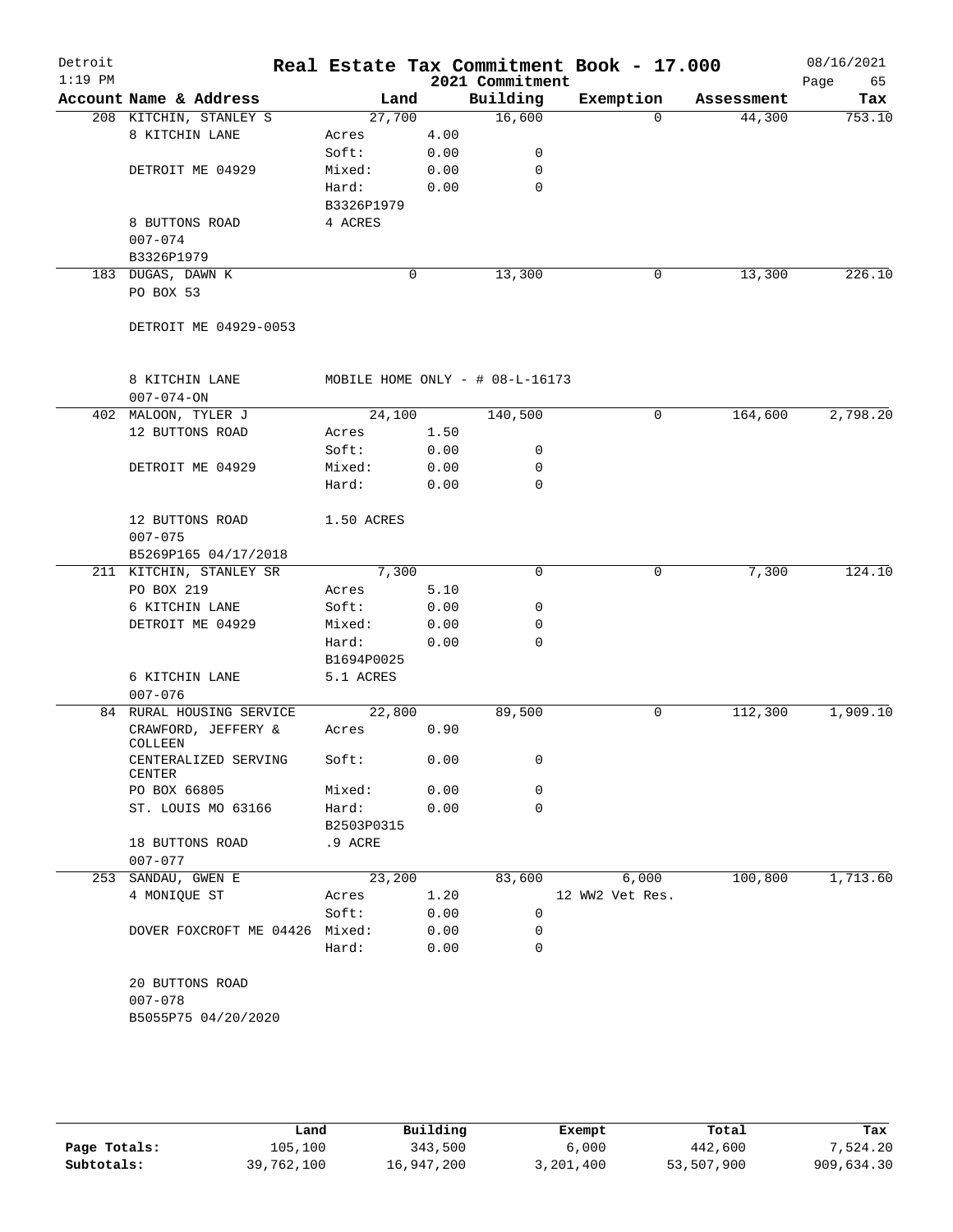| Detroit   |                                |                     |      |                 | Real Estate Tax Commitment Book - 17.000 |            | 08/16/2021 |
|-----------|--------------------------------|---------------------|------|-----------------|------------------------------------------|------------|------------|
| $1:19$ PM |                                |                     |      | 2021 Commitment |                                          |            | 66<br>Page |
|           | Account Name & Address         | Land                |      | Building        | Exemption                                | Assessment | Tax        |
|           | 210 KITCHIN, LOVINA            | 30,600              |      | 119,300         | 25,000                                   | 124,900    | 2,123.30   |
|           | 28 BUTTONS ROAD                | Acres               | 7.05 |                 | 01 Homestead Exempt                      |            |            |
|           |                                | Soft:               | 0.00 | $\mathsf{O}$    |                                          |            |            |
|           | DETROIT ME 04929               | Mixed:              | 0.00 | 0               |                                          |            |            |
|           |                                | Hard:               | 0.00 | $\mathbf 0$     |                                          |            |            |
|           | 28 BUTTONS ROAD<br>$007 - 079$ | 7.05 ACRES          |      |                 |                                          |            |            |
| 247       | MALOON, THEODORE JR            | 24,700              |      | 81,700          | 25,000                                   | 81,400     | 1,383.80   |
|           | MALOON, MARJORIE               | Acres               | 1.90 |                 | 01 Homestead Exempt                      |            |            |
|           | P.O. BOX 144                   | Soft:               | 0.00 | $\mathbf 0$     |                                          |            |            |
|           |                                | Mixed:              | 0.00 | 0               |                                          |            |            |
|           | PITTSFIELD ME 04967            | Hard:               | 0.00 | 0               |                                          |            |            |
|           |                                | B0868P0154          |      |                 |                                          |            |            |
|           | 34 BUTTONS ROAD<br>$007 - 081$ | 5.78 ACRES          |      |                 |                                          |            |            |
|           | 1000 MALOON, DYLAN A           | 14,900              |      | $\mathbf 0$     | 0                                        | 14,900     | 253.30     |
|           | PO BOX 355                     | Acres               | 3.88 |                 |                                          |            |            |
|           |                                | Soft:               | 0.00 | 0               |                                          |            |            |
|           | PITTSFIELD ME 04967            | Mixed:              | 0.00 | 0               |                                          |            |            |
|           |                                | Hard:               | 0.00 | $\mathbf 0$     |                                          |            |            |
|           | BUTTONS RD<br>$007 - 081 - 01$ |                     |      |                 |                                          |            |            |
|           | B5610P252 09/28/2020           |                     |      |                 |                                          |            |            |
|           | 156 RANDALL, BRENT C JR        | 24,000              |      | 23,500          | 25,000                                   | 22,500     | 382.50     |
|           | 38 BUTTONS ROAD                | Acres               | 2.20 |                 | 01 Homestead Exempt                      |            |            |
|           |                                | Soft:               | 0.00 | 0               |                                          |            |            |
|           | DETROIT ME 04929               | Mixed:              | 0.00 | 0               |                                          |            |            |
|           |                                | Hard:<br>B2059P0001 | 0.00 | $\Omega$        |                                          |            |            |
|           | 38 BUTTONS ROAD                |                     |      |                 |                                          |            |            |
|           | $007 - 082$                    |                     |      |                 |                                          |            |            |
|           | 46 BUCKLAND, GREGG             | 21,700              |      | 37,600          | 31,000                                   | 28,300     | 481.10     |
|           | BUCKLAND, PAMELA J             | Acres               | 1.10 |                 | 12 WW2 Vet Res.                          |            |            |
|           | 40 BUTTONS ROAD                | Soft:               | 0.00 |                 | 0 01 Homestead Exempt                    |            |            |
|           |                                | Mixed:              | 0.00 | 0               |                                          |            |            |
|           | DETROIT ME 04929               | Hard:               | 0.00 | 0               |                                          |            |            |
|           |                                | B1267P0115          |      |                 |                                          |            |            |
|           | 40 BUTTONS ROAD<br>$007 - 083$ | 1.1 ACRES           |      |                 |                                          |            |            |
|           | B4960P118 10/01/2015           |                     |      |                 |                                          |            |            |
| 452       | TURPEL, KENNETH J              | 25,600              |      | 46,600          | 25,000                                   | 47,200     | 802.40     |
|           | TURPEL, BONNIE L               | Acres               | 2.50 |                 | 01 Homestead Exempt                      |            |            |
|           | 42 BUTTONS ROAD                | Soft:               | 0.00 | 0               |                                          |            |            |
|           |                                | Mixed:              | 0.00 | 0               |                                          |            |            |
|           | DETROIT ME 04929               | Hard:<br>B1160P0142 | 0.00 | 0               |                                          |            |            |
|           | 42 BUTTONS ROAD                |                     |      |                 |                                          |            |            |
|           | $007 - 084$                    |                     |      |                 |                                          |            |            |
|           | B1160P142                      |                     |      |                 |                                          |            |            |
|           |                                |                     |      |                 |                                          |            |            |

|              | Land       | Building   | Exempt    | Total      | Tax        |
|--------------|------------|------------|-----------|------------|------------|
| Page Totals: | 141,500    | 308,700    | 131,000   | 319,200    | 5,426.40   |
| Subtotals:   | 39,903,600 | 17,255,900 | 3,332,400 | 53,827,100 | 915,060.70 |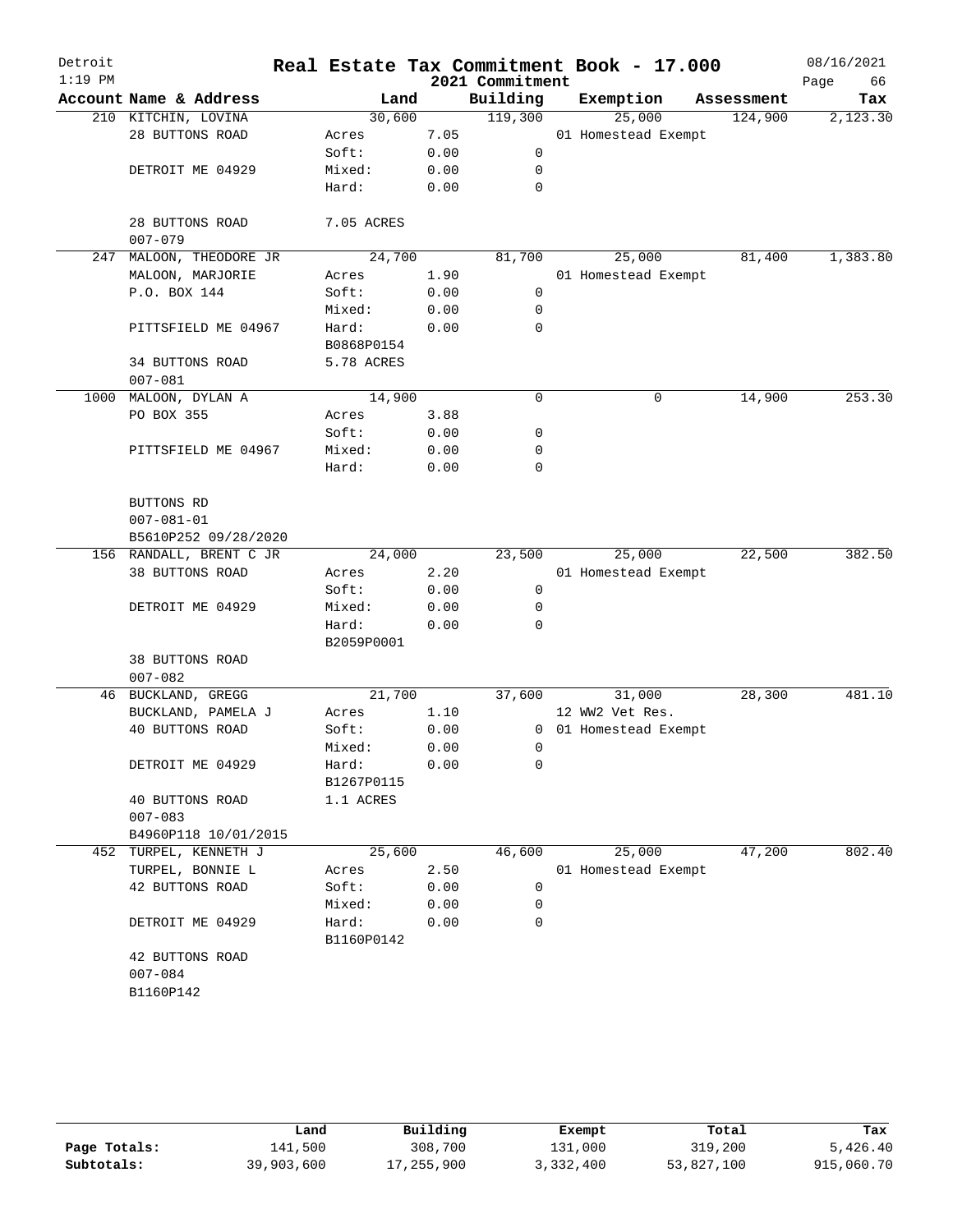| Detroit<br>$1:19$ PM |                                    |        |             |                     | 2021 Commitment | Real Estate Tax Commitment Book - 17.000 |            | 08/16/2021<br>67<br>Page |
|----------------------|------------------------------------|--------|-------------|---------------------|-----------------|------------------------------------------|------------|--------------------------|
|                      | Account Name & Address             |        | Land        |                     | Building        | Exemption                                | Assessment | Tax                      |
|                      | 257 BOUCHER, GREGORY JR            |        | 23,200      |                     | 110,900         | $\Omega$                                 | 134,100    | 2,279.70                 |
|                      | BOUCHER, ARIELLE A                 | Acres  |             | 1.80                |                 |                                          |            |                          |
|                      | 45 BUTTONS RD                      | Soft:  |             | 0.00                | 0               |                                          |            |                          |
|                      |                                    | Mixed: |             | 0.00                | 0               |                                          |            |                          |
|                      | DETROIT ME 04929                   | Hard:  |             | 0.00                | $\mathbf 0$     |                                          |            |                          |
|                      | 45 BUTTONS ROAD                    |        | 1.8 ACRES   |                     |                 |                                          |            |                          |
|                      | $007 - 085$<br>B5587P13 08/11/2020 |        |             |                     |                 |                                          |            |                          |
|                      | 240 DONEHOO, ROBERT J              |        | 38,000      |                     | 78,400          | 25,000                                   | 91,400     | 1,553.80                 |
|                      | 29 BUTTONS ROAD                    | Acres  |             | 17.23               |                 | 01 Homestead Exempt                      |            |                          |
|                      |                                    | Soft:  |             | 0.00                | $\mathsf{O}$    |                                          |            |                          |
|                      | DETROIT ME 04929                   | Mixed: |             | 0.00                | $\mathbf 0$     |                                          |            |                          |
|                      |                                    | Hard:  |             | 0.00                | $\Omega$        |                                          |            |                          |
|                      |                                    |        |             | B3370P347 B3829P345 |                 |                                          |            |                          |
|                      | 29 BUTTONS ROAD                    |        | 17.23 ACRES |                     |                 |                                          |            |                          |
|                      | $007 - 086$                        |        |             |                     |                 |                                          |            |                          |
|                      | 412 SPENCER, EUGENA E              |        | 23,400      |                     | 51,200          | 25,000                                   | 49,600     | 843.20                   |
|                      | 25 BUTTONS ROAD                    | Acres  |             | 1.00                |                 | 01 Homestead Exempt                      |            |                          |
|                      |                                    | Soft:  |             | 0.00                | 0               |                                          |            |                          |
|                      |                                    | Mixed: |             | 0.00                | 0               |                                          |            |                          |
|                      | DETROIT ME 04929                   |        |             |                     | $\mathbf 0$     |                                          |            |                          |
|                      |                                    | Hard:  |             | 0.00                |                 |                                          |            |                          |
|                      |                                    |        | B1639P0066  |                     |                 |                                          |            |                          |
|                      | 25 BUTTONS ROAD<br>$007 - 087$     | 1 ACRE |             |                     |                 |                                          |            |                          |
|                      | 453 FALOON, JOEY G                 |        | 24,600      |                     | 33,400          | 25,000                                   | 33,000     | 561.00                   |
|                      | 19 BUTTONS RD                      | Acres  |             | 1.80                |                 | 01 Homestead Exempt                      |            |                          |
|                      |                                    | Soft:  |             | 0.00                | 0               |                                          |            |                          |
|                      | DETROIT ME 04929                   | Mixed: |             | 0.00                | 0               |                                          |            |                          |
|                      |                                    | Hard:  |             | 0.00                | $\Omega$        |                                          |            |                          |
|                      |                                    |        | B1966P0060  |                     |                 |                                          |            |                          |
|                      | 19 BUTTONS ROAD<br>$007 - 088$     |        |             | 1.8 ACRESB3799P198  |                 |                                          |            |                          |
|                      | B5457P83 09/03/2019                |        |             |                     |                 |                                          |            |                          |
|                      | 11 SEETHALER, THEODORE III         |        | 23,400      |                     | 97,200          | 0                                        | 120,600    | 2,050.20                 |
|                      | 15 BUTTONS ROAD                    | Acres  |             | 1.00                |                 |                                          |            |                          |
|                      |                                    | Soft:  |             | 0.00                | 0               |                                          |            |                          |
|                      | DETROIT ME 04929                   | Mixed: |             | 0.00                | 0               |                                          |            |                          |
|                      |                                    | Hard:  |             | 0.00                | 0               |                                          |            |                          |
|                      |                                    |        |             | B3688P169 B3829P345 |                 |                                          |            |                          |
|                      | 15 BUTTONS ROAD                    |        | 1.00 ACRES  |                     |                 |                                          |            |                          |
|                      | $007 - 089$                        |        |             |                     |                 |                                          |            |                          |
|                      | B5286P347 06/01/2018               |        |             |                     |                 |                                          |            |                          |
|                      | 8 PIERCE, EMILY K                  |        | 26,300      |                     | 31,100          | 0                                        | 57,400     | 975.80                   |
|                      | 11 BUTTONS ROAD                    | Acres  |             | 3.00                |                 |                                          |            |                          |
|                      |                                    | Soft:  |             | 0.00                | 0               |                                          |            |                          |
|                      | DETROIT ME 04929                   | Mixed: |             | 0.00                | 0               |                                          |            |                          |
|                      |                                    | Hard:  |             | 0.00                | 0               |                                          |            |                          |
|                      |                                    |        | B3640P0154  |                     |                 |                                          |            |                          |
|                      | 11 BUTTONS ROAD                    |        | 3.0 ACRES   |                     |                 |                                          |            |                          |
|                      | $007 - 090$                        |        |             |                     |                 |                                          |            |                          |
|                      | B4633P288 02/17/2013               |        |             |                     |                 |                                          |            |                          |
|                      |                                    |        |             |                     |                 |                                          |            |                          |
|                      |                                    |        |             |                     |                 |                                          |            |                          |

|              | Land       | Building   | Exempt    | Total        | Tax          |
|--------------|------------|------------|-----------|--------------|--------------|
| Page Totals: | 158,900    | 402,200    | 75,000    | 486,100      | 8,263.70     |
| Subtotals:   | 40,062,500 | 17,658,100 | 3,407,400 | 54, 313, 200 | 923, 324, 40 |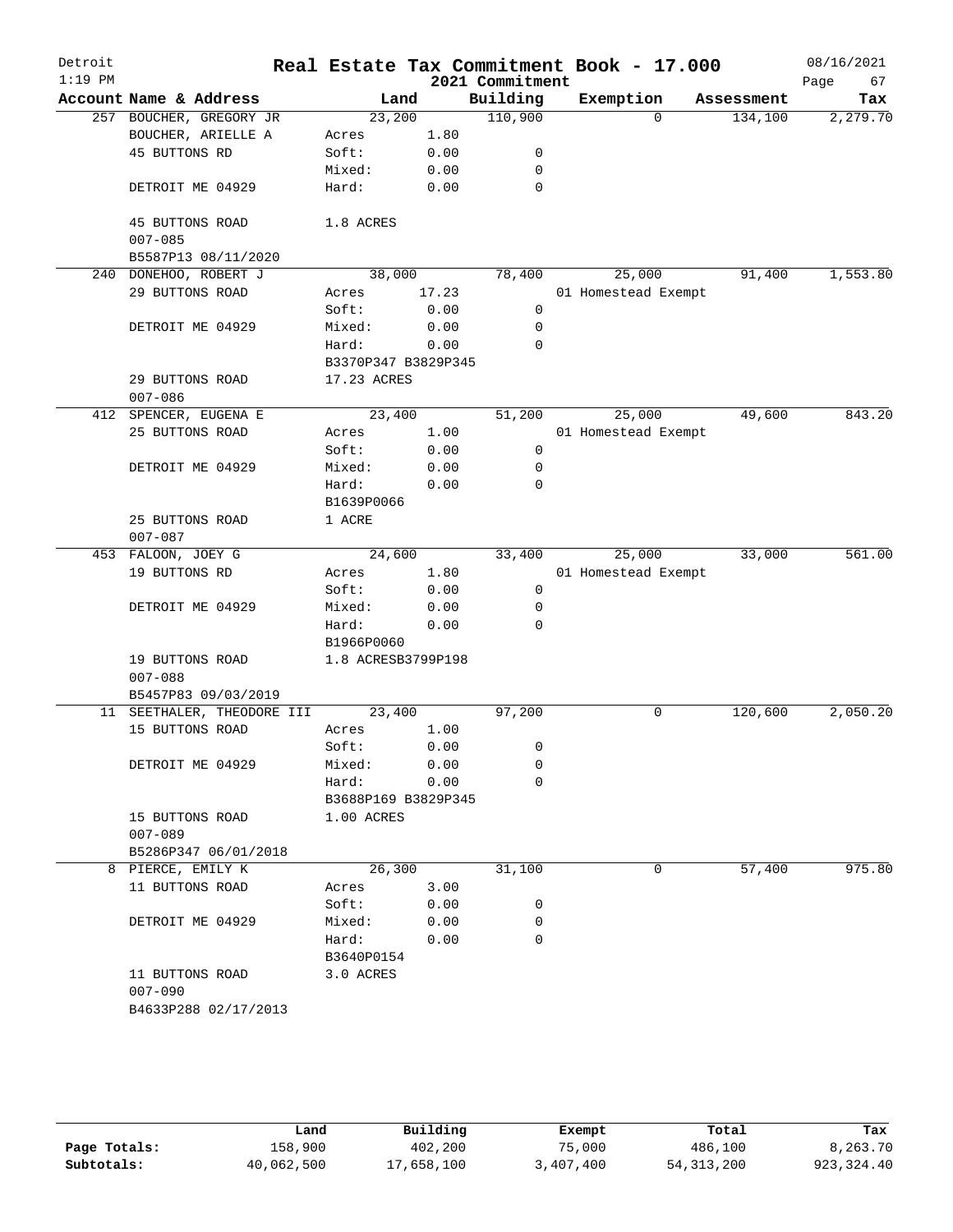| Detroit<br>$1:19$ PM |                                          |                      |        | 2021 Commitment | Real Estate Tax Commitment Book - 17.000 |            | 08/16/2021<br>68<br>Page |
|----------------------|------------------------------------------|----------------------|--------|-----------------|------------------------------------------|------------|--------------------------|
|                      | Account Name & Address                   | Land                 |        | Building        | Exemption                                | Assessment | Tax                      |
|                      | 176 HOLLAND, JAY SR                      | 20, 300              |        | 65,200          | $\Omega$                                 | 85,500     | 1,453.50                 |
|                      | HOLLAND, PEGEEN                          | Acres                | 0.57   |                 |                                          |            |                          |
|                      | 5 BUTTONS ROAD                           | Soft:                | 0.00   | 0               |                                          |            |                          |
|                      |                                          | Mixed:               | 0.00   | 0               |                                          |            |                          |
|                      | DETROIT ME 04929                         | Hard:                | 0.00   | $\mathbf 0$     |                                          |            |                          |
|                      | 5 BUTTONS ROAD                           |                      |        |                 |                                          |            |                          |
|                      | $007 - 091$                              |                      |        |                 |                                          |            |                          |
|                      | B5145P287 04/07/2017                     |                      |        |                 |                                          |            |                          |
|                      | 275 TUTTLE, DANIEL                       | 20,300               |        | 80,700          | 25,000                                   | 76,000     | 1,292.00                 |
|                      | TUTTLE, MICHELLE                         | Acres                | 0.57   |                 | 01 Homestead Exempt                      |            |                          |
|                      | 1 BUTTONS RD                             | Soft:                | 0.00   | 0               |                                          |            |                          |
|                      |                                          | Mixed:               | 0.00   | 0               |                                          |            |                          |
|                      | DETROIT ME 04929                         | Hard:                | 0.00   | 0               |                                          |            |                          |
|                      |                                          | B2723P325            |        |                 |                                          |            |                          |
|                      | 1 BUTTONS ROAD<br>$007 - 092$            | B2900P016            |        |                 |                                          |            |                          |
|                      | 410 FIELD, TIFFANY M                     | 23,400               |        | 84,000          | 25,000                                   | 82,400     | 1,400.80                 |
|                      | FIELD, RUPERT B III                      | Acres                | 1.03   |                 | 01 Homestead Exempt                      |            |                          |
|                      | 148 NORTH ROAD                           | Soft:                | 0.00   | 0               |                                          |            |                          |
|                      |                                          | Mixed:               | 0.00   | 0               |                                          |            |                          |
|                      | DETROIT ME 04929                         | Hard:                | 0.00   | $\mathbf 0$     |                                          |            |                          |
|                      |                                          | B0854P0257           |        |                 |                                          |            |                          |
|                      | 148 NORTH ROAD<br>$007 - 093$            | 1.03 ACRES           |        |                 |                                          |            |                          |
| 470                  | PREMIER INVESTMENTS,<br><b>LLC</b>       | 27,100               |        | 114,800         | 0                                        | 141,900    | 2,412.30                 |
|                      | P.O. BOX 691                             | Acres                | 2.00   |                 |                                          |            |                          |
|                      |                                          | Soft:                | 0.00   | 0               |                                          |            |                          |
|                      | UNITY ME 04988                           | Mixed:               | 0.00   | 0               |                                          |            |                          |
|                      |                                          | Hard:                | 0.00   | 0               |                                          |            |                          |
|                      |                                          | B4833P0142           |        |                 |                                          |            |                          |
|                      | 2 WAKEFIELD PLACE<br>$007 - 094$         | 2.0 ACRES            |        |                 |                                          |            |                          |
|                      | B5244P275 01/16/2018                     |                      |        |                 |                                          |            |                          |
| 658                  | PREMIER INVESTMENTS,<br>LLC              | 79,600               |        | 666,600         | 0                                        | 746,200    | 12,685.40                |
|                      | P.O. BOX 691                             | Acres                | 100.10 |                 |                                          |            |                          |
|                      |                                          | Soft:                | 0.00   | 0               |                                          |            |                          |
|                      | UNITY ME 04988                           | Mixed:               | 0.00   | 0               |                                          |            |                          |
|                      |                                          | Hard:                | 0.00   | $\Omega$        |                                          |            |                          |
|                      |                                          | B1820P0120 /B4075P62 |        |                 |                                          |            |                          |
|                      | 9 WAKEFIELD PLACE<br>$007 - 094 - A$     | 100.1 ACRES          |        |                 |                                          |            |                          |
|                      | B5244P275 01/16/2018 B4075P62 11/13/2008 |                      |        |                 |                                          |            |                          |
|                      | 276 COMMUNITY INVESTMENT<br>CORP.        | 36,600               |        | 102,500         | 0                                        | 139,100    | 2,364.70                 |
|                      | P.O. BOX 427                             | Acres                | 1.40   |                 |                                          |            |                          |
|                      |                                          | Soft:                | 0.00   | 0               |                                          |            |                          |
|                      | PITTSFIELD ME 04929                      | Mixed:               | 0.00   | 0               |                                          |            |                          |
|                      |                                          | Hard:                | 0.00   | $\Omega$        |                                          |            |                          |
|                      | 145 NORTH ROAD<br>$007 - 095$            | 1.4 ACRES            |        |                 |                                          |            |                          |
|                      | B5557P107 06/16/2020                     |                      |        |                 |                                          |            |                          |
|                      |                                          |                      |        |                 |                                          |            |                          |

|              | Land       | Building   | Exempt    | Total      | Tax        |
|--------------|------------|------------|-----------|------------|------------|
| Page Totals: | 207,300    | 1,113,800  | 50,000    | 1,271,100  | 21,608.70  |
| Subtotals:   | 40,269,800 | 18,771,900 | 3,457,400 | 55,584,300 | 944,933.10 |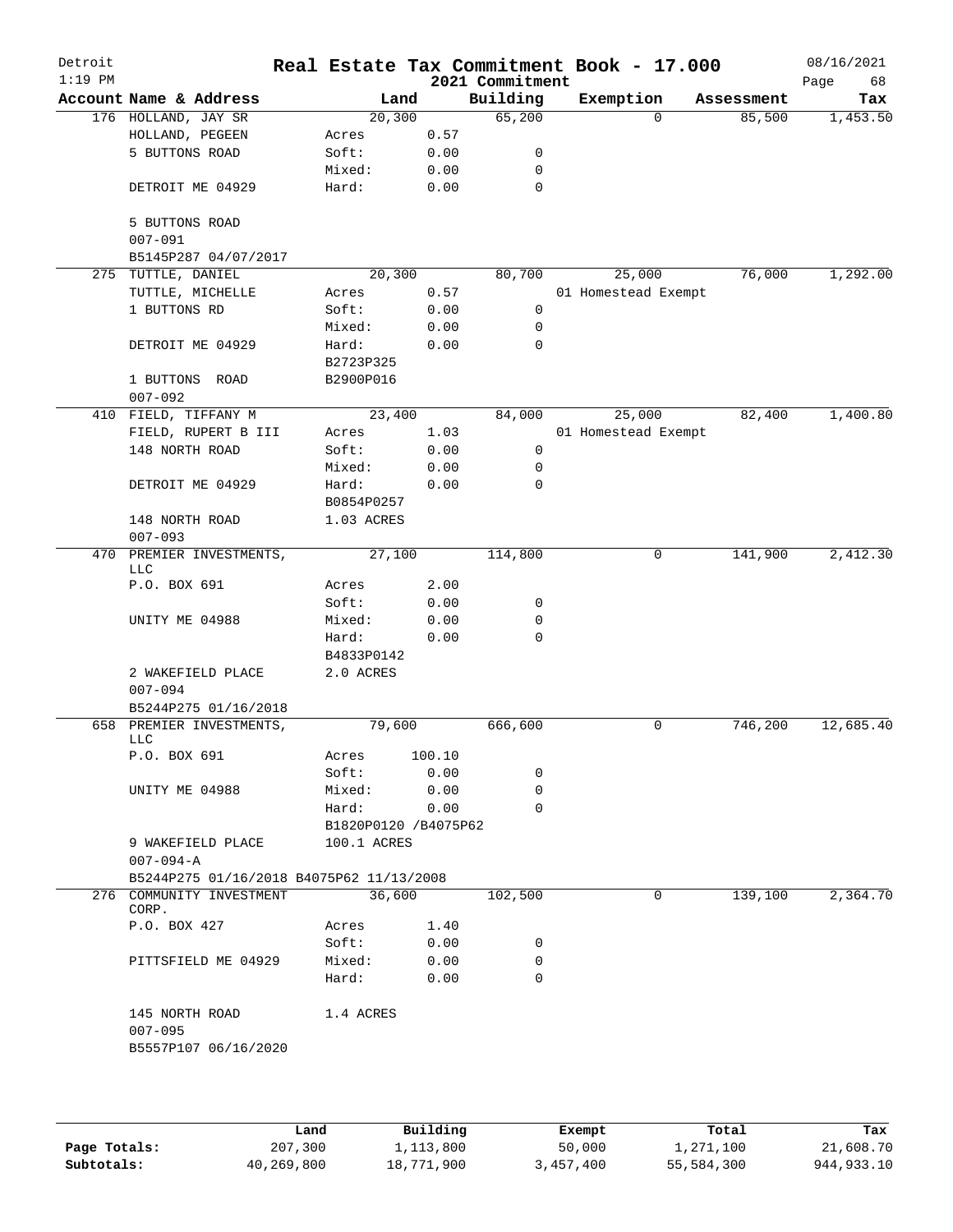| Account Name & Address<br>335 DALL, JOHN W<br>DALL, TARA B<br>135 NORTH ROAD<br>DETROIT ME 04929<br>135 NORTH ROAD<br>$007 - 097$<br>B4723P104 10/18/2013 B4295P143 07/06/2010<br>336 RAYE, WAYNE A<br>136 NORTH ROAD<br>DETROIT ME 04929 |                                                                                                                                   | Land<br>42,700<br>Acres<br>Soft:<br>Mixed:<br>Hard:<br>B0544P0162<br>26 ACRES<br>63,100                                                                   | 26.00<br>0.00<br>0.00<br>0.00                                      | 2021 Commitment<br>Building<br>85,700<br>0<br>0<br>$\Omega$                                                |                                                                                                                                                                                            | Exemption<br>0      | Assessment<br>128,400 | Page<br>69<br>Tax<br>2,182.80                                                                                |
|-------------------------------------------------------------------------------------------------------------------------------------------------------------------------------------------------------------------------------------------|-----------------------------------------------------------------------------------------------------------------------------------|-----------------------------------------------------------------------------------------------------------------------------------------------------------|--------------------------------------------------------------------|------------------------------------------------------------------------------------------------------------|--------------------------------------------------------------------------------------------------------------------------------------------------------------------------------------------|---------------------|-----------------------|--------------------------------------------------------------------------------------------------------------|
|                                                                                                                                                                                                                                           |                                                                                                                                   |                                                                                                                                                           |                                                                    |                                                                                                            |                                                                                                                                                                                            |                     |                       |                                                                                                              |
|                                                                                                                                                                                                                                           |                                                                                                                                   |                                                                                                                                                           |                                                                    |                                                                                                            |                                                                                                                                                                                            |                     |                       |                                                                                                              |
|                                                                                                                                                                                                                                           |                                                                                                                                   |                                                                                                                                                           |                                                                    |                                                                                                            |                                                                                                                                                                                            |                     |                       |                                                                                                              |
|                                                                                                                                                                                                                                           |                                                                                                                                   |                                                                                                                                                           |                                                                    |                                                                                                            |                                                                                                                                                                                            |                     |                       |                                                                                                              |
|                                                                                                                                                                                                                                           |                                                                                                                                   |                                                                                                                                                           |                                                                    |                                                                                                            |                                                                                                                                                                                            |                     |                       |                                                                                                              |
|                                                                                                                                                                                                                                           |                                                                                                                                   |                                                                                                                                                           |                                                                    |                                                                                                            |                                                                                                                                                                                            |                     |                       |                                                                                                              |
|                                                                                                                                                                                                                                           |                                                                                                                                   |                                                                                                                                                           |                                                                    |                                                                                                            |                                                                                                                                                                                            |                     |                       |                                                                                                              |
|                                                                                                                                                                                                                                           |                                                                                                                                   |                                                                                                                                                           |                                                                    |                                                                                                            |                                                                                                                                                                                            |                     |                       |                                                                                                              |
|                                                                                                                                                                                                                                           |                                                                                                                                   |                                                                                                                                                           |                                                                    |                                                                                                            |                                                                                                                                                                                            |                     |                       |                                                                                                              |
|                                                                                                                                                                                                                                           |                                                                                                                                   |                                                                                                                                                           |                                                                    |                                                                                                            |                                                                                                                                                                                            |                     |                       |                                                                                                              |
|                                                                                                                                                                                                                                           |                                                                                                                                   |                                                                                                                                                           |                                                                    |                                                                                                            |                                                                                                                                                                                            |                     |                       |                                                                                                              |
|                                                                                                                                                                                                                                           |                                                                                                                                   |                                                                                                                                                           |                                                                    | 155,400                                                                                                    |                                                                                                                                                                                            | 25,000              | 193,500               | 3,289.50                                                                                                     |
|                                                                                                                                                                                                                                           |                                                                                                                                   | Acres                                                                                                                                                     | 54.15                                                              |                                                                                                            |                                                                                                                                                                                            | 01 Homestead Exempt |                       |                                                                                                              |
|                                                                                                                                                                                                                                           |                                                                                                                                   | Soft:                                                                                                                                                     | 0.00                                                               | $\mathbf 0$                                                                                                |                                                                                                                                                                                            |                     |                       |                                                                                                              |
|                                                                                                                                                                                                                                           |                                                                                                                                   | Mixed:                                                                                                                                                    | 0.00                                                               | 0                                                                                                          |                                                                                                                                                                                            |                     |                       |                                                                                                              |
|                                                                                                                                                                                                                                           |                                                                                                                                   | Hard:                                                                                                                                                     | 0.00                                                               | 0                                                                                                          |                                                                                                                                                                                            |                     |                       |                                                                                                              |
|                                                                                                                                                                                                                                           |                                                                                                                                   |                                                                                                                                                           |                                                                    |                                                                                                            |                                                                                                                                                                                            |                     |                       |                                                                                                              |
|                                                                                                                                                                                                                                           |                                                                                                                                   |                                                                                                                                                           |                                                                    |                                                                                                            |                                                                                                                                                                                            |                     |                       |                                                                                                              |
|                                                                                                                                                                                                                                           |                                                                                                                                   |                                                                                                                                                           |                                                                    |                                                                                                            |                                                                                                                                                                                            |                     |                       |                                                                                                              |
|                                                                                                                                                                                                                                           |                                                                                                                                   |                                                                                                                                                           |                                                                    |                                                                                                            |                                                                                                                                                                                            |                     |                       | 970.70                                                                                                       |
| 130 NORTH ROAD                                                                                                                                                                                                                            |                                                                                                                                   |                                                                                                                                                           |                                                                    |                                                                                                            |                                                                                                                                                                                            |                     |                       |                                                                                                              |
|                                                                                                                                                                                                                                           |                                                                                                                                   | Soft:                                                                                                                                                     |                                                                    |                                                                                                            |                                                                                                                                                                                            |                     |                       |                                                                                                              |
| DETROIT ME 04929                                                                                                                                                                                                                          |                                                                                                                                   | Mixed:                                                                                                                                                    |                                                                    | 0                                                                                                          |                                                                                                                                                                                            |                     |                       |                                                                                                              |
|                                                                                                                                                                                                                                           |                                                                                                                                   | Hard:                                                                                                                                                     |                                                                    | $\mathbf 0$                                                                                                |                                                                                                                                                                                            |                     |                       |                                                                                                              |
|                                                                                                                                                                                                                                           |                                                                                                                                   |                                                                                                                                                           |                                                                    |                                                                                                            |                                                                                                                                                                                            |                     |                       |                                                                                                              |
| 130 NORTH ROAD                                                                                                                                                                                                                            |                                                                                                                                   | 1.79                                                                                                                                                      |                                                                    |                                                                                                            |                                                                                                                                                                                            |                     |                       |                                                                                                              |
| $007 - 099$                                                                                                                                                                                                                               |                                                                                                                                   |                                                                                                                                                           |                                                                    |                                                                                                            |                                                                                                                                                                                            |                     |                       |                                                                                                              |
|                                                                                                                                                                                                                                           |                                                                                                                                   |                                                                                                                                                           |                                                                    |                                                                                                            |                                                                                                                                                                                            |                     |                       |                                                                                                              |
| 337 RAYE, PAUL D                                                                                                                                                                                                                          |                                                                                                                                   |                                                                                                                                                           |                                                                    | 22,300                                                                                                     |                                                                                                                                                                                            | 25,000              | 19,800                | 336.60                                                                                                       |
| RAYE, VIRGINIA C                                                                                                                                                                                                                          |                                                                                                                                   | Acres                                                                                                                                                     |                                                                    |                                                                                                            |                                                                                                                                                                                            |                     |                       |                                                                                                              |
| 122 NORTH ROAD                                                                                                                                                                                                                            |                                                                                                                                   | Soft:                                                                                                                                                     |                                                                    | 0                                                                                                          |                                                                                                                                                                                            |                     |                       |                                                                                                              |
|                                                                                                                                                                                                                                           |                                                                                                                                   | Mixed:                                                                                                                                                    |                                                                    | 0                                                                                                          |                                                                                                                                                                                            |                     |                       |                                                                                                              |
| DETROIT ME 04929                                                                                                                                                                                                                          |                                                                                                                                   | Hard:                                                                                                                                                     |                                                                    | 0                                                                                                          |                                                                                                                                                                                            |                     |                       |                                                                                                              |
|                                                                                                                                                                                                                                           |                                                                                                                                   |                                                                                                                                                           |                                                                    |                                                                                                            |                                                                                                                                                                                            |                     |                       |                                                                                                              |
| 122 NORTH ROAD                                                                                                                                                                                                                            |                                                                                                                                   |                                                                                                                                                           |                                                                    |                                                                                                            |                                                                                                                                                                                            |                     |                       |                                                                                                              |
| $007 - 100$                                                                                                                                                                                                                               |                                                                                                                                   |                                                                                                                                                           |                                                                    |                                                                                                            |                                                                                                                                                                                            |                     |                       |                                                                                                              |
|                                                                                                                                                                                                                                           |                                                                                                                                   |                                                                                                                                                           |                                                                    |                                                                                                            |                                                                                                                                                                                            |                     |                       |                                                                                                              |
| 526 DOIRON, RALPH                                                                                                                                                                                                                         |                                                                                                                                   |                                                                                                                                                           |                                                                    | 127,300                                                                                                    |                                                                                                                                                                                            | 31,000              | 129,100               | 2,194.70                                                                                                     |
|                                                                                                                                                                                                                                           |                                                                                                                                   | Acres                                                                                                                                                     |                                                                    |                                                                                                            |                                                                                                                                                                                            |                     |                       |                                                                                                              |
| PO BOX 171                                                                                                                                                                                                                                |                                                                                                                                   | Soft:                                                                                                                                                     |                                                                    |                                                                                                            |                                                                                                                                                                                            |                     |                       |                                                                                                              |
|                                                                                                                                                                                                                                           |                                                                                                                                   | Mixed:                                                                                                                                                    |                                                                    | 0                                                                                                          |                                                                                                                                                                                            |                     |                       |                                                                                                              |
|                                                                                                                                                                                                                                           |                                                                                                                                   | Hard:                                                                                                                                                     |                                                                    | 0                                                                                                          |                                                                                                                                                                                            |                     |                       |                                                                                                              |
|                                                                                                                                                                                                                                           |                                                                                                                                   |                                                                                                                                                           |                                                                    |                                                                                                            |                                                                                                                                                                                            |                     |                       |                                                                                                              |
| 119 NORTH ROAD                                                                                                                                                                                                                            |                                                                                                                                   |                                                                                                                                                           |                                                                    |                                                                                                            |                                                                                                                                                                                            |                     |                       |                                                                                                              |
| $007 - 101$                                                                                                                                                                                                                               |                                                                                                                                   |                                                                                                                                                           |                                                                    |                                                                                                            |                                                                                                                                                                                            |                     |                       |                                                                                                              |
|                                                                                                                                                                                                                                           |                                                                                                                                   |                                                                                                                                                           |                                                                    |                                                                                                            |                                                                                                                                                                                            |                     |                       |                                                                                                              |
|                                                                                                                                                                                                                                           |                                                                                                                                   |                                                                                                                                                           |                                                                    |                                                                                                            |                                                                                                                                                                                            | 0                   |                       | 1,295.40                                                                                                     |
|                                                                                                                                                                                                                                           |                                                                                                                                   |                                                                                                                                                           |                                                                    |                                                                                                            |                                                                                                                                                                                            |                     |                       |                                                                                                              |
|                                                                                                                                                                                                                                           |                                                                                                                                   |                                                                                                                                                           |                                                                    |                                                                                                            |                                                                                                                                                                                            |                     |                       |                                                                                                              |
|                                                                                                                                                                                                                                           |                                                                                                                                   |                                                                                                                                                           |                                                                    | 0                                                                                                          |                                                                                                                                                                                            |                     |                       |                                                                                                              |
|                                                                                                                                                                                                                                           |                                                                                                                                   |                                                                                                                                                           |                                                                    |                                                                                                            |                                                                                                                                                                                            |                     |                       |                                                                                                              |
|                                                                                                                                                                                                                                           |                                                                                                                                   |                                                                                                                                                           |                                                                    |                                                                                                            |                                                                                                                                                                                            |                     |                       |                                                                                                              |
|                                                                                                                                                                                                                                           |                                                                                                                                   |                                                                                                                                                           |                                                                    |                                                                                                            |                                                                                                                                                                                            |                     |                       |                                                                                                              |
|                                                                                                                                                                                                                                           |                                                                                                                                   |                                                                                                                                                           |                                                                    |                                                                                                            |                                                                                                                                                                                            |                     |                       |                                                                                                              |
|                                                                                                                                                                                                                                           |                                                                                                                                   |                                                                                                                                                           |                                                                    |                                                                                                            |                                                                                                                                                                                            |                     |                       |                                                                                                              |
|                                                                                                                                                                                                                                           | 136 NORTH ROAD<br>$007-098-$ *.<br>193 PARENT, KATHY E<br>657 YEAGER, THOMAS D<br>PO BOX 306<br>125 NORTH ROAD<br>$007 - 101 - 1$ | B4825P3 09/03/2014<br>B5395P318 04/03/2019<br>DOIRON, CYNTHIA C<br>PITTSFIELD ME 04967<br>B5119P248 01/13/2017<br>YEAGER, DEBORAH A<br>ST ALBANS ME 04971 | Acres<br>10 ACRES<br>Acres<br>Soft:<br>Mixed:<br>Hard:<br>38 ACRES | B1554P0151<br>24,500<br>B4825P0003<br>22,500<br>B0864P0267<br>1.35 ACRES<br>32,800<br>52,900<br>B1106P0342 | 1.79<br>$\mathbf 0$<br>0.00<br>0.00<br>0.00<br>1.35<br>0.00<br>0.00<br>0.00<br>10.00<br>0.00<br>0.00<br>0.00<br>B2626P0200 B3382P0122<br>23,300<br>38.00<br>0.00<br>0<br>0.00<br>0<br>0.00 | 57,600              | 25,000                | 57,100<br>01 Homestead Exempt<br>01 Homestead Exempt<br>01 Homestead Exempt<br>0 14 WW2 Vet NonRes<br>76,200 |

|              | Land       | Building   | Exempt    | Total      | Tax        |
|--------------|------------|------------|-----------|------------|------------|
| Page Totals: | 238,500    | 471,600    | 106,000   | 604,100    | 10,269.70  |
| Subtotals:   | 40,508,300 | 19,243,500 | 3,563,400 | 56,188,400 | 955,202.80 |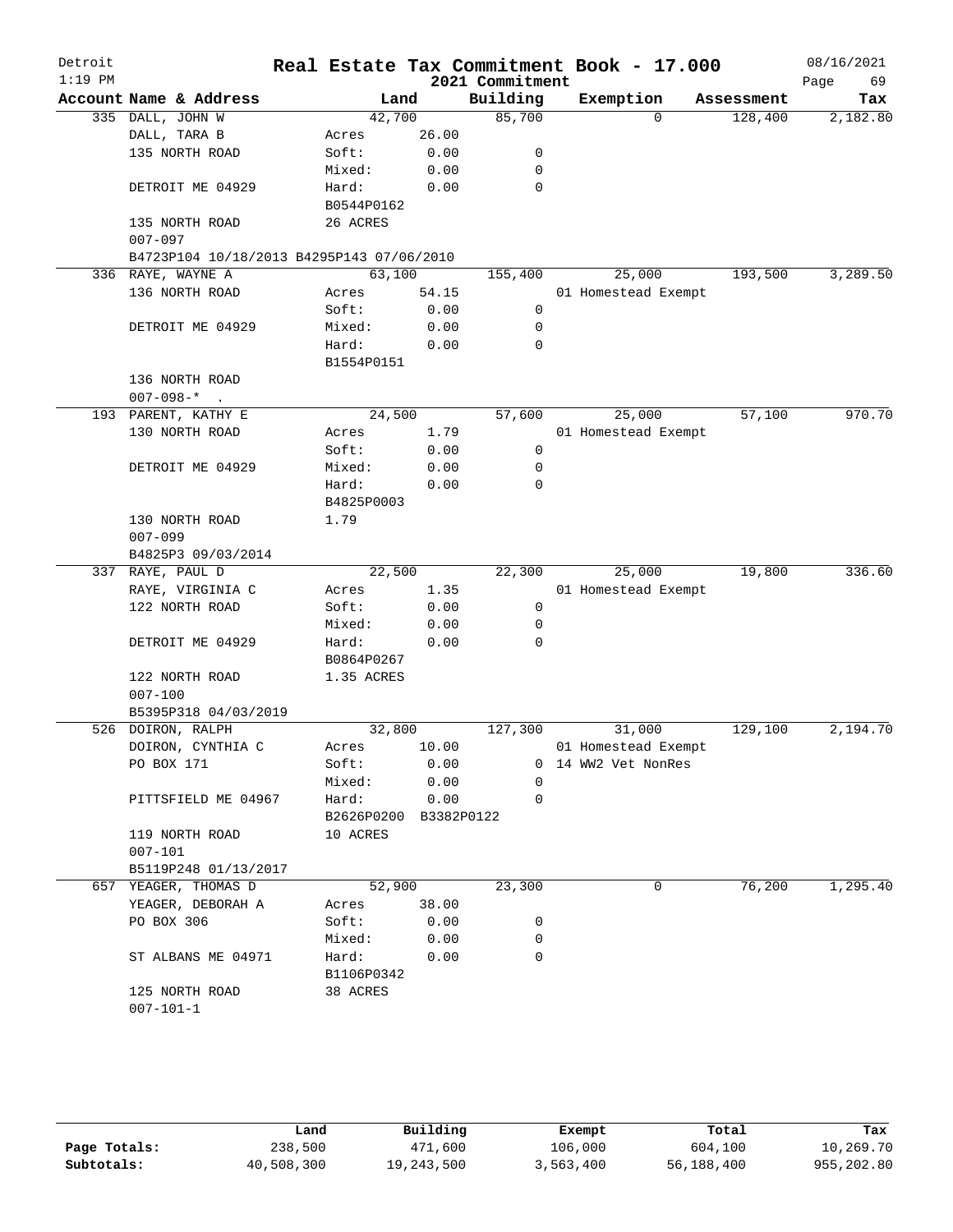| Building<br>Account Name & Address<br>Exemption<br>Land<br>Assessment<br>9,000<br>9,000<br>715 CLEMONS, ROBERT<br>0<br>0<br>P.O. BOX 521<br>PITTSFIELD ME 04967<br>ON LAND OF TOM YEAGER<br>123 NORTH ROAD<br>$007 - 101 - 1 - ON$<br>45,000<br>51,000<br>413 FRIEND, RONALD H.<br>0<br>96,000<br>TRUSTEE<br>27.00<br>FRIEND, SUSAN B THUSTEE<br>Acres<br>PO BOX 69<br>Soft:<br>0.00<br>0<br>0.00<br>$\mathbf 0$<br>Mixed:<br>0.00<br>$\mathbf 0$<br>PITTSFIELD ME 04967<br>Hard:<br>B4060P313<br>27.00ACRES - LOTS 102 & 103<br>114 NORTH ROAD<br>$007 - 102 -$ *<br>B4616P113 01/03/2013 B4616P109 01/03/2013 B4060P313<br>09/22/2008<br>126,000<br>286 WILLIAMS, JOHN S<br>22,000<br>104,000<br>0<br>86 NORTH ROAD<br>1.50<br>Acres<br>Soft:<br>0.00<br>0<br>0.00<br>$\mathbf 0$<br>DETROIT ME 04929<br>Mixed:<br>$\Omega$<br>Hard:<br>0.00<br>B3537P171<br>93 NORTH ROAD<br>B3771P8<br>$007 - 104$<br>B5389P103 03/13/2019 B3537P171<br>110,300<br>25,000<br>29,200<br>114,500<br>288 PHILBRICK, STEVEN R<br>5.00<br>PHILBRICK, LILLIAN R<br>01 Homestead Exempt<br>Acres<br>109 NORTH RD<br>0.00<br>0<br>Soft:<br>Mixed:<br>0.00<br>$\mathbf 0$<br>0.00<br>$\mathbf 0$<br>DETROIT ME 04929<br>Hard:<br>B4800P0030<br>109 NORTH ROAD<br>$007 - 104 - A$<br>B4800P30 05/26/2014<br>662 TRASK, REGINALD C<br>28,600<br>152,500<br>25,000<br>156,100<br>4.59<br>TRASK, MARIA L<br>01 Homestead Exempt<br>Acres<br>0.00<br>99 NORTH ROAD<br>Soft:<br>0<br>0.00<br>Mixed:<br>0<br>DETROIT ME 04929<br>Hard:<br>0.00<br>$\mathbf 0$<br>B2727P0303 10/16/00<br>99 NORTH ROAD<br>$007 - 104 - B$<br>B2727P303<br>54,300<br>159,200<br>213,500<br>741 WILLIAMS, JOHN S<br>0<br>86 NORTH ROAD<br>Acres 39.91<br>Soft:<br>0.00<br>0<br>DETROIT ME 04929<br>Mixed:<br>0.00<br>0<br>Hard:<br>0.00<br>0<br>B2670P155<br>97 North Road<br>$007 - 104 - C$ | Detroit<br>$1:19$ PM |  | 2021 Commitment | Real Estate Tax Commitment Book - 17.000 | 08/16/2021<br>Page<br>70 |
|------------------------------------------------------------------------------------------------------------------------------------------------------------------------------------------------------------------------------------------------------------------------------------------------------------------------------------------------------------------------------------------------------------------------------------------------------------------------------------------------------------------------------------------------------------------------------------------------------------------------------------------------------------------------------------------------------------------------------------------------------------------------------------------------------------------------------------------------------------------------------------------------------------------------------------------------------------------------------------------------------------------------------------------------------------------------------------------------------------------------------------------------------------------------------------------------------------------------------------------------------------------------------------------------------------------------------------------------------------------------------------------------------------------------------------------------------------------------------------------------------------------------------------------------------------------------------------------------------------------------------------------------------------------------------------------------------------------------------------------------------------------------------------------------------------------------------------------------|----------------------|--|-----------------|------------------------------------------|--------------------------|
|                                                                                                                                                                                                                                                                                                                                                                                                                                                                                                                                                                                                                                                                                                                                                                                                                                                                                                                                                                                                                                                                                                                                                                                                                                                                                                                                                                                                                                                                                                                                                                                                                                                                                                                                                                                                                                                |                      |  |                 |                                          | Tax                      |
| 1,632.00                                                                                                                                                                                                                                                                                                                                                                                                                                                                                                                                                                                                                                                                                                                                                                                                                                                                                                                                                                                                                                                                                                                                                                                                                                                                                                                                                                                                                                                                                                                                                                                                                                                                                                                                                                                                                                       |                      |  |                 |                                          | 153.00                   |
|                                                                                                                                                                                                                                                                                                                                                                                                                                                                                                                                                                                                                                                                                                                                                                                                                                                                                                                                                                                                                                                                                                                                                                                                                                                                                                                                                                                                                                                                                                                                                                                                                                                                                                                                                                                                                                                |                      |  |                 |                                          |                          |
|                                                                                                                                                                                                                                                                                                                                                                                                                                                                                                                                                                                                                                                                                                                                                                                                                                                                                                                                                                                                                                                                                                                                                                                                                                                                                                                                                                                                                                                                                                                                                                                                                                                                                                                                                                                                                                                |                      |  |                 |                                          |                          |
|                                                                                                                                                                                                                                                                                                                                                                                                                                                                                                                                                                                                                                                                                                                                                                                                                                                                                                                                                                                                                                                                                                                                                                                                                                                                                                                                                                                                                                                                                                                                                                                                                                                                                                                                                                                                                                                |                      |  |                 |                                          |                          |
|                                                                                                                                                                                                                                                                                                                                                                                                                                                                                                                                                                                                                                                                                                                                                                                                                                                                                                                                                                                                                                                                                                                                                                                                                                                                                                                                                                                                                                                                                                                                                                                                                                                                                                                                                                                                                                                |                      |  |                 |                                          |                          |
|                                                                                                                                                                                                                                                                                                                                                                                                                                                                                                                                                                                                                                                                                                                                                                                                                                                                                                                                                                                                                                                                                                                                                                                                                                                                                                                                                                                                                                                                                                                                                                                                                                                                                                                                                                                                                                                |                      |  |                 |                                          |                          |
|                                                                                                                                                                                                                                                                                                                                                                                                                                                                                                                                                                                                                                                                                                                                                                                                                                                                                                                                                                                                                                                                                                                                                                                                                                                                                                                                                                                                                                                                                                                                                                                                                                                                                                                                                                                                                                                |                      |  |                 |                                          |                          |
|                                                                                                                                                                                                                                                                                                                                                                                                                                                                                                                                                                                                                                                                                                                                                                                                                                                                                                                                                                                                                                                                                                                                                                                                                                                                                                                                                                                                                                                                                                                                                                                                                                                                                                                                                                                                                                                |                      |  |                 |                                          |                          |
|                                                                                                                                                                                                                                                                                                                                                                                                                                                                                                                                                                                                                                                                                                                                                                                                                                                                                                                                                                                                                                                                                                                                                                                                                                                                                                                                                                                                                                                                                                                                                                                                                                                                                                                                                                                                                                                |                      |  |                 |                                          |                          |
|                                                                                                                                                                                                                                                                                                                                                                                                                                                                                                                                                                                                                                                                                                                                                                                                                                                                                                                                                                                                                                                                                                                                                                                                                                                                                                                                                                                                                                                                                                                                                                                                                                                                                                                                                                                                                                                |                      |  |                 |                                          |                          |
| 2,142.00<br>1,946.50                                                                                                                                                                                                                                                                                                                                                                                                                                                                                                                                                                                                                                                                                                                                                                                                                                                                                                                                                                                                                                                                                                                                                                                                                                                                                                                                                                                                                                                                                                                                                                                                                                                                                                                                                                                                                           |                      |  |                 |                                          |                          |
|                                                                                                                                                                                                                                                                                                                                                                                                                                                                                                                                                                                                                                                                                                                                                                                                                                                                                                                                                                                                                                                                                                                                                                                                                                                                                                                                                                                                                                                                                                                                                                                                                                                                                                                                                                                                                                                |                      |  |                 |                                          |                          |
|                                                                                                                                                                                                                                                                                                                                                                                                                                                                                                                                                                                                                                                                                                                                                                                                                                                                                                                                                                                                                                                                                                                                                                                                                                                                                                                                                                                                                                                                                                                                                                                                                                                                                                                                                                                                                                                |                      |  |                 |                                          |                          |
|                                                                                                                                                                                                                                                                                                                                                                                                                                                                                                                                                                                                                                                                                                                                                                                                                                                                                                                                                                                                                                                                                                                                                                                                                                                                                                                                                                                                                                                                                                                                                                                                                                                                                                                                                                                                                                                |                      |  |                 |                                          |                          |
|                                                                                                                                                                                                                                                                                                                                                                                                                                                                                                                                                                                                                                                                                                                                                                                                                                                                                                                                                                                                                                                                                                                                                                                                                                                                                                                                                                                                                                                                                                                                                                                                                                                                                                                                                                                                                                                |                      |  |                 |                                          |                          |
|                                                                                                                                                                                                                                                                                                                                                                                                                                                                                                                                                                                                                                                                                                                                                                                                                                                                                                                                                                                                                                                                                                                                                                                                                                                                                                                                                                                                                                                                                                                                                                                                                                                                                                                                                                                                                                                |                      |  |                 |                                          |                          |
|                                                                                                                                                                                                                                                                                                                                                                                                                                                                                                                                                                                                                                                                                                                                                                                                                                                                                                                                                                                                                                                                                                                                                                                                                                                                                                                                                                                                                                                                                                                                                                                                                                                                                                                                                                                                                                                |                      |  |                 |                                          |                          |
|                                                                                                                                                                                                                                                                                                                                                                                                                                                                                                                                                                                                                                                                                                                                                                                                                                                                                                                                                                                                                                                                                                                                                                                                                                                                                                                                                                                                                                                                                                                                                                                                                                                                                                                                                                                                                                                |                      |  |                 |                                          |                          |
|                                                                                                                                                                                                                                                                                                                                                                                                                                                                                                                                                                                                                                                                                                                                                                                                                                                                                                                                                                                                                                                                                                                                                                                                                                                                                                                                                                                                                                                                                                                                                                                                                                                                                                                                                                                                                                                |                      |  |                 |                                          |                          |
|                                                                                                                                                                                                                                                                                                                                                                                                                                                                                                                                                                                                                                                                                                                                                                                                                                                                                                                                                                                                                                                                                                                                                                                                                                                                                                                                                                                                                                                                                                                                                                                                                                                                                                                                                                                                                                                |                      |  |                 |                                          |                          |
| 2,653.70<br>3,629.50                                                                                                                                                                                                                                                                                                                                                                                                                                                                                                                                                                                                                                                                                                                                                                                                                                                                                                                                                                                                                                                                                                                                                                                                                                                                                                                                                                                                                                                                                                                                                                                                                                                                                                                                                                                                                           |                      |  |                 |                                          |                          |
|                                                                                                                                                                                                                                                                                                                                                                                                                                                                                                                                                                                                                                                                                                                                                                                                                                                                                                                                                                                                                                                                                                                                                                                                                                                                                                                                                                                                                                                                                                                                                                                                                                                                                                                                                                                                                                                |                      |  |                 |                                          |                          |
|                                                                                                                                                                                                                                                                                                                                                                                                                                                                                                                                                                                                                                                                                                                                                                                                                                                                                                                                                                                                                                                                                                                                                                                                                                                                                                                                                                                                                                                                                                                                                                                                                                                                                                                                                                                                                                                |                      |  |                 |                                          |                          |
|                                                                                                                                                                                                                                                                                                                                                                                                                                                                                                                                                                                                                                                                                                                                                                                                                                                                                                                                                                                                                                                                                                                                                                                                                                                                                                                                                                                                                                                                                                                                                                                                                                                                                                                                                                                                                                                |                      |  |                 |                                          |                          |
|                                                                                                                                                                                                                                                                                                                                                                                                                                                                                                                                                                                                                                                                                                                                                                                                                                                                                                                                                                                                                                                                                                                                                                                                                                                                                                                                                                                                                                                                                                                                                                                                                                                                                                                                                                                                                                                |                      |  |                 |                                          |                          |
|                                                                                                                                                                                                                                                                                                                                                                                                                                                                                                                                                                                                                                                                                                                                                                                                                                                                                                                                                                                                                                                                                                                                                                                                                                                                                                                                                                                                                                                                                                                                                                                                                                                                                                                                                                                                                                                |                      |  |                 |                                          |                          |
|                                                                                                                                                                                                                                                                                                                                                                                                                                                                                                                                                                                                                                                                                                                                                                                                                                                                                                                                                                                                                                                                                                                                                                                                                                                                                                                                                                                                                                                                                                                                                                                                                                                                                                                                                                                                                                                |                      |  |                 |                                          |                          |
|                                                                                                                                                                                                                                                                                                                                                                                                                                                                                                                                                                                                                                                                                                                                                                                                                                                                                                                                                                                                                                                                                                                                                                                                                                                                                                                                                                                                                                                                                                                                                                                                                                                                                                                                                                                                                                                |                      |  |                 |                                          |                          |
|                                                                                                                                                                                                                                                                                                                                                                                                                                                                                                                                                                                                                                                                                                                                                                                                                                                                                                                                                                                                                                                                                                                                                                                                                                                                                                                                                                                                                                                                                                                                                                                                                                                                                                                                                                                                                                                |                      |  |                 |                                          |                          |
|                                                                                                                                                                                                                                                                                                                                                                                                                                                                                                                                                                                                                                                                                                                                                                                                                                                                                                                                                                                                                                                                                                                                                                                                                                                                                                                                                                                                                                                                                                                                                                                                                                                                                                                                                                                                                                                |                      |  |                 |                                          |                          |
|                                                                                                                                                                                                                                                                                                                                                                                                                                                                                                                                                                                                                                                                                                                                                                                                                                                                                                                                                                                                                                                                                                                                                                                                                                                                                                                                                                                                                                                                                                                                                                                                                                                                                                                                                                                                                                                |                      |  |                 |                                          |                          |
|                                                                                                                                                                                                                                                                                                                                                                                                                                                                                                                                                                                                                                                                                                                                                                                                                                                                                                                                                                                                                                                                                                                                                                                                                                                                                                                                                                                                                                                                                                                                                                                                                                                                                                                                                                                                                                                |                      |  |                 |                                          |                          |
|                                                                                                                                                                                                                                                                                                                                                                                                                                                                                                                                                                                                                                                                                                                                                                                                                                                                                                                                                                                                                                                                                                                                                                                                                                                                                                                                                                                                                                                                                                                                                                                                                                                                                                                                                                                                                                                |                      |  |                 |                                          |                          |
|                                                                                                                                                                                                                                                                                                                                                                                                                                                                                                                                                                                                                                                                                                                                                                                                                                                                                                                                                                                                                                                                                                                                                                                                                                                                                                                                                                                                                                                                                                                                                                                                                                                                                                                                                                                                                                                |                      |  |                 |                                          |                          |
|                                                                                                                                                                                                                                                                                                                                                                                                                                                                                                                                                                                                                                                                                                                                                                                                                                                                                                                                                                                                                                                                                                                                                                                                                                                                                                                                                                                                                                                                                                                                                                                                                                                                                                                                                                                                                                                |                      |  |                 |                                          |                          |
|                                                                                                                                                                                                                                                                                                                                                                                                                                                                                                                                                                                                                                                                                                                                                                                                                                                                                                                                                                                                                                                                                                                                                                                                                                                                                                                                                                                                                                                                                                                                                                                                                                                                                                                                                                                                                                                |                      |  |                 |                                          |                          |
|                                                                                                                                                                                                                                                                                                                                                                                                                                                                                                                                                                                                                                                                                                                                                                                                                                                                                                                                                                                                                                                                                                                                                                                                                                                                                                                                                                                                                                                                                                                                                                                                                                                                                                                                                                                                                                                |                      |  |                 |                                          |                          |
|                                                                                                                                                                                                                                                                                                                                                                                                                                                                                                                                                                                                                                                                                                                                                                                                                                                                                                                                                                                                                                                                                                                                                                                                                                                                                                                                                                                                                                                                                                                                                                                                                                                                                                                                                                                                                                                |                      |  |                 |                                          |                          |
|                                                                                                                                                                                                                                                                                                                                                                                                                                                                                                                                                                                                                                                                                                                                                                                                                                                                                                                                                                                                                                                                                                                                                                                                                                                                                                                                                                                                                                                                                                                                                                                                                                                                                                                                                                                                                                                |                      |  |                 |                                          |                          |
|                                                                                                                                                                                                                                                                                                                                                                                                                                                                                                                                                                                                                                                                                                                                                                                                                                                                                                                                                                                                                                                                                                                                                                                                                                                                                                                                                                                                                                                                                                                                                                                                                                                                                                                                                                                                                                                |                      |  |                 |                                          |                          |
|                                                                                                                                                                                                                                                                                                                                                                                                                                                                                                                                                                                                                                                                                                                                                                                                                                                                                                                                                                                                                                                                                                                                                                                                                                                                                                                                                                                                                                                                                                                                                                                                                                                                                                                                                                                                                                                |                      |  |                 |                                          |                          |
|                                                                                                                                                                                                                                                                                                                                                                                                                                                                                                                                                                                                                                                                                                                                                                                                                                                                                                                                                                                                                                                                                                                                                                                                                                                                                                                                                                                                                                                                                                                                                                                                                                                                                                                                                                                                                                                |                      |  |                 |                                          |                          |
|                                                                                                                                                                                                                                                                                                                                                                                                                                                                                                                                                                                                                                                                                                                                                                                                                                                                                                                                                                                                                                                                                                                                                                                                                                                                                                                                                                                                                                                                                                                                                                                                                                                                                                                                                                                                                                                |                      |  |                 |                                          |                          |
|                                                                                                                                                                                                                                                                                                                                                                                                                                                                                                                                                                                                                                                                                                                                                                                                                                                                                                                                                                                                                                                                                                                                                                                                                                                                                                                                                                                                                                                                                                                                                                                                                                                                                                                                                                                                                                                |                      |  |                 |                                          |                          |

|              | Land       | Building   | Exempt    | Total      | Tax        |
|--------------|------------|------------|-----------|------------|------------|
| Page Totals: | 179,100    | 586,000    | 50,000    | 715,100    | 12,156.70  |
| Subtotals:   | 40,687,400 | 19,829,500 | 3,613,400 | 56,903,500 | 967,359.50 |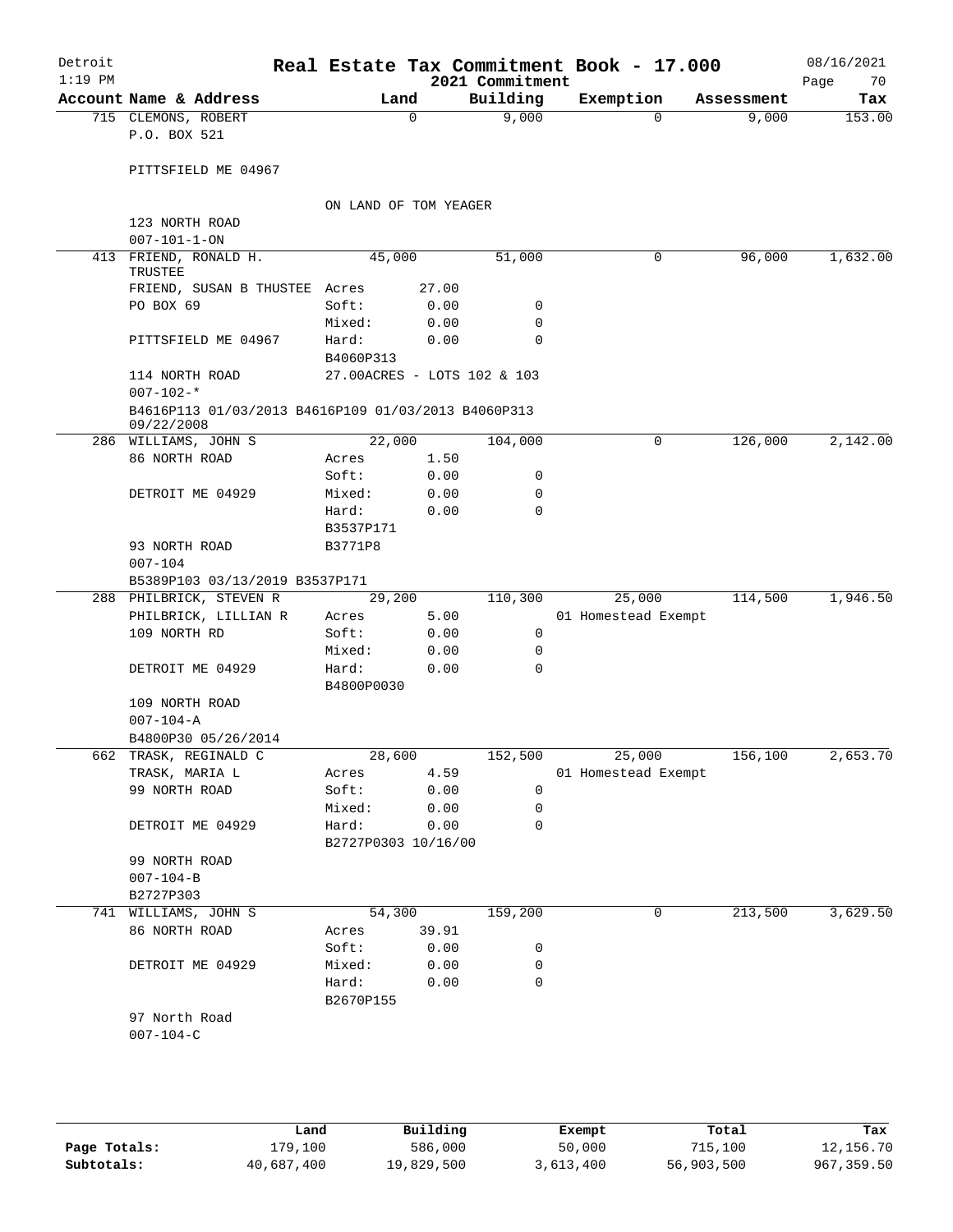| Detroit<br>$1:19$ PM |                         |                      |        | 2021 Commitment | Real Estate Tax Commitment Book - 17.000 |            | 08/16/2021<br>71<br>Page |
|----------------------|-------------------------|----------------------|--------|-----------------|------------------------------------------|------------|--------------------------|
|                      | Account Name & Address  | Land                 |        | Building        | Exemption                                | Assessment | Tax                      |
|                      | 287 PHILBRICK, STEVEN R | 30,600               |        | $\Omega$        | $\Omega$                                 | 30,600     | 520.20                   |
|                      | PHILBRICK, LILLIAN R    | Acres                | 22.00  |                 |                                          |            |                          |
|                      | 109 NORTH RD            | Soft:                | 0.00   | 0               |                                          |            |                          |
|                      |                         | Mixed:               | 0.00   | 0               |                                          |            |                          |
|                      | DETROIT ME 04929        | Hard:                | 0.00   | 0               |                                          |            |                          |
|                      |                         | B3346P289            |        |                 |                                          |            |                          |
|                      | NORTH ROAD              |                      |        |                 |                                          |            |                          |
|                      | $007 - 105$             |                      |        |                 |                                          |            |                          |
|                      | 663 Wing, Amy Lynn      | 36,200               |        | 179,800         | 25,000                                   | 191,000    | 3,247.00                 |
|                      | PO BOX 126              | Acres                | 14.77  |                 | 01 Homestead Exempt                      |            |                          |
|                      |                         | Soft:                | 0.00   | 0               |                                          |            |                          |
|                      | DETROIT ME 04929        | Mixed:               | 0.00   | 0               |                                          |            |                          |
|                      |                         | Hard:                | 0.00   | $\Omega$        |                                          |            |                          |
|                      |                         | B2703P0155 08/01/00  |        |                 |                                          |            |                          |
|                      | 108 NORTH ROAD          | B3534P168 08/04/2005 |        |                 |                                          |            |                          |
|                      |                         |                      |        |                 |                                          |            |                          |
|                      | $007 - 105 - A$         |                      |        |                 |                                          |            |                          |
|                      | B4558P324 08/03/2012    |                      |        |                 |                                          |            |                          |
|                      | 322 POMEROY, DAVID      | 50,800               |        | 124,000         | 31,000                                   | 143,800    | 2,444.60                 |
|                      | POMEROY, MAVIS          | Acres                | 149.00 |                 | 01 Homestead Exempt                      |            |                          |
|                      | 163 RIVER ROAD          | Soft:                | 0.00   |                 | 0 12 WW2 Vet Res.                        |            |                          |
|                      |                         | Mixed:               | 0.00   | 0               |                                          |            |                          |
|                      | DETROIT ME 04929        | Hard:                | 0.00   | 0               |                                          |            |                          |
|                      |                         | B0911P0363           |        |                 |                                          |            |                          |
|                      | 163 RIVER ROAD          |                      |        |                 |                                          |            |                          |
|                      | $007 - 106$             |                      |        |                 |                                          |            |                          |
|                      | 590 BURGHARDT, INGER    | 21,700               |        | 8,900           | $\mathsf{O}$                             | 30,600     | 520.20                   |
|                      | BURGHARDT, JES          | Acres                | 1.06   |                 |                                          |            |                          |
|                      | NYHABSVEJ 4, HORDUM     | Soft:                | 0.00   | 0               |                                          |            |                          |
|                      |                         | Mixed:               | 0.00   | 0               |                                          |            |                          |
|                      | SNEDSTED 7752           | Hard:                | 0.00   | 0               |                                          |            |                          |
|                      |                         | B2141P0003           |        |                 |                                          |            |                          |
|                      | 141 RIVER ROAD          | 1.06 ACRES           |        |                 |                                          |            |                          |
|                      | $007 - 106 - 1$         |                      |        |                 |                                          |            |                          |
|                      | B4218P192 11/29/2009    |                      |        |                 |                                          |            |                          |
|                      | 751 CROWFORD, JEFFERY H |                      | 400    | 0               | 0                                        | 400        | 6.80                     |
|                      |                         |                      |        |                 |                                          |            |                          |
|                      | CROWFORD, COLLEEN N     | Acres                | 0.30   |                 |                                          |            |                          |
|                      | 18 BUTTONS ROAD         | Soft:                | 0.00   | 0               |                                          |            |                          |
|                      |                         | Mixed:               | 0.00   | 0               |                                          |            |                          |
|                      | DETROIT ME 04929        | Hard:                | 0.00   | 0               |                                          |            |                          |
|                      |                         |                      |        |                 |                                          |            |                          |
|                      |                         |                      |        |                 |                                          |            |                          |
|                      | $007 - 76A$             |                      |        |                 |                                          |            |                          |
|                      | B4522P296 04/30/2012    |                      |        |                 |                                          |            |                          |
|                      | 371 ELKINS, BETTY D     | 39,800               |        | 9,400           | 25,000                                   | 24,200     | 411.40                   |
|                      | P.O. BOX 243            | Acres                | 26.00  |                 | 01 Homestead Exempt                      |            |                          |
|                      |                         | Soft:                | 0.00   | 0               |                                          |            |                          |
|                      | PITTSFIELD ME 04967     | Mixed:               | 0.00   | 0               |                                          |            |                          |
|                      |                         | Hard:                | 0.00   | 0               |                                          |            |                          |
|                      |                         | B2203P0311           |        |                 |                                          |            |                          |
|                      | 148 RIVER ROAD          | 26 ACRES             |        |                 |                                          |            |                          |
|                      | $008 - 001$             |                      |        |                 |                                          |            |                          |
|                      | B2203P311               |                      |        |                 |                                          |            |                          |
|                      |                         |                      |        |                 |                                          |            |                          |
|                      |                         |                      |        |                 |                                          |            |                          |
|                      |                         |                      |        |                 |                                          |            |                          |
|                      |                         |                      |        |                 |                                          |            |                          |
|                      |                         |                      |        |                 |                                          |            |                          |

|              | Land       | Building     | Exempt    | Total        | Tax        |
|--------------|------------|--------------|-----------|--------------|------------|
| Page Totals: | L79,500    | 322,100      | 81,000    | 420,600      | 7,150.20   |
| Subtotals:   | 40,866,900 | 20, 151, 600 | 3,694,400 | 57, 324, 100 | 974,509.70 |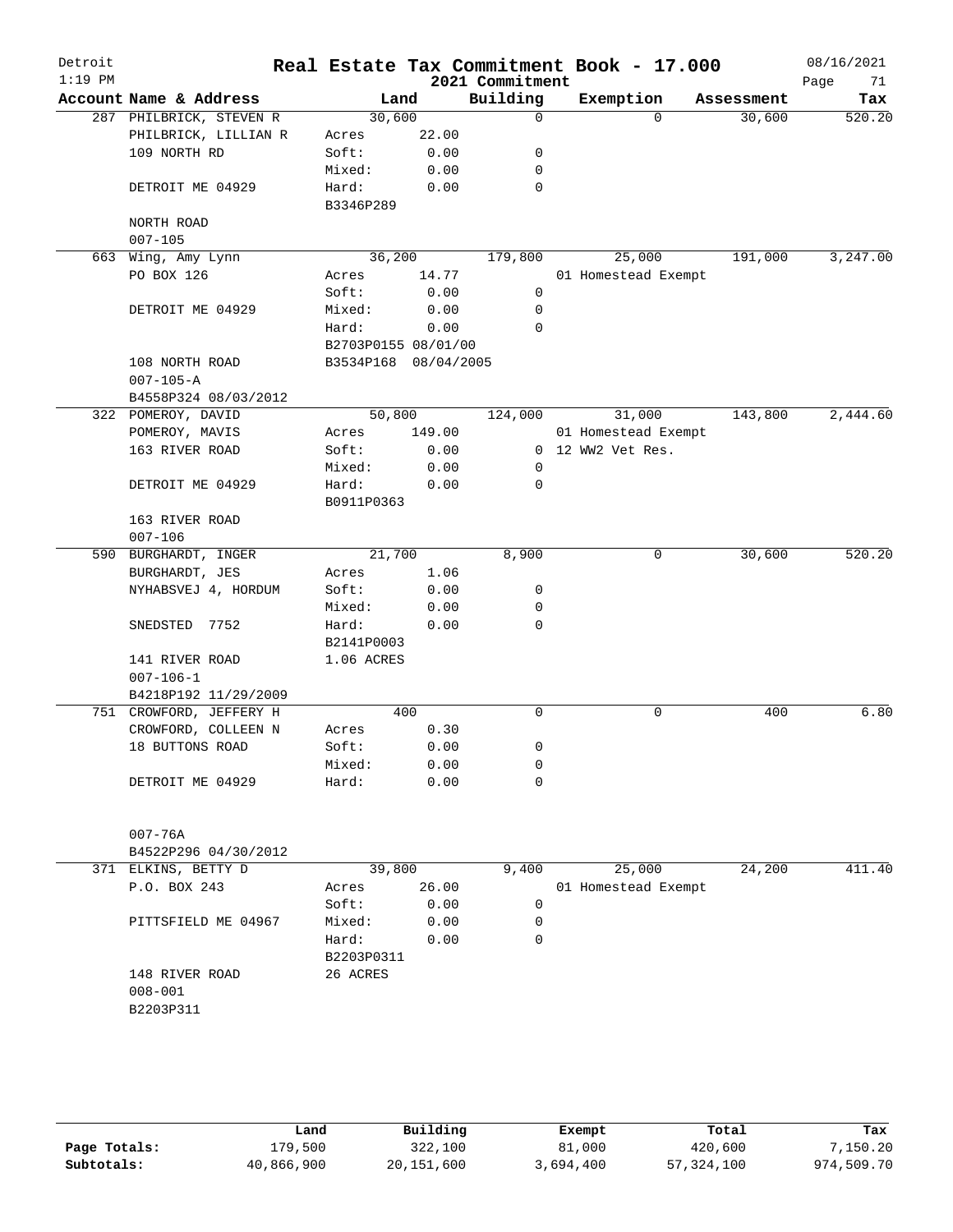| Detroit<br>$1:19$ PM |                               |                            |       | 2021 Commitment | Real Estate Tax Commitment Book - 17.000 |            | 08/16/2021<br>72<br>Page |
|----------------------|-------------------------------|----------------------------|-------|-----------------|------------------------------------------|------------|--------------------------|
|                      | Account Name & Address        | Land                       |       | Building        | Exemption                                | Assessment | Tax                      |
|                      | 203 TAYLOR, LANCEY E          | 27,400                     |       | 69,900          | 0                                        | 97,300     | 1,654.10                 |
|                      | C/O BARBARA SEAVER            | Acres                      | 5.00  |                 |                                          |            |                          |
|                      | 779 INVALE RD                 | Soft:                      | 0.00  | 0               |                                          |            |                          |
|                      |                               | Mixed:                     | 0.00  | 0               |                                          |            |                          |
|                      | NEW GLOUCESTER ME 04260 Hard: |                            | 0.00  | 0               |                                          |            |                          |
|                      | 142 RIVER RD<br>$008 - 002$   |                            |       |                 |                                          |            |                          |
|                      | B4999P63 02/05/2016           |                            |       |                 |                                          |            |                          |
|                      | 524 WRIGHT, WILLIAM H         | 4,900                      |       | $\mathbf 0$     | 0                                        | 4,900      | 83.30                    |
|                      | WRIGHT, PAULETTE J            | Acres                      | 42.50 |                 |                                          |            |                          |
|                      | 126 RIVER ROAD                | Soft:                      | 0.00  | 0               |                                          |            |                          |
|                      |                               | Mixed:                     | 22.00 | 3,102           |                                          |            |                          |
|                      | DETROIT ME 04929              | Hard:<br>B0878P0430        | 0.00  | $\mathbf 0$     |                                          |            |                          |
|                      | RIVER ROAD                    | 43.50 ACRES                |       |                 |                                          |            |                          |
|                      | $008 - 003$                   |                            |       |                 |                                          |            |                          |
|                      | B878P410                      |                            |       |                 |                                          |            |                          |
|                      | 525 WRIGHT, WILLIAM H         | 22,100                     |       | 163,200         | 31,000                                   | 154,300    | 2,623.10                 |
|                      | WRIGHT, PAULETTE J            | Acres                      | 4.50  |                 | 01 Homestead Exempt                      |            |                          |
|                      | 126 RIVER ROAD                | Soft:                      | 0.00  |                 | 0 12 WW2 Vet Res.                        |            |                          |
|                      |                               | Mixed:                     | 3.50  | 494             |                                          |            |                          |
|                      | DETROIT ME 04929              | Hard:                      | 0.00  | $\mathbf 0$     |                                          |            |                          |
|                      | 126 RIVER ROAD                | 4.5 ACRES                  |       |                 |                                          |            |                          |
|                      | $008 - 004$                   |                            |       |                 |                                          |            |                          |
|                      | B1055P37                      |                            |       |                 |                                          |            |                          |
|                      | 490 WILLIAMS, PAUL            | 45,400                     |       | 74,500          | 25,000                                   | 94,900     | 1,613.30                 |
|                      | 122 RIVER ROAD                | Acres                      | 30.00 |                 | 01 Homestead Exempt                      |            |                          |
|                      |                               | Soft:                      | 0.00  | 0               |                                          |            |                          |
|                      | DETROIT ME 04929              | Mixed:                     | 0.00  | 0               |                                          |            |                          |
|                      |                               | Hard:                      | 0.00  | 0               |                                          |            |                          |
|                      |                               | B1056P0061B2712P0059       |       |                 |                                          |            |                          |
|                      | 122 RIVER ROAD                |                            |       |                 |                                          |            |                          |
|                      | $008 - 005$                   |                            |       |                 |                                          |            |                          |
| 220                  | LANE, PHILIP S                | 48,200                     |       | 110,500         | 25,000                                   | 133,700    | 2,272.90                 |
|                      | LANE, IRENE C                 | Acres                      | 40.00 |                 | 01 Homestead Exempt                      |            |                          |
|                      | 115 RIVER ROAD                | Soft:                      | 0.00  | 0               |                                          |            |                          |
|                      |                               | Mixed:                     | 0.00  | 0               |                                          |            |                          |
|                      | DETROIT ME 04929              | Hard:<br>B1307P0311        | 0.00  | 0               |                                          |            |                          |
|                      | 115 RIVER ROAD<br>$008 - 006$ | 40 ACRES AERIAL 2-8 LOT 18 |       |                 |                                          |            |                          |
|                      | 448 OUELLETTE, PETER J        | 29,600                     |       | 0               | 0                                        | 29,600     | 503.20                   |
|                      | 226 BATES ESTATES             | Acres                      | 9.90  |                 |                                          |            |                          |
|                      |                               | Soft:                      | 0.00  | 0               |                                          |            |                          |
|                      | PITTSFIELD ME 04967           | Mixed:                     | 0.00  | 0               |                                          |            |                          |
|                      |                               | Hard:                      | 0.00  | 0               |                                          |            |                          |
|                      |                               | B2989P0206                 |       |                 |                                          |            |                          |
|                      | 116 RIVER ROAD                |                            |       |                 |                                          |            |                          |
|                      | $008 - 007$                   |                            |       |                 |                                          |            |                          |
|                      | B5341P340 10/19/2018          |                            |       |                 |                                          |            |                          |
|                      |                               |                            |       |                 |                                          |            |                          |
|                      |                               |                            |       |                 |                                          |            |                          |

|              | Land       | Building   | Exempt    | Total      | Tax         |
|--------------|------------|------------|-----------|------------|-------------|
| Page Totals: | 177.600    | 418,100    | 81,000    | 514,700    | 8,749.90    |
| Subtotals:   | 41,044,500 | 20,569,700 | 3,775,400 | 57,838,800 | 983, 259.60 |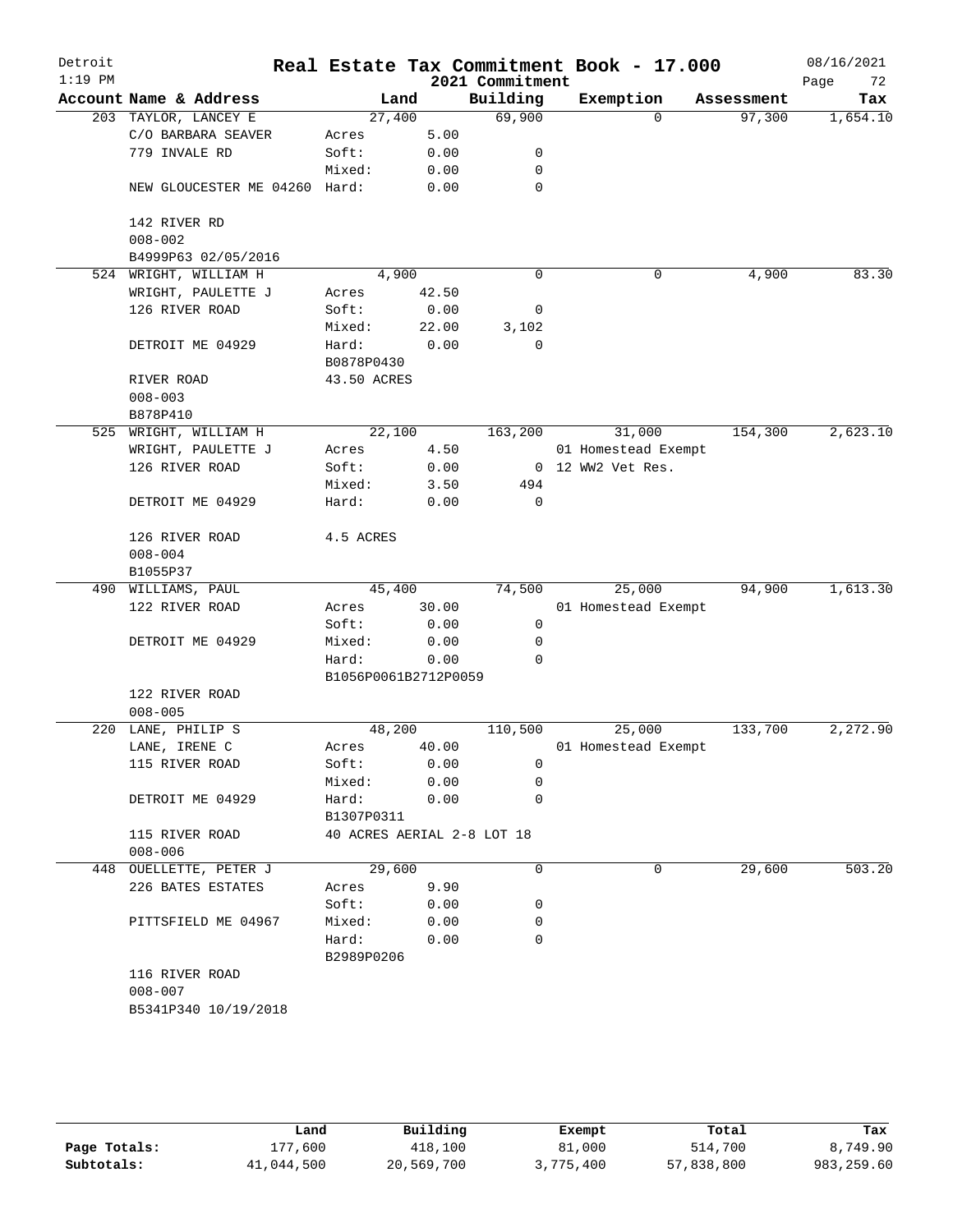| Detroit   |                                      |            |       |                 | Real Estate Tax Commitment Book - 17.000 |          |            | 08/16/2021 |
|-----------|--------------------------------------|------------|-------|-----------------|------------------------------------------|----------|------------|------------|
| $1:19$ PM |                                      |            |       | 2021 Commitment |                                          |          |            | Page<br>73 |
|           | Account Name & Address               | Land       |       | Building        | Exemption                                |          | Assessment | Tax        |
|           | 752 ELLIS, FREDERICK                 | 14,000     |       | $\Omega$        |                                          | $\Omega$ | 14,000     | 238.00     |
|           | ELLIS, TARA                          | Acres      | 5.50  |                 |                                          |          |            |            |
|           | 17 HIDDEN DR                         | Soft:      | 0.00  | 0               |                                          |          |            |            |
|           |                                      | Mixed:     | 0.00  | 0               |                                          |          |            |            |
|           | NEWPORT ME 04953                     | Hard:      | 0.00  | 0               |                                          |          |            |            |
|           |                                      | B3746P114  |       |                 |                                          |          |            |            |
|           | 112 RIVER ROAD                       |            |       |                 |                                          |          |            |            |
|           | $008 - 007A$                         |            |       |                 |                                          |          |            |            |
|           | B5663P291 02/04/2021                 |            |       |                 |                                          |          |            |            |
|           | 191 EMERY, BRYAN K                   | 17,700     |       | 0               |                                          | 0        | 17,700     | 300.90     |
|           | EMERY, KRISTI G                      | Acres      | 11.00 |                 |                                          |          |            |            |
|           | 43 MAIN STREET                       | Soft:      | 0.00  | 0               |                                          |          |            |            |
|           |                                      | Mixed:     | 0.00  | 0               |                                          |          |            |            |
|           | DETROIT ME 04929                     | Hard:      | 0.00  | 0               |                                          |          |            |            |
|           |                                      | B3443P184  |       |                 |                                          |          |            |            |
|           | 102 RIVER ROAD                       | 11 ACRES   |       |                 |                                          |          |            |            |
|           | $008 - 008$                          |            |       |                 |                                          |          |            |            |
|           | 190 CARRON, ERIC H                   | 48,100     |       | 104,600         | 25,000                                   |          | 127,700    | 2,170.90   |
|           | CARRON, CYNTHIA A                    | Acres      | 60.00 |                 | 01 Homestead Exempt                      |          |            |            |
|           | 103 RIVER ROAD                       | Soft:      | 0.00  | 0               |                                          |          |            |            |
|           |                                      | Mixed:     | 0.00  | 0               |                                          |          |            |            |
|           |                                      |            |       | 0               |                                          |          |            |            |
|           | DETROIT ME 04929                     | Hard:      | 0.00  |                 |                                          |          |            |            |
|           |                                      | B3268P0252 |       |                 |                                          |          |            |            |
|           | 103 RIVER ROAD                       |            |       |                 |                                          |          |            |            |
|           | $008 - 009$<br>414 CARRON, CYNTHIA A | 10,400     |       | 0               |                                          | 0        | 10,400     | 176.80     |
|           |                                      |            |       |                 |                                          |          |            |            |
|           | CARRON, ERIC H<br>103 RIVER ROAD     | Acres      | 0.92  |                 |                                          |          |            |            |
|           |                                      | Soft:      | 0.00  | 0               |                                          |          |            |            |
|           |                                      | Mixed:     | 0.00  | 0               |                                          |          |            |            |
|           | DETROIT ME 04929                     | Hard:      | 0.00  | 0               |                                          |          |            |            |
|           |                                      | B1338P0053 |       |                 |                                          |          |            |            |
|           | 97 RIVER ROAD                        | .92 ACRE   |       |                 |                                          |          |            |            |
|           | $008 - 010$                          |            |       |                 |                                          |          |            |            |
|           | B5613P298 10/02/2020                 |            |       |                 |                                          |          |            |            |
| 217       | Wiers, Gregory E                     | 42,600     |       | 137,000         |                                          | 0        | 179,600    | 3,053.20   |
|           | WIERS, DAWN D.                       | Acres      | 34.00 |                 |                                          |          |            |            |
|           | 89 RIVER ROAD                        | Soft:      | 0.00  | 0               |                                          |          |            |            |
|           |                                      | Mixed:     | 0.00  | 0               |                                          |          |            |            |
|           | DETROIT ME 04929                     | Hard:      | 0.00  | 0               |                                          |          |            |            |
|           |                                      |            |       |                 |                                          |          |            |            |
|           | 89 RIVER ROAD                        | 34 ACRES   |       |                 |                                          |          |            |            |
|           | $008 - 011$                          |            |       |                 |                                          |          |            |            |
|           | B5458P314 09/05/2019                 |            |       |                 |                                          |          |            |            |
|           | 205 KILLAM, DEBORAH B                | 30,100     |       | 107,000         | 25,000                                   |          | 112,100    | 1,905.70   |
|           | P.O. BOX 99                          | Acres      | 14.00 |                 | 01 Homestead Exempt                      |          |            |            |
|           |                                      | Soft:      | 0.00  | 0               |                                          |          |            |            |
|           | DETROIT ME 04929                     | Mixed:     | 0.00  | 0               |                                          |          |            |            |
|           |                                      | Hard:      | 0.00  | 0               |                                          |          |            |            |
|           |                                      | B1459P0062 |       |                 |                                          |          |            |            |
|           | 88 RIVER ROAD                        | 14 ACRES   |       |                 |                                          |          |            |            |
|           | $008 - 012$                          |            |       |                 |                                          |          |            |            |
|           |                                      |            |       |                 |                                          |          |            |            |

|              | Land       | Building   | Exempt    | Total      | Tax        |
|--------------|------------|------------|-----------|------------|------------|
| Page Totals: | 162,900    | 348,600    | 50,000    | 461,500    | 7,845.50   |
| Subtotals:   | 41,207,400 | 20,918,300 | 3,825,400 | 58,300,300 | 991,105.10 |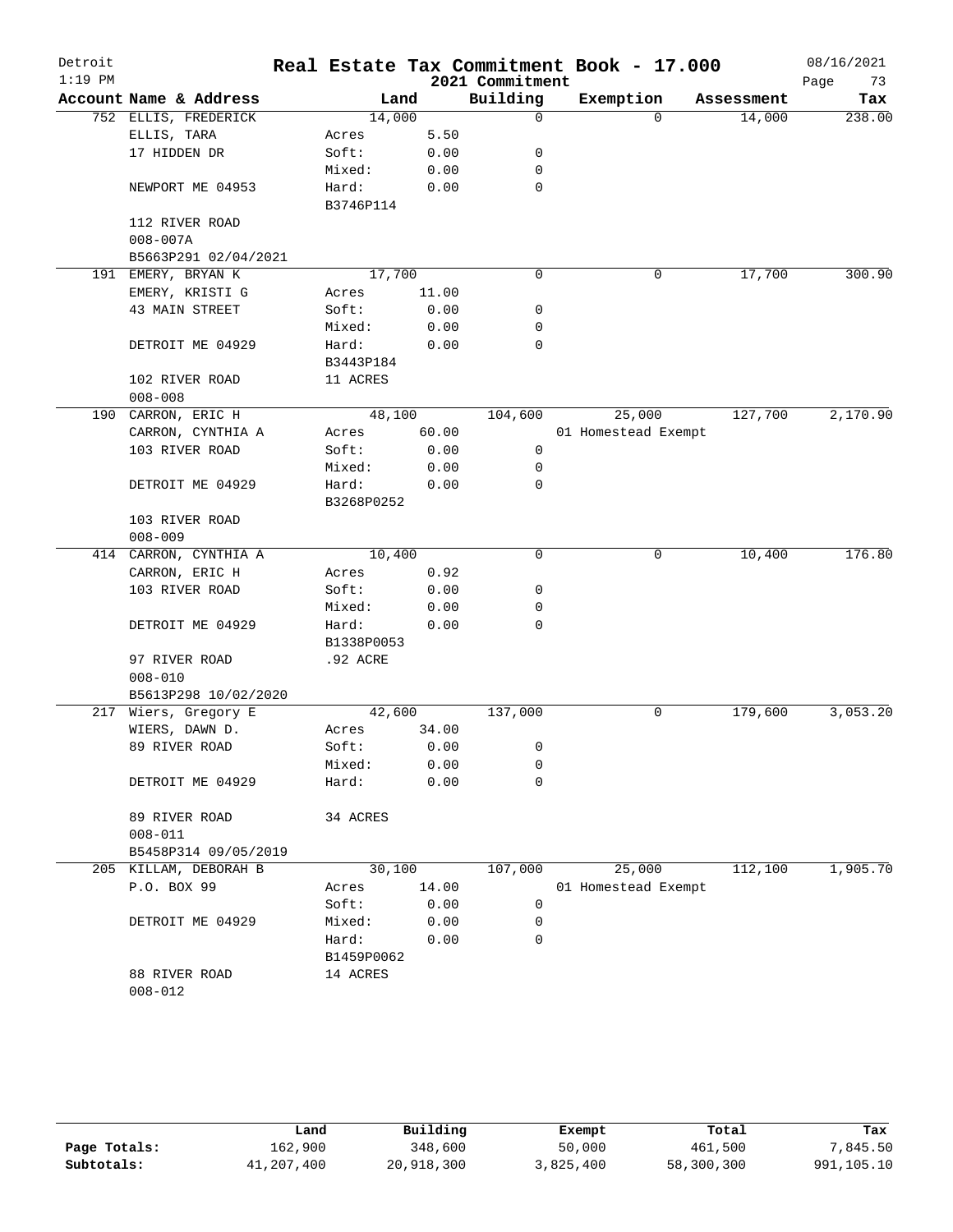| Detroit   |                          |                         |       |                             | Real Estate Tax Commitment Book - 17.000 |                      | 08/16/2021        |
|-----------|--------------------------|-------------------------|-------|-----------------------------|------------------------------------------|----------------------|-------------------|
| $1:19$ PM | Account Name & Address   | Land                    |       | 2021 Commitment<br>Building | Exemption                                |                      | 74<br>Page<br>Tax |
|           | 96 DICKINSON, JAMES R    | 26,700                  |       | 97,100                      | 25,000                                   | Assessment<br>98,800 | 1,679.60          |
|           | 82 RIVER ROAD            | Acres                   | 6.40  |                             | 01 Homestead Exempt                      |                      |                   |
|           |                          | Soft:                   | 0.00  | 0                           |                                          |                      |                   |
|           |                          |                         |       |                             |                                          |                      |                   |
|           | DETROIT ME 04929         | Mixed:                  | 0.00  | 0                           |                                          |                      |                   |
|           |                          | Hard:                   | 0.00  | $\mathbf 0$                 |                                          |                      |                   |
|           |                          | B1360P0052              |       |                             |                                          |                      |                   |
|           | 82 RIVER ROAD            | 6.4 ACRES               |       |                             |                                          |                      |                   |
|           | $008 - 013$              |                         |       |                             |                                          |                      |                   |
|           | 254 WENTWORTH, RICHARD M | 53,500                  |       | 113,600                     | 0                                        | 167,100              | 2,840.70          |
|           | WENTWORTH, NICHOLE R     | Acres                   | 50.00 |                             |                                          |                      |                   |
|           | 79 RIVER RD              | Soft:                   | 0.00  | 0                           |                                          |                      |                   |
|           |                          | Mixed:                  | 0.00  | 0                           |                                          |                      |                   |
|           | DETROIT ME 04929         | Hard:                   | 0.00  | 0                           |                                          |                      |                   |
|           |                          | B2092P0006              |       |                             |                                          |                      |                   |
|           | 79 RIVER ROAD            |                         |       |                             |                                          |                      |                   |
|           | $008 - 014$              |                         |       |                             |                                          |                      |                   |
|           | B5001P119 02/17/2016     |                         |       |                             |                                          |                      |                   |
|           | 162 RUSH, TROY M         | 20,100                  |       | 86,500                      | 0                                        | 106,600              | 1,812.20          |
|           | 56 RIVER ROAD            | Acres                   | 1.00  |                             |                                          |                      |                   |
|           |                          | Soft:                   | 0.00  | 0                           |                                          |                      |                   |
|           | DEROIT ME 04929          | Mixed:                  | 0.00  | 0                           |                                          |                      |                   |
|           |                          | Hard:                   | 0.00  | $\mathbf 0$                 |                                          |                      |                   |
|           |                          | B2677P236 B3429P229     |       |                             |                                          |                      |                   |
|           | 76 RIVER ROAD            | 1 ACRE                  |       |                             |                                          |                      |                   |
|           | $008 - 015$              |                         |       |                             |                                          |                      |                   |
|           | B5188P254 08/02/2017     |                         |       |                             |                                          |                      |                   |
|           | 338 CYR, SUZANNE M       | 46,400                  |       | 66,000                      | 0                                        | 112,400              | 1,910.80          |
|           | P.O. BOX 368             | Acres                   | 31.40 |                             |                                          |                      |                   |
|           |                          | Soft:                   | 0.00  | 0                           |                                          |                      |                   |
|           | OLD TOWN ME 04468        | Mixed:                  | 0.00  | 0                           |                                          |                      |                   |
|           |                          | Hard:                   | 0.00  | $\Omega$                    |                                          |                      |                   |
|           |                          | B2399P0149              |       |                             |                                          |                      |                   |
|           | 75 RIVER ROAD            | 31.4 ACRES - BUS GARAGE |       |                             |                                          |                      |                   |
|           | $008 - 016$              |                         |       |                             |                                          |                      |                   |
|           | 294 NEAL, WILLIAM E      | 29,300                  |       | 11,400                      | 25,000                                   | 15,700               | 266.90            |
|           | NEAL, MELISSA E          | Acres                   | 13.00 |                             | 01 Homestead Exempt                      |                      |                   |
|           | 74 RIVER ROAD            | Soft:                   | 0.00  | 0                           |                                          |                      |                   |
|           |                          | Mixed:                  | 0.00  | 0                           |                                          |                      |                   |
|           | DETROIT ME 04929         | Hard:                   | 0.00  | 0                           |                                          |                      |                   |
|           |                          | B1802P0080              |       |                             |                                          |                      |                   |
|           | 74 RIVER ROAD            | 13 ACRES                |       |                             |                                          |                      |                   |
|           | $008 - 017$              |                         |       |                             |                                          |                      |                   |
|           | B1802P80                 |                         |       |                             |                                          |                      |                   |
|           | 485 WALSTON, DAMION      | 21,200                  |       | 97,200                      | 25,000                                   | 93,400               | 1,587.80          |
|           | 66 RIVER ROAD            | Acres                   | 1.00  |                             | 01 Homestead Exempt                      |                      |                   |
|           |                          | Soft:                   | 0.00  | 0                           |                                          |                      |                   |
|           | DETROIT ME 04929         | Mixed:                  | 0.00  | 0                           |                                          |                      |                   |
|           |                          | Hard:                   | 0.00  | 0                           |                                          |                      |                   |
|           |                          | B1269P0238              |       |                             |                                          |                      |                   |
|           | 66 RIVER ROAD            | 1 ACRE                  |       |                             |                                          |                      |                   |
|           | $008 - 018$              |                         |       |                             |                                          |                      |                   |
|           | B4410P102 06/30/2011     |                         |       |                             |                                          |                      |                   |
|           |                          |                         |       |                             |                                          |                      |                   |
|           |                          |                         |       |                             |                                          |                      |                   |

|              | Land       | Building   | Exempt    | Total      | Tax          |
|--------------|------------|------------|-----------|------------|--------------|
| Page Totals: | 197.200    | 471,800    | 75,000    | 594,000    | 10,098.00    |
| Subtotals:   | 41,404,600 | 21,390,100 | 3,900,400 | 58,894,300 | 1,001,203.10 |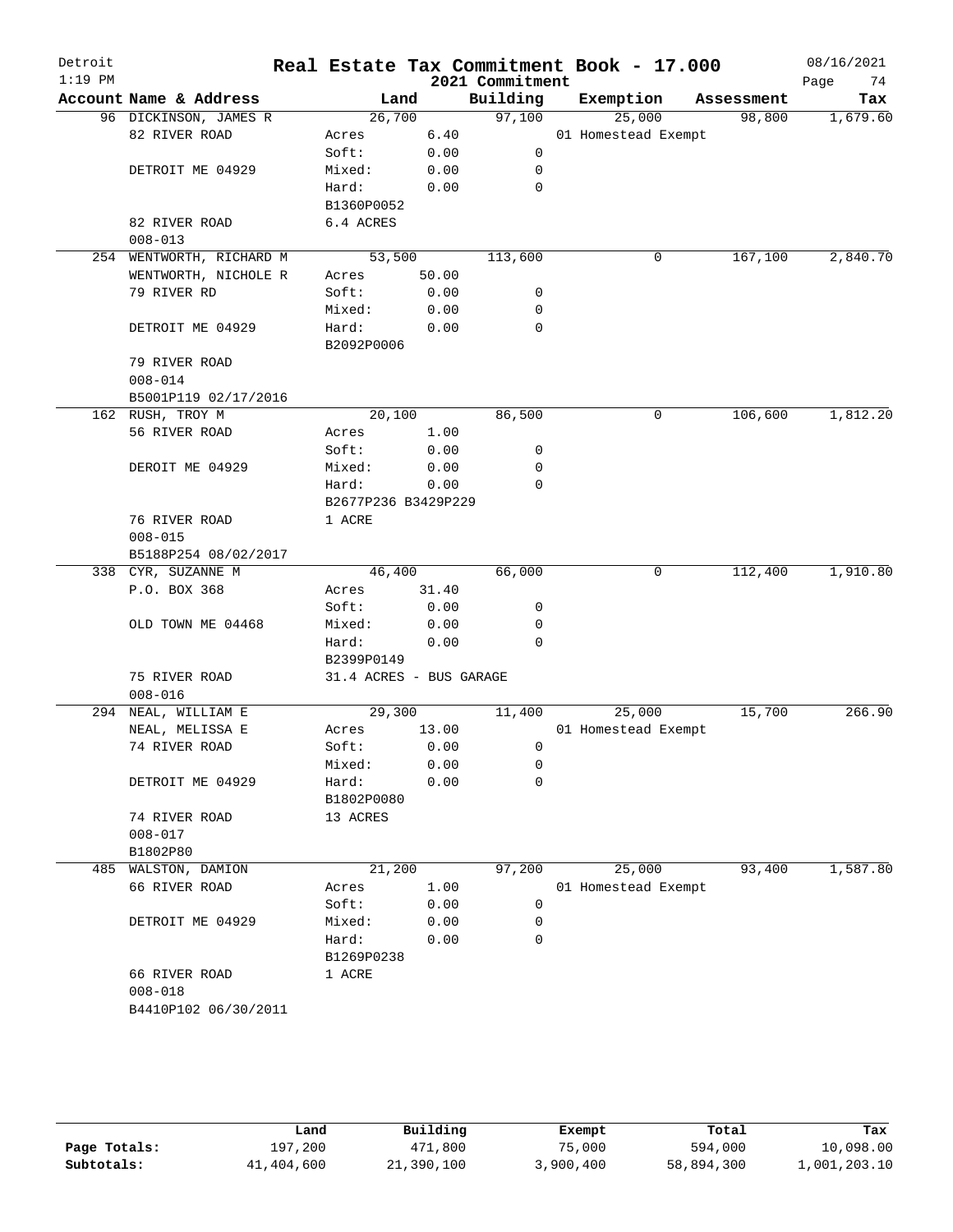| Detroit<br>$1:19$ PM |                                                     |                         |      | 2021 Commitment | Real Estate Tax Commitment Book - 17.000 |            | 08/16/2021<br>Page<br>75 |
|----------------------|-----------------------------------------------------|-------------------------|------|-----------------|------------------------------------------|------------|--------------------------|
|                      | Account Name & Address                              | Land                    |      | Building        | Exemption                                | Assessment | Tax                      |
|                      | 285 MANNING, BONNIE                                 | 22,300                  |      | 42,200          | 25,000                                   | 39,500     | 671.50                   |
|                      | MANNING, TERRY L                                    | Acres                   | 1.50 |                 | 01 Homestead Exempt                      |            |                          |
|                      | 67 RIVER ROAD                                       | Soft:                   | 0.00 | 0               |                                          |            |                          |
|                      |                                                     | Mixed:                  | 0.00 | 0               |                                          |            |                          |
|                      | DETROIT ME 04929                                    | Hard:                   | 0.00 | 0               |                                          |            |                          |
|                      |                                                     | B2412P0138              |      |                 |                                          |            |                          |
|                      | 67 RIVER ROAD                                       |                         |      |                 |                                          |            |                          |
|                      | $008 - 020$                                         |                         |      |                 |                                          |            |                          |
|                      | B2412P138                                           |                         |      |                 |                                          |            |                          |
|                      | 300 MCLAGGAN, RANDY W                               | 25,100                  |      | 27,300          | 25,000                                   | 27,400     | 465.80                   |
|                      | MCLAGGAN, JACQUELINE J                              | Acres                   | 3.40 |                 | 01 Homestead Exempt                      |            |                          |
|                      | 60 RIVER RD                                         | Soft:                   | 0.00 | 0               |                                          |            |                          |
|                      |                                                     | Mixed:                  | 0.00 | 0               |                                          |            |                          |
|                      | DETROIT ME 04929                                    | Hard:                   | 0.00 | 0               |                                          |            |                          |
|                      |                                                     | B3370P322               |      |                 |                                          |            |                          |
|                      | 60 RIVER ROAD                                       |                         |      |                 |                                          |            |                          |
|                      | $008 - 021$                                         |                         |      |                 |                                          |            |                          |
|                      | B5486P352 11/13/2019                                |                         |      |                 |                                          |            |                          |
|                      | 358 BUZZELL, MELISSA L                              | 24,100                  |      | 51,200          | 0                                        | 75,300     | 1,280.10                 |
|                      | 61 RIVER ROAD                                       | Acres                   | 2.75 |                 |                                          |            |                          |
|                      |                                                     | Soft:                   | 0.00 | 0               |                                          |            |                          |
|                      | DETROIT ME 04929                                    | Mixed:                  | 0.00 | 0               |                                          |            |                          |
|                      |                                                     | Hard:                   | 0.00 | $\Omega$        |                                          |            |                          |
|                      |                                                     | B2153P0323B3781P211*212 |      |                 |                                          |            |                          |
|                      | 61 RIVER ROAD                                       | 2.75 ACRES              |      |                 |                                          |            |                          |
|                      | $008 - 022$                                         |                         |      |                 |                                          |            |                          |
|                      | B5368P146 01/04/2019 B3781P211                      |                         |      |                 |                                          |            |                          |
|                      | 86 RUSH, TROY M                                     | 25,100                  |      | 32,800          | 25,000                                   | 32,900     | 559.30                   |
|                      | 56 RIVER RD                                         | Acres                   | 3.40 |                 | 01 Homestead Exempt                      |            |                          |
|                      |                                                     | Soft:                   | 0.00 | $\mathsf{O}$    |                                          |            |                          |
|                      | DETROIT ME 04929                                    | Mixed:                  | 0.00 | 0               |                                          |            |                          |
|                      |                                                     | Hard:                   | 0.00 | 0               |                                          |            |                          |
|                      |                                                     | B2071P0142              |      |                 |                                          |            |                          |
|                      | 56 RIVER ROAD                                       | 3.4 ACRES               |      |                 |                                          |            |                          |
|                      | $008 - 023$                                         |                         |      |                 |                                          |            |                          |
|                      | B4019P103 06/26/2008                                |                         |      |                 |                                          |            |                          |
|                      | 498 Teague, Vinal G.                                | 18,100                  |      | 12,000          | 0                                        | 30,100     | 511.70                   |
|                      | Teague, Babette M.                                  | Acres                   | 0.46 |                 |                                          |            |                          |
|                      | 25 Barbarick Road                                   | Soft:                   | 0.00 | 0               |                                          |            |                          |
|                      |                                                     | Mixed:                  | 0.00 | 0               |                                          |            |                          |
|                      | Plymouth ME 04969                                   | Hard:                   | 0.00 | 0               |                                          |            |                          |
|                      |                                                     | B3310P138               |      |                 |                                          |            |                          |
|                      | 51 RIVER ROAD                                       | .46 ACRE                |      |                 |                                          |            |                          |
|                      | $008 - 024$                                         |                         |      |                 |                                          |            |                          |
|                      | B5527P124 03/24/2020                                |                         |      |                 |                                          |            |                          |
|                      | 231 SPARROW, RAY F                                  | 30,000                  |      | 90,200          | 31,000                                   | 89,200     | 1,516.40                 |
|                      | SPARROW, JOYCE E                                    | Acres                   | 8.50 |                 | 14 WW2 Vet NonRes                        |            |                          |
|                      | PO BOX 171                                          | Soft:                   | 0.00 |                 | 0 01 Homestead Exempt                    |            |                          |
|                      | 49 RIVER ROAD                                       | Mixed:                  | 0.00 | 0               |                                          |            |                          |
|                      | DETROIT ME 04929                                    | Hard:                   | 0.00 | 0               |                                          |            |                          |
|                      |                                                     |                         |      |                 |                                          |            |                          |
|                      | 49 RIVER ROAD                                       |                         |      |                 |                                          |            |                          |
|                      | $008 - 025 - 1$ & 025                               |                         |      |                 |                                          |            |                          |
|                      | B5022P231 05/04/2016 B3197P221 B4012P325 06/17/2008 |                         |      |                 |                                          |            |                          |
|                      |                                                     |                         |      |                 |                                          |            |                          |
|                      |                                                     |                         |      |                 |                                          |            |                          |
|                      |                                                     |                         |      |                 |                                          |            |                          |

|              | Land       | Building   | Exempt    | Total      | Tax          |
|--------------|------------|------------|-----------|------------|--------------|
| Page Totals: | 144,700    | 255,700    | 106,000   | 294,400    | 5,004.80     |
| Subtotals:   | 41,549,300 | 21,645,800 | 4,006,400 | 59,188,700 | 1,006,207.90 |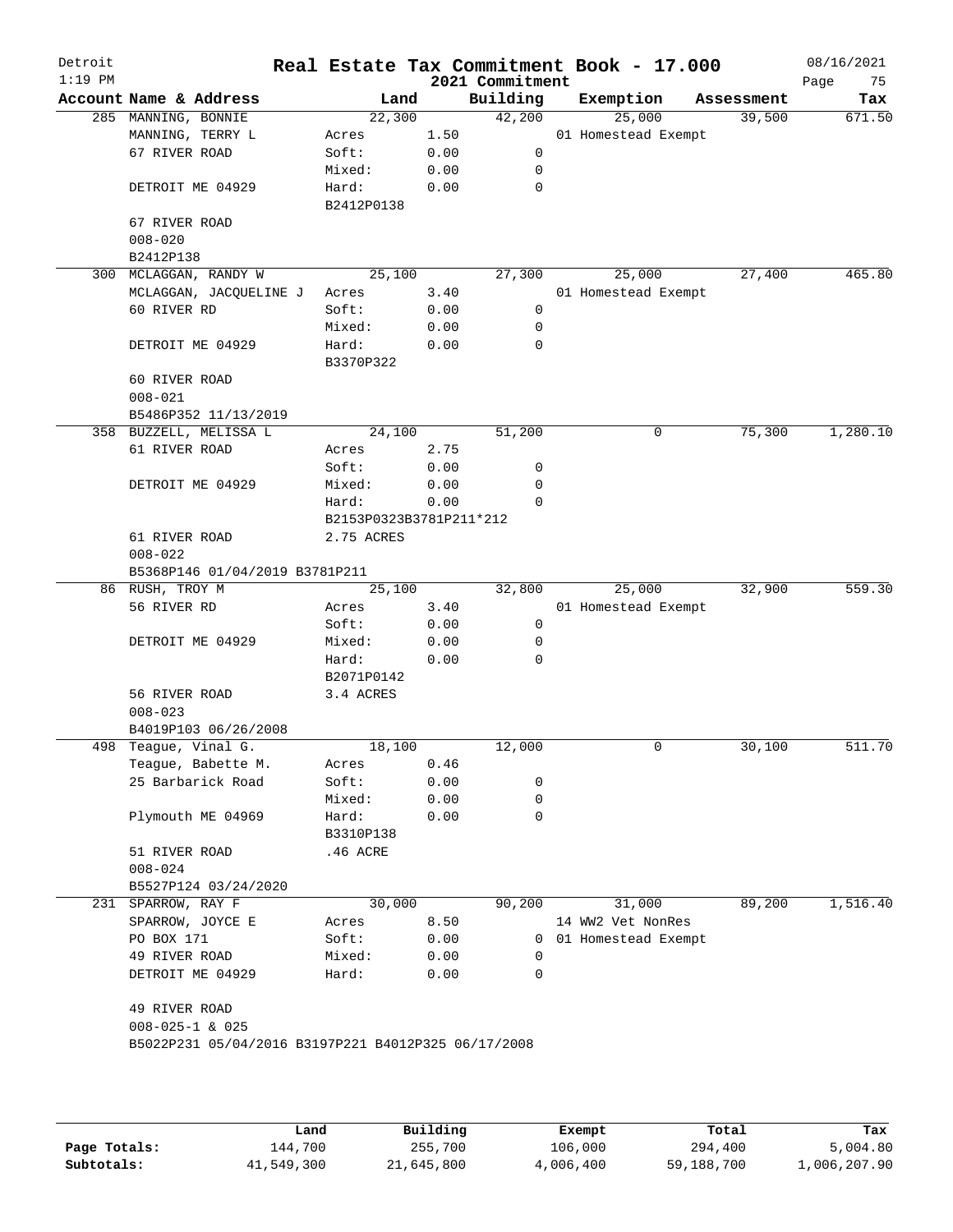| Detroit<br>$1:19$ PM |                                           |                       |       | Real Estate Tax Commitment Book - 17.000<br>2021 Commitment |           |            | 08/16/2021<br>Page<br>76 |
|----------------------|-------------------------------------------|-----------------------|-------|-------------------------------------------------------------|-----------|------------|--------------------------|
|                      | Account Name & Address                    | Land                  |       | Building                                                    | Exemption | Assessment | Tax                      |
|                      | 325 MESSER, CARLENE S                     | 34,000                |       | 87,800                                                      | $\Omega$  | 121,800    | 2,070.60                 |
|                      | 50 RIVER ROAD                             | Acres                 | 44.00 |                                                             |           |            |                          |
|                      |                                           | Soft:                 | 0.00  | 0                                                           |           |            |                          |
|                      | DETROIT ME 04929                          | Mixed:                | 0.00  | 0                                                           |           |            |                          |
|                      |                                           | Hard:                 | 0.00  | 0                                                           |           |            |                          |
|                      |                                           | B0670P0359 B1990P0036 |       |                                                             |           |            |                          |
|                      | 50 RIVER ROAD                             | 44 ACRES              |       |                                                             |           |            |                          |
|                      | $008 - 026$                               |                       |       |                                                             |           |            |                          |
|                      | B4417P282 07/15/2011                      |                       |       |                                                             |           |            |                          |
|                      | 179 SPRAGGINS, NATHAN                     | 44,900                |       | $\mathbf 0$                                                 | 0         | 44,900     | 763.30                   |
|                      | 53 MARGINAL WAY                           | Acres                 | 60.00 |                                                             |           |            |                          |
|                      |                                           | Soft:                 | 0.00  | 0                                                           |           |            |                          |
|                      | NEWPORT ME 04953                          | Mixed:                | 0.00  | 0                                                           |           |            |                          |
|                      |                                           | Hard:                 | 0.00  | 0                                                           |           |            |                          |
|                      |                                           | B1700P0149            |       |                                                             |           |            |                          |
|                      | 27 RIVER ROAD                             | 60 ACRES              |       |                                                             |           |            |                          |
|                      | $008 - 027$                               |                       |       |                                                             |           |            |                          |
|                      | B5424P54 06/21/2019                       |                       |       |                                                             |           |            |                          |
|                      | 243 MACK, DANIEL E., LLC<br>(HEIRS OF)    | 46,900                |       | 28,700                                                      | 0         | 75,600     | 1,285.20                 |
|                      | C/O MACK, DANEIL                          | Acres                 | 83.70 |                                                             |           |            |                          |
|                      | 7 BEAN LANE                               | Soft:                 | 0.00  | 0                                                           |           |            |                          |
|                      |                                           | Mixed:                | 0.00  | 0                                                           |           |            |                          |
|                      | DETROIT ME 04929                          | Hard:                 | 0.00  | $\Omega$                                                    |           |            |                          |
|                      |                                           | B2768P0233            |       |                                                             |           |            |                          |
|                      | 7 BEAN LANE                               | 83.70 ACRES           |       |                                                             |           |            |                          |
|                      | $008 - 028$                               |                       |       |                                                             |           |            |                          |
|                      | B2768P233                                 |                       |       |                                                             |           |            |                          |
|                      | 753 GOMES, MICHAEL D                      | 26,400                |       | 136,400                                                     | 0         | 162,800    | 2,767.60                 |
|                      | GOMES, JANE M                             | Acres                 | 5.30  |                                                             |           |            |                          |
|                      | 8 BEAN LANE                               | Soft:                 | 0.00  | 0                                                           |           |            |                          |
|                      |                                           | Mixed:                | 0.00  | 0                                                           |           |            |                          |
|                      | DETROIT ME 04929                          | Hard:                 | 0.00  | $\mathbf 0$                                                 |           |            |                          |
|                      |                                           | B3747P178             |       |                                                             |           |            |                          |
|                      | 8 BEAN ROAD                               |                       |       |                                                             |           |            |                          |
|                      | $008 - 028A$                              |                       |       |                                                             |           |            |                          |
|                      | B4458P295 10/31/2011 B3940P143 12/05/2007 |                       |       |                                                             |           |            |                          |
|                      | 386 SHANNON, WILLIAM J JR                 | 56,000                |       | 97,600                                                      | 0         | 153,600    | 2,611.20                 |
|                      | SHANNON, ROBERT F                         | Acres                 | 50.00 |                                                             |           |            |                          |
|                      | 1156 AVENUE RD                            | Soft:                 | 0.00  | 0                                                           |           |            |                          |
|                      |                                           | Mixed:                | 0.00  | 0                                                           |           |            |                          |
|                      | EXETER ME 04435                           | Hard:                 | 0.00  | 0                                                           |           |            |                          |
|                      |                                           | B3084P0099            |       |                                                             |           |            |                          |
|                      | 59 SOUTH MAIN STREET                      |                       |       |                                                             |           |            |                          |
|                      | $008 - 029$                               |                       |       |                                                             |           |            |                          |
|                      | 415 CONNOR, SEAN                          | 22,800                |       | 0                                                           | 0         | 22,800     | 387.60                   |
|                      | CONNOR, JACQUELNE                         | Acres                 | 18.00 |                                                             |           |            |                          |
|                      | PO BOX 337                                | Soft:                 | 0.00  | 0                                                           |           |            |                          |
|                      |                                           | Mixed:                | 0.00  | 0                                                           |           |            |                          |
|                      | ST ALBANS ME 04971                        | Hard:                 | 0.00  | 0                                                           |           |            |                          |
|                      |                                           | B3194P0276            |       |                                                             |           |            |                          |
|                      | SOUTH MAIN STREET                         | 18 ACRES              |       |                                                             |           |            |                          |
|                      | $008 - 030$                               |                       |       |                                                             |           |            |                          |
|                      |                                           |                       |       |                                                             |           |            |                          |

|              | Land       | Building   | Exempt    | Total      | Tax          |
|--------------|------------|------------|-----------|------------|--------------|
| Page Totals: | 231,000    | 350,500    |           | 581,500    | 9,885.50     |
| Subtotals:   | 41,780,300 | 21,996,300 | 4,006,400 | 59,770,200 | 1,016,093.40 |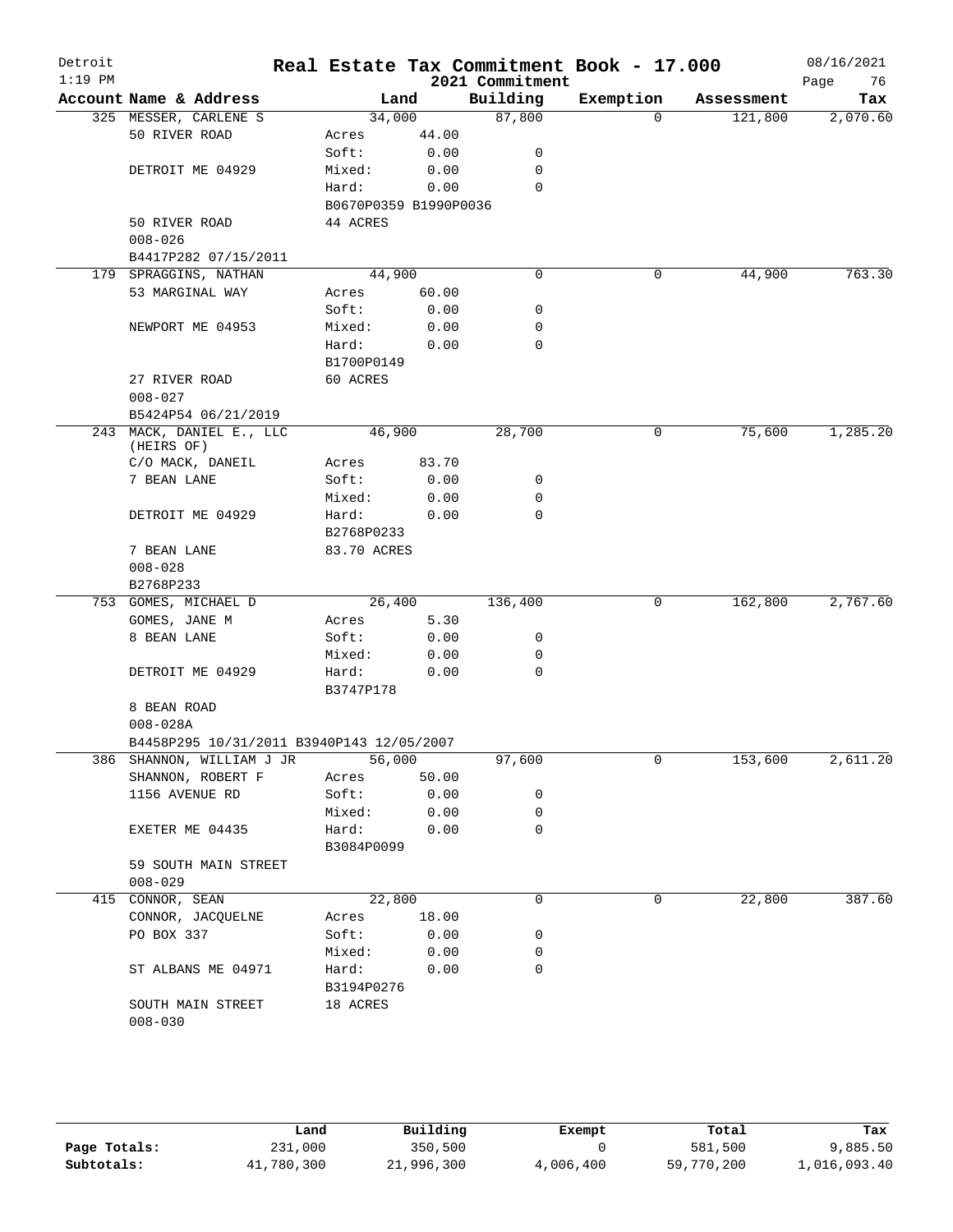| Detroit<br>$1:19$ PM |                           |                     |                      | 2021 Commitment | Real Estate Tax Commitment Book - 17.000 |            | 08/16/2021<br>Page<br>77 |
|----------------------|---------------------------|---------------------|----------------------|-----------------|------------------------------------------|------------|--------------------------|
|                      | Account Name & Address    |                     | Land                 | Building        | Exemption                                | Assessment | Tax                      |
|                      | 281 MONACO, PHILIP C      |                     | 71,800               | 106,000         | 0                                        | 177,800    | 3,022.60                 |
|                      | 9 CAROLINE ST             | Acres               | 94.00                |                 |                                          |            |                          |
|                      |                           | Soft:               | 0.00                 | 0               |                                          |            |                          |
|                      | STAUNTON VA 24401         | Mixed:              | 0.00                 | 0               |                                          |            |                          |
|                      |                           | Hard:<br>B1858P0272 | 0.00                 | 0               |                                          |            |                          |
|                      | 67 FIELD ROAD             |                     |                      |                 |                                          |            |                          |
|                      | $008 - 031$               |                     |                      |                 |                                          |            |                          |
|                      | B1858P272                 |                     |                      |                 |                                          |            |                          |
|                      | 774 EMERY, SLADE K        |                     | 40,700               | 73,900          | 0                                        | 114,600    | 1,948.20                 |
|                      | ALTON, ASHLEY E           | Acres               | 50.01                |                 |                                          |            |                          |
|                      | 43 MAIN STREET            | Soft:               | 0.00                 | 0               |                                          |            |                          |
|                      |                           | Mixed:              | 0.00                 | 0               |                                          |            |                          |
|                      | DETROIT ME 04929          | Hard:               | 0.00                 | $\mathbf 0$     |                                          |            |                          |
|                      | FIELD ROAD<br>$008 - 032$ |                     |                      |                 |                                          |            |                          |
|                      | B5362P236 12/17/2018      |                     |                      |                 |                                          |            |                          |
|                      | 427 HUNT, JACOB F         |                     | 24,500               | 119,600         | 0                                        | 144,100    | 2,449.70                 |
|                      | 72 FIELD ROAD             | Acres               | 3.01                 |                 |                                          |            |                          |
|                      |                           | Soft:               | 0.00                 | 0               |                                          |            |                          |
|                      | DETROIT ME 04929          | Mixed:              | 0.00                 | 0               |                                          |            |                          |
|                      |                           | Hard:               | 0.00                 | 0               |                                          |            |                          |
|                      |                           |                     | B0798P0476 B3741P232 |                 |                                          |            |                          |
|                      | 72 FIELD ROAD             |                     |                      |                 |                                          |            |                          |
|                      | $008 - 032 - 1$           |                     |                      |                 |                                          |            |                          |
|                      | B5142P146 03/28/2017      |                     |                      |                 |                                          |            |                          |
|                      | 712 HUNT, JACOB F         |                     | 33,900               | $\mathbf 0$     | 0                                        | 33,900     | 576.30                   |
|                      | 72 FIELD ROAD             |                     |                      |                 |                                          |            |                          |
|                      |                           | Acres<br>Soft:      | 47.10<br>0.00        | 0               |                                          |            |                          |
|                      |                           |                     | 0.00                 | 0               |                                          |            |                          |
|                      | DETROIT ME 04929          | Mixed:<br>Hard:     | 0.00                 | 0               |                                          |            |                          |
|                      | FIELD RD                  |                     |                      |                 |                                          |            |                          |
|                      | $008 - 032 - 2$           |                     |                      |                 |                                          |            |                          |
|                      | B5362P228 12/17/2018      |                     |                      |                 |                                          |            |                          |
|                      | 23 PERKINS, JEFFERY M     |                     | 20,900               | $\mathbf 0$     | 0                                        | 20,900     | 355.30                   |
|                      | PERKINS, SANDRA L         | Acres               | 1.00                 |                 |                                          |            |                          |
|                      | PO BOX 273                | Soft:               | 0.00                 | 0               |                                          |            |                          |
|                      |                           | Mixed:              | 0.00                 | 0               |                                          |            |                          |
|                      | PITTSFIELD,               | Hard:               | 0.00                 | 0               |                                          |            |                          |
|                      | ME 04967                  |                     |                      |                 |                                          |            |                          |
|                      |                           | B1555P0131          |                      |                 |                                          |            |                          |
|                      | 48 FIELD ROAD             | 1.00 ACRES          |                      |                 |                                          |            |                          |
|                      | $008 - 033$               |                     |                      |                 |                                          |            |                          |
|                      | B5683P47 03/15/2021       |                     |                      |                 |                                          |            |                          |
|                      | 407 BELAND, SHERRY        |                     | 23,000               | 117,800         | 25,000                                   | 115,800    | 1,968.60                 |
|                      | BELAND, HAROLD            | Acres               | 2.00                 |                 | 01 Homestead Exempt                      |            |                          |
|                      | 4 FIELD ROAD              | Soft:               | 0.00                 | 0               |                                          |            |                          |
|                      |                           | Mixed:              | 0.00                 | 0               |                                          |            |                          |
|                      | DETROIT ME 04929          | Hard:               | 0.00                 | $\mathbf 0$     |                                          |            |                          |
|                      | 4 FIELD ROAD              |                     |                      |                 |                                          |            |                          |
|                      | $008 - 035$               |                     |                      |                 |                                          |            |                          |
|                      | B5248P73 01/26/2018       |                     |                      |                 |                                          |            |                          |
|                      |                           |                     |                      |                 |                                          |            |                          |
|                      |                           | Land                | Building             |                 | Exempt                                   | Total      | Tax                      |

|              | Land       | Building   | Exempt    | Total      | Tax          |
|--------------|------------|------------|-----------|------------|--------------|
| Page Totals: | 214,800    | 417,300    | 25,000    | 607,100    | 10,320.70    |
| Subtotals:   | 41,995,100 | 22,413,600 | 4,031,400 | 60,377,300 | 1,026,414.10 |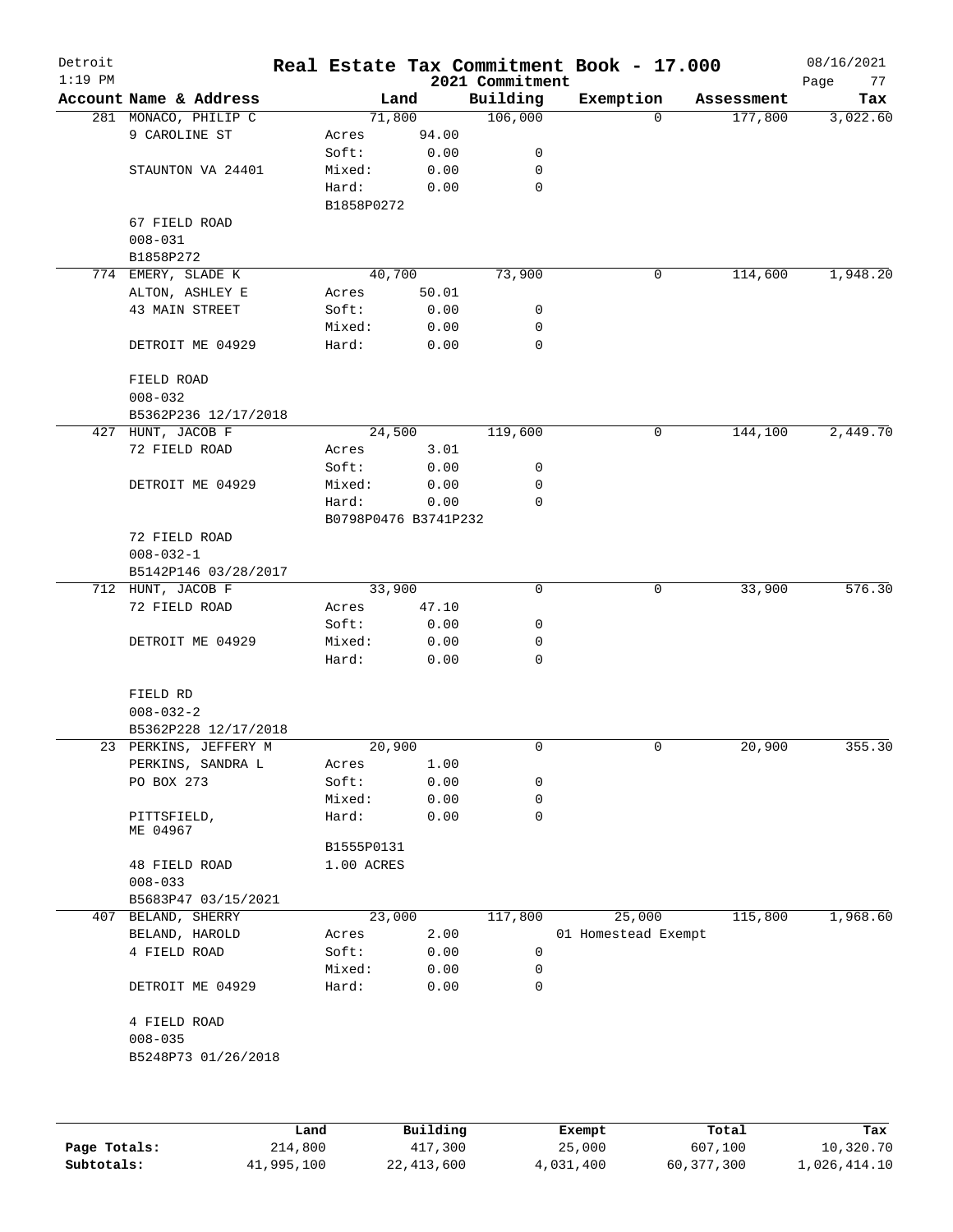| Detroit<br>$1:19$ PM |                        |            |        |        | 2021 Commitment | Real Estate Tax Commitment Book - 17.000 |            | 08/16/2021<br>78<br>Page |
|----------------------|------------------------|------------|--------|--------|-----------------|------------------------------------------|------------|--------------------------|
|                      | Account Name & Address |            | Land   |        | Building        | Exemption                                | Assessment | Tax                      |
|                      | 766 EMERY, BRYAN K     |            | 4,000  |        | 0               | $\Omega$                                 | 4,000      | 68.00                    |
|                      | 43 MAIN STREET         | Acres      |        | 2.75   |                 |                                          |            |                          |
|                      |                        | Soft:      |        | 0.00   | 0               |                                          |            |                          |
|                      | DETROIT ME 04929       | Mixed:     |        | 0.00   | 0               |                                          |            |                          |
|                      |                        | Hard:      |        | 0.00   | 0               |                                          |            |                          |
|                      | FIELD ROAD             |            |        |        |                 |                                          |            |                          |
|                      | $008 - 035 - 001$      |            |        |        |                 |                                          |            |                          |
|                      | B4773P204 04/15/2015   |            |        |        |                 |                                          |            |                          |
|                      | 646 BEEM, GARY L       |            | 78,500 |        | 0               | $\mathsf{O}$                             | 78,500     | 1,334.50                 |
|                      | 151 OXBOW ROAD         | Acres      |        | 146.65 |                 |                                          |            |                          |
|                      |                        | Soft:      |        | 0.00   | 0               |                                          |            |                          |
|                      | PALMYRA ME 04965       | Mixed:     |        | 0.00   | 0               |                                          |            |                          |
|                      |                        | Hard:      |        | 0.00   | 0               |                                          |            |                          |
|                      |                        | B2413P0211 |        |        |                 |                                          |            |                          |
|                      | FIELD RD               |            |        |        |                 |                                          |            |                          |
|                      | $008 - 035 - A$        |            |        |        |                 |                                          |            |                          |
|                      | 383 SCHISSLER, KIM W   |            | 46,700 |        | 46,900          | 25,000                                   | 68,600     | 1,166.20                 |
|                      | P.O. BOX 3             | Acres      |        | 43.30  |                 | 01 Homestead Exempt                      |            |                          |
|                      |                        | Soft:      |        | 0.00   | 0               |                                          |            |                          |
|                      | DETROIT ME 04929       | Mixed:     |        | 0.00   | 0               |                                          |            |                          |
|                      |                        | Hard:      |        | 0.00   | 0               |                                          |            |                          |
|                      |                        | B1234P0202 |        |        |                 |                                          |            |                          |
|                      | 52 MAIN STREET         |            |        |        |                 |                                          |            |                          |
|                      | $008 - 036$            |            |        |        |                 |                                          |            |                          |
| 107                  | BOOTH, BENITA          |            | 24,500 |        | 75,000          | 25,000                                   | 74,500     | 1,266.50                 |
|                      | 65 MAIN ST             | Acres      |        | 2.98   |                 | 01 Homestead Exempt                      |            |                          |
|                      |                        | Soft:      |        | 0.00   | 0               |                                          |            |                          |
|                      | DETROIT ME 04929       | Mixed:     |        | 0.00   | 0               |                                          |            |                          |
|                      |                        | Hard:      |        | 0.00   | 0               |                                          |            |                          |
|                      |                        |            |        |        |                 |                                          |            |                          |
|                      | 65 MAIN STREET         |            |        |        |                 |                                          |            |                          |
|                      | $008 - 037$            |            |        |        |                 |                                          |            |                          |
|                      | B5087P324 10/14/2016   |            |        |        |                 |                                          |            |                          |
|                      | 680 KITCHIN, RANDY     |            | 25,100 |        | 11,900          | 0                                        | 37,000     | 629.00                   |
|                      | 75 MAIN ST             | Acres      |        | 19.00  |                 |                                          |            |                          |
|                      |                        | Soft:      |        | 0.00   | 0               |                                          |            |                          |
|                      | DETROIT ME 04929       | Mixed:     |        | 0.00   | 0               |                                          |            |                          |
|                      |                        | Hard:      |        | 0.00   | 0               |                                          |            |                          |
|                      |                        | B3243P0151 |        |        |                 |                                          |            |                          |
|                      | 75 MAIN STREET         |            |        |        |                 |                                          |            |                          |
|                      | $008 - 037 - 1$        |            |        |        |                 |                                          |            |                          |
|                      | B5199P235 08/30/2017   |            |        |        |                 |                                          |            |                          |
|                      | 733 KITCHIN, JUSTIN    |            | 14,700 |        | 0               | 0                                        | 14,700     | 249.90                   |
|                      | 300 CORINNA RD         | Acres      |        | 5.00   |                 |                                          |            |                          |
|                      |                        | Soft:      |        | 0.00   | 0               |                                          |            |                          |
|                      | ST. ALBANS ME 04971    | Mixed:     |        | 0.00   | 0               |                                          |            |                          |
|                      |                        | Hard:      |        | 0.00   | 0               |                                          |            |                          |
|                      |                        |            |        |        |                 |                                          |            |                          |
|                      | Main Street            |            |        |        |                 |                                          |            |                          |
|                      | $008 - 037 - 1A$       |            |        |        |                 |                                          |            |                          |
|                      | B4275P217 05/21/2010   |            |        |        |                 |                                          |            |                          |
|                      |                        |            |        |        |                 |                                          |            |                          |
|                      |                        |            |        |        |                 |                                          |            |                          |
|                      |                        |            |        |        |                 |                                          |            |                          |

|              | Land       | Building   | Exempt    | Total      | Tax          |
|--------------|------------|------------|-----------|------------|--------------|
| Page Totals: | 193,500    | 133,800    | 50,000    | 277,300    | 4,714.10     |
| Subtotals:   | 42,188,600 | 22,547,400 | 4,081,400 | 60,654,600 | 1,031,128.20 |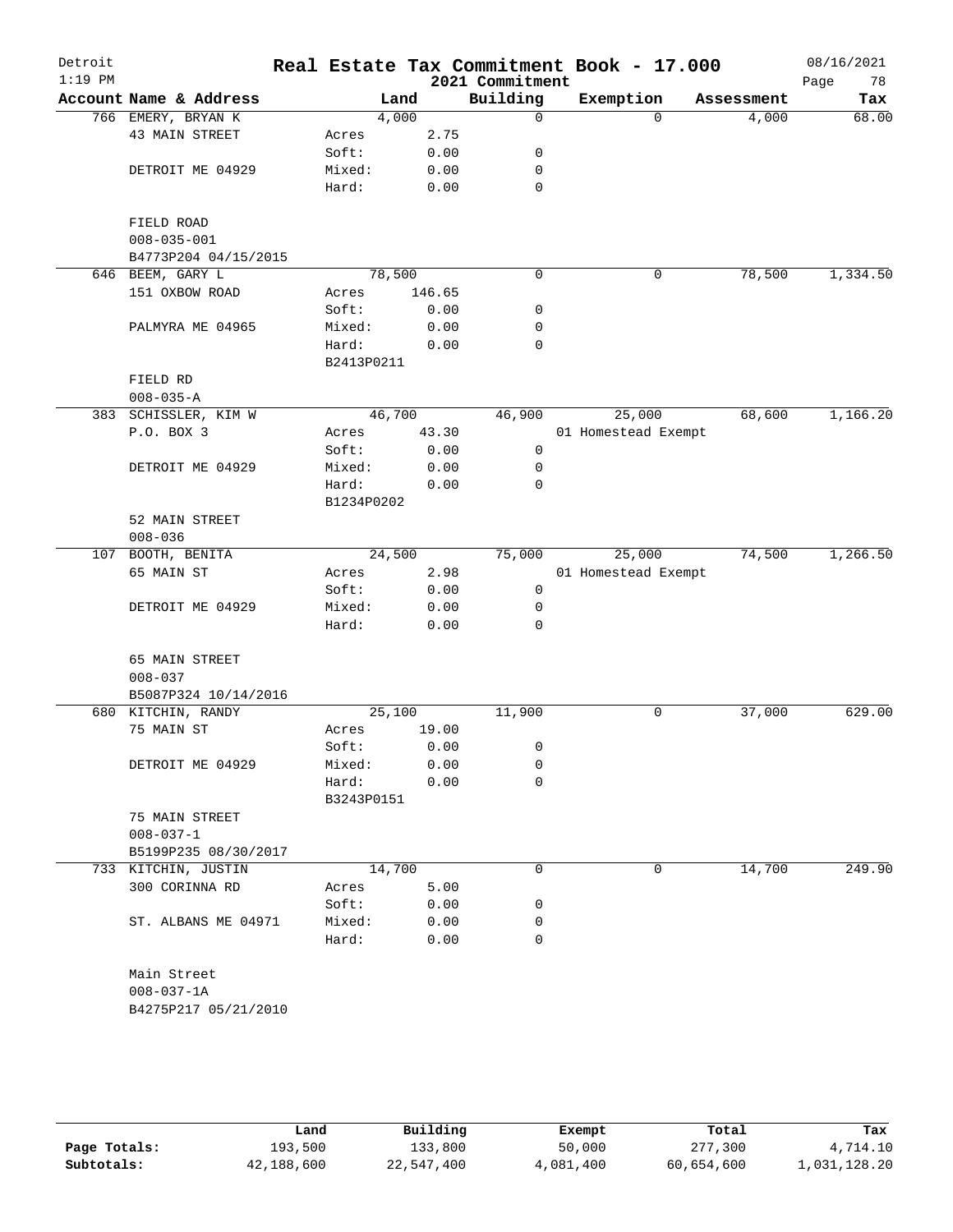| Detroit   |                             |                    |       |                 | Real Estate Tax Commitment Book - 17.000 |            | 08/16/2021 |
|-----------|-----------------------------|--------------------|-------|-----------------|------------------------------------------|------------|------------|
| $1:19$ PM |                             |                    |       | 2021 Commitment |                                          |            | Page<br>79 |
|           | Account Name & Address      | Land               |       | Building        | Exemption                                | Assessment | Tax        |
| 473       | WALPOLE WOODWORKERS<br>INC. | 63,000             |       | 368,200         | $\Omega$                                 | 431,200    | 7,330.40   |
|           | 88 MAIN ST                  | Acres              | 19.00 |                 |                                          |            |            |
|           |                             | Soft:              | 0.00  | 0               |                                          |            |            |
|           | DETROIT ME 04929            | Mixed:             | 0.00  | 0               |                                          |            |            |
|           |                             | Hard:              | 0.00  | $\mathbf 0$     |                                          |            |            |
|           |                             | B0842P0770         |       |                 |                                          |            |            |
|           | 88 MAIN STREET              | 19 ACRES           |       |                 |                                          |            |            |
|           | $008 - 039$                 |                    |       |                 |                                          |            |            |
|           | 604 KNOX, HEIDI L           | 22,800             |       | 40,700          | 0                                        | 63,500     | 1,079.50   |
|           | 93 MAIN STREET              | Acres              | 1.81  |                 |                                          |            |            |
|           |                             | Soft:              | 0.00  | 0               |                                          |            |            |
|           | DETROIT ME 04929            | Mixed:             | 0.00  | 0               |                                          |            |            |
|           |                             | Hard:              | 0.00  | 0               |                                          |            |            |
|           |                             | B2847P152          |       |                 |                                          |            |            |
|           | 93 MAIN STREET              |                    |       |                 |                                          |            |            |
|           | $008 - 040 - 1$             |                    |       |                 |                                          |            |            |
|           | B5306P300 07/23/2018        |                    |       |                 |                                          |            |            |
|           | 603 HANSEN, CHRIS           | 23,500             |       | 23,100          | 25,000                                   | 21,600     | 367.20     |
|           | 91 MAIN STREET              | Acres              | 2.32  |                 | 01 Homestead Exempt                      |            |            |
|           |                             | Soft:              | 0.00  | 0               |                                          |            |            |
|           | DETROIT ME 04929            | Mixed:             | 0.00  | 0               |                                          |            |            |
|           |                             | Hard:              | 0.00  | $\mathbf 0$     |                                          |            |            |
|           |                             | B3136P0239         |       |                 |                                          |            |            |
|           | 91 MAIN STREET              | 2.32 ACRES         |       |                 |                                          |            |            |
|           | $008 - 040 - 2$             |                    |       |                 |                                          |            |            |
|           | 602 ROLFE, WENDY L          | 21,700             |       | 44,400          | 25,000                                   | 41,100     | 698.70     |
|           | GERRY, TRUDY L              | Acres              | 1.81  |                 | 01 Homestead Exempt                      |            |            |
|           | 87 MAIN ST                  | Soft:              | 0.00  | 0               |                                          |            |            |
|           |                             | Mixed:             | 0.00  | 0               |                                          |            |            |
|           | DETROIT ME 04929            | Hard:              | 0.00  | $\mathbf 0$     |                                          |            |            |
|           |                             | B3594P339          |       |                 |                                          |            |            |
|           | 87 MAIN STREET              | 1.81 ACRES         |       |                 |                                          |            |            |
|           | $008 - 040 - 3$             |                    |       |                 |                                          |            |            |
|           | B4390P157 04/26/2011        |                    |       |                 |                                          |            |            |
|           | 605 MORIN, JACLYN L         | 23,800             |       | 30,400          | 25,000                                   | 29,200     | 496.40     |
|           | 85 MAIN ST                  | Acres              | 2.50  |                 | 01 Homestead Exempt                      |            |            |
|           |                             | Soft:              | 0.00  | 0               |                                          |            |            |
|           | DETROIT ME 04929            | Mixed:             | 0.00  | 0               |                                          |            |            |
|           |                             | Hard:              | 0.00  | $\mathbf 0$     |                                          |            |            |
|           |                             |                    |       |                 |                                          |            |            |
|           | 85 MAIN STREET              |                    |       |                 |                                          |            |            |
|           | $008 - 040 - 4$             |                    |       |                 |                                          |            |            |
|           | 606 FARREN, TERRY H         | 13,000             |       | 0               | 0                                        | 13,000     | 221.00     |
|           | 10 WHITCOMB RD              | Acres              | 18.00 |                 |                                          |            |            |
|           |                             | Soft:              | 0.00  | 0               |                                          |            |            |
|           | HOLDEN ME 04429             | Mixed:             | 0.00  | 0               |                                          |            |            |
|           |                             | Hard:              | 0.00  | 0               |                                          |            |            |
|           |                             | B3136P0239         |       |                 |                                          |            |            |
|           | 91 MAIN STREET              | 18 ACRES-REAR LAND |       |                 |                                          |            |            |
|           | $008 - 040 - 5$             |                    |       |                 |                                          |            |            |
|           | B5578P273 07/27/2020        |                    |       |                 |                                          |            |            |
|           |                             |                    |       |                 |                                          |            |            |
|           |                             |                    |       |                 |                                          |            |            |

|              | Land       | Building   | Exempt    | Total      | Tax          |
|--------------|------------|------------|-----------|------------|--------------|
| Page Totals: | 167,800    | 506,800    | 75,000    | 599,600    | 10,193.20    |
| Subtotals:   | 42,356,400 | 23,054,200 | 4,156,400 | 61,254,200 | 1,041,321.40 |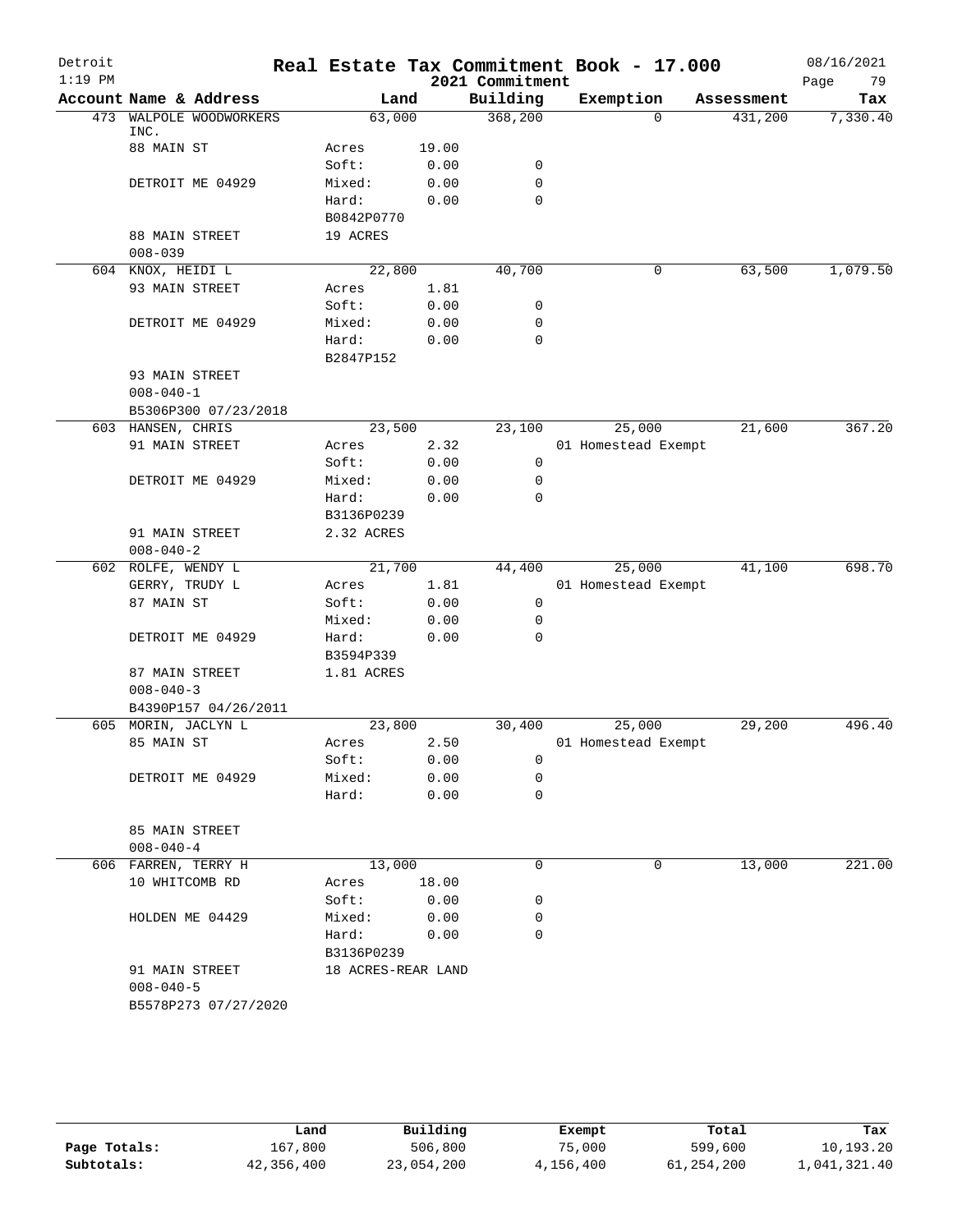| Detroit   |                                         |                     |        |                 | Real Estate Tax Commitment Book - 17.000 |            | 08/16/2021 |
|-----------|-----------------------------------------|---------------------|--------|-----------------|------------------------------------------|------------|------------|
| $1:19$ PM |                                         |                     |        | 2021 Commitment |                                          |            | Page<br>80 |
|           | Account Name & Address                  | Land                |        | Building        | Exemption                                | Assessment | Tax        |
|           | 340 BAKER, THOMAS & MARILYN<br>& DENISE | 17,500              |        | 111,900         | 25,000                                   | 104,400    | 1,774.80   |
|           | 94 MAIN STREET                          | Acres               | 0.38   |                 | 01 Homestead Exempt                      |            |            |
|           |                                         | Soft:               | 0.00   | 0               |                                          |            |            |
|           | DETROIT ME 04929                        | Mixed:              | 0.00   | $\mathbf 0$     |                                          |            |            |
|           |                                         | Hard:               | 0.00   | $\Omega$        |                                          |            |            |
|           |                                         | B3436P209 B3766P25  |        |                 |                                          |            |            |
|           | 94 MAIN STREET                          | .38 ACRES           |        |                 |                                          |            |            |
|           | $008 - 041$                             |                     |        |                 |                                          |            |            |
|           | B3838P181 04/18/2007                    |                     |        |                 |                                          |            |            |
|           | 244 CENTRAL MAINE RAILROAD              | 8,100               |        | 0               | 0                                        | 8,100      | 137.70     |
|           | 1700 IRON HORSE PARK                    | Acres               | 1.25   |                 |                                          |            |            |
|           |                                         | Soft:               | 0.00   | 0               |                                          |            |            |
|           | NO. BILLERICA MA 01862                  | Mixed:              | 0.00   | 0               |                                          |            |            |
|           |                                         | Hard:               | 0.00   | $\Omega$        |                                          |            |            |
|           |                                         | B0233P0217          |        |                 |                                          |            |            |
|           | MAIN STREET                             | 1.25 ACRES          |        |                 |                                          |            |            |
|           | $008 - 042$                             |                     |        |                 |                                          |            |            |
|           | 174 HICKS, ROSCOE SR.<br>(HEIRS OF)     | 30,500              |        | 31,800          | 0                                        | 62,300     | 1,059.10   |
|           | C/O HICKS, ROSCOE JR.                   | Acres               | 6.20   |                 |                                          |            |            |
|           | 104 MAIN STREET                         | Soft:               | 0.00   | 0               |                                          |            |            |
|           | DETROIT ME 04929                        | Mixed:              | 0.00   | $\mathbf 0$     |                                          |            |            |
|           |                                         | Hard:<br>B3472P112  | 0.00   | $\Omega$        |                                          |            |            |
|           | 104 MAIN STREET                         |                     |        |                 |                                          |            |            |
|           | $008 - 043$                             |                     |        |                 |                                          |            |            |
|           | 173 HICKS, ROSCOE JR                    |                     | 0      | 4,400           | 0                                        | 4,400      | 74.80      |
|           | 104 MAIN STREET                         |                     |        |                 |                                          |            |            |
|           | DETROIT ME 04929                        |                     |        |                 |                                          |            |            |
|           |                                         |                     |        |                 |                                          |            |            |
|           |                                         | B3472P112           |        |                 |                                          |            |            |
|           | 106 MAIN STREET<br>$008 - 043 - ON$     | (CEDAR SHED)        |        |                 |                                          |            |            |
|           | 476 HICKS, ROSCOE A. SR.                |                     | 0      | 5,800           | 0                                        | 5,800      | 98.60      |
|           | (HEIRS OF)<br>C/O HICKS, ROSCOE JR.     |                     |        |                 |                                          |            |            |
|           | 104 MAIN STREET                         |                     |        |                 |                                          |            |            |
|           | DETROIT ME 04929                        |                     |        |                 |                                          |            |            |
|           |                                         |                     |        |                 |                                          |            |            |
|           | 100 MAIN STREET                         | MOBILE HOME ONLY    |        |                 |                                          |            |            |
|           | $008 - 043 - ON$                        |                     |        |                 |                                          |            |            |
|           | 55 CARUSO, ANTHONY P                    |                     | 23,200 | 138,400         | 25,000                                   | 136,600    | 2,322.20   |
|           | CARUSO, SHERRE L                        | Acres               | 2.70   |                 | 01 Homestead Exempt                      |            |            |
|           | 108 MAIN ST                             | Soft:               | 0.00   | $\mathbf 0$     |                                          |            |            |
|           |                                         | Mixed:              | 0.00   | $\mathbf 0$     |                                          |            |            |
|           | DETROIT ME 04929                        | Hard:<br>B1319P0301 | 0.00   | 0               |                                          |            |            |
|           | 108 MAIN STREET                         |                     |        |                 |                                          |            |            |
|           | $008 - 044$                             |                     |        |                 |                                          |            |            |
|           |                                         |                     |        |                 |                                          |            |            |
|           |                                         |                     |        |                 |                                          |            |            |
|           |                                         |                     |        |                 |                                          |            |            |

|              | Land         | Building   | Exempt    | Total      | Tax          |
|--------------|--------------|------------|-----------|------------|--------------|
| Page Totals: | 79,300       | 292,300    | 50,000    | 321,600    | 5,467.20     |
| Subtotals:   | 42, 435, 700 | 23,346,500 | 4,206,400 | 61,575,800 | 1,046,788.60 |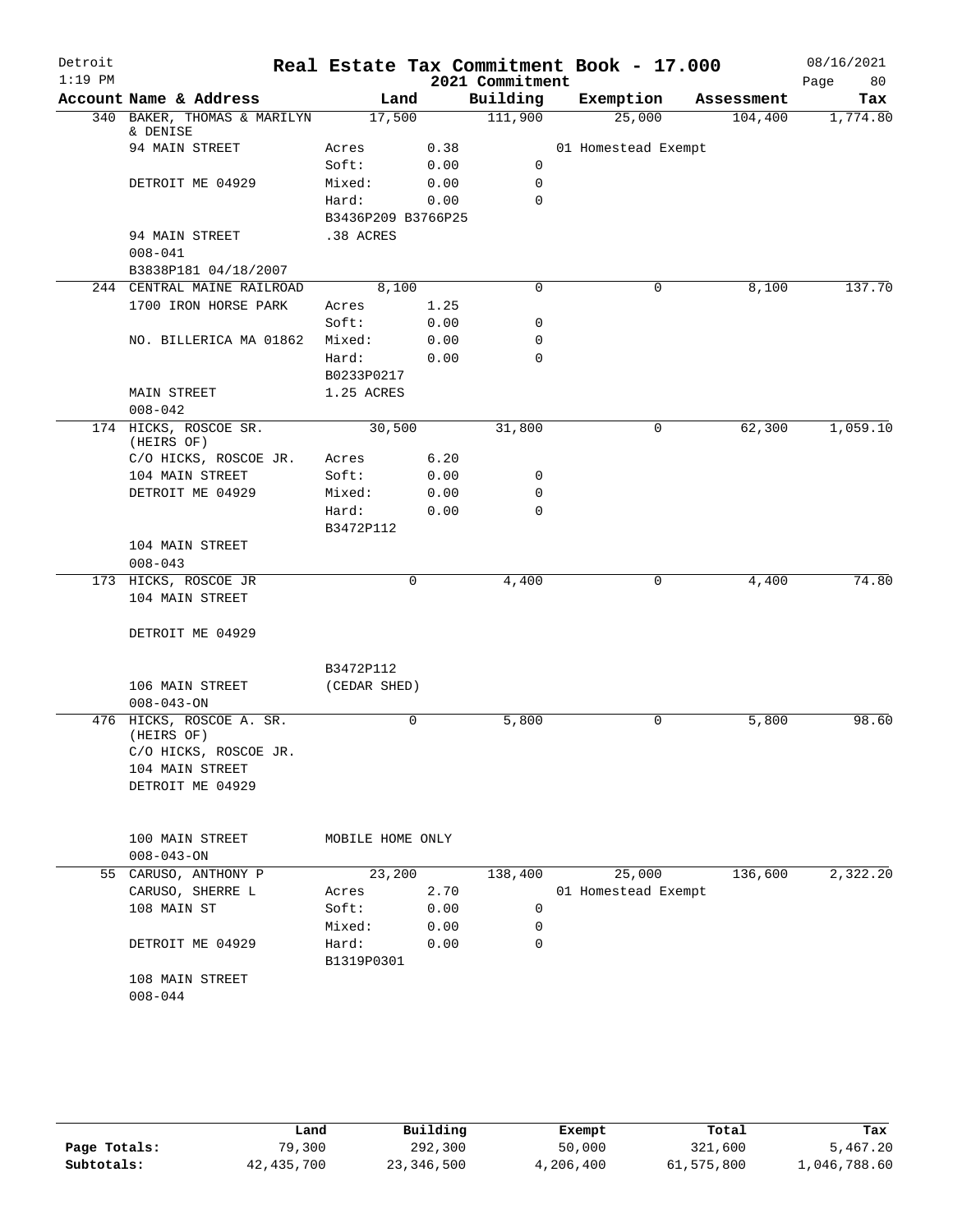| Detroit   |                        |                       |     |      |                 | Real Estate Tax Commitment Book - 17.000 |            | 08/16/2021 |
|-----------|------------------------|-----------------------|-----|------|-----------------|------------------------------------------|------------|------------|
| $1:19$ PM |                        |                       |     |      | 2021 Commitment |                                          |            | Page<br>81 |
|           | Account Name & Address | Land                  |     |      | Building        | Exemption                                | Assessment | Tax        |
|           | 133 FOSTER, CHARLENE   | 27,700                |     |      | 105, 100        | 25,000                                   | 107,800    | 1,832.60   |
|           | 115 MAIN STREET        | Acres                 |     | 5.50 |                 | 01 Homestead Exempt                      |            |            |
|           |                        | Soft:                 |     | 0.00 | 0               |                                          |            |            |
|           | DETROIT ME 04929       | Mixed:                |     | 0.00 | 0               |                                          |            |            |
|           |                        | Hard:                 |     | 0.00 | 0               |                                          |            |            |
|           |                        | B0869P0330            |     |      |                 |                                          |            |            |
|           | 115 MAIN STREET        | 5.5 ACRES             |     |      |                 |                                          |            |            |
|           | $008 - 045$            |                       |     |      |                 |                                          |            |            |
|           | 201 KELLEY, ETHAN      | 22,200                |     |      | 134,700         | 31,000                                   | 125,900    | 2,140.30   |
|           | KELLEY, ELSIE          | Acres                 |     | 1.45 |                 | 01 Homestead Exempt                      |            |            |
|           | 112 MAIN STREET        | Soft:                 |     | 0.00 |                 | 0 22 WW2 Widow Res                       |            |            |
|           |                        | Mixed:                |     | 0.00 | 0               |                                          |            |            |
|           | DETROIT ME 04929       | Hard:                 |     | 0.00 | 0               |                                          |            |            |
|           |                        | B1288P0009 B0912P0508 |     |      |                 |                                          |            |            |
|           | 112 MAIN STREET        | 1.45 ACRES            |     |      |                 |                                          |            |            |
|           | $008 - 046$            |                       |     |      |                 |                                          |            |            |
|           | 120 FERNALD, PAUL D    | 28,800                |     |      | 134,200         | 25,000                                   | 138,000    | 2,346.00   |
|           | FERNALD, JONI L        | Acres                 |     | 7.04 |                 | 01 Homestead Exempt                      |            |            |
|           | 30 HURDS CORNER        | Soft:                 |     | 0.00 | $\mathbf 0$     |                                          |            |            |
|           |                        | Mixed:                |     | 0.00 | 0               |                                          |            |            |
|           | DETROIT ME 04929       | Hard:                 |     | 0.00 | 0               |                                          |            |            |
|           |                        | B0861P1080            |     |      |                 |                                          |            |            |
|           | 30 HURDS CORNER        |                       |     |      |                 |                                          |            |            |
|           | $008 - 047$            |                       |     |      |                 |                                          |            |            |
|           | 301 BROWN, WILLIAM M   | 23,000                |     |      | 110,500         | 25,000                                   | 108,500    | 1,844.50   |
|           | BROWN, SARAH H         | Acres                 |     | 0.93 |                 | 01 Homestead Exempt                      |            |            |
|           | 5 NORTH ROAD           | Soft:                 |     | 0.00 | 0               |                                          |            |            |
|           |                        | Mixed:                |     | 0.00 | 0               |                                          |            |            |
|           | DETROIT ME 04929       | Hard:                 |     | 0.00 | 0               |                                          |            |            |
|           |                        | B3542P159             |     |      |                 |                                          |            |            |
|           | 5 NORTH ROAD           | .93 ACRES             |     |      |                 |                                          |            |            |
|           | $008 - 048$            |                       |     |      |                 |                                          |            |            |
|           | B4478P93 12/23/2011    |                       |     |      |                 |                                          |            |            |
|           | 219 KELLEY, STARR L    |                       | 700 |      | 0               | 0                                        | 700        | 11.90      |
|           | 10 OXBOW ROAD          | Acres                 |     | 0.05 |                 |                                          |            |            |
|           |                        | Soft:                 |     | 0.00 | 0               |                                          |            |            |
|           | PALMYRA ME 04965       | Mixed:                |     | 0.00 | $\mathbf 0$     |                                          |            |            |
|           |                        | Hard:                 |     | 0.00 | 0               |                                          |            |            |
|           |                        | B2495P0115            |     |      |                 |                                          |            |            |
|           | NORTH ROAD             |                       |     |      |                 |                                          |            |            |
|           | $008 - 048 - 1$        |                       |     |      |                 |                                          |            |            |
| 160       | THOMPSON, DEANNA       | 22,800                |     |      | 94,000          | 25,000                                   | 91,800     | 1,560.60   |
|           | 11 NORTH ROAD          | Acres                 |     | 0.90 |                 | 01 Homestead Exempt                      |            |            |
|           |                        | Soft:                 |     | 0.00 | 0               |                                          |            |            |
|           | DETROIT ME 04929       | Mixed:                |     | 0.00 | 0               |                                          |            |            |
|           |                        | Hard:                 |     | 0.00 | 0               |                                          |            |            |
|           |                        | B2134P0296/B1778P052  |     |      |                 |                                          |            |            |
|           | 11 NORTH ROAD          |                       |     |      |                 |                                          |            |            |
|           | $008 - 049$            |                       |     |      |                 |                                          |            |            |

|              | Land       | Building   | Exempt    | Total      | Tax          |
|--------------|------------|------------|-----------|------------|--------------|
| Page Totals: | 125,200    | 578,500    | 131,000   | 572,700    | 9,735.90     |
| Subtotals:   | 42,560,900 | 23,925,000 | 4,337,400 | 62,148,500 | 1,056,524.50 |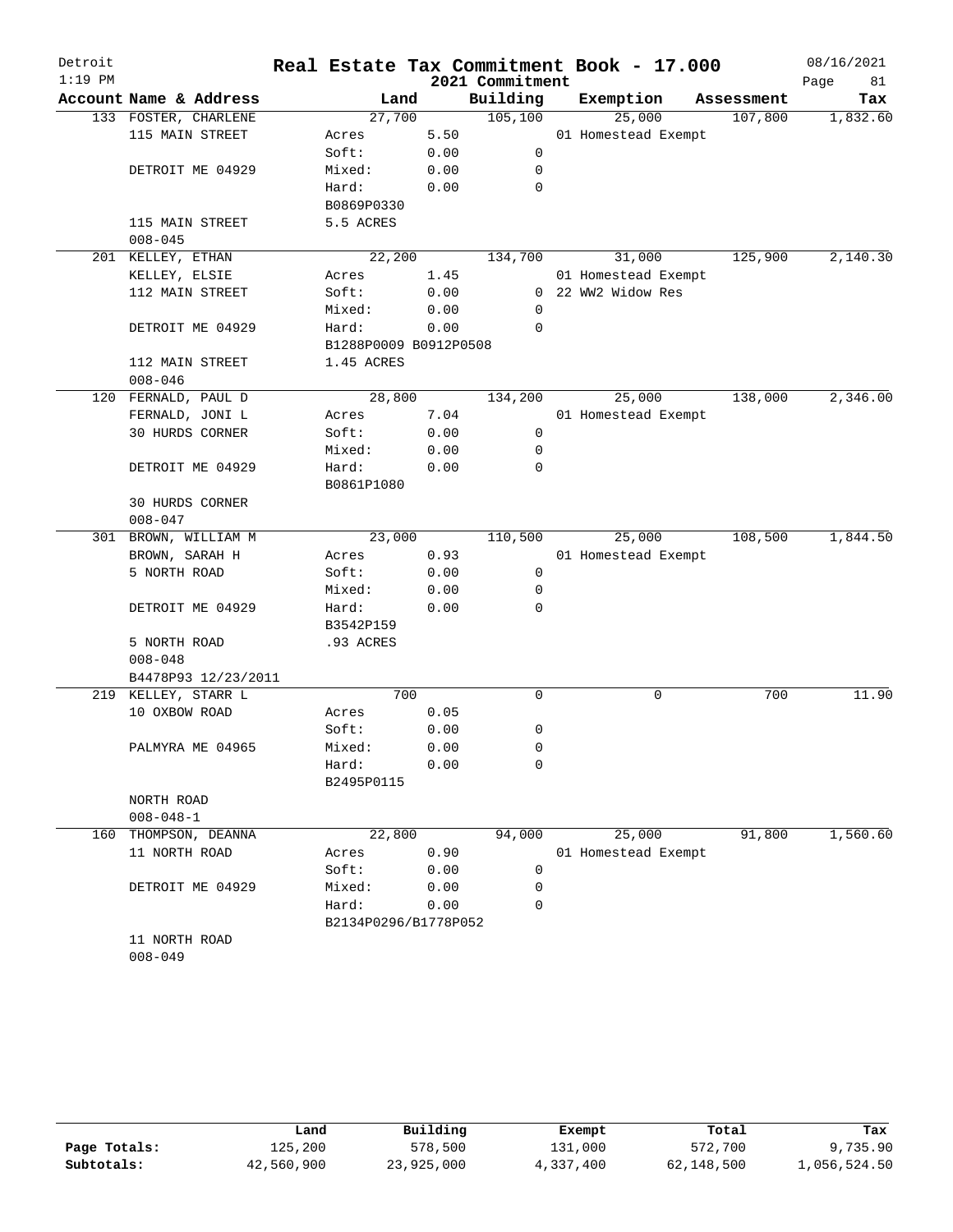| Detroit<br>$1:19$ PM |                                                        |                     |          | 2021 Commitment                   | Real Estate Tax Commitment Book - 17.000 |            | 08/16/2021<br>Page<br>82 |
|----------------------|--------------------------------------------------------|---------------------|----------|-----------------------------------|------------------------------------------|------------|--------------------------|
|                      | Account Name & Address                                 | Land                |          | Building                          | Exemption                                | Assessment | Tax                      |
|                      | 493 NUNES-JOHNSON JOINT                                | 31,400              |          | 141,100                           | $\Omega$                                 | 172,500    | 2,932.50                 |
|                      | TRUST, THE 03-28-2011<br>1384 MISSION SAN CARLOS Acres |                     | 8.13     |                                   |                                          |            |                          |
|                      | DRIVE                                                  |                     |          |                                   |                                          |            |                          |
|                      |                                                        | Soft:               | 0.00     | 0                                 |                                          |            |                          |
|                      | AMELIA ISLAND FL 32034                                 | Mixed:              | 0.00     | 0                                 |                                          |            |                          |
|                      |                                                        | Hard:               | 0.00     | 0                                 |                                          |            |                          |
|                      | 15 NORTH ROAD<br>$008 - 050$                           |                     |          |                                   |                                          |            |                          |
|                      | B4947P180 08/25/2015                                   |                     |          |                                   |                                          |            |                          |
|                      | 664 WINTLE, MICHAEL C                                  | 29,000              |          | 128,300                           | 25,000                                   | 132,300    | 2,249.10                 |
|                      | WINTLE, COLLEEN M                                      | Acres               | 4.87     |                                   | 01 Homestead Exempt                      |            |                          |
|                      | 17 NORTH ROAD                                          | Soft:               | 0.00     | 0                                 |                                          |            |                          |
|                      |                                                        | Mixed:              | 0.00     | 0                                 |                                          |            |                          |
|                      | DETROIT ME 04929                                       | Hard:               | 0.00     | $\mathbf 0$                       |                                          |            |                          |
|                      |                                                        | B2687P0296 06/22/00 |          |                                   |                                          |            |                          |
|                      | 17 NORTH ROAD                                          | B3260P21 01-18-2004 |          |                                   |                                          |            |                          |
|                      | $008 - 050 - A$                                        |                     |          |                                   |                                          |            |                          |
|                      |                                                        |                     |          | 27,800                            |                                          | 52,400     | 890.80                   |
|                      | 52 JUDKINS, RICHARD SR                                 | 24,600              |          |                                   | 0                                        |            |                          |
|                      | KENITH JUDKINS, TIFFANY Acres<br><b>BOUCHARD</b>       |                     | 1.80     |                                   |                                          |            |                          |
|                      | 29 NORTH ROAD                                          | Soft:               | 0.00     | 0                                 |                                          |            |                          |
|                      |                                                        | Mixed:              | 0.00     | 0                                 |                                          |            |                          |
|                      | DETROIT ME 04929                                       | Hard:               | 0.00     | 0                                 |                                          |            |                          |
|                      |                                                        | B3935P71            |          |                                   |                                          |            |                          |
|                      | 29 NORTH ROAD                                          | 1.8 ACRES           |          |                                   |                                          |            |                          |
|                      | $008 - 051$                                            |                     |          |                                   |                                          |            |                          |
|                      | B4370P148 02/23/2011                                   |                     |          |                                   |                                          |            |                          |
|                      | 315 COHEN, DAVID W                                     | 37,500              |          | 28,400                            | 0                                        | 65,900     | 1,120.30                 |
|                      | COHEN, CLAIRINA M.                                     | Acres               | 2.07     |                                   |                                          |            |                          |
|                      | P.O. BOX 166                                           | Soft:               | 0.00     | 0                                 |                                          |            |                          |
|                      |                                                        | Mixed:              | 0.00     | 0                                 |                                          |            |                          |
|                      | ST. ALBANS ME 04971                                    | Hard:               | 0.00     | 0                                 |                                          |            |                          |
|                      |                                                        | B2117P0205          |          |                                   |                                          |            |                          |
|                      | 35 NORTH ROAD                                          | 2.14 ACRES          |          |                                   |                                          |            |                          |
|                      | $008 - 052$                                            |                     |          |                                   |                                          |            |                          |
|                      |                                                        |                     |          |                                   |                                          |            |                          |
|                      | B5515P53 02/10/2020                                    | $\frac{33,400}{ }$  |          | 232,700                           | 0                                        | 266,100    | 4,523.70                 |
|                      | 3 FEED COMMODITIES INC                                 |                     |          |                                   |                                          |            |                          |
|                      | ATTN: ACCOUNTS PAYABLE Acres 10.92                     |                     |          |                                   |                                          |            |                          |
|                      | 47 FEED MILL LANE                                      | Soft:               | 0.00     | 0                                 |                                          |            |                          |
|                      | MIDDLEBURY VT 05753                                    | Mixed:              | 0.00     | 0                                 |                                          |            |                          |
|                      |                                                        | Hard:               | 0.00     | 0                                 |                                          |            |                          |
|                      | 54 NORTH ROAD<br>$008 - 053 -$ *                       |                     |          | STORE AND 23.07 AC W/LOTS 53 & 56 |                                          |            |                          |
|                      | 4 NEAG PROPERTIES, LLC                                 |                     |          | 73,400 1,733,200                  | 0                                        | 1,806,600  | 30, 712.20               |
|                      | 205 E. STREET P.O. BOX<br>5.                           | Acres 51.93         |          |                                   |                                          |            |                          |
|                      |                                                        | Soft:               | 0.00     | 0                                 |                                          |            |                          |
|                      | LYNDONVILLE VT 05851                                   | Mixed: 0.00         |          | 0                                 |                                          |            |                          |
|                      |                                                        | Hard:               | 0.00     | $\Omega$                          |                                          |            |                          |
|                      |                                                        | B3095P141 03/26/03  |          |                                   |                                          |            |                          |
|                      | 36 NORTH ROAD                                          |                     |          | FERTILIZER PL & 51.93-LOT 53A     |                                          |            |                          |
|                      | $008 - 053 - A -$ *                                    |                     |          |                                   |                                          |            |                          |
|                      | B3949P159 12/20/2007                                   |                     |          |                                   |                                          |            |                          |
|                      |                                                        |                     |          |                                   |                                          |            |                          |
|                      |                                                        |                     |          |                                   |                                          |            |                          |
|                      | Land                                                   |                     | Building |                                   | Exempt                                   | Total      | Tax                      |

**Page Totals:** 229,300 2,291,500 25,000 2,495,800 42,428.60 **Subtotals:** 42,790,200 26,216,500 4,362,400 64,644,300 1,098,953.10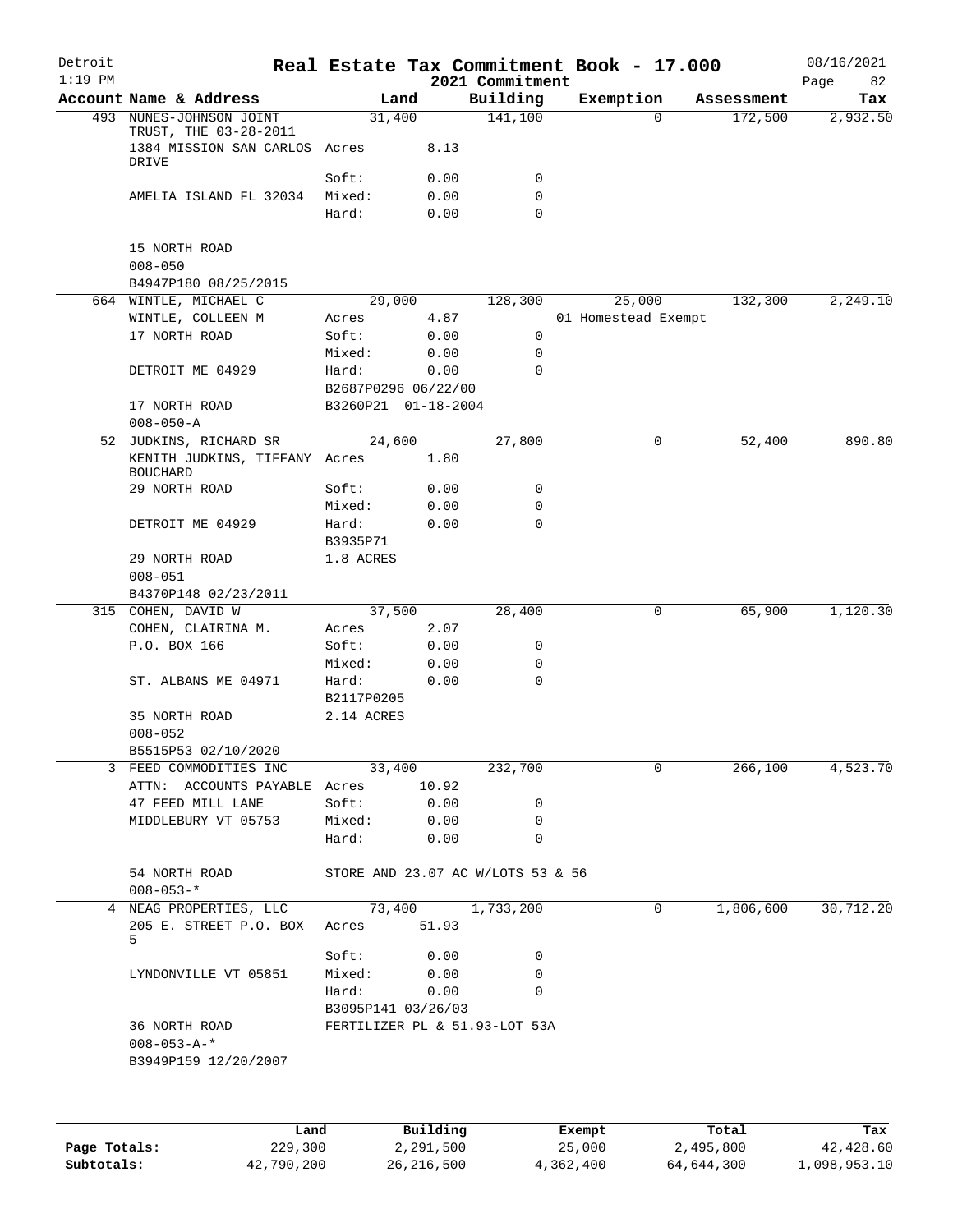| Detroit<br>$1:19$ PM |                                 |                      |       | 2021 Commitment                     | Real Estate Tax Commitment Book - 17.000 |          |            | 08/16/2021<br>Page<br>83 |
|----------------------|---------------------------------|----------------------|-------|-------------------------------------|------------------------------------------|----------|------------|--------------------------|
|                      | Account Name & Address          | Land                 |       | Building                            | Exemption                                |          | Assessment | Tax                      |
|                      | 446 MCGINNIS, JAMES             | 15,300               |       | $\mathbf 0$                         |                                          | $\Omega$ | 15,300     | 260.10                   |
|                      | MCGINNIS, MARJORIE              | Acres                | 50.00 |                                     |                                          |          |            |                          |
|                      | 42 CLARK RD                     | Soft:                | 0.00  | 0                                   |                                          |          |            |                          |
|                      |                                 | Mixed:               | 0.00  | 0                                   |                                          |          |            |                          |
|                      | DETROIT ME 04929                | Hard:                | 0.00  | $\mathbf 0$                         |                                          |          |            |                          |
|                      |                                 | B3462P345            |       |                                     |                                          |          |            |                          |
|                      | OFF MAIN STREET                 | 50 ACRES             |       |                                     |                                          |          |            |                          |
|                      | $008 - 055$                     |                      |       |                                     |                                          |          |            |                          |
|                      | 331 NOLAN, JAMES                | 36,400               |       | 96,300                              |                                          | 0        | 132,700    | 2,255.90                 |
|                      | 37 HOLDEN ST                    | Acres                | 1.31  |                                     |                                          |          |            |                          |
|                      |                                 | Soft:                | 0.00  | 0                                   |                                          |          |            |                          |
|                      | COVENTRY RI 02816               | Mixed:               | 0.00  | 0                                   |                                          |          |            |                          |
|                      |                                 | Hard:                | 0.00  | 0                                   |                                          |          |            |                          |
|                      |                                 | B2939P0118 B3161P119 |       |                                     |                                          |          |            |                          |
|                      | 43 NORTH ROAD                   |                      |       | 1.31 ACRES-ROLLER RINK ANTIQUE MALL |                                          |          |            |                          |
|                      | $008 - 057$                     |                      |       |                                     |                                          |          |            |                          |
|                      | B5521P128 03/02/2020            |                      |       |                                     |                                          |          |            |                          |
|                      | 756 NOLAN, JAMES                | 28,900               |       | $\mathbf 0$                         |                                          | 0        | 28,900     | 491.30                   |
|                      | 37 HOLDEN ST                    | Acres                | 19.69 |                                     |                                          |          |            |                          |
|                      |                                 | Soft:                | 0.00  | 0                                   |                                          |          |            |                          |
|                      | COVENTRY RI 02816               | Mixed:               | 0.00  | 0                                   |                                          |          |            |                          |
|                      |                                 | Hard:                | 0.00  | 0                                   |                                          |          |            |                          |
|                      |                                 | B3770P134            |       |                                     |                                          |          |            |                          |
|                      | RTE 100                         |                      |       |                                     |                                          |          |            |                          |
|                      | $008 - 057A$                    |                      |       |                                     |                                          |          |            |                          |
|                      | B5673P81 02/18/2021             |                      |       |                                     |                                          |          |            |                          |
|                      | 53 CARDONA, JANE A              | 22,500               |       | 94,300                              | 25,000                                   |          | 91,800     | 1,560.60                 |
|                      | 45 NORTH ROAD                   | Acres                | 1.10  |                                     | 01 Homestead Exempt                      |          |            |                          |
|                      |                                 | Soft:                | 0.00  | 0                                   |                                          |          |            |                          |
|                      | DETROIT ME 04929                | Mixed:               | 0.00  | 0                                   |                                          |          |            |                          |
|                      |                                 | Hard:                | 0.00  | $\Omega$                            |                                          |          |            |                          |
|                      |                                 | B0981P0343           |       |                                     |                                          |          |            |                          |
|                      | 45 NORTH ROAD                   | 1.1 ACRES            |       |                                     |                                          |          |            |                          |
|                      | $008 - 058$                     |                      |       |                                     |                                          |          |            |                          |
|                      | B981P343                        |                      |       |                                     |                                          |          |            |                          |
|                      | 355 ROBINSON, DAVID L. &        | 27,800               |       | 102,100                             | 25,000                                   |          | 104,900    | 1,783.30                 |
|                      | CAROLE L<br>ROBINSON, DALE L. & | Acres                | 4.47  |                                     | 01 Homestead Exempt                      |          |            |                          |
|                      | SCOTT D.                        |                      |       |                                     |                                          |          |            |                          |
|                      | 49 NORTH ROAD                   | Soft:                | 0.00  | 0                                   |                                          |          |            |                          |
|                      |                                 | Mixed:               | 0.00  | 0                                   |                                          |          |            |                          |
|                      | DETROIT ME 04929                | Hard:                | 0.00  | 0                                   |                                          |          |            |                          |
|                      |                                 | B0790P0769           |       |                                     |                                          |          |            |                          |
|                      | 49 NORTH ROAD                   | 5.6 ACRES            |       |                                     |                                          |          |            |                          |
|                      | $008 - 059$                     |                      |       |                                     |                                          |          |            |                          |
|                      | B4511P303 04/05/2013            |                      |       |                                     |                                          |          |            |                          |
|                      | 314 HILL, MARK ALLEN            | 18,400               |       | 0                                   |                                          | 0        | 18,400     | 312.80                   |
|                      | 151 BERKSHIRE ROAD              | Acres                | 5.00  |                                     |                                          |          |            |                          |
|                      |                                 | Soft:                | 0.00  | 0                                   |                                          |          |            |                          |
|                      | SANDY HOOK CT 06482             | Mixed:               | 0.00  | 0                                   |                                          |          |            |                          |
|                      |                                 | Hard:                | 0.00  | 0                                   |                                          |          |            |                          |
|                      |                                 | B1618P0200           |       |                                     |                                          |          |            |                          |
|                      | NORTH ROAD                      | 5 ACRES              |       |                                     |                                          |          |            |                          |
|                      | $008 - 060$                     |                      |       |                                     |                                          |          |            |                          |
|                      | B5635P59 11/23/2020             |                      |       |                                     |                                          |          |            |                          |
|                      |                                 |                      |       |                                     |                                          |          |            |                          |
|                      |                                 |                      |       |                                     |                                          |          |            |                          |
|                      |                                 |                      |       |                                     |                                          |          |            |                          |
|                      |                                 |                      |       |                                     |                                          |          |            |                          |
|                      |                                 |                      |       |                                     |                                          |          |            |                          |

|              | Land       | Building   | Exempt    | Total      | Tax          |
|--------------|------------|------------|-----------|------------|--------------|
| Page Totals: | 149,300    | 292,700    | 50,000    | 392,000    | 6.664.00     |
| Subtotals:   | 42,939,500 | 26,509,200 | 4,412,400 | 65,036,300 | 1,105,617.10 |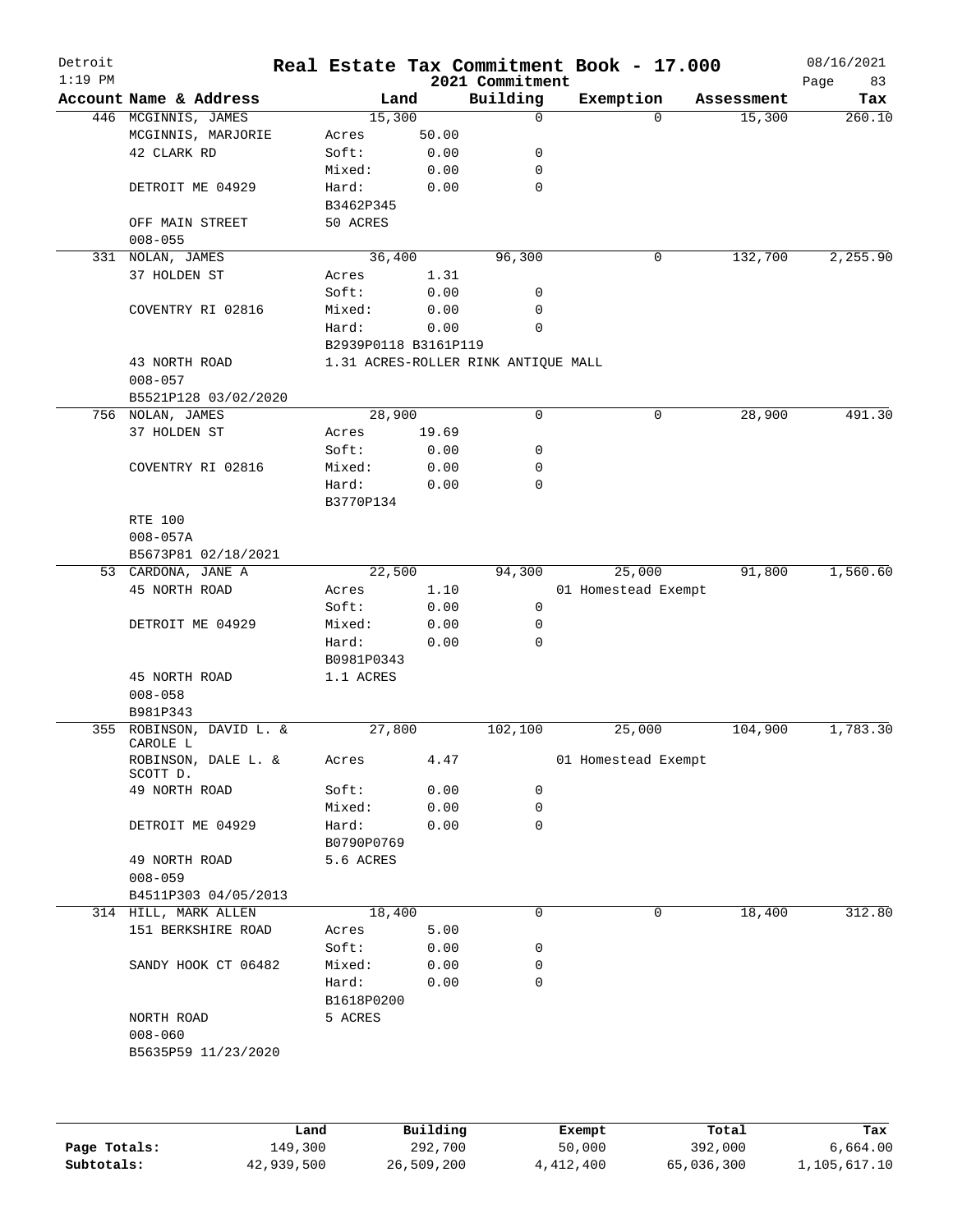| Detroit<br>$1:19$ PM |                                          |            |                        | 2021 Commitment | Real Estate Tax Commitment Book - 17.000 |            | 08/16/2021<br>Page<br>84 |
|----------------------|------------------------------------------|------------|------------------------|-----------------|------------------------------------------|------------|--------------------------|
|                      | Account Name & Address                   |            | Land                   | Building        | Exemption                                | Assessment | Tax                      |
|                      | 251 WEAVER, RANDY                        |            | 34,000                 | 122,300         | $\Omega$                                 | 156,300    | 2,657.10                 |
|                      | WEAVER, WANDA J                          | Acres      | 11.75                  |                 |                                          |            |                          |
|                      | 58 NORTH ROAD                            | Soft:      | 0.00                   | 0               |                                          |            |                          |
|                      |                                          | Mixed:     | 0.00                   | 0               |                                          |            |                          |
|                      | DETROIT ME 04929                         | Hard:      | 0.00                   | $\mathbf 0$     |                                          |            |                          |
|                      |                                          |            | B1479P0344 B3321P029   |                 |                                          |            |                          |
|                      | 58 NORTH ROAD                            |            | 1 ACRE B3721P171 08/06 |                 |                                          |            |                          |
|                      | $008 - 061$                              |            |                        |                 |                                          |            |                          |
|                      | B4608P18 12/07/2012 B4422P110 07/27/2011 |            |                        |                 |                                          |            |                          |
|                      | 429 WEAVER, MITCHELL J                   |            | 24,000                 | 17,000          | 0                                        | 41,000     | 697.00                   |
|                      | 262 GOLF GOURSE ROAD                     | Acres      | 1.43                   |                 |                                          |            |                          |
|                      |                                          | Soft:      | 0.00                   | 0               |                                          |            |                          |
|                      | NEWPORT ME 04953                         | Mixed:     | 0.00                   | 0               |                                          |            |                          |
|                      |                                          | Hard:      | 0.00                   | $\mathbf 0$     |                                          |            |                          |
|                      |                                          | B4816P0225 |                        |                 |                                          |            |                          |
|                      | 62 NORTH ROAD                            | 1.43 ACRES |                        |                 |                                          |            |                          |
|                      | $008 - 062$                              |            |                        |                 |                                          |            |                          |
|                      | B4816P225 08/08/2014                     |            |                        |                 |                                          |            |                          |
|                      | 426 SWITZER, JAMIE D                     |            | 33,500                 | 91,800          | 25,000                                   | 100,300    | 1,705.10                 |
|                      | SWITZER, KRISTEN M                       | Acres      | 10.00                  |                 |                                          |            |                          |
|                      | 61 NORTH ROAD                            | Soft:      | 0.00                   |                 | 0 01 Homestead Exempt                    |            |                          |
|                      |                                          | Mixed:     | 0.00                   | 0               |                                          |            |                          |
|                      | DETROIT ME 04929                         | Hard:      | 0.00                   | $\mathbf 0$     |                                          |            |                          |
|                      | 61 NORTH ROAD                            |            |                        |                 |                                          |            |                          |
|                      | $008 - 063$                              |            |                        |                 |                                          |            |                          |
|                      | B5081P184 09/28/2016                     |            |                        |                 |                                          |            |                          |
|                      | 87 SWITZER, LAWRENCE J                   |            | 64,800                 | 0               | 0                                        | 64,800     | 1,101.60                 |
|                      | SWITZER, SUSAN M                         | Acres      | 53.51                  |                 |                                          |            |                          |
|                      | 9011 NORTH DICKENS                       | Soft:      | 0.00                   | 0               |                                          |            |                          |
|                      | DRIVE                                    |            |                        |                 |                                          |            |                          |
|                      |                                          | Mixed:     | 0.00                   | 0               |                                          |            |                          |
|                      | CITRUS SPRINGS FL 34434 Hard:            |            | 0.00                   | 0               |                                          |            |                          |
|                      | NORTH ROAD                               |            |                        |                 |                                          |            |                          |
|                      | $008 - 063 - 1$                          |            |                        |                 |                                          |            |                          |
|                      | B5081P184 09/28/2016                     |            |                        |                 |                                          |            |                          |
| 625                  | SWITZER, LAWRENCE                        |            | 0                      | 12,500          | 0                                        | 12,500     | 212.50                   |
|                      | SWITZER, SUSAN                           |            |                        |                 |                                          |            |                          |
|                      | 9011 NORTH DICKENS                       |            |                        |                 |                                          |            |                          |
|                      | DRIVE                                    |            |                        |                 |                                          |            |                          |
|                      | CITRUS SPRINGS FL 34434                  |            |                        |                 |                                          |            |                          |
|                      |                                          |            |                        |                 |                                          |            |                          |
|                      | 61 NORTH ROAD (TRAILER                   |            |                        |                 |                                          |            |                          |
|                      | $008 - 063 - 1 - ON$                     |            |                        |                 |                                          |            |                          |
|                      | 633 SWITZER, JAIME C                     |            | 24,100                 | 0               | 0                                        | 24,100     | 409.70                   |
|                      | 77 NORTH ROAD                            | Acres      | 1.49                   |                 |                                          |            |                          |
|                      |                                          | Soft:      | 0.00                   | 0               |                                          |            |                          |
|                      | DETROIT ME 04929                         | Mixed:     | 0.00                   | 0               |                                          |            |                          |
|                      |                                          | Hard:      | 0.00                   | 0               |                                          |            |                          |
|                      |                                          |            |                        |                 |                                          |            |                          |
|                      | NORTH ROAD                               |            |                        |                 |                                          |            |                          |
|                      | $008 - 063 - A$                          |            |                        |                 |                                          |            |                          |
|                      | B3916P114 09/28/2007                     |            |                        |                 |                                          |            |                          |
|                      |                                          |            |                        |                 |                                          |            |                          |
|                      |                                          |            |                        |                 |                                          |            |                          |
|                      | Land                                     |            | Building               |                 | Exempt                                   | Total      | Tax                      |

|              | Land       | Building   | Exempt    | Total      | Tax          |
|--------------|------------|------------|-----------|------------|--------------|
| Page Totals: | 180,400    | 243,600    | 25,000    | 399,000    | 6,783.00     |
| Subtotals:   | 43,119,900 | 26,752,800 | 4,437,400 | 65,435,300 | 1,112,400.10 |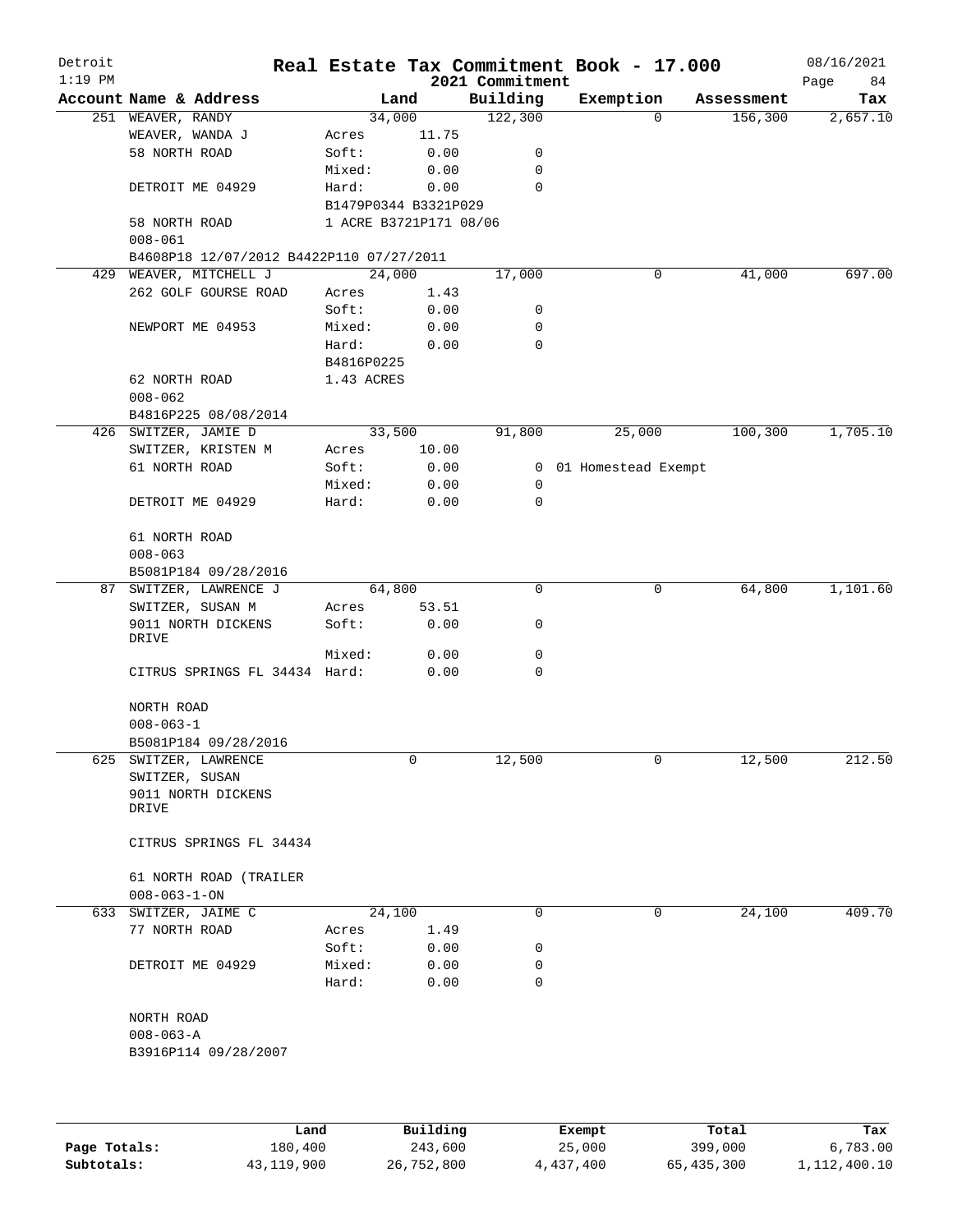| Detroit<br>$1:19$ PM |                                                             |                          |             | 2021 Commitment | Real Estate Tax Commitment Book - 17.000 |            | 08/16/2021<br>Page<br>85 |
|----------------------|-------------------------------------------------------------|--------------------------|-------------|-----------------|------------------------------------------|------------|--------------------------|
|                      | Account Name & Address                                      | Land                     |             | Building        | Exemption                                | Assessment | Tax                      |
|                      | 569 SWITZER, JASON                                          |                          | $\mathbf 0$ | 82,900          | 25,000                                   | 57,900     | 984.30                   |
|                      | 77 NORTH ROAD                                               |                          |             |                 | 01 Homestead Exempt                      |            |                          |
|                      | DETROIT ME 04929                                            |                          |             |                 |                                          |            |                          |
|                      |                                                             | BUILDING ONLY            |             |                 |                                          |            |                          |
|                      | 77 NORTH ROAD                                               |                          |             |                 |                                          |            |                          |
|                      | $008 - 063 - A ON$                                          |                          |             |                 |                                          |            |                          |
| 227                  | SOMATEX REALTY, LLC                                         | 42,500                   |             | 799,200         | 0                                        | 841,700    | 14,308.90                |
|                      | PO BOX 487                                                  | Acres                    | 8.00        |                 |                                          |            |                          |
|                      |                                                             | Soft:                    | 0.00        | 0               |                                          |            |                          |
|                      | PITTSFIELD ME 04967                                         | Mixed:                   | 0.00        | 0               |                                          |            |                          |
|                      |                                                             | Hard:<br>B2911P310       | 0.00        | $\mathbf 0$     |                                          |            |                          |
|                      | 70 NORTH ROAD (SOMATEX)<br>$008 - 064$                      |                          |             |                 |                                          |            |                          |
|                      | 645 FERLAND, BRIAN R                                        | 7,700                    |             | $\mathbf 0$     | 0                                        | 7,700      | 130.90                   |
|                      | FERLAND, LAURIE A                                           | Acres                    | 2.00        |                 |                                          |            |                          |
|                      | PO BOX 487                                                  | Soft:                    | 0.00        | 0               |                                          |            |                          |
|                      |                                                             | Mixed:                   | 0.00        | 0               |                                          |            |                          |
|                      | PITTSFIELD ME 04967                                         | Hard:<br>B2510P0244      | 0.00        | $\mathbf 0$     |                                          |            |                          |
|                      | OFF NORTH ROAD                                              |                          |             |                 |                                          |            |                          |
|                      | $008 - 064 - A$                                             |                          |             |                 |                                          |            |                          |
|                      | 567 BATES, IVAN H                                           | 6,300                    |             | $\mathbf 0$     | 0                                        | 6,300      | 107.10                   |
|                      | 22 MILLER CORNER ROAD                                       | Acres                    | 25.00       |                 |                                          |            |                          |
|                      |                                                             | Soft:                    | 0.00        | 0               |                                          |            |                          |
|                      | PALMYRA ME 04965                                            | Mixed:                   | 0.00        | 0               |                                          |            |                          |
|                      |                                                             | Hard:<br>B1982P0117      | 0.00        | $\mathbf 0$     |                                          |            |                          |
|                      | OFF RIVER RD & NORTH RD 25 ACRES -REAR LAND, NO ROAD ACCESS |                          |             |                 |                                          |            |                          |
|                      | $008 - 065$                                                 |                          |             |                 |                                          |            |                          |
|                      | B4495P35 02/17/2012                                         |                          |             |                 |                                          |            |                          |
|                      | 400 SOMATEX REALTY, LLC                                     | 30,600                   |             | 306,600         | 0                                        | 337,200    | 5,732.40                 |
|                      | PO BOX 487                                                  | Acres                    | 7.00        |                 |                                          |            |                          |
|                      |                                                             | Soft:                    | 0.00        | 0               |                                          |            |                          |
|                      | PITTSFIELD ME 04967                                         | Mixed:                   | 0.00        | 0               |                                          |            |                          |
|                      |                                                             | Hard:<br>B2578P277       | 0.00        | 0               |                                          |            |                          |
|                      | 72 NORTH ROAD                                               | 7 ACRES - MEDICAL OFFICE |             |                 |                                          |            |                          |
|                      | $008 - 066$                                                 |                          |             |                 |                                          |            |                          |
|                      | B5688P21 03/24/2021                                         |                          |             |                 |                                          |            |                          |
|                      | 256 GREENLEAF, JOEL C                                       | 27,300                   |             | 86,400          | 25,000                                   | 88,700     | 1,507.90                 |
|                      | 78 NORTH ROAD                                               | Acres                    | 5.00        |                 | 01 Homestead Exempt                      |            |                          |
|                      |                                                             | Soft:                    | 0.00        | 0               |                                          |            |                          |
|                      | DETROIT ME 04929                                            | Mixed:                   | 0.00        | 0               |                                          |            |                          |
|                      |                                                             | Hard:<br>B3094P0334      | 0.00        | $\mathbf 0$     |                                          |            |                          |
|                      | 78 NORTH ROAD<br>$008 - 067$                                | 5 ACRES                  |             |                 |                                          |            |                          |

|              | Land         | Building   | Exempt    | Total      | Tax          |
|--------------|--------------|------------|-----------|------------|--------------|
| Page Totals: | 114,400      | 1,275,100  | 50,000    | 1,339,500  | 22,771.50    |
| Subtotals:   | 43, 234, 300 | 28,027,900 | 4,487,400 | 66,774,800 | 1,135,171.60 |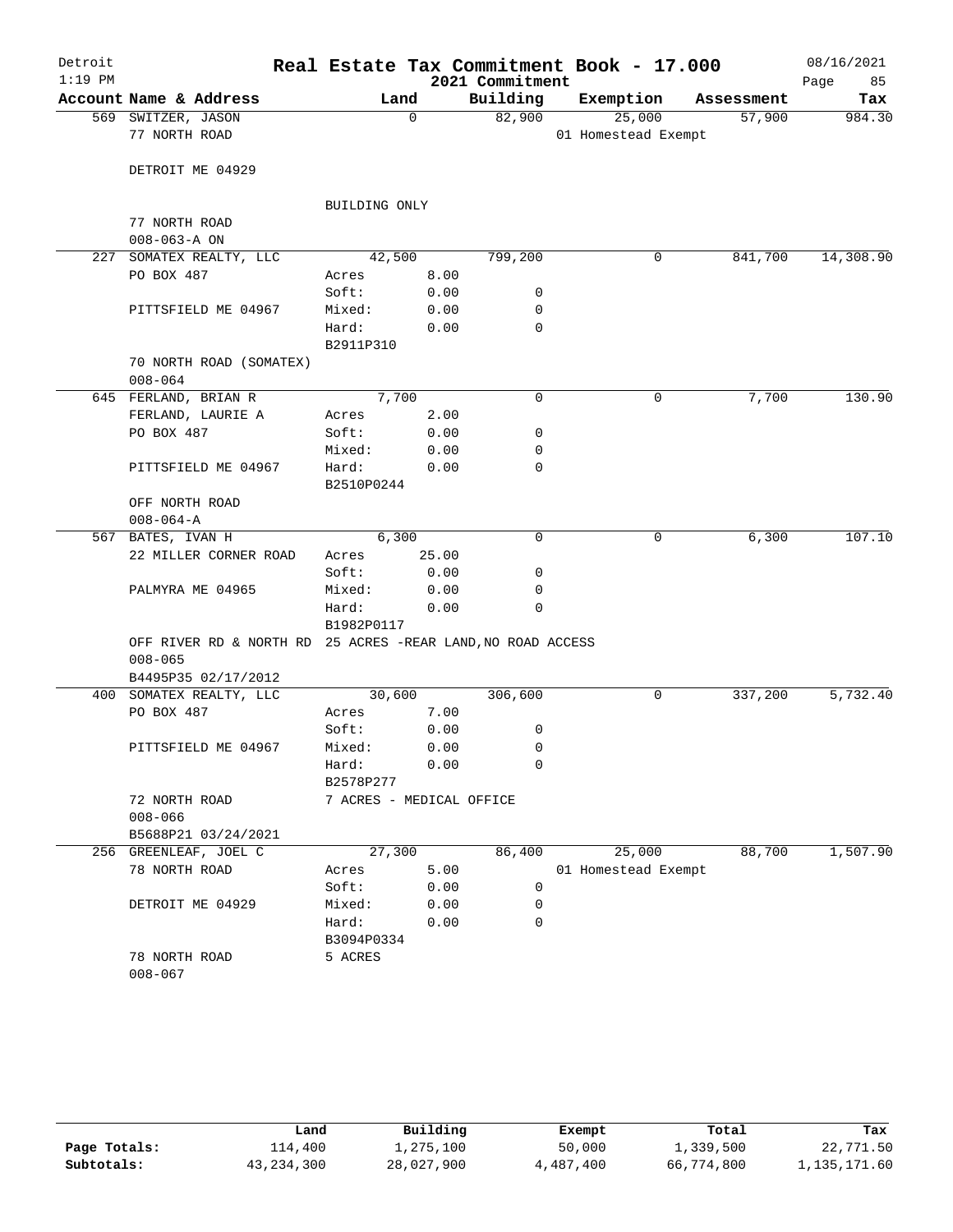| Detroit<br>$1:19$ PM |                              |                       |      | 2021 Commitment | Real Estate Tax Commitment Book - 17.000 |            | 08/16/2021<br>Page | 86       |
|----------------------|------------------------------|-----------------------|------|-----------------|------------------------------------------|------------|--------------------|----------|
|                      | Account Name & Address       | Land                  |      | Building        | Exemption                                | Assessment |                    | Tax      |
|                      | 461 DAVIS, NATHAN O          | 27,700                |      | 102,600         | $\Omega$                                 | 130,300    |                    | 2,215.10 |
|                      | ESTES, BOBBI JO              | Acres                 | 4.00 |                 |                                          |            |                    |          |
|                      | 82 NORTH ROAD                | Soft:                 | 0.00 | 0               |                                          |            |                    |          |
|                      |                              | Mixed:                | 0.00 | 0               |                                          |            |                    |          |
|                      | DETROIT ME 04929             | Hard:                 | 0.00 | 0               |                                          |            |                    |          |
|                      |                              | B1603P0085            |      |                 |                                          |            |                    |          |
|                      | 82 NORTH ROAD                | 4 ACRES               |      |                 |                                          |            |                    |          |
|                      | $008 - 068$                  |                       |      |                 |                                          |            |                    |          |
|                      | B5511P220 01/27/2020         |                       |      |                 |                                          |            |                    |          |
|                      | 306 WILLIAMS, JOHN S         | 29,500                |      | 122,900         | 25,000                                   | 127,400    |                    | 2,165.80 |
|                      | 86 NORTH ROAD                | Acres                 | 5.50 |                 | 01 Homestead Exempt                      |            |                    |          |
|                      |                              | Soft:                 | 0.00 | 0               |                                          |            |                    |          |
|                      | DETROIT ME 04929             | Mixed:                | 0.00 | 0               |                                          |            |                    |          |
|                      |                              | Hard:                 | 0.00 | 0               |                                          |            |                    |          |
|                      |                              | B1890P0325            |      |                 |                                          |            |                    |          |
|                      | 86 NORTH ROAD                | 5.5 ACRES             |      |                 |                                          |            |                    |          |
|                      | $008 - 069$                  |                       |      |                 |                                          |            |                    |          |
|                      | B4645P78 04/03/2013          |                       |      |                 |                                          |            |                    |          |
|                      | 759 WILLIAMS, JOHN S         | 19,600                |      | 10,400          | 0                                        | 30,000     |                    | 510.00   |
|                      | 86 NORTH ROAD                | Acres                 | 1.00 |                 |                                          |            |                    |          |
|                      |                              | Soft:                 | 0.00 | 0               |                                          |            |                    |          |
|                      | DETROIT ME 04929             | Mixed:                | 0.00 | 0               |                                          |            |                    |          |
|                      |                              | Hard:                 | 0.00 | $\mathbf 0$     |                                          |            |                    |          |
|                      |                              |                       |      |                 |                                          |            |                    |          |
|                      | 86 NORTH RD                  |                       |      |                 |                                          |            |                    |          |
|                      | $008 - 069 - 1$              |                       |      |                 |                                          |            |                    |          |
|                      | B4869P81 01/20/2015          |                       |      |                 |                                          |            |                    |          |
|                      | 94 SCHISSLER, ROBIN          | 28,200                |      | 83,800          | 0                                        | 112,000    |                    | 1,904.00 |
|                      | GILBERT, DONNA M             | Acres                 | 4.30 |                 |                                          |            |                    |          |
|                      | 61 TROY ROAD                 | Soft:                 | 0.00 | 0               |                                          |            |                    |          |
|                      |                              | Mixed:                | 0.00 | 0               |                                          |            |                    |          |
|                      | DETROIT ME 04929             | Hard:                 | 0.00 | 0               |                                          |            |                    |          |
|                      |                              | B3417P118             |      |                 |                                          |            |                    |          |
|                      | 87 NORTH ROAD                | 4.3 ACRES             |      |                 |                                          |            |                    |          |
|                      | $008 - 070$                  |                       |      |                 |                                          |            |                    |          |
|                      | B5691P98 01/01/2021          |                       |      |                 |                                          |            |                    |          |
|                      | 30 WOODARD, DONN E           | 25,300                |      | 30,700          | 25,000                                   | 31,000     |                    | 527.00   |
|                      | PO BOX 4                     | Acres                 | 3.60 |                 | 01 Homestead Exempt                      |            |                    |          |
|                      | 21 RIVER ROAD                | Soft:                 | 0.00 | $\mathbf 0$     |                                          |            |                    |          |
|                      | DETROIT ME 04929             | Mixed:                | 0.00 | 0               |                                          |            |                    |          |
|                      |                              | Hard:                 | 0.00 | 0               |                                          |            |                    |          |
|                      |                              | B1981P0092 B2726P0121 |      |                 |                                          |            |                    |          |
|                      | 21 RIVER ROAD                |                       |      |                 |                                          |            |                    |          |
|                      | $009 - 001$                  |                       |      |                 |                                          |            |                    |          |
|                      | B4311P193 08/23/2010         |                       |      |                 |                                          |            |                    |          |
|                      | 229 TEMPLE, JUSTIN L         | 19,900                |      | 112,700         | 25,000                                   | 107,600    |                    | 1,829.20 |
|                      | BRALEY, KAYLA M              | Acres                 | 0.98 |                 | 01 Homestead Exempt                      |            |                    |          |
|                      | P.O. BOX 61                  | Soft:                 | 0.00 | $\mathbf 0$     |                                          |            |                    |          |
|                      |                              | Mixed:                | 0.00 | 0               |                                          |            |                    |          |
|                      | Detroit ME 04929             | Hard:                 | 0.00 | 0               |                                          |            |                    |          |
|                      |                              |                       |      |                 |                                          |            |                    |          |
|                      |                              | .98 ACRE              |      |                 |                                          |            |                    |          |
|                      | 17 RIVER ROAD<br>$009 - 002$ |                       |      |                 |                                          |            |                    |          |
|                      |                              |                       |      |                 |                                          |            |                    |          |
|                      | B5341P349 10/19/2018         |                       |      |                 |                                          |            |                    |          |
|                      |                              |                       |      |                 |                                          |            |                    |          |
|                      |                              |                       |      |                 |                                          |            |                    |          |

|              | Land       | Building   | Exempt    | Total        | Tax             |
|--------------|------------|------------|-----------|--------------|-----------------|
| Page Totals: | 150,200    | 463,100    | 75,000    | 538,300      | 9,151.10        |
| Subtotals:   | 43,384,500 | 28,491,000 | 4,562,400 | 67, 313, 100 | 1, 144, 322. 70 |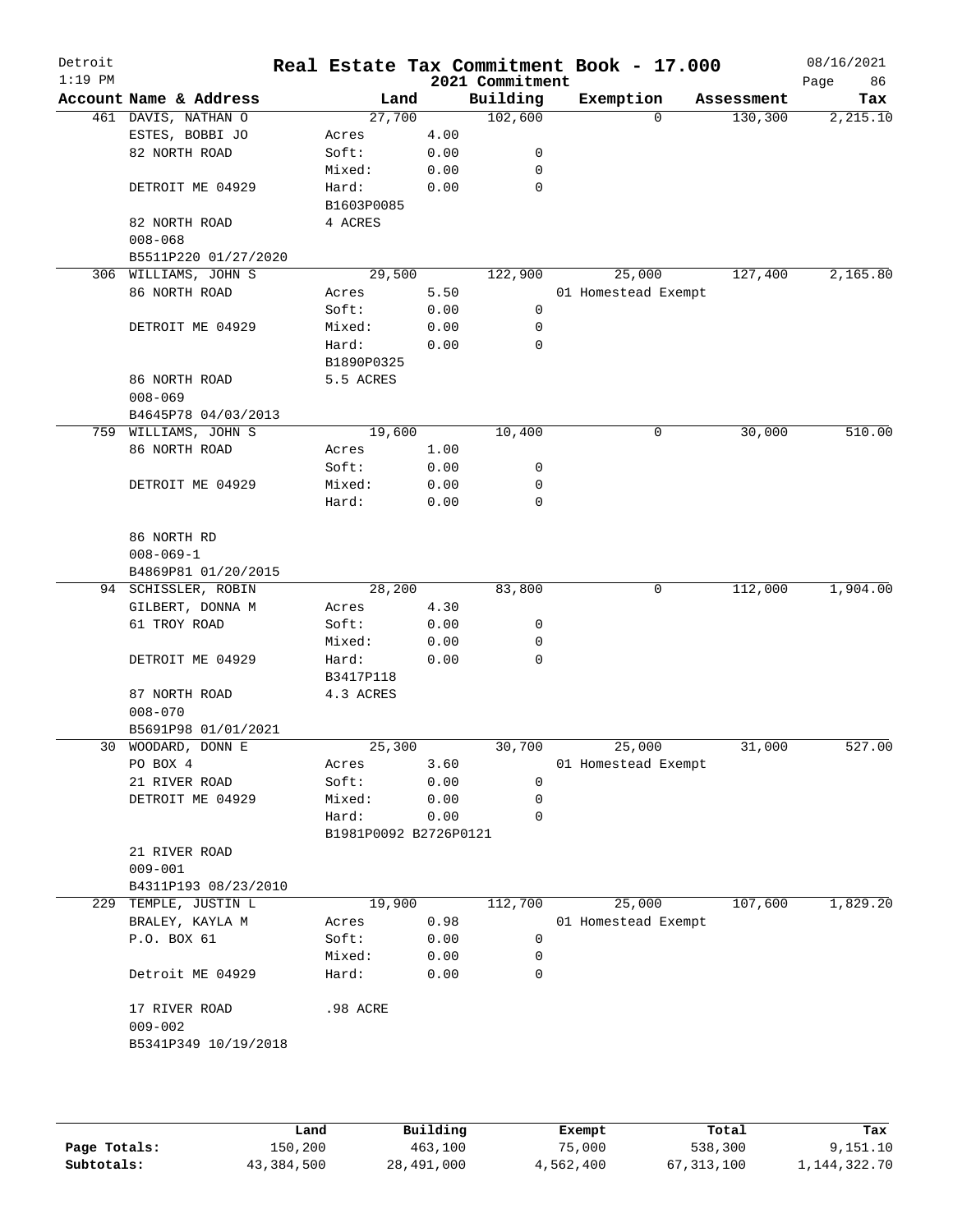| Detroit<br>$1:19$ PM |                                |            |      | 2021 Commitment | Real Estate Tax Commitment Book - 17.000 |            | 08/16/2021<br>87<br>Page |
|----------------------|--------------------------------|------------|------|-----------------|------------------------------------------|------------|--------------------------|
|                      | Account Name & Address         | Land       |      | Building        | Exemption                                | Assessment | Tax                      |
|                      | 127 FIELD, DREW H              | 22,000     |      | 96,300          | $\Omega$                                 | 118,300    | 2,011.10                 |
|                      | 4033 GILBERT ST. #109          | Acres      | 1.27 |                 |                                          |            |                          |
|                      |                                | Soft:      | 0.00 | 0               |                                          |            |                          |
|                      | DALLAS TX 75219                | Mixed:     | 0.00 | 0               |                                          |            |                          |
|                      |                                | Hard:      | 0.00 | 0               |                                          |            |                          |
|                      |                                | B3001P0099 |      |                 |                                          |            |                          |
|                      | 11 RIVER ROAD                  |            |      |                 |                                          |            |                          |
|                      | $009 - 003$                    |            |      |                 |                                          |            |                          |
| 209                  | DUCHARME, JOSEPH C             | 19,300     |      | 86,400          | 0                                        | 105,700    | 1,796.90                 |
|                      | 13 BEAN ST                     | Acres      | 0.62 |                 |                                          |            |                          |
|                      |                                | Soft:      | 0.00 | 0               |                                          |            |                          |
|                      | MADSION ME 04950               | Mixed:     | 0.00 | 0               |                                          |            |                          |
|                      |                                | Hard:      | 0.00 | 0               |                                          |            |                          |
|                      |                                | B0494P0570 |      |                 |                                          |            |                          |
|                      | 9 RIVER ROAD                   |            |      |                 |                                          |            |                          |
|                      | $009 - 004$                    |            |      |                 |                                          |            |                          |
|                      | B5244P141 01/12/2018           |            |      |                 |                                          |            |                          |
|                      | 339 DICKINSON, PHYLLIS A       | 16,000     |      | 19,200          | 0                                        | 35,200     | 598.40                   |
|                      | DICKINSON, JAMES R             | Acres      | 0.23 |                 |                                          |            |                          |
|                      | 82 RIVER ROAD                  | Soft:      | 0.00 | 0               |                                          |            |                          |
|                      |                                | Mixed:     | 0.00 | 0               |                                          |            |                          |
|                      | DETROIT ME 04929               | Hard:      | 0.00 | 0               |                                          |            |                          |
|                      |                                | B3122P0277 |      |                 |                                          |            |                          |
|                      | 7 RIVER ROAD                   | .23 ACRE   |      |                 |                                          |            |                          |
|                      | $009 - 005$                    |            |      |                 |                                          |            |                          |
| 519                  | MAY, WAYNE E                   | 12,200     |      | 16,000          | 0                                        | 28,200     | 479.40                   |
|                      | PO BOX 53                      | Acres      | 1.94 |                 |                                          |            |                          |
|                      |                                | Soft:      | 0.00 | 0               |                                          |            |                          |
|                      | DETROIT ME 04929               | Mixed:     | 0.00 | 0               |                                          |            |                          |
|                      |                                | Hard:      | 0.00 | $\mathbf 0$     |                                          |            |                          |
|                      |                                | B2547P319  |      |                 |                                          |            |                          |
|                      | 5 RIVER ROAD                   | 1.94 ACRES |      |                 |                                          |            |                          |
|                      | $009 - 006$                    |            |      |                 |                                          |            |                          |
|                      | B5266P26 04/03/2018            |            |      |                 |                                          |            |                          |
|                      | 501 MAY, WAYNE E               | 16,300     |      | 6,500           | 0                                        | 22,800     | 387.60                   |
|                      | PO BOX 53                      | Acres      | 0.44 |                 |                                          |            |                          |
|                      |                                | Soft:      | 0.00 | 0               |                                          |            |                          |
|                      | DETROIT ME 04929               | Mixed:     | 0.00 | 0               |                                          |            |                          |
|                      |                                | Hard:      | 0.00 | 0               |                                          |            |                          |
|                      |                                | B2365P0070 |      |                 |                                          |            |                          |
|                      | 3 RIVER ROAD                   | .44 ACRE   |      |                 |                                          |            |                          |
|                      | $009 - 007$                    |            |      |                 |                                          |            |                          |
|                      | B5358P11 12/03/2018            |            |      |                 |                                          |            |                          |
|                      | 235 SHAW, CHARLES              | 5,600      |      | 1,000           | 0                                        | 6,600      | 112.20                   |
|                      | SHAW, TAWNI                    | Acres      | 0.27 |                 |                                          |            |                          |
|                      | 7 MAIN ST                      | Soft:      | 0.00 | 0               |                                          |            |                          |
|                      |                                | Mixed:     | 0.00 | 0               |                                          |            |                          |
|                      | DETROIT ME 04929               | Hard:      | 0.00 | 0               |                                          |            |                          |
|                      |                                | B3074P0338 |      |                 |                                          |            |                          |
|                      | 6 MAIN STREET                  | .27 ACRE   |      |                 |                                          |            |                          |
|                      | $009 - 008$                    |            |      |                 |                                          |            |                          |
|                      | B4119P186 04/09/2009 B3074P338 |            |      |                 |                                          |            |                          |
|                      |                                |            |      |                 |                                          |            |                          |

|              | Land       | Building   | Exempt    | Total      | Tax          |
|--------------|------------|------------|-----------|------------|--------------|
| Page Totals: | 91,400     | 225,400    |           | 316,800    | 5,385.60     |
| Subtotals:   | 43,475,900 | 28,716,400 | 4,562,400 | 67,629,900 | 1,149,708.30 |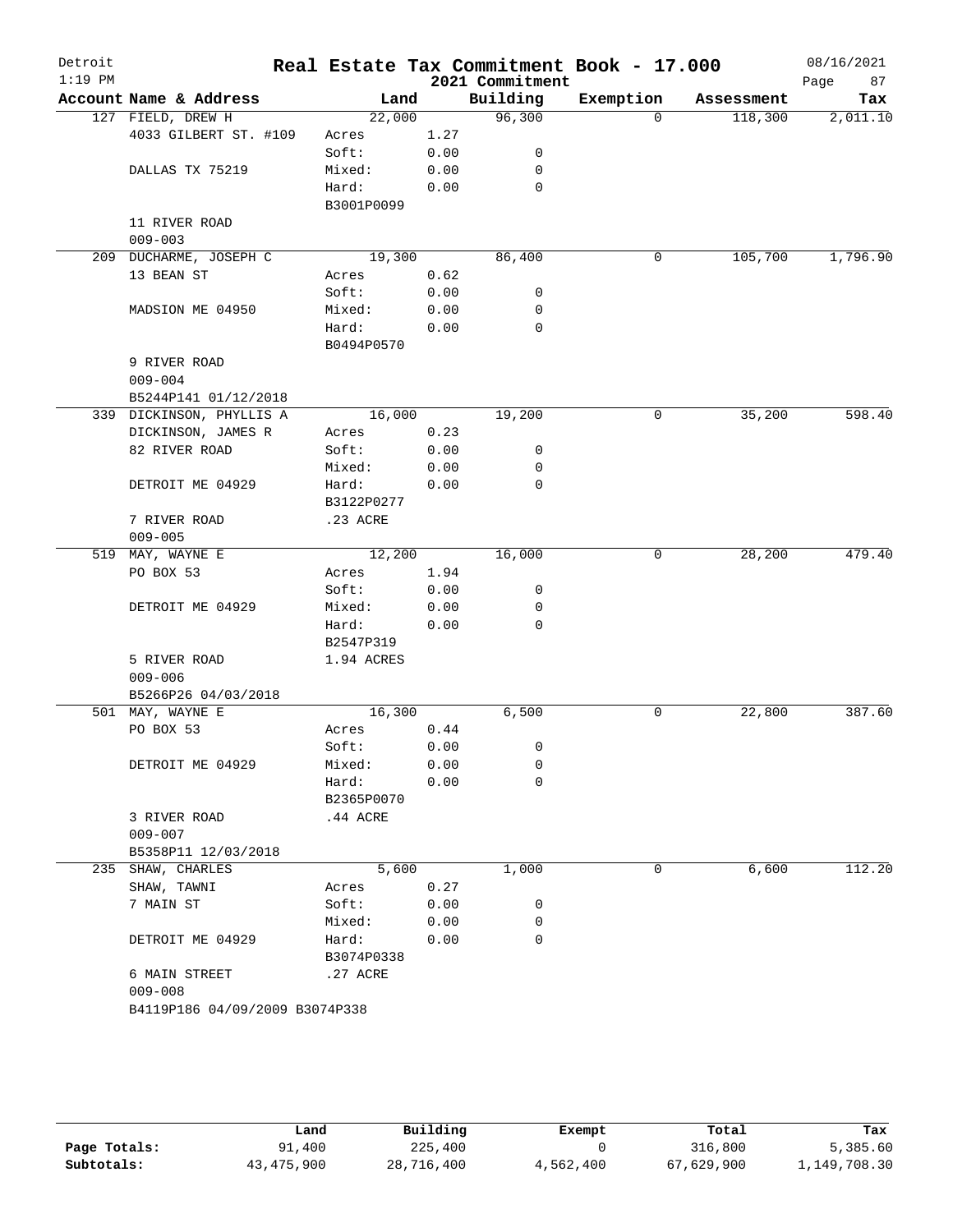| Detroit<br>$1:19$ PM |                                        |                     |       | 2021 Commitment                 | Real Estate Tax Commitment Book - 17.000 |            | 08/16/2021<br>88<br>Page |
|----------------------|----------------------------------------|---------------------|-------|---------------------------------|------------------------------------------|------------|--------------------------|
|                      | Account Name & Address                 | Land                |       | Building                        | Exemption                                | Assessment | Tax                      |
|                      | 28 BLAKE, TERRI                        | 17,400              |       | 104,400                         | 25,000                                   | 96,800     | 1,645.60                 |
|                      | 8 MAIN ST                              | Acres               | 0.58  |                                 | 01 Homestead Exempt                      |            |                          |
|                      |                                        | Soft:               | 0.00  | $\mathbf 0$                     |                                          |            |                          |
|                      | DETROIT ME 04929                       | Mixed:              | 0.00  | 0                               |                                          |            |                          |
|                      |                                        | Hard:               | 0.00  | 0                               |                                          |            |                          |
|                      |                                        |                     |       |                                 |                                          |            |                          |
|                      | 8 MAIN STREET                          | .58 ACRE            |       |                                 |                                          |            |                          |
|                      | $009 - 009$                            |                     |       |                                 |                                          |            |                          |
|                      | B5075P117 09/12/2016                   |                     |       |                                 |                                          |            |                          |
|                      | 351 MAY, WAYNE E                       | 20,100              |       | $\mathbf 0$                     | 0                                        | 20,100     | 341.70                   |
|                      | PO BOX 53                              | Acres               | 1.40  |                                 |                                          |            |                          |
|                      |                                        | Soft:               | 0.00  | 0                               |                                          |            |                          |
|                      | DETROIT ME 04929                       | Mixed:              | 0.00  | 0                               |                                          |            |                          |
|                      |                                        | Hard:               | 0.00  | $\mathbf 0$                     |                                          |            |                          |
|                      | 10 MAIN STREET                         | 1.4 ACRES           |       |                                 |                                          |            |                          |
|                      | $009 - 010$                            |                     |       |                                 |                                          |            |                          |
|                      | B5347P101 11/02/2018                   |                     |       |                                 |                                          |            |                          |
|                      | 408 PAULES, KATHLEEN                   | 16,700              |       | 75,700                          | 25,000                                   | 67,400     | 1,145.80                 |
|                      | PO BOX 144                             | Acres               | 0.30  |                                 | 01 Homestead Exempt                      |            |                          |
|                      |                                        | Soft:               | 0.00  | 0                               |                                          |            |                          |
|                      | DETROIT ME 04929                       | Mixed:              | 0.00  | 0                               |                                          |            |                          |
|                      |                                        | Hard:               | 0.00  | $\mathbf 0$                     |                                          |            |                          |
|                      |                                        | B2966P0236          |       |                                 |                                          |            |                          |
|                      | 12 MAIN STREET                         | .30 ACRES           |       |                                 |                                          |            |                          |
|                      | $009 - 011$                            |                     |       |                                 |                                          |            |                          |
|                      | 158 PICARD, NATHANIEL S                | 28,900              |       | 123,300                         | 0                                        | 152,200    | 2,587.40                 |
|                      | PICARD, REBECCA M                      | Acres               | 7.10  |                                 |                                          |            |                          |
|                      | PO BOX 1252                            | Soft:               | 0.00  | 0                               |                                          |            |                          |
|                      |                                        | Mixed:              | 0.00  | 0                               |                                          |            |                          |
|                      | MYRTLE BEACH SC 29578                  | Hard:<br>B2334P0123 | 0.00  | $\mathbf 0$                     |                                          |            |                          |
|                      | 14 MAIN STREET                         |                     |       |                                 |                                          |            |                          |
|                      | $009 - 012$                            |                     |       |                                 |                                          |            |                          |
|                      | B4231P43 01/11/2020                    |                     |       |                                 |                                          |            |                          |
|                      | 152 GOULETTE, MICHAEL                  | 62,500              |       | 35,300                          | 31,000                                   | 66,800     | 1,135.60                 |
|                      | P.O. BOX 28                            | Acres               | 57.50 |                                 | 01 Homestead Exempt                      |            |                          |
|                      |                                        | Soft:               | 0.00  |                                 | 0 12 WW2 Vet Res.                        |            |                          |
|                      | DETROIT<br>ME 04929                    | Mixed:              | 0.00  | $\Omega$                        |                                          |            |                          |
|                      |                                        | Hard:               | 0.00  | 0                               |                                          |            |                          |
|                      |                                        |                     |       | B1333P0152 & B3018P213 10/03/02 |                                          |            |                          |
|                      | 24 MAIN STREET<br>$009 - 014$          | 57.5 ACRES          |       |                                 |                                          |            |                          |
| 409                  | SNOWMAN, MARION C. LIFE<br>LEASE       | 26,000              |       | 25,700                          | 25,000                                   | 26,700     | 453.90                   |
|                      | BURRELL, CASEY R. &<br>TODD S. Burrell | Acres               | 4.50  |                                 | 01 Homestead Exempt                      |            |                          |
|                      | 30 MAIN ST                             | Soft:               | 0.00  | 0                               |                                          |            |                          |
|                      |                                        | Mixed:              | 0.00  | 0                               |                                          |            |                          |
|                      | DETROIT ME 04929                       | Hard:<br>B0908P0285 | 0.00  | $\mathbf 0$                     |                                          |            |                          |
|                      | 30 MAIN STREET                         | 4.5 ACRES           |       |                                 |                                          |            |                          |
|                      | $009 - 015$                            |                     |       |                                 |                                          |            |                          |
|                      | B3376P148                              |                     |       |                                 |                                          |            |                          |
|                      |                                        |                     |       |                                 |                                          |            |                          |
|                      |                                        |                     |       |                                 |                                          |            |                          |

|              | Land       | Building   | Exempt    | Total      | Tax          |
|--------------|------------|------------|-----------|------------|--------------|
| Page Totals: | 171,600    | 364,400    | 106,000   | 430,000    | 7,310.00     |
| Subtotals:   | 43,647,500 | 29,080,800 | 4,668,400 | 68,059,900 | 1,157,018.30 |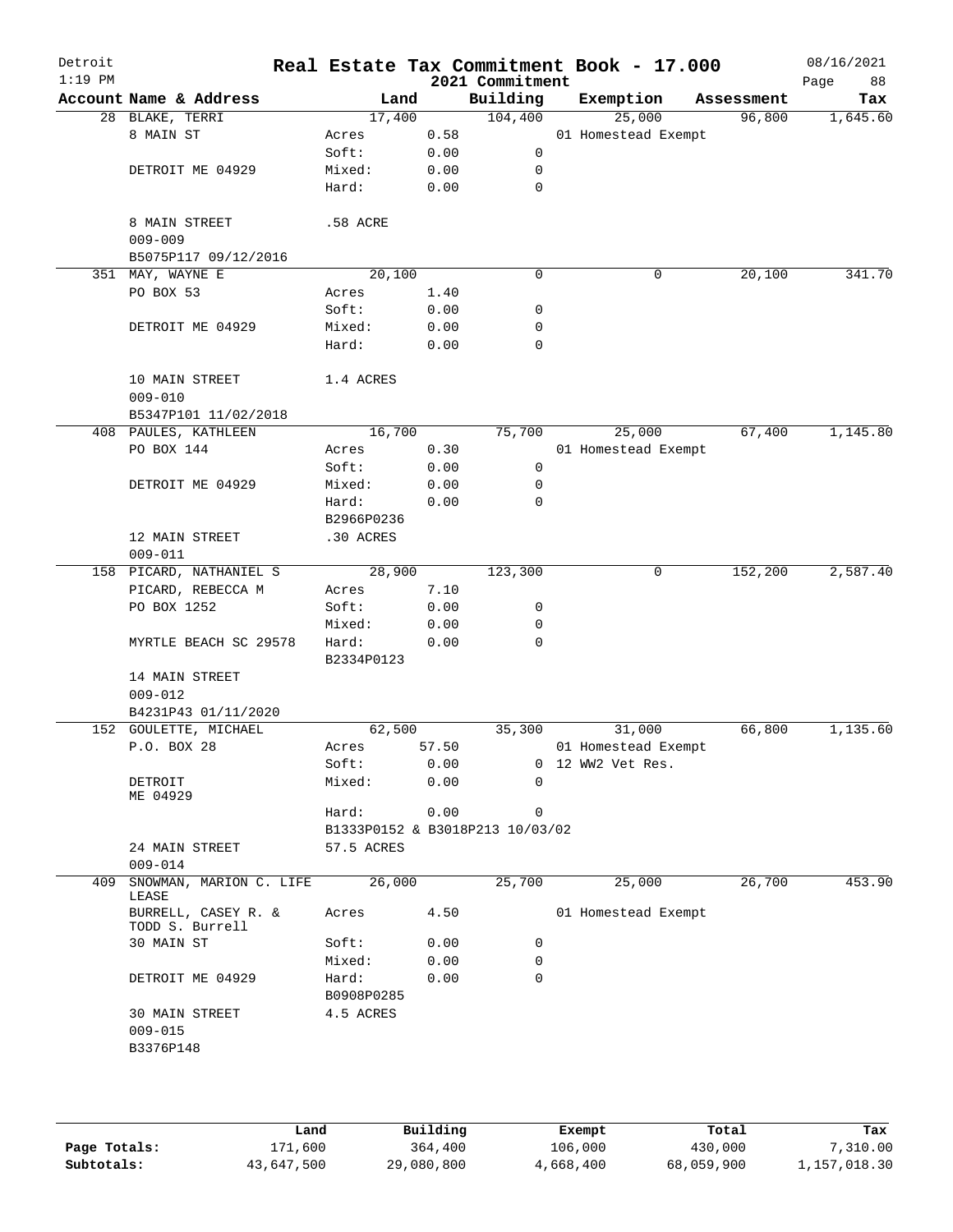| $1:19$ PM |                              |                      |        |      | 2021 Commitment            | Real Estate Tax Commitment Book - 17.000 |            | 08/16/2021<br>89<br>Page |
|-----------|------------------------------|----------------------|--------|------|----------------------------|------------------------------------------|------------|--------------------------|
|           | Account Name & Address       |                      | Land   |      | Building                   | Exemption                                | Assessment | Tax                      |
|           | 119 FERNALD, DOUGLAS I       |                      | 3,000  |      | $\mathbf 0$                | $\Omega$                                 | 3,000      | 51.00                    |
|           | P.O. BOX 66                  | Acres                |        | 0.30 |                            |                                          |            |                          |
|           |                              | Soft:                |        | 0.00 | 0                          |                                          |            |                          |
|           | DETROIT ME 04929             | Mixed:               |        | 0.00 | 0                          |                                          |            |                          |
|           |                              | Hard:                |        | 0.00 | $\mathbf 0$                |                                          |            |                          |
|           |                              | B1877P0036           |        |      |                            |                                          |            |                          |
|           | <b>MAIN STREET</b>           | .3 ACRE              |        |      |                            |                                          |            |                          |
|           | $009 - 016$                  |                      |        |      |                            |                                          |            |                          |
|           | 246 READY, DANIEL A          | 21,200               |        |      | 20,500                     | 0                                        | 41,700     | 708.90                   |
|           | READY, WENDY J               | Acres                |        | 0.92 |                            |                                          |            |                          |
|           | 1468 MAIN ST                 | Soft:                |        | 0.00 | 0                          |                                          |            |                          |
|           |                              | Mixed:               |        | 0.00 | 0                          |                                          |            |                          |
|           | PALMYRA ME 04965             | Hard:                |        | 0.00 | $\mathbf 0$                |                                          |            |                          |
|           |                              |                      |        |      |                            |                                          |            |                          |
|           | 36 MAIN STREET               | .92 ACRE             |        |      |                            |                                          |            |                          |
|           | $009 - 017$                  |                      |        |      |                            |                                          |            |                          |
|           | B5105P305 12/05/2016 B2555P8 |                      |        |      |                            |                                          |            |                          |
|           | 31 BRALEY, SHELLEY L         |                      | 21,200 |      | 105,600                    | 25,000                                   | 101,800    | 1,730.60                 |
|           | 40 MAIN ST                   | Acres                |        | 0.92 |                            | 01 Homestead Exempt                      |            |                          |
|           |                              | Soft:                |        | 0.00 | 0                          |                                          |            |                          |
|           | DETROIT ME 04929             | Mixed:               |        | 0.00 | 0                          |                                          |            |                          |
|           |                              | Hard:                |        | 0.00 | $\mathbf 0$                |                                          |            |                          |
|           |                              | B3246P219            |        |      |                            |                                          |            |                          |
|           | 40 MAIN STREET               |                      |        |      |                            |                                          |            |                          |
|           | $009 - 018$                  |                      |        |      |                            |                                          |            |                          |
|           | B5242P41 01/03/2018          |                      |        |      |                            |                                          |            |                          |
|           | 488 CURTIS, JASON J          | 22,200               |        |      | 4,900                      | 0                                        | 27,100     | 460.70                   |
|           | 23 GORDON LANE               | Acres                |        | 2.00 |                            |                                          |            |                          |
|           |                              | Soft:                |        | 0.00 | 0                          |                                          |            |                          |
|           | LITCHFIELD ME 04350          | Mixed:               |        | 0.00 | 0                          |                                          |            |                          |
|           |                              | Hard:                |        | 0.00 | $\mathbf 0$                |                                          |            |                          |
|           |                              | B0947P0133           |        |      |                            |                                          |            |                          |
|           | 44 MAIN STREET               | 2 ACRES              |        |      |                            |                                          |            |                          |
|           | $009 - 019$                  |                      |        |      |                            |                                          |            |                          |
|           | B4320P31 09/24/2010 B947P133 |                      |        |      |                            |                                          |            |                          |
|           | 396 SHAW, HERBERT N          | 22,500               |        |      | 84,200                     | 25,000                                   | 81,700     | 1,388.90                 |
|           | <b>48 MAIN STREET</b>        | Acres                |        | 1.60 |                            | 01 Homestead Exempt                      |            |                          |
|           |                              | Soft:                |        | 0.00 | 0                          |                                          |            |                          |
|           | DETROIT ME 04929             | Mixed:               |        | 0.00 | 0                          |                                          |            |                          |
|           |                              |                      |        |      | $\mathbf 0$                |                                          |            |                          |
|           |                              | Hard:                |        | 0.00 |                            |                                          |            |                          |
|           |                              | B0808P0645           |        |      |                            |                                          |            |                          |
|           | <b>48 MAIN STREET</b>        | B2795P179            |        |      |                            |                                          |            |                          |
|           | $009 - 020$                  |                      |        |      |                            |                                          |            |                          |
|           | B2795P179 B808P645           |                      |        |      |                            |                                          |            |                          |
|           | 49 RINES, MARY LOU           |                      | 21,600 |      | 29,200                     | 25,000                                   | 25,800     | 438.60                   |
|           | 56 MAIN ST                   | Acres                |        | 1.03 |                            | 01 Homestead Exempt                      |            |                          |
|           |                              | Soft:                |        | 0.00 | 0                          |                                          |            |                          |
|           | DETROIT ME 04929             | Mixed:               |        | 0.00 | 0                          |                                          |            |                          |
|           |                              | Hard:                |        | 0.00 | 0                          |                                          |            |                          |
|           |                              |                      |        |      | B2523P0046 B3734P259 08/06 |                                          |            |                          |
|           | 56 MAIN STREET               | 1.03 ACRES B3741P262 |        |      |                            |                                          |            |                          |
|           | $009 - 021$                  |                      |        |      |                            |                                          |            |                          |

|              | Land       | Building     | Exempt    | Total      | Tax          |
|--------------|------------|--------------|-----------|------------|--------------|
| Page Totals: | 111,700    | 244,400      | 75,000    | 281,100    | 4,778.70     |
| Subtotals:   | 43,759,200 | 29, 325, 200 | 4,743,400 | 68,341,000 | 1,161,797.00 |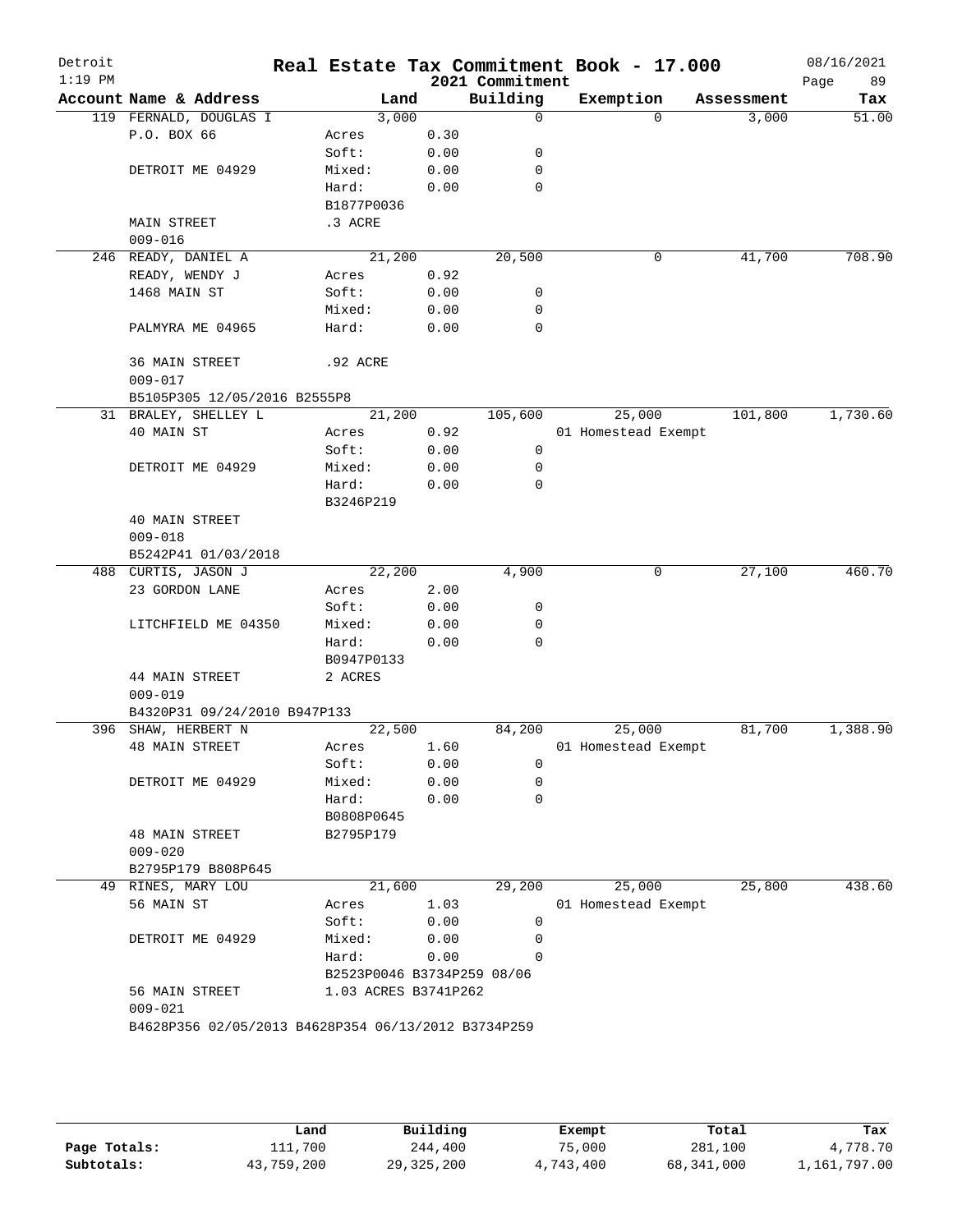| Detroit<br>$1:19$ PM |                               |                     |       | 2021 Commitment | Real Estate Tax Commitment Book - 17.000 |            | 08/16/2021<br>90<br>Page |
|----------------------|-------------------------------|---------------------|-------|-----------------|------------------------------------------|------------|--------------------------|
|                      | Account Name & Address        | Land                |       | Building        | Exemption                                | Assessment | Tax                      |
|                      | 88 NEWTON, BARBARA A          | 21,200              |       | 40,900          | 25,000                                   | 37,100     | 630.70                   |
|                      | NEWTON, TERRY A               | Acres               | 0.92  |                 | 01 Homestead Exempt                      |            |                          |
|                      | 295 TROY ROAD                 | Soft:               | 0.00  | 0               |                                          |            |                          |
|                      |                               | Mixed:              | 0.00  | 0               |                                          |            |                          |
|                      | BURNHAM ME 04922              | Hard:               | 0.00  | $\mathbf 0$     |                                          |            |                          |
|                      | 57 MAIN STREET<br>$009 - 022$ |                     |       |                 |                                          |            |                          |
|                      | B5140P65 03/21/2017           |                     |       |                 |                                          |            |                          |
|                      | 111 EMERY, BRYAN K            | 31,200              |       | 192,100         | 25,000                                   | 198,300    | 3,371.10                 |
|                      | 43 MAIN STREET                | Acres               | 10.40 |                 | 01 Homestead Exempt                      |            |                          |
|                      |                               | Soft:               | 0.00  | 0               |                                          |            |                          |
|                      | DETROIT ME 04929              | Mixed:              | 0.00  | 0               |                                          |            |                          |
|                      |                               | Hard:               | 0.00  | 0               |                                          |            |                          |
|                      |                               | B1729P0327          |       |                 |                                          |            |                          |
|                      | 43 MAIN STREET                |                     |       |                 |                                          |            |                          |
|                      | $009 - 023$                   |                     |       |                 |                                          |            |                          |
| 237                  | DYAR, TRAVIS D                | 26,900              |       | 38,300          | 31,000                                   | 34,200     | 581.40                   |
|                      | DYAR, JULIA E                 | Acres               | 7.31  |                 | 01 Homestead Exempt                      |            |                          |
|                      | 29 FIELDS ROAD                | Soft:               | 0.00  |                 | 0 14 WW2 Vet NonRes                      |            |                          |
|                      |                               | Mixed:              | 0.00  | 0               |                                          |            |                          |
|                      | DETROIT ME 04929              | Hard:               | 0.00  | $\mathbf 0$     |                                          |            |                          |
|                      |                               | B2650P209           |       |                 |                                          |            |                          |
|                      | 29 FIELD ROAD                 | B3741 P194 09/06    |       |                 |                                          |            |                          |
|                      | $009 - 025$                   |                     |       |                 |                                          |            |                          |
| 236                  | WALSH, CHARLOTTE              | 27,400              |       | 59,900          | 0                                        | 87,300     | 1,484.10                 |
|                      | WALSH, CHRISTOPHER            | Acres               | 5.96  |                 |                                          |            |                          |
|                      | 47 TREMONT STREET             | Soft:               | 0.00  | 0               |                                          |            |                          |
|                      |                               | Mixed:              | 0.00  | 0               |                                          |            |                          |
|                      | BRAINTREE MA 02184            | Hard:<br>B1713P0242 | 0.00  | 0               |                                          |            |                          |
|                      | 25 FIELD ROAD                 |                     |       |                 |                                          |            |                          |
|                      | $009 - 026$                   |                     |       |                 |                                          |            |                          |
|                      | B5334P192 09/26/2018          |                     |       |                 |                                          |            |                          |
| 155                  | GRAVES, RONALD A SR           | 23,700              |       | 87,900          | 25,000                                   | 86,600     | 1,472.20                 |
|                      | PO BOX 92                     | Acres               | 3.23  |                 | 01 Homestead Exempt                      |            |                          |
|                      | 15 FIELD ROAD                 | Soft:               | 0.00  | 0               |                                          |            |                          |
|                      | DETROIT ME 04929              | Mixed:              | 0.00  | 0               |                                          |            |                          |
|                      |                               | Hard:               | 0.00  | 0               |                                          |            |                          |
|                      |                               | B1597P0324          |       |                 |                                          |            |                          |
|                      | 15 FIELD ROAD                 | 3.23 ACRES          |       |                 |                                          |            |                          |
|                      | $009 - 027$                   |                     |       |                 |                                          |            |                          |
|                      | B4673P118 03/07/2013          |                     |       |                 |                                          |            |                          |
|                      | 178 HODGKINS, VERNON E        | 22,000              |       | 33,900          | 25,000                                   | 30,900     | 525.30                   |
|                      | 9 FIELD ROAD                  | Acres               | 1.30  |                 | 01 Homestead Exempt                      |            |                          |
|                      |                               | Soft:               | 0.00  | 0               |                                          |            |                          |
|                      | DETROIT ME 04929              | Mixed:              | 0.00  | 0               |                                          |            |                          |
|                      |                               | Hard:               | 0.00  | 0               |                                          |            |                          |
|                      |                               | B1605P0120          |       |                 |                                          |            |                          |
|                      | 9 FIELD ROAD                  | 1.3 ACRES           |       |                 |                                          |            |                          |
|                      | $009 - 028$                   |                     |       |                 |                                          |            |                          |
|                      | B1605P120                     |                     |       |                 |                                          |            |                          |
|                      |                               |                     |       |                 |                                          |            |                          |
|                      |                               |                     |       |                 |                                          |            |                          |

|              | Land       | Building   | Exempt    | Total      | Tax          |
|--------------|------------|------------|-----------|------------|--------------|
| Page Totals: | 152,400    | 453,000    | 131,000   | 474,400    | 8,064.80     |
| Subtotals:   | 43,911,600 | 29,778,200 | 4,874,400 | 68,815,400 | 1,169,861.80 |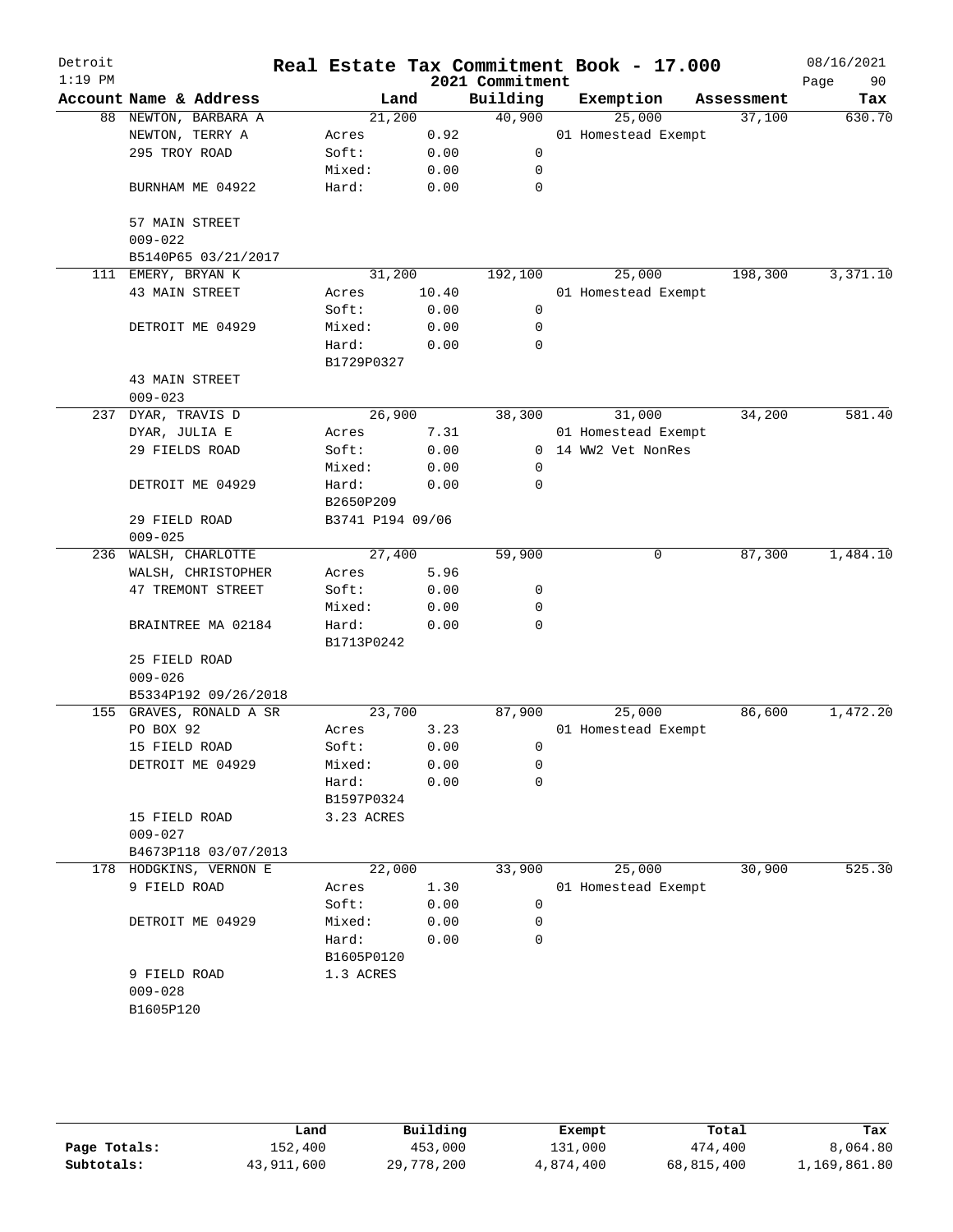| Detroit   |                                             |                        |      |                 | Real Estate Tax Commitment Book - 17.000 |            | 08/16/2021            |
|-----------|---------------------------------------------|------------------------|------|-----------------|------------------------------------------|------------|-----------------------|
| $1:19$ PM |                                             |                        |      | 2021 Commitment |                                          |            | 91<br>Page            |
|           | Account Name & Address                      | Land                   |      | Building        | Exemption                                | Assessment | Tax                   |
|           | 118 FERNALD, DOUGLAS I                      | 22,800                 |      | 106,400         | 25,000                                   | 104,200    | 1,771.40              |
|           | P.O. BOX 66                                 | Acres                  | 1.83 |                 | 01 Homestead Exempt                      |            |                       |
|           |                                             | Soft:                  | 0.00 | $\mathbf 0$     |                                          |            |                       |
|           | DETROIT ME 04929                            | Mixed:                 | 0.00 | 0               |                                          |            |                       |
|           |                                             | Hard:                  | 0.00 | $\mathbf 0$     |                                          |            |                       |
|           |                                             | B1877P0038             |      |                 |                                          |            |                       |
|           | 33 MAIN STREET                              | 1.83 ACRES             |      |                 |                                          |            |                       |
|           | $009 - 029$                                 |                        |      | 12,500          |                                          |            |                       |
|           | 282 GOULETTE, MICHAEL D                     | 22,300                 |      |                 | 0                                        | 34,800     | 591.60                |
|           | PO BOX 28                                   | Acres                  | 1.48 |                 |                                          |            |                       |
|           |                                             | Soft:                  | 0.00 | 0               |                                          |            |                       |
|           | DETROIT ME 04929                            | Mixed:                 | 0.00 | 0               |                                          |            |                       |
|           |                                             | Hard:                  | 0.00 | 0               |                                          |            |                       |
|           |                                             | B2478P0128             |      |                 |                                          |            |                       |
|           | 25 MAIN STREET                              | 1.48 ACRES             |      |                 |                                          |            |                       |
|           | $009 - 030$                                 |                        |      |                 |                                          |            |                       |
|           | 380 SCHISSLER, GEORGE R                     | 16,400                 |      | 87,500          | 0                                        | 103,900    | 1,766.30              |
|           | SCHISSLER, ROBIN L                          | Acres                  | 0.27 |                 |                                          |            |                       |
|           | 61 TROY RD                                  | Soft:                  | 0.00 | 0               |                                          |            |                       |
|           |                                             | Mixed:                 | 0.00 | 0               |                                          |            |                       |
|           | DETROIT ME 04929                            | Hard:                  | 0.00 | $\mathbf 0$     |                                          |            |                       |
|           |                                             | B1219P0172             |      |                 |                                          |            |                       |
|           | 21 MAIN STREET                              | .27 ACRE - POST OFFICE |      |                 |                                          |            |                       |
|           | $009 - 031$                                 |                        |      |                 |                                          |            |                       |
|           | 377 STILLMAN, WAYNE D                       | 40,900                 |      | 221,300         | 0                                        | 262,200    | 4,457.40              |
|           | STILLMAN, VERA L                            | Acres                  | 3.76 |                 |                                          |            |                       |
|           | PO BOX 153                                  | Soft:                  | 0.00 | 0               |                                          |            |                       |
|           |                                             | Mixed:                 | 0.00 | 0               |                                          |            |                       |
|           | WINDSOR ME 04363                            | Hard:                  | 0.00 | 0               |                                          |            |                       |
|           |                                             | B4892P0123             |      |                 |                                          |            |                       |
|           | 7 SEBASTICOOK STREET                        |                        |      |                 |                                          |            |                       |
|           | $009 - 036$                                 |                        |      |                 |                                          |            |                       |
|           | B4892P123 04/02/2015                        |                        |      |                 |                                          |            |                       |
|           | 653 BOURDEAU, DEREK J                       | 39,000                 |      | 98,800          | 25,000                                   | 112,800    | 1,917.60              |
|           | PO BOX 193                                  | Acres<br>Soft:         | 5.73 |                 | 01 Homestead Exempt                      |            |                       |
|           |                                             | Mixed:                 | 0.00 | 0               |                                          |            |                       |
|           | DETROIT ME 04929                            |                        | 0.00 | 0               |                                          |            |                       |
|           |                                             | Hard:                  | 0.00 | 0               |                                          |            |                       |
|           |                                             |                        |      |                 |                                          |            |                       |
|           | SEBASTICOOK STREET                          |                        |      |                 |                                          |            |                       |
|           | $009 - 036A$                                |                        |      |                 |                                          |            |                       |
|           | B5068P140 08/25/2016<br>289 NEAL, MICHAEL R | 21,100                 |      | 77,600          | 0                                        | 98,700     | $1,677.\overline{90}$ |
|           | SULLIVAN, KATRINAJO I                       | Acres                  | 4.52 |                 |                                          |            |                       |
|           | 17 MAIN STREET                              | Soft:                  | 0.00 | 0               |                                          |            |                       |
|           |                                             | Mixed:                 | 0.00 | 0               |                                          |            |                       |
|           | DETROIT ME 04929                            | Hard:                  | 0.00 | 0               |                                          |            |                       |
|           |                                             | B1335P0291             |      |                 |                                          |            |                       |
|           | 17 MAIN STREET                              | 4.52 ACRES             |      |                 |                                          |            |                       |
|           | $009 - 038$                                 |                        |      |                 |                                          |            |                       |
|           | B5224P190 11/09/2017                        |                        |      |                 |                                          |            |                       |
|           |                                             |                        |      |                 |                                          |            |                       |
|           |                                             |                        |      |                 |                                          |            |                       |

|              | Land       | Building   | Exempt    | Total      | Tax          |
|--------------|------------|------------|-----------|------------|--------------|
| Page Totals: | 162,500    | 604,100    | 50,000    | 716,600    | 12,182.20    |
| Subtotals:   | 44,074,100 | 30,382,300 | 4,924,400 | 69,532,000 | 1,182,044.00 |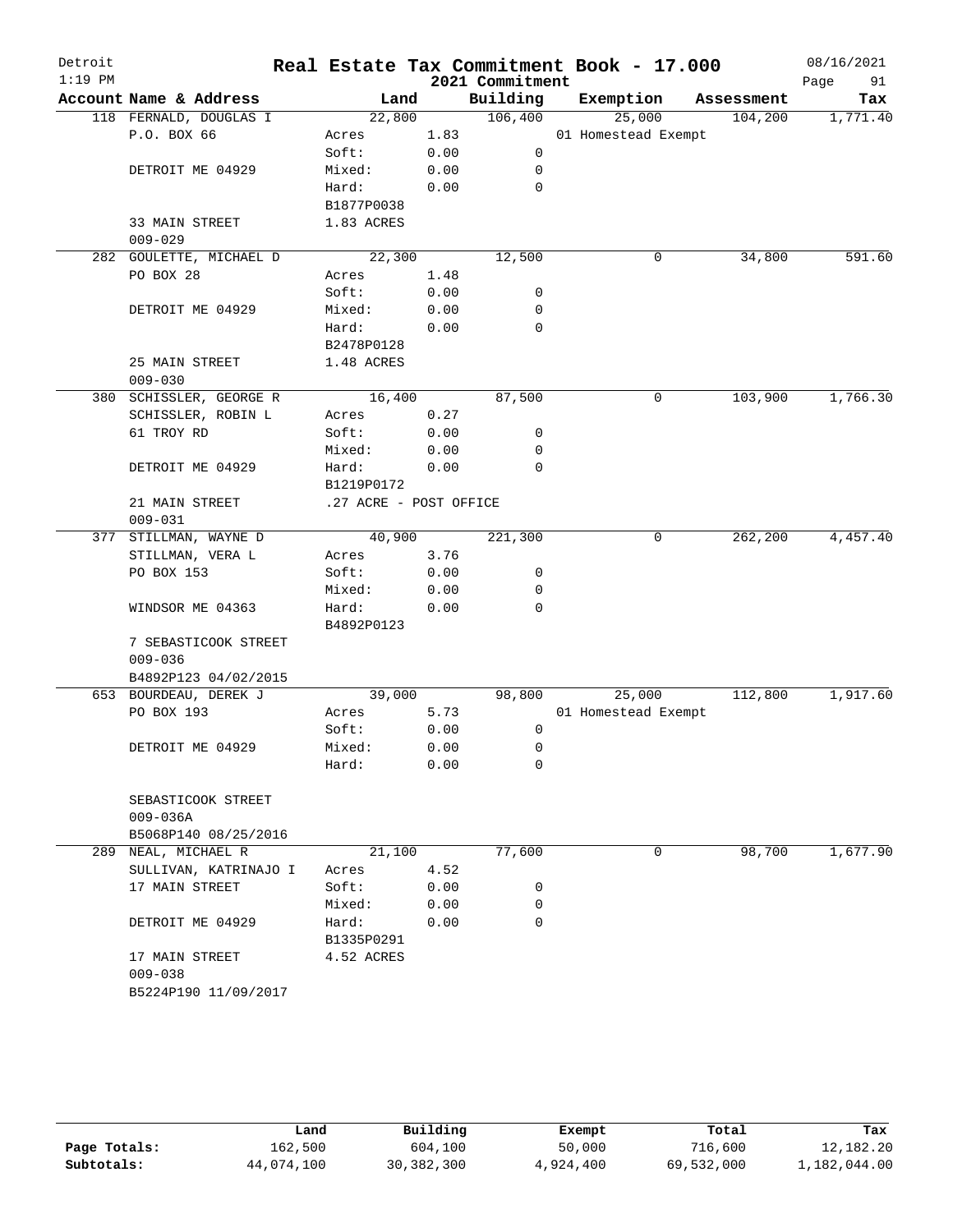| Detroit<br>$1:19$ PM |                                               |            |      | 2021 Commitment | Real Estate Tax Commitment Book - 17.000 |            | 08/16/2021<br>92<br>Page |
|----------------------|-----------------------------------------------|------------|------|-----------------|------------------------------------------|------------|--------------------------|
|                      | Account Name & Address                        | Land       |      | Building        | Exemption                                | Assessment | Tax                      |
|                      | 126 NOLF, HAZEL L                             | 18,700     |      | 82,900          | $\Omega$                                 | 101,600    | 1,727.20                 |
|                      | NOLF, LESLIE                                  | Acres      | 0.53 |                 |                                          |            |                          |
|                      | P.O. BOX 82                                   | Soft:      | 0.00 | 0               |                                          |            |                          |
|                      |                                               | Mixed:     | 0.00 | $\mathbf 0$     |                                          |            |                          |
|                      | DETROIT ME 04929                              | Hard:      | 0.00 | $\mathbf 0$     |                                          |            |                          |
|                      | 15 MAIN STREET<br>$009 - 039$                 | .53 ACRE   |      |                 |                                          |            |                          |
|                      | B5471P265 10/07/2019                          |            |      |                 |                                          |            |                          |
|                      | 14 RAYE, PAUL                                 | 24,600     |      | 112,600         | 0                                        | 137,200    | 2,332.40                 |
|                      | 9 MAIN ST                                     | Acres      | 2.02 |                 |                                          |            |                          |
|                      |                                               | Soft:      | 0.00 | 0               |                                          |            |                          |
|                      | DETROIT ME 04929                              | Mixed:     | 0.00 | 0               |                                          |            |                          |
|                      |                                               | Hard:      | 0.00 | $\mathbf 0$     |                                          |            |                          |
|                      |                                               |            |      |                 |                                          |            |                          |
|                      | 9 MAIN STREET<br>$009 - 040$                  |            |      |                 |                                          |            |                          |
|                      | B5082P245 09/30/2016                          |            |      |                 |                                          |            |                          |
|                      | 395 SHAW, CHARLES P III                       | 21,600     |      | 122,800         | 25,000                                   | 119,400    | 2,029.80                 |
|                      | SHAW, TAWNI D                                 | Acres      | 2.29 |                 | 01 Homestead Exempt                      |            |                          |
|                      | 7 MAIN ST                                     | Soft:      | 0.00 | 0               |                                          |            |                          |
|                      |                                               | Mixed:     |      | 0               |                                          |            |                          |
|                      |                                               |            | 0.00 | $\mathbf 0$     |                                          |            |                          |
|                      | DETROIT ME 04929                              | Hard:      | 0.00 |                 |                                          |            |                          |
|                      |                                               | B1072P0312 |      |                 |                                          |            |                          |
|                      | 7 MAIN STREET                                 | 2.29 ACRES |      |                 |                                          |            |                          |
|                      | $009 - 041$                                   |            |      |                 |                                          |            |                          |
|                      | B4164P355 07/15/2009                          |            |      |                 |                                          |            |                          |
|                      | 310 LLC PROPERTIES, C.T.<br>SHAW              | 18,100     |      | 64,800          | 0                                        | 82,900     | 1,409.30                 |
|                      | 7                                             | Acres      | 0.97 |                 |                                          |            |                          |
|                      | MAIN ST                                       | Soft:      | 0.00 | 0               |                                          |            |                          |
|                      | DETROIT ME 04929                              | Mixed:     | 0.00 | 0               |                                          |            |                          |
|                      |                                               | Hard:      | 0.00 | 0               |                                          |            |                          |
|                      |                                               | B2480P0167 |      |                 |                                          |            |                          |
|                      | 3 MAIN STREET                                 | .97 ACRES  |      |                 |                                          |            |                          |
|                      | $009 - 042$                                   |            |      |                 |                                          |            |                          |
|                      | B5146P163 04/10/2017                          |            |      |                 |                                          |            |                          |
|                      | 215 CORSON, DENNIS C                          | 22,600     |      | 103,600         | 25,000                                   | 101,200    | 1,720.40                 |
|                      | 10 SOUTH MAIN STREET                          | Acres      | 1.66 |                 | 01 Homestead Exempt                      |            |                          |
|                      |                                               | Soft:      | 0.00 | 0               |                                          |            |                          |
|                      |                                               |            |      |                 |                                          |            |                          |
|                      | DETROIT ME 04929                              | Mixed:     | 0.00 | 0               |                                          |            |                          |
|                      |                                               | Hard:      | 0.00 | 0               |                                          |            |                          |
|                      |                                               | B2042P0101 |      |                 |                                          |            |                          |
|                      | 10 SOUTH MAIN STREET                          | 1.66 ACRES |      |                 |                                          |            |                          |
|                      | $009 - 045$                                   | 22,300     |      |                 |                                          | 108,200    |                          |
| 40                   | ROMANOSKI, RAYMOND JOHN<br>1 CUMBERLAND PLACE |            |      | 85,900          | 0                                        |            | 1,839.40                 |
|                      | SUITE 116                                     | Acres      | 1.47 |                 |                                          |            |                          |
|                      |                                               | Soft:      | 0.00 | 0               |                                          |            |                          |
|                      | BANGOR ME 04401                               | Mixed:     | 0.00 | 0               |                                          |            |                          |
|                      |                                               | Hard:      | 0.00 | 0               |                                          |            |                          |
|                      |                                               |            |      |                 |                                          |            |                          |
|                      | EAST BRANCH LANE<br>$009 - 047$               | 1.47 ACRES |      |                 |                                          |            |                          |
|                      | B5163P240 06/02/2017                          |            |      |                 |                                          |            |                          |

|              | Land       | Building   | Exempt    | Total      | Tax          |
|--------------|------------|------------|-----------|------------|--------------|
| Page Totals: | 127,900    | 572,600    | 50,000    | 650,500    | 11,058.50    |
| Subtotals:   | 44,202,000 | 30,954,900 | 4,974,400 | 70,182,500 | 1,193,102.50 |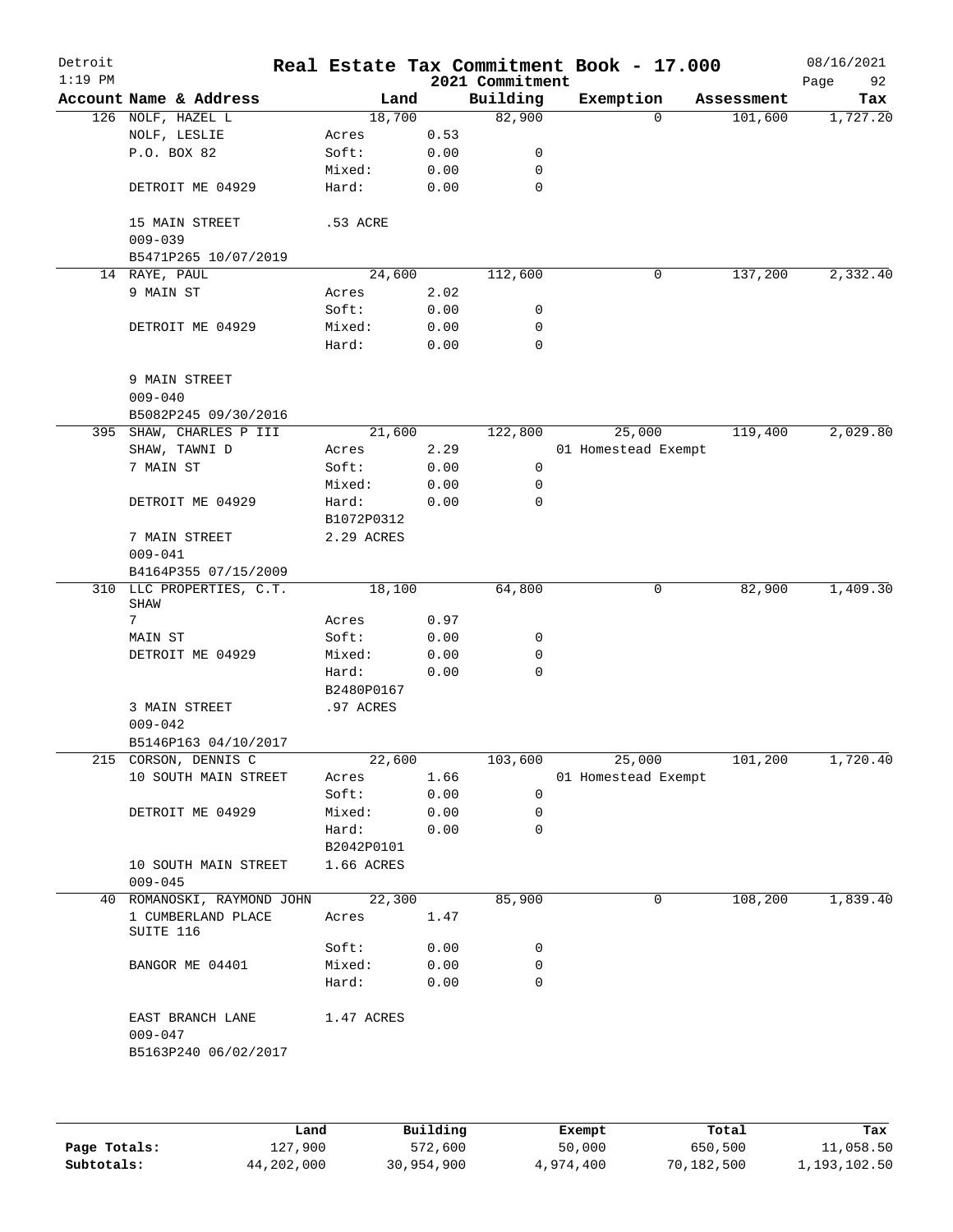| Detroit<br>$1:19$ PM |                                                     |            |          | 2021 Commitment | Real Estate Tax Commitment Book - 17.000 |            | 08/16/2021<br>93<br>Page |
|----------------------|-----------------------------------------------------|------------|----------|-----------------|------------------------------------------|------------|--------------------------|
|                      | Account Name & Address                              | Land       |          | Building        | Exemption                                | Assessment | Tax                      |
|                      | 724 EDWARDS, LINDA E                                | 12,100     |          | $\mathbf 0$     | $\Omega$                                 | 12,100     | 205.70                   |
|                      | STETSON, DAVID G                                    | Acres      | 1.91     |                 |                                          |            |                          |
|                      | 39 SHADY KNOLL LANE                                 | Soft:      | 0.00     | 0               |                                          |            |                          |
|                      |                                                     | Mixed:     | 0.00     | 0               |                                          |            |                          |
|                      | CLINTON ME 04927                                    | Hard:      | 0.00     | 0               |                                          |            |                          |
|                      | 2 East Branch Lane                                  |            |          |                 |                                          |            |                          |
|                      | $009 - 047A$                                        |            |          |                 |                                          |            |                          |
|                      | B5017P181 04/14/2016                                |            |          |                 |                                          |            |                          |
|                      | 41 SNIPE, JEFFREY                                   | 27,700     |          | 4,100           | 0                                        | 31,800     | 540.60                   |
|                      | GROVER, CAROL                                       | Acres      | 5.54     |                 |                                          |            |                          |
|                      | 111 OUTLET ROAD                                     | Soft:      | 0.00     | 0               |                                          |            |                          |
|                      |                                                     | Mixed:     | 0.00     | 0               |                                          |            |                          |
|                      | NEW GLOUCESTER ME 04260                             | Hard:      | 0.00     | $\mathbf 0$     |                                          |            |                          |
|                      |                                                     | B1410P0330 |          |                 |                                          |            |                          |
|                      | 10 EAST BRANCH LANE<br>$009 - 048$                  | 5.54 ACRES |          |                 |                                          |            |                          |
|                      | B3918P281 10/04/2007                                |            |          |                 |                                          |            |                          |
|                      | 42 BROWER, PETER M                                  | 19,400     |          | 0               | 0                                        | 19,400     | 329.80                   |
|                      | PO BOX 880293                                       | Acres      | 7.51     |                 |                                          |            |                          |
|                      |                                                     | Soft:      | 0.00     | 0               |                                          |            |                          |
|                      | BOCA RATON FL 33488                                 | Mixed:     | 0.00     | 0               |                                          |            |                          |
|                      |                                                     | Hard:      | 0.00     | $\mathbf 0$     |                                          |            |                          |
|                      |                                                     | B1410P0330 |          |                 |                                          |            |                          |
|                      | EAST BRANCH LANE                                    | 7.51 ACRES |          |                 |                                          |            |                          |
|                      | $009 - 049$                                         |            |          |                 |                                          |            |                          |
|                      | 43 SYKES, JENNIFER                                  | 29,600     |          | 17,000          | 25,000                                   | 21,600     | 367.20                   |
|                      | 11 EAST BRANCH LANE                                 | Acres      | 8.15     |                 | 01 Homestead Exempt                      |            |                          |
|                      |                                                     | Soft:      | 0.00     | 0               |                                          |            |                          |
|                      | DETROIT ME 04929                                    | Mixed:     | 0.00     | 0               |                                          |            |                          |
|                      |                                                     | Hard:      | 0.00     | 0               |                                          |            |                          |
|                      |                                                     | B2707P217  |          |                 |                                          |            |                          |
|                      | 11 EAST BRANCH LANE                                 |            |          |                 |                                          |            |                          |
|                      | $009 - 050$                                         |            |          |                 |                                          |            |                          |
|                      | B5321P68 08/21/2018                                 |            |          |                 |                                          |            |                          |
|                      | 44 BROWER, PETER M                                  | 29,800     |          | 1,000           | 0                                        | 30,800     | 523.60                   |
|                      | PO BOX 880293                                       | Acres      | 8.41     |                 |                                          |            |                          |
|                      |                                                     | Soft:      | 0.00     | 0               |                                          |            |                          |
|                      | BOCA RATON FL 33488                                 | Mixed:     | 0.00     | $\mathbf 0$     |                                          |            |                          |
|                      |                                                     | Hard:      | 0.00     | $\mathbf 0$     |                                          |            |                          |
|                      |                                                     | B1410P0330 | CONTRACT |                 |                                          |            |                          |
|                      | 9 EAST BRANCH LANE                                  | 8.41 ACRES |          |                 |                                          |            |                          |
|                      | $009 - 051$                                         |            |          |                 |                                          |            |                          |
|                      | 230 DUBAY, RAWNDA                                   | 22,800     |          | 81,600          | 0                                        | 104,400    | 1,774.80                 |
|                      | 18 SOUTH MAIN ST                                    | Acres      | 1.86     |                 |                                          |            |                          |
|                      |                                                     | Soft:      | 0.00     | 0               |                                          |            |                          |
|                      | DETROIT ME 04929                                    | Mixed:     | 0.00     | 0               |                                          |            |                          |
|                      |                                                     | Hard:      | 0.00     | 0               |                                          |            |                          |
|                      |                                                     | B3317P186  |          |                 |                                          |            |                          |
|                      | 18 SOUTH MAIN STREET                                |            |          |                 |                                          |            |                          |
|                      | $009 - 052$                                         |            |          |                 |                                          |            |                          |
|                      | B4532P216 05/25/2012 B4243P340 02/25/2010 B4231P263 |            |          |                 |                                          |            |                          |
|                      | 01/05/2010 B4077P276 11/05/2008                     |            |          |                 |                                          |            |                          |
|                      |                                                     |            |          |                 |                                          |            |                          |
|                      |                                                     |            |          |                 |                                          |            |                          |
|                      |                                                     |            |          |                 |                                          |            |                          |

|              | Land         | Building   | Exempt    | Total      | Tax          |
|--------------|--------------|------------|-----------|------------|--------------|
| Page Totals: | 141,400      | 103,700    | 25,000    | 220,100    | 3,741.70     |
| Subtotals:   | 44, 343, 400 | 31,058,600 | 4,999,400 | 70,402,600 | 1,196,844.20 |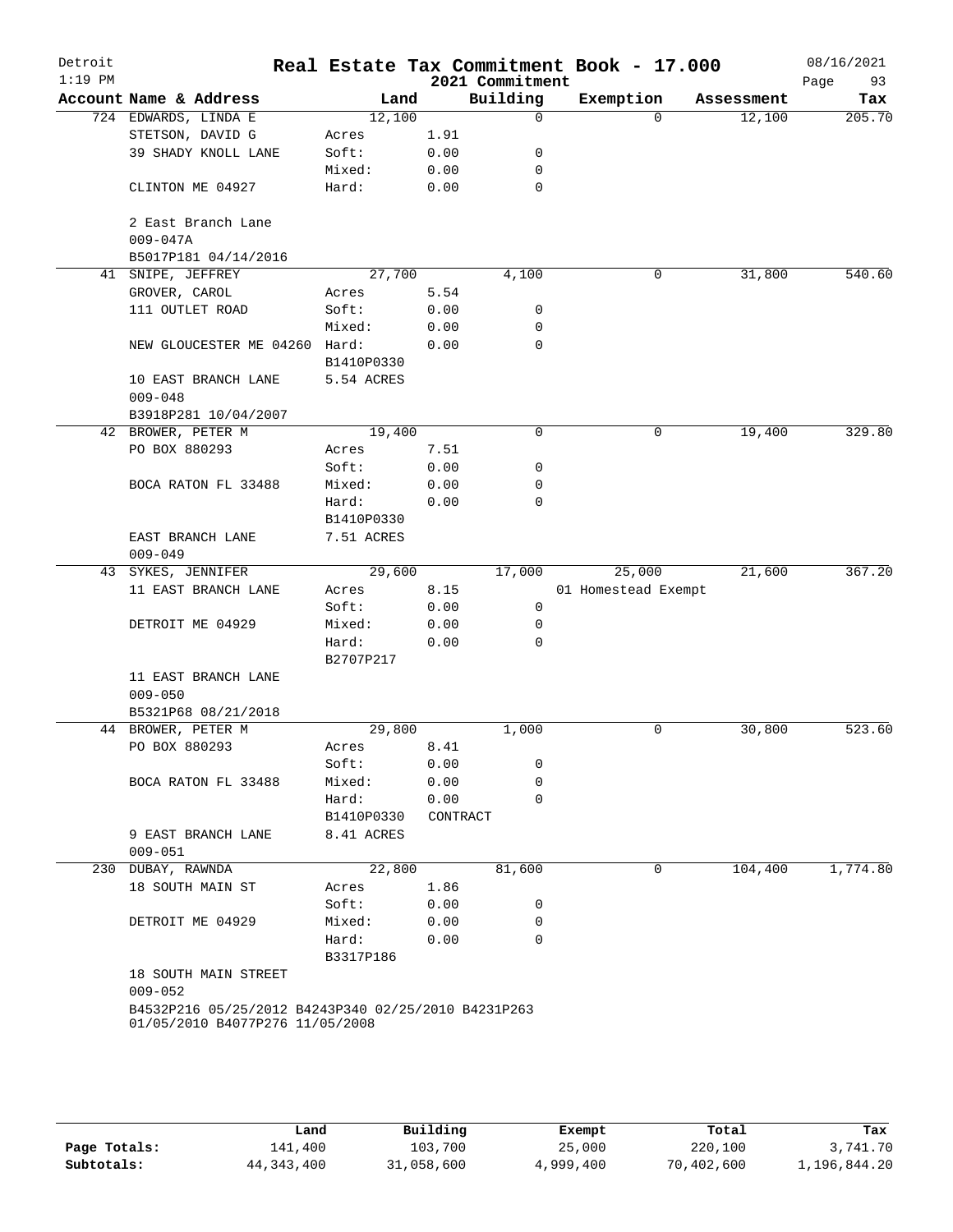| Detroit   |                                         |                     |       |                 | Real Estate Tax Commitment Book - 17.000 |            | 08/16/2021 |
|-----------|-----------------------------------------|---------------------|-------|-----------------|------------------------------------------|------------|------------|
| $1:19$ PM |                                         |                     |       | 2021 Commitment |                                          |            | Page<br>94 |
|           | Account Name & Address                  | Land                |       | Building        | Exemption                                | Assessment | Tax        |
|           | 520 WHITAKER, COLE L                    | 22,200              |       | 102,700         | $\Omega$                                 | 124,900    | 2,123.30   |
|           | 22 SOUTH MAIN ST                        | Acres               | 2.50  |                 |                                          |            |            |
|           |                                         | Soft:               | 0.00  | 0               |                                          |            |            |
|           | DETROIT ME 04929                        | Mixed:              | 0.00  | 0               |                                          |            |            |
|           |                                         | Hard:               | 0.00  | 0               |                                          |            |            |
|           |                                         | B2311P0162          |       |                 |                                          |            |            |
|           | 22 S. MAIN STREET                       |                     |       |                 |                                          |            |            |
|           | $009 - 053$                             |                     |       |                 |                                          |            |            |
|           | B5367P85 12/31/2018 B5367P83 12/31/2018 |                     |       |                 |                                          |            |            |
|           | 129 POULIN, DAVID J.                    | 34,300              |       | 141,000         | 31,000                                   | 144,300    | 2,453.10   |
|           | SHAMEKLIS, TWILDA                       | Acres               | 14.60 |                 | 01 Homestead Exempt                      |            |            |
|           | P.O. BOX 145                            | Soft:               | 0.00  |                 | 0 22 WW2 Widow Res                       |            |            |
|           |                                         | Mixed:              | 0.00  | 0               |                                          |            |            |
|           | DETROIT ME 04929                        | Hard:               | 0.00  | 0               |                                          |            |            |
|           |                                         | B2688P335           |       |                 |                                          |            |            |
|           | 24 S. MAIN STREET                       |                     |       |                 |                                          |            |            |
|           | $009 - 054$                             |                     |       |                 |                                          |            |            |
|           | B5658P24 01/13/2021                     |                     |       |                 |                                          |            |            |
|           | 378 OTELCO TELEPHONE, LLC               | 2,300               |       | $\mathbf 0$     | 0                                        | 2,300      | 39.10      |
|           | 56 CAMPUS DRIVE                         | Acres               | 0.08  |                 |                                          |            |            |
|           |                                         | Soft:               | 0.00  | 0               |                                          |            |            |
|           | NEW GLOUCESTER ME 04260 Mixed:          |                     | 0.00  | 0               |                                          |            |            |
|           |                                         | Hard:               | 0.00  | 0               |                                          |            |            |
|           |                                         | B2127P0041          |       |                 |                                          |            |            |
|           | 28 SOUTH MAIN STREET                    |                     |       |                 |                                          |            |            |
|           | $009 - 055$                             |                     |       |                 |                                          |            |            |
|           | 316 SALISBURY, BRETT A                  | 23,300              |       | 1,400           | $\mathsf{O}$                             | 24,700     | 419.90     |
|           | SALISBURY, JO-ANN M                     | Acres               | 14.40 |                 |                                          |            |            |
|           | PO BOX 37                               | Soft:               | 0.00  | 0               |                                          |            |            |
|           |                                         | Mixed:              | 0.00  | 0               |                                          |            |            |
|           | DETROIT ME 04929                        | Hard:               | 0.00  | 0               |                                          |            |            |
|           |                                         | B3519P258           |       |                 |                                          |            |            |
|           | 34 SOUTH MAIN STREET                    | 14.4 ACRES          |       |                 |                                          |            |            |
|           | $009 - 056$                             |                     |       |                 |                                          |            |            |
|           | B5106P241 12/07/2016 B3684P285          |                     |       |                 |                                          |            |            |
|           | 172 HICKS, MERIDETH                     | 34,400              |       | 34,700          | 0                                        | 69,100     | 1,174.70   |
|           | $C/O$ SUE HICKS                         | Acres               | 5.74  |                 |                                          |            |            |
|           | 1123 WARD HILL RD                       | Soft:               | 0.00  | 0               |                                          |            |            |
|           | PLYMOUTH ME 04969                       | Mixed:              | 0.00  | 0               |                                          |            |            |
|           |                                         | Hard:               | 0.00  | 0               |                                          |            |            |
|           |                                         | B0619P0113          |       |                 |                                          |            |            |
|           | <b>46 SOUTH MAIN STREET</b>             | 5.74 ACRESB3760P182 |       |                 |                                          |            |            |
|           | $009 - 057$                             |                     |       |                 |                                          |            |            |
| 255       | MERIWETHER, FRED                        | 25,700              |       | 15,900          | 31,000                                   | 10,600     | 180.20     |
|           | WENTWORTH, WENTWORTH,                   | Acres               | 5.00  |                 | 01 Homestead Exempt                      |            |            |
|           | AMY                                     |                     |       |                 |                                          |            |            |
|           | PO BOX 183                              | Soft:               | 0.00  |                 | 0 12 WW2 Vet Res.                        |            |            |
|           |                                         | Mixed:              | 0.00  | 0               |                                          |            |            |
|           | DETROIT ME 04929                        | Hard:               | 0.00  | 0               |                                          |            |            |
|           |                                         |                     |       |                 |                                          |            |            |
|           | 56 SOUTH MAIN STREET                    | 5 ACRES             |       |                 |                                          |            |            |
|           | $009 - 058$                             |                     |       |                 |                                          |            |            |
|           | B4795P73 05/16/2014                     |                     |       |                 |                                          |            |            |
|           |                                         |                     |       |                 |                                          |            |            |
|           |                                         |                     |       |                 |                                          |            |            |
|           |                                         |                     |       |                 |                                          |            |            |

|              | Land       | Building     | Exempt    | Total      | Tax          |
|--------------|------------|--------------|-----------|------------|--------------|
| Page Totals: | 142,200    | 295,700      | 62,000    | 375,900    | 6,390.30     |
| Subtotals:   | 44,485,600 | 31, 354, 300 | 5,061,400 | 70,778,500 | 1,203,234.50 |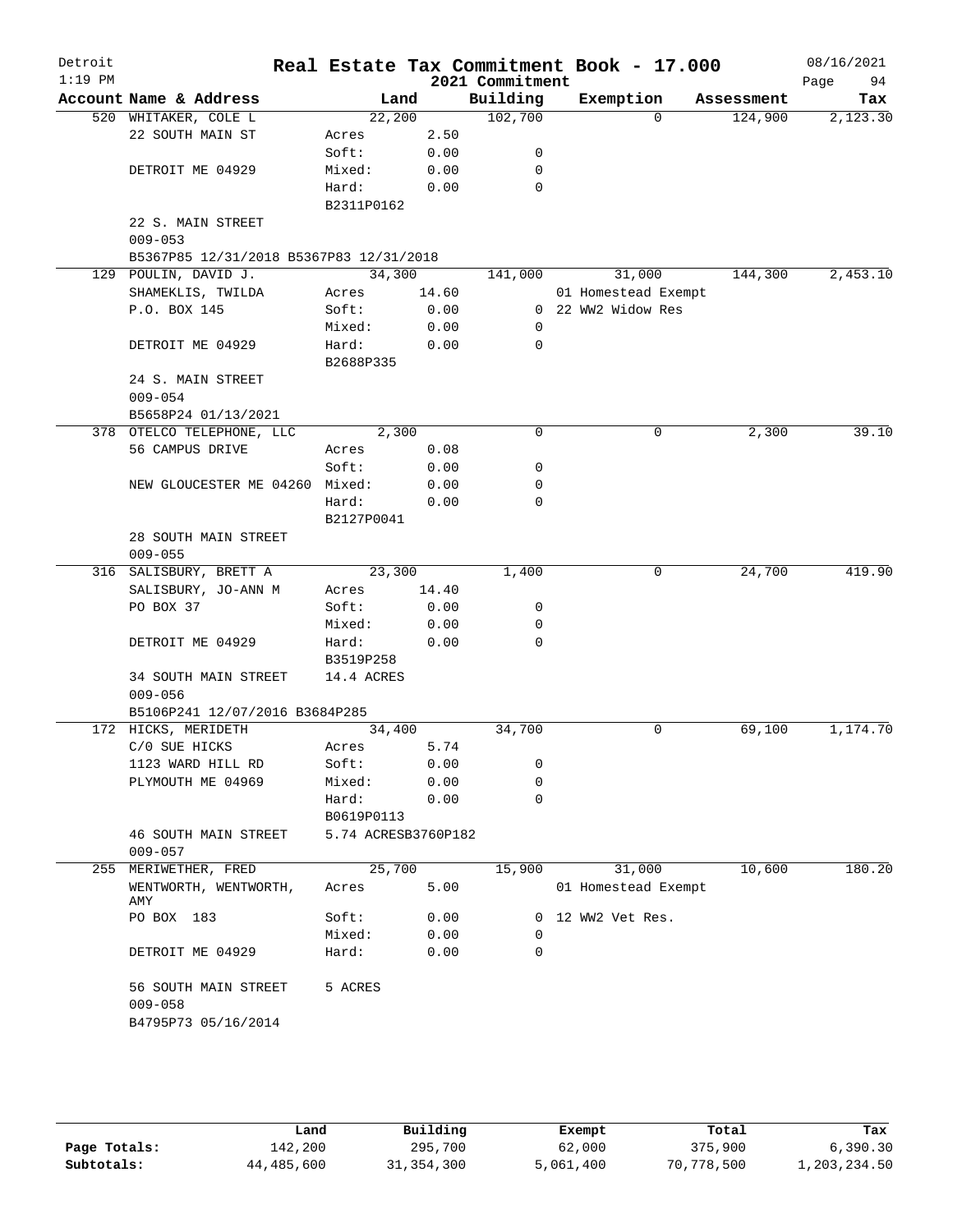| Detroit      |                                        |            |                |                    | Real Estate Tax Commitment Book - 17.000 |                      | 08/16/2021      |
|--------------|----------------------------------------|------------|----------------|--------------------|------------------------------------------|----------------------|-----------------|
| $1:19$ PM    | Account Name & Address                 |            |                | 2021 Commitment    |                                          |                      | 95<br>Page      |
|              |                                        |            | Land<br>21,000 | Building<br>71,200 | Exemption<br>25,000                      | Assessment<br>67,200 | Tax<br>1,142.40 |
|              | 169 HASTEY, ALLAN R<br>6 TROY ROAD     | Acres      | 0.90           |                    | 01 Homestead Exempt                      |                      |                 |
|              |                                        | Soft:      | 0.00           | 0                  |                                          |                      |                 |
|              | DETROIT ME 04929                       | Mixed:     | 0.00           | 0                  |                                          |                      |                 |
|              |                                        | Hard:      | 0.00           | $\mathbf 0$        |                                          |                      |                 |
|              |                                        | B1587P0254 |                |                    |                                          |                      |                 |
|              | 6 TROY ROAD                            | .9 ACRES   |                |                    |                                          |                      |                 |
|              | $009 - 060$                            |            |                |                    |                                          |                      |                 |
| 435          | SMITH, ELAINE A                        |            | 22,500         | 59,700             | 31,000                                   | 51,200               | 870.40          |
|              | 15 TROY ROAD                           | Acres      | 1.65           |                    | 22 WW2 Widow Res                         |                      |                 |
|              |                                        | Soft:      | 0.00           |                    | 0 01 Homestead Exempt                    |                      |                 |
|              | DETROIT ME 04929                       | Mixed:     | 0.00           | 0                  |                                          |                      |                 |
|              |                                        | Hard:      | 0.00           | $\mathbf 0$        |                                          |                      |                 |
|              |                                        | B4801P0343 |                |                    |                                          |                      |                 |
|              |                                        |            |                |                    |                                          |                      |                 |
|              | 15 TROY ROAD                           | 1.65 ACRES |                |                    |                                          |                      |                 |
|              | $009 - 061$                            |            |                |                    |                                          |                      |                 |
|              | B4801P343 07/01/2014                   |            |                |                    |                                          |                      |                 |
| 401          | SOUSA, JOSEPH SR &<br>MARIA R. TRUSTEE |            | 45,000         | 169,500            | 25,000                                   | 189,500              | 3,221.50        |
|              | SOUSA, JOSEPH SR &                     | Acres      | 29.44          |                    | 01 Homestead Exempt                      |                      |                 |
|              | MARIA R. LIVING TRUST                  |            |                |                    |                                          |                      |                 |
|              | 11 TROY ROAD                           | Soft:      | 0.00           | $\mathsf{O}$       |                                          |                      |                 |
|              |                                        | Mixed:     | 0.00           | $\mathbf 0$        |                                          |                      |                 |
|              | DETROIT ME 04929                       | Hard:      | 0.00           | $\Omega$           |                                          |                      |                 |
|              |                                        | B2759P179  |                |                    |                                          |                      |                 |
|              | 11 TROY ROAD                           |            |                |                    |                                          |                      |                 |
|              | $009 - 062$                            |            |                |                    |                                          |                      |                 |
|              | B5199P284 08/31/2017                   |            |                |                    |                                          |                      |                 |
|              | 411 SOUSA, JOSEPH SR &                 |            | 21,600         | 23,000             | 0                                        | 44,600               | 758.20          |
|              | MARIA R. TRUSTEE                       |            |                |                    |                                          |                      |                 |
|              | SOUSA, JOSEPH SR &                     | Acres      | 1.00           |                    |                                          |                      |                 |
|              | MARIA R. LIVING TRUST                  |            |                |                    |                                          |                      |                 |
|              | 11 TROY ROAD                           | Soft:      | 0.00           | 0                  |                                          |                      |                 |
|              |                                        | Mixed:     | 0.00           | 0                  |                                          |                      |                 |
|              | DETROIT ME 04929                       | Hard:      | 0.00           | 0                  |                                          |                      |                 |
|              |                                        | B2668P016  |                |                    |                                          |                      |                 |
|              | 9 TROY ROAD                            | 1 ACRE     |                |                    |                                          |                      |                 |
|              | $009 - 063$                            |            |                |                    |                                          |                      |                 |
|              | B5199P281 08/31/2017                   |            |                |                    |                                          |                      |                 |
|              | 192 HUMPHREY, RICHARD C                |            | 21,600         | 63,500             | 25,000                                   | 60,100               | 1,021.70        |
|              | 5 TROY ROAD                            | Acres      | 1.00           |                    | 01 Homestead Exempt                      |                      |                 |
|              |                                        | Soft:      | 0.00           | $\mathbf 0$        |                                          |                      |                 |
|              | DETROIT ME 04929                       | Mixed:     | 0.00           | 0                  |                                          |                      |                 |
|              |                                        | Hard:      | 0.00           | 0                  |                                          |                      |                 |
|              |                                        | B1641P0318 |                |                    |                                          |                      |                 |
|              | 5 TROY ROAD                            | 1 ACRE     |                |                    |                                          |                      |                 |
|              | $009 - 064$                            |            |                |                    |                                          |                      |                 |
|              | B5591P290 08/21/2020                   |            |                |                    |                                          |                      |                 |
| 263          | MCGINNIS, EVERETT                      |            | 19,500         | 60,000             | 25,000                                   | 54,500               | 926.50          |
|              | MCGINNIS, TERESA B. &                  | Acres      | 0.91           |                    | 01 Homestead Exempt                      |                      |                 |
|              | CHAD                                   |            |                |                    |                                          |                      |                 |
|              | 25 SOUTH MAIN STREET                   | Soft:      | 0.00           | 0                  |                                          |                      |                 |
|              |                                        | Mixed:     | 0.00           | 0                  |                                          |                      |                 |
|              | DETROIT ME 04929                       | Hard:      | 0.00           | $\mathbf 0$        |                                          |                      |                 |
|              |                                        |            |                |                    |                                          |                      |                 |
|              | 25 SOUTH MAIN STREET                   | .91 ACRE   |                |                    |                                          |                      |                 |
|              | $009 - 065$                            |            |                |                    |                                          |                      |                 |
|              | B5629P319 11/06/2020                   |            |                |                    |                                          |                      |                 |
|              |                                        |            |                |                    |                                          |                      |                 |
|              |                                        | Land       | Building       |                    | Exempt                                   | Total                | Tax             |
| Page Totals: |                                        | 151,200    | 446,900        |                    | 131,000                                  | 467,100              | 7,940.70        |
| Subtotals:   | 44,636,800                             |            | 31,801,200     |                    | 5,192,400                                | 71,245,600           | 1, 211, 175. 20 |
|              |                                        |            |                |                    |                                          |                      |                 |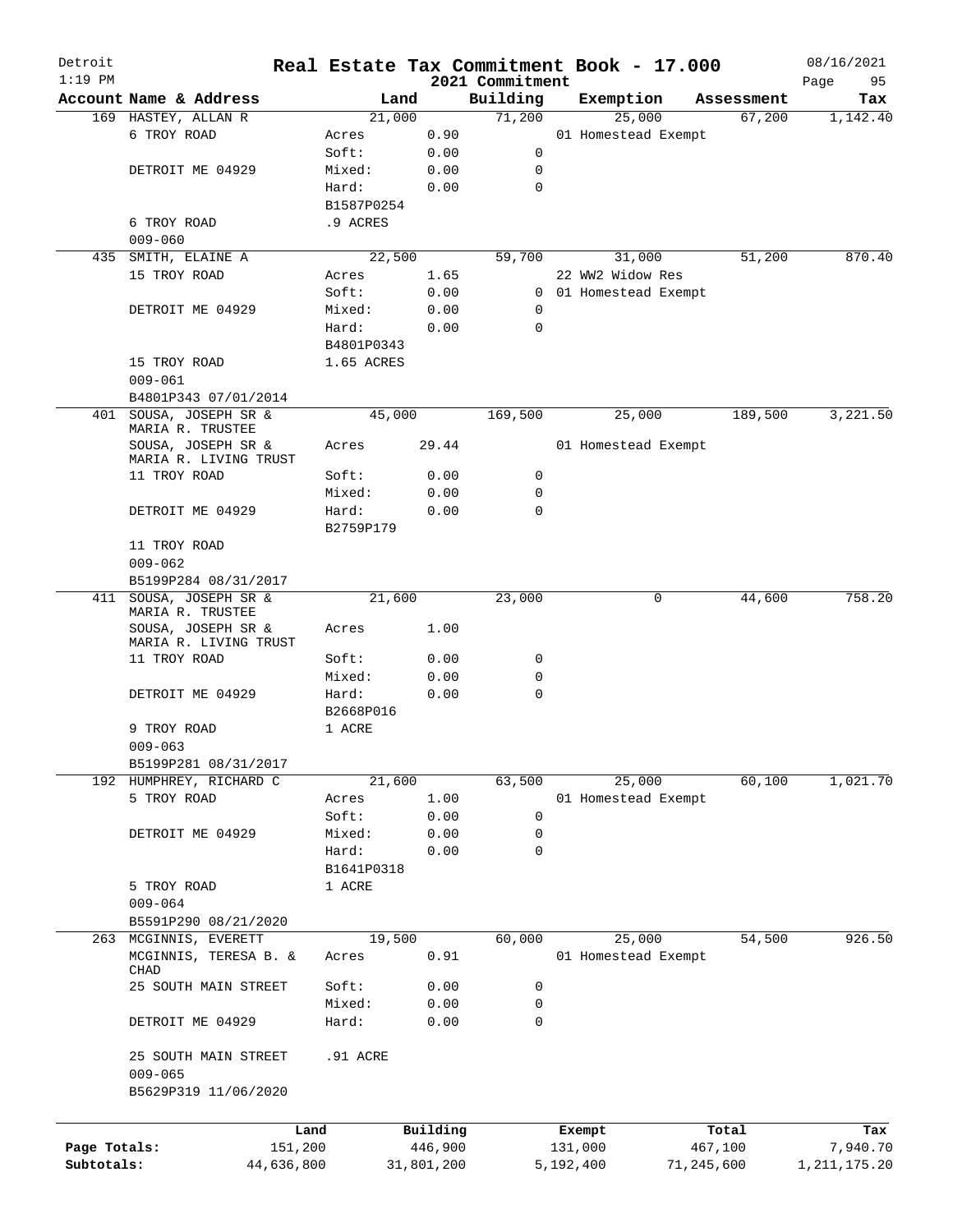| Detroit<br>$1:19$ PM |                                     |                            |      | 2021 Commitment | Real Estate Tax Commitment Book - 17.000 |            | 08/16/2021<br>Page<br>96 |
|----------------------|-------------------------------------|----------------------------|------|-----------------|------------------------------------------|------------|--------------------------|
|                      | Account Name & Address              | Land                       |      | Building        | Exemption                                | Assessment | Tax                      |
|                      | 262 MCGINNIS, CHAD                  | 19,800                     |      | 9,000           | $\Omega$                                 | 28,800     | 489.60                   |
|                      | 1 WYOMA ST                          | Acres                      | 0.70 |                 |                                          |            |                          |
|                      |                                     | Soft:                      | 0.00 | 0               |                                          |            |                          |
|                      | LYNN MA 01904                       | Mixed:                     | 0.00 | 0               |                                          |            |                          |
|                      |                                     | Hard:                      | 0.00 | $\mathbf 0$     |                                          |            |                          |
|                      |                                     | B3507P344                  |      |                 |                                          |            |                          |
|                      | 23 SOUTH MAIN STREET                | .7 ACRE                    |      |                 |                                          |            |                          |
|                      | $009 - 066$                         |                            |      |                 |                                          |            |                          |
|                      | 39 MARBLE, CANAAN M                 | 19,800                     |      | 60,800          | 25,000                                   | 55,600     | 945.20                   |
|                      | 21 SOUTH MAIN STREET                | Acres                      | 0.70 |                 | 01 Homestead Exempt                      |            |                          |
|                      |                                     | Soft:                      | 0.00 | $\mathbf 0$     |                                          |            |                          |
|                      | DETROIT ME 04929                    | Mixed:                     | 0.00 | 0               |                                          |            |                          |
|                      |                                     | Hard:                      | 0.00 | 0               |                                          |            |                          |
|                      | 21 SOUTH MAIN STREET<br>$009 - 067$ |                            |      |                 |                                          |            |                          |
|                      | B5511P104 01/27/2020                |                            |      |                 |                                          |            |                          |
|                      | 368 FINSON, WADE A.                 | 22,800                     |      | 94,600          | 0                                        | 117,400    | 1,995.80                 |
|                      | VISH, MICHAELA M.                   | Acres                      | 1.86 |                 |                                          |            |                          |
|                      | 66 NORTH SEARSPORT ROAD             | Soft:                      | 0.00 | 0               |                                          |            |                          |
|                      |                                     | Mixed:                     | 0.00 | 0               |                                          |            |                          |
|                      | FRANKFORT ME 04438                  | Hard:<br>B2111P0261B3758P9 | 0.00 | $\mathbf 0$     |                                          |            |                          |
|                      | 15 SOUTH MAIN STREET<br>$009 - 068$ | 1.86 ACRES                 |      |                 |                                          |            |                          |
|                      | B5520P60 02/28/2020                 |                            |      |                 |                                          |            |                          |
|                      | 754 PARISIEN, MICHAEL A             | 20,100                     |      | 54,900          | 0                                        | 75,000     | 1,275.00                 |
|                      | PARISIEN, JENNIFER J                | Acres                      | 0.74 |                 |                                          |            |                          |
|                      | PO BOX 5                            | Soft:                      | 0.00 | 0               |                                          |            |                          |
|                      |                                     | Mixed:                     | 0.00 | 0               |                                          |            |                          |
|                      | DETROIT ME 04929                    | Hard:<br>B2111P261         | 0.00 | $\mathbf 0$     |                                          |            |                          |
|                      | South Main Street<br>$009 - 068A$   |                            |      |                 |                                          |            |                          |
|                      | B5395P324 04/03/2019                |                            |      |                 |                                          |            |                          |
|                      | 350 SHIBLES, ROBERT                 | 3,100                      |      | 0               | 0                                        | 3,100      | 52.70                    |
|                      | 42 CROSS ROAD                       | Acres                      | 0.33 |                 |                                          |            |                          |
|                      |                                     | Soft:                      | 0.00 | 0               |                                          |            |                          |
|                      | TROY ME 04987                       | Mixed:                     | 0.00 | 0               |                                          |            |                          |
|                      |                                     | Hard:                      | 0.00 | 0               |                                          |            |                          |
|                      | SOUTH MAIN STREET<br>$009 - 069$    | .33 ACRE                   |      |                 |                                          |            |                          |
|                      | 181 HUNT DEVELOPMENT, LLC           | 15,300                     |      | 43,900          | 0                                        | 59,200     | 1,006.40                 |
|                      | 4 MAIN ST.                          | Acres                      | 0.17 |                 |                                          |            |                          |
|                      |                                     | Soft:                      | 0.00 | 0               |                                          |            |                          |
|                      | DETROIT ME 04929                    | Mixed:                     | 0.00 | 0               |                                          |            |                          |
|                      |                                     | Hard:<br>B0597P0187        | 0.00 | 0               |                                          |            |                          |
|                      | 2 MAIN STREET                       | .17 ACRE                   |      |                 |                                          |            |                          |
|                      | $009 - 071$<br>B5548P199 05/26/2020 |                            |      |                 |                                          |            |                          |

|              | Land       | Building   | Exempt    | Total      | Tax          |
|--------------|------------|------------|-----------|------------|--------------|
| Page Totals: | 100,900    | 263,200    | 25,000    | 339,100    | 5,764.70     |
| Subtotals:   | 44,737,700 | 32,064,400 | 5,217,400 | 71,584,700 | 1,216,939.90 |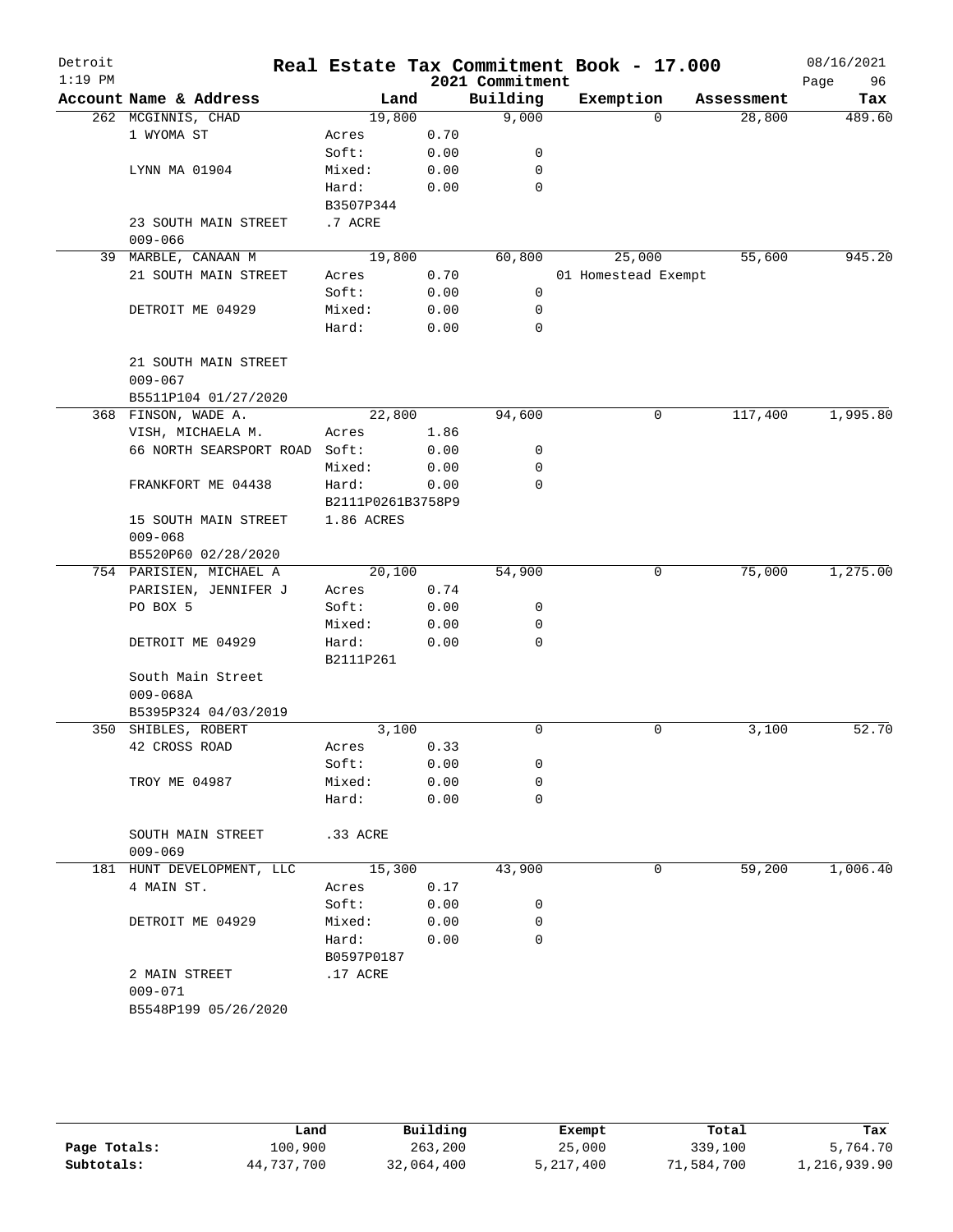| Account Name & Address   |                                                                                                                                                                                                                                                 | Land                                                                                                                                                                                                   |                                                                                                                                                                  | Building                                                                                                                     |                                                                                                                                                                                                                                                                                                                                                                                 | Exemption |             |                                                   |
|--------------------------|-------------------------------------------------------------------------------------------------------------------------------------------------------------------------------------------------------------------------------------------------|--------------------------------------------------------------------------------------------------------------------------------------------------------------------------------------------------------|------------------------------------------------------------------------------------------------------------------------------------------------------------------|------------------------------------------------------------------------------------------------------------------------------|---------------------------------------------------------------------------------------------------------------------------------------------------------------------------------------------------------------------------------------------------------------------------------------------------------------------------------------------------------------------------------|-----------|-------------|---------------------------------------------------|
|                          |                                                                                                                                                                                                                                                 |                                                                                                                                                                                                        |                                                                                                                                                                  |                                                                                                                              |                                                                                                                                                                                                                                                                                                                                                                                 |           | Assessment  | Tax                                               |
| 15 HUNT DEVELOPMENT, LLC |                                                                                                                                                                                                                                                 | 15,400                                                                                                                                                                                                 |                                                                                                                                                                  | 65,100                                                                                                                       |                                                                                                                                                                                                                                                                                                                                                                                 | $\Omega$  | 80,500      | 1,368.50                                          |
| 4 MAIN ST.               |                                                                                                                                                                                                                                                 | Acres                                                                                                                                                                                                  |                                                                                                                                                                  |                                                                                                                              |                                                                                                                                                                                                                                                                                                                                                                                 |           |             |                                                   |
|                          |                                                                                                                                                                                                                                                 |                                                                                                                                                                                                        |                                                                                                                                                                  |                                                                                                                              |                                                                                                                                                                                                                                                                                                                                                                                 |           |             |                                                   |
|                          |                                                                                                                                                                                                                                                 |                                                                                                                                                                                                        |                                                                                                                                                                  |                                                                                                                              |                                                                                                                                                                                                                                                                                                                                                                                 |           |             |                                                   |
|                          |                                                                                                                                                                                                                                                 |                                                                                                                                                                                                        |                                                                                                                                                                  |                                                                                                                              |                                                                                                                                                                                                                                                                                                                                                                                 |           |             |                                                   |
|                          |                                                                                                                                                                                                                                                 |                                                                                                                                                                                                        |                                                                                                                                                                  |                                                                                                                              |                                                                                                                                                                                                                                                                                                                                                                                 |           |             |                                                   |
|                          |                                                                                                                                                                                                                                                 |                                                                                                                                                                                                        |                                                                                                                                                                  |                                                                                                                              |                                                                                                                                                                                                                                                                                                                                                                                 |           |             |                                                   |
|                          |                                                                                                                                                                                                                                                 |                                                                                                                                                                                                        |                                                                                                                                                                  |                                                                                                                              |                                                                                                                                                                                                                                                                                                                                                                                 |           |             |                                                   |
|                          |                                                                                                                                                                                                                                                 |                                                                                                                                                                                                        |                                                                                                                                                                  |                                                                                                                              |                                                                                                                                                                                                                                                                                                                                                                                 |           |             | 1,616.70                                          |
|                          |                                                                                                                                                                                                                                                 |                                                                                                                                                                                                        |                                                                                                                                                                  |                                                                                                                              |                                                                                                                                                                                                                                                                                                                                                                                 |           |             |                                                   |
|                          |                                                                                                                                                                                                                                                 |                                                                                                                                                                                                        |                                                                                                                                                                  |                                                                                                                              |                                                                                                                                                                                                                                                                                                                                                                                 |           |             |                                                   |
|                          |                                                                                                                                                                                                                                                 |                                                                                                                                                                                                        |                                                                                                                                                                  |                                                                                                                              |                                                                                                                                                                                                                                                                                                                                                                                 |           |             |                                                   |
|                          |                                                                                                                                                                                                                                                 |                                                                                                                                                                                                        |                                                                                                                                                                  |                                                                                                                              |                                                                                                                                                                                                                                                                                                                                                                                 |           |             |                                                   |
|                          |                                                                                                                                                                                                                                                 |                                                                                                                                                                                                        |                                                                                                                                                                  |                                                                                                                              |                                                                                                                                                                                                                                                                                                                                                                                 |           |             |                                                   |
|                          |                                                                                                                                                                                                                                                 |                                                                                                                                                                                                        |                                                                                                                                                                  |                                                                                                                              |                                                                                                                                                                                                                                                                                                                                                                                 |           |             |                                                   |
|                          |                                                                                                                                                                                                                                                 |                                                                                                                                                                                                        |                                                                                                                                                                  |                                                                                                                              |                                                                                                                                                                                                                                                                                                                                                                                 |           |             |                                                   |
|                          |                                                                                                                                                                                                                                                 |                                                                                                                                                                                                        |                                                                                                                                                                  |                                                                                                                              |                                                                                                                                                                                                                                                                                                                                                                                 |           |             |                                                   |
| 326 MAY, WAYNE E         |                                                                                                                                                                                                                                                 |                                                                                                                                                                                                        |                                                                                                                                                                  | 0                                                                                                                            |                                                                                                                                                                                                                                                                                                                                                                                 | 0         | 13,000      | 221.00                                            |
| PO BOX 53                |                                                                                                                                                                                                                                                 | Acres                                                                                                                                                                                                  |                                                                                                                                                                  |                                                                                                                              |                                                                                                                                                                                                                                                                                                                                                                                 |           |             |                                                   |
|                          |                                                                                                                                                                                                                                                 | Soft:                                                                                                                                                                                                  |                                                                                                                                                                  | 0                                                                                                                            |                                                                                                                                                                                                                                                                                                                                                                                 |           |             |                                                   |
| DETROIT ME 04929         |                                                                                                                                                                                                                                                 | Mixed:                                                                                                                                                                                                 |                                                                                                                                                                  | 0                                                                                                                            |                                                                                                                                                                                                                                                                                                                                                                                 |           |             |                                                   |
|                          |                                                                                                                                                                                                                                                 | Hard:                                                                                                                                                                                                  |                                                                                                                                                                  | $\Omega$                                                                                                                     |                                                                                                                                                                                                                                                                                                                                                                                 |           |             |                                                   |
|                          |                                                                                                                                                                                                                                                 |                                                                                                                                                                                                        |                                                                                                                                                                  |                                                                                                                              |                                                                                                                                                                                                                                                                                                                                                                                 |           |             |                                                   |
| 8 RIVER ROAD             |                                                                                                                                                                                                                                                 |                                                                                                                                                                                                        |                                                                                                                                                                  |                                                                                                                              |                                                                                                                                                                                                                                                                                                                                                                                 |           |             |                                                   |
| $009 - 073A$             |                                                                                                                                                                                                                                                 |                                                                                                                                                                                                        |                                                                                                                                                                  |                                                                                                                              |                                                                                                                                                                                                                                                                                                                                                                                 |           |             |                                                   |
| 484 LABBE, SCOTT         |                                                                                                                                                                                                                                                 |                                                                                                                                                                                                        |                                                                                                                                                                  | 40,300                                                                                                                       |                                                                                                                                                                                                                                                                                                                                                                                 | 0         | 57,300      | 974.10                                            |
| CROSBY, SHELLY           |                                                                                                                                                                                                                                                 | Acres                                                                                                                                                                                                  |                                                                                                                                                                  |                                                                                                                              |                                                                                                                                                                                                                                                                                                                                                                                 |           |             |                                                   |
| 20 RIVER ROAD            |                                                                                                                                                                                                                                                 | Soft:                                                                                                                                                                                                  |                                                                                                                                                                  | 0                                                                                                                            |                                                                                                                                                                                                                                                                                                                                                                                 |           |             |                                                   |
|                          |                                                                                                                                                                                                                                                 | Mixed:                                                                                                                                                                                                 |                                                                                                                                                                  |                                                                                                                              |                                                                                                                                                                                                                                                                                                                                                                                 |           |             |                                                   |
|                          |                                                                                                                                                                                                                                                 |                                                                                                                                                                                                        |                                                                                                                                                                  |                                                                                                                              |                                                                                                                                                                                                                                                                                                                                                                                 |           |             |                                                   |
|                          |                                                                                                                                                                                                                                                 |                                                                                                                                                                                                        |                                                                                                                                                                  |                                                                                                                              |                                                                                                                                                                                                                                                                                                                                                                                 |           |             |                                                   |
|                          |                                                                                                                                                                                                                                                 |                                                                                                                                                                                                        |                                                                                                                                                                  |                                                                                                                              |                                                                                                                                                                                                                                                                                                                                                                                 |           |             |                                                   |
|                          |                                                                                                                                                                                                                                                 |                                                                                                                                                                                                        |                                                                                                                                                                  |                                                                                                                              |                                                                                                                                                                                                                                                                                                                                                                                 |           |             |                                                   |
|                          |                                                                                                                                                                                                                                                 |                                                                                                                                                                                                        |                                                                                                                                                                  |                                                                                                                              |                                                                                                                                                                                                                                                                                                                                                                                 |           |             |                                                   |
|                          |                                                                                                                                                                                                                                                 |                                                                                                                                                                                                        |                                                                                                                                                                  |                                                                                                                              |                                                                                                                                                                                                                                                                                                                                                                                 |           |             | 477.70                                            |
|                          |                                                                                                                                                                                                                                                 |                                                                                                                                                                                                        |                                                                                                                                                                  |                                                                                                                              |                                                                                                                                                                                                                                                                                                                                                                                 |           |             |                                                   |
|                          |                                                                                                                                                                                                                                                 |                                                                                                                                                                                                        |                                                                                                                                                                  |                                                                                                                              |                                                                                                                                                                                                                                                                                                                                                                                 |           |             |                                                   |
|                          |                                                                                                                                                                                                                                                 |                                                                                                                                                                                                        |                                                                                                                                                                  |                                                                                                                              |                                                                                                                                                                                                                                                                                                                                                                                 |           |             |                                                   |
|                          |                                                                                                                                                                                                                                                 |                                                                                                                                                                                                        |                                                                                                                                                                  |                                                                                                                              |                                                                                                                                                                                                                                                                                                                                                                                 |           |             |                                                   |
|                          |                                                                                                                                                                                                                                                 |                                                                                                                                                                                                        |                                                                                                                                                                  |                                                                                                                              |                                                                                                                                                                                                                                                                                                                                                                                 |           |             |                                                   |
|                          |                                                                                                                                                                                                                                                 |                                                                                                                                                                                                        |                                                                                                                                                                  |                                                                                                                              |                                                                                                                                                                                                                                                                                                                                                                                 |           |             |                                                   |
|                          |                                                                                                                                                                                                                                                 |                                                                                                                                                                                                        |                                                                                                                                                                  |                                                                                                                              |                                                                                                                                                                                                                                                                                                                                                                                 |           |             |                                                   |
|                          |                                                                                                                                                                                                                                                 |                                                                                                                                                                                                        |                                                                                                                                                                  |                                                                                                                              |                                                                                                                                                                                                                                                                                                                                                                                 | 0         |             | 226.10                                            |
| COOKSON, SELENE R        |                                                                                                                                                                                                                                                 |                                                                                                                                                                                                        |                                                                                                                                                                  |                                                                                                                              |                                                                                                                                                                                                                                                                                                                                                                                 |           |             |                                                   |
| 14 BLOSSOM LANE          |                                                                                                                                                                                                                                                 |                                                                                                                                                                                                        |                                                                                                                                                                  |                                                                                                                              |                                                                                                                                                                                                                                                                                                                                                                                 |           |             |                                                   |
|                          |                                                                                                                                                                                                                                                 |                                                                                                                                                                                                        |                                                                                                                                                                  |                                                                                                                              |                                                                                                                                                                                                                                                                                                                                                                                 |           |             |                                                   |
|                          |                                                                                                                                                                                                                                                 | B1719P0296                                                                                                                                                                                             |                                                                                                                                                                  |                                                                                                                              |                                                                                                                                                                                                                                                                                                                                                                                 |           |             |                                                   |
| 2 BEAN LANE              |                                                                                                                                                                                                                                                 |                                                                                                                                                                                                        |                                                                                                                                                                  |                                                                                                                              |                                                                                                                                                                                                                                                                                                                                                                                 |           |             |                                                   |
| $009 - 075 - ON$         |                                                                                                                                                                                                                                                 |                                                                                                                                                                                                        |                                                                                                                                                                  |                                                                                                                              |                                                                                                                                                                                                                                                                                                                                                                                 |           |             |                                                   |
|                          |                                                                                                                                                                                                                                                 |                                                                                                                                                                                                        |                                                                                                                                                                  |                                                                                                                              |                                                                                                                                                                                                                                                                                                                                                                                 |           |             |                                                   |
|                          | DETROIT ME 04929<br>4 MAIN STREET<br>$009 - 072$<br>14 RIVER ROAD<br>DETROIT ME 04929<br>14 RIVER ROAD<br>$009 - 073$<br>DETROIT ME 04929<br>20 RIVER ROAD<br>$009 - 074$<br>COOKSON, SELENE R<br>14 BLOSSOM LANE<br>6 BEAN LANE<br>$009 - 075$ | B5548P199 05/26/2020<br>327 CHAMBERLAIN, DANIEL L<br>B5318P74 08/15/2018<br>B5180P357 07/18/2017<br>486 GENOVESE, WILLIAM P<br>WALLINGFORD CT 06492<br>483 GENOVESE, WILLIAM P<br>WALLINGFORD CT 06492 | Soft:<br>Mixed:<br>Hard:<br>Acres<br>Soft:<br>Mixed:<br>Hard:<br>B3138P0200<br>5.1 ACRES<br>Hard:<br>B1710P0325<br>.33 ACRE<br>Acres<br>Soft:<br>Mixed:<br>Hard: | 27,400<br>13,000<br>17,000<br>21,800<br>B0859P0062<br>B4498P234 01/17/2012 B4356P62 01/20/2011<br>$\mathbf 0$<br>GARAGE ONLY | 0.43<br>0.00<br>0<br>0.00<br>$\mathbf 0$<br>0.00<br>$\Omega$<br>B2375P0044 & B1399P0034<br>92,700<br>5.10<br>0.00<br>0<br>0.00<br>0<br>0<br>0.00<br>2.50<br>0.00<br>0.00<br>0.00<br>B3477P211 02/12/2005<br>COMMERCIAL GARAGE<br>0.33<br>0.00<br>0.00<br>0<br>$\Omega$<br>0.00<br>6,300<br>1.11<br>0.00<br>0<br>0.00<br>0<br>0.00<br>0<br>1.11 ACRES CLOSED AUTO BODY<br>13,300 |           | 25,000<br>0 | 95,100<br>01 Homestead Exempt<br>28,100<br>13,300 |

|              | Land       | Building   | Exempt    | Total      | Tax          |
|--------------|------------|------------|-----------|------------|--------------|
| Page Totals: | 94,600     | 217,700    | 25,000    | 287,300    | 4,884.10     |
| Subtotals:   | 44,832,300 | 32,282,100 | 5,242,400 | 71,872,000 | 1,221,824.00 |